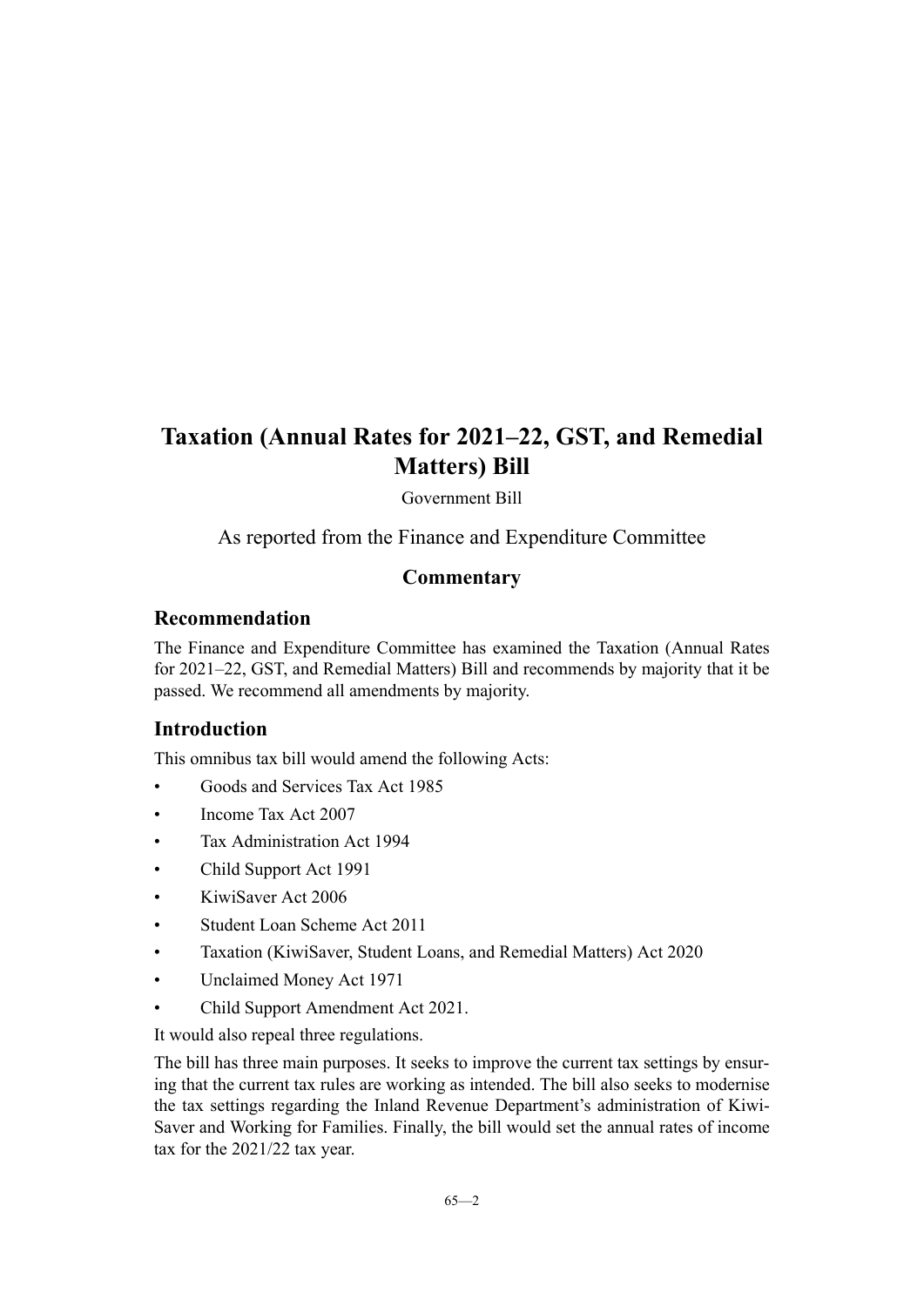# **Supplementary Order Paper 64**

The Government has introduced Supplementary Order Paper (SOP) 64 alongside the bill. The SOP proposes adding five additional measures to the bill which would:

- limit interest deductibility on residential investment properties
- introduce a 5-year bright-line period for owners of new build properties
- amend bright-line rules to accommodate the proposed changes
- provide employers with another option for paying fringe benefit tax
- clarify the application of the business continuity test for carrying forward los‐ ses.

We have examined the SOP alongside the bill. We have included recommendations for improvements to the SOP in this commentary. Because the SOP has been incorporated into the bill, any recommended amendments to the provisions in the SOP would be made to the bill.

# **Legislative scrutiny**

As part of our consideration of the bill, we have examined its consistency with principles of legislative quality. We have no issues regarding the legislation's design to bring to the attention of the House.

# **Proposed amendments**

In this commentary we discuss the main changes we recommend to the bill, including those proposed by SOP 64 which we considered alongside the bill. We have organised our comments by topic, rather than by following the order of the clauses as they appear in the bill.

Our recommendations cover the following topics:

- changes to GST rules
- interest limitation
- bright-line test changes
- local authority taxation
- modernising GST information rules
- other GST remedial measures
- a backstop date for commencement of certain provisions.

We do not discuss minor, technical, or consequential changes.

# **Changes to GST rules**

## **Cryptoassets**

The bill would exclude cryptoassets from GST and financial arrangement rules to ensure that these rules do not impose barriers on cryptoassets as a method of innovation, investment, or capital raising.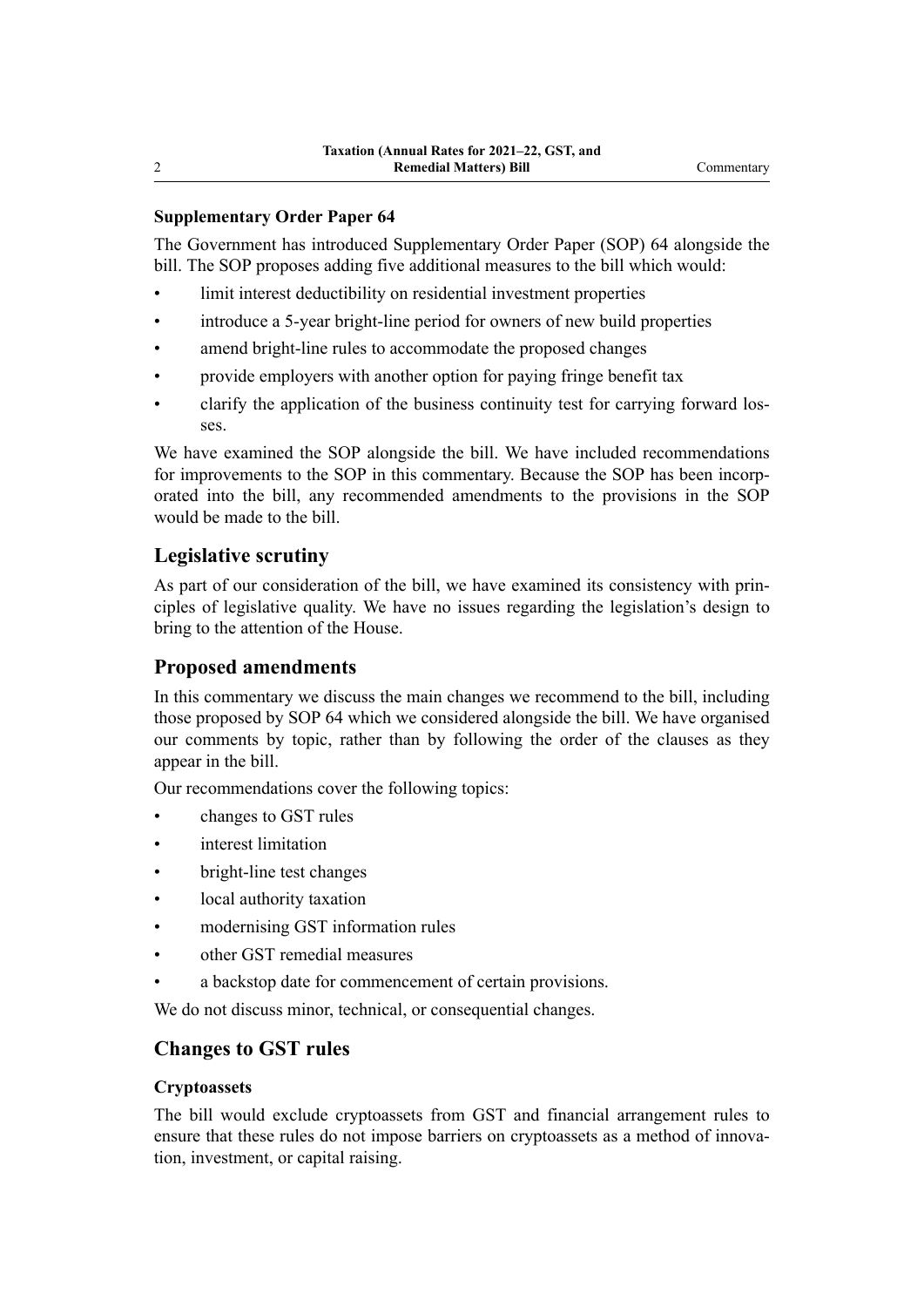We recommend some amendments to provisions relating to cryptoassets.

#### *Fungibility component of the definition of cryptoasset*

The bill would define a cryptoasset as a "digital representation of value" that, among other things, is "designed to be fungible" (clause 5). Broadly, the term "fungible" means something which, by its nature, can be freely swapped or exchanged for an identical item of the same kind. For example, banknotes are fungible because one banknote can be swapped for another note with the same dollar value.

Some submitters suggested that the definition in the bill, as introduced, could be problematic. There are already over 15,000 different types of cryptoasset. A cryptoasset's original design may differ from its eventual use, and there may be cryptoassets that are semi-fungible.

We agree that a fungibility requirement could be ambiguous. The intent of this provision was to exclude "non-fungible tokens" (NFTs) from the definition of cryptoassets. We believe that the wording of the bill could better reflect this intent.

We recommend removing the fungibility requirement from the cryptoasset definition, and instead adding a definition of NFTs into clauses  $5(2)$  and  $127(12B)$ . We then recommend amending the definition of cryptoassets to expressly exclude NFTs.

## *Exempting cryptoasset brokerage services from GST*

The bill would redefine "goods" and "services" in the Goods and Services Tax Act (GST Act) to expressly exclude cryptoassets (clause  $5(2)$  and  $(3)$ ). This would have the effect of exempting cryptoassets from GST.

Under the GST Act, the supply of financial services is exempt from GST (section 14). Financial services include brokerage and commissioning services for stocks (section 3). However, some submitters suggested that it is unclear whether cryptoasset-related brokerage and commissioning services are exempt from GST.

We agree that the bill could be clearer in this regard. We believe that brokerage and commissioning services for options over cryptoassets should be exempt from GST, like equivalent services for shares and fiat currency.

Therefore, we recommend inserting new clause 5B into the bill to amend section 3 of the GST Act. This would expand the definition of "financial services" to include brokerage and commissioning services provided in relation to options over cryptoassets. Consequently, these services would be exempt from GST under section 14 of that Act.

Importantly, we note that this does not change the Act's definition of "currency". Cryptoassets would remain outside the definition of "currency" in New Zealand.

#### *Derivatives over cryptoassets*

Similarly, submitters questioned how the bill would tax cryptoasset derivatives.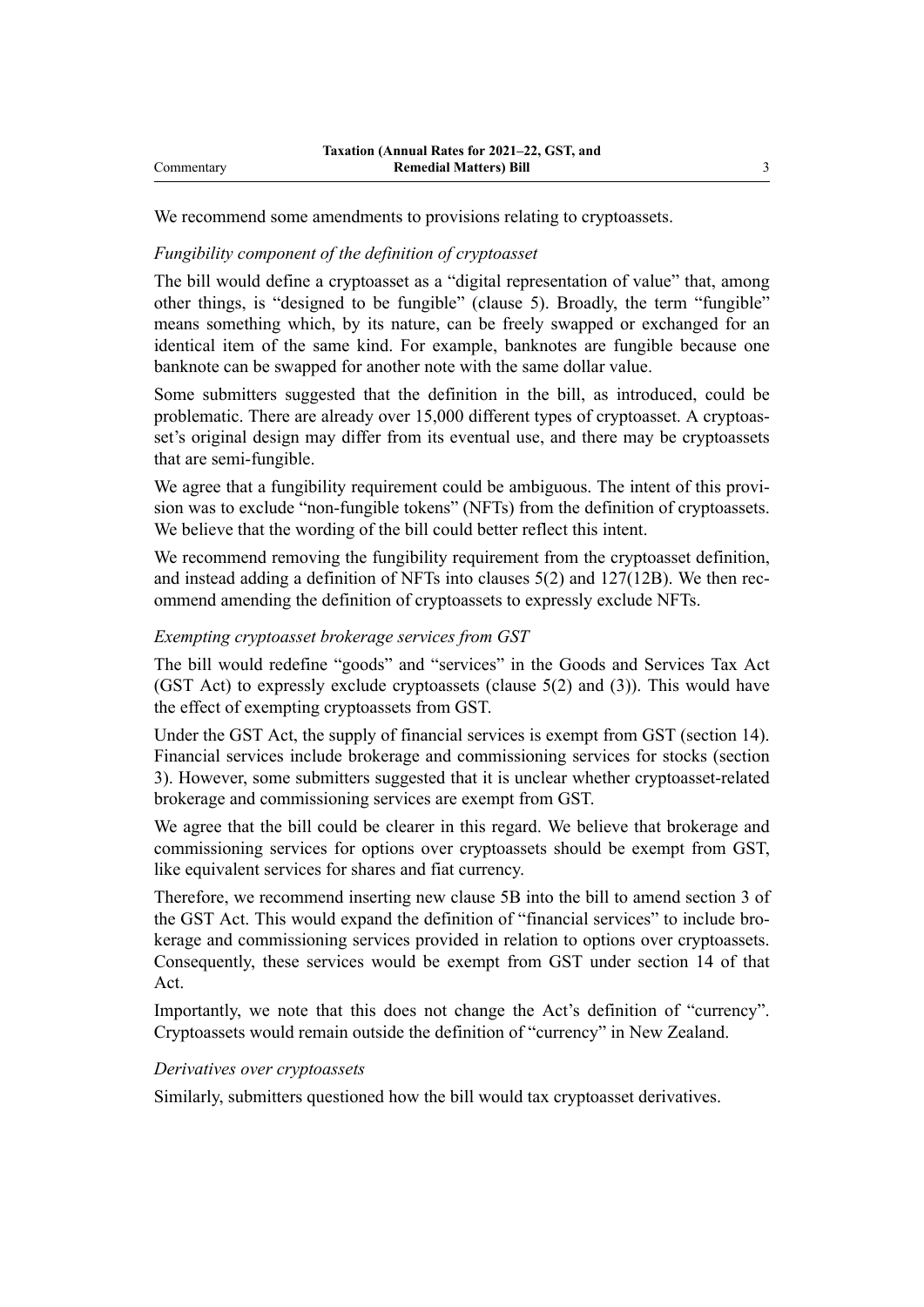Under the Income Tax Act, certain financial arrangements are excepted from the financial arrangement rules. Futures over shares are subject to the financial arrange‐ ments rules, whereas options over shares are excepted financial arrangements.

Clause 79, as introduced, would amend section EW 5 of the Income Tax Act to state that cryptoassets are excepted financial arrangements. The policy intent behind these changes in the bill is to avoid discriminating between cryptoassets and other investment products. We agree that derivatives over cryptoassets should receive the same treatment as derivatives over shares.

We recommend amending clause 79 to ensure that derivatives over cryptoassets and shares are treated equally. We propose new clause 79(2), which would amend section EW 5(13) of the Income Tax Act to state that an option to acquire or dispose of cryp‐ tocurrency is an excepted financial arrangement.

# **Input tax deduction caps should better target property developers**

Clauses 7(4) and 25 would amend GST apportionment rules in section 21F of the GST Act. These rules determine GST input tax deductions when disposing of an asset that is used partly to conduct a GST-registered business and partly for a private or exempt use.

These changes would amend apportionment rules so that people are not overtaxed when selling an appreciating asset that is used for taxable and non-taxable purposes. Clause 25 would change the formulas used in section 21F to ensure that tax deduc‐ tions reflect the proportion of that asset's non-taxable use.

However, under proposed section  $21F(6)$ , different rules would apply to property developers disposing of land. The intent of this provision is to cap the final adjustment amount that property developers can make under the apportionment rules.

Some submitters suggested that the wording of proposed section  $21F(6)$  could mistakenly capture registered persons who are not property developers. Submitters suggested that this clause could better target property developers by redefining the clause to apply to a "registered person who carries on a business of developing land". This language reflects that used in other tax legislation.

We agree that the clause should better highlight this intent, to ensure that the new rules do not extend to persons who are not property developers. Consequently, we recommend amending clause  $25(3)$ , proposed section  $21F(6)$ , to state that the adjustment caps would apply if the disposal is of land "that the person uses in the course or furtherance of a taxable activity of developing land or dividing land into lots".

# **Interest limitation**

SOP 64 would introduce measures to limit interest deductibility for residential investment properties. The purpose of limiting interest deductibility is to make residential property a less attractive investment option. Dampening investor demand in the housing market should have a cooling effect on the market and increase ownership by first-home buyers.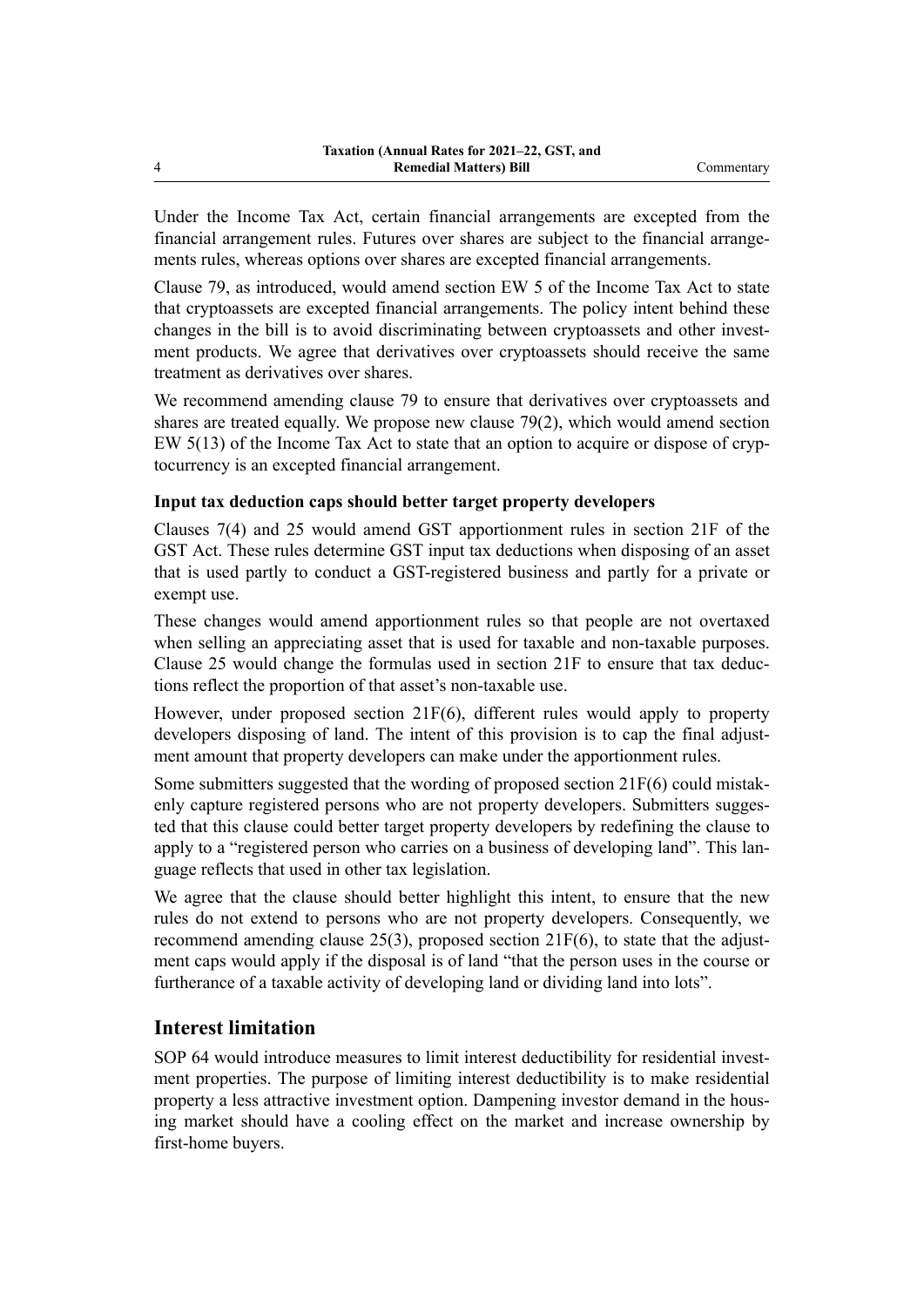The policy intent is that the interest limitation rules should apply to property that is, or could foreseeably be, used for long-term residential accommodation.

Certain types of residential property would be exempt under clause 64E of the SOP. These include:

- an owner-occupier's main home
- most business premises
- farmland
- certain Māori land, papakāinga and kaumātua housing
- emergency, transitional, social, and council housing
- retirement villages and rest homes
- student and employee accommodation.

We propose several amendments to these measures, to improve the workability of the rules.

#### **Exemptions for social, emergency, transitional, and council housing**

Proposed section DH 4(4) and (5) of the Income Tax Act 2007 would exempt social and council housing from the interest limitation rules.

We are concerned that the current definition of social housing may not apply to some social housing leased by some government agencies. Examples might be Oranga Tamariki—Ministry for Children, and Ministry of Health addiction and rehabilitation services. That would place these agencies at a disadvantage compared to other social housing providers, which was not the intent of the provision.

It is also likely that the council housing exemption would only apply to housing owned by a council-controlled organisation and used by that organisation to provide housing. However, it would not apply where the council leases housing to use for the same purpose.

We recommend amending proposed section DH 4(4) to clarify that housing leased by government departments for non-transitional or non-emergency accommodation for the public should qualify for the exemption. We also recommend amending proposed section DH 4(5) to extend the council housing exemption to leased properties that are used to provide council housing.

#### *Clarify the meaning of "sole purpose" in the exemptions*

As introduced, the social and council housing exemptions would apply to housing where that is its "sole purpose". We note that without this requirement it could be possible for an owner to lease one room on the property for social housing, and thereby claim the exemption for that entire property.

However, the "sole purpose" requirement could bar social or council housing which also provides other on-site wraparound services or support for residents. This was not the intent of this provision. We recommend amending clause 64E, proposed section DH 4(4) and (5), to ensure this does not occur. Our proposed amendment would state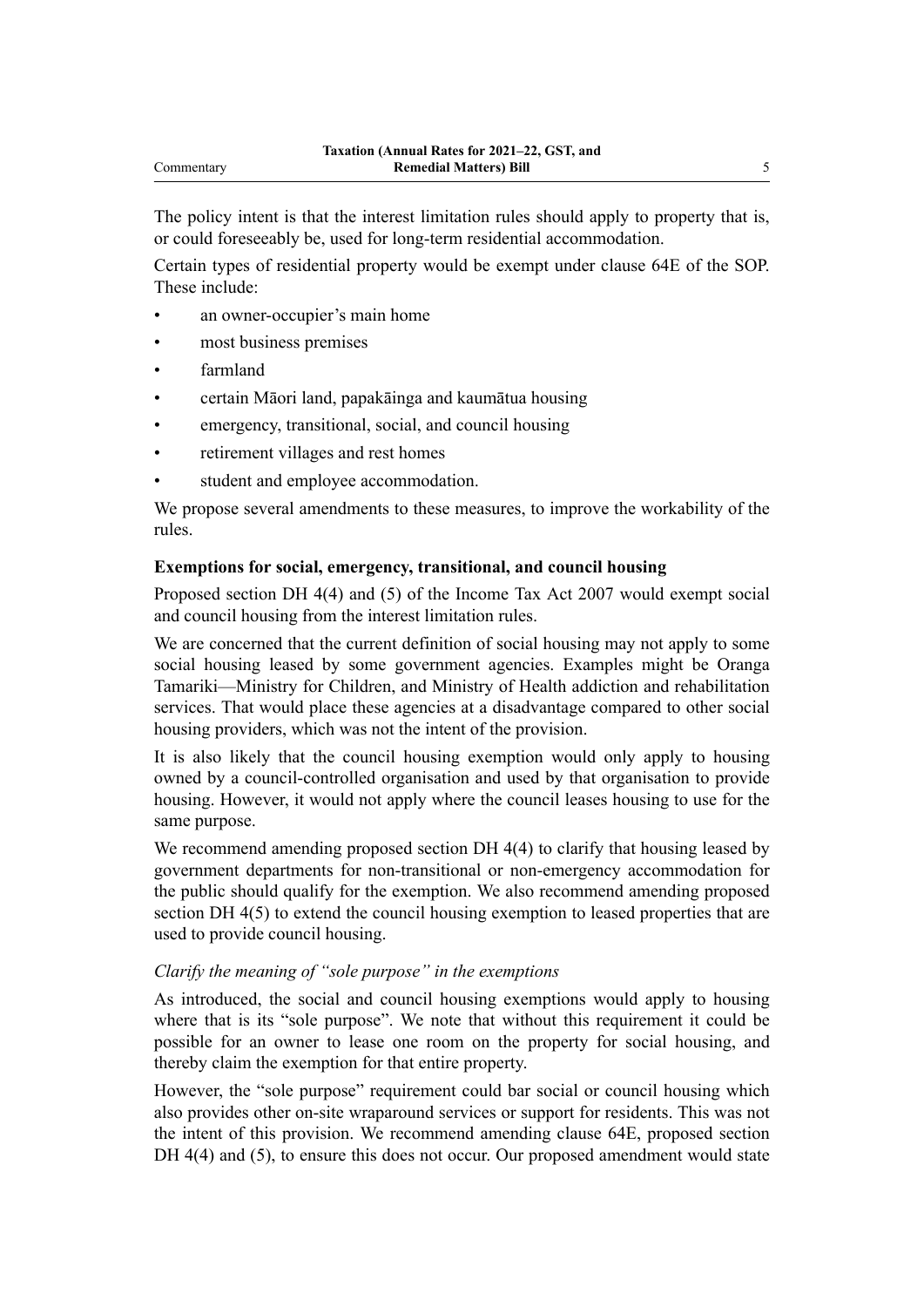that the relevant exemption applies where the land is used for services connected with social or council housing or accommodation.

# **Excepted residential land**

The SOP would insert Schedule 15 into the Income Tax Act. Schedule 15 contains several types of "excepted residential land" that would not be subject to interest limitation.

Some submitters proposed expanding the classes of property that would be included as "excepted residential land". They suggested including boarding houses, serviced apartments, and short-stay accommodation.

We are ultimately not recommending substantive changes to these provisions. However, we recommend several clarifying amendments to some excepted residential property rules to ensure they apply as intended. We are guided by the policy intent that interest limitation rules should apply to property that is, or could foreseeably be, used for long-term residential accommodation. Our proposed amendments include:

- Clarifying that large commercial-scale boarding establishments are exempt. These remain distinct from "boarding houses", as defined in the Residential Tenancies Act 1986.
- Providing that trustees of a trust may only qualify for the exception for a bene‐ ficiary or settlor of that trust if a principal settlor of the trust does not have a separate main home. This would prevent people from restructuring assets into trusts and avoiding interest limitation by claiming the property is the beneficiary's main home.
- Ensuring that housing provided to a shareholder or beneficiary of a Māori entity, on land owned by one of that entity's wholly-owned subsidiaries, is exempt.
- Extending the Māori excepted land definition to land that is co-owned by mul‐ tiple iwi or hapū, but only when providing housing to a member or shareholder of one of those entities.

# **Exemptions for new builds and property development**

Under proposed section DH 4 of the Income Tax Act, interest on new build land would be deductible for 20 years and then become non-deductible. The intent is to increase available housing supply through tax benefits for new build land, by ensuring interest limitation rules do not disincentivise people from building new properties. Several submitters recommended broadening the definition of "new build" to include:

- improving, renovating, repairing, or maintaining existing dwellings
- remediating existing dwellings
- extensive remediation of uninhabitable dwellings.

Some of these activities are required by other laws (for example, to adhere to healthy homes standards), and others may make a property nicer to live in but do not necessa-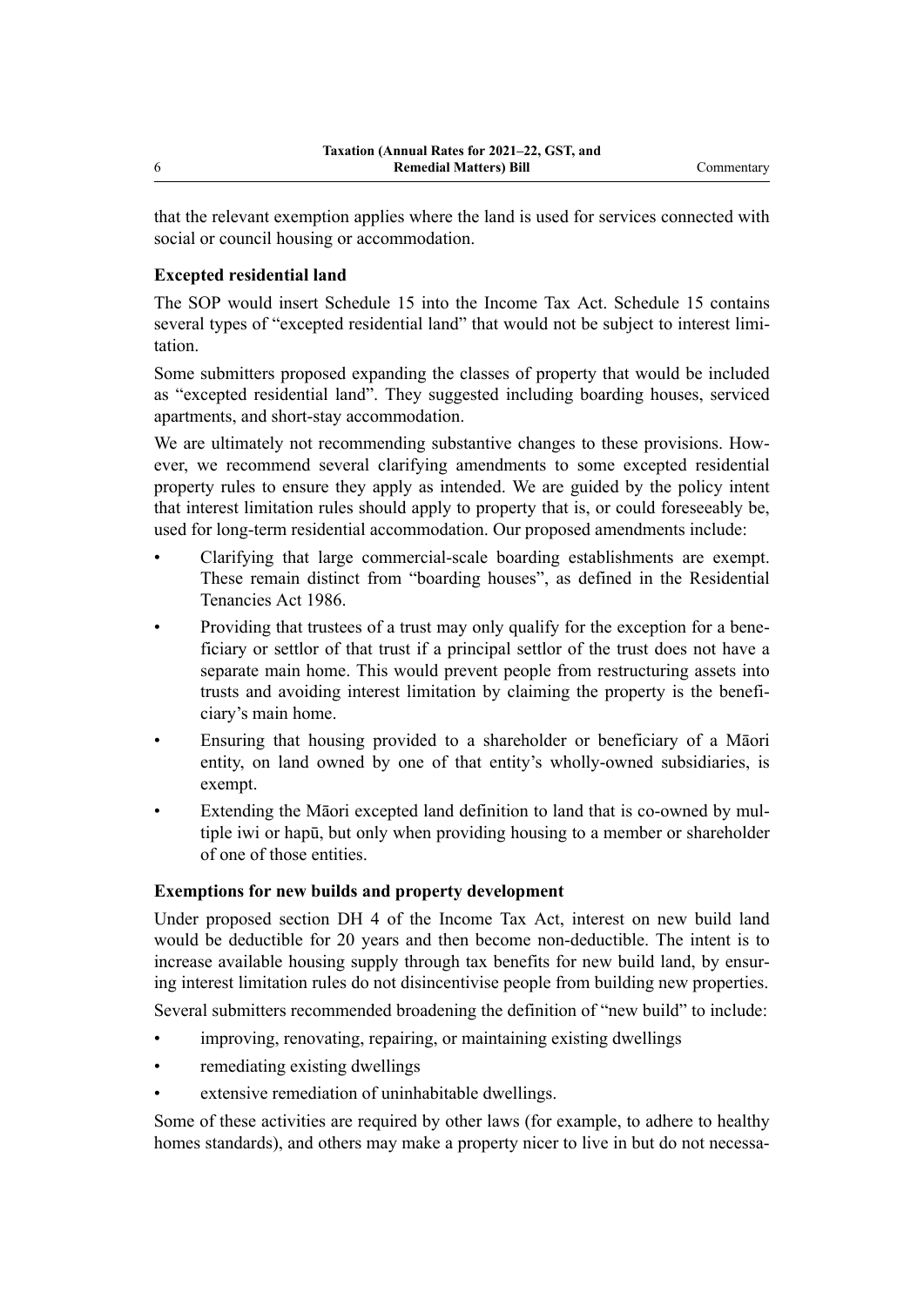rily increase the available supply of housing. We therefore do not consider that these should be considered "new builds" or otherwise receive tax incentives by exempting the activities from interest limitation rules.

However, we consider that a new build exemption should apply in some situations where remediation of an existing dwelling prevents it from falling out of available housing supply. In expanding this exemption, we aim to make these rules as clear and objective as possible, so would avoid using subjective terms such as "uninhabitable".

We recommend amending proposed section DH 5 so that the definition of new build land would apply to existing dwellings in two specific situations. These are where:

- a dwelling has been on the earthquake-prone buildings register, but remediated and removed from the register on or after 27 March 2020
- a leaky home has been substantially (at least 75%) re-clad.

The earthquake prone buildings register, and records held by building consent and local authorities (including code compliance certificates), are verifiable criteria that would allow for clear application of the new build exemption.

We also recommend amendments to clause DH 4(3). This clause relates to exemptions for interest incurred in developing, dividing, or building for the purpose of creating new build land (the development exemption).

As introduced, clause DH 4(3) would provide that, where a taxpayer sells a property at a loss after developing it, the development exemption would not apply after the property is disposed of. We are concerned that this could discourage people from tak‐ ing development risks, which may negatively affect new housing supply. We recommend amending clause DH 4(3) so that the development exemption can continue to apply after land is disposed of.

# **High inflation rates affect interest deductions**

Given the change to interest deductibility rules, we asked advisers about the relationship between inflation and taxation. We were interested in how high inflation rates would affect deductibility of interest costs as an expense.

We were told that the tax system works on "nominal" rather than "real" interest rates, and that these rates can differ significantly. The real interest rate (in simple terms) is the nominal interest rate minus the inflation rate. This means that, when inflation is high, the effective tax rate is lowered. For example, advisers noted that the interest rate in December 2021 was 4.9 percent and inflation was 5.9 percent. Therefore, the real interest rate was -1.0 percent.

We note that, in respect of the December 2021 quarter, landlords who claim interest as an expense deduction at the nominal rate would be claiming a tax deduction for something which was, in real terms, not an expense at all.

# **Changes to the bright-line test provisions**

When a person sells a house within a certain number of years after purchasing it, the sale's proceeds may be taxable. The bill as introduced would extend the "bright-line"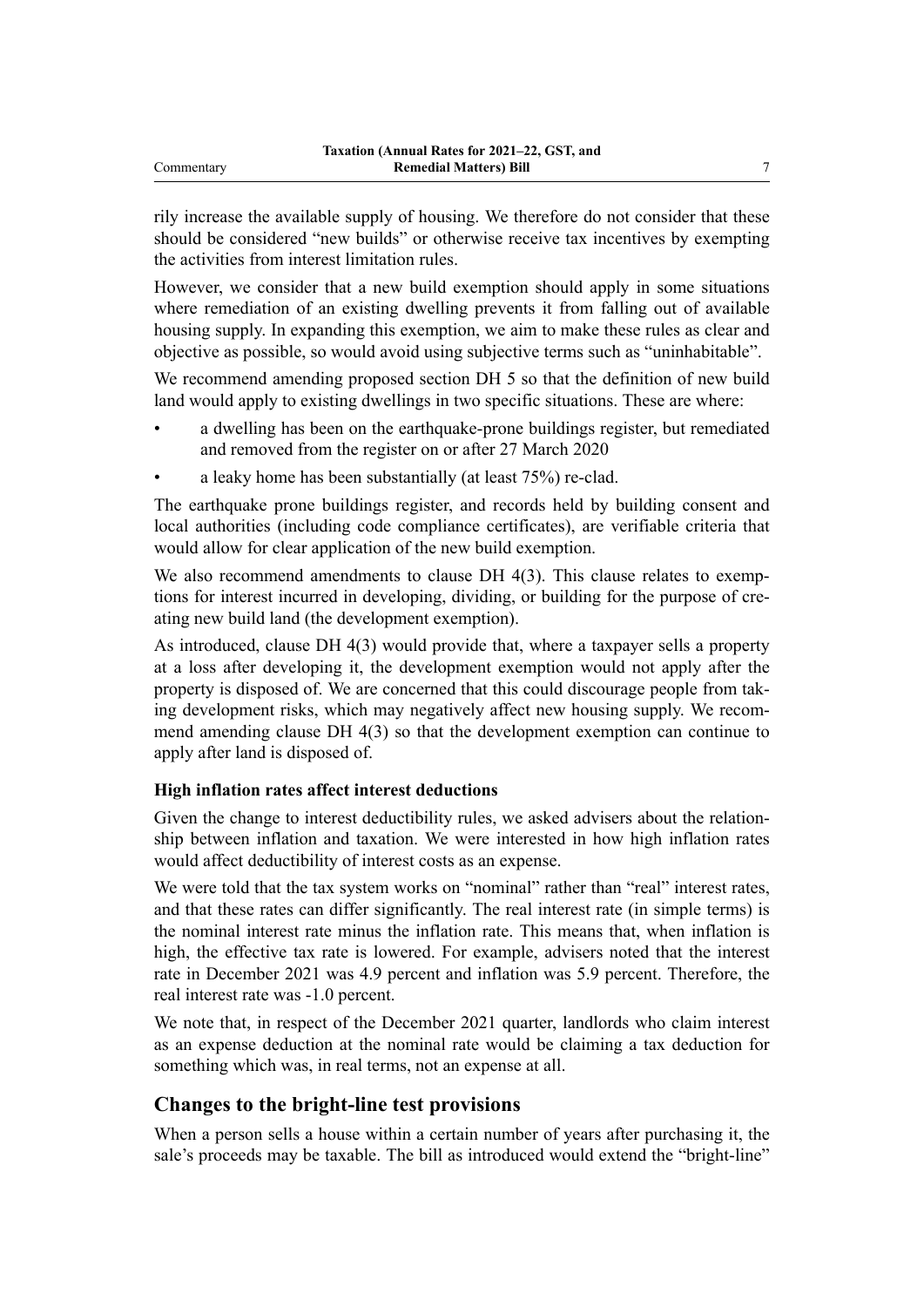period from 5 years to 10 years for some properties. The main home would continue to be excluded from the bright-line test, and new builds (if not the main home) would be subject to a 5-year bright-line period.

We are not recommending any large policy changes to the bill's bright-line provisions. However, we recommend several minor amendments to improve workability of these rules. The main changes are discussed below.

## **Main home exclusion**

For the main home exclusion to apply, the property must have been a person's main home for the entire period of ownership. However, existing law allows for an owner to not occupy the property for up to 12 months, so long as this 12-month period precedes or follows a period of main home use. This allows for some flexibility, for example where a homeowner takes an extended holiday, or temporarily relocates for work.

Clause 48, new section CB  $16A(6)(d)(ii)$  as proposed in the SOP would clarify that, where an owner is making reasonable efforts to construct their main home, the construction period can be counted as "main home days", even if this is longer than 12 months. This provision would ensure that construction delays do not result in owners being taxed on gains attributable to the construction period.

We recommend replacing the term "reasonable efforts" with a "reasonable time" test. This would mean that the entire period can be counted as "main home days", provided that the period is reasonable.

## **5-year new build bright-line test**

We also recommend amending proposed section CB  $6A(2)(b)(i)$  to expand the properties covered by the 5-year new build bright-line test.

Under the bill as introduced, where a person owns new build land, and then builds another dwelling on their property, that "new" new build would not be considered a new build because the land had already qualified for the new build exemption. It therefore would be subject to a 10-year bright-line period, rather than the 5-year period for new builds.

Our amendment would make it clear that a subsequent purchaser of the "new" new build would qualify for the 5-year new build bright-line test for the "new" new build portion of the land. This is subject to the other requirements of the new build brightline test (for example, the property must be purchased within 12 months of receiving a code compliance certificate for the purchaser to benefit from the new build brightline test).

We also recommend amending proposed section CB  $6A(1)(b)(iii)$ . The intent of this provision, as introduced, was to close a loophole where owners could potentially benefit from the new build bright-line test by moving a dwelling (such as a tiny house) on and off the land at the time of sale. We are concerned that this could prevent a new build property from qualifying where it has been destroyed because of a natural disaster or fire. Our proposed amendment would clarify that properties qualify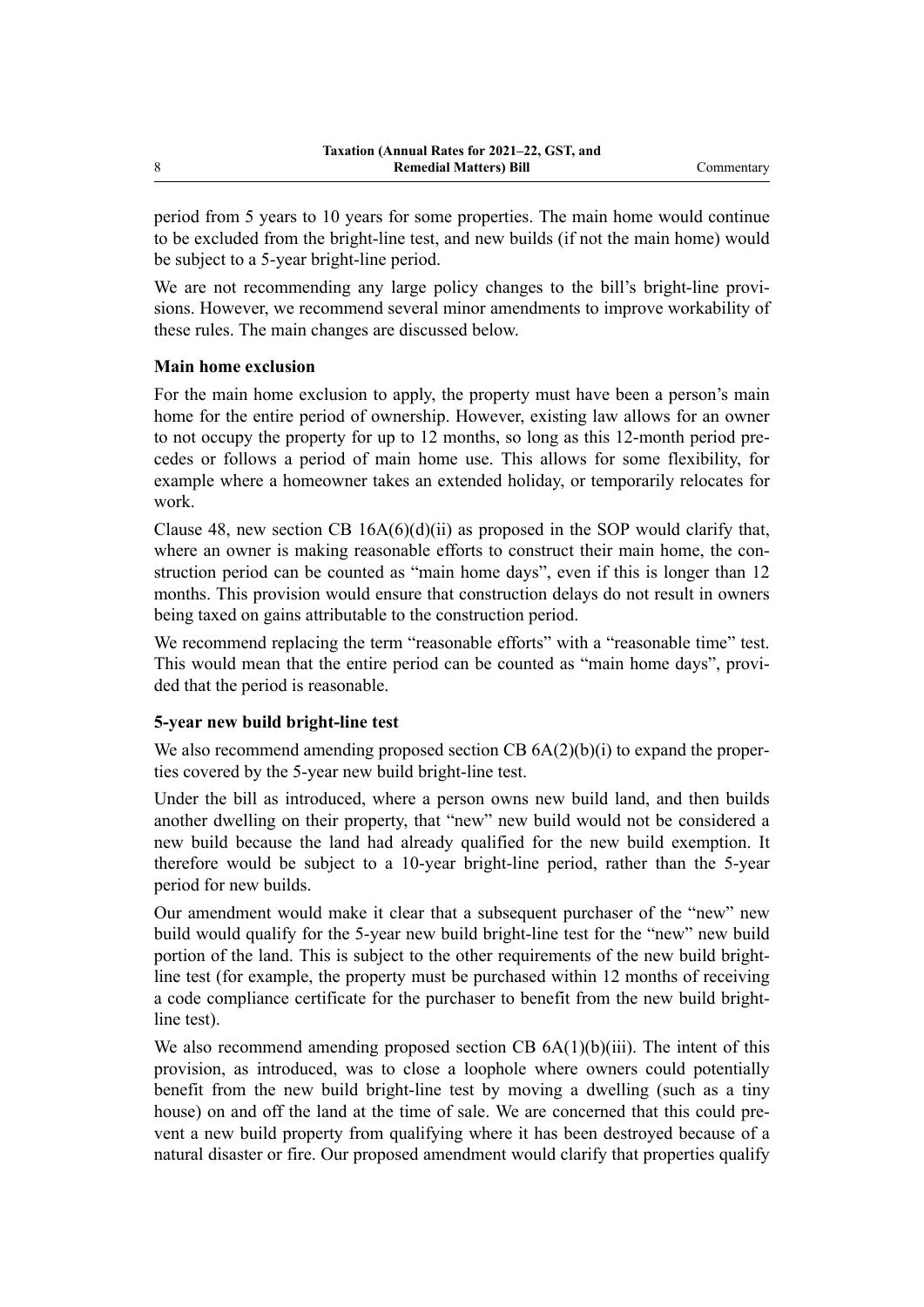for the new build bright-line test if they would have qualified for the test but have been destroyed because of a natural disaster or fire.

# **Expanding rollover relief provisions**

"Rollover relief" allows some property transfers to be ignored for the purposes of the bright-line test. Rollover relief applies to situations where legal ownership of a property changes, but economic ownership remains unchanged. Rollover relief allows the owner to defer the tax assessment point until a change of ownership occurs that is not eligible for rollover relief.

We recommend amending several provisions to broaden the scope of rollover relief in the bill. The types of transactions that we propose for rollover relief carry a very low risk of tax avoidance and cover the most common situations which result in little or no change of economic ownership. They include:

- certain corporate transactions
- some transactions involving look-through companies or partnerships
- property that is transferred from a trust back to the settlor.

We also recommend clarifying the application of the bright-line rules when there is a change in the co-ownership of residential land. For example, if parents become coowners of a property with their adult children and later sell their share of the property to the children, the parents would be disadvantaged if the start of their bright-line period for any remaining share they own "restarts" on the date of the sale to the children. Our recommended amendment would prevent this from occurring.

# **Local authority taxation**

The bill also aims to improve the integrity of the tax system as it applies to local authorities. As introduced, it contains provisions that would (among other things):

- treat dividends derived by a local authority from a wholly-owned council-controlled organisation (CCO), port company, or energy company as exempt income
- remove local authorities' ability to claim deductions for charitable donations
- prevent local authorities from deducting finance costs relating to CCOs
- remove the ability for local authorities to convert unused imputation credits to a tax loss.

We recommend several amendments to these provisions. We discuss our key recommendations below.

# **Extend the dividend exemption to partly-owned CCOs**

Under current law, most of a local authority's income is tax exempt.

Clause 55 of the bill would extend the tax-exempt status to dividends a council receives from CCOs. This would be limited to dividends from CCOs that are whollyowned by the council.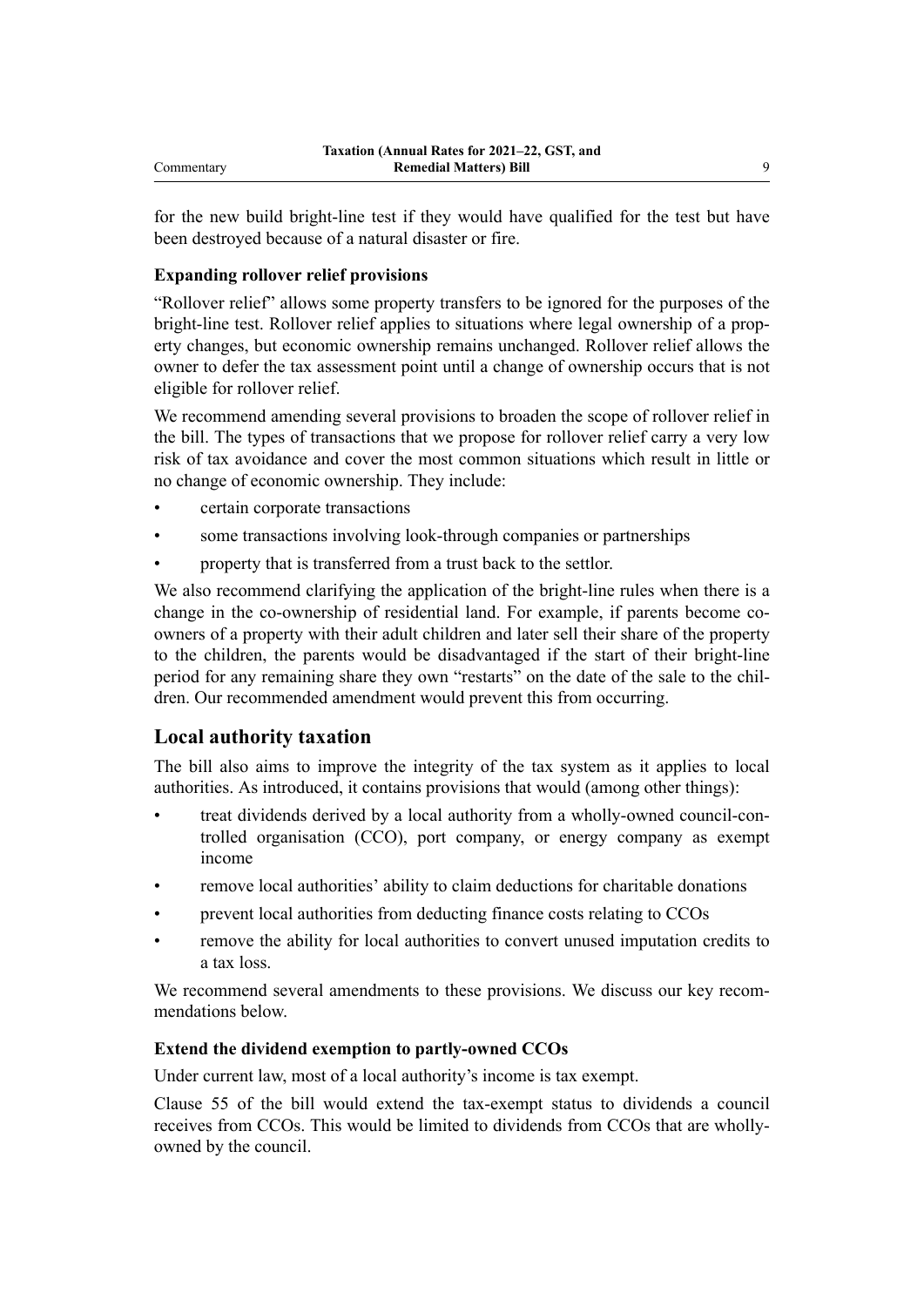We recommend extending the dividend exemption to partly-owned CCOs too.

Under existing law, any income that a council derives from a CCO is taxable. This is to prevent "profit shifting" where a council could, for example, charge a CCO abovemarket rent. The rent would be tax deductible for the CCO, but would not be taxable income for the local authority due to its tax-exempt status.

The bill, as introduced, took a similar stance for dividends. However, dividends are not tax deductible for the CCO, so we do not believe there are profit-shifting concerns that would require the bill to treat dividends from partly- and wholly-owned CCOs differently.

We recommend amending clause 55, and recommend that these changes take effect for the 2022/23 income year.

#### **Unused imputation credits**

Companies can "impute" the income tax they have paid by attaching imputation credits to any shareholder dividends. The company passes on the income tax benefits to its shareholders (which prevents those dividends from being taxed twice).

The bill as introduced would prevent local authorities from converting unused imputation credits to a tax loss (clause 91). The intent behind this is to prevent an integrity risk like the "profit shifting" example given earlier.

However, our above recommendation that the dividend exemption apply to all dividends derived by local authorities would also resolve this issue. If all dividends are exempt, recipients cannot claim a tax credit for any attached imputation credits.

Given that our proposal would resolve the integrity risk in a simpler way, we recommend removing clause 91 from the bill.

#### **Remove the financing deductions provisions**

Clause 59 of the bill would prevent a local authority from claiming tax deductions for interest incurred on borrowed money that is on-lent to a CCO. The authority would still be permitted to claim deductions where that money is on-lent to a council-controlled trading organisation (CCTO) as CCTOs have assessable income that is not deductible.

However, we are concerned that the Income Tax Act and the Local Government Act 2002 define CCOs differently. We believe that this issue requires further consultation, and should be addressed in the future. We also note that the local government sector may undergo broader reforms, which would have implications for local authority tax– ation. Financing deductions could be addressed alongside those other reforms.

Therefore, we recommend removing clause 59 from the bill.

# **Modernising GST information rules**

The bill also seeks to modernise rules for GST invoices. We recommend several minor changes to the bill to improve the implementation and workability of these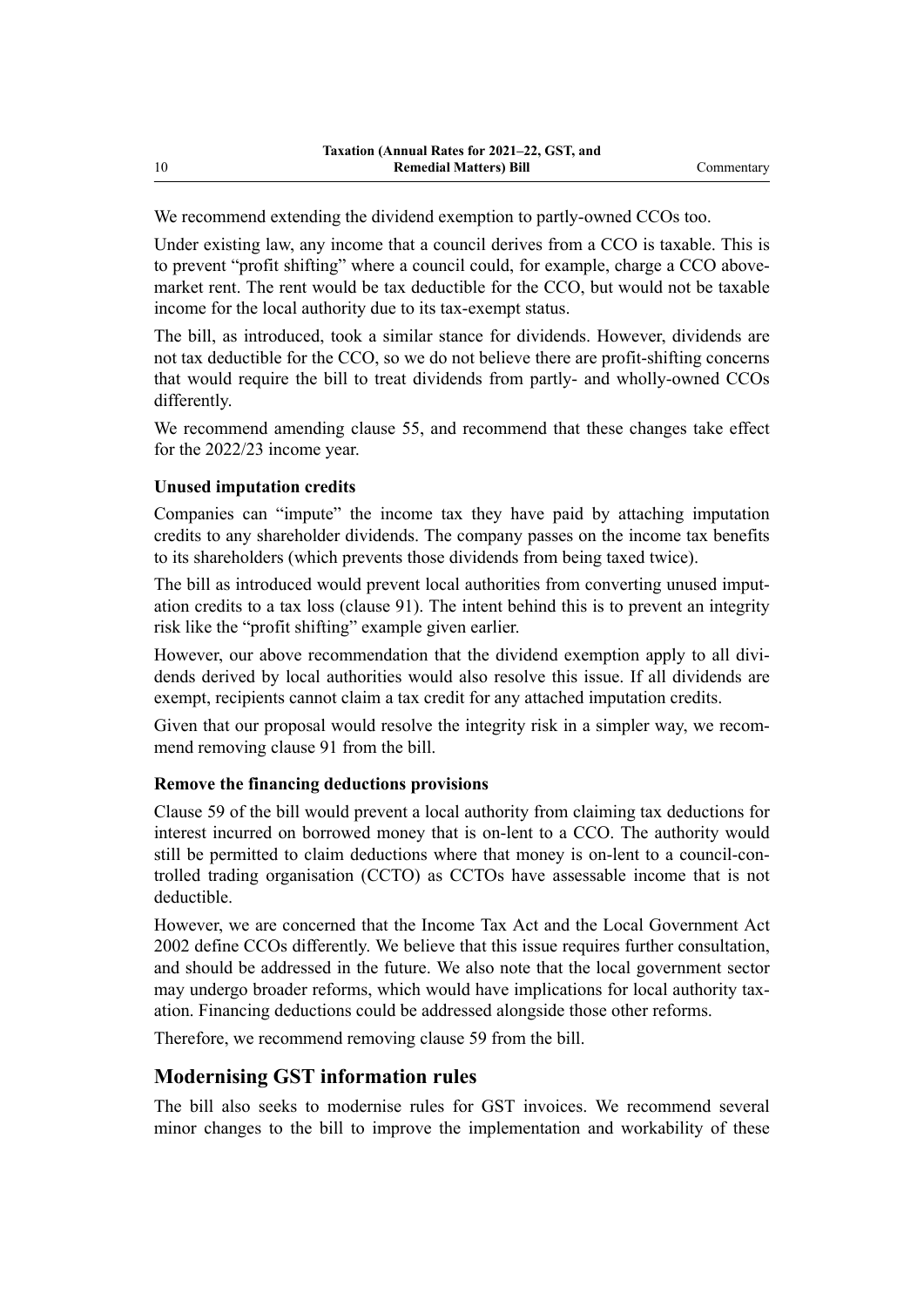rules. Of note, we recommend delaying implementation of these provisions. We dis‐ cuss the main changes, and our rationale for delaying implementation, below.

We acknowledge that updating GST rules will affect many individuals and businesses. We also acknowledge that tax law is a complicated subject and not all indi‐ viduals can hire specialist tax advisers to assist them in complying with the Act's requirements.

We are proposing several amendments to this part of the bill to ensure that the language used is easy to understand. We also expect that Inland Revenue would produce guidance for registered persons about how these new rules may affect New Zealand‐ ers.

## **Retain "invoice" and "tax invoice"**

Under current law, registered persons must create and retain tax invoices for taxable supplies. To be valid, tax invoices must contain specific information about the transaction, and the parties involved, in a prescribed form. For example, the invoice must clearly state that it is a tax invoice.

The bill would simplify some of these requirements. For example, it would replace the terms "invoice" and "tax invoice" with "supply information" and "taxable supply information" (clause 19). Sale records which meet these simplified requirements would be valid tax records, regardless of the form.

Some submitters told us that removing terms such as "tax invoice" would have unintended consequences for existing legal and commercial documents which use that term. We acknowledge this issue and recommend inserting clause 19Q to state that any references to old terminology are treated as references to the new terminology and read in line with the intent of the issued document. We also note that the bill would not prohibit any person from using the word "invoice" if they wish.

#### **Supplier does not require recipient's details for small transactions**

Clause 19, proposed section 19E of the GST Act, would require a supplier to record a recipient's details in the taxable supply information. This may include the recipient's name and physical address.

Several submitters noted, and we agree, that this requirement would be difficult in practice. Large businesses might be able to comply with this requirement in respect of their regular trade customers. However, many other businesses would face increased costs to comply with the information gathering required by this provision.

We recommend including a *de minimis* rule for this requirement. Supply information for values of less than \$1,000 would be subject to simpler information requirements. We note that the current Act has a similar allowance in section 24(4), which the bill would repeal. Our amendment would, in effect, ensure that the bill does not increase tax record requirements for small transactions.

We achieve this by amending clause 19, proposed section 19E to better reflect existing *de minimis* rules.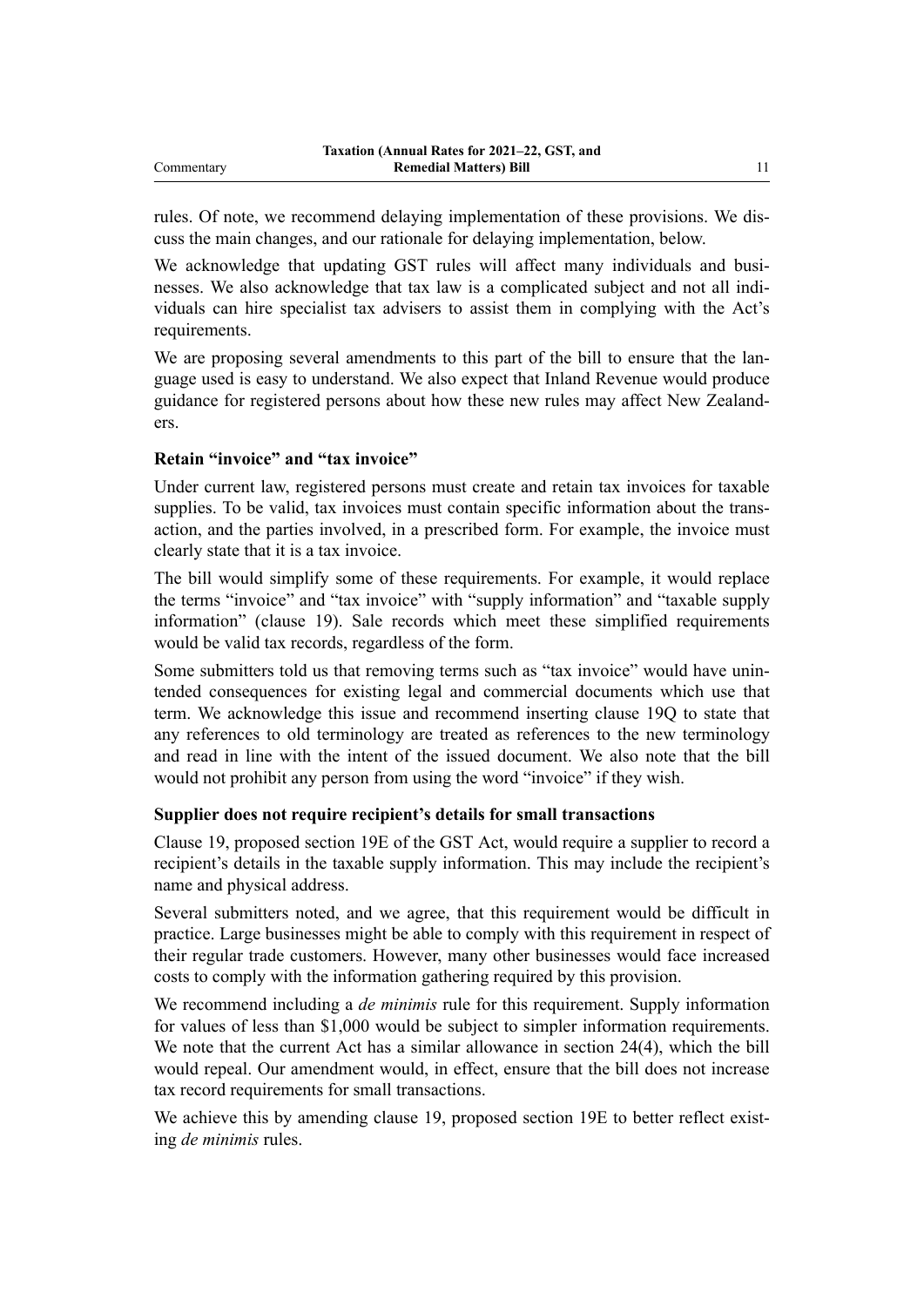# **Application deferred until 2023**

Under the bill as introduced, the above changes to GST information requirements would come into force on the day that the bill received Royal assent.

We are concerned that this would not provide sufficient time for many taxpayers to understand and implement the new requirements. We recommend amending the implementation provisions in clause 2 to provide that clause 19 would come into effect one year after the bill receives Royal assent. The new tax information require‐ ments would then apply to taxable periods beginning on or after 1 April 2023.

# **Other GST remedial measures**

The bill would make several remedial changes to provisions of the GST Act. Many of these are retrospective in nature. We have considered the effect and scope of these provisions and are satisfied that retrospective application is appropriate.

We recommend several technical changes to these parts of the bill, but do not discuss them in detail in this commentary.

# **Order in Council "backstop date" for clause 173(2)–(3)**

Schedule 7 of the Tax Administration Act details the circumstances in which Inland Revenue (IRD) may share information with other agencies. Clauses 36 and 41–42, respectively, relate to information sharing with the Ministry of Business, Innovation and Employment, and with ACC (the Accident Compensation Corporation). Inland Revenue is currently developing updated information-sharing agreements with these agencies.

As introduced, clause 173(2)–(3) of the bill would repeal clauses 36 and 41–42, to allow the new information-sharing agreements to take effect once approved. The commencement provisions in clause 2 provide that clause 173(2)–(3) would come into force on a date to be set by Order in Council.

The bill uses this mechanism because the new information-sharing agreements have not been finalised yet. Having these provisions come into force on a date set by Order in Council would allow each agreement, once approved, to take effect on the same date that the old information-sharing provisions were repealed. This would prevent the information-sharing provisions and information-sharing agreements from overlapping or contradicting each other, or the information-sharing provisions expiring before the agreements are ready for implementation.

However, the Regulations Review Committee recommended that the commencement provisions also require that the provision come into force automatically after a certain date. This "backstop" date would ensure that the provision comes into force as Parliament intended and in a timely manner. Alternatively, the Regulations Review Committee suggested that these provisions could be removed from the bill and incorpor‐ ated into future legislation once the approved information-sharing agreements had been finalised.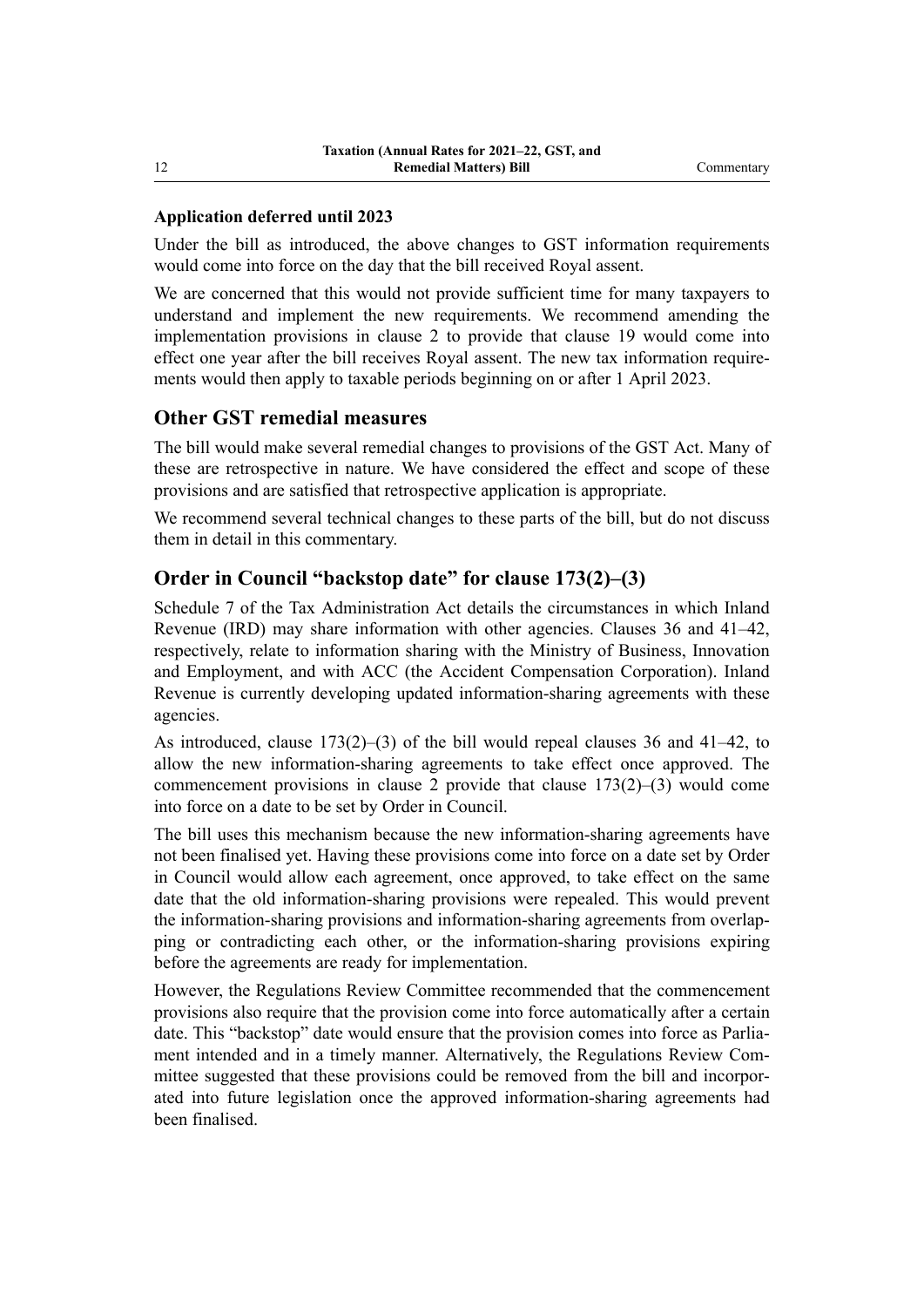We agree with the committee's assessment. We recommend removing all provisions relating to the information-sharing agreement with ACC as this is unlikely to be final‐ ised in 2022. It may be included in future tax legislation. We then recommend inserting a new clause 173(4) to state that clause 173(2) would be repealed on 1 April 2025. This would remove the ability for an Order in Council to repeal clause 36. New legislation would then be needed to repeal that provision, once the agencies involved have finalised an information-sharing agreement.

# **New Zealand National Party differing view**

National does not support this bill for two principal reasons.

The bill would confirm the current tax thresholds. National is concerned that, with rapidly rising inflation, many New Zealanders will move into higher tax brackets (referred to as fiscal drag) and end up paying more tax as a consequence. The Treas‐ ury forecasts significant increases in tax revenue for the Government as a result of this occurrence.

Our second concern is that the bill would impose new rules relating to the bright-line test for residential property. National is opposed to increasing this to 10 years. We are concerned many New Zealanders will be caught by the new provisions. For example, if military personnel are asked to serve overseas for more than 12 months, they would effectively need to pay a capital gains tax on any increase in the value of their property while posted overseas. We are also concerned that parents who assist their chil‐ dren to purchase their first home by paying part of the deposit would be captured under the rules and would pay tax when their children repay them.

# **ACT Party differing view**

The ACT Party opposes this tax bill. It believes that introducing a 39 percent tax rate simply punishes people who work hard, save, invest, and try to make tomorrow better than today. In the ACT Party's opinion, the Government constantly seeks to divide people and punishes them for working hard. Instead, it should unite New Zealanders and create an environment that fosters new ideas, investment, and activity so all New Zealanders can live in a country where we can all prosper.

When the Government announced its housing tax changes around interest deductibility, the Government painted it as "being kind" and "targeting speculators". This is not being kind. It is divisive.

Removing interest deductibility for property investors is bad policy. Income tax is supposed to be on income, but this effectively makes it a revenue tax. And it will become a tax on renters.

The official advice the Government received on interest deductibility changes said that it would cause rents to rise, force landlords to sell, and hurt renters. Advice estimated these policies would cost the average landlord an additional \$4,000. A majority of economists, academics, and property experts believe the Government's housing changes will be paid for by tenants. This divisive policy targets residential property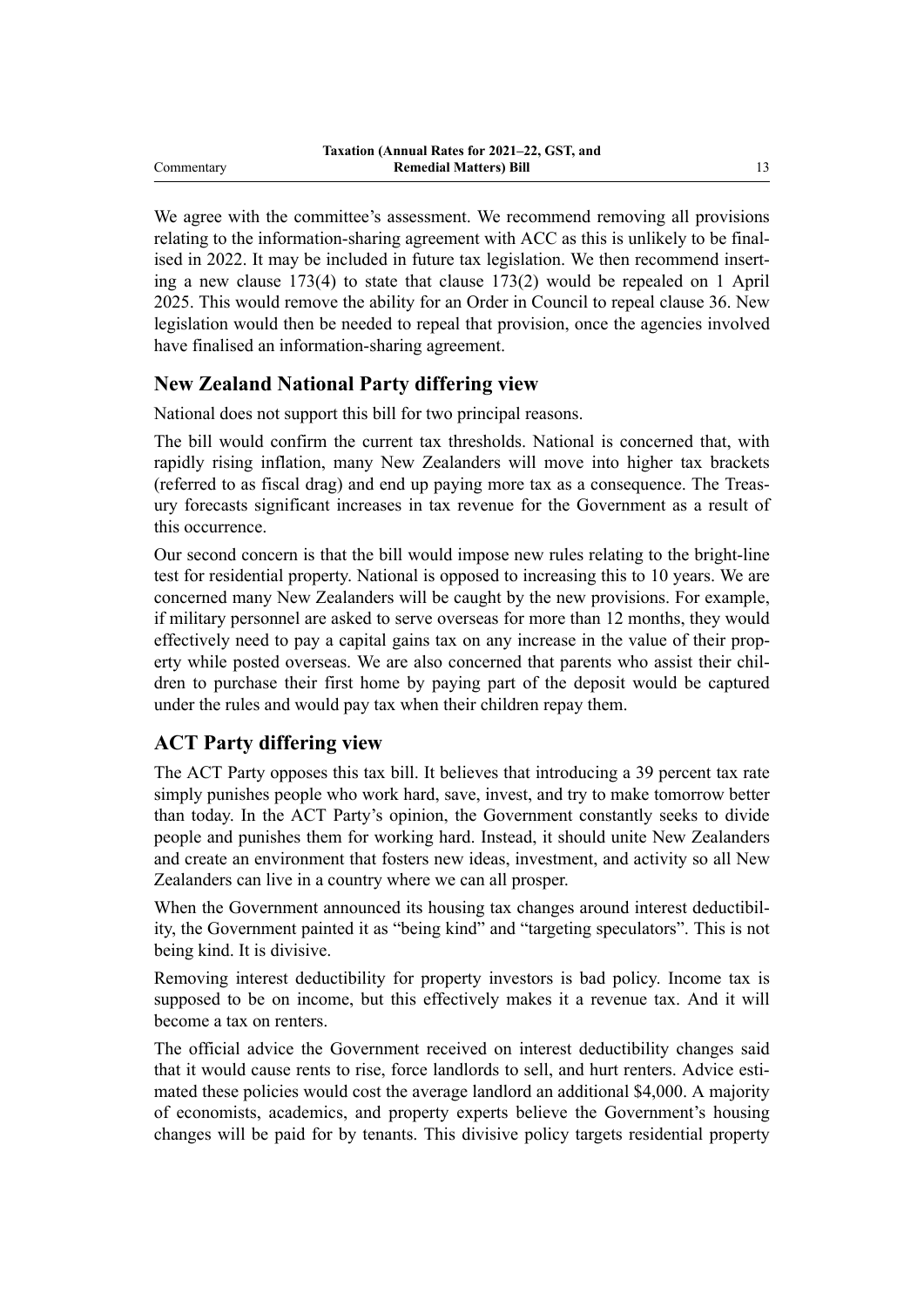investors but will actually squeeze the middle class and hurt some of the most vulner‐ able people in New Zealand.

ACT wanted to listen to how the proposed changes would impact people: mum and dad landlords, renters, grandparents ready to retire, and those hoping to get on the property ladder.

Many landlords told us they hold their rent as low as they can to protect their vulnerable tenants but, because of the Government's changes, they now have no choice but to sell. One landlord told us their tenant was a survivor of domestic violence. They now have no choice but to sell and are worried their tenant will have nowhere to live. Another told us their tenant has criminal convictions but is trying to put his life back together. He worries no other landlord will take a chance on him and that he and his family will end up in unsuitable emergency housing.

We know that the real reason for interest deductibility changes is to line the Government's coffers. In Budget documents released last year, Treasury told the Finance Minister that if interest deductibility had been fully implemented in 2018/19, it could have generated revenue in the order of \$800 million. It is a tax grab.

ACT believes the changes won't address housing affordability. They will hurt renters and make it harder for Kiwis to save for a first home.

ACT wishes to note that 15,208 New Zealanders signed a petition in deputy leader Brooke van Velden's name opposing interest deductibility rule changes.

Labour's extension of the bright-line test has created a capital gains tax by stealth. When National introduced the bright-line test in 2015, David Seymour said:

> …this tax is the acorn of a capital gains tax. It is a measure that will grow from 2 years to 5 to 10 to 15 years. You watch: it will eventually apply to a wider range of homes. It is the acorn that the National Party has planted that will grow into a full-blown capital gains tax.

The pre-2015 law would have seen tax paid on income from property speculation. The bright-line test was unnecessary but has been allowed to grow into a CGT.

We oppose this bill. We oppose the Government's measures to remove interest deductibility and extend the bright-line test. ACT would reverse the interest deductibility changes and abolish the bright-line test completely.

Our focus must be on easier planning rules and smarter infrastructure funding. Only that will address housing affordability for the next generation.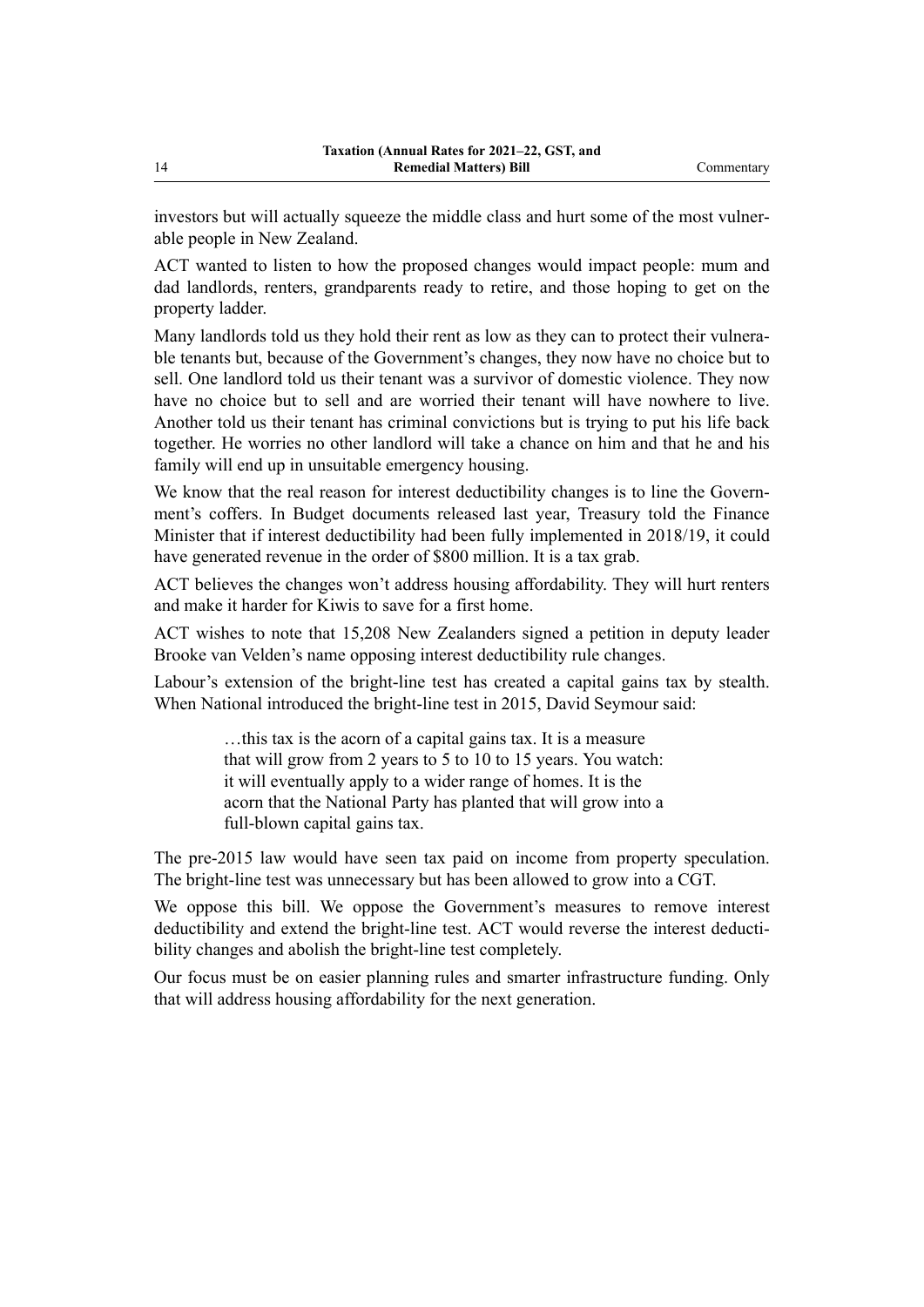# Commentary

# **Appendix**

# **Committee process**

The Taxation (Annual Rates for 2021–22, GST, and Remedial Matters) Bill was referred to the committee on 23 September 2021.

The closing date for submissions on the bill was 9 November 2021. We received and considered 82 submissions from interested groups and individuals. We heard oral evidence from 31 submitters.

We received advice on the bill from the Inland Revenue Department, and our independent tax adviser, Therese Turner. The Office of the Clerk provided advice on the bill's legislative quality. The Inland Revenue Department assisted with legal drafting. The Regulations Review Committee reported to us on the powers contained in clause 2.

## **Committee membership**

Dr Duncan Webb (Chairperson) Andrew Bayly Hon Simon Bridges Barbara Edmonds Ingrid Leary Anna Lorck Greg O'Connor Damien Smith Chlöe Swarbrick Simon Watts Helen White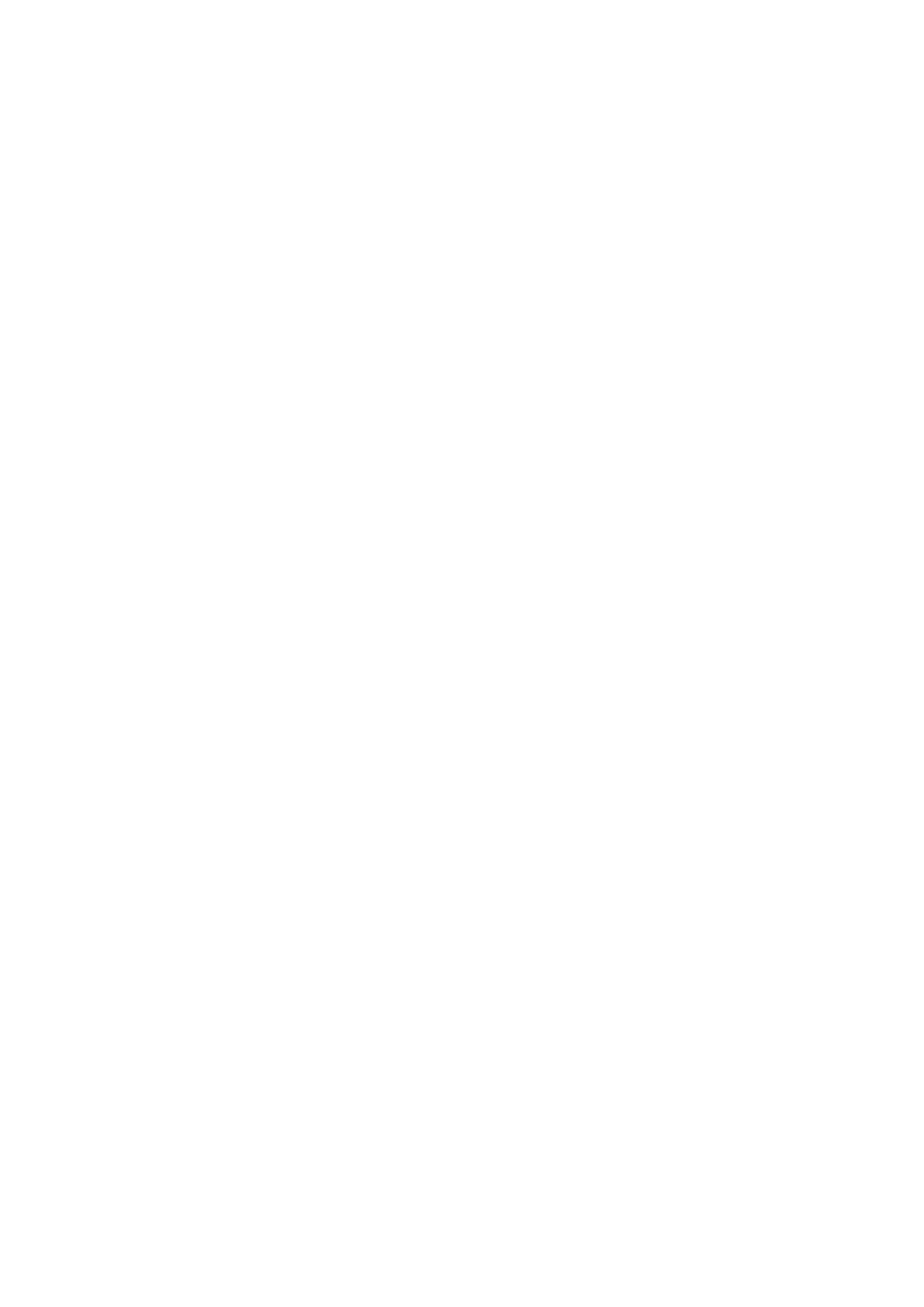# **Key to symbols used in reprinted bill**

# **As reported from a select committee**

text inserted

text inserted by a majority

text deleted

text deleted by a majority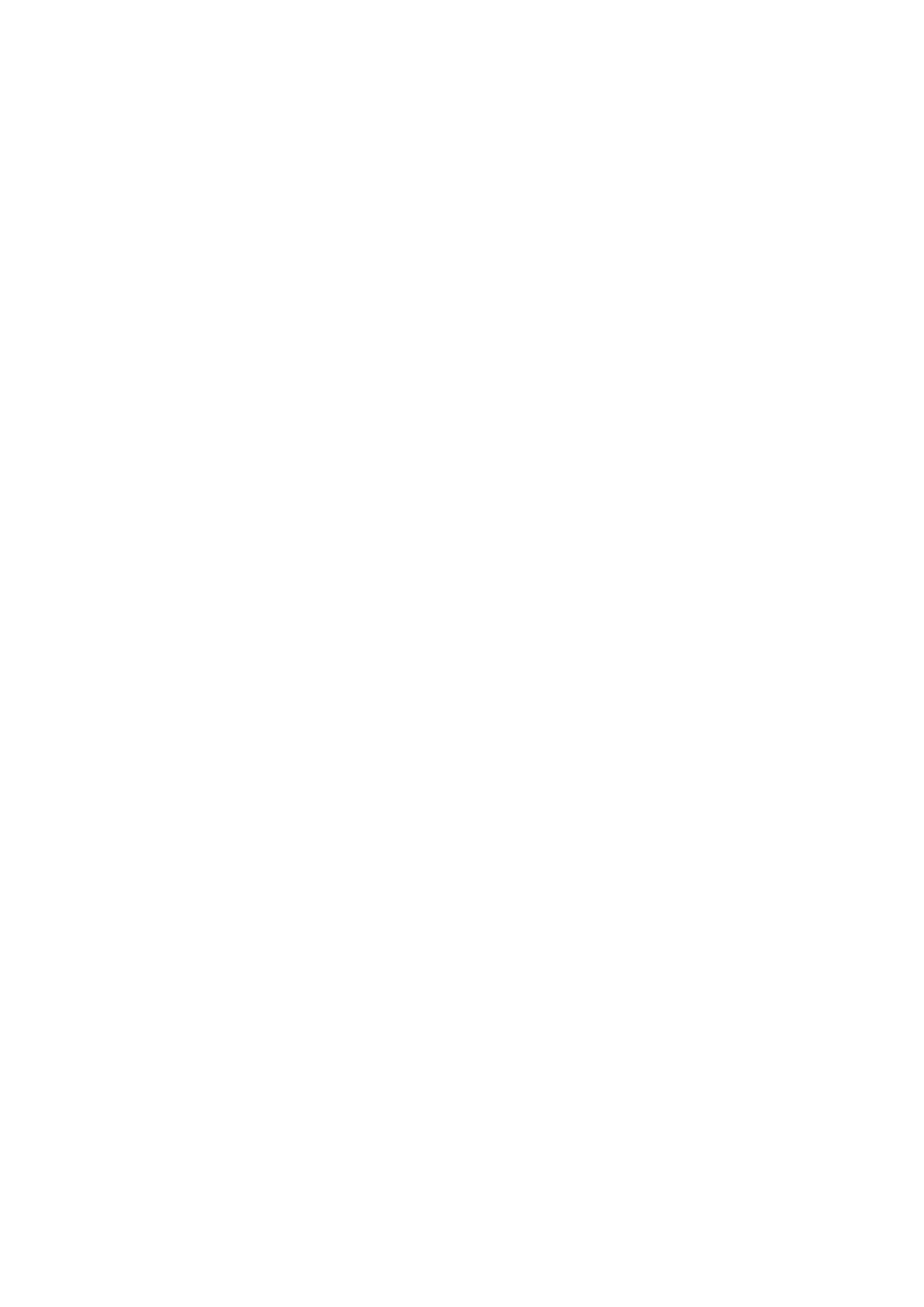# *Hon David Parker*

# **Taxation (Annual Rates for 2021–22, GST, and Remedial Matters) Bill**

Government Bill

# **Contents**

|                |                                                                                                      | Page             |
|----------------|------------------------------------------------------------------------------------------------------|------------------|
| 1              | Title                                                                                                | 14               |
| $\overline{2}$ | Commencement                                                                                         | 14               |
|                | Part 1                                                                                               |                  |
|                | <b>Annual rates of income tax</b>                                                                    |                  |
| 3              | Annual rates of income tax for 2021–22 tax year                                                      | 16               |
|                | Part <sub>2</sub>                                                                                    |                  |
|                | <b>Amendments to Goods and Services Tax Act 1985</b>                                                 |                  |
| $\overline{4}$ | Amendments to Goods and Services Tax Act 1985                                                        | 16               |
| 5              | Section 2 amended (Interpretation)                                                                   | 16               |
| 5B             | Section 3 amended (Meaning of term financial service)                                                | $\underline{20}$ |
| 6              | Section 3A amended (Meaning of input tax)                                                            | 20               |
| 7              | Section 5 amended (Meaning of term supply)                                                           | 21               |
| 8              | Section 6 amended (Meaning of term taxable activity)                                                 | 21               |
| ۅ              | New section 8AA inserted (Organisation of Act's provisions)                                          | $2+$             |
|                | Organisation of Act's provisions<br>8AA                                                              | $2+$             |
| 10             | Section 11 amended (Zero-rating of goods)                                                            | 23               |
| 11             | Section 11A amended (Zero-rating of services)                                                        | 23               |
| 12             | New section 12C inserted (Information for importation of goods<br>including distantly taxable goods) | 23               |
|                | Information for importation of goods including distantly<br>12C<br>taxable goods                     | 23               |
| 13             | Section 15 amended (Taxable periods)                                                                 | 24               |
| 14             | Section 15B amended (Taxable periods aligned with balance dates)                                     | 24               |
| 15             | Section 15C amended (Changes in taxable periods)                                                     | 24               |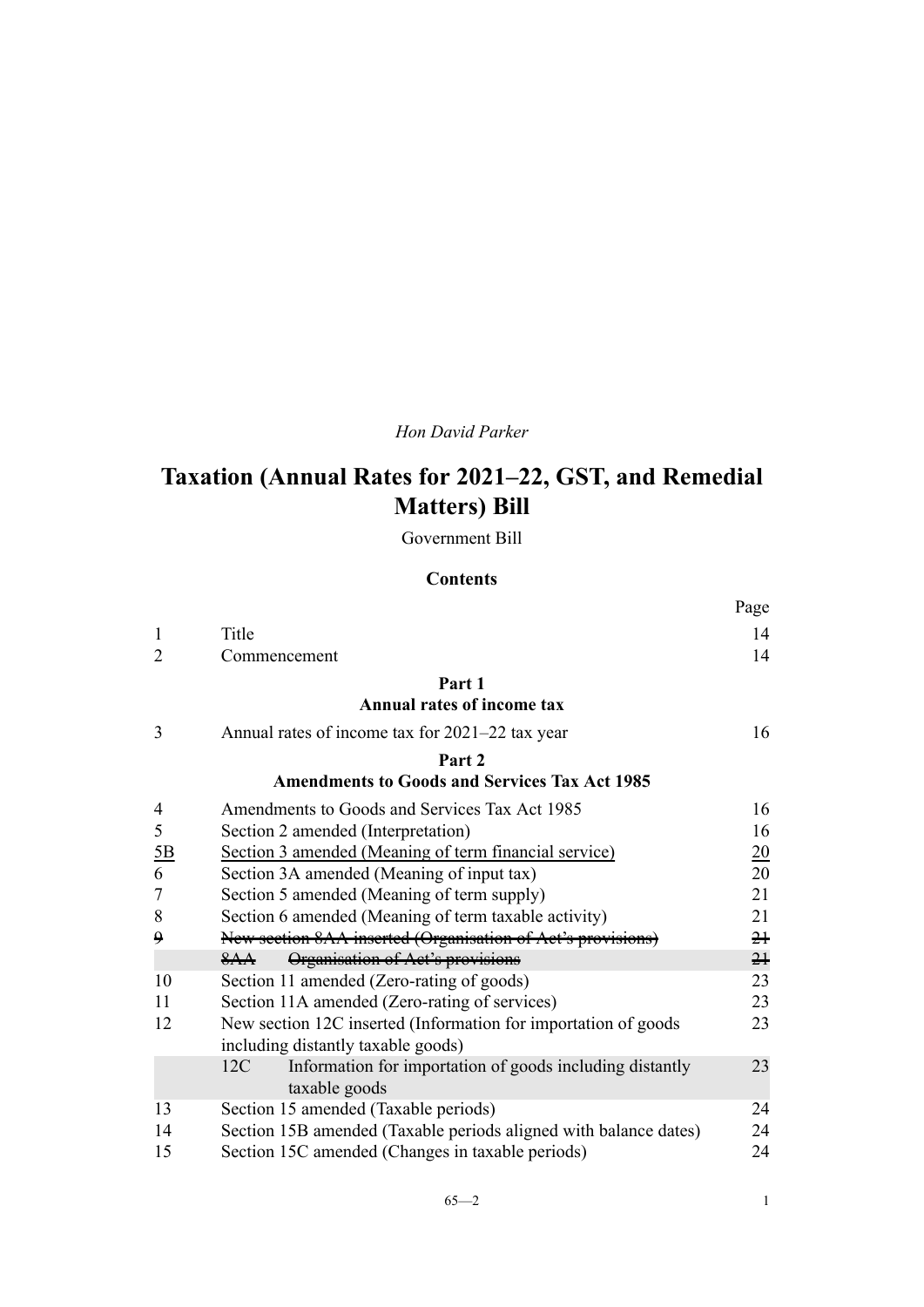|          |                                                    | <b>Remedial Matters) Bill</b>                                                                                                                                                                                                              |                                          |
|----------|----------------------------------------------------|--------------------------------------------------------------------------------------------------------------------------------------------------------------------------------------------------------------------------------------------|------------------------------------------|
| 16       | effect)                                            | Section 15D amended (When change in taxable period takes                                                                                                                                                                                   | 25                                       |
| 17       |                                                    | Section 15E amended (Meaning of end of taxable period)                                                                                                                                                                                     | 25                                       |
| 18       |                                                    | New section 15EB inserted (Approval of taxable period not<br>consisting of whole calendar months)                                                                                                                                          | 26                                       |
|          | 15EB                                               | Approval of taxable period not consisting of whole<br>calendar months                                                                                                                                                                      | 26                                       |
| 19       |                                                    | New cross-headings and sections 19E to 49P-19Q inserted                                                                                                                                                                                    | 27                                       |
|          |                                                    | Records of supplies                                                                                                                                                                                                                        |                                          |
|          | $\frac{1}{2}$<br>19E<br>$+9F$<br><u>19F</u><br>19G | Records of taxable supplies made by registered person<br>Definitions of types of record<br>Records of taxable supplies received by registered person<br>Records of taxable supplies<br>Records of imported supplies received by registered | 27<br>$\frac{28}{29}$<br>$\frac{29}{29}$ |
|          | 19H                                                | person<br>Records of secondhand goods received by registered<br>person                                                                                                                                                                     | 30                                       |
|          | <b>19I</b><br>19J                                  | Records of supplies to nominated recipients<br>Records of supplies by members of GST group or<br>supplier group                                                                                                                            | 30<br>31                                 |
|          |                                                    | Supply information and supply correction information                                                                                                                                                                                       |                                          |
|          | 19K<br>19L                                         | Taxable supply information: supplies by registered person<br>Taxable supply information: supplies by member of GST<br>group or supplier group                                                                                              | 31<br>34                                 |
|          | 19M                                                | Taxable supply information: goods included in supplies<br>of distantly taxable goods                                                                                                                                                       | 34                                       |
|          | 19N                                                | Supply correction information                                                                                                                                                                                                              | 35                                       |
|          | <b>190</b><br>19P                                  | Treatment of fractional amounts of cent in information<br>Commissioner may approve use of symbols, etc, on<br>electronically transmitted information                                                                                       | 37<br>37                                 |
|          | 19Q                                                | References to tax invoice, credit note, and debit note                                                                                                                                                                                     | <u>38</u>                                |
| 20       |                                                    | New cross-heading above section 20 inserted                                                                                                                                                                                                | 38                                       |
|          |                                                    | Calculation of tax payable: deductions, apportionment,<br>other adjustments                                                                                                                                                                |                                          |
| 21<br>22 |                                                    | Section 20 amended (Calculation of tax payable)<br>Section 20H amended (Goods and services tax incurred in making<br>financial services for raising funds)                                                                                 | 38<br>40                                 |
| 23       |                                                    | Section 21 amended (Adjustments for apportioned supplies)                                                                                                                                                                                  | 41                                       |
| 24       |                                                    | Section 21B amended (Adjustments when person or partnership<br>becomes registered after acquiring goods and services)                                                                                                                      | 41                                       |
| 25       |                                                    | Section 21F amended (Treatment on disposal)                                                                                                                                                                                                | 41                                       |
| 26       |                                                    | Section 24 repealed (Tax invoices)                                                                                                                                                                                                         | 42                                       |

# **Taxation (Annual Rates for 2021–22, GST, and**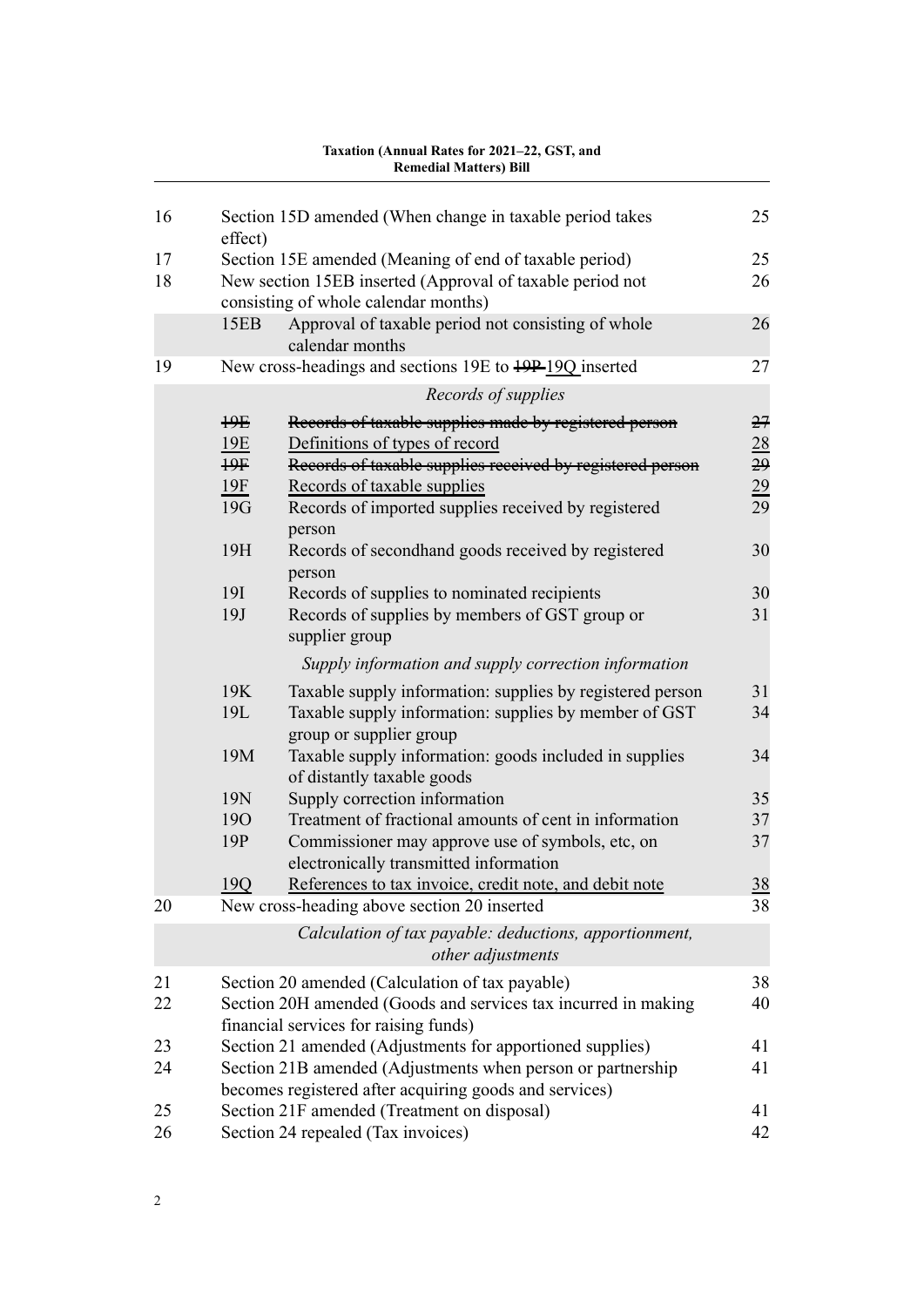| 27             | Section 24BA repealed amended before repeal (Shared tax<br>invoices)                   | 42       |
|----------------|----------------------------------------------------------------------------------------|----------|
| 28             | Section 24BAB repealed (Receipts for supplies)                                         | 43       |
| 29             | Section 24BAC repealed (Information for importation of goods                           | 43       |
|                | including distantly taxable goods)                                                     |          |
| 30             | Section 24B repealed (Records to be kept by recipient of imported                      | 43       |
|                | goods and services)                                                                    |          |
| 31             | Section 25 amended (Credit and debit notices)                                          | 43       |
| 32             | Section 25AA amended (Consequences of change in contract for                           | 46       |
|                | imported goods and services)                                                           |          |
| 33             | Section 25AB amended (Consequences of change in contract for                           | 46       |
|                | secondhand goods)                                                                      |          |
| 34             | Section 25A repealed (Commissioner may approve use of symbols,                         | 46       |
|                | etc, on electronically transmitted invoices, receipts, and credit and                  |          |
|                | debit notes)                                                                           |          |
| 35             | Section 43 amended (Deduction of tax from payment due to                               | 46       |
|                | defaulters)                                                                            |          |
| 36             | Section 53 amended (Registered person to notify change of status)                      | 47       |
| 37             | Section 55 amended (Group of companies)                                                | 47       |
| 38             | New section 55B inserted (Supplier group and issuing member)                           | 52       |
| 39             | Supplier group and issuing member<br>55 <sub>B</sub>                                   | 52<br>54 |
| 40             | Section 60 amended (Agents and auctioneers)<br>Section 75 amended (Keeping of records) | 54       |
| 41             | Section 75B amended (General rules for giving information or                           | 54       |
|                | communicating matters)                                                                 |          |
| 42             | Section 78AA amended (Exceptions to effect of increase of tax)                         | 54       |
| 43             | Section 78B amended (Adjustments to tax payable for persons                            | 55       |
|                | furnishing returns following change in rate of tax)                                    |          |
| 44             | Section 78BA amended (Adjustments to tax payable in relation to                        | 55       |
|                | credit and debit notes following change in rate of tax)                                |          |
| 45             | Section 78G repealed (Railways vesting: zero-rating and timing of                      | 56       |
|                | tax calculations and documents)                                                        |          |
|                | Part <sub>3</sub>                                                                      |          |
|                | <b>Amendments to Income Tax Act 2007</b>                                               |          |
| 46             | Amendments to Income Tax Act 2007                                                      | 56       |
| 47             | Section BC 5 amended (Taxable income)                                                  | 56       |
| 48             | Section CB 6A amended (Disposal within 10 years: bright line test                      | 56       |
|                | for residential land)                                                                  |          |
| $\frac{48}{5}$ | Section CB 6A replaced (Disposal within 10 years: Bright-line test                     | 57       |
|                | for residential land)                                                                  |          |
|                | Disposal within 10 years: Bright-line test for residential<br>CB 6A                    | 57       |
|                | land                                                                                   |          |
|                | CB 6AC Residential land transferred for certain family trusts                          | 61       |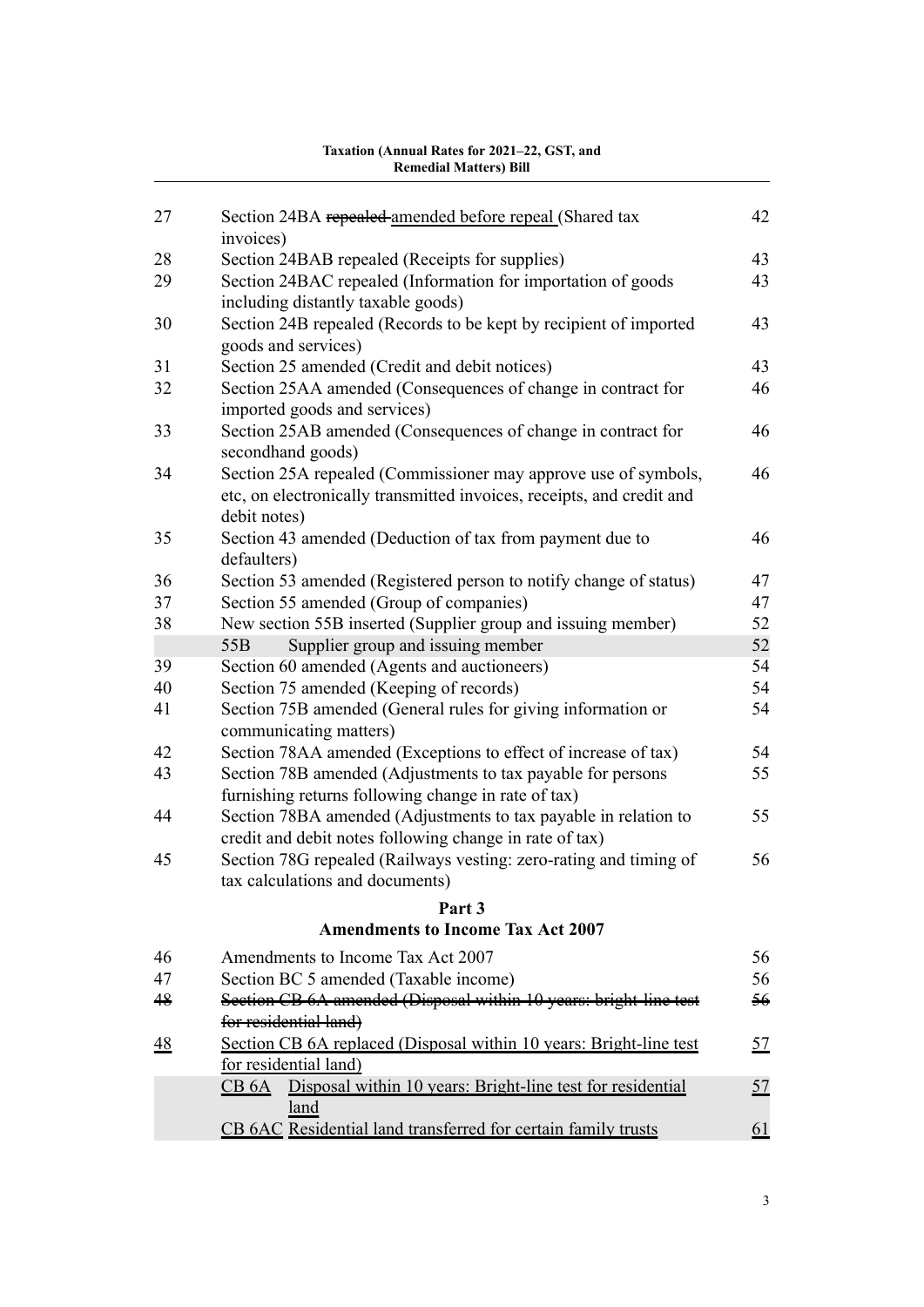|                 | CB 6AD Residential land transferred to Maori authorities, or        | 63              |
|-----------------|---------------------------------------------------------------------|-----------------|
|                 | similar eligible persons, for certain family trusts                 |                 |
|                 | CB 6AE Certain transfers of residential land included in settlement | 64              |
|                 | of claim under the Treaty of Waitangi                               |                 |
|                 | CB 6AF Certain transfers of residential land between look-through   | 64              |
|                 | company, or partnership, and members                                |                 |
| 49              | Section CB 16A amended (Main home exclusion for disposal            | 65              |
|                 | within 10 years)                                                    |                 |
| <u>49</u>       | Section CB 16A amended (Main home exclusion for disposal            | 66              |
|                 | within 10 years)                                                    |                 |
| 49B             | Section CB 36 amended (Disposal of emissions units)                 | 67              |
| 50              | Section CD 5 amended (What is a transfer of company value?)         | 68              |
| 50B             | Section CD 38 amended (General calculation rule for transfers of    | 68              |
|                 | company value)                                                      |                 |
| $\frac{5}{7}$   | Section CD 39 amended (Calculation of amount of dividend when       | 68              |
|                 | property made available)                                            |                 |
| 52              | Section CD 43 amended (Available subscribed capital (ASC)           | 68              |
|                 | amount)                                                             |                 |
| 53              | Section CD 44 amended (Available capital distribution amount)       | 68              |
| 54              | Section CW 10 amended (Dividend within New Zealand wholly-          | 69              |
|                 | owned group)                                                        |                 |
| 54 <sub>B</sub> | New section CW 10B inserted (Dividends derived by council-          | 69              |
|                 | controlled organisation holding companies)                          |                 |
|                 | CW 10B Dividends derived by council-controlled organisation         | 69              |
|                 | holding companies                                                   |                 |
| 55              | Section CW 39 amended (Local authorities)                           | 70              |
| 55B             | Section CW 47 amended (TAB NZ and racing clubs)                     | $\overline{20}$ |
| <u>55C</u>      | New section CW 62C inserted (Income from foreign-currency           | $\overline{20}$ |
|                 | loans used for disallowed residential property)                     |                 |
|                 | CW 62C Income from foreign-currency loans used for disallowed       | 70              |
|                 | residential property                                                |                 |
| 56              | Section CX 47 amended (Government grants to businesses)             | 70              |
| <u>56B</u>      | Section CZ 39 amended (Disposal within 5 years: bright-line test    | <u>71</u>       |
|                 | for residential land: acquisition on or after 29 March 2018)        |                 |
| 57              | Section CZ 40 amended (Main home exclusion for bright-line:         | 73              |
|                 | acquisition on or after 29 March 2018)                              |                 |
| <u>57B</u>      | Section DB 7 amended (Interest: most companies need no nexus        | <u>73</u>       |
|                 | with income)                                                        |                 |
| 58              | Section DB 8 amended (Interest: money borrowed to acquire           | 73              |
|                 | shares in group companies)                                          |                 |
| <del>59</del>   | New section DB 9B inserted (Interest incurred on money borrowed     | 74              |
|                 | by local authorities and lent to council controlled organisations)  |                 |
|                 | DB 9B Interest ineurred on money borrowed by local authorities      | 74              |
|                 |                                                                     |                 |
|                 | and lent to council-controlled organisations                        |                 |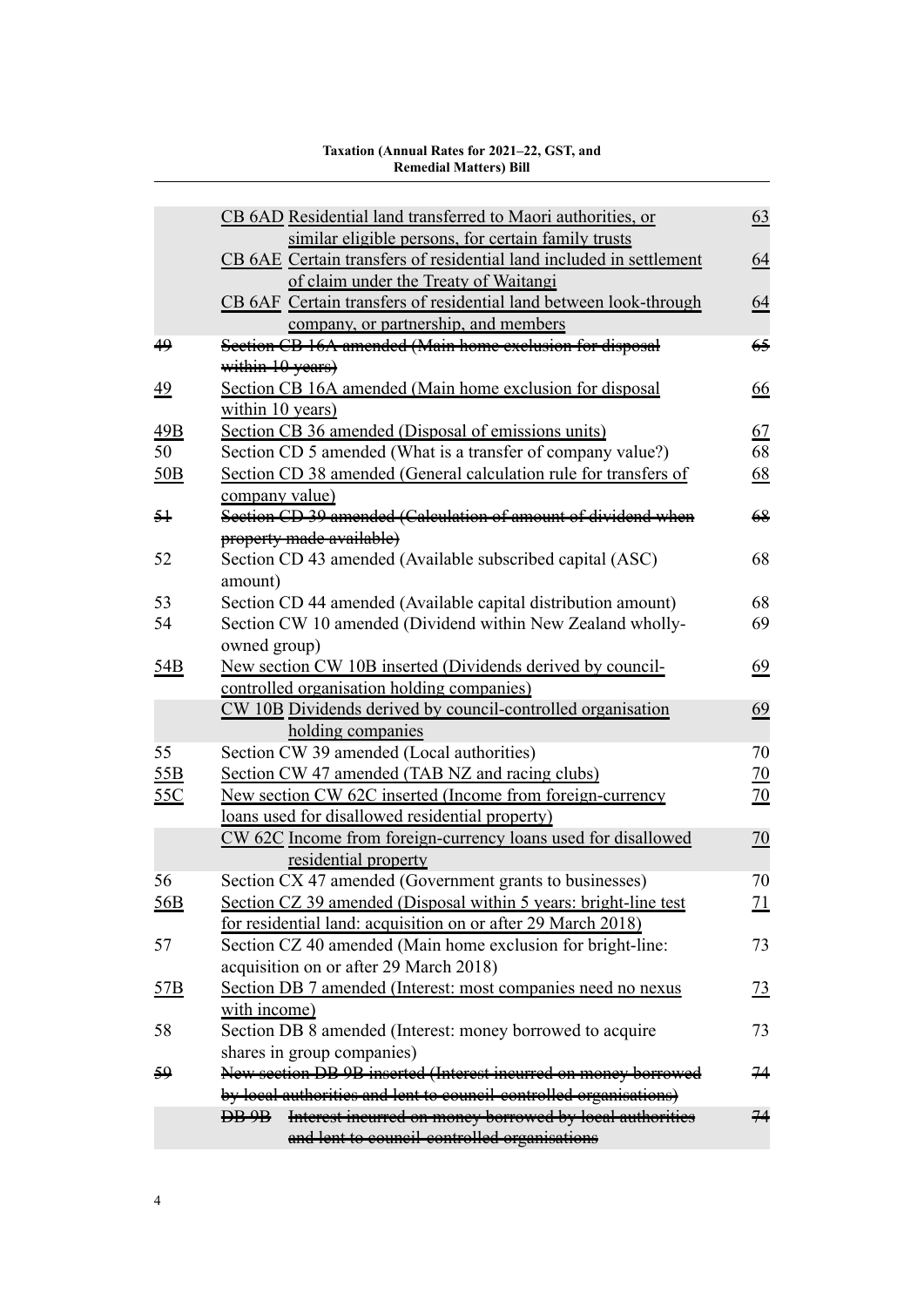| $\Theta$ |                 | Section DB 11 amended (Negative base price adjustment)                                      | 74                                                    |
|----------|-----------------|---------------------------------------------------------------------------------------------|-------------------------------------------------------|
| 61       |                 | Section DB 20B amended (Consideration for agreement to grant,                               | 75                                                    |
|          |                 | renew, extend, or transfer leasehold estate or licence)                                     |                                                       |
| 61B      |                 | Section DB 23C amended (Revenue account property: cost of<br>some residential land reduced) | $\frac{75}{2}$                                        |
| 62       |                 | Cross-heading above section DB 41 replaced                                                  | 75                                                    |
|          |                 |                                                                                             |                                                       |
|          |                 | Corporate gifting                                                                           |                                                       |
| 63       | company)        | Section DB 41 amended (Charitable or other public benefit gifts by                          | 75                                                    |
| 64       |                 | Section DF 1 amended (Government grants to businesses)                                      | 76                                                    |
| 64B      |                 | Section DG 2 amended (Application of this subpart)                                          | $\frac{76}{2}$                                        |
| 64BB     |                 | Section DG 8 amended (Expenditure limitation rule)                                          |                                                       |
| 64C      |                 | Section DG 9 amended (Apportionment formula)                                                | $\frac{76}{76}$<br>$\frac{76}{77}$<br>$\frac{77}{77}$ |
| 64CB     |                 | Section DG 10 amended (Interest expenditure rules)                                          |                                                       |
| 64D      |                 | Section DG 11 amended (Interest expenditure: close companies)                               |                                                       |
| 64DB     |                 | Section DG 14 amended (Interest expenditure: non-corporate                                  |                                                       |
|          | shareholders)   |                                                                                             |                                                       |
| 64E      |                 | New subpart DH inserted (Interest incurred in relation to certain                           | 78                                                    |
|          | <u>land)</u>    |                                                                                             |                                                       |
|          |                 | Subpart DH—Interest incurred in relation to certain land                                    |                                                       |
|          | $DH_1$          | Interest related to certain land                                                            |                                                       |
|          | DH <sub>2</sub> | When this subpart applies                                                                   |                                                       |
|          | $DH 3$          | When this subpart applies: companies                                                        | $\frac{78}{78}$<br>$\frac{78}{79}$                    |
|          | DH <sub>4</sub> | When this subpart does not apply: exemptions for new                                        |                                                       |
|          |                 | builds, development, social or emergency or transitional                                    |                                                       |
|          |                 | housing, and council housing                                                                |                                                       |
|          | $DH_5$          | Key terms                                                                                   | 80                                                    |
|          | DH 6            | Interposed residential property percentage                                                  |                                                       |
|          | DH 7            | Grandparented residential interest                                                          |                                                       |
|          | $DH 8$          | Deduction not allowed                                                                       |                                                       |
|          | DH 9            | Exception to limited denial of deductions: loans                                            | $\frac{84}{85}$ $\frac{86}{87}$                       |
|          |                 | denominated in foreign currencies                                                           |                                                       |
|          | $DH 10$         | Limited denial of deductibility: simplified calculation of                                  | 87                                                    |
|          |                 | interest affected                                                                           |                                                       |
|          | <u>DH 11</u>    | Denied amounts: treatment upon disposal of disallowed                                       | 88                                                    |
|          |                 | residential property                                                                        |                                                       |
|          | DH 12           | Valuation                                                                                   | 89                                                    |
| 64F      |                 | Section DT 1A amended (Ring-fenced allocations)                                             | 89                                                    |
| 65       |                 | Section DV 18B amended (Cost base for shares when debt                                      | 90                                                    |
|          |                 | forgiven within economic group)                                                             |                                                       |
| 66       |                 | Section EE 6 amended (What is depreciable property?)                                        | 90                                                    |
| 67       |                 | Section EE 40 amended (Transfer of depreciable property on or                               | 90                                                    |
|          |                 | after 24 September 1997)                                                                    |                                                       |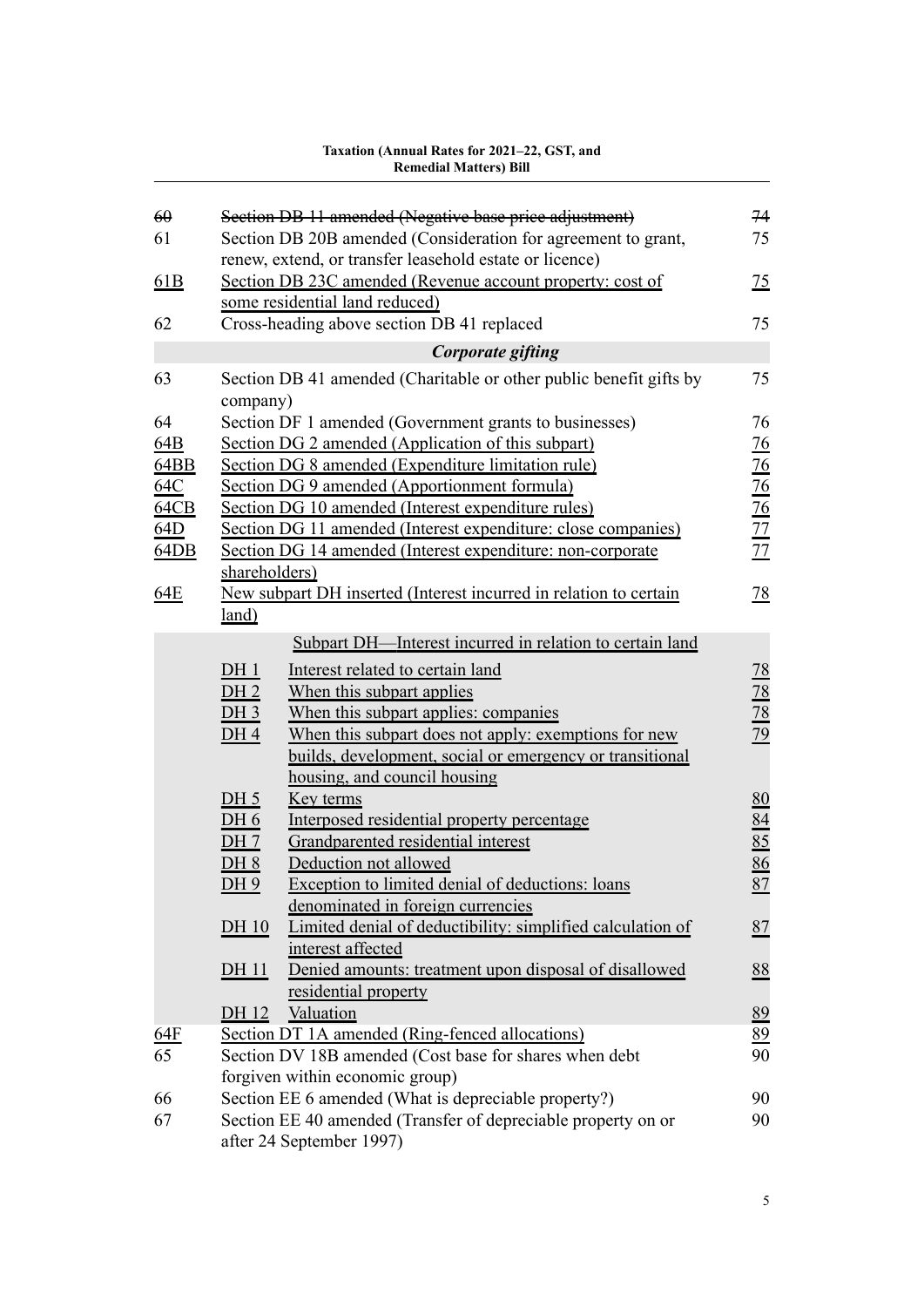| 68               | Section EE 44 amended (Application of sections EE 48 to EE 51)   | 90               |
|------------------|------------------------------------------------------------------|------------------|
| 68BA             | Section EE 47 amended (Events for purposes of section EE 44)     | 90               |
| $68$ BAB         | Section EE 48 amended (Effect of disposal or event)              | $\underline{90}$ |
| 68B              | Section EH 2 replaced (Income Equalisation Reserve Account)      | 90               |
|                  | EH <sub>2</sub><br>Deposits to be paid into Crown Bank Account   | 90               |
| 69               | Section EJ 10B amended (IFRS leases)                             | 90               |
| 69B              | Section EK 1 replaced (Environmental Restoration Funds           | 91               |
|                  | Account)                                                         |                  |
|                  | Payment to Crown Bank Account<br>EK <sub>1</sub>                 | 91               |
| 70               | Section EL 3 amended (Definitions for this subpart)              | 91               |
| $\overline{20B}$ | Section EL 14 amended (Continuity rules for companies)           | 91               |
| 71               | Section EM 1 amended (Australian non-attributing shares and      | 91               |
|                  | attributing FDR method interests)                                |                  |
| 72               | Section EM 3 amended (What hedges does this subpart apply to?)   | 92               |
| 73               | Section EM 4 replaced (Irrevocable elections)                    | 92               |
|                  | Elections<br>EM <sub>4</sub>                                     | 92               |
| 74               | Section EM 5 amended (Fair dividend rate hedge portions)         | 93               |
| 75               | New section EM 5B inserted (Fair dividend rate hedge portions:   | 96               |
|                  | portfolio method)                                                |                  |
|                  | EM 5B Fair dividend rate hedge portions: portfolio method        | 96               |
| 76               | Section EM 6 amended (Income and expenditure for fair dividend   | 97               |
|                  | rate hedge portions)                                             |                  |
| 77               | Section EM 7 amended (Quarterly test of fair dividend rate hedge | 97               |
|                  | portions)                                                        |                  |
| 78               | Section EM 8 amended (Some definitions)                          | 97               |
| 79               | Section EW 5 amended (What is an excepted financial              | 98               |
|                  | arrangement?)                                                    |                  |
| 80               | Section EW 46C amended (Consideration when debt forgiven         | 99               |
|                  | within economic group)                                           |                  |
| 80BA             | Section EZ 23B amended (Property acquired after depreciable      | 99               |
|                  | property affected by Canterbury earthquakes)                     |                  |
| $80$ BAB         | Section EZ 23BB amended (Interest in property acquired after     | 100              |
|                  | depreciable property affected by Canterbury earthquakes)         |                  |
| $80$ BAC         | Section EZ 23BC amended (Property acquired after depreciable     | 100              |
|                  | property affected by Hurunui/Kaikoura earthquakes)               |                  |
| 80BAD            | New section EZ 23BD inserted (Loss on disposal of grandparented  | 100              |
|                  | structure)                                                       |                  |
|                  | Loss on disposal of grandparented structure<br>EZ                | <u>100</u>       |
|                  | 23BD                                                             |                  |
| <b>80BAE</b>     | Section EZ 73 amended (Insurance for Canterbury earthquake       | <u> 101</u>      |
|                  | damage causing disposal: optional timing rule for income,        |                  |
|                  | deductions)                                                      |                  |
| 80B              | Section FB 3A amended (Residential land)                         | 101              |
| 80C              | New cross-heading and sections FC 9B and FC 9C inserted          | <u> 101</u>      |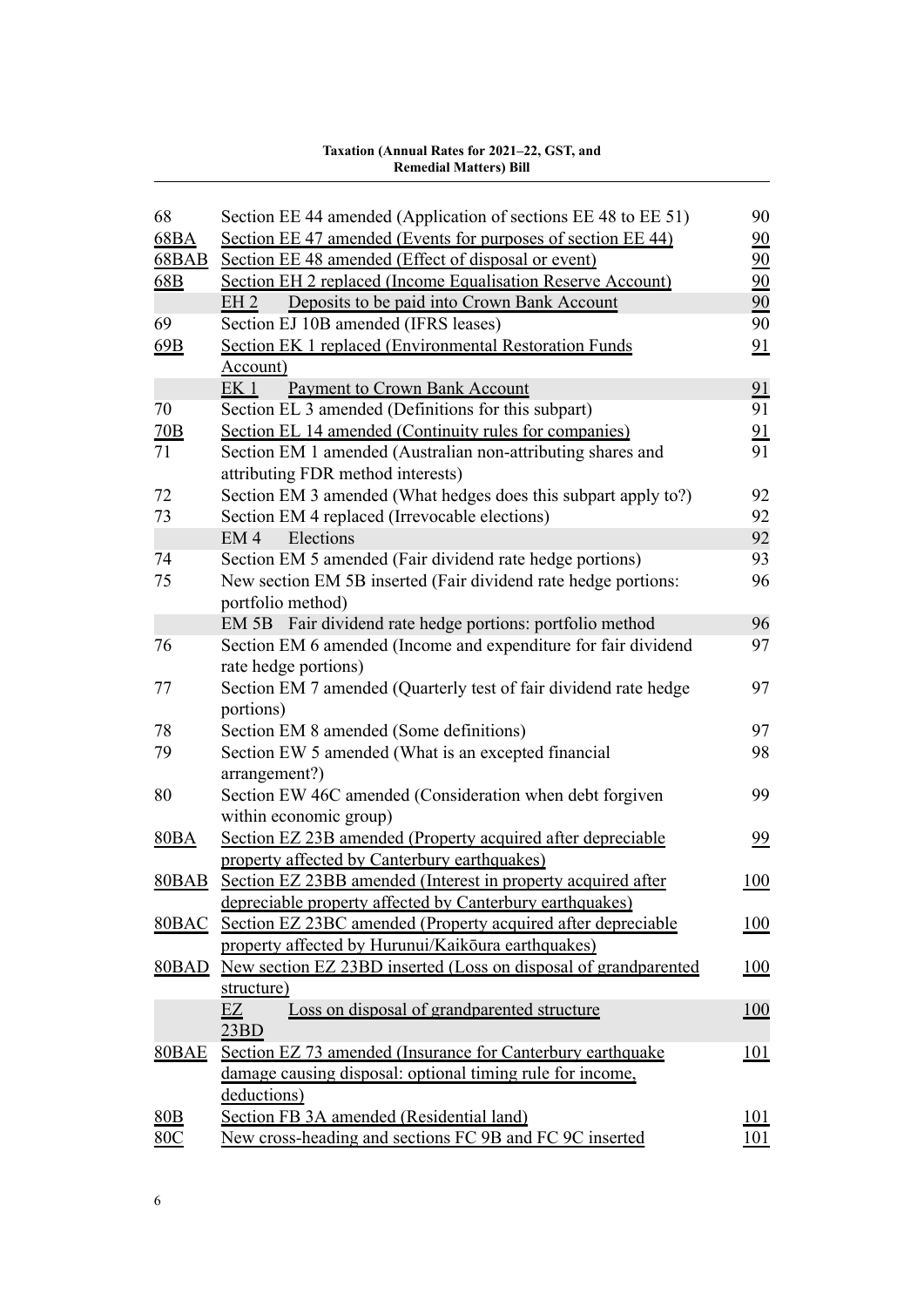|            | Exceptions for residential land transferred to trustees of<br>certain trusts or other entities     |             |
|------------|----------------------------------------------------------------------------------------------------|-------------|
|            | FC <sub>9B</sub><br>Residential land: certain transferors                                          | 101         |
|            | $FC$ 9 $C$<br>Residential land: certain recipients                                                 | <u> 101</u> |
|            | Residential land: certain recipients of Treaty of Waitangi<br>FC 9D                                | <u>101</u>  |
|            | land                                                                                               |             |
| 81         | Section FH 11 amended (Residents, or non-residents with                                            | 102         |
|            | deducting branches, having expenditure funding overseas hybrid<br>mismatches)                      |             |
| 82         | Section FH 15 amended (Definitions)                                                                | 104         |
| 83         | Section FM 8 amended (Transactions between group companies:<br>income)                             | 104         |
| 84         | Section FO 2 amended (Amalgamation rules)                                                          | 104         |
| 85         | Section FO 21 amended (When amalgamating companies are                                             | 104         |
|            | parties to financial arrangements: economic groups)                                                |             |
| 85B        | Section GB 3 amended (Arrangements for carrying forward loss                                       | 104         |
|            | balances: companies' ownership)                                                                    |             |
| 85C        | New cross-heading and sections GB 53B and GB 53C inserted                                          | 105         |
|            | <b>Interest incurred in relation to certain land</b>                                               |             |
|            | GB 53B Interposed residential property percentage: increases or                                    | 105         |
|            | decreases in value                                                                                 |             |
|            | GB 53C On-lending at lower rate                                                                    | 105         |
| 85D        | Section GC 3B amended (Disposals of emissions units)                                               | 105         |
| 86         | Section GC 18 amended (Loan features disregarded by rules for                                      | 106         |
|            | transfer pricing arrangements)                                                                     | 106         |
| 87         | Section HF 7 replaced (Taxable Maori authority distributions)<br>HF 7                              | 106         |
| 88         | Taxable Maori authority distributions<br>Section HR 3 amended (Definitions for section HR 2: group | 106         |
|            | investment funds)                                                                                  |             |
| 89         | Section HR 9BA amended (Elections to treat debt funding special                                    | 106         |
|            | purpose vehicles as transparent)                                                                   |             |
| 89B        | Section IA 5 amended (Restrictions on companies' loss balances                                     | 107         |
|            | carried forward: continuity of ownership)                                                          |             |
| <u>89C</u> | Section IB 3 amended (When tax loss components of companies                                        | 107         |
|            | carried forward despite ownership continuity breach)                                               |             |
| <u>89D</u> | Section IB 5 amended (When group companies treated as single                                       | 108         |
| <u>89E</u> | company)<br>Section ID 5 amended (Pre-consolidation losses on exit: part-year                      | 108         |
|            | rule)                                                                                              |             |
| <u>89F</u> | Section IP 1 amended (When this subpart applies)                                                   | <u>108</u>  |
| 89G        | Section IP 3 amended (Continuity breach: tax loss components of                                    | 108         |
|            | companies carried forward)                                                                         |             |
| 89H        | New section IP 3B inserted (Business continuity breach: tax loss                                   | 109         |
|            | <u>components of companies carried forward)</u>                                                    |             |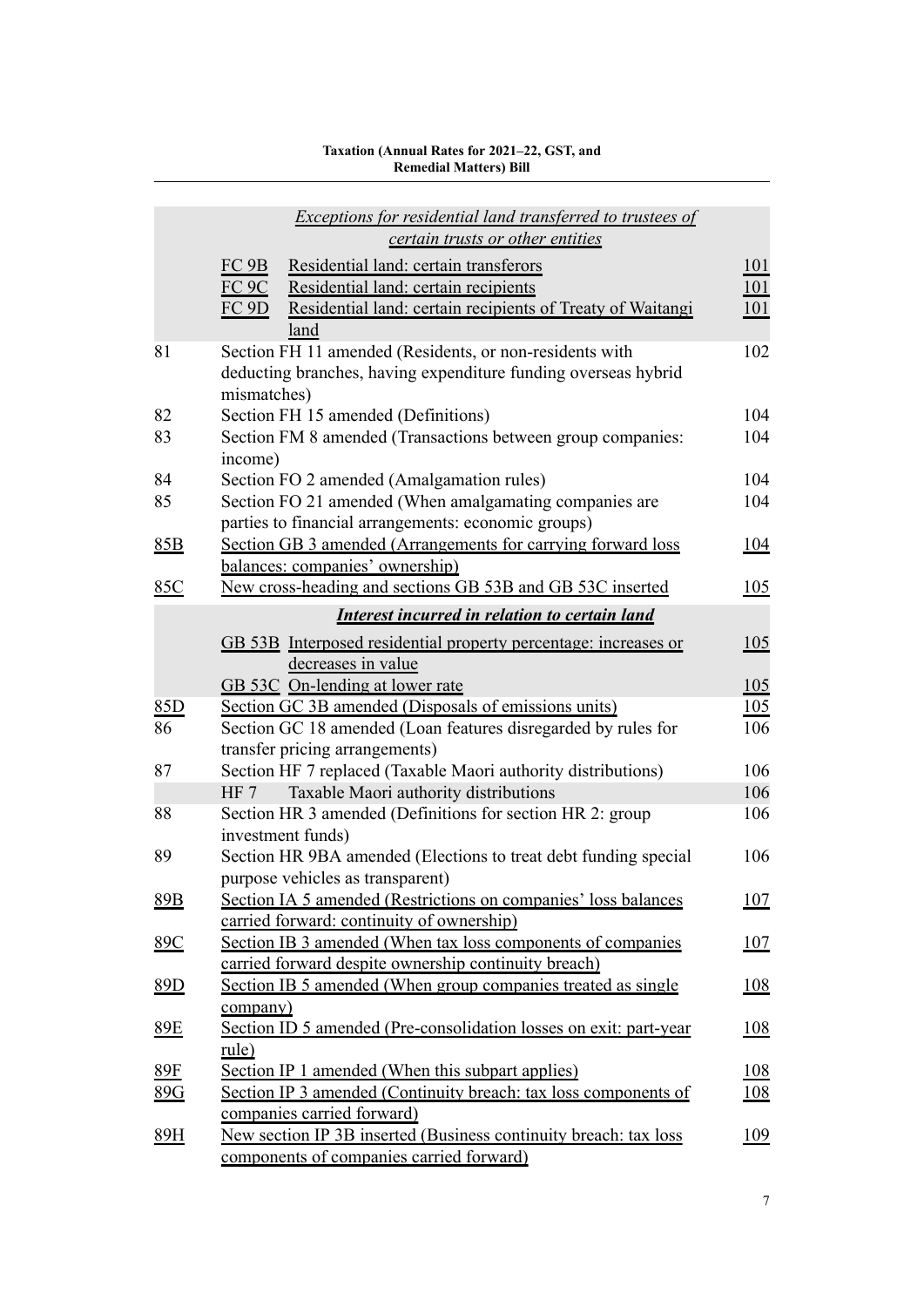#### [IP 3B](#page-126-0) [Business continuity breach: tax loss components of](#page-126-0) [companies carried forward](#page-126-0) [89I](#page-126-0) [Section IP 4 amended \(Breach in income year in which tax loss](#page-126-0) [component arises\)](#page-126-0) [89J](#page-127-0) [Section IP 5 amended \(Breach in tax year in which loss balance is](#page-127-0) [grouped\)](#page-127-0) [89K](#page-127-0) [Section IP 6 amended \(Financial statements required\)](#page-127-0) [110](#page-127-0) [89L](#page-127-0) [Section IZ 8 amended \(Election to use net loss for 2019–20 or](#page-127-0) [2020–21 year as tax loss in preceding year\)](#page-127-0) [Section LB 1B amended \(Treatment of tax credits of certain](#page-127-0) [companies with shareholders who are employees\)](#page-127-0) [Section LE 2 amended \(Use of remaining credits by companies](#page-127-0) [and trustees\)](#page-127-0)  $H\theta$ [91B](#page-127-0) [Section LT 1 amended \(Tax credits for petroleum miners\)](#page-127-0) [110](#page-127-0) [Section LY 5 amended \(Eligible research and development](#page-128-0) [expenditure\)](#page-128-0) [Section LY 9 amended \(Orders in Council\)](#page-129-0) [112](#page-129-0) [Section LY 10 amended \(Evaluation\)](#page-129-0) [112](#page-129-0) [Section MD 9 amended \(Fifth requirement: earner\)](#page-129-0) [112](#page-129-0) [Section MX 3 amended \(Wage intensity criteria\)](#page-130-0) [113](#page-130-0) [Section OA 9 amended \(General treatment of credits and debits on](#page-130-0) [resident's restricted amalgamation\)](#page-130-0) [Section OB 4 amended \(ICA payment of tax\)](#page-130-0) [113](#page-130-0) [Section OB 32 amended \(ICA refund of income tax\)](#page-131-0) [114](#page-131-0) [Table O1 amended \(Table O1: imputation credits\)](#page-132-0) [115](#page-132-0) [Table O2 amended \(Table O2: imputation debits\)](#page-132-0) [115](#page-132-0) [Section OK 2 amended \(MACA payment of tax\)](#page-132-0) [115](#page-132-0) [Section OK 3 amended \(MACA payment of tax to other Maori](#page-133-0) [authorities\)](#page-133-0) [Section OK 11 amended \(MACA allocation of provisional tax\)](#page-134-0) [117](#page-134-0) [Section OK 12 amended \(MACA refund of income tax\)](#page-135-0) [118](#page-135-0) [Table O17 amended \(Table O17: Maori authority credits\)](#page-135-0) [118](#page-135-0) [Table O18 amended \(Table O18: Maori authority debits\)](#page-136-0) [119](#page-136-0) [Section OP 12 amended \(Consolidated ICA dividend derived with](#page-136-0) [imputation credit\)](#page-136-0) [Section OP 30 amended \(Consolidated ICA refund of income tax\)](#page-137-0) [120](#page-137-0) [109B](#page-137-0) [Section OP 31 amended \(Consolidated ICA amount applied to pay](#page-137-0) [other taxes\)](#page-137-0) [Section RC 35B amended \(Treatment of overpaid provisional tax](#page-137-0) [instalments calculated using AIM method\)](#page-137-0) [Section RC 38 amended \(Crediting income tax with early-payment](#page-137-0) [discount\)](#page-137-0) [Section RC 40 amended \(Some definitions\)](#page-137-0) [120](#page-137-0) [Section RD 5 amended \(Salary or wages\)](#page-137-0) [120](#page-137-0)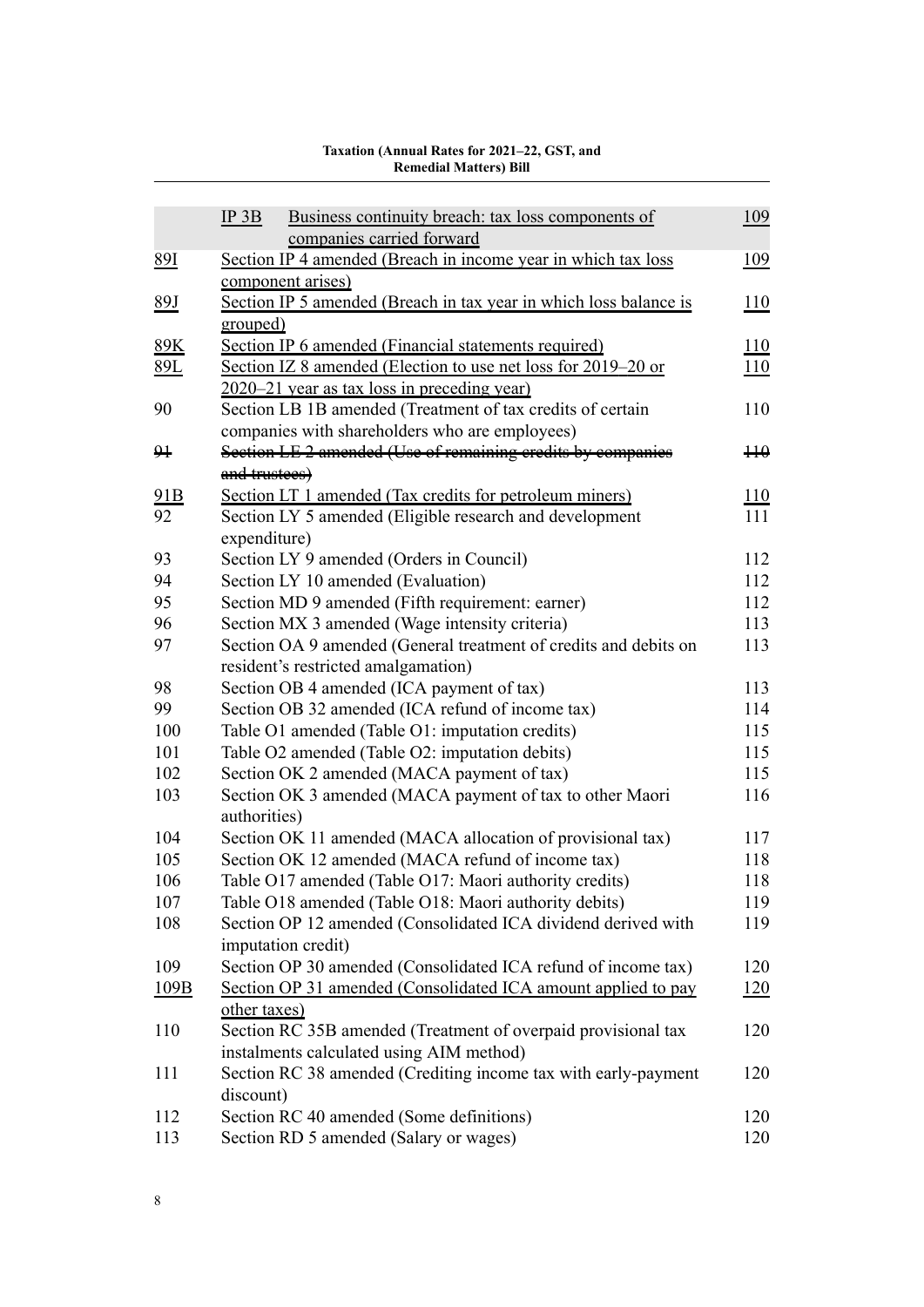| 114  | Section RD 45 replaced (Unclassified benefits)                   | 121         |
|------|------------------------------------------------------------------|-------------|
|      | Unclassified benefits<br><b>RD</b> 45                            | 121         |
| 114B | Section RD 50 amended (Employer's liability for attributed       | <u> 122</u> |
|      | benefits)                                                        |             |
| 114C | Section RD 60 amended (Close company option)                     | 123         |
| 114D | Section RD 61 amended (Small business option)                    | <u>123</u>  |
| 114E | Section RD 63 amended (When employer stops employing staff)      | <u>123</u>  |
| 115  | Section RD 67 replaced (Calculating amounts of tax for           | 123         |
|      | employer's superannuation cash contributions)                    |             |
|      | Calculating amounts of tax for employer's<br>RD 67               | 124         |
|      | superannuation cash contributions                                |             |
| 116  | Section RE 2 amended (Resident passive income)                   | 124         |
| 117  | Section RE 10C amended (Obligations of custodial institutions in | 124         |
|      | relation to certain payments of investment income)               |             |
| 118  | Section RE 21 amended (Basis of payment of RWT)                  | 124         |
| 119  | Section RF 12 amended (Interest paid by approved issuers or      | 125         |
|      | transitional residents)                                          |             |
| 120  | Section RM 1 amended (What this subpart does)                    | 125         |
| 121  | Section RM 2 amended (Refunds for overpaid tax)                  | 125         |
| 122  | Section RM 4 amended (Overpayment on amended assessment)         | 125         |
| 123  | Section RM 27 amended (Application when no credits arise)        | 125         |
| 124  | Section RP 17 amended (Tax pooling intermediaries)               | 126         |
| 125  | Section RP 17B amended (Tax pooling accounts and their use)      | 126         |
| 126  | Section RP 19 amended (Transfers from tax pooling accounts)      | 127         |
| 127  | Section YA 1 amended (Definitions)                               | 128         |
| 128  | Section YA 4 amended (General rules for giving information or    | 134         |
|      | communicating matters)                                           |             |
| 129  | Section YC 13 amended (Corporate spin-outs)                      | 134         |
| 130  | Section YE 1 amended (References to balance dates and years)     | 134         |
| 131  | Section YZ 5 amended (New Zealand Memorial Museum Trust)         | 135         |
| 131B | New Schedule 15 inserted (Excepted residential land)             | <u>135</u>  |
| 132  | Schedule 21B amended (Expenditure or loss for research and       | 135         |
|      | development tax credits)                                         |             |
| 133  | Schedule 32 amended (Recipients of charitable or other public    | 135         |
|      | benefit gifts)                                                   |             |
|      | Part 4                                                           |             |
|      | <b>Amendments to other enactments</b>                            |             |
|      | <b>Amendments to Tax Administration Act 1994</b>                 |             |
| 134  | Amendments to Tax Administration Act 1994                        | 136         |

# [135](#page-153-0) [Section 3 amended \(Interpretation\)](#page-153-0) [136](#page-153-0)

| 135B | Section 7AA amended (Authorisation to make payments under | 137 |
|------|-----------------------------------------------------------|-----|
|      | small business cashflow loan scheme)                      |     |
| 135C | Section 7AAB amended (Authorisation to make COVID-19)     | 137 |
|      | support payments)                                         |     |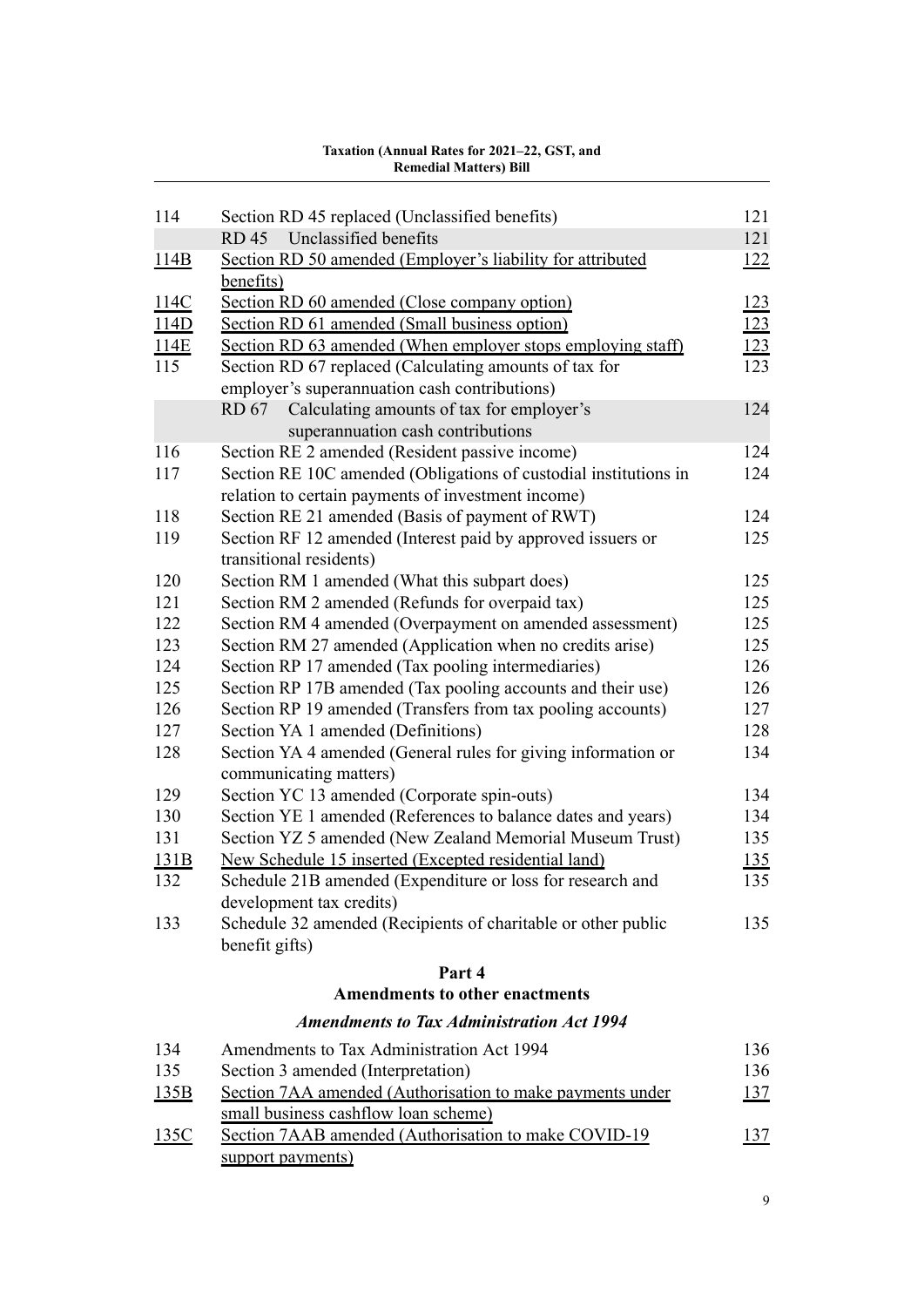| 136  | Section 14 amended (Modes of communication: general                                                      | 137        |
|------|----------------------------------------------------------------------------------------------------------|------------|
|      | provisions)                                                                                              |            |
| 137  | Section 14F amended (Giving information by personal delivery,                                            | 137        |
|      | post, fax, or electronic means)                                                                          |            |
| 138  | Section 14G amended (Contact addresses)                                                                  | 137        |
| 139  | Section 16C amended (Key terms)                                                                          | 137        |
| 139B | Section 17B amended (Commissioner may require information or                                             | 138        |
|      | production of documents)                                                                                 |            |
| 139C | Section 22D amended (Key terms)                                                                          | 138        |
| 140  | Section 25MB amended (Information from custodial institutions)                                           | 138        |
| 141  | New section 25NB inserted (De minimis filing requirements for                                            | 138        |
|      | certain persons)                                                                                         |            |
|      | De minimis filing requirements for certain persons<br>25NB                                               | 138        |
| 142  | New section 33F inserted (Research and development tax credits:                                          | 139        |
|      | extension of time for 2019–20 income year)                                                               |            |
|      | Research and development tax credits: extension of time<br>33F                                           | 139        |
|      | for $2019-20$ income year                                                                                |            |
| 143  | Section 43B amended (Non-active trusts may be excused from                                               | 139        |
|      | filing returns)                                                                                          |            |
| 143B | Section 54C amended (Information in relation to payment of                                               | 140        |
|      | RLWT)                                                                                                    |            |
| 143C | Section 59BA amended (Annual return for trusts)                                                          | 141        |
| 144  | Section 68CB amended (Research and development tax credits:                                              | 141        |
|      | general approval)                                                                                        |            |
| 144B | Section 68CC amended (Research and development tax credits:                                              | <u>142</u> |
|      | greater than \$2 million approval)                                                                       |            |
| 145  | New section 68CF inserted (Research and development tax credits:                                         | 142        |
|      | extension of time for approvals-for 2020-21 income year)                                                 |            |
|      | Research and development tax credits: extension of time<br>68CF<br>for approvals-for 2020-21 income year | 142        |
| 146  | Section 89B amended (Commissioner may issue notices of                                                   | 142        |
|      | proposed adjustment)                                                                                     |            |
| 147  | Section 89L (Application to High Court)                                                                  | 142        |
| 148  | Section 89P amended (Challenge notice for taxpayer-initiated                                             | 143        |
|      | disputes)                                                                                                |            |
| 149  | Section 108 amended (Time bar for amendment of income tax                                                | 143        |
|      | assessment)                                                                                              |            |
| 150  | New section 108AB inserted (Time bar for amending assessment                                             | 143        |
|      | of KiwiSaver contributions)                                                                              |            |
|      | Time bar for amending assessment of KiwiSaver<br>108AB                                                   | 143        |
|      | contributions                                                                                            |            |
| 151  | Section 108B amended (Extension of time bars)                                                            | 144        |
| 152  | Section 113 amended (Commissioner may at any time amend                                                  | 144        |
|      | assessments)                                                                                             |            |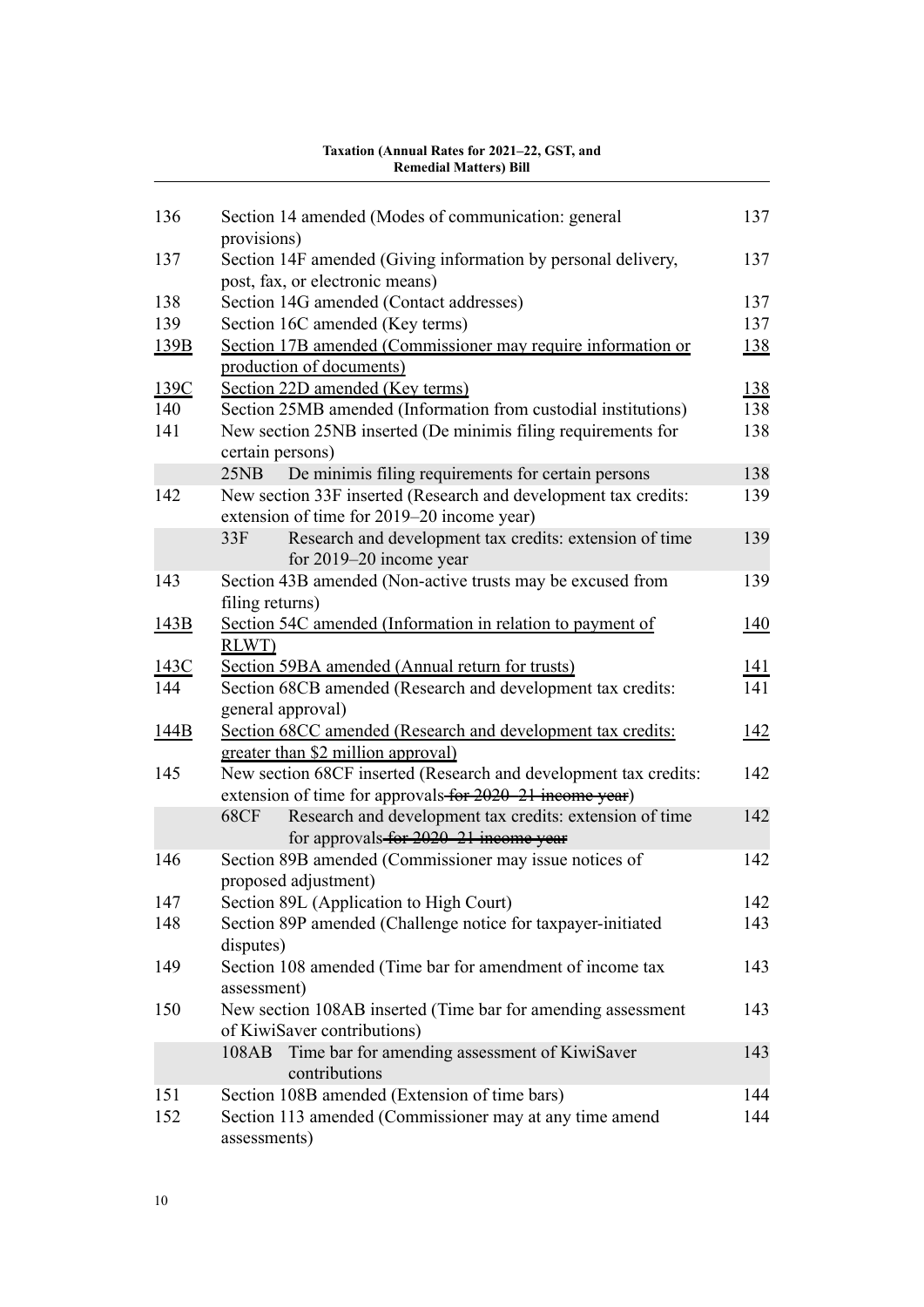#### [153](#page-161-0) [Section 113A amended \(Correction of certain errors in subsequent](#page-161-0) [returns\)](#page-161-0) [144](#page-161-0) [153B](#page-161-0) [Section 120KE amended \(Provisional tax and rules on use of](#page-161-0) [money interest\)](#page-161-0) [144](#page-161-0) [153C](#page-161-0) [Section 120KF repealed \(Tolerance for provisional tax instalments\)](#page-161-0) [144](#page-161-0) [154](#page-161-0) [Section 125 amended \(Certain rights of objection not conferred\)](#page-161-0) [144](#page-161-0) [155](#page-161-0) [Section 138E amended \(Certain rights of challenge not conferred\)](#page-161-0) [144](#page-161-0) [156](#page-162-0) [Section 138P amended \(Powers of hearing authority\)](#page-162-0) [145](#page-162-0) [157](#page-162-0) [Section 139A amended \(Late filing penalty for certain returns\)](#page-162-0) [145](#page-162-0) [158](#page-162-0) [Section 139AA amended \(Non-electronic filing penalty\)](#page-162-0) [145](#page-162-0) [159](#page-162-0) [Section 139B amended \(Late payment penalty\)](#page-162-0) [145](#page-162-0) [159B](#page-162-0) [Section 141 amended \(Tax shortfalls\)](#page-162-0) [145](#page-162-0) [160](#page-162-0) [New section 141EE inserted \(Penalty for acquiring or possessing](#page-162-0) [electronic sales suppression tools\)](#page-162-0) [145](#page-162-0) [141EE](#page-162-0) [Penalty for acquiring or possessing electronic sales](#page-162-0) [suppression tools](#page-162-0) [145](#page-162-0) [161](#page-163-0) [Section 141FB amended \(Reduction of penalties for previous](#page-163-0) [behaviour\)](#page-163-0) [146](#page-163-0) [162](#page-163-0) [New section 141GB inserted \(Reduction of electronic sales](#page-163-0) [suppression penalties\)](#page-163-0) [146](#page-163-0) [141GB](#page-163-0) [Reduction of electronic sales suppression penalties](#page-163-0) [146](#page-163-0) [162B](#page-164-0) [Section 142B amended \(Due date for shortfall penalties\)](#page-164-0) [147](#page-164-0) [163](#page-164-0) [Section 143 amended \(Absolute liability offences\)](#page-164-0) [147](#page-164-0) [164](#page-165-0) [Section 143A amended \(Knowledge offences\)](#page-165-0) [148](#page-165-0) [165](#page-165-0) [New sections 143BB and 143BC inserted](#page-165-0) [148](#page-165-0) [143BB](#page-165-0) [Manufacturing or supplying electronic sales suppression](#page-165-0) [tools](#page-165-0) [148](#page-165-0) [143BC](#page-165-0) [Acquiring or possessing electronic sales suppression](#page-165-0) [tools](#page-165-0) [148](#page-165-0) [166](#page-166-0) [Section 143D amended \(Offences related to disclosure of certain](#page-166-0) [information by persons other than revenue officers\)](#page-166-0) [149](#page-166-0) [167](#page-166-0) [Section 157A amended \(Application of Parts 7 and 9 to defaulters\)](#page-166-0) [149](#page-166-0) [168](#page-166-0) [Section 173K amended \(Application\)](#page-166-0) [149](#page-166-0) [168B](#page-167-0) [Section 183ABA amended \(Remission in circumstances of](#page-167-0) [emergency event\)](#page-167-0) [150](#page-167-0) [169](#page-167-0) [Section 183ABAB amended \(Remission of interest for taxpayers](#page-167-0) [affected by COVID-19: general rules\)](#page-167-0) [150](#page-167-0) [169B](#page-167-0) [Section 183ABAC amended \(Remission of interest on terminal tax](#page-167-0) [for 2020–21 tax year for provisional taxpayers affected by](#page-167-0) [COVID-19\)](#page-167-0) [150](#page-167-0) [170](#page-168-0) [Section 183C amended \(Cancellation of interest\)](#page-168-0) [151](#page-168-0) [171](#page-168-0) [Section 225 amended \(Regulations\)](#page-168-0) [151](#page-168-0) [172](#page-168-0) [Section 225AA repealed \(Regulations: co-operative dairy and](#page-168-0) [marketing companies\)](#page-168-0) [151](#page-168-0)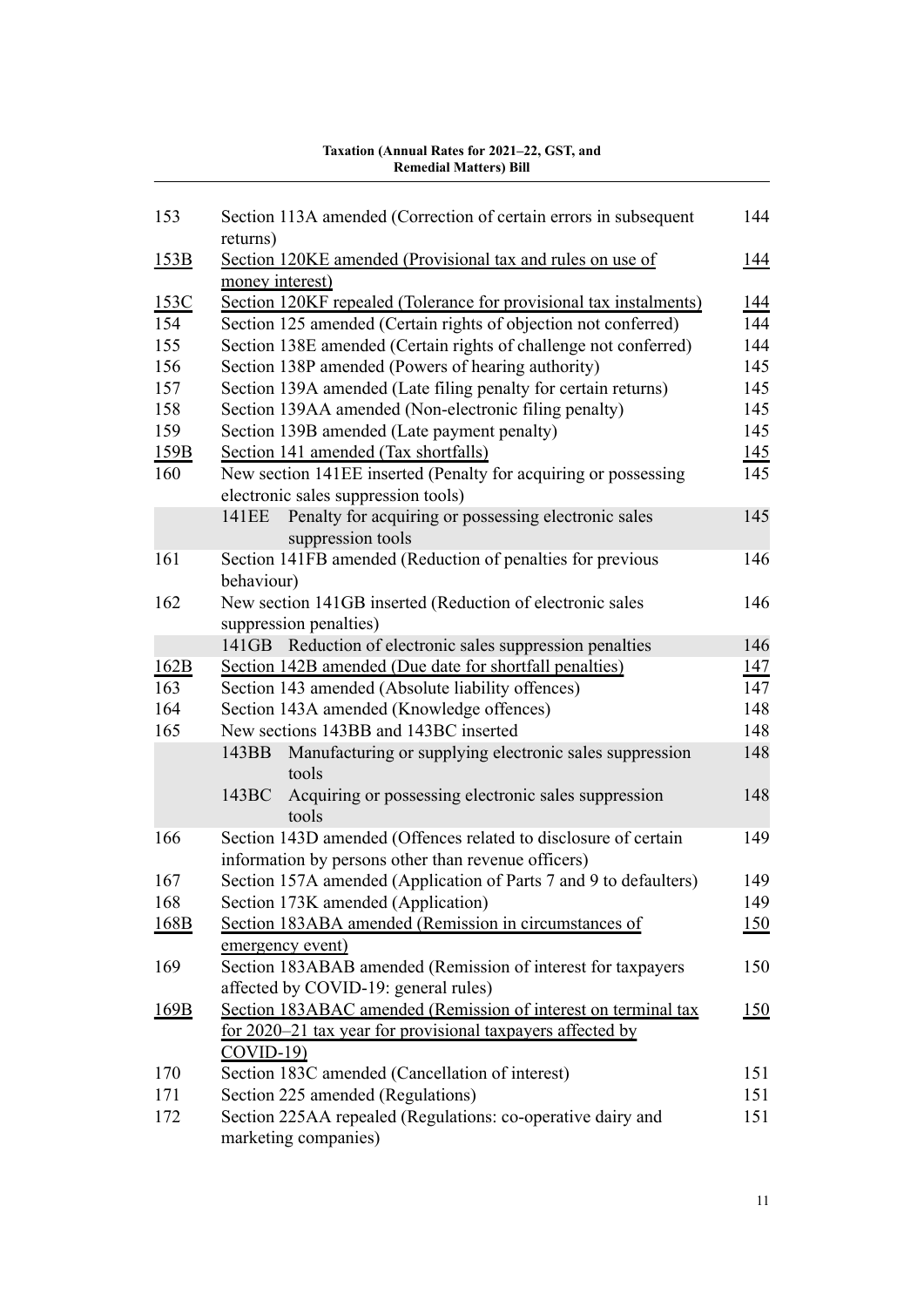#### [173](#page-168-0) [Schedule 7 amended \(Disclosure rules\)](#page-168-0) [151](#page-168-0) [174](#page-169-0) [Schedule 8 amended \(Reporting of income information by](#page-169-0) [individuals and treatment of certain amounts\)](#page-169-0) [152](#page-169-0) *[Amendments to Child Support Act 1991](#page-169-0)* [175](#page-169-0) [Amendments to Child Support Act 1991](#page-169-0) [152](#page-169-0) [176](#page-169-0) [Section 40AA amended \(Interpretation for purposes of sections 40](#page-169-0) [to 45\)](#page-169-0) [152](#page-169-0) [177](#page-169-0) [Section 40 amended \(Estimated income\)](#page-169-0) [152](#page-169-0) [178](#page-170-0) [Section 44 amended \(End-of-year reconciliation\)](#page-170-0) [153](#page-170-0) [179](#page-170-0) [Section 81A replaced \(Amendments of assessments arising from](#page-170-0) [living circumstances existing at time initial assessment made\)](#page-170-0) [153](#page-170-0) [81A](#page-170-0) [Amendments of assessments arising from living](#page-170-0) [circumstances existing at time when assessment begins](#page-170-0) [153](#page-170-0) [180](#page-171-0) [Section 87A amended \(Four-year time bar for amendment of](#page-171-0) [certain assessments\)](#page-171-0) [154](#page-171-0) [181](#page-171-0) [Section 88 amended \(Notice of assessment of formula assessment](#page-171-0) [of child support\)](#page-171-0) [154](#page-171-0) [182](#page-171-0) [Section 89H amended \(Applications for exemptions under this](#page-171-0) [subpart\)](#page-171-0) [154](#page-171-0) [183](#page-171-0) [Section 152B amended \(Offsetting child support payments\)](#page-171-0) [154](#page-171-0) [184](#page-172-0) [Section 180D amended \(Sections 180B and 180C to cover child](#page-172-0) [support penalties\)](#page-172-0) [155](#page-172-0) [185](#page-172-0) [Schedule 1 amended \(Application, transitional, and savings](#page-172-0) [provisions relating to amendments to Act made on or after 1 April](#page-172-0) [2015\)](#page-172-0) [155](#page-172-0) [186](#page-172-0) [Schedule 3 amended \(Expenditure on children\)](#page-172-0) [155](#page-172-0) *[Amendments to KiwiSaver Act 2006](#page-172-0)* [187](#page-172-0) [Amendments to KiwiSaver Act 2006](#page-172-0) [155](#page-172-0) [188](#page-172-0) [Section 4 amended \(Interpretation\)](#page-172-0) [155](#page-172-0) [188B](#page-173-0) [Section 59A amended \(When this subpart applies\)](#page-173-0) [156](#page-173-0) [188C](#page-173-0) [Section 59B amended \(Initial back-dated validation\)](#page-173-0) [156](#page-173-0) [188D](#page-173-0) [Section 59C amended \(Confirmed back-dated validation\)](#page-173-0) [156](#page-173-0) [188E](#page-173-0) [Section 59D amended \(No confirmed back-dated validation\)](#page-173-0) [156](#page-173-0) [189](#page-173-0) [Section 80 amended \(Refund by Commissioner of amounts paid in](#page-173-0) [excess of required amount of deduction or if employee opts out\)](#page-173-0) [156](#page-173-0) [190](#page-173-0) [Section 81 amended \(Refund by provider of amounts paid in](#page-173-0) [excess of required amount of contribution or if member opts out\)](#page-173-0) [156](#page-173-0) [191](#page-174-0) [Section 81B amended \(Residual refunds\)](#page-174-0) [157](#page-174-0) [192](#page-174-0) [Section 83 amended \(Unclaimed money held by Commissioner\)](#page-174-0) [157](#page-174-0) [193](#page-174-0) [New cross-heading and section 91B inserted](#page-174-0) [157](#page-174-0) *[Time bar for refunding contributions](#page-174-0)* [91B](#page-174-0) [Time bar for refunding contributions](#page-174-0) [157](#page-174-0)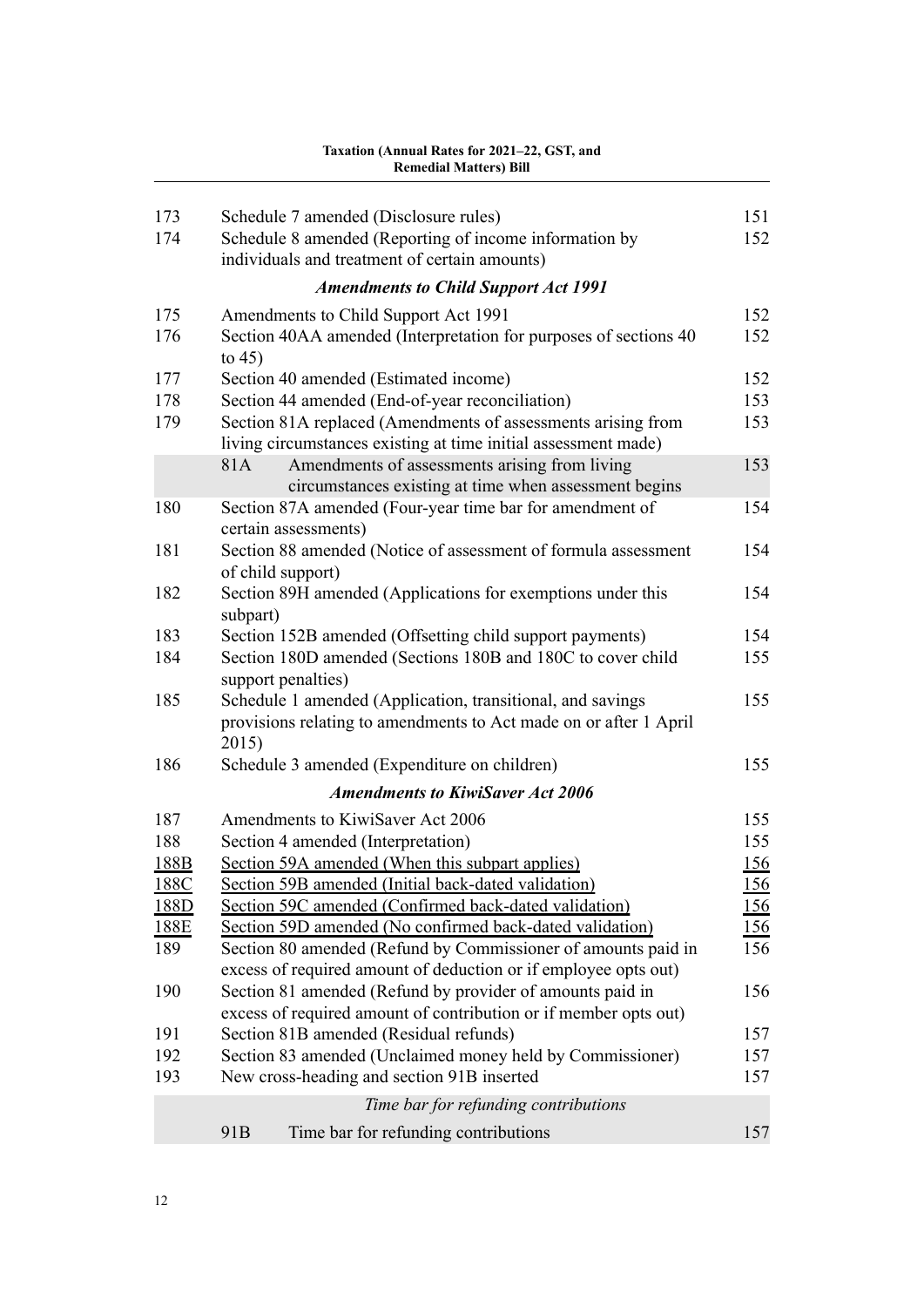|                  | Remedial Matters) Bill                                                                            |             |
|------------------|---------------------------------------------------------------------------------------------------|-------------|
| 194              | Section 100 amended (Refunds of employer contribution by                                          | 158         |
|                  | Commissioner if employee opts out)                                                                |             |
| 195              | Section 101 amended (Refunds of employer contribution by<br>provider)                             | 158         |
| 196              | Section 101AA amended (What Commissioner must do with                                             | 158         |
|                  | employer contribution refunded by provider)                                                       |             |
| 197              | Section 114 amended (Refunds if employee loses, etc, savings<br>suspension notice)                | 158         |
| 197B             | Schedule 1 amended (KiwiSaver scheme rules)                                                       | <u> 158</u> |
|                  | <b>Amendments to Student Loan Scheme Act 2011</b>                                                 |             |
| 198              | Amendments to Student Loan Scheme Act 2011                                                        | 158         |
| 199              | Section 211 amended (Meaning of notify)                                                           | 158         |
| 200              | Section 212 amended (Meaning of notify a person in writing)                                       | 158         |
|                  | <b>Amendments to Unclaimed Money Act 1971</b>                                                     |             |
| 200B             | <b>Amendments to Unclaimed Money Act 1971</b>                                                     | 159         |
|                  | <b>Amendments to Taxation (KiwiSaver, Student Loans, and</b><br><b>Remedial Matters) Act 2020</b> |             |
| 201              | Amendments to Taxation (KiwiSaver, Student Loans, and<br>Remedial Matters) Act 2020-amended       | 159         |
|                  | <b>Amendment to Child Support Amendment Act 2021</b>                                              |             |
| 201 <sub>B</sub> | Amendment to Child Support Amendment Act 2021                                                     | 159         |
|                  | <b>Revocation of Co-operative Dairy Companies Income Tax</b><br><b>Regulations 1955</b>           |             |
| 202              | Co-operative Dairy Companies Income Tax Regulations 1955<br>revoked                               | 159         |
|                  | <b>Revocation of Cooperative Milk Marketing Companies Income</b><br><b>Tax Regulations 1960</b>   |             |
| 203              | Cooperative Milk Marketing Companies Income Tax Regulations<br>1960 revoked                       | 159         |
|                  | <b>Revocation of Cooperative Pig Marketing Companies Income</b><br><b>Tax Regulations 1964</b>    |             |
| 204              | Cooperative Pig Marketing Companies Income Tax Regulations<br>1964 revoked                        | 160         |
|                  | <b>Schedule 1A</b>                                                                                | <u> 161</u> |
|                  | <b>New Schedule 15 inserted into Income Tax Act 2007</b>                                          |             |
|                  | <b>Schedule 1</b><br>New Part 56 inserted into Schedule 1 of Child Support Act<br>1991            | 162         |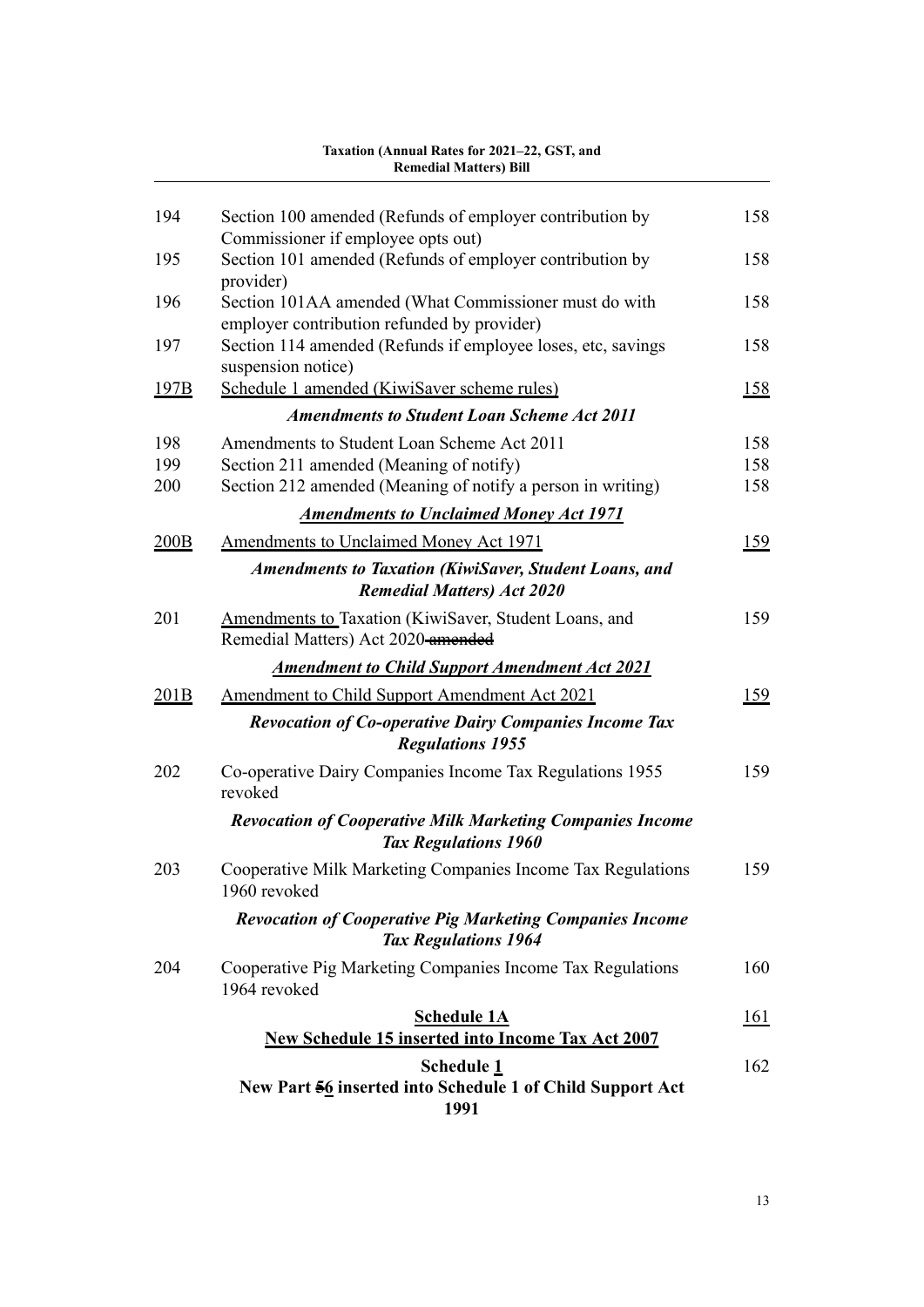# **The Parliament of New Zealand enacts as follows:**

<span id="page-31-0"></span>cl 1

| $\mathbf{1}$ | <b>Title</b>                                                                                                                                                                                                       |    |
|--------------|--------------------------------------------------------------------------------------------------------------------------------------------------------------------------------------------------------------------|----|
|              | This Act is the Taxation (Annual Rates for 2021–22, GST, and Remedial Mat-<br>ters) Act $2021$ .                                                                                                                   |    |
| $\mathbf{2}$ | Commencement                                                                                                                                                                                                       | 5  |
| (1)          | This Act comes into force on the day on which it receives the Royal assent,<br>except as provided in this section.                                                                                                 |    |
| (2)          | Sections 47, 80(1), (2), (4), (6), (7), (8), (9), (10), and (11), 84, 87, 97,<br><b>and 130</b> come into force on 1 April 2008.                                                                                   |    |
| (3)          | <b>Sections 5(2) and (3), <math>\underline{5B}</math>, <math>\underline{49B}</math>, <math>\overline{79}</math>, <math>\underline{85D}</math>, and <math>127(2)</math> come into force on</b><br>1 January 2009.   | 10 |
| (4)          | <b>Section 7(2)</b> comes into force on 1 April 2010.                                                                                                                                                              |    |
| (5)          | <b>Section 68</b> comes into force on 4 September 2010.                                                                                                                                                            |    |
| (6)          | <b>Sections 24(4) and 67</b> comes into force on 1 April 2011.                                                                                                                                                     |    |
| (7)          | <b>Section 61</b> comes into force on 1 April 2013.                                                                                                                                                                | 15 |
| (7B)         | <b>Section 127(1DB) and (17C)</b> come into force on 1 April 2015.                                                                                                                                                 |    |
| (7C)         | <b>Section 80BAE</b> comes into force on 1 April 2016.                                                                                                                                                             |    |
| (8)          | Sections 52(2), 96, 113, and 119 come into force on 30 March 2017.                                                                                                                                                 |    |
| (9)          | <b>Sections 22 and 120</b> come into force 1 April 2017.                                                                                                                                                           |    |
| (10)         | <b>Sections 7(1) and 80(5)</b> come into force on 1 July 2017.                                                                                                                                                     | 20 |
|              | $(10B)$ <b>Section 133(2A)</b> comes into force on 11 August 2017.                                                                                                                                                 |    |
| (11)         | Sections 81(4), (2), (3), and (5), 82, 86, and 127(10) come into force on<br>1 July 2018.                                                                                                                          |    |
| (12)         | <b>Sections 69 and 127(7FB) and (17D)</b> comes into force on 1 January 2019.                                                                                                                                      |    |
| (13)         | <b>Section 139</b> comes into force on 18 March 2019.                                                                                                                                                              | 25 |
| (14)         | Sections 56, 64, 66, 80, 93, 94, 112, 124, 126, 132, 135(8), 142, 152,<br>and 159(2) and (3) come into force on 1 April 2019.                                                                                      |    |
| (15)         | Section 135(5) comes into force on 1 October 2019.                                                                                                                                                                 |    |
| (16)         | <b>Sections 7(4) and 25</b> come into force on 24 February 2020.                                                                                                                                                   |    |
| (17)         | <b>Section 153</b> comes into force on 23 March 2020.                                                                                                                                                              | 30 |
| (18)         | Sections 64F, 68BA, 68BAB, 70B, 80BA, 80BAB, 80BAC, 80BAD, 85B,<br>89B, 89C, 89D, 89E, 89F, 89G, 89H, 89I, 89J, 89K, 92, 117, 127(7GB)<br>and (17E), 140, 144, 144B, 145, and 174 come into force on 1 April 2020. |    |
|              | (18B) Section 89L comes into force on 15 April 2020.                                                                                                                                                               |    |
| (19)         | <b>Section 133(2)</b> comes into force on 4 May 2020.                                                                                                                                                              | 35 |

(20) Section 95(2), (3), and (4) come into force on 1 July 2020.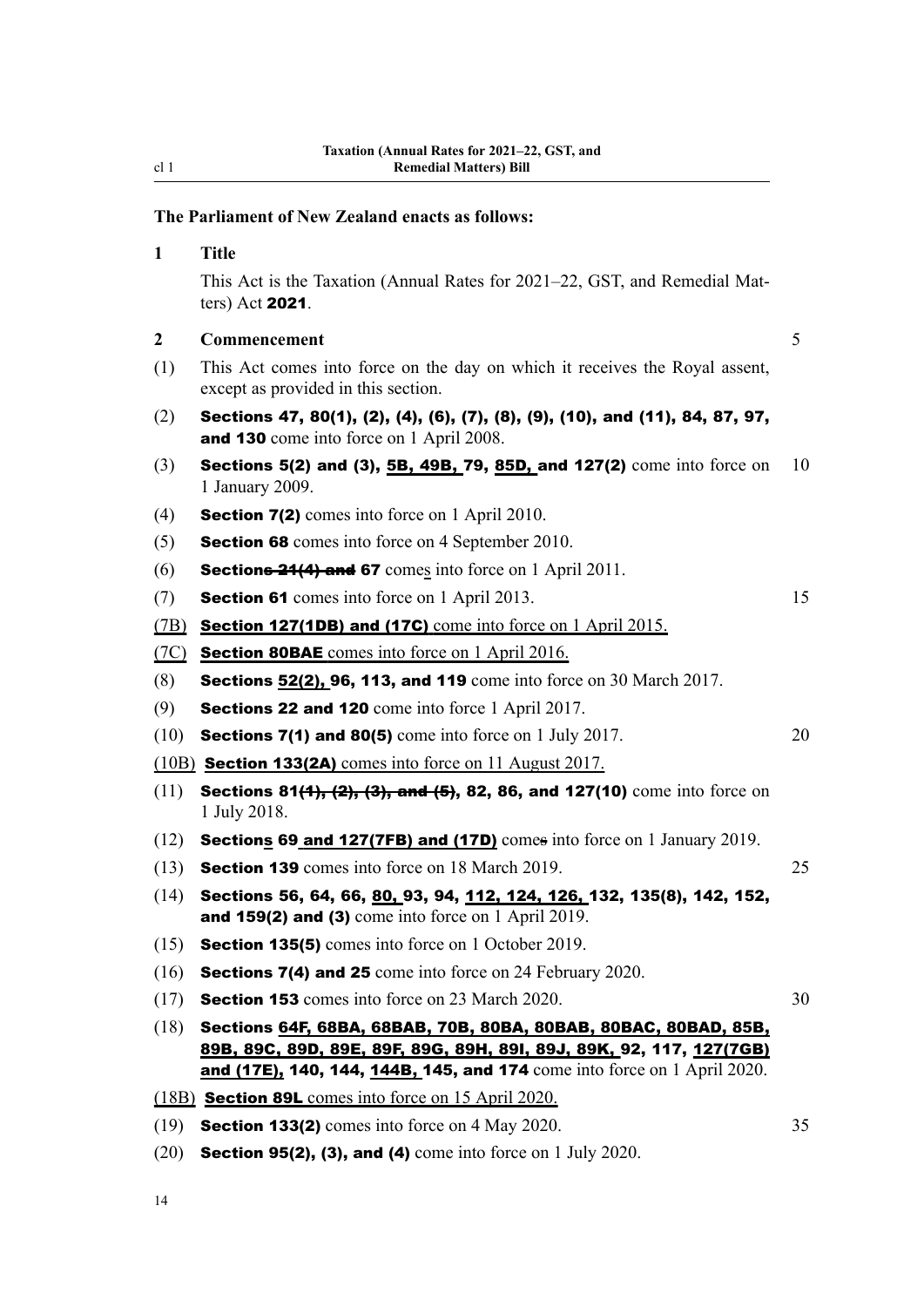- (20B) Section 55B comes into force on 1 August 2020.
- (20C) Section 169B(1)(a) and (4) come into force on 7 August 2020.
- (21) Section 88 comes into force on 30 January 2021.
- (22) Section 135(6) comes into force on 1 March 2021.
- (23) Sections 48, 49,  $\frac{56B}{57}$ ,  $\frac{57B}{536}$ ,  $\frac{64B}{564B}$ ,  $\frac{64B}{564C}$ ,  $\frac{64CB}{564D}$ ,  $\frac{5}{566}$ 64DB, 64E, 80B, 85C, and 127(1B), (1C), (1CB), (1CC), (1CD), (1D), (1E), (3), (4B), (5)(b), (6B), (7B), (7C), (7D), (7DB), (7E), (7F), (7G), (7H), (8), (10B), (10C), (10D), (10E), (10F), (13), (16), (16B), (16C), (17), (17B), and (18), and 131B come into force on 27 March 2021.
- (24) Sections 127(9), and 192, and 200B come into force on 30 March 2021.  $10$
- (25) Sections 95(1), 114B, 114C, 114D, 114E, 115, 131, 133(3), 139C, **184, and 185(1), and (2), and (2B)** come into force on 1 April 2021.
- $(25B)$  Sections 188B, 188C, 188D, 188E, and 197B come into force on 1 September 2021.
- $(26)$  Section 129 comes into force on the date of introduction of the Taxation 15 (Annual Rates for 2021–22, GST, and Remedial Matters) Bill8 September 2021.
- (26B) Sections 179, 180, 181, 182, and 183 come into force on 26 October 2021.
- (27) Section 169 comes into force on 25 March 2022. 20
- (27B) Sections 143C and 201B come into force on 31 March 2022.
- (28) Sections 50B<del>51</del>, 54, 54B, 55, 58, 59, 60, 63, 70, 71, 72, 73, 74, 75, 76, 77, 78, 80C, 83, 94, 108, 109, 111, 114, 445, 116, 127(5)(a), (6), (7), and (12), 135(7), 141, 143, 157, 158, 159(1), 170, 176, 177, 178, **479, 180, 181, 182, 183, 185(3), and 186** come into force on 1 April 25 2022.
- $(28B)$  Sections 5(4), 12, 19, 21(1), (2), (3), and (9), 24, 26(1) and (2), 27(1) and (2), 28, 29, 30, 31(3), (5), (6B), (6C), (7), and (9), 32, 33, 34, 36, 37(5B), (5C), and (5D), 38(1B), (1C), and (3), 39, 40, 42, 43, 44, 163(2) and (7), and 164(2), (3), and (5) come into force on  $1$  April 2023. 30
	-
- (29) Section 173(2) comes into force on a date to be set by Order in Council.
- (30) Section 173(3) comes into force on a date to be set by Order in Council.
- (31) An Order in Council made under this section is secondary legislation (*see* Part 3 of the Legislation Act 2019 for publication requirements).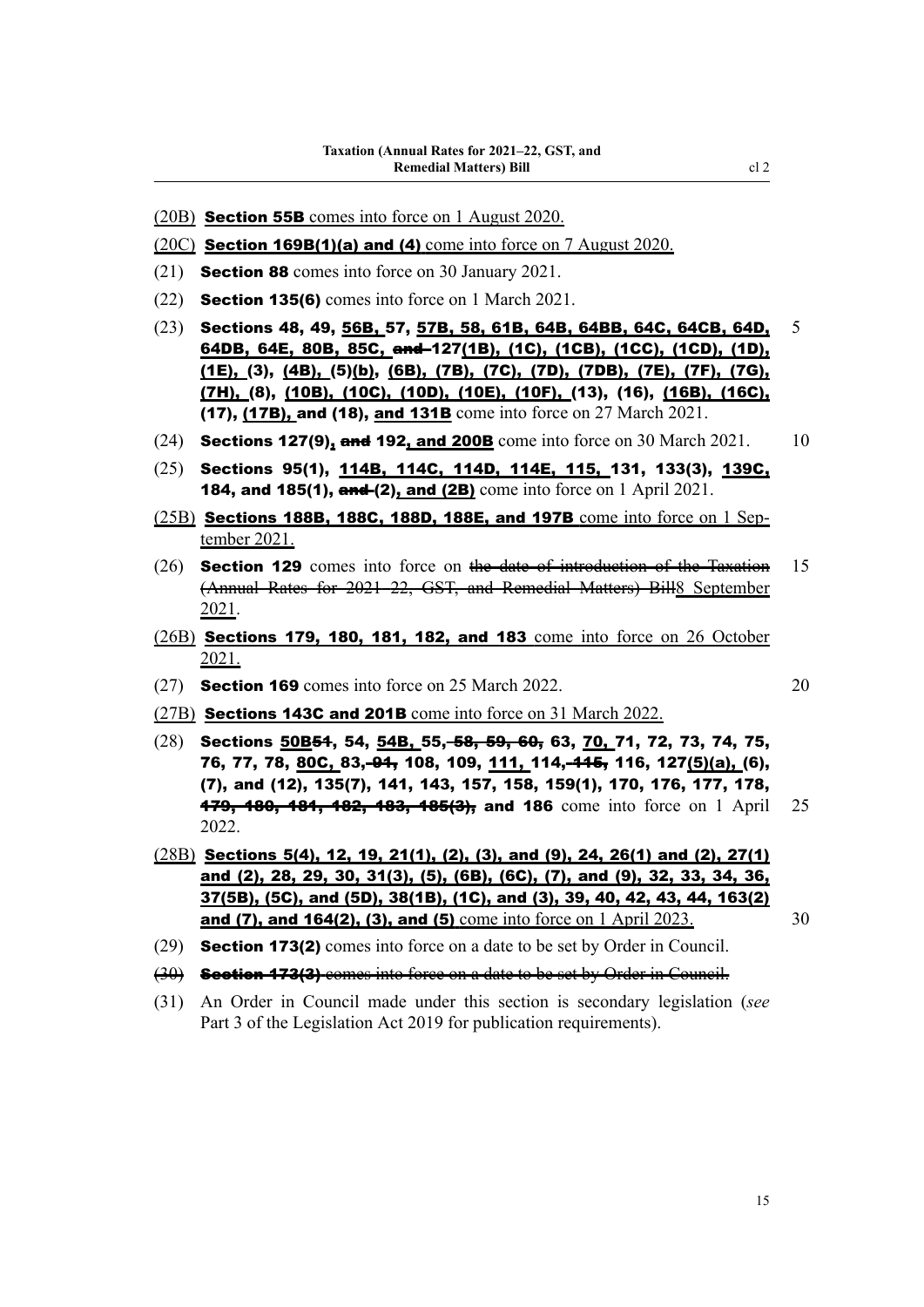# **Part 1**

# **Annual rates of income tax**

# <span id="page-33-0"></span>**3 Annual rates of income tax for 2021–22 tax year**

**4 Amendments to Goods and Services Tax Act 1985**

Income tax imposed by section BB 1 (Imposition of income tax) of the Income Tax Act 2007 must, for the  $2021-22$  tax year, be paid at the basic rates speci- 5 fied in schedule 1 of that Act.

# **Part 2**

## **Amendments to Goods and Services Tax Act 1985**

|     |                                           | This Part amends the Goods and Services Tax Act 1985.                                                                                                                                   | 10 |  |
|-----|-------------------------------------------|-----------------------------------------------------------------------------------------------------------------------------------------------------------------------------------------|----|--|
| 5   | <b>Section 2 amended (Interpretation)</b> |                                                                                                                                                                                         |    |  |
| (1) | In section $2(1)$ ,—                      |                                                                                                                                                                                         |    |  |
|     | (a)                                       | insert, in appropriate alphabetical order:                                                                                                                                              |    |  |
|     | 55                                        | GST group means a group of persons that meets the requirements of section                                                                                                               | 15 |  |
|     | $\leftrightarrow$                         | insert, in appropriate alphabetical order:                                                                                                                                              |    |  |
|     |                                           | <b>GST trade name</b> , for a person and a supply of goods or services, means                                                                                                           |    |  |
|     | $\left(\mathbf{a}\right)$                 | the trading name used by the person for the purposes of making taxable<br>supplies that at the time of the supply is most recently provided to, or<br>recorded by, the Commissioner; or | 20 |  |
|     | <del>(b)</del>                            | the name of the person                                                                                                                                                                  |    |  |
|     | $\left( c\right)$                         | insert, in appropriate alphabetical order:                                                                                                                                              |    |  |

**issuing member** means the member responsible under **section 55B55** or **55B** for issuing the taxable supply information tax invoice, credit note, or debit note for each supply made by a member of a GST group or supplier group 25

(d) insert, in appropriate alphabetical order:

**member supply** means a supply by a member of a GST group or supplier group

(e) replace the definition of **Pharmac** with:

**Pharmac** means the Pharmaceutical Management Agency established by sec- 30 tion 46 of the New Zealand Public Health and Disability Act 2000

(f) replace the definition of **Pharmac agreement** with:

**Pharmac agreement** means an agreement to which Pharmac is a party and under which Pharmac agrees to list a pharmaceutical on the pharmaceutical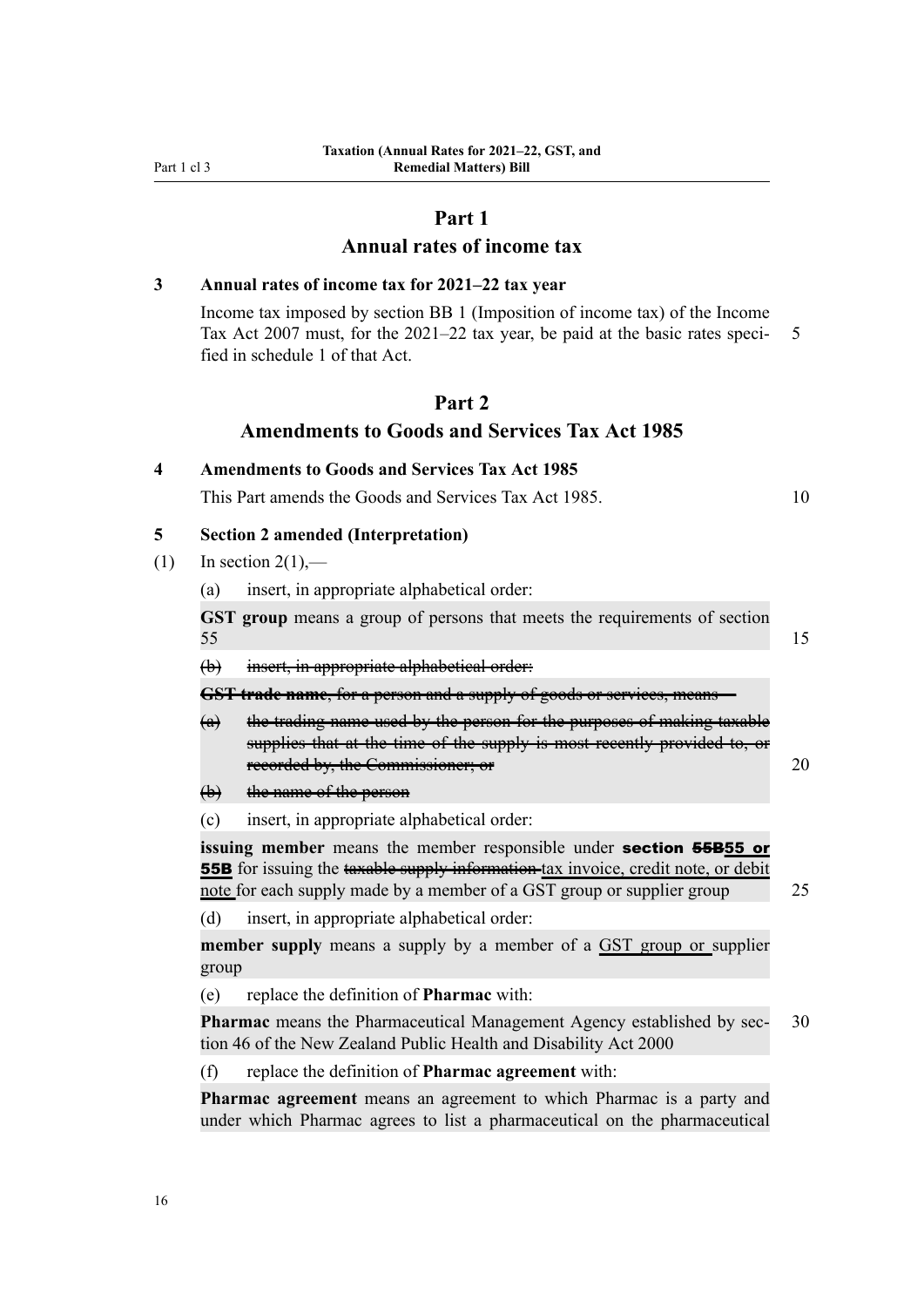schedule as defined in section 6 of the New Zealand Public Health and Disabil‐ ity Act 2000 (g) replace the definition of **pharmaceutical** with: **pharmaceutical** means a pharmaceutical as defined in section 6 of the New Zealand Public Health and Disability Act 2000 5 (h) insert, in appropriate alphabetical order: **recipient details, for a recipient of a taxable supply of goods** means— (a) the GST trade name of the recipient; and (b) one or more of the following items of information that are peculiar to the  $10$ recipient: (i) an address of a physical location for the person such as a mailing or billing address: (ii) a telephone number: (iii) an email address: 15 (iv) a trading name other than the GST trade name: (v) a New Zealand business number: (vi) a Uniform Resource Locator address for a web site (hb) replace the definition of **supplier** with: **supplier**, in relation to a supply of goods and services, means— 20 (a) for a supply to which **paragraph (b)** does not apply, the person who makes the supply; or (b) for a supply that is subject to a provision in Part 9, the person who is treated by the provision as making the supply (i) insert, in appropriate alphabetical order: 25 **supplier group** means a group of 2 or more registered person who enter an agreement meeting the requirements of **section 55B** that 1 supplier is to issue the tax supply information tax invoice, credit note, or debit note for each supply of goods and services by 1 or more members of the group (i) insert, in appropriate alphabetical order: 30 **supply correction information** means information issued by a registered per‐ son under **section 19N** relating to an error in the taxable supply information issued for a taxable supply (k) insert, in appropriate alphabetical order: **supply information**, for a supplier and a recipient of a supply of goods or ser– 35 vices, means information issued for the supply that includes— (a) the GST trade name of the supplier; and (b) the recipient details of the recipient; and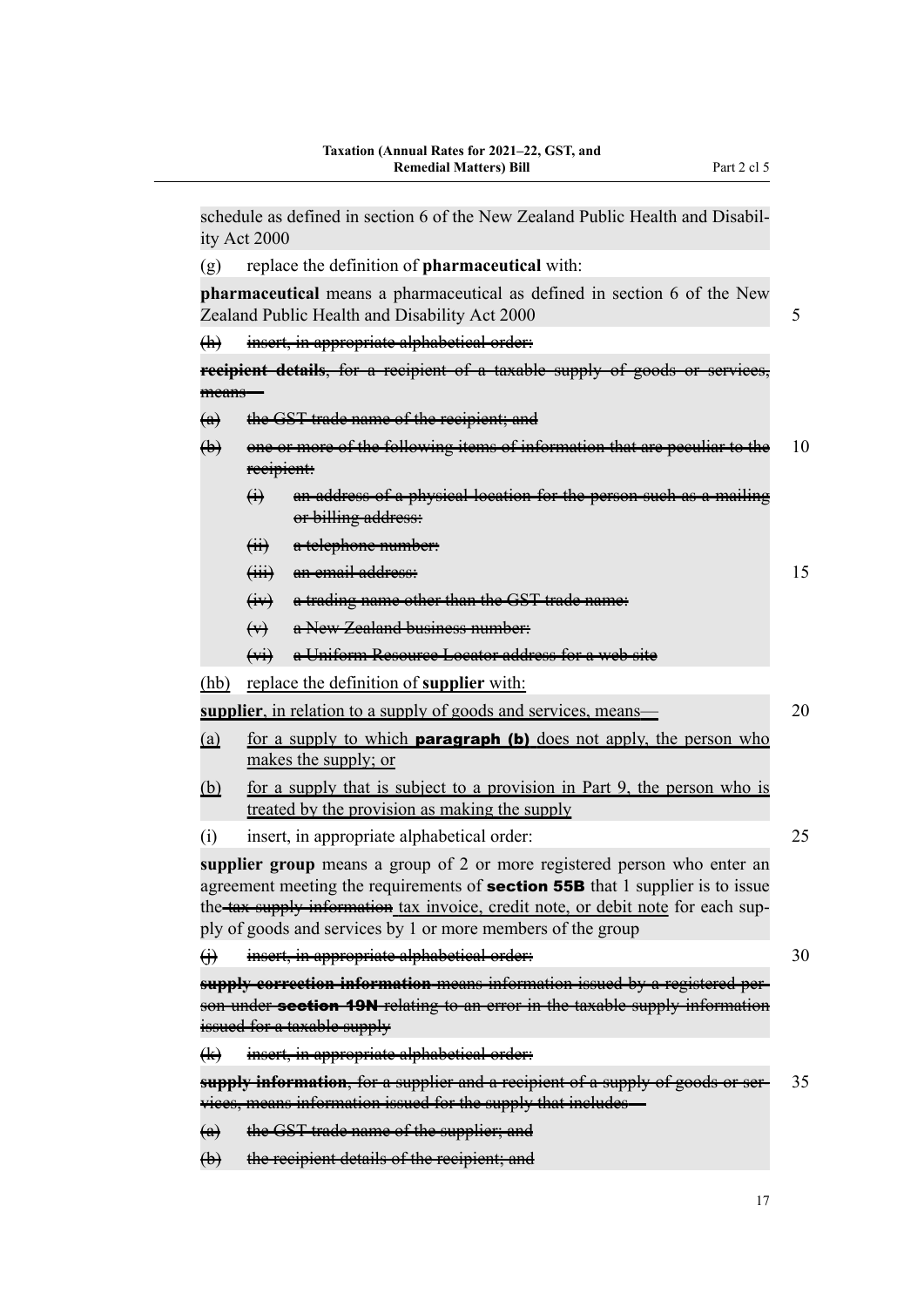|     | $\leftrightarrow$                                        | the amount of the consideration that the recipient is obliged to provide to<br>the supplier for the supply                                                                                                                                                                    |    |  |  |  |
|-----|----------------------------------------------------------|-------------------------------------------------------------------------------------------------------------------------------------------------------------------------------------------------------------------------------------------------------------------------------|----|--|--|--|
|     | $\bigoplus$                                              | msert, in appropriate alphabetical order:                                                                                                                                                                                                                                     |    |  |  |  |
|     |                                                          | taxable supply information, for a taxable supply of goods or services, means                                                                                                                                                                                                  |    |  |  |  |
|     |                                                          | information that is                                                                                                                                                                                                                                                           | 5  |  |  |  |
|     | $\left(\alpha\right)$                                    | provided under section 19K(1) by the supplier to the recipient, that<br>includes the details required by section 19K(8):                                                                                                                                                      |    |  |  |  |
|     | $\biguplus$                                              | provided under section 19K(4) by the recipient to the supplier, that<br>ineludes the details required by section 19K(8):                                                                                                                                                      |    |  |  |  |
|     | $\leftrightarrow$                                        | provided under section 19K(12) by the supplier to the recipient, that<br>includes the details required by section 19K(8):                                                                                                                                                     | 10 |  |  |  |
|     | $\bigoplus$                                              | provided under section 55B by the issuing supplier to the recipient,<br>that includes the details required by <b>section 19L</b> :                                                                                                                                            |    |  |  |  |
|     | $\leftrightarrow$                                        | provided under section 19M-by a supplier of distantly taxable goods to<br>the recipient, that includes the details required by section 19M(2):                                                                                                                                | 15 |  |  |  |
|     | $\bigoplus$                                              | a tax invoice issued before the first taxable period for the issuer begin-<br>ning on or after the date on which the Taxation (Annual Rates for 2021<br>22, GST, and Remedial Matters) Aet 2024 receives the Royal assent                                                     |    |  |  |  |
| (2) | In section $2(1)$ ,—                                     |                                                                                                                                                                                                                                                                               |    |  |  |  |
|     | (a)                                                      | insert, in appropriate alphabetical order:                                                                                                                                                                                                                                    | 20 |  |  |  |
|     | eryptoasset means a digital representation of value that |                                                                                                                                                                                                                                                                               |    |  |  |  |
|     | $\left(\alpha\right)$                                    | <del>exists in</del>                                                                                                                                                                                                                                                          |    |  |  |  |
|     |                                                          | a database that is secured cryptographically and contains ledgers,<br>$\bigoplus$<br>recording transactions and contracts involving digital representa-<br>tions of value, that are maintained in decentralised form and<br>shared aeross different locations and persons; or | 25 |  |  |  |
|     |                                                          | another application of the same technology performing an equiva-<br>$\overline{(\overline{H})}$<br>lent function; and                                                                                                                                                         |    |  |  |  |
|     | $\biguplus$                                              | is designed to be fungible                                                                                                                                                                                                                                                    |    |  |  |  |
|     |                                                          | cryptoasset means a digital representation of value that exists in-                                                                                                                                                                                                           | 30 |  |  |  |
|     | (a)                                                      | a database that is secured cryptographically and contains ledgers, record-<br>ing transactions and contracts involving digital representations of value,<br>that are maintained in decentralised form and shared across different<br>locations and persons; or                |    |  |  |  |
|     | <u>(b)</u>                                               | another application of the same technology performing an equivalent<br>function                                                                                                                                                                                               | 35 |  |  |  |
|     | (ab)                                                     | insert, in appropriate alphabetical order:                                                                                                                                                                                                                                    |    |  |  |  |

**cryptocurrency** means a cryptoasset that is not a non-fungible token

Part 2 cl 5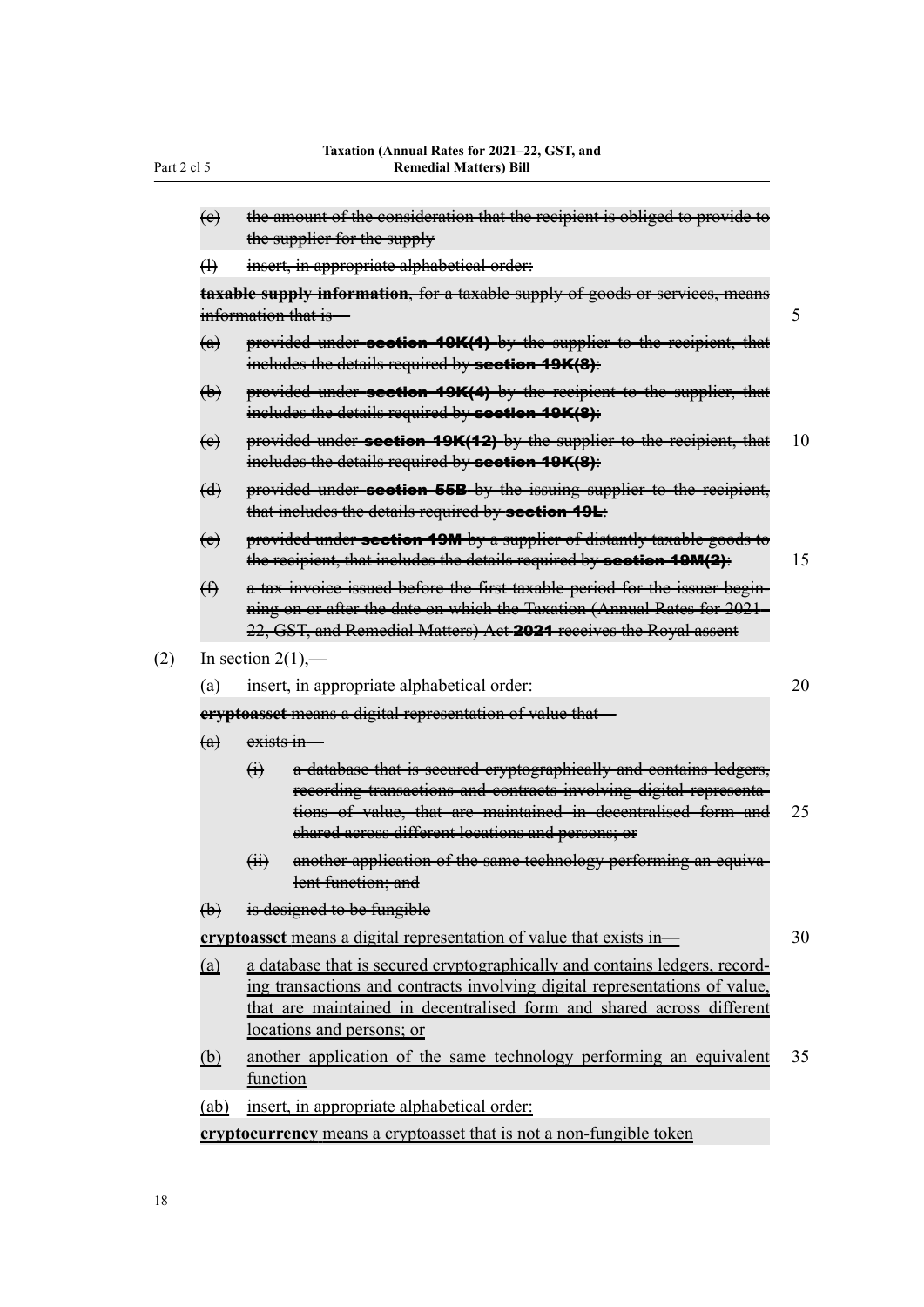|          | insert, in appropriate alphabetical order:<br>(ac)                                                       |                                                                                                                                                                    |                                                                                                                                                                |    |  |  |  |
|----------|----------------------------------------------------------------------------------------------------------|--------------------------------------------------------------------------------------------------------------------------------------------------------------------|----------------------------------------------------------------------------------------------------------------------------------------------------------------|----|--|--|--|
|          |                                                                                                          | non-fungible token means a cryptoasset that contains unique distinguishing                                                                                         |                                                                                                                                                                |    |  |  |  |
|          |                                                                                                          |                                                                                                                                                                    | identification codes or metadata                                                                                                                               |    |  |  |  |
|          | (b)                                                                                                      |                                                                                                                                                                    | replace the definition of services with:                                                                                                                       |    |  |  |  |
|          |                                                                                                          | 5<br>services means anything which is not goods or money or cryptoassets                                                                                           |                                                                                                                                                                |    |  |  |  |
| (3)      | In section $2(1)$ , definition of <b>goods</b> , replace "money or" with "money, cryp-<br>toassets, or". |                                                                                                                                                                    |                                                                                                                                                                |    |  |  |  |
| $\Delta$ |                                                                                                          | In section $2(1)$ ,—                                                                                                                                               |                                                                                                                                                                |    |  |  |  |
|          | <u>(a)</u>                                                                                               | <u>mation":</u>                                                                                                                                                    | in the definition of <b>issuing member</b> , replace "tax invoice, credit note, or<br>debit note" with "taxable supply information or supply correction infor- | 10 |  |  |  |
|          | <u>(b)</u>                                                                                               |                                                                                                                                                                    | insert, in appropriate alphabetical order:                                                                                                                     |    |  |  |  |
|          |                                                                                                          |                                                                                                                                                                    | <b>recipient details</b> , for a taxable supply of goods or services, means                                                                                    |    |  |  |  |
|          | (a)                                                                                                      |                                                                                                                                                                    | the name of the recipient; and                                                                                                                                 |    |  |  |  |
|          | <u>(b)</u>                                                                                               | recipient:                                                                                                                                                         | one or more of the following items of information that are peculiar to the                                                                                     | 15 |  |  |  |
|          |                                                                                                          | (i)                                                                                                                                                                | an address of a physical location for the person such as a mailing<br>or billing address:                                                                      |    |  |  |  |
|          |                                                                                                          | (ii)                                                                                                                                                               | a telephone number:                                                                                                                                            |    |  |  |  |
|          |                                                                                                          | (iii)                                                                                                                                                              | an email address:                                                                                                                                              | 20 |  |  |  |
|          |                                                                                                          | (iv)                                                                                                                                                               | a trading name other than the name of the recipient:                                                                                                           |    |  |  |  |
|          |                                                                                                          | $(\underline{v})$                                                                                                                                                  | a New Zealand business number:                                                                                                                                 |    |  |  |  |
|          |                                                                                                          | $(v_i)$                                                                                                                                                            | a Uniform Resource Locator address for a web site                                                                                                              |    |  |  |  |
|          | (c)                                                                                                      |                                                                                                                                                                    | insert, in appropriate alphabetical order:                                                                                                                     |    |  |  |  |
|          |                                                                                                          |                                                                                                                                                                    | supply correction information is defined in section 19E                                                                                                        | 25 |  |  |  |
|          | <u>(d)</u>                                                                                               | in the definition of supplier group, replace "tax invoice, credit note, or<br>debit note" with "taxable supply information or supply correction infor-<br>mation": |                                                                                                                                                                |    |  |  |  |
|          | (e)                                                                                                      |                                                                                                                                                                    | insert, in appropriate alphabetical order:                                                                                                                     |    |  |  |  |
|          |                                                                                                          | supply information, for a supplier and a recipient of a supply of goods or ser-<br>30                                                                              |                                                                                                                                                                |    |  |  |  |
|          |                                                                                                          | vices, means information for the supply that includes—                                                                                                             |                                                                                                                                                                |    |  |  |  |
|          | (a)                                                                                                      | the name and registration number of the supplier; and                                                                                                              |                                                                                                                                                                |    |  |  |  |
|          | (b)                                                                                                      | the date of the supply; and                                                                                                                                        |                                                                                                                                                                |    |  |  |  |
|          | $\overline{c}$                                                                                           |                                                                                                                                                                    | a description of the goods or services; and                                                                                                                    |    |  |  |  |
|          | (d)                                                                                                      |                                                                                                                                                                    | the amount of the consideration for the supply                                                                                                                 | 35 |  |  |  |
|          | $\underline{\textcircled{f}}$                                                                            |                                                                                                                                                                    | insert, in appropriate alphabetical order:                                                                                                                     |    |  |  |  |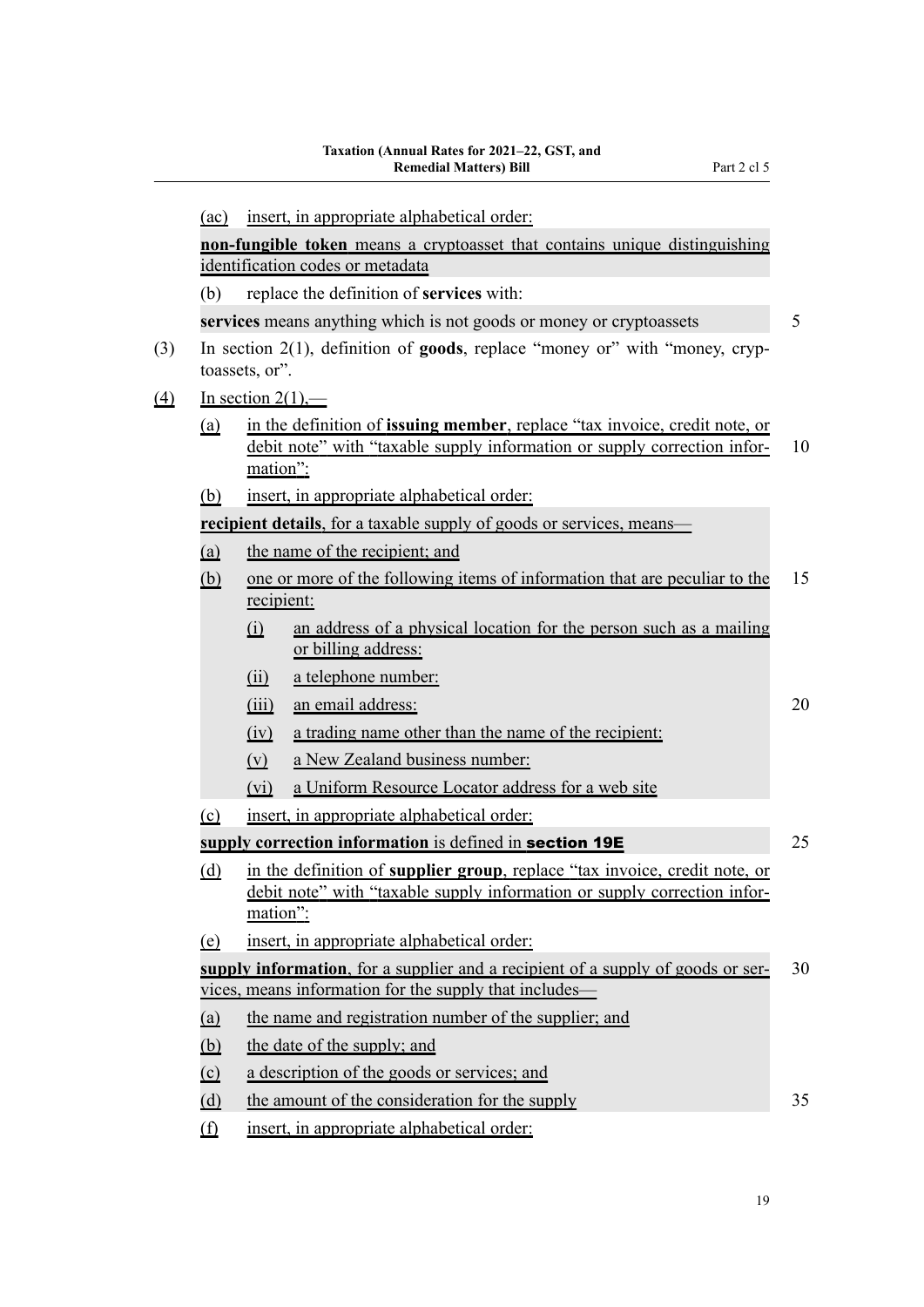**taxable supply information**, for a taxable supply of goods or services, is defined in section 19E

(5) Subsection (4) applies for taxable periods starting on or after 1 April 2023.

## **5B Section 3 amended (Meaning of term financial service)**

- (1) In section  $3(1)(k)(iii)$ , after "money", insert "or cryptocurrency". 5
- (2) After section 3(1)(kaa), insert: (kaab) the provision or transfer of ownership of cryptocurrency: (kaac) the provision or transfer of ownership of an option over cryptocurrency:

## **6 Section 3A amended (Meaning of input tax)**

- (1) After section  $3A(2)(a)$ , insert: 10
	- (ab) the supply is not of goods that—
		- (i) were acquired before 1 October 1986 by the registered person or by a person who, when acquiring the goods, is an associated per‐ son of the registered person; and
		- (ii) have not been owned, since that acquisition on after 1 October  $15$ 1986, by a person who, at the time, is not the registered person and not an associated person of the registered person; and
- (2) Replace section  $3A(3)(a)(i)$  with:
	- (i) for goods received by the supplier from a person who, at the time of the receipt, is not an associated person, the tax fraction of the 20 purchase price for the supplier; and
	- (ib) for goods received by the supplier from a person who, at the time of the receipt, is an associated person, the tax fraction of the pur‐ chase price for the most recent acquisition of the supply by a per‐ son who, at the time of the acquisition, is an associated person 25 from a person who, at the time of the acquisition, is not an associated person; and
- (3) Subsections (1) and (2) apply for-taxable periods starting on or after the day on which this Act receives the Royal assent.a supply of secondhand goods—
	- (a) made in a taxable period starting on or after the day on which the Taxa- 30 tion (Annual Rates for 2021–22, GST, and Remedial Matters) Act 2021 receives the Royal assent:
	- (b) made under an agreement entered after 8 September 2021 and paid for on or after the start of the first taxable period starting on or after the day on which the Taxation (Annual Rates for 2021–22, GST, and Remedial 35 Matters) Act 2021 receives the Royal assent.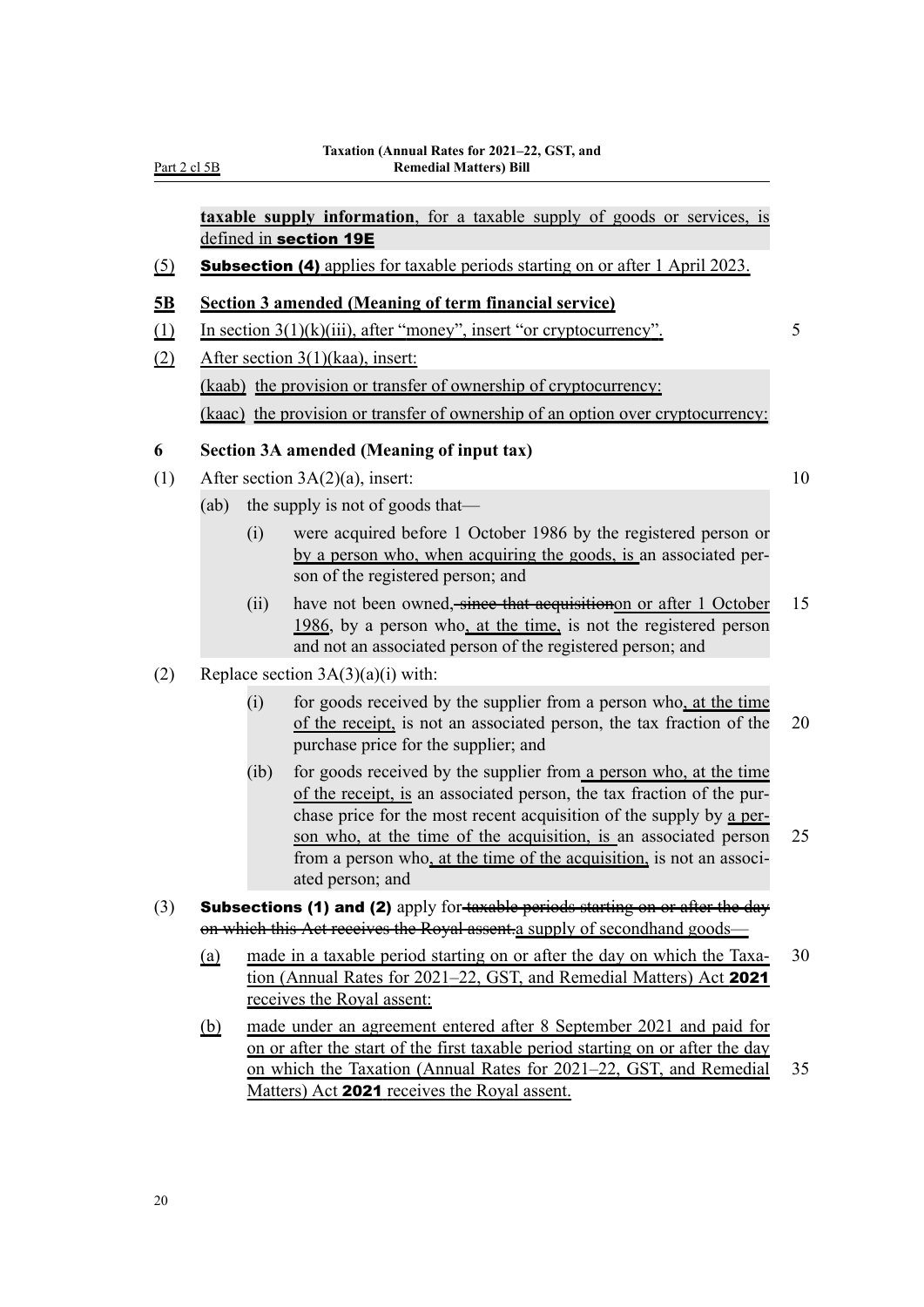| 7                 | Section 5 amended (Meaning of term supply)                                                                                                                                                                                                                               |    |
|-------------------|--------------------------------------------------------------------------------------------------------------------------------------------------------------------------------------------------------------------------------------------------------------------------|----|
| (1)               | In section 5(6AB), replace "the Commission" with "Fire and Emergency New<br>Zealand".                                                                                                                                                                                    |    |
| (2)               | In section $5(6E)(b)(ii)$ , replace "paragraphs (c) and (d)" with "paragraph (a)".                                                                                                                                                                                       |    |
| (3)               | In section 5(8A), after "member of the body corporate", insert ", other than as<br>reimbursement for a payment by the body corporate of an amount that would,<br>if not charged to the body corporate, be payable by the member for an exempt<br>supply to the member,". | 5  |
| (4)               | Repeal section $5(18)$ .                                                                                                                                                                                                                                                 |    |
| (5)               | In section $5(23)$ ,—                                                                                                                                                                                                                                                    | 10 |
|                   | replace "supply of goods" with "taxable supply of goods":<br>(a)                                                                                                                                                                                                         |    |
|                   | replace "on the date of settlement" with "on the date on which the error<br>(b)<br>is found".                                                                                                                                                                            |    |
| 8                 | Section 6 amended (Meaning of term taxable activity)                                                                                                                                                                                                                     |    |
|                   | In section $6(3)(c)(iii)$ , delete "statutory".                                                                                                                                                                                                                          | 15 |
| 9                 | New section 8AA inserted (Organisation of Act's provisions)                                                                                                                                                                                                              |    |
|                   | Before section 8, insert:                                                                                                                                                                                                                                                |    |
|                   | <b>8AA</b> Organisation of Act's provisions                                                                                                                                                                                                                              |    |
|                   | Definitions and interpretation                                                                                                                                                                                                                                           |    |
| $\leftrightarrow$ | Part 1 of the Act contains definitions us                                                                                                                                                                                                                                | 20 |
|                   | <b>Imposition of tax</b>                                                                                                                                                                                                                                                 |    |
| $\leftrightarrow$ | In Part 2, section 8 imposes the tax-                                                                                                                                                                                                                                    |    |
|                   | at a rate of 15%:<br>$\left(\mathbf{a}\right)$                                                                                                                                                                                                                           |    |
|                   | $\bigoplus$<br><del>on a supply, other than an exempt su</del>                                                                                                                                                                                                           |    |
|                   | (e) in New Zealand:                                                                                                                                                                                                                                                      | 25 |
|                   | on or after 1 October 1986:<br>$\left(\frac{d}{ } \right)$                                                                                                                                                                                                               |    |
|                   | by a registered person:<br>$\leftrightarrow$                                                                                                                                                                                                                             |    |
|                   | $\bigoplus$<br>in a taxable activity carried on by the registered person:                                                                                                                                                                                                |    |
|                   | by reference to the value of the supply.<br>$\bigcirc$                                                                                                                                                                                                                   |    |
|                   | <b>Imposition of tax on imported goods</b>                                                                                                                                                                                                                               | 30 |
| $\bigoplus$       | Section 8 is supplemented by section 12, which imposes the tax on the import-                                                                                                                                                                                            |    |

ation of goods, other than fine metal, at the rate of 15% by reference to the

value of the goods.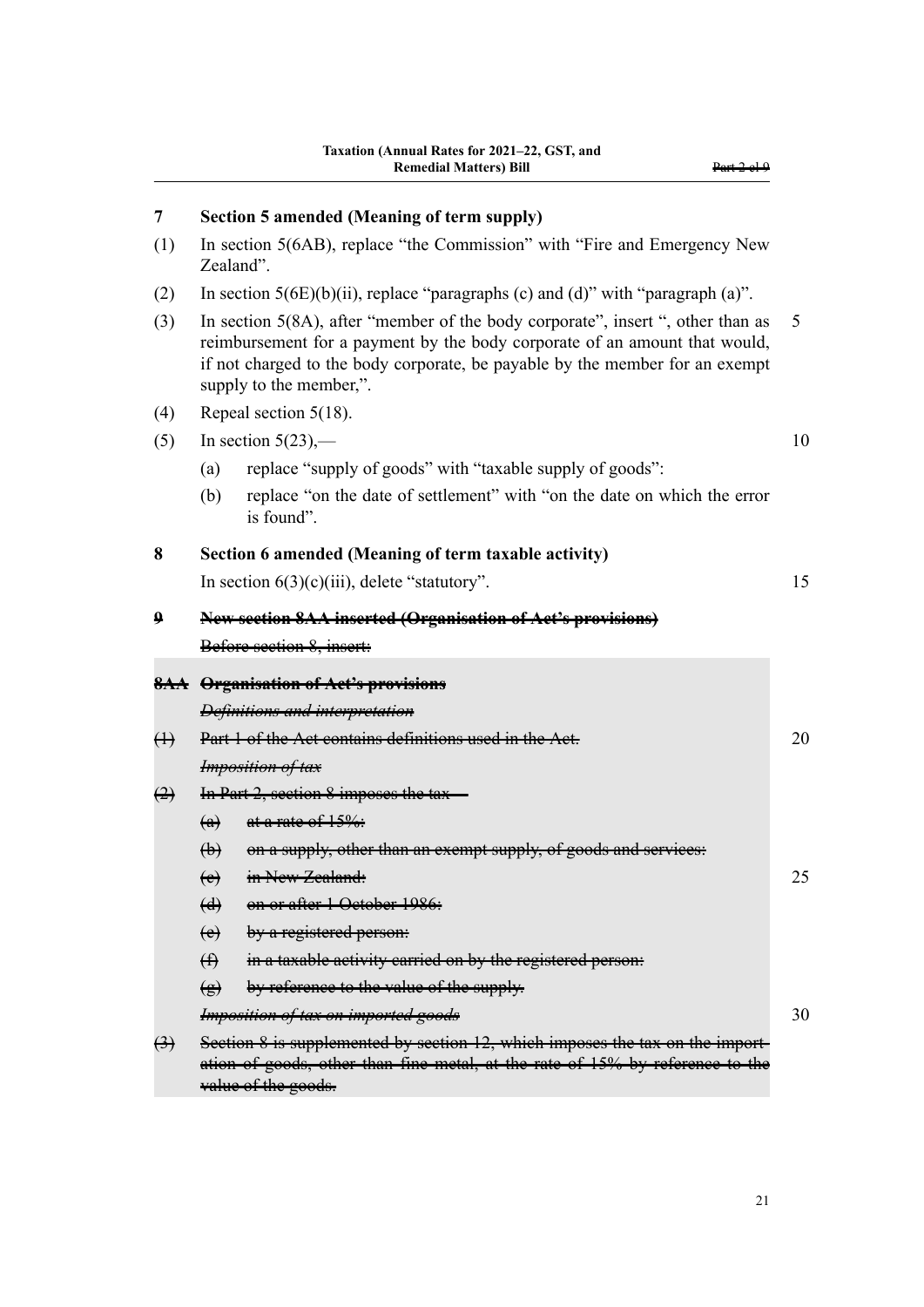|                   | Rate of taxation zero for some supplies                                                                                                                                                                                                                                |    |  |  |  |
|-------------------|------------------------------------------------------------------------------------------------------------------------------------------------------------------------------------------------------------------------------------------------------------------------|----|--|--|--|
| $\leftrightarrow$ | Some supplies are charged the tax at a rate of 0%, as an exception to the rate of                                                                                                                                                                                      |    |  |  |  |
|                   | 15% given by section 8, under-                                                                                                                                                                                                                                         |    |  |  |  |
|                   | section 8(2C) to (2F) (transitional provisions relating to the facilitation<br>$\leftrightarrow$<br>of inbound tour operations):                                                                                                                                       | 5  |  |  |  |
|                   | $\biguplus$<br>section 11 (zero-rating of goods):                                                                                                                                                                                                                      |    |  |  |  |
|                   | section 11A (zero rating of services):<br>$\leftrightarrow$                                                                                                                                                                                                            |    |  |  |  |
|                   | section 11AB (zero-rating of telecommunications services):<br>$\bigoplus$                                                                                                                                                                                              |    |  |  |  |
|                   | section 11B (zero rating of some supplies by territorial authorities and<br>$\leftrightarrow$<br>some supplies to local authorities):                                                                                                                                  | 10 |  |  |  |
|                   | <del>Exempt supplies</del>                                                                                                                                                                                                                                             |    |  |  |  |
| $\bigoplus$       | Section 14 provides that some supplies are exempt from the tax.                                                                                                                                                                                                        |    |  |  |  |
|                   | Place of supply                                                                                                                                                                                                                                                        |    |  |  |  |
| $\leftrightarrow$ | Rules for determining the place of a supply are given by                                                                                                                                                                                                               |    |  |  |  |
|                   | section 8(2), (3), (4), (4B), (4D), (4E), (6), and (8):<br>$\leftrightarrow$                                                                                                                                                                                           | 15 |  |  |  |
|                   | section 8A (certain supplies of telecommunications services):<br>$\bigoplus$                                                                                                                                                                                           |    |  |  |  |
|                   | section 8B (supplies of remote services to resident in New Zealand).<br>$\leftrightarrow$                                                                                                                                                                              |    |  |  |  |
|                   | Time of supply                                                                                                                                                                                                                                                         |    |  |  |  |
| $\leftrightarrow$ | Section 9 gives rules for determining the time at which a supply of goods and<br>services takes place.                                                                                                                                                                 | 20 |  |  |  |
|                   | Registration of person                                                                                                                                                                                                                                                 |    |  |  |  |
| $\bigcirc$        | The provisions in Part 8 give rules for the registration of a person under the<br>Act, including rules under which a person who has not applied for registration<br>is treated as being a registered person.                                                           |    |  |  |  |
|                   | Special cases of registered person                                                                                                                                                                                                                                     | 25 |  |  |  |
| $\bigoplus$       | The provisions in Part 9 give rules for situations in which the registered person<br>that is treated as making a taxable supply of goods and services for the pur-<br>poses of the Aet differs from the person who would usually be treated as mak-<br>ing the supply. |    |  |  |  |
|                   | Taxable period for registered person                                                                                                                                                                                                                                   | 30 |  |  |  |
| (10)              | Sections 15 to 15EB give the rules for determining the taxable period for a<br>registered person, which is the period for which the registered person must<br>report the taxable supplies made and received and must calculate the<br>required to be paid.             |    |  |  |  |
|                   | Accounting basis for returning and ealculating tax                                                                                                                                                                                                                     | 35 |  |  |  |

(11) Sections 19 to 19D give the rules for determining the accounting basis to be used by a registered person in calculating the tax payable and in making returns.

Part 2 cl 9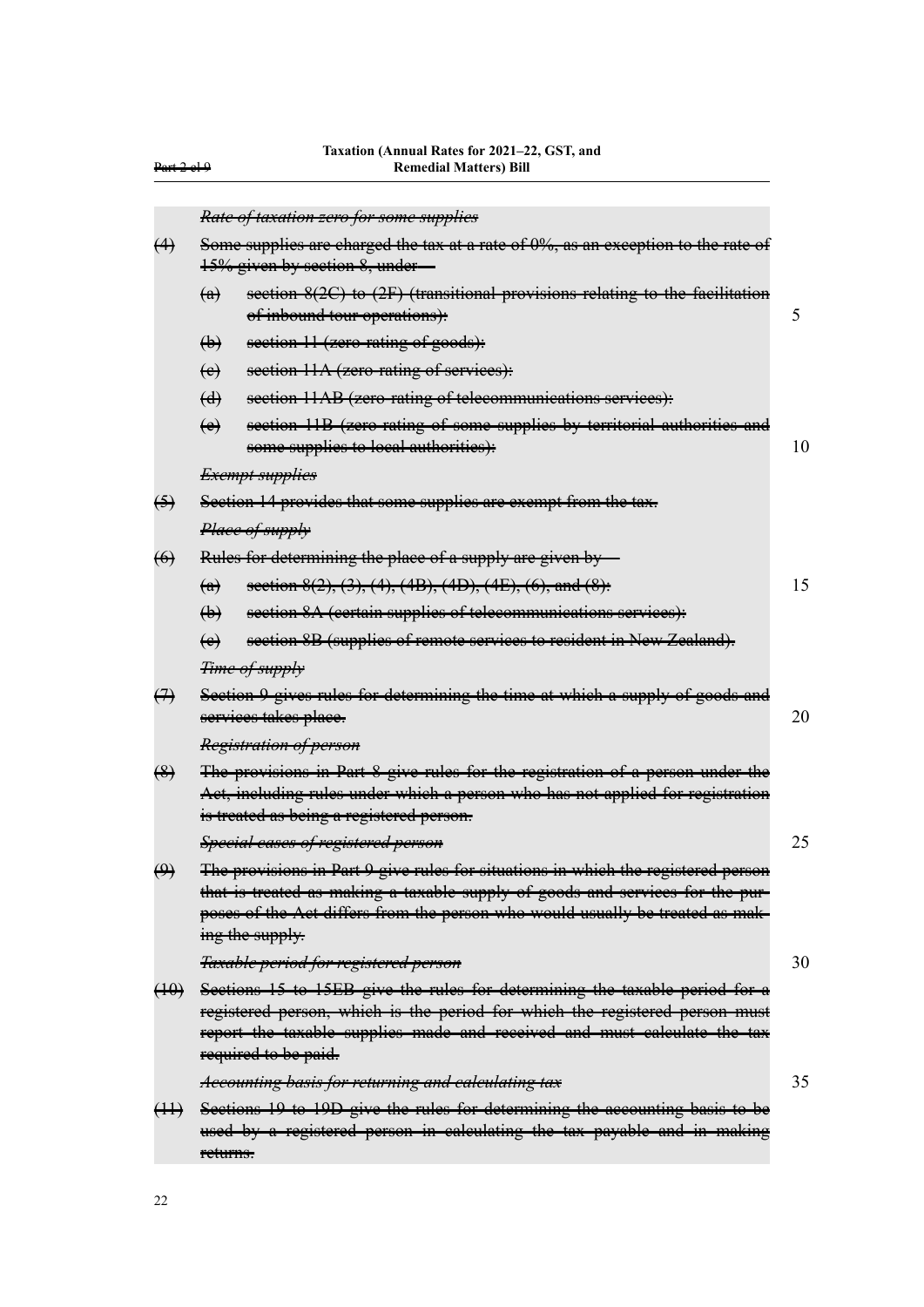|                             | Obligations of registered person for information about supply made or                                                                                                                                                                                                                            |    |
|-----------------------------|--------------------------------------------------------------------------------------------------------------------------------------------------------------------------------------------------------------------------------------------------------------------------------------------------|----|
| $\left(\frac{12}{2}\right)$ | Sections 19E to 19N give the rules for the issuing of information by a regis-                                                                                                                                                                                                                    |    |
|                             | tered person involved in the making or receipt of a supply.                                                                                                                                                                                                                                      |    |
|                             | Calculation of tax payable by registered person                                                                                                                                                                                                                                                  |    |
| $\left(\frac{13}{2}\right)$ | Sections 20 to 22 and 25 to 26A give the rules for the calculation of the tax<br>payable by a registered person for a taxable period.                                                                                                                                                            | 5  |
|                             | Payment of tax                                                                                                                                                                                                                                                                                   |    |
| (14)                        | Sections 23 and 23A give rules for the payment of tax.                                                                                                                                                                                                                                           |    |
|                             | Reeovery of tax                                                                                                                                                                                                                                                                                  |    |
| $(15)$                      | Part 6 gives the Commissioner powers to recover amounts of tax payable.                                                                                                                                                                                                                          | 10 |
|                             | Refunds and relief from tax                                                                                                                                                                                                                                                                      |    |
| $\left(16\right)$           | Part 7 gives the Commissioner powers in making refunds of excess tax paid.                                                                                                                                                                                                                       |    |
|                             | Obligation to keep records                                                                                                                                                                                                                                                                       |    |
| (17)                        | Section 75 gives general obligations of a registered person to retain and main-                                                                                                                                                                                                                  |    |
|                             | tain records of the registered person's activities and liability to tax.                                                                                                                                                                                                                         | 15 |
|                             | Communicating information                                                                                                                                                                                                                                                                        |    |
| (18)                        | Section 75B gives general rules about ways of giving and communicating<br>information.                                                                                                                                                                                                           |    |
| 10                          | Section 11 amended (Zero-rating of goods)                                                                                                                                                                                                                                                        |    |
|                             | Replace section $11(1)(eb)(i)$ with:                                                                                                                                                                                                                                                             | 20 |
|                             | are supplied to a recipient; and<br>(i)                                                                                                                                                                                                                                                          |    |
| 11                          | <b>Section 11A amended (Zero-rating of services)</b>                                                                                                                                                                                                                                             |    |
|                             | In section $11A(1)(e)$ , delete "to the extent that the services are supplied by the<br>same supplier".                                                                                                                                                                                          |    |
|                             | In section $11A(1)(c)$ , replace "to the extent that the services are supplied by the<br>same supplier as part of the supply of services" with "to the extent that the ser-<br>vices are part of a supply of services, relating to the same goods,".                                             | 25 |
| 12                          | New section 12C inserted (Information for importation of goods including<br>distantly taxable goods)                                                                                                                                                                                             |    |
| (1)                         | After section 12B, insert:                                                                                                                                                                                                                                                                       | 30 |
| 12C                         | Information for importation of goods including distantly taxable goods                                                                                                                                                                                                                           |    |
|                             | A registered person who makes a supply of distantly taxable goods, on which<br>tax at a rate greater than $0\%$ is charged under section $8(1)$ , must take reason-<br>able steps to ensure that the New Zealand Customs Service has available, by<br>the time of the importation of the goods,— | 35 |
|                             | the GST trade-name and registration number of the registered person:<br>(a)                                                                                                                                                                                                                      |    |
|                             |                                                                                                                                                                                                                                                                                                  |    |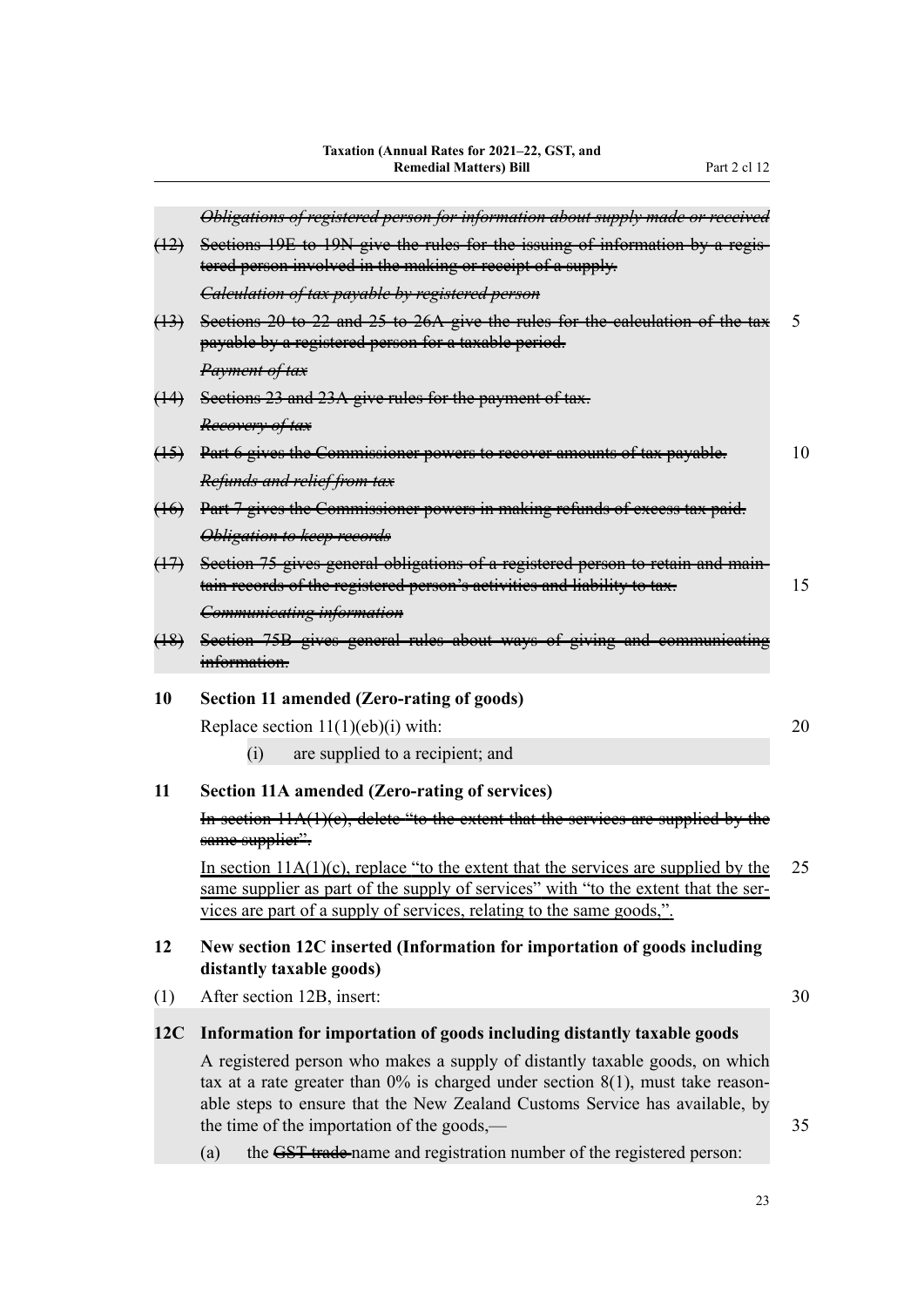- (b) information indicating the items included in the supply, or imported with the supply, for which the amount of tax included in the price of the sup‐ ply is more than zero:
- (c) information indicating the items included in the supply, or imported with the supply, for which the amount of tax included in the price of the supply is zero:
- (d) information that is acceptable to the Commissioner in substitution for information referred to in paragraphs (a) to (c).
- (2) **Subsection (1)** applies for taxable periods starting on or after-the day on which this Act receives the Royal assent 1 April 2023. 10

### **13 Section 15 amended (Taxable periods)**

- (1) In section 15(1), words before the paragraphs, after "following", insert "or a period described in **section 15E(2)** that is equivalent to one of the following".
- (2) In section 15(5)(a), after "last day of a month", insert "or is a period of approximately 12 months consisting of taxable periods approved for the person 15 and described in section 15E(2)".
- (3) Subsections (1) and (2) apply for taxable periods starting on or after the day on which this Act receives the Royal assent.

### **14 Section 15B amended (Taxable periods aligned with balance dates)**

- (1) After section 15B(4), insert: 20
- (4B) For the purposes of subsection (4), the GST cycle of a person with a taxable period described in **section 15E(2)** is aligned with the person's balance date if the end of a taxable period for the person corresponds under **section 15E(2B)** with the end of the month in which the balance date occurs.
- (2) Subsection (1) applies for taxable periods starting on or after the day on 25 which this Act receives the Royal assent.

## **15 Section 15C amended (Changes in taxable periods)**

- (1) In section 15C(1), replace "6-month period" with "6-month period, or to an equivalent period described in section 15E(2),".
- (2) In section 15C(3), replace "2-month period" with "2-month period, or to an 30 equivalent period described in section 15E(2)".
- (3) In section 15C(3B), replace "1-month period" with "1-month period, or to an equivalent period described in section 15E(2)".
- (4) In section 15C(3C), replace "2-month period" with "2-month period, or to an equivalent period described in **section 15E(2)**". 35
- (5) **Subsections (1), (2), (3), and (4)** apply for taxable periods starting on or after the day on which this Act receives the Royal assent.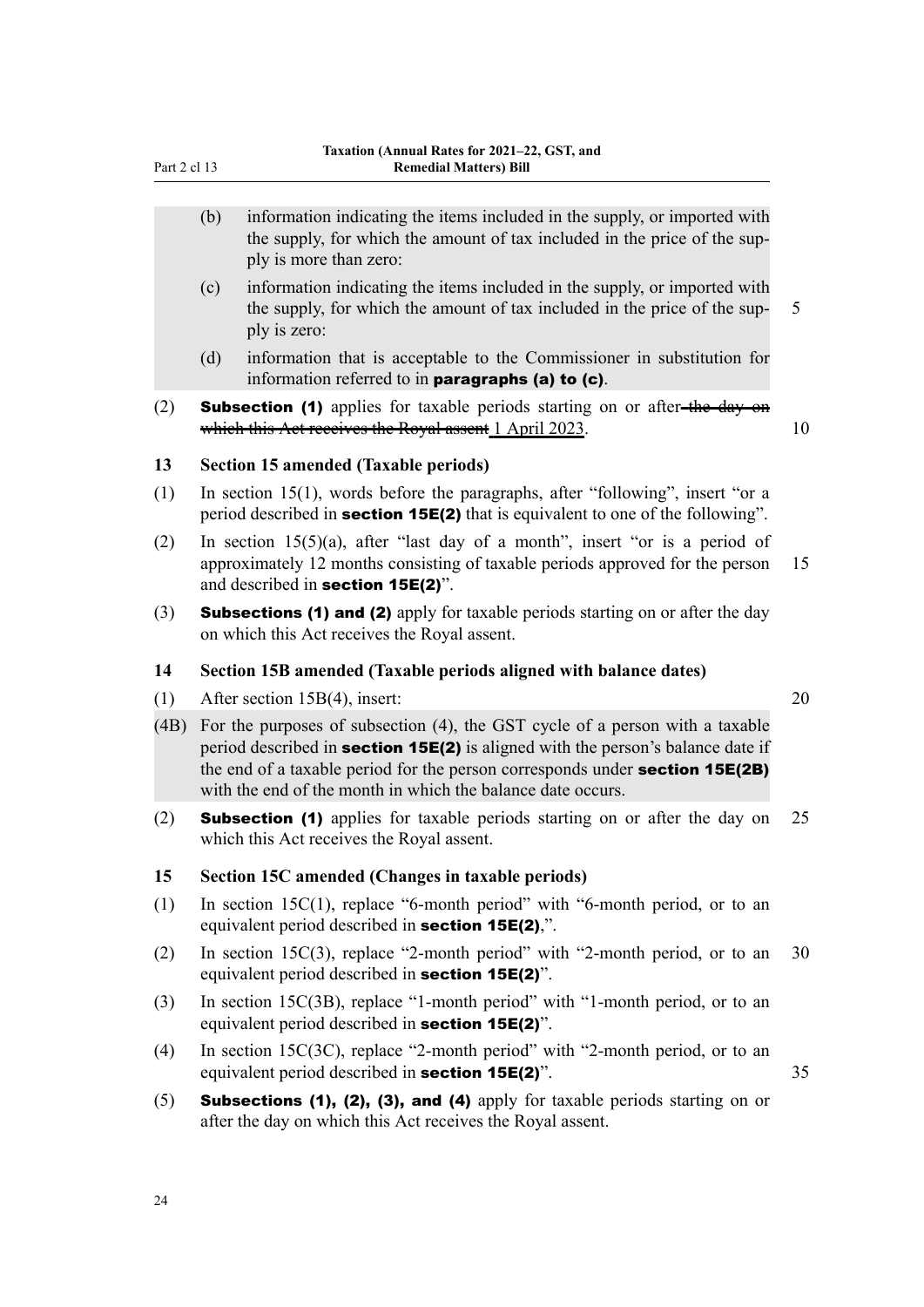(1) In section 15D(1)(a), after "is set", insert "to a period consisting of calendar

**16 Section 15D amended (When change in taxable period takes effect)**

months".

| (2)  | After section $15D(1)(a)$ , insert: |                                                                                                                                                                                                               |    |  |  |
|------|-------------------------------------|---------------------------------------------------------------------------------------------------------------------------------------------------------------------------------------------------------------|----|--|--|
|      | (ab)                                | applies under section 15C to change the basis on which the person's tax-<br>able period is set to a period described in <b>section 15E(2)</b> and not con-<br>sisting of calendar months; or                  | 5  |  |  |
| (3)  | $(b)$ ".                            | In section 15D(2), after "in taxable period", insert "under subsection $(1)(a)$ or                                                                                                                            |    |  |  |
| (4)  |                                     | After section $15D(2)$ , insert:                                                                                                                                                                              | 10 |  |  |
| (2B) |                                     | A change in taxable period under <b>subsection (1)(ab)</b> takes effect at-                                                                                                                                   |    |  |  |
|      | (a)                                 | the end of the taxable period in which the person applies; or                                                                                                                                                 |    |  |  |
|      | (b)                                 | the end of a later taxable period nominated by the registered person and<br>approved by the Commissioner.                                                                                                     |    |  |  |
| (4B) |                                     | After section $15D(3)$ , insert:                                                                                                                                                                              | 15 |  |  |
| (3B) |                                     | A change in taxable period continues to have effect until-                                                                                                                                                    |    |  |  |
|      | <u>(a)</u>                          | the Commissioner withdraws approval for the basis on which the per-<br>son's taxable period is set because the Commissioner considers that the<br>person does not have good commercial reasons for the basis: |    |  |  |
|      | <u>(b)</u>                          | the person chooses, or is required, to have the person's taxable period set<br>on a different basis.                                                                                                          | 20 |  |  |
| (5)  |                                     | <b>Subsections (1), (2), (3), and (4), and (4B)</b> apply for taxable periods start-<br>ing on or after the day on which this Act receives the Royal assent.                                                  |    |  |  |
| 17   |                                     | Section 15E amended (Meaning of end of taxable period)                                                                                                                                                        |    |  |  |
|      |                                     |                                                                                                                                                                                                               |    |  |  |
| (1)  |                                     | Replace section 15E(2) with:                                                                                                                                                                                  | 25 |  |  |
| (2)  | is—                                 | Despite subsection (1), a registered person may apply under section 15C to the<br>Commissioner for approval under section 15EB to have a taxable period that                                                  |    |  |  |
|      | (a)                                 | equivalent to a 1-month period and has a last day that is an approved<br>date of the month; or                                                                                                                | 30 |  |  |
|      | (b)                                 | equivalent to a 1-month period and has a last day that is an approved day<br>of the 4th week in each taxable period; or                                                                                       |    |  |  |
|      | (c)                                 | equivalent to a 2-month period and has a last day that is an approved<br>date of the second month in each taxable period; or                                                                                  |    |  |  |
|      | (d)                                 | equivalent to a 2-month period and has a last day that is an approved day<br>of the 8th week in each taxable period; or                                                                                       | 35 |  |  |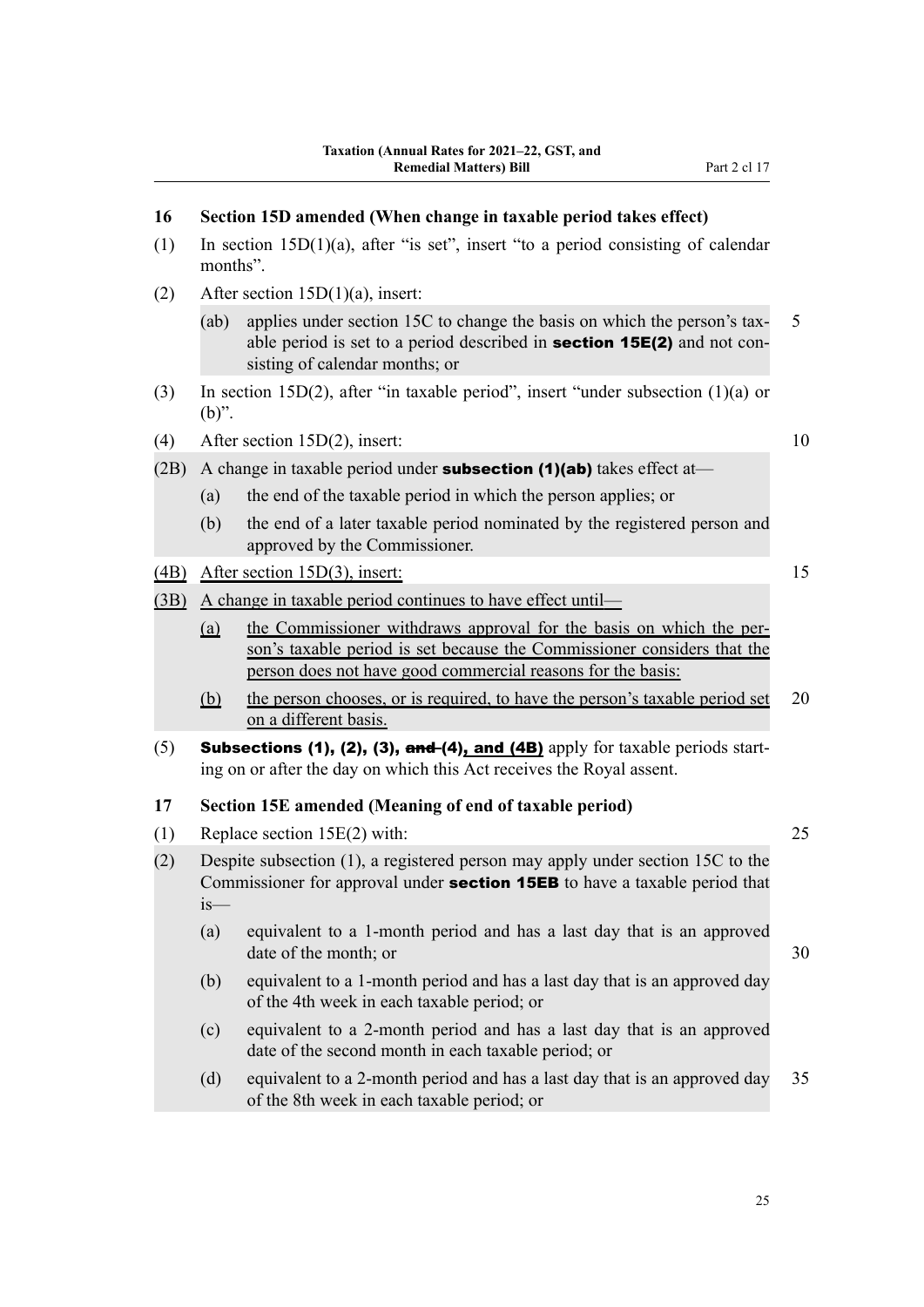| Part 2 cl 18 |                                                                                                                                             | Taxation (Annual Rates for 2021–22, GST, and<br><b>Remedial Matters) Bill</b>                                                                                                                                                                                                                                                                                      |    |
|--------------|---------------------------------------------------------------------------------------------------------------------------------------------|--------------------------------------------------------------------------------------------------------------------------------------------------------------------------------------------------------------------------------------------------------------------------------------------------------------------------------------------------------------------|----|
|              | (e)                                                                                                                                         | equivalent to a 6-month period and has a last day that is an approved<br>date not more than 7 days before or after the last day of the sixth month<br>in each taxable period; or                                                                                                                                                                                   |    |
|              | (f)                                                                                                                                         | equivalent to a 6-month period and has a last day that is an approved day<br>of the week not more than 7 days before or after the last day of the sixth<br>month in each taxable period.                                                                                                                                                                           | 5  |
| (2B)         |                                                                                                                                             | If a registered person has a taxable period with an approved last day or date<br>that is not the last day of the month, the approved day or date for each taxable<br>period and the end of the month to which the day or date is treated as corres-<br>ponding for the purposes of the Act are determined using the following rules:                               | 10 |
|              | (a)                                                                                                                                         | if an approved day or date for a month is before or on the fifteenth day<br>of the month, the approved day or date is treated as corresponding to the<br>end of the preceding month; and                                                                                                                                                                           |    |
|              | (b)                                                                                                                                         | if an approved day or date for a month is after the fifteenth day of the<br>month, the approved day or date is treated as corresponding to the end of<br>the month; and                                                                                                                                                                                            | 15 |
|              | (c)                                                                                                                                         | successive taxable periods end on successive approved days or dates,<br>unless subsection (2C) applies.                                                                                                                                                                                                                                                            |    |
| (2C)         | A taxable period that starts after an approved day (the <b>change day</b> ) ends on the<br>second approved day following the change day if— |                                                                                                                                                                                                                                                                                                                                                                    | 20 |
|              | (a)                                                                                                                                         | the change day is treated under <b>subsection (2B)</b> as corresponding to<br>the end of the month of the change day; and                                                                                                                                                                                                                                          |    |
|              | (b)                                                                                                                                         | the first approved day after the change day is treated under subsection<br>(2B) as corresponding to the end of the month of the change day.                                                                                                                                                                                                                        |    |
| (2)          |                                                                                                                                             | <b>Subsection (1)</b> applies for taxable periods starting on or after the day on<br>which this Act receives the Royal assent.                                                                                                                                                                                                                                     | 25 |
| 18           | New section 15EB inserted (Approval of taxable period not consisting of<br>whole calendar months)                                           |                                                                                                                                                                                                                                                                                                                                                                    |    |
| (1)          |                                                                                                                                             | After section 15E, insert:                                                                                                                                                                                                                                                                                                                                         |    |
|              |                                                                                                                                             | 15EB Approval of taxable period not consisting of whole calendar months                                                                                                                                                                                                                                                                                            | 30 |
| (1)          |                                                                                                                                             | The Commissioner may approve under section 15C an end date for the taxable<br>period of a registered person that is not the last day of the month if the Com-<br>missioner is satisfied that commercial considerations specific to the registered<br>person and the end date provide-there are good commercial reasons for the<br>registered person's chosen date. | 35 |
| (2)          |                                                                                                                                             | The Commissioner may approve under section 15C a day of the week as the<br>last day for the taxable period of a registered person if the Commissioner is<br>satisfied that-                                                                                                                                                                                        |    |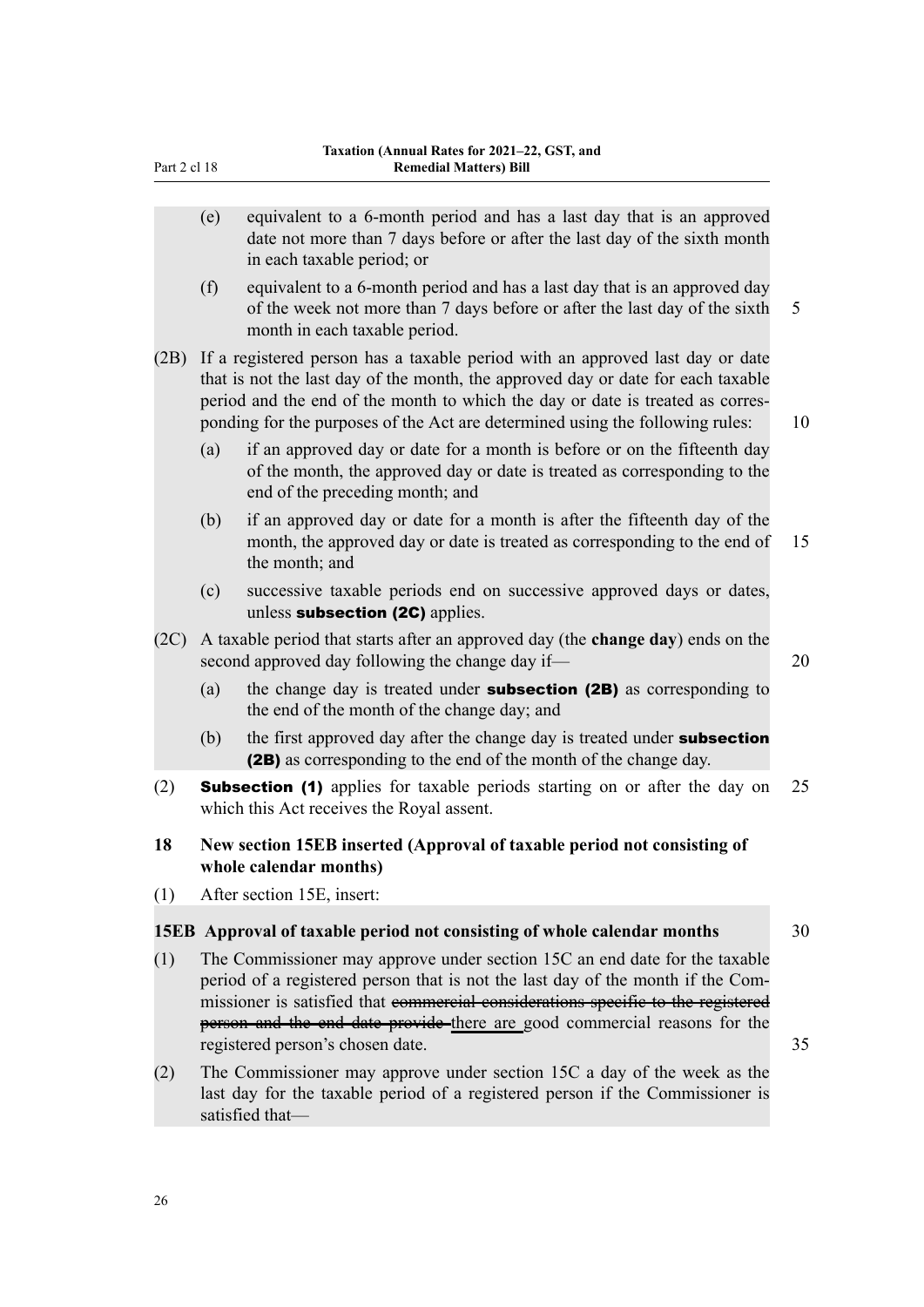- (a) the use of the day requested would improve the alignment of the regis‐ tered person's taxable periods with the registered person's accounting systems; and
- (b) if the registered person is requesting a last day that is not within 7 days of the end of the month, the registered person's accounting systems do 5 not allow the use of a last day within 7 days of the end of the month.

(3) If a registered person receives approval under **subsection (1) or (2)** for a taxable period (the **new period**) that differs from the taxable period (the **old period**) for which the person makes returns before the approval is given,—

- (a) the last old period for which the registered person makes a return must 10 end on or before the day that precedes, by the length of a new period, the first day or date approved for the new period; and
- (b) the first new period for which the registered person makes a return begins after the end of the last old period referred to in paragraph (a).
- (2) Subsection (1) applies for taxable periods starting on or after the day on 15 which this Act receives the Royal assent.

#### **19 New cross-headings and sections 19E to 19P 19Q inserted**

(1) After section 19D, insert:

## *Records of supplies*

| <del>19E</del> |                                                                                                                                                 | Records of taxable supplies made by registered person                                                                                                                                          | 20 |  |  |
|----------------|-------------------------------------------------------------------------------------------------------------------------------------------------|------------------------------------------------------------------------------------------------------------------------------------------------------------------------------------------------|----|--|--|
| $\oplus$       | A registered person who makes a taxable supply of goods or services must<br>meet the requirements of subsection (2) for a record of the supply. |                                                                                                                                                                                                |    |  |  |
| $\bigoplus$    | The person must have a record of the supply showing                                                                                             |                                                                                                                                                                                                |    |  |  |
|                | $\left(\alpha\right)$                                                                                                                           | the GST trade name and registration number of the supplier; and                                                                                                                                |    |  |  |
|                | $\leftrightarrow$                                                                                                                               | recipient details for the recipient, if taxable supply information is issued<br>for the supply; and                                                                                            | 25 |  |  |
|                | $\leftrightarrow$                                                                                                                               | the address of a physical location for the recipient, if the address is avail-<br>able to the person and not included in the recipient details referred to in<br><del>paragraph (b); and</del> |    |  |  |
|                | $\bm{\Theta}$                                                                                                                                   | the date on which the taxable supply information for the supply is<br>issued, if applicable; and                                                                                               | 30 |  |  |
|                | $\leftrightarrow$                                                                                                                               | the date on which payment for the supply is made, or the time of the sup-<br>ply if that time is determined other than under section 9(1); and                                                 |    |  |  |
|                | ⊕                                                                                                                                               | a description of the goods or services supplied; and                                                                                                                                           |    |  |  |
|                | ₩                                                                                                                                               | the consideration for the supply; and                                                                                                                                                          | 35 |  |  |
|                | (h)                                                                                                                                             | the tax charged for the supply.                                                                                                                                                                |    |  |  |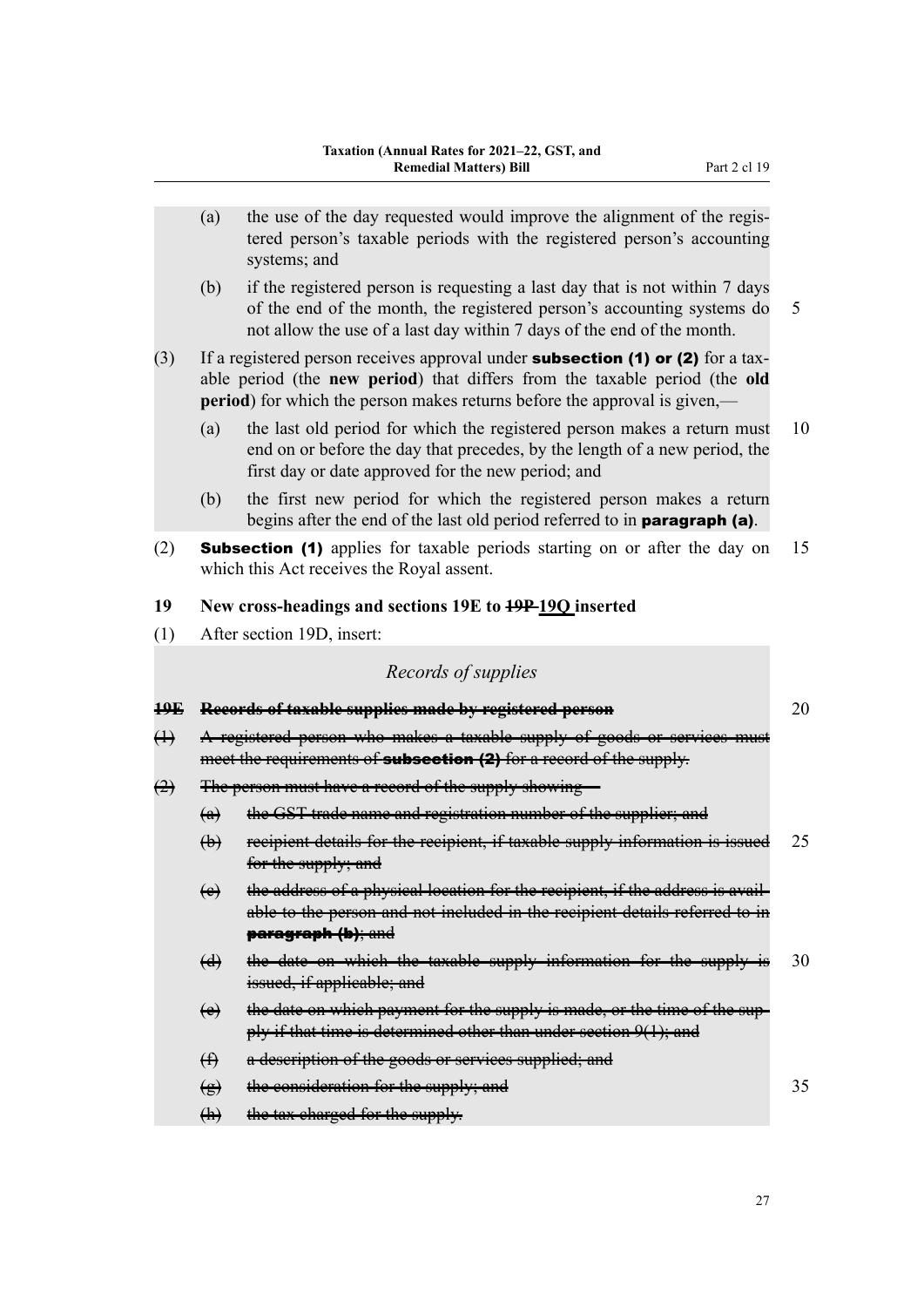Part 2 cl 19

| 19E Definitions of types of record |
|------------------------------------|
|------------------------------------|

- (1) **Supply correction information**, for a taxable supply for which taxable supply information containing an inaccuracy has been issued, means—
	- (a) the name and the registration number of the supplier; and
	- (b) information identifying the taxable supply information; and 5
	- (c) the date of the supply correction information; and

(d) the correction to the taxable supply information, with a correction to the amount of tax charged for the supply being expressed as—

- (i) the amount of consideration shown in the taxable supply information for the supply, the correct amount of consideration for the 10 supply, the difference between those 2 amounts, and the correction to the amount of tax charged resulting from the amount of that dif‐ ference; or
- (ii) if the amount of tax charged for the supply is the tax fraction of the amount of consideration, the amount of consideration shown 15 in the taxable supply information for the supply, the correct amount of consideration for the supply, the difference between those 2 amounts, and a statement that the amount of that differ‐ ence includes an amount of tax charged.
- (2) **Taxable supply information**, for a taxable supply of goods or services, 20 means—
	- (a) for a supply that is not referred to in **paragraphs (d) to (g)** and has a value that exceeds \$1,000,—
		- (i) the name and registration number of the supplier; and
		- (ii) recipient details for the recipient; and 25
		- (iii) the address of a physical location for the recipient, if the address is available to the person and not included in the recipient details referred to in **subparagraph** (ii); and
		- (iv) the date of the supply; and
		- (v) a description of the goods or services; and 30
		- (vi) if the amount of tax charged is the tax fraction of the consider‐ ation for the supply, the amount of the consideration for the sup‐ ply and a statement that the amount includes a charge in respect of tax; and
		- (vii) if **subparagraph (vi)** does not apply, the total amount of tax 35 charged for the supply, the consideration for the supply excluding the tax, and the consideration for the supply including the tax:
	- (b) for a supply that is not referred to in **paragraphs (d) to (g)** and has a value that exceeds \$200 and does not exceed \$1,000,—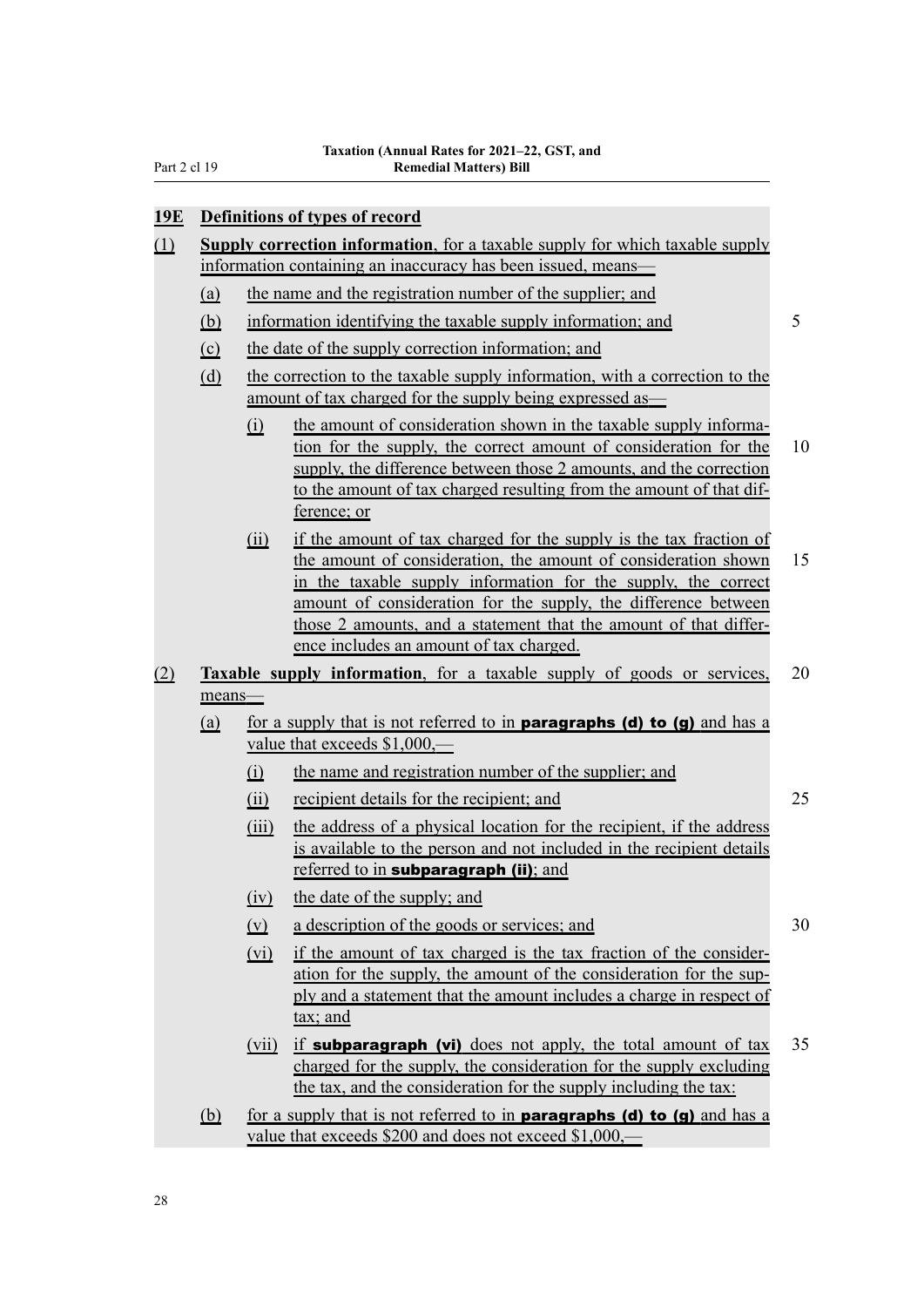|                                  |                                                                                                                                                                                                                                                                                                | the supply information for the supply; and<br>$\Omega$<br>(ii)<br>a statement that the amount of consideration includes tax charged<br>for the supply or a statement of the amount of tax charged for the<br>supply: |    |  |  |  |  |
|----------------------------------|------------------------------------------------------------------------------------------------------------------------------------------------------------------------------------------------------------------------------------------------------------------------------------------------|----------------------------------------------------------------------------------------------------------------------------------------------------------------------------------------------------------------------|----|--|--|--|--|
|                                  | (c)                                                                                                                                                                                                                                                                                            | 5<br>for a supply that is not referred to in <b>paragraphs (d) to (g)</b> and has a<br>value that does not exceed \$200, the supply information for the supply:                                                      |    |  |  |  |  |
|                                  | (d)                                                                                                                                                                                                                                                                                            | for a supply referred to in <b>section 19G</b> , which relates to imported sup-<br>plies, the information given by <b>section 19G(2)</b> :                                                                           |    |  |  |  |  |
|                                  | (e)                                                                                                                                                                                                                                                                                            | for a supply referred to in <b>section 19H</b> , which relates to secondhand<br>10<br>goods, the information given by <b>section 19H(2)</b> :                                                                        |    |  |  |  |  |
| (f)<br>section 19L(1):           |                                                                                                                                                                                                                                                                                                | for a supply referred to in <b>section 19L</b> , which relates to supplies by a<br>member of a GST group or supplier group, the information given by                                                                 |    |  |  |  |  |
|                                  | $\left( \underline{g} \right)$                                                                                                                                                                                                                                                                 | for a supply referred to in <b>section 19M</b> , which relates to supplies of<br>distantly taxable goods, the information given by <b>section 19M(2)</b> .                                                           | 15 |  |  |  |  |
| ₽₽                               | Records of taxable supplies received by registered person                                                                                                                                                                                                                                      |                                                                                                                                                                                                                      |    |  |  |  |  |
| $\leftrightarrow$                | A registered person who receives a taxable supply of goods or services must<br>meet the requirements of <b>subsection (2)</b> for a record of the supply.                                                                                                                                      |                                                                                                                                                                                                                      |    |  |  |  |  |
| $\leftrightarrow$                |                                                                                                                                                                                                                                                                                                | The person must have a record of the supply showing-                                                                                                                                                                 |    |  |  |  |  |
|                                  | $\left(\mathbf{a}\right)$                                                                                                                                                                                                                                                                      | the GST trade name and registration number of the supplier; and                                                                                                                                                      | 20 |  |  |  |  |
|                                  | $\bigoplus$                                                                                                                                                                                                                                                                                    | a description of the goods or services supplied; and                                                                                                                                                                 |    |  |  |  |  |
|                                  | $\leftrightarrow$                                                                                                                                                                                                                                                                              | the consideration for the supply; and                                                                                                                                                                                |    |  |  |  |  |
|                                  | $\left(\frac{d}{ } \right)$                                                                                                                                                                                                                                                                    | the time, or anticipated time, of the supply; and                                                                                                                                                                    |    |  |  |  |  |
| $\leftrightarrow$<br>supply; and |                                                                                                                                                                                                                                                                                                | the amount of input tax calculated and claimed as a deduction for the                                                                                                                                                | 25 |  |  |  |  |
|                                  | $\bigoplus$                                                                                                                                                                                                                                                                                    | the other information used in calculating the amount of input tax<br>elaimed.                                                                                                                                        |    |  |  |  |  |
| <u>19F</u>                       |                                                                                                                                                                                                                                                                                                | <b>Records of taxable supplies</b>                                                                                                                                                                                   |    |  |  |  |  |
|                                  |                                                                                                                                                                                                                                                                                                | A registered person who makes or receives a taxable supply of goods or ser-<br>vices must have a record of the taxable supply information and supply correc-<br>tion information for the supply.                     | 30 |  |  |  |  |
| 19G                              | Records of imported supplies received by registered person                                                                                                                                                                                                                                     |                                                                                                                                                                                                                      |    |  |  |  |  |
| (1)                              | A registered person who receives a supply of goods or services that is treated<br>by section 8(4B) as being made in New Zealand, or who is required to account<br>for output tax under section $20(3JC)$ , must meet the requirements of subsec-<br>35<br>tion (2) for a record of the supply. |                                                                                                                                                                                                                      |    |  |  |  |  |
| (2)                              | The person must have a record of the supply showing—                                                                                                                                                                                                                                           |                                                                                                                                                                                                                      |    |  |  |  |  |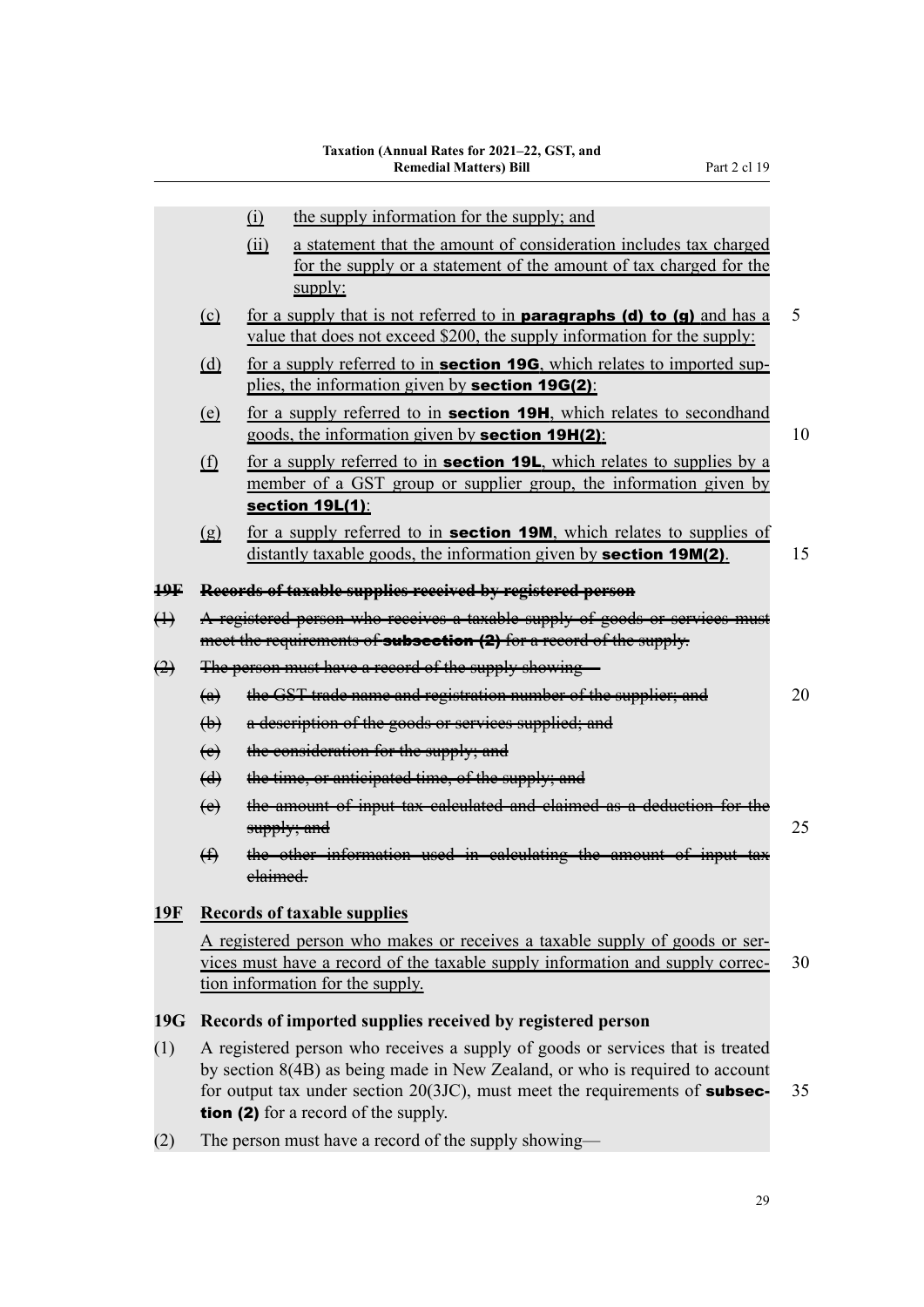| Part 2 cl 19      |                                                                                                                                                                                                                                                                                    | <b>Remedial Matters) Bill</b>                                                                                                                                                                                   |    |  |  |
|-------------------|------------------------------------------------------------------------------------------------------------------------------------------------------------------------------------------------------------------------------------------------------------------------------------|-----------------------------------------------------------------------------------------------------------------------------------------------------------------------------------------------------------------|----|--|--|
|                   |                                                                                                                                                                                                                                                                                    |                                                                                                                                                                                                                 |    |  |  |
|                   | (a)                                                                                                                                                                                                                                                                                | the name and address of the supplier:                                                                                                                                                                           |    |  |  |
|                   | (b)                                                                                                                                                                                                                                                                                | the date on which, or the period during which, the supply was received:                                                                                                                                         |    |  |  |
|                   | (c)                                                                                                                                                                                                                                                                                | a description of the goods or services supplied:                                                                                                                                                                |    |  |  |
|                   | (d)                                                                                                                                                                                                                                                                                | the consideration for the supply:                                                                                                                                                                               |    |  |  |
|                   | (e)                                                                                                                                                                                                                                                                                | the time by which payment of the consideration for the supply is<br>required:                                                                                                                                   | 5  |  |  |
|                   | (f)                                                                                                                                                                                                                                                                                | the amount of the consideration for the supply that the registered person<br>has treated as not affecting the value of the supply in reliance on section<br>$10(15C)(a)$ :                                      |    |  |  |
|                   | (g)                                                                                                                                                                                                                                                                                | the amount of the consideration for the supply that the registered person<br>has treated as not affecting the value of the supply in reliance on section<br>$10(15C)(b)$ .                                      | 10 |  |  |
| 19H               |                                                                                                                                                                                                                                                                                    | Records of secondhand goods received by registered person                                                                                                                                                       |    |  |  |
| (1)               | A registered person who receives a supply of secondhand goods that is not a<br>taxable supply must meet the requirements of <b>subsection (2)</b> for a record of<br>the supply if the consideration in money for the supply exceeds the threshold<br>amount under subsection (3). |                                                                                                                                                                                                                 | 15 |  |  |
| (2)               | The person must have a record of the supply showing—                                                                                                                                                                                                                               |                                                                                                                                                                                                                 |    |  |  |
|                   | (a)                                                                                                                                                                                                                                                                                | the GST trade-name and address of the supplier; and                                                                                                                                                             |    |  |  |
|                   | $\biguplus$                                                                                                                                                                                                                                                                        | the date on which the taxable supply information for the supply<br>issued; and                                                                                                                                  | 20 |  |  |
|                   | (c)                                                                                                                                                                                                                                                                                | the date on which the secondhand goods were supplied; and                                                                                                                                                       |    |  |  |
|                   | (d)                                                                                                                                                                                                                                                                                | a description of the secondhand goods; and                                                                                                                                                                      |    |  |  |
|                   | (e)                                                                                                                                                                                                                                                                                | the quantity or volume of the secondhand goods; and                                                                                                                                                             |    |  |  |
|                   | (f)                                                                                                                                                                                                                                                                                | the consideration for the supply <del>; and</del> .                                                                                                                                                             | 25 |  |  |
|                   | ₩                                                                                                                                                                                                                                                                                  | the amount of input tax calculated and claimed as<br>supply; and                                                                                                                                                |    |  |  |
|                   | $\bigoplus$                                                                                                                                                                                                                                                                        | the other information used in calculating<br>amount of input tax<br><del>elaimed.</del>                                                                                                                         |    |  |  |
| (3)               | 30<br>The threshold amount under this subsection is \$200-or a greater threshold<br>amount that the Governor General may, from time to time, declare by Order in<br><del>Council</del> .                                                                                           |                                                                                                                                                                                                                 |    |  |  |
| $\leftrightarrow$ |                                                                                                                                                                                                                                                                                    | An Order in Council made under subsection (3) is secondary legislation (see<br>Part 3 of the Legislation Act 2019 for publication requirements).                                                                |    |  |  |
| <b>19I</b>        | Records of supplies to nominated recipients                                                                                                                                                                                                                                        |                                                                                                                                                                                                                 |    |  |  |
|                   |                                                                                                                                                                                                                                                                                    | A person who is nominated to receive a supply of goods under a contract to<br>which section $60B(3)$ , (4), and (6) apply, and to which the person is not a party,<br>must have a record of the supply showing- |    |  |  |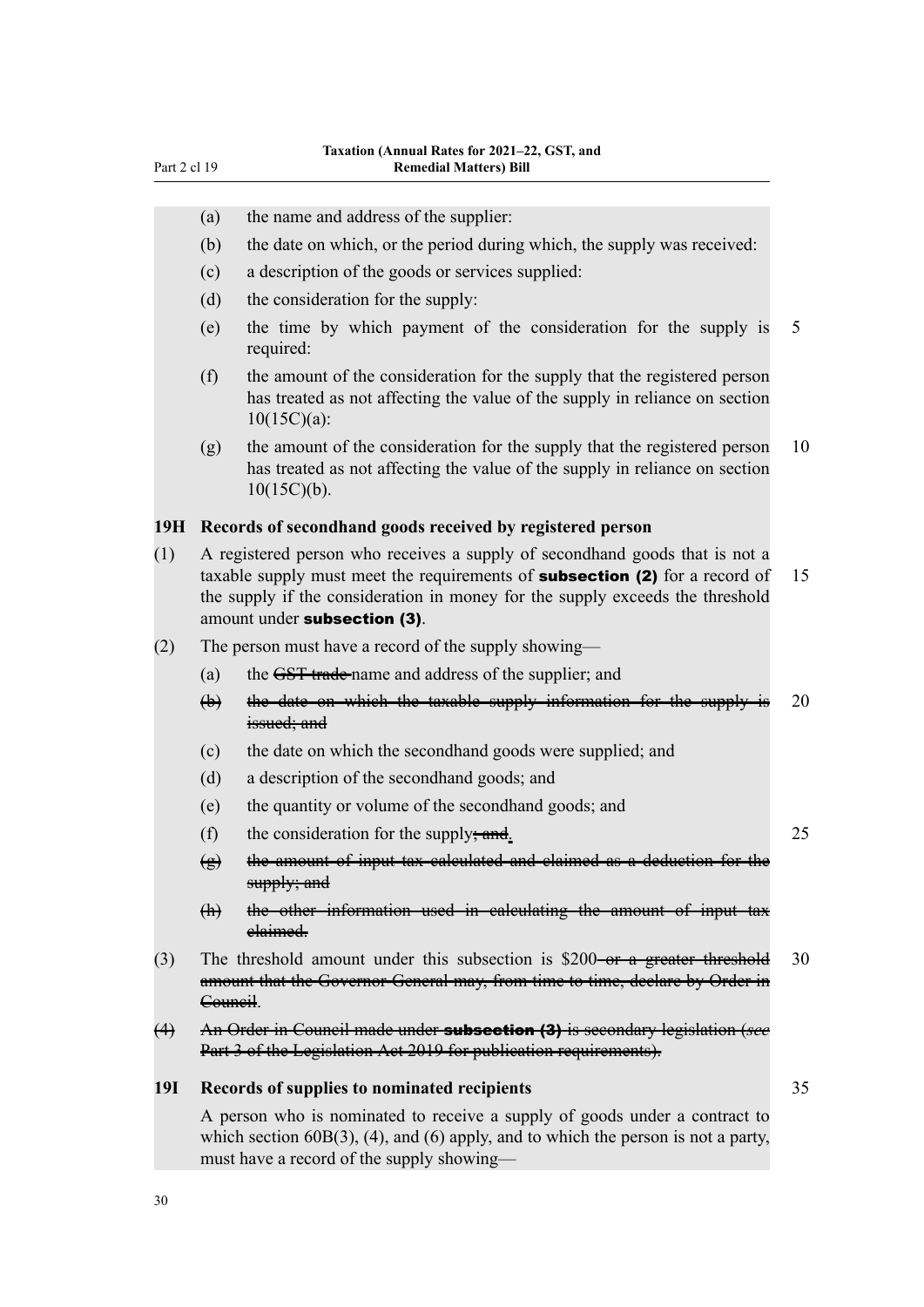- (a) the name and address of the supplier; and
- (b) the date on which payment for the supply is made; and
- (c) a description of the goods; and
- (d) the consideration for the supply.

#### **19J Records of supplies by members of GST group or supplier group** 5

Where taxable supply information or supply correction information-to which section 19L applies has been issued in respect of a supply by an active member of a GST group under **section 55(1AM)** or a supplying member of a supplier group under **section 55B**, the member issuing the taxable supply information or supply correction information must keep a record of the supply that 10 includes—

- (a) the GST trade-name of the supplier active member or supplying member; and
- $(b)$  the address of the supplier active member or supplying member; and
- (c) the registration number of the supplier active member or supplying 15 member, if any.

*Supply information and supply correction information*

## **19K Taxable supply information: supplies by registered person**

- (1) A registered person who makes a taxable supply to another registered person must provide to the recipient taxable supply information that includes the infor-<br>20 mation required by **subsection (8)** for the supply by the date given by **sub**section (5).
- (2) Subsection (1) is overridden by subsections  $(4)$ ,  $(9)$ , and  $(41)$   $(4)$ ,  $(9)$ , and (13) and section 19L.
- (3) A registered person who makes a taxable supply to a person other than a regis‐ 25 tered person must provide the recipient with taxable supply information that includes the information required by **subsection (8)**—for the supply within 28 days of a request for the taxable supply information.
	- (a) on the day of the supply, if the recipient requests the taxable supply information at the time of the supply; or  $30$
	- (b) within 28 days of a request for the taxable supply information, if the recipient requests the taxable supply information after the time of the supply.
- (4) A registered person who has a taxable supply from another registered person must provide the supplier with taxable supply information-that includes the 35 information required by **subsection (8)** for the supply if—
	- (a) the recipient and supplier agree that—

31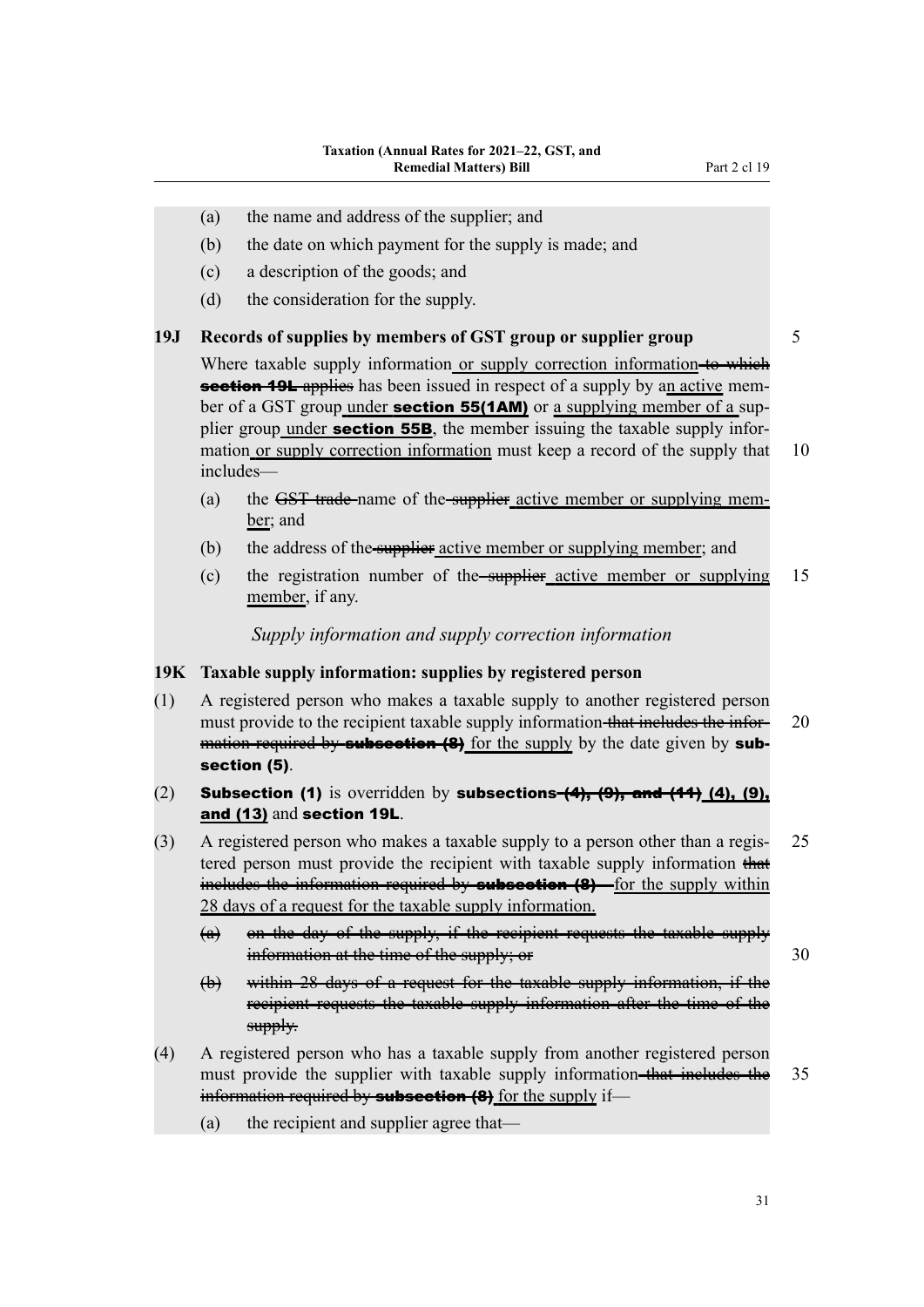|                   |                             | the supplier will not issue taxable supply information under sub-<br>(i)<br><b>section (1)</b> for taxable supplies by the supplier to the recipient;<br>and                                                                                                                                                                    |    |  |  |  |
|-------------------|-----------------------------|---------------------------------------------------------------------------------------------------------------------------------------------------------------------------------------------------------------------------------------------------------------------------------------------------------------------------------|----|--|--|--|
|                   |                             | the recipient will issue taxable supply information, for each taxa-<br>(ii)<br>ble supply by the supplier to the recipient; and                                                                                                                                                                                                 | 5  |  |  |  |
|                   | (b)                         | the recipient and supplier record the agreement and the reasons for enter-<br>ing the agreement if the terms of the agreement are not part of the nor-<br>mal terms of business between the recipient and supplier; and                                                                                                         |    |  |  |  |
|                   | (c)                         | the Commissioner does not, before the supply, invalidate the agreement<br>because the Commissioner considers that the recipient and the supplier<br>have failed to comply with the agreement or with <b>paragraph (b)</b> .                                                                                                     | 10 |  |  |  |
| (5)               |                             | A registered person who provides taxable supply information under subsec-<br>tion (1) or (4) for a taxable supply must provide the taxable supply informa-<br>tion to the other registered person on within 28 days of the day of the supply,<br>except when the supplier and recipient agree to a later date for providing the | 15 |  |  |  |
|                   |                             | taxable supply information and record the agreement, or by an alternative date<br>agreed by the supplier and recipient.                                                                                                                                                                                                         |    |  |  |  |
| $\leftrightarrow$ |                             | If a registered person issues taxable supply information under subsection (4),<br>(3), or (4) to a person who later requests a copy of the taxable supply informa-<br>tion, the registered person must record the request and supply a copy of the tax-<br>able supply information to the person within 28 days of the request. | 20 |  |  |  |
| (7)               |                             | If a supply of goods made under the exercise of a power is treated under sec-<br>tion $5(2)$ as being a taxable supply of goods made by a person, the person who<br>exercises the power must-                                                                                                                                   |    |  |  |  |
|                   | (a)                         | issue taxable supply information under <b>subsection (1) or (3)</b> for the<br>person treated as being the supplier, as if the supplier were a registered<br>person; and                                                                                                                                                        | 25 |  |  |  |
|                   | (b)                         | if the supplier is not a registered person, include the supplier's tax file<br>number in the information instead of a registration number.                                                                                                                                                                                      |    |  |  |  |
| $\bigoplus$       |                             | Taxable supply information issued under subsection (1), (3), (4), or (12)                                                                                                                                                                                                                                                       | 30 |  |  |  |
|                   | must inelude-               |                                                                                                                                                                                                                                                                                                                                 |    |  |  |  |
|                   | $\left(\alpha\right)$       | the GST trade name of the supplier; and                                                                                                                                                                                                                                                                                         |    |  |  |  |
|                   | $\biguplus$                 | the registration number of the supplier, if subscetion (7) does not<br>require otherwise; and                                                                                                                                                                                                                                   |    |  |  |  |
|                   | $\leftrightarrow$           | the date of issue of the information; and                                                                                                                                                                                                                                                                                       | 35 |  |  |  |
|                   | $\left(\frac{d}{ } \right)$ | a description of the goods or services supplied; and                                                                                                                                                                                                                                                                            |    |  |  |  |
|                   | $\leftrightarrow$           | the consideration for the supply, expressed as-                                                                                                                                                                                                                                                                                 |    |  |  |  |
|                   |                             | the tax charged and the consideration for the supply, excluding the<br>$\bigoplus$<br>tax charged; or                                                                                                                                                                                                                           |    |  |  |  |
|                   |                             |                                                                                                                                                                                                                                                                                                                                 |    |  |  |  |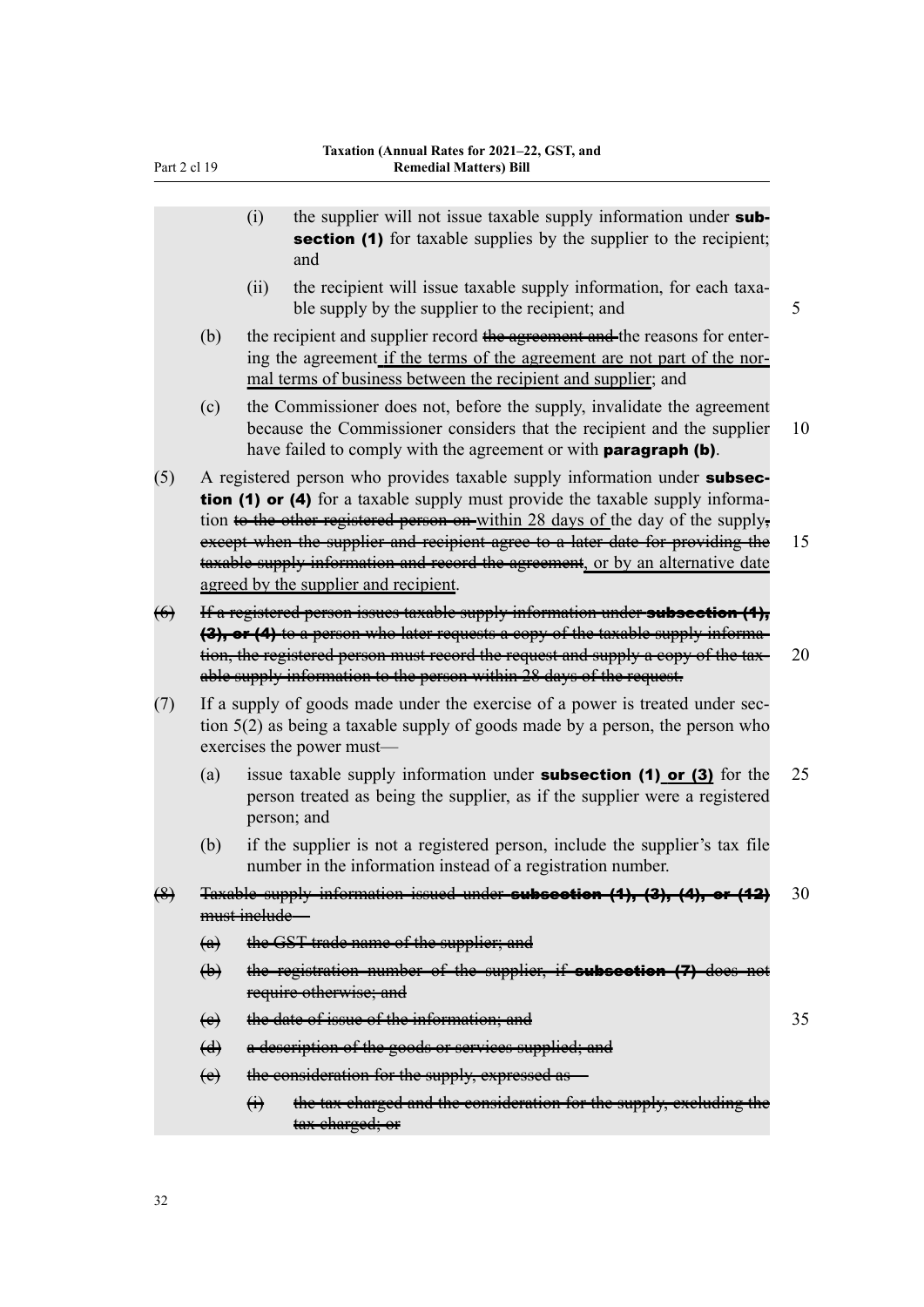(ii) if the amount of tax charged is the tax fraction of the amount of consideration, the consideration for the supply including the tax charged, together with a statement that the amount of consideration includes the tax charged. (9) A supplier is not required to provide taxable supply information under **sub-**  $5$ section (1) or (3) for a taxable supply if subsection (10) does not apply and 1 or more of— (a) the amount of consideration for the supply does not exceed an amount (the **threshold amount**), which is \$200-or a greater threshold amount that the Governor-General may, from time to time, declare by Order in 10 Council: (b) the supplier is a non-resident supplier who makes a supply of distantly taxable goods to which section  $8(3)(ab)$  applies: (c) the supplier is a non-resident supplier who makes a supply of remote ser‐ vices to which section  $8(3)(c)$  applies. 15 (10) An Order in Council made under subsection (9) is secondary legislation (*see* Part 3 of the Legislation Act 2019 for publication requirements).  $(11)$  A supplier is required to provide taxable supply information under **subsection (1) or (3)** for a taxable supply if section  $8(4F)$  applies to treat the supply as being made in New Zealand. 20 (12) A non-resident supplier who makes a supply of distantly taxable goods to which section  $8(3)(ab)$  applies or of remote services to which section  $8(3)(c)$ applies may choose to provide taxable supply information meeting the require– ments of **subsection (8)** for the supply to a recipient of the supply if— (a) the supply is not of a contract of insurance; and 25 (b) the supply of goods or services was incorrectly treated— (i) under section 8(4D) or (4E) as being made in New Zealand when the supply should have been treated as being made outside New Zealand; or (ii) under section  $11A(1)(x)$  as not being zero-rated when the supply 30 should have been zero-rated; and (c) the value of the supply, in New Zealand currency as at the time of the supply, does not exceed \$1,000; and (d) the recipient either or both— (i) notifies the supplier that the recipient is a registered person: 35 (ii) provides the supplier with the registration number or New Zealand business number of the recipient. (13) If the Commissioner is satisfied that there are or will be sufficient records available to establish the particulars of any supply or class of supplies, and that

33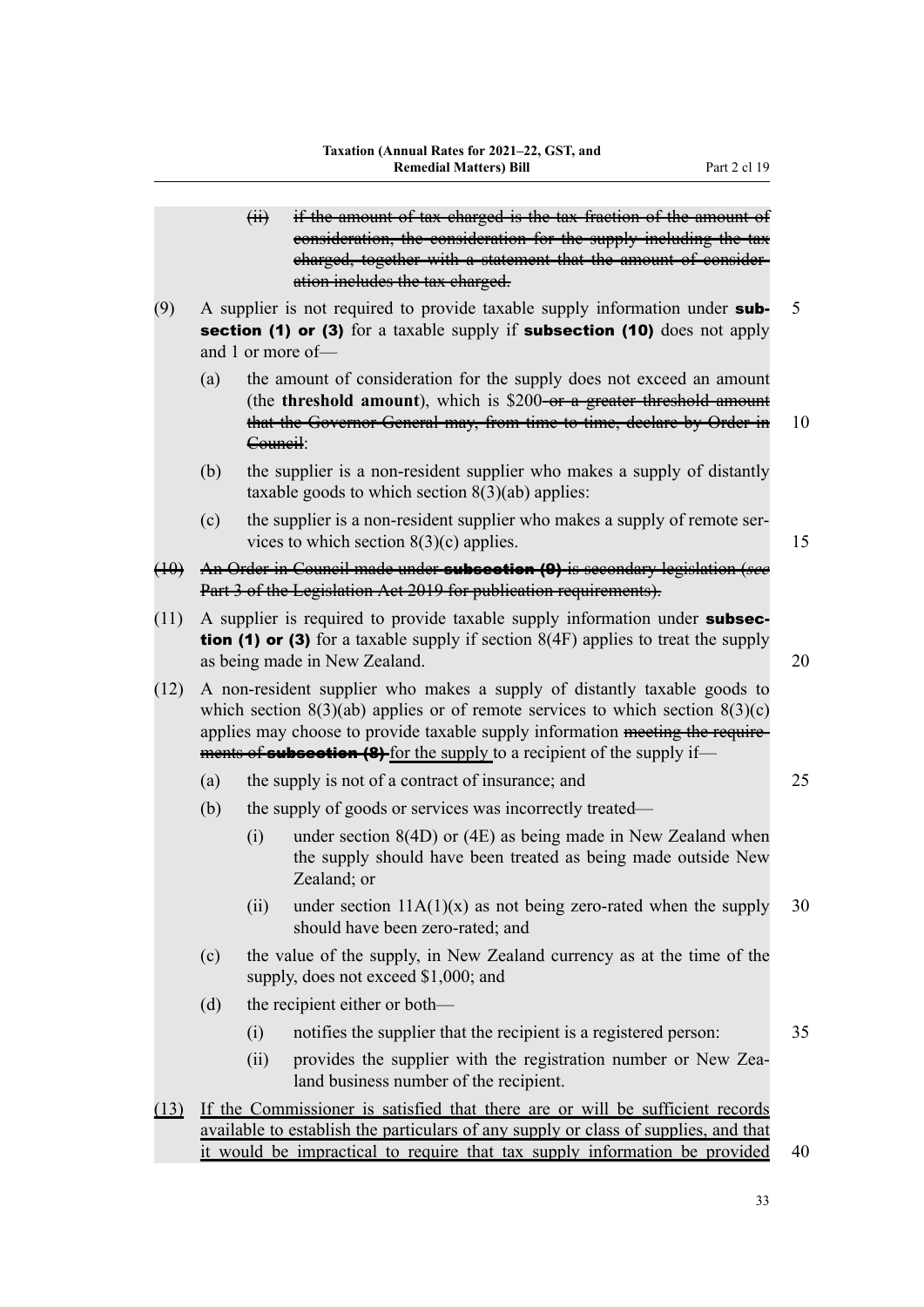under this section, the Commissioner may determine that, subject to any conditions that the Commissioner may consider necessary, tax supply information is not required to be provided.

## **19L Taxable supply information: supplies by member of GST group or supplier group** 5

- (1) Taxable supply information for a member supply made by an active member of a GST group under section 55, or by a supplying member of a supplier group under section 55B, must-include—, in addition to the information that would be required if the supplier were not a member of a GST group or supplier group, include the name and registration number of the representative member 10 for the GST group or of the issuing member for the supplier group.
	- (a) the GST trade name and registration number of the representative member for the GST group or the issuing member for the supplier group; and
	- (b) the date of the taxable supply information; and
	- (c) a description of the goods or services supplied; and 15
	- (d) the consideration for the supply, expressed as—
		- (i) the tax charged and the consideration for the supply, excluding the tax charged; or
		- (ii) if the amount of tax charged is the tax fraction of the amount of consideration, the consideration for the supply including the tax 20 charged, together with a statement that the amount of consideration includes the tax charged.
- (2) Taxable supply information for a member supply made by an active member of a GST group is treated as being provided by the issuing member for the GST group or by the representative member if the GST group does not have an issu-<br>25 ing member.
- (3) Taxable supply information for a member supply made by a supplying member of a supplier group is treated as being provided by the-maker of the supply issuing member for the supplier group.

## **19M Taxable supply information: goods included in supplies of distantly** 30 **taxable goods**

- (1) A registered person who makes a supply of distantly taxable goods at a price that includes tax under section 8(1) at a rate of more than zero must provide to the recipient of the supply, at the time of the supply, taxable supply-information for the goods in the supply and for other goods imported with the supply that 35 contains the particulars given by **subsections (2) and (2B)** or alternative particulars acceptable to the Commissioner.
- (2) Taxable-The taxable supply information required by subsection (1)-must inelude is-
	- $\left( \mathbf{a} \right)$  the name and registration number of the supplier:  $40 \overline{a}$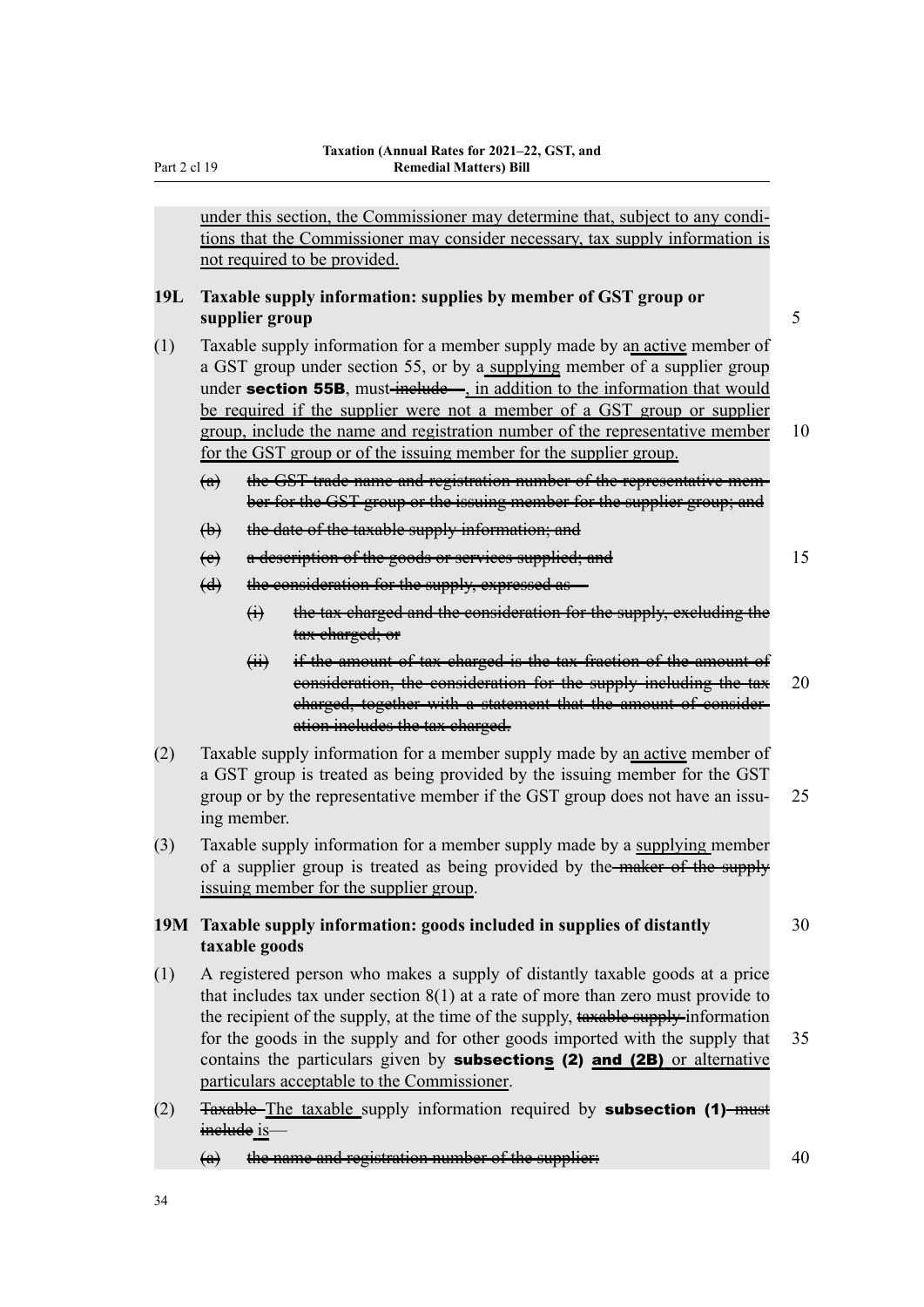- (b) the date of the supply:
- (a) the taxable supply information that would be required if the goods supplied were not distantly taxable goods and not imported with distantly taxable goods:
- (c) the date upon which the receipt is issued: 5
- (d) the consideration for the goods, which may be expressed in the currency of the consideration received by the supplier:
- (e) information indicating the items for which the amount of tax included is more than zero:
- (f) information indicating the items for which the amount of tax included is 10 zero.
- (2B) The consideration for the goods may be expressed in the currency of the consideration received by the supplier.
- (3) A registered person who omits to issue taxable supply information for a supply as required by **subsection (1)** and is requested by the recipient of the supply  $15$ to provide taxable supply information for the supply must provide the information within 10 working days after the request.

#### **19N Supply correction information**

- (1) This section applies where a registered person has previously issued taxable supply information-containing an error that includes an inaccuracy. 20
- (2) Where a registered person has provided to a person (the **recipient**) taxable sup‐ ply information containing an error and **subsections (3), (4), and (7)** do not apply, the registered person must provide to the person information (the **supply correction information**) that includes—
	- (a) the GST trade name and the registration number of the registered person; 25 and
	- (b) information identifying the taxable supply information; and
	- (c) the date of the supply correction information; and
	- (d) the correction to the taxable supply information, with a correction to the amount of tax charged for the supply being expressed as — 30
		- (i) the amount of consideration shown in the taxable supply information for the supply, the correct amount of consideration for the supply, the difference between those 2 amounts, and the correction to the amount of tax charged resulting from the amount of that dif‐ ference; or 35
		- (ii) if the amount of tax charged for the supply is the tax fraction of the amount of consideration, the amount of consideration shown in the taxable supply information for the supply, the correct amount of consideration for the supply, the difference between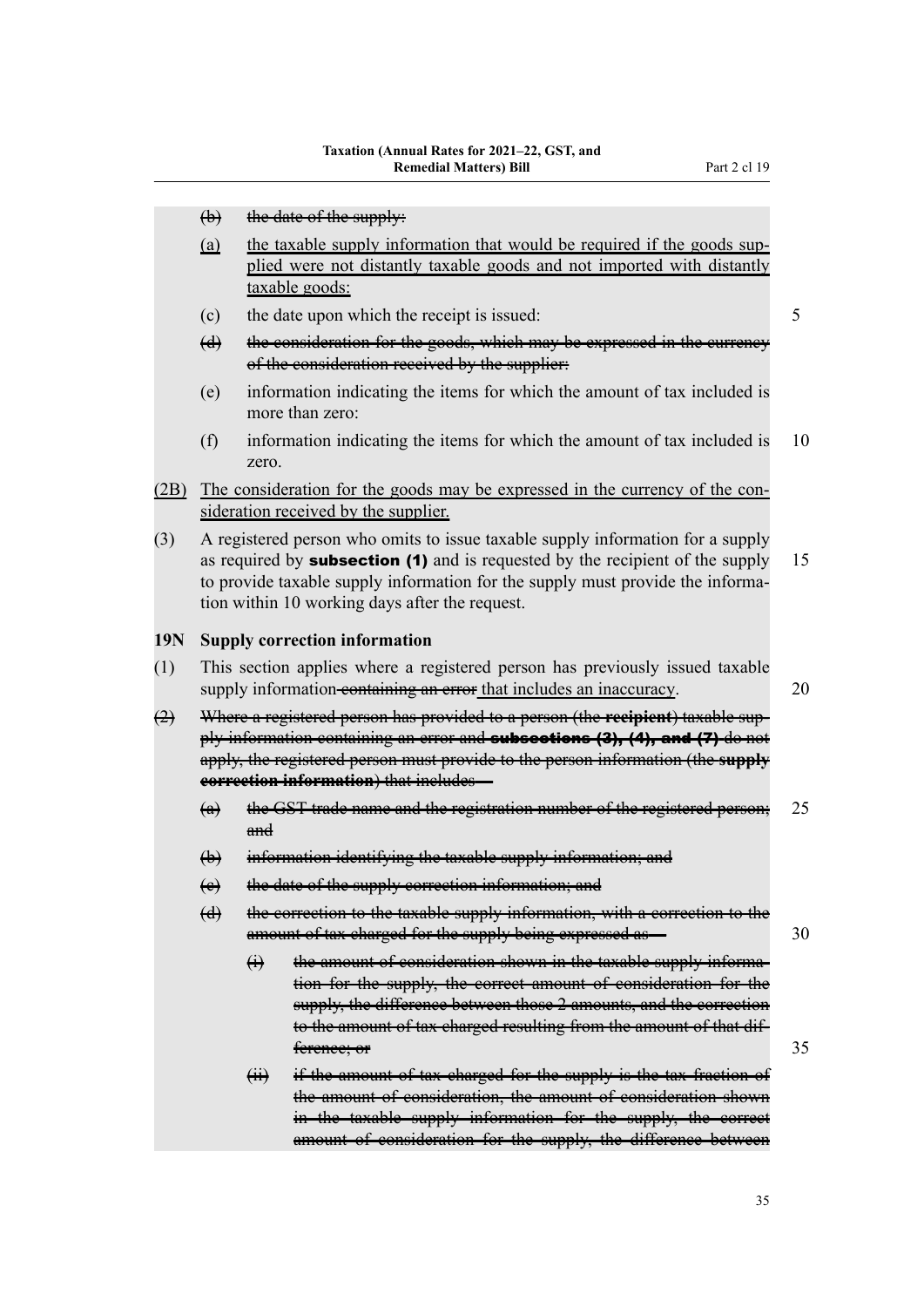### those 2 amounts, and a statement that the amount of that differ‐ ence includes an amount of tax charged.

(2) Where a registered person has provided to a person (the **recipient**) taxable sup‐ ply information that includes an inaccuracy in the amount of tax charged, or the registered person has taken a tax position for a supply to the recipient in 5 accounting for an incorrect amount of output tax on the supply, and subsections (3), (4), and (7) do not apply, the registered person must provide to the person supply correction information for the supply by—

- (a) a date agreed between the registered person and the recipient; or
- (b) within 28 days of the date of the taxable supply information, if **para-** 10 graph (a) does not apply.
- (3) A registered person is not required to provide supply correction information under subsection (2) for a supply if-
	- (a) the tax shown in the taxable supply information for the supply exceeds the tax charged on the supply; and 15
	- (b) the excess arises as a result of the recipient's accepting a discount offered by the supplier—
		- (i) for prompt payment, and the terms of the prompt payment discount offer are elearly-stated in the taxable supply information; or
		- (ii) by agreement, and, if the terms of the agreement are not part of 20 the usual business terms between the recipient and the supplier, the terms of the agreement are recorded by the recipient and supplier.
- (4) A registered person is not required to provide supply correction information under **subsection (2)** for a supply because part of the consideration shown in  $25$ the taxable supply information for the supply has been rebated under a Pharmac agreement to Pharmac, whether Pharmac is acting on its own account or as an agent for a public authority.
- (5) A registered person who may issue taxable supply information under section **19K(4)** for a supply of goods and services made to the registered person by a 30 supplier may issue supply correction information under **subsection (2)** for taxable supply information issued by the registered person.
- (6) A supplier may issue supply correction information under **subsection (2)** to a recipient if—
	- (a) the supply correction information relates to taxable supply information 35 issued by the registered person for taxable supplies, or a class or classes of taxable supplies, made to the recipient, or to a class or classes of recipients that include the recipient; and
	- (b) the supplier's records show that the information provided to the recipient, in the supply correction information and the taxable supply informa- 40 tion for the supply, includes the details required under subsection (2)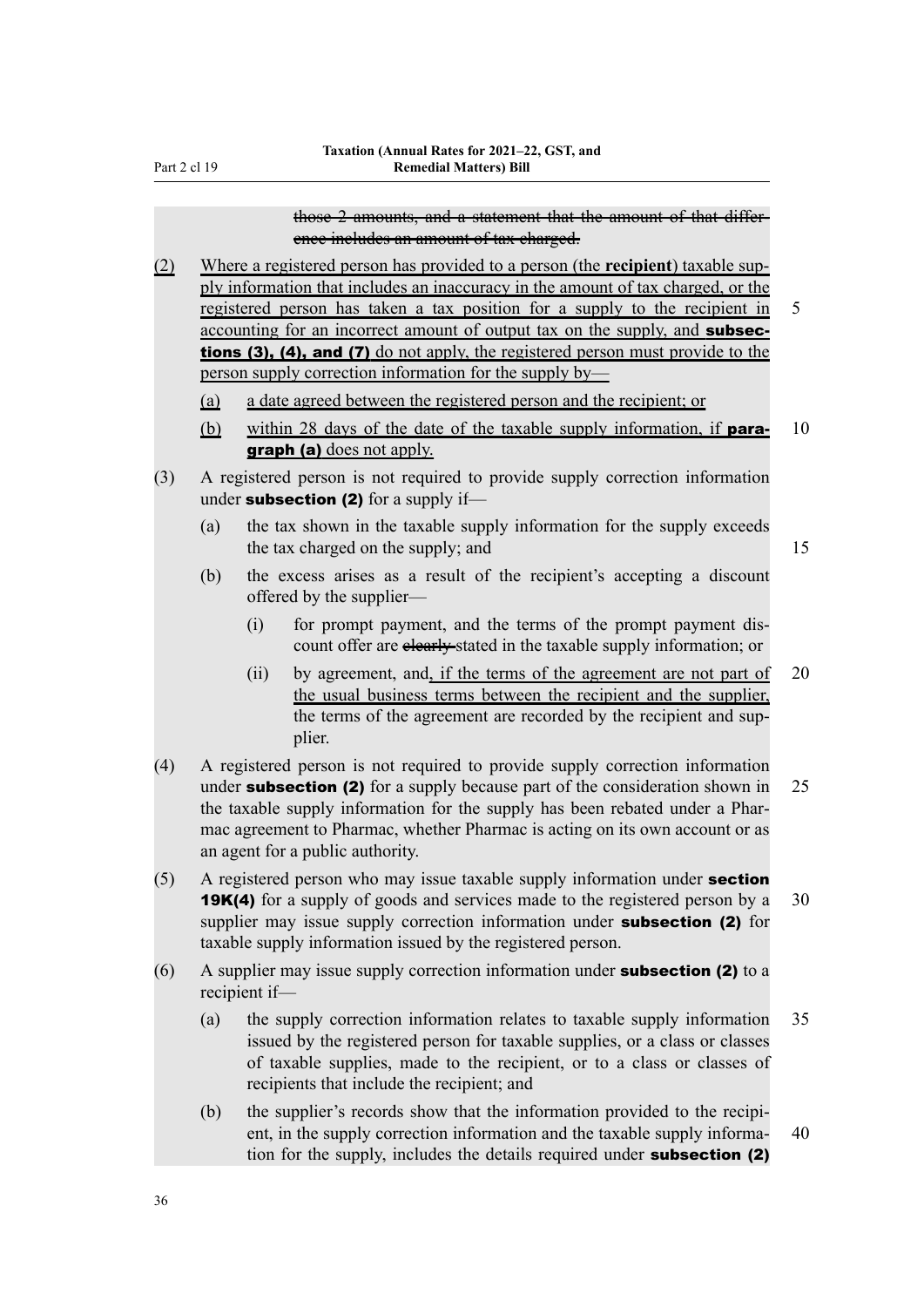for each supply to the recipient to which the supply correction information relates.

- $(7)$  Supply correction information for a supply may not be issued under **subsec**tion (2) after whichever of the following is the date that is, or is the earlier of the dates that are, applicable to the supply: 5
	- (a) if the supply is not described in **paragraph (b)**, the date that is 4 years from the end of the taxable period in which the registered person pro‐ vides the return for the taxable period in which the supply was made;  $er$ :
	- (b) if the supply gives rise to an overpayment of tax that is described in section 45(1), (2), or (3) and the Commissioner is satisfied that the regis-  $10$ tered person took due care to avoid errors in the taxable supply information, the date that is 4 years from the end of the 4-year period referred to in the subsection that describes the overpayment:
	- (c) if the supply was not zero-rated, because section  $11(1)(mb)$  was incorrectly applied to the supply, the date that is 7 years from the date of 15 settlement of the transaction relating to the supply.
- (8) If a person claims to have lost supply correction information, the registered person who issued the information may provide a copy to the person.

## **19O Treatment of fractional amounts of cent in information**

- (1) For taxable supply information or supply correction information that is 20 required to show an amount of tax consisting of a number of dollars and cents together with a fraction or part of a cent, the fraction or part of the cent,—
	- (a) if less than or equal to half of a cent, may be disregarded:
	- (b) if more than half of a cent, may be shown as being equal to 1 cent.
- $\Delta$  registered person may apply **subsection (1)** to  $\overline{\phantom{a}}$  25
	- (a) each individual amount of tax relating to a supply; or
	- (b) a total of individual amounts of tax relating to a supply.
- (3) A registered person must consistently apply 1 of the alternative approaches given by **subsection (2)** for a taxable period in which the registered person relies on **subsection (1)**. 30

## **19P Commissioner may approve use of symbols, etc, on electronically transmitted information**

- (1) The Commissioner may, for the purpose of facilitating the electronic transfer of supply information and supply correction information, approve the use of symbols, abbreviations, or other notations to represent any particulars required  $\frac{dy}{dx}$  35 section 19K, 19L, 19M, or 19N in taxable supply information or supply correction information that is transferred electronically.
- (2) An approval under **subsection (1)** may do 1 or more of the following: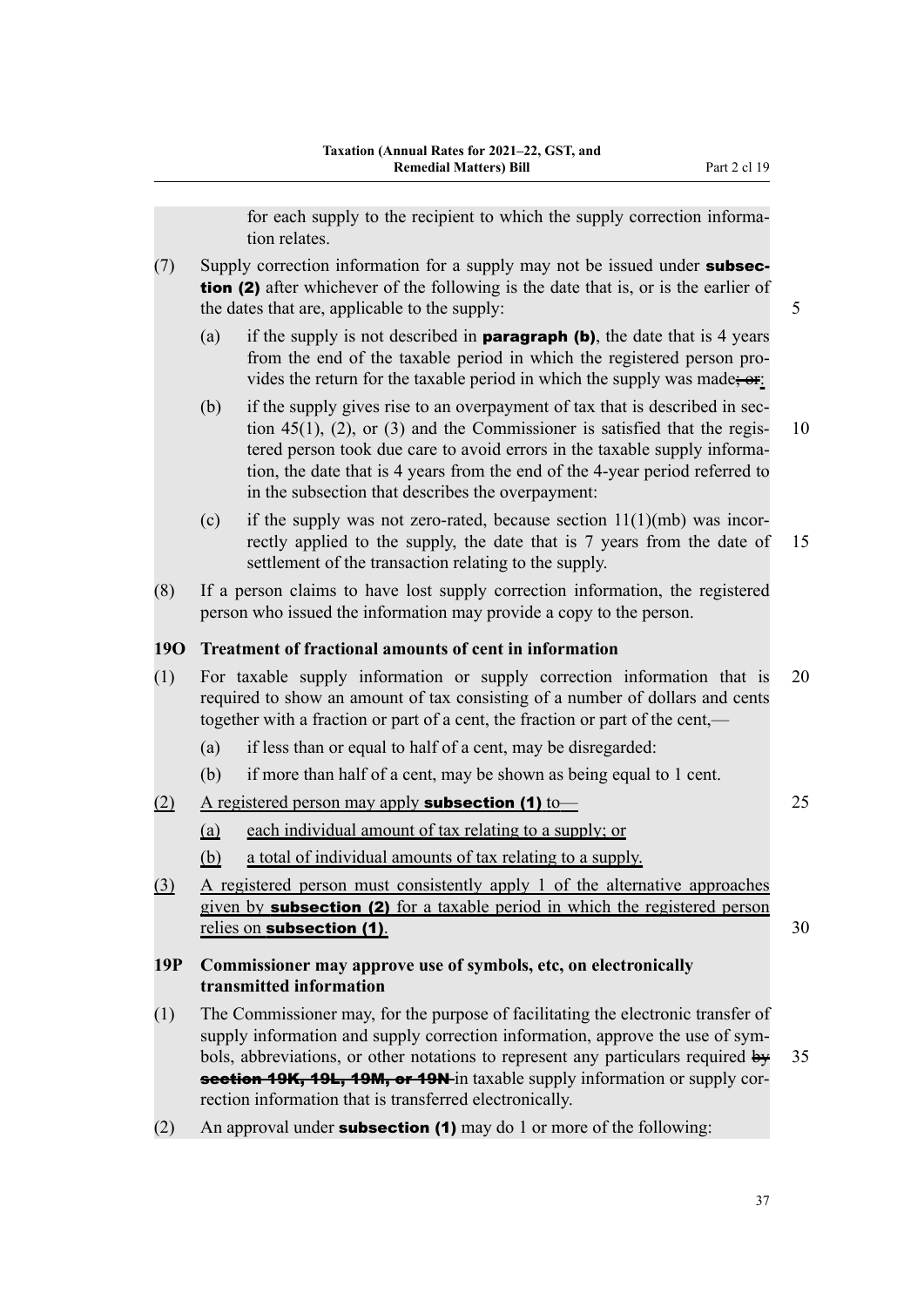| Part 2 cl 20 |  |  |
|--------------|--|--|
|              |  |  |

- (a) apply generally, or to a registered person or class of registered persons specified by the Commissioner:
- (b) be limited to the cases and be subject to the conditions that the Commis‐ sioner thinks are appropriate:
- (c) be withdrawn or varied by the Commissioner at any time on the giving 5 of such notice as is reasonable in the circumstances.
- (3) An approval under subsection (1) is secondary legislation (*see* Part 3 of the Legislation Act 2019 for publication requirements).

## **19Q References to tax invoice, credit note, and debit note**

- $(1)$  A reference in a document to a tax invoice is to be read as including a reference 10 to taxable supply information to the extent necessary to reflect sensibly the intent of the document.
- (2) A reference in a document to a credit note is to be read as including a reference to supply correction information to the extent necessary to reflect sensibly the intent of the document. 15
- (3) A reference in a document to a debit note is to be read as including a reference to supply correction information to the extent necessary to reflect sensibly the intent of the document.
- (2) **Subsection (1)** applies for taxable periods starting on or after-the day on which this Act receives the Royal assent 1 April 2023. 20

### **20 New cross-heading above section 20 inserted**

Before section 20, insert:

*Calculation of tax payable: deductions, apportionment, other adjustments*

## **21 Section 20 amended (Calculation of tax payable)**

- (1) Replace section 20(2) with: 25
- (2) A registered person, when including an amount for a supply of goods or ser‐ vices as a deduction in a calculation of an amount of tax payable by the regis‐ tered person, must—
	- (a) for a taxable supply, meet the requirements of **section-49F 75**; and
	- (b) for a supply, other than a taxable supply, of secondhand goods, meet the 30 requirements of **section-49H 24(7)**; and
	- (c) for a supply that the registered person treats as being within section 5B, have a record of the supply showing that—
		- (i) the supply meets the requirements for treatment under section 5B as being made by the registered person; and 35
		- (ii) the registered person accounts for the output tax charged in respect of the supply; and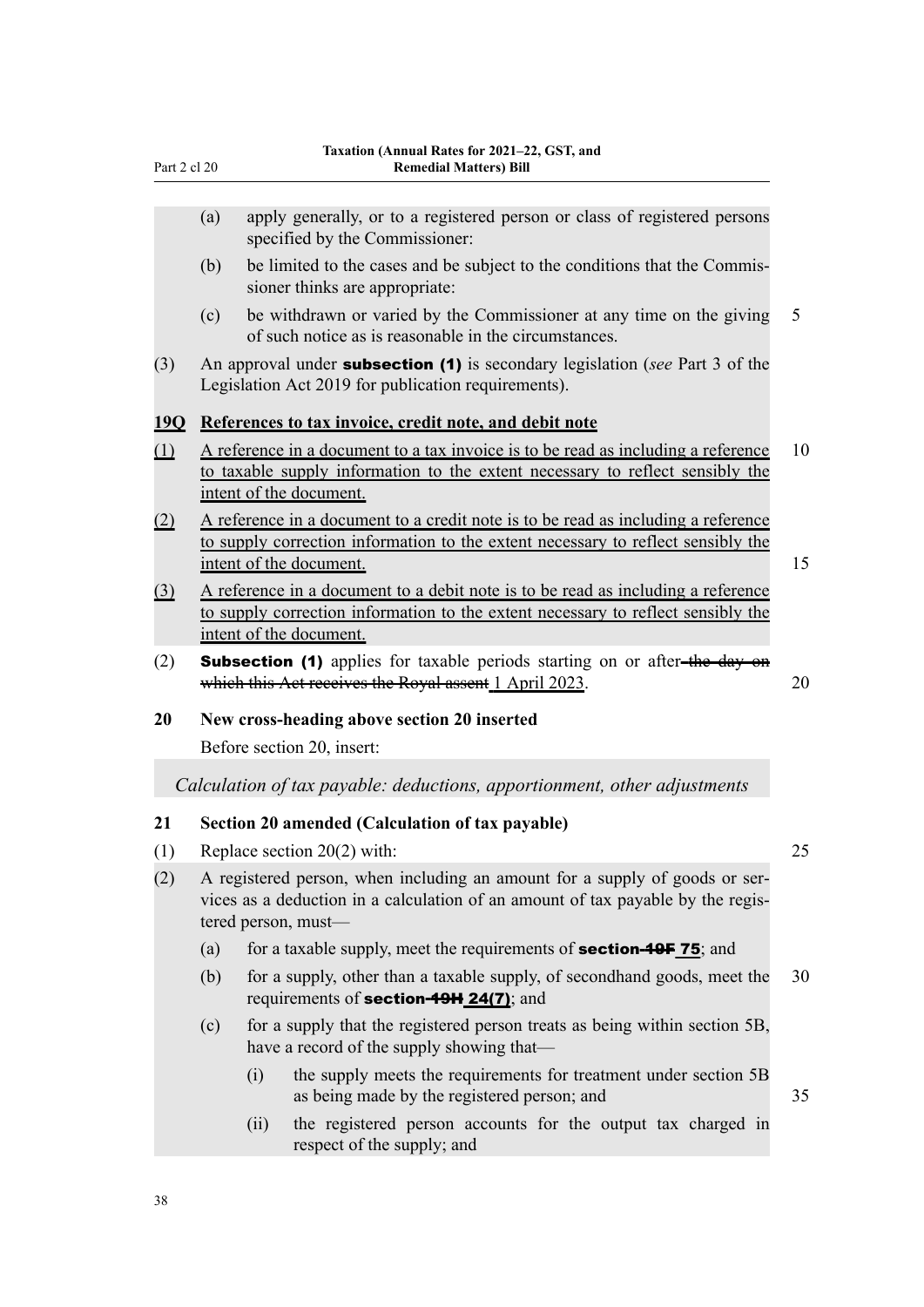|                   | (d)                                          |                                                                                                                         | for a supply that the registered person treats as being made to the regis-<br>tered person as a nominated person under section 60B, have a record of<br>the supply showing that—                                             |    |  |  |  |
|-------------------|----------------------------------------------|-------------------------------------------------------------------------------------------------------------------------|------------------------------------------------------------------------------------------------------------------------------------------------------------------------------------------------------------------------------|----|--|--|--|
|                   |                                              | (i)                                                                                                                     | the registered person is nominated to be the recipient of the supply<br>by another person (the <b>nominator</b> ) under a contract with the sup-<br>plier to which the registered person is not a party; and                 | 5  |  |  |  |
|                   |                                              | (ii)                                                                                                                    | the nominator and the registered person agree that the supply is to<br>be treated as being made to the registered person and record the<br>agreement; and                                                                    |    |  |  |  |
|                   |                                              | (iii)                                                                                                                   | the registered person pays to the supplier the full consideration for<br>the supply.                                                                                                                                         | 10 |  |  |  |
| (1B)              | In section $20(2)$ ,—                        |                                                                                                                         |                                                                                                                                                                                                                              |    |  |  |  |
|                   | <u>(a)</u>                                   | in paragraph (a), replace "section 75" with "section 19F":                                                              |                                                                                                                                                                                                                              |    |  |  |  |
|                   | (b)                                          | in paragraph (b), replace "section $24(7)$ " with "section 19H".                                                        |                                                                                                                                                                                                                              |    |  |  |  |
| (2)               |                                              | 15<br>In section $20(3)(f)$ ,—                                                                                          |                                                                                                                                                                                                                              |    |  |  |  |
|                   | (a)                                          | replace "paragraph (a) of, or the proviso to, subsection $(2)$ " with "sec-<br>tion 19F":                               |                                                                                                                                                                                                                              |    |  |  |  |
|                   | (b)                                          | replace "a tax invoice" with "taxable supply information".                                                              |                                                                                                                                                                                                                              |    |  |  |  |
| (3)               |                                              | In section 20(3), proviso,—                                                                                             |                                                                                                                                                                                                                              |    |  |  |  |
|                   | (a)                                          | paragraph (a)(ii), replace "a tax invoice" with "taxable supply informa-<br>20<br>tion":                                |                                                                                                                                                                                                                              |    |  |  |  |
|                   | (b)                                          | paragraph (b)(i), replace "a tax invoice" with "taxable supply informa-<br>tion".                                       |                                                                                                                                                                                                                              |    |  |  |  |
| $\leftrightarrow$ | After section 20(3C)(b), insert:             |                                                                                                                         |                                                                                                                                                                                                                              |    |  |  |  |
|                   | $\leftrightarrow$                            |                                                                                                                         | input tax for a supply referred to in paragraph $(a)$ or $(b)$ , that does not<br>meet the requirements of the paragraph because the registered person has<br>not taken physical possession of the supply, may be deducted - | 25 |  |  |  |
|                   |                                              | $\bigoplus$                                                                                                             | if the supplier is not associated with the registered person; and                                                                                                                                                            |    |  |  |  |
|                   |                                              | $\overline{(\overline{H})}$                                                                                             | to an extent equal to the extent to which the supply is expected to<br>be used for, or is available for use in, making taxable supplies.                                                                                     | 30 |  |  |  |
| (5)               | Replace section 20(3EB)(b)(i) with:          |                                                                                                                         |                                                                                                                                                                                                                              |    |  |  |  |
|                   |                                              | (i)                                                                                                                     | the registered person:                                                                                                                                                                                                       |    |  |  |  |
| (6)               |                                              | In section 20(3J), words before the paragraphs, replace "section $11(1)(mb)$ "<br>with "section $11(1)(m)$ or $(mb)$ ". |                                                                                                                                                                                                                              |    |  |  |  |
| (7)               | Replace section $20(3J)(a)(iii)$ with:<br>35 |                                                                                                                         |                                                                                                                                                                                                                              |    |  |  |  |
|                   |                                              | (iii)                                                                                                                   | determine the amount that is the same proportion of the nominal<br>GST component as the proportion of the use of the goods and ser-<br>vices that is non-taxable use; and                                                    |    |  |  |  |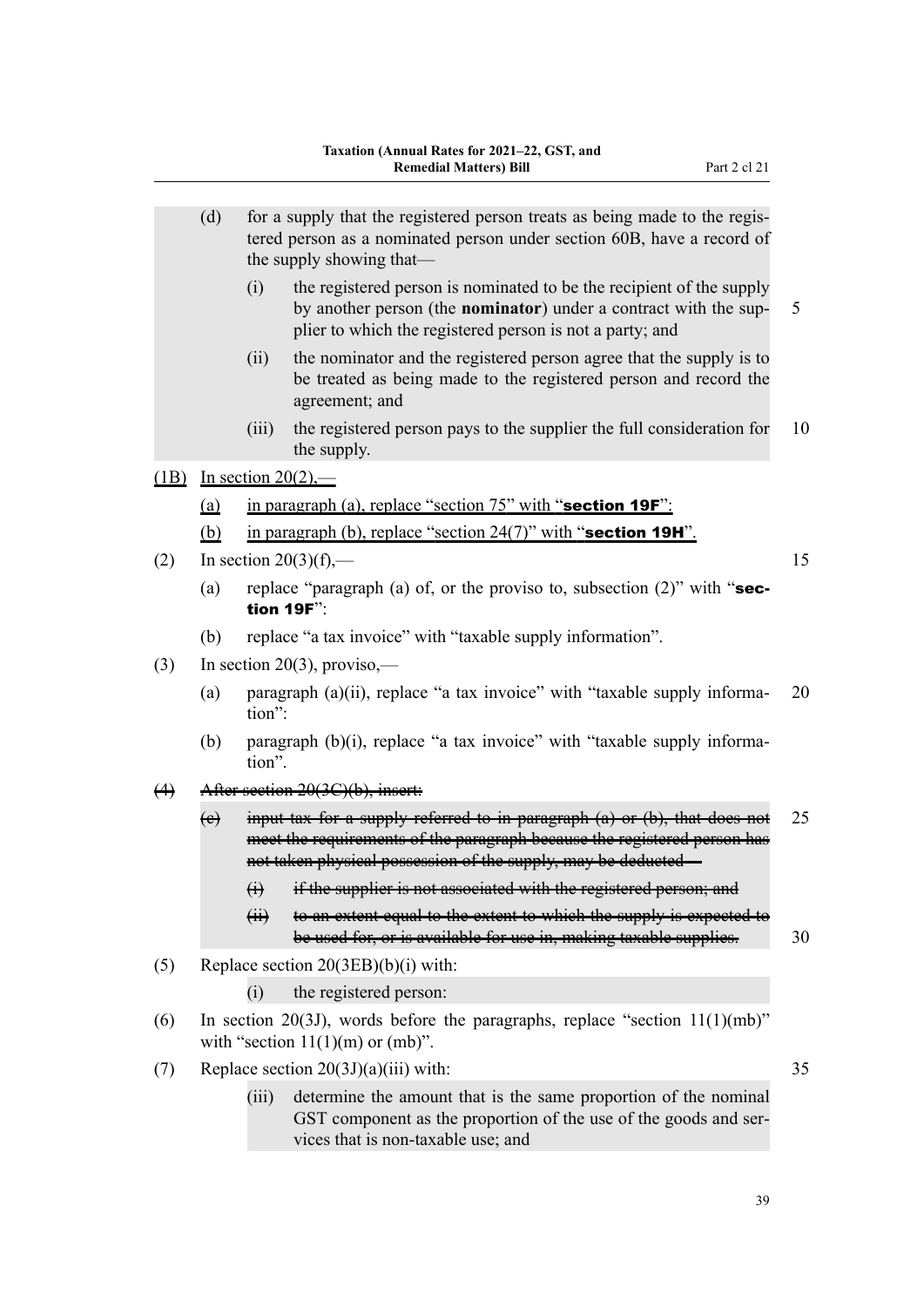- $(iv)$  treat the amount determined under **subparagraph (iii)** as output tax, for attribution to a taxable period under subsection (4); and
- (8) Replace section 20(3L), (3LB), and (3LC) with:
- (3L) For the purposes of subsection (3), a registered person who is non-resident may deduct input tax as defined in section  $3A(1)(a)$  or (c) to the extent to which the 5 registered person uses the goods or services for, or has the goods and services available for use in, making taxable supplies, treating all the supplies made by the person as if they were made and received in New Zealand.
- (3LB) For the purposes of subsection (3), a registered person who is non-resident may deduct input tax as defined in section  $3A(1)(b)$ , if the deduction is not 10 denied by subsection (3LC).
- (3LC) A registered person who is non-resident may not deduct input tax as defined in section 3A(1)(b) if the imported goods are—
	- (a) supplied to a person (the **recipient**) who—
		- (i) is not a registered person; or 15
		- (ii) is a registered person and the supply is not for use in a taxable activity of the recipient; and
	- (b) outside New Zealand at the time of supply.
- (9) In section 20(4C), replace "a tax invoice" with "taxable supply information".
- (10) **Subsections (4), (2), (3), and (9)Subsection (1)**-apply applies for taxable 20 periods starting on or after the day on which this Act receives the Royal assent.
- (11) **Subsections (1B), (2), and (3)** apply for taxable periods starting on or after 1 April 2023.
- **22 Section 20H amended (Goods and services tax incurred in making financial services for raising funds)** 25
	-

- (1) Replace section 20H(1)(d) with:
	- (d) the funding support services are—
		- (i) the issue or allotment of an interest or right (a **funding security**) that is a debt security, participatory security, equity security, or a eryptoasset-cryptocurrency with similar features and function: 30
		- (ii) the renewal of a funding security:
		- (iii) the payment of an amount of interest, principal, or dividend for a funding security:
		- (iv) the provision or variation of a guarantee of the performance of obligations in the issue, allotment, or renewal of a funding secur‐ 35 ity; and
- (2) **Subsection (1)** applies for taxable periods starting on or after 1 April 2017.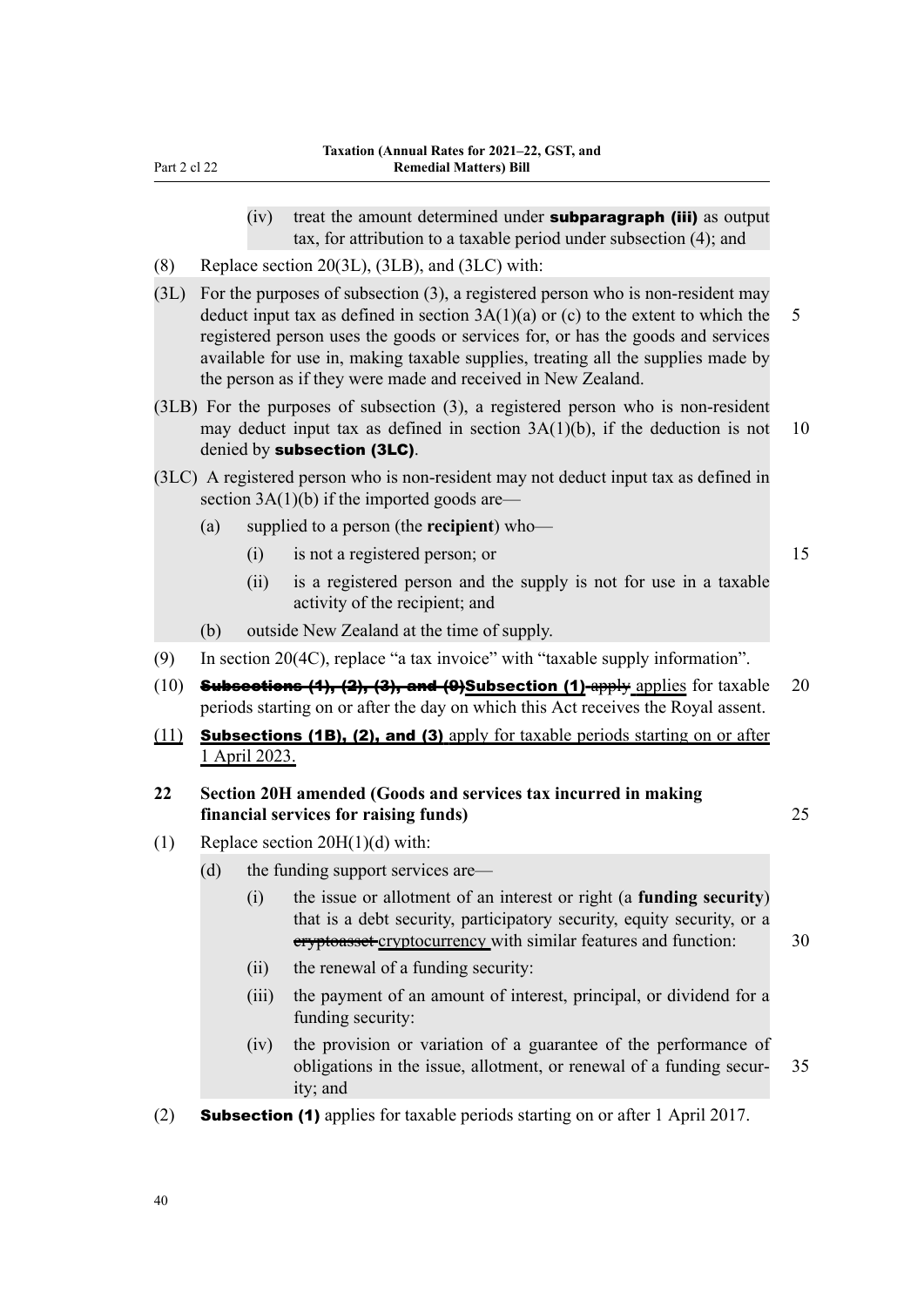# **23 Section 21 amended (Adjustments for apportioned supplies)**

- (1) After section 21(2)(ab), insert:
	- (ac) the person has made an adjustment under section 21FB for a change in use of the goods or services and has not changed the use of the goods or services since that change: 5
- (2) Replace section  $21(4B)(b)(i)$  with:
	- (i) the registered person:

## **24 Section 21B amended (Adjustments when person or partnership becomes registered after acquiring goods and services)**

- (1) Replace section  $21B(1)(b)$  with: 10
	- (b) at the time of registration or at a later time, the person or a partnership of which the person is a member (the **registered user**) uses the goods for making taxable supplies.
- (2) In section 21B(2), replace the words before the paragraphs with "The registered person may make an adjustment under section 20G, 21, or 21A if the 15 registered user meets the requirements of **subsection (3)** for the supply, treating, as the first adjustment period, the period (the **initial period**) that—".
- (3) Replace section 21B(3) with:

(3) A registered user meets the requirements of this subsection for a supply by—

- (a) having a record of the details of the supply required by either of— 20
	- $(i)$  section 19F for a taxable supply:
	- (ii) **section 19H** for a supply that is not a taxable supply; and
- (b) using a method that provides a fair and reasonable result in identifying the percentage actual use of the goods or services in the initial period referred to in **subsection (2)**. 25
- (4) Subsections (1), (2), and (3) apply for taxable periods starting on or after the day on which this Act receives the Royal assent1 April 2023.

### **25 Section 21F amended (Treatment on disposal)**

- (1) Repeal section  $21F(2)$  and (3).
- (2) In section 21 $F(4)$ , replace the words before the formula with "Subject to **sub-** 30 section (6), the person must make a final adjustment of an amount calculated using the formula—".
- (3) Replace section 21F(6) with:
- (6) If the disposal is of land<del>, and would be a taxable supply in the course or fur</del> therance of a taxable activity of supplying land even in the absence of any 35 other use of the land by the person in a taxable activity that the person uses in the course or furtherance of a taxable activity of developing land or dividing land into lots, the final adjustment given by subsection (4) must not exceed—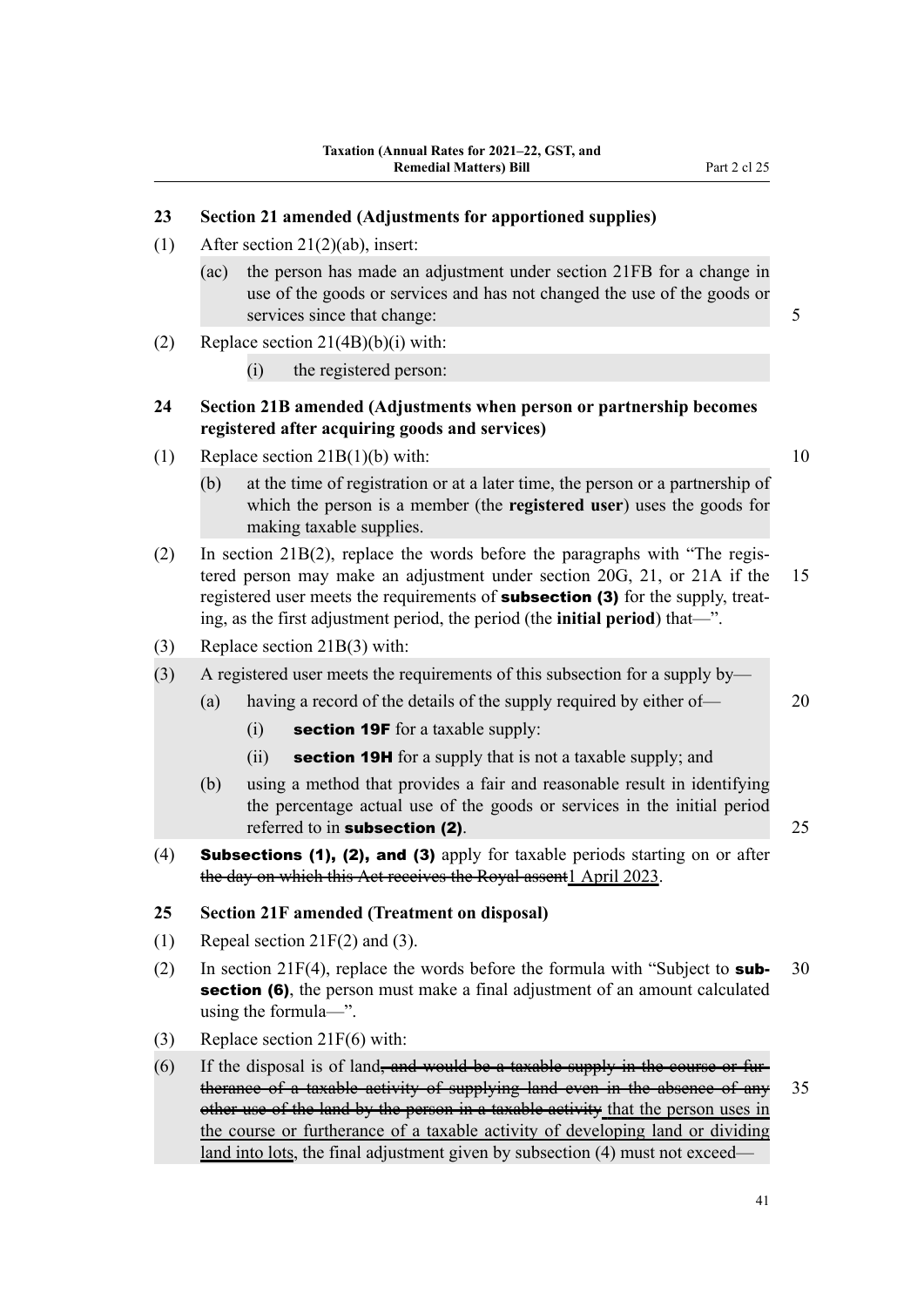- (a) for a disposal of land that the person acquired as a zero-rated supply, the amount of output tax that is accounted for by the person under section  $20(3J)(a)(iii)$ , taking into account any later adjustments made under the apportionment rules in sections 21 to 21H; or
- (b) for a disposal to which **paragraph (a)** does not apply, the amount that,  $\overline{5}$ when added to any deduction already claimed, produces a total amount equal to the amount of the full input tax deduction on acquisition referred to in section 21D(2).
- (4) In section 21F(7), replace "formulas in subsections (2) and (4)" with "formula in subsection  $(4)$ ". 10

**26 Section 24 repealed (Tax invoices)**

(1A) In section 24(1)(b), delete "clearly marked "copy only"".

(1ABA) Replace section 24(2) with:

- (2) A registered person who has a taxable supply from another registered person must provide the supplier with a tax invoice for the supply if— 15
	- (a) the recipient and supplier agree that—
		- (i) the supplier will not issue a tax invoice under subsection (1) for taxable supplies by the supplier to the recipient; and
		- (ii) the recipient will issue a tax invoice, for each taxable supply by the supplier to the recipient; and 20
	- (b) the recipient and supplier record the agreement and the reasons for enter‐ ing the agreement if the terms of the agreement are not part of the normal terms of business between the recipient and supplier; and
	- (c) the Commissioner does not, before the supply, invalidate the agreement because the Commissioner considers that the recipient and the supplier 25 have failed to comply with the agreement or with **paragraph (b)**.
- (1AB) Repeal section  $24(6)(a)$ .
- (1) Repeal section 24.
- (1B) Subsections (1A) and (1AB) apply for taxable periods starting on or after the day on which this Act receives the Royal assent. 30
- (2) **Subsection (1)** applies for taxable periods starting on or after-the day on which this Act receives the Royal assent 1 April 2023.
- **27 Section 24BA repealed amended before repeal (Shared tax invoices)**
- (1A) In section 24BA(2), replace "each" with "the principal".
- (1AB) In section 24BA(4), definition of **principal supplier**, replace paragraph (b) 35 with:
	- (b) the issuing member of a GST group or supplier group for the purposes of section 55 or **55B**

42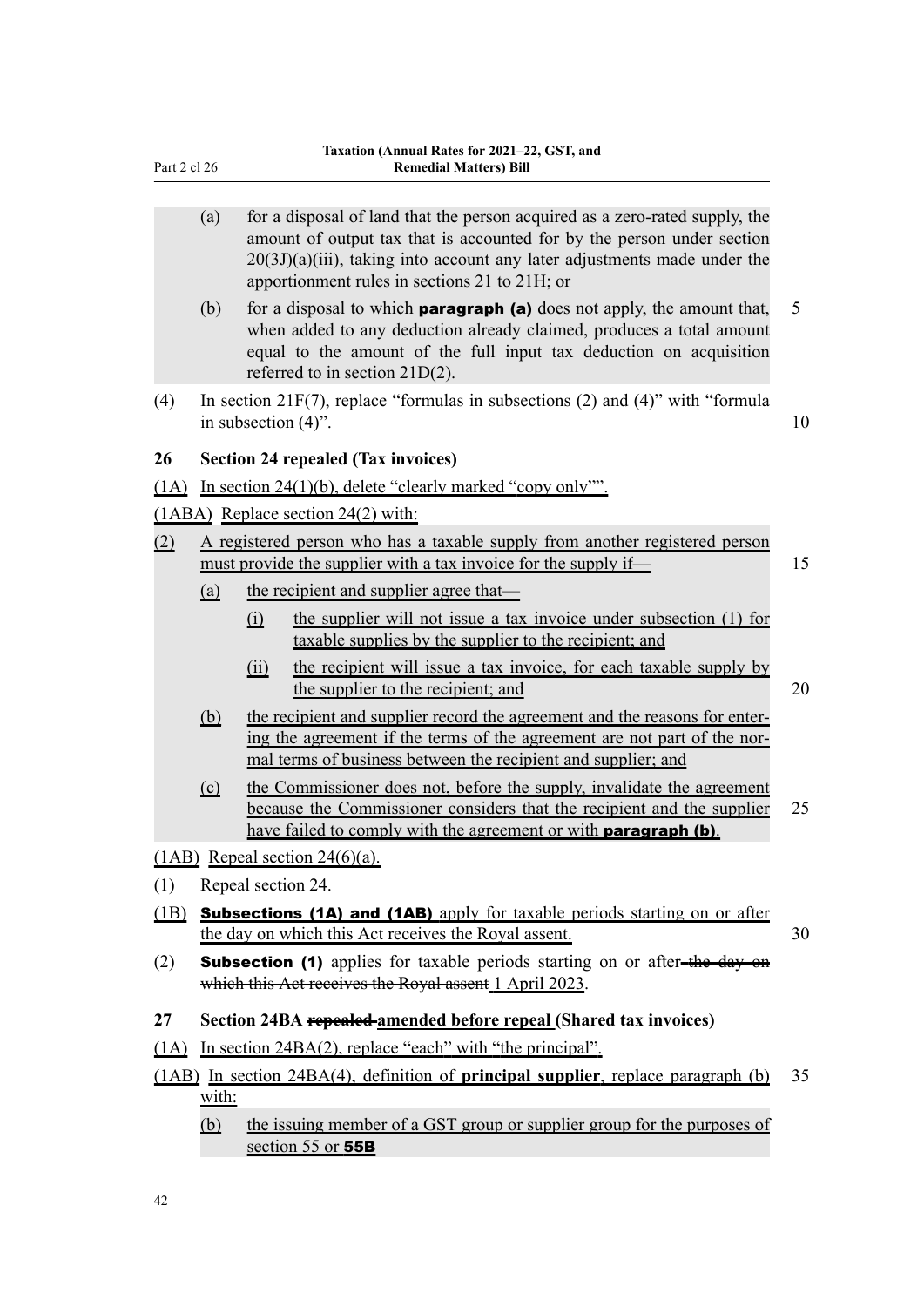(1AC) In section 24BA(4), definition of **shared invoice**, replace paragraph (b) with:

section 55 or 55B.

(b) are part of the same GST group or supplier group for the purposes of

| (1)               | Repeal section 24BA.                                                                                                                                                                                                                                                                     |    |  |  |
|-------------------|------------------------------------------------------------------------------------------------------------------------------------------------------------------------------------------------------------------------------------------------------------------------------------------|----|--|--|
| (1B)              | <b>Subsections (1A), (1AB), and (1AC)</b> apply for taxable periods starting on or<br>5<br>after the day on which this Act receives the Royal assent.                                                                                                                                    |    |  |  |
| (2)               | <b>Subsection (1)</b> applies for taxable periods starting on or after-the day on<br>which this Act receives the Royal assent 1 April 2023.                                                                                                                                              |    |  |  |
| 28                | <b>Section 24BAB repealed (Receipts for supplies)</b>                                                                                                                                                                                                                                    |    |  |  |
| (1)               | Repeal section 24BAB.                                                                                                                                                                                                                                                                    |    |  |  |
| (2)               | <b>Subsection (1)</b> applies for taxable periods starting on or after-the day on<br>which this Act receives the Royal assent 1 April 2023.                                                                                                                                              |    |  |  |
| 29                | Section 24BAC repealed (Information for importation of goods including<br>distantly taxable goods)                                                                                                                                                                                       |    |  |  |
| (1)               | Repeal section 24BAC.                                                                                                                                                                                                                                                                    | 15 |  |  |
| (2)               | <b>Subsection (1)</b> applies for taxable periods starting on or after-the day on<br>which this Act receives the Royal assent 1 April 2023.                                                                                                                                              |    |  |  |
| 30                | Section 24B repealed (Records to be kept by recipient of imported goods<br>and services)                                                                                                                                                                                                 |    |  |  |
| (1)               | Repeal section 24B.                                                                                                                                                                                                                                                                      | 20 |  |  |
| (2)               | <b>Subsection (1)</b> applies for taxable periods starting on or after-the day on<br>which this Act receives the Royal assent 1 April 2023.                                                                                                                                              |    |  |  |
| 31                | Section 25 amended (Credit and debit notices)                                                                                                                                                                                                                                            |    |  |  |
| (1)               | Replace the heading for section 25 with "Adjustments for errors inaccura-<br>cies".                                                                                                                                                                                                      |    |  |  |
| (2)               | Replace section $25(1)$ with:                                                                                                                                                                                                                                                            |    |  |  |
| $\leftrightarrow$ | This section applies where a registered person makes a return accounting for an<br>incorrect amount of output tax payable for a taxable period.                                                                                                                                          |    |  |  |
| $\Box$            | This section applies where, in relation to a supply of goods and services by a<br>registered person, the registered person issues a tax invoice, credit note, or<br>debit note, or makes a return for a taxable period, containing an inaccuracy that<br>is or arises from 1 or more of- |    |  |  |
|                   | a cancellation of the supply:<br>(a)                                                                                                                                                                                                                                                     |    |  |  |
|                   | a return, to the supplier, of all or part of the supply:<br><u>(b)</u>                                                                                                                                                                                                                   |    |  |  |
|                   | an incorrect description of the supply:<br>$\Omega$                                                                                                                                                                                                                                      | 35 |  |  |

(d) an incorrect amount of consideration: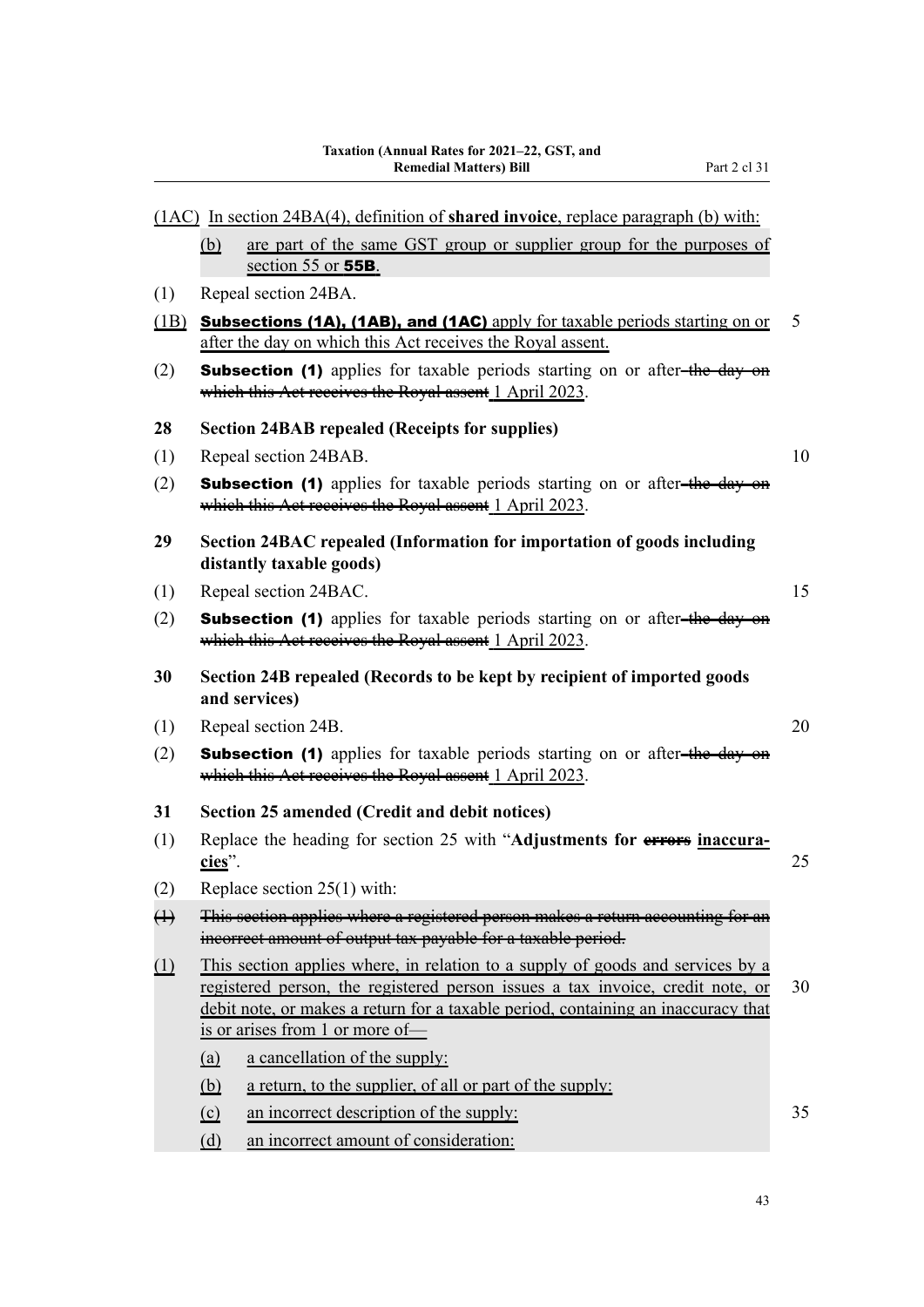- (e) an incorrect place of supply:
- (f) an incorrect time of supply:
- (g) an incorrect rate of tax:
- (h) an incorrect amount of tax charged:
- (i) an incorrect description of the supplier or recipient of the supply. 5
- (3) Repeal section 25(1B).
- (4) In section 25(2), replace "output tax as specified in subsection  $(1)(e)$ " with "output tax for a taxable period as a consequence of an inaccuracy referred to in subsection (1)".
- (4B) In section 25(3),  $-$  10

- (a) in the words before paragraph (a), replace "as specified in subsection  $(1)(d)$ " with "containing an inaccuracy referred to in **subsection (1)**":
- (b) after paragraph (b), insert:
- (bb) the inaccuracy does not affect the amount shown on the tax invoice as tax charged, the supplier shall provide the recipient with a credit note in  $15$ the form referred to in **paragraph** (a), or a debit note in the form referred to in **paragraph (b)**, containing particulars of the inaccuracy and a correction of the inaccuracy:
- (c) in paragraph (c), after "the excess", insert "shown in a tax invoice of the tax charged or for the amount of the excess of the actual tax charged 20 over the amount of tax shown in the tax invoice":
- (d) in paragraph (d), delete the words after "a copy":
- (e) replace paragraph (e) with:
- (e) a supplier shall not be required to provide a recipient with a credit note under **paragraph (a)** where the amount of the excess referred to in that  $25$ paragraph arises as a result of the recipient's accepting a discount offered by the supplier—
	- (i) for prompt payment, and the terms of the prompt payment dis‐ count offer are stated in the tax invoice; or
	- (ii) by agreement, and, if the terms of the agreement are not part of 30 the usual business terms between the recipient and the supplier, the terms of the agreement are recorded by the recipient and supplier:
- (5) Repeal section 25(3), (3A), (3B), and (3C).
- (6) Replace section  $25(4)$  and (5) with: 35
	-
- (4) If a registered person makes a deduction in a taxable period of input tax relat‐ ing to a supply for which the person has-taxable supply information a tax invoice and is then issued with-supply correction information a credit note or debit note showing, or otherwise knows, that the taxable supply information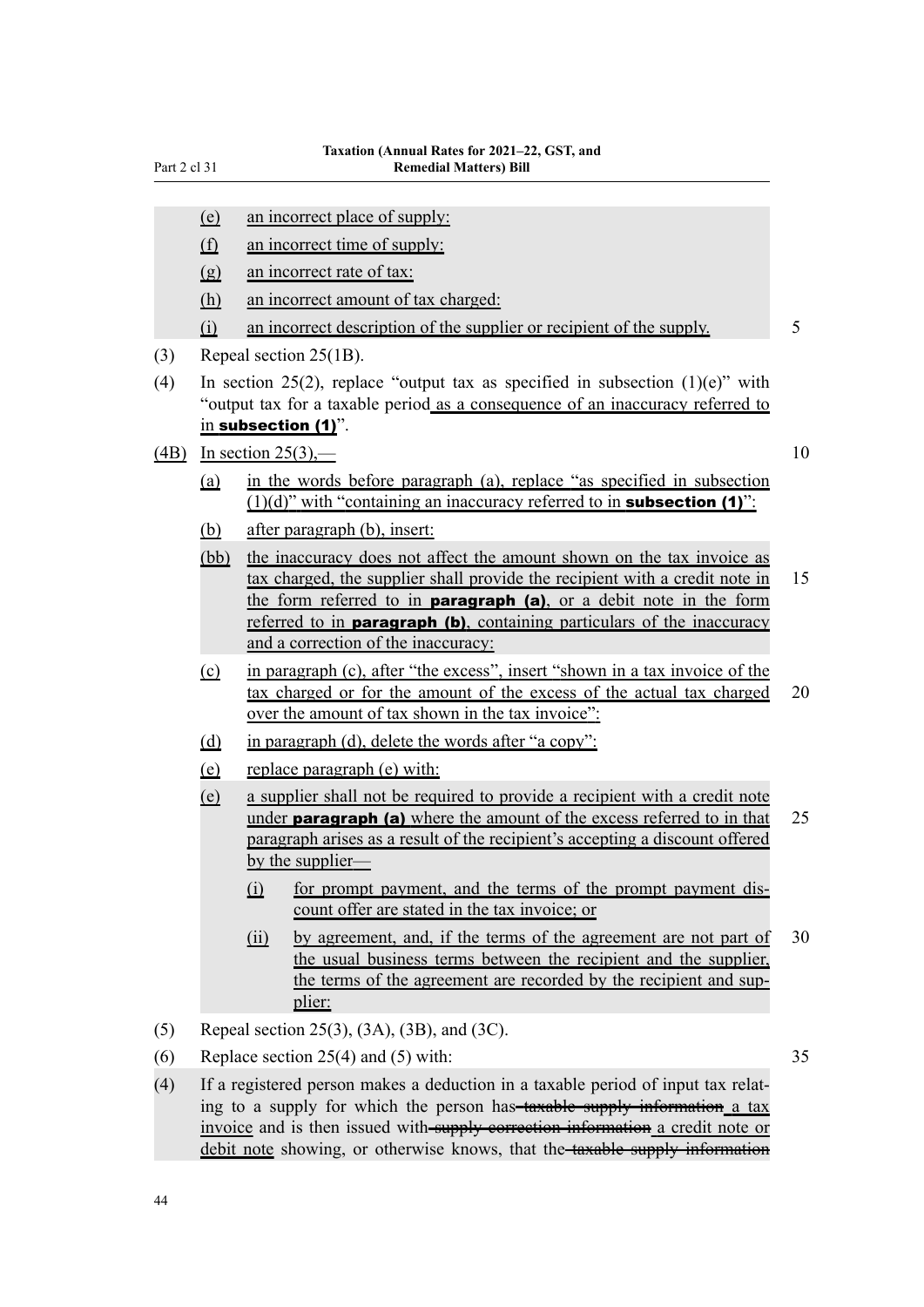credit note or debit note includes an amount of output tax on the supply exceeding the correct amount, the amount of the excess tax is—

- (a) treated as being output tax charged on a taxable supply made by the registered person, to the extent that the input tax deducted relating to the supply exceeds the output tax properly charged on the supply; and  $\frac{5}{5}$
- (b) attributed to the taxable period in which the supply correction information credit note or debit note is issued or the registered person becomes aware of the excess.
- (5) If a registered person makes a deduction in a taxable period of input tax relat‐ ing to a supply for which the person has- $\frac{1}{4}$  tax by information a tax 10 invoice and is then issued with supply correction information a credit note or debit note showing that the correct amount of output tax on the supply exceeds the amount included in the-taxable supply information tax invoice, the amount of the excess tax is treated as being input tax that is a deduction under section  $20(3)$  in the taxable period in which the supply correction information credit 15 note or debit note is issued, to the extent that the output tax properly charged on the supply exceeds the input tax deducted relating to the supply.
- $(6B)$  In section 25(4),—
	- (a) in the words before **paragraph (a)**,—
		- (i) replace "a tax invoice" with "taxable supply information": 20
		- (ii) replace "a credit note or debit note" with "supply correction infor‐ mation":
		- (iii) replace "the credit note or debit note" with "the supply correction information":
	- (b) in **paragraph (b)**, replace "credit note or debit note" with "supply cor- $25$ rection information".
- $(6C)$  In section 25(5),—
	- (a) replace "a tax invoice" with "taxable supply information":
	- (b) replace "a credit note or debit note" with "supply correction informa- $\frac{\text{tion"}}{30}$
	- (c) replace "the tax invoice" with "the taxable supply information":
	- (d) replace "the credit note or debit note" with "the supply correction information".
- (7) Repeal section 25(6) and (7).
- (8) **Subsections (1), (2), <del>(3),</del> (4), (4B), and (5), (6)-and (7)** apply for taxable 35 periods starting on or after the day on which this Act receives the Royal assent.
- $(9)$  Subsections (3), (5), (6B), (6C), and (7) apply for taxable periods starting on or after 1 April 2023.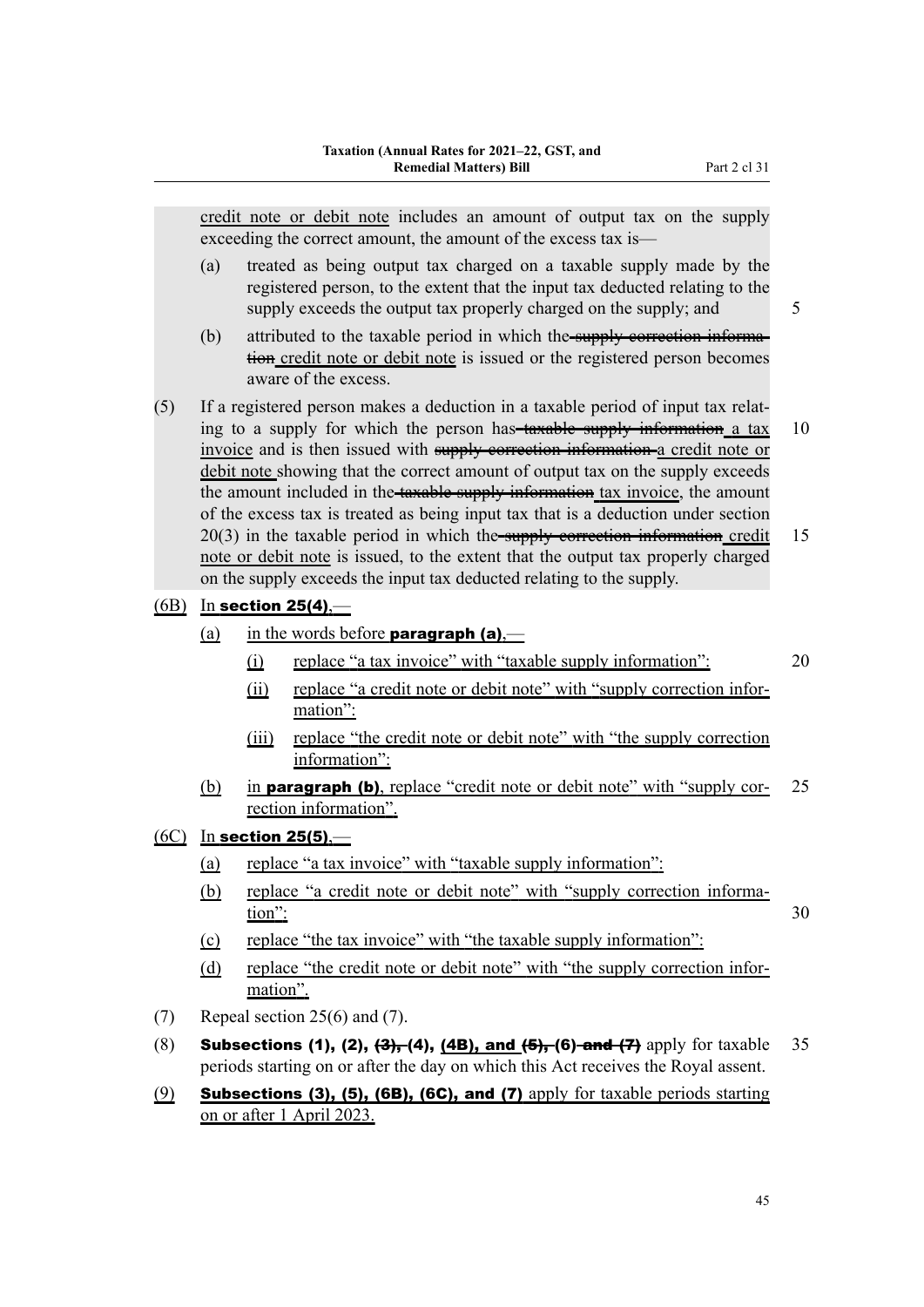| -art > | C.L |  |
|--------|-----|--|
|        |     |  |

- **32 Section 25AA amended (Consequences of change in contract for imported goods and services)**
- (1) In section  $25AA(1)(a)(v)$ , replace "a tax invoice" with "taxable supply information".
- (2) **Subsection (1)** applies for taxable periods starting on or after-the day on  $5$ which this Act receives the Royal assent 1 April 2023.
- **33 Section 25AB amended (Consequences of change in contract for secondhand goods)**
- (1) In section  $25AB(1)(a)$ , replace  $25A(A)(a)^{2}$  10
- (1) Replace section 25AB(1)(a) with:
	- (a) the supply is affected by 1 or more of—
		- (i) a cancellation of the supply:
		- (ii) a return, to the supplier, of all or part of the supply:
		- (iii) an incorrect description of the supply: 15
		- (iv) an incorrect rate of tax:
		- (v) an incorrect amount of tax charged:
		- (vi) a change to the previously agreed consideration for the supply; and
- (2) In section  $25AB(1)(d)$ , replace "a tax invoice or credit note" with "taxable sup- 20 ply information or supply correction information".
- (3) In section 25AB(2), replace "the event referred to subsection (1)(a) occurs" with "the error in the amount of input tax is found".
- (4) Subsections (1), (2), and (3) apply for taxable periods starting on or after the day on which this Act receives the Royal assent 1 April 2023. 25
- **34 Section 25A repealed (Commissioner may approve use of symbols, etc, on electronically transmitted invoices, receipts, and credit and debit notes)**
- (1) Repeal section 25A.
- (2) **Subsection (1)** applies for taxable periods beginning on or after-the day on which this Act receives the Royal assent 1 April 2023. 30

#### **35 Section 43 amended (Deduction of tax from payment due to defaulters)**

- (1) After section 43(2), insert:
- (2AA) If a person (the **liable person**) is liable to meet the obligations under this Act of a registered person (the **defaulting person**) that has made default in a pay‐ ment to the Commissioner, the Commissioner may issue a notice under subsec- 35 tion (2) as if the liable person were a registered person that had committed the default of the defaulting person.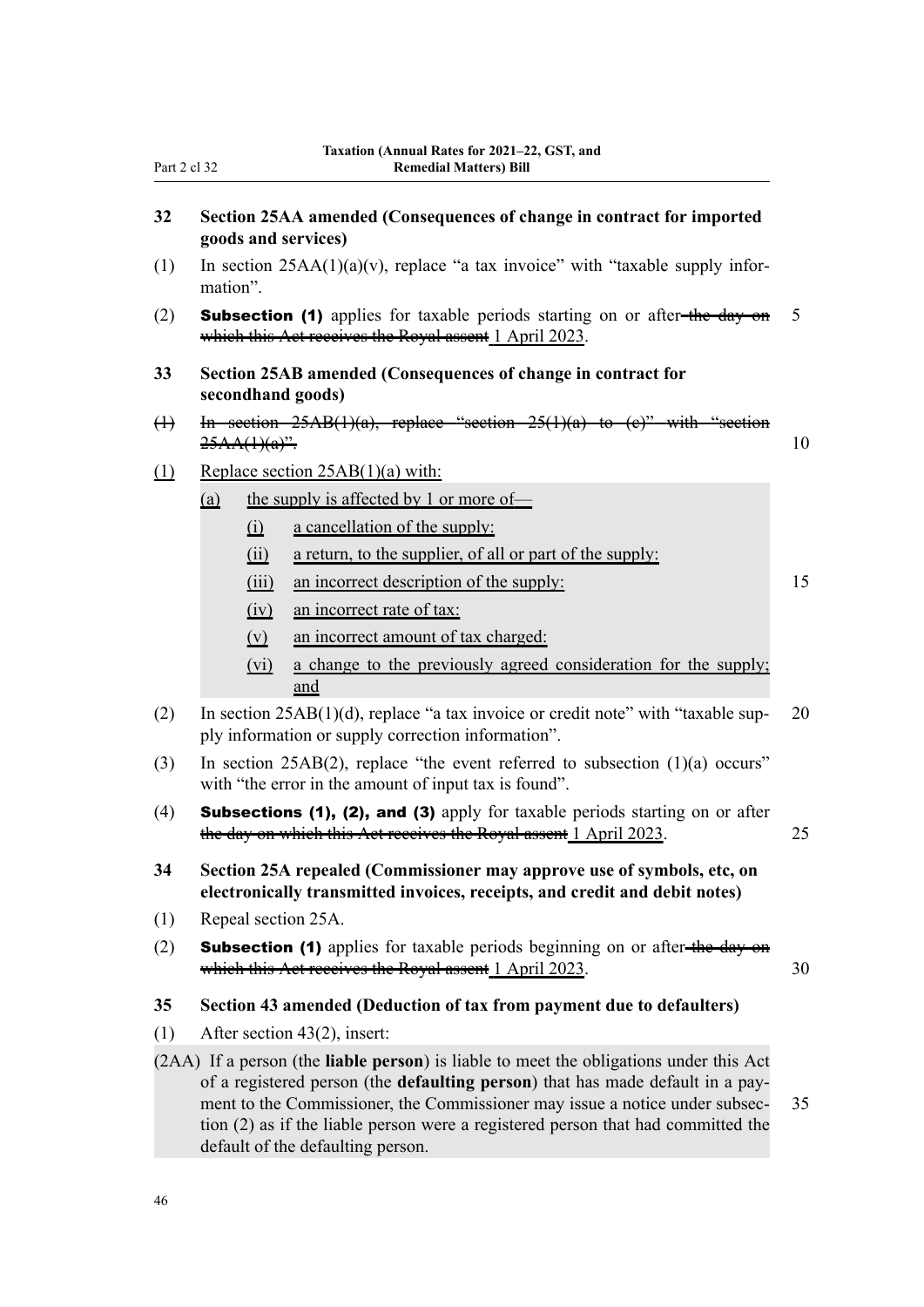| (2)               | In section 43(2A), replace "subsection $(1)$ " with "subsection $(2)$ ".                                                                                                         |       |                                                                                                                                                                                                    |    |  |
|-------------------|----------------------------------------------------------------------------------------------------------------------------------------------------------------------------------|-------|----------------------------------------------------------------------------------------------------------------------------------------------------------------------------------------------------|----|--|
| (3)               | In section $43(4)$ , replace "revocation by the registered person" with "revocation"<br>by the registered person or liable person".                                              |       |                                                                                                                                                                                                    |    |  |
| (4)               | In section $43(5)$ , replace "to the registered person" with "to the registered per-<br>son or liable person".                                                                   |       |                                                                                                                                                                                                    |    |  |
| (5)               | In section 43(5B), replace "the registered person" with "the registered person<br>or liable person" in each place.                                                               |       |                                                                                                                                                                                                    |    |  |
| (6)               |                                                                                                                                                                                  |       | In section $43(6)$ ,—                                                                                                                                                                              |    |  |
|                   | (a)                                                                                                                                                                              | son": | replace "any registered person" with "a registered person or liable per-                                                                                                                           | 10 |  |
|                   | (b)                                                                                                                                                                              | son". | replace "that registered person" with "the registered person or liable per-                                                                                                                        |    |  |
| (7)               |                                                                                                                                                                                  |       | In section 43(7), replace "the registered person" with "the person".                                                                                                                               |    |  |
| (8)               | In section $43(9)$ , replace "the registered person" with "the registered person or<br>liable person".                                                                           |       |                                                                                                                                                                                                    |    |  |
| 36                |                                                                                                                                                                                  |       | Section 53 amended (Registered person to notify change of status)                                                                                                                                  |    |  |
| (1)               | In section $53(1)(d)$ , replace "group" with "GST group" in each place.                                                                                                          |       |                                                                                                                                                                                                    |    |  |
| (2)               | In section $53(2)$ , words before the paragraphs, replace "tax invoices and credit<br>and debit notes" with "taxable supply information and supply correction infor-<br>mation". |       |                                                                                                                                                                                                    |    |  |
| $\leftrightarrow$ | 20<br>In section $53(2)(b)$ , after "person", insert "as the person's GST trade name".                                                                                           |       |                                                                                                                                                                                                    |    |  |
| (4)               |                                                                                                                                                                                  |       | Subsections (1), (2), and (3) apply for taxable periods starting on or after<br>the day on which this Act receives the Royal assent 1 April 2023.                                                  |    |  |
| 37                |                                                                                                                                                                                  |       | Section 55 amended (Group of companies)                                                                                                                                                            |    |  |
| (1)               |                                                                                                                                                                                  |       | Replace the heading for section 55 with "GST groups".                                                                                                                                              | 25 |  |
| (2)               |                                                                                                                                                                                  |       | Before section $55(1)$ , insert:                                                                                                                                                                   |    |  |
| (1A)              | This section applies to companies meeting the eligibility requirements of sub-<br>section $(1)$ or $(8)$ and choosing to form a GST group.                                       |       |                                                                                                                                                                                                    |    |  |
|                   |                                                                                                                                                                                  |       | (1AB) The rules in the section are intended to ensure that, with exceptions, the Act<br>treats the members of a GST group as if the members were—                                                  | 30 |  |
|                   | (a)                                                                                                                                                                              |       | as the GST group, a single company—                                                                                                                                                                |    |  |
|                   |                                                                                                                                                                                  | (i)   | operating separately each activity that each member would oper-<br>ate in the absence of this section; and                                                                                         |    |  |
|                   |                                                                                                                                                                                  | (ii)  | making or receiving each supply that each member, as part of an<br>activity, would be treated in the absence of this section as making<br>to, or receiving from, a person who is not a member; and | 35 |  |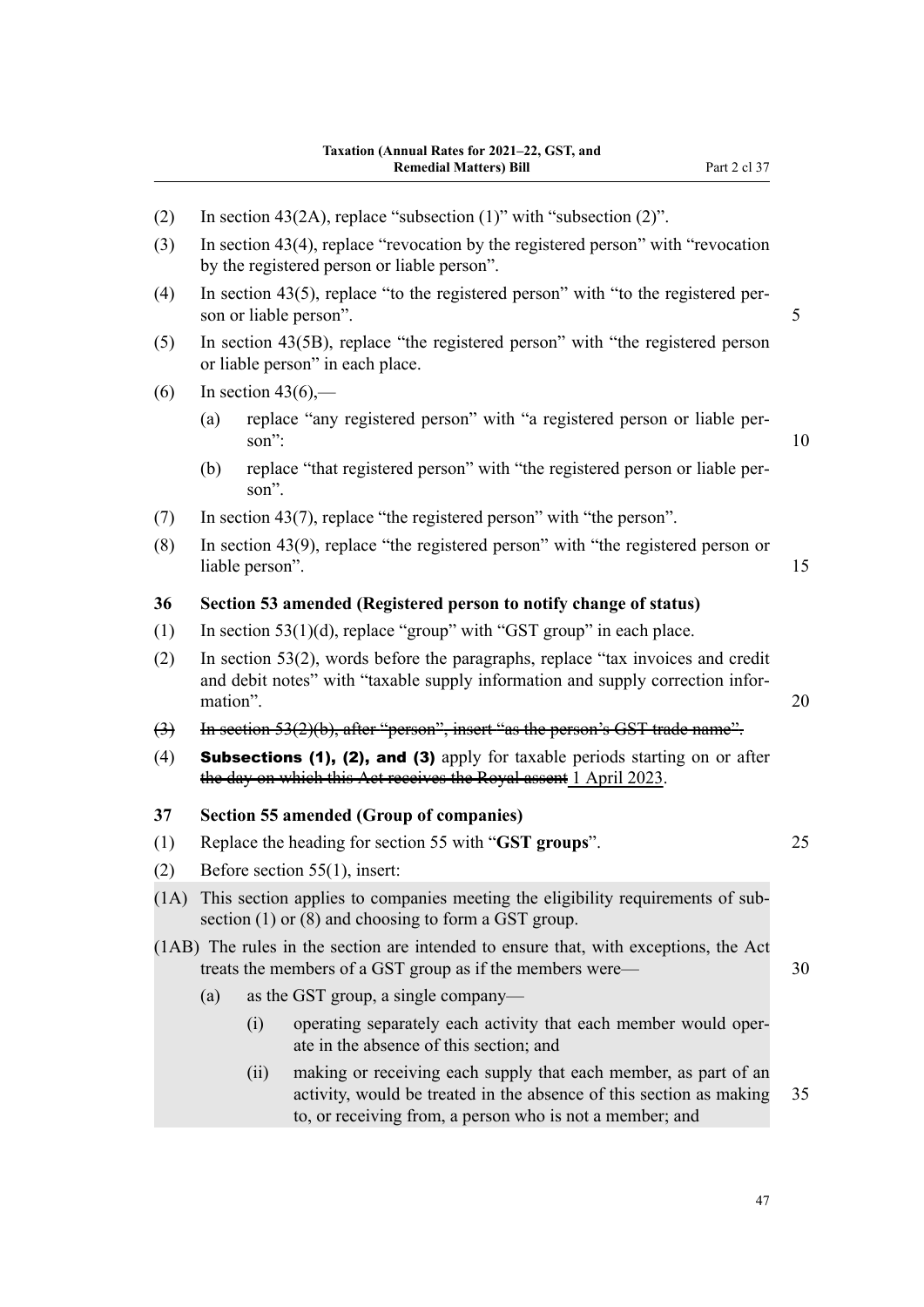|     | (iii) | acting through the representative member in making elections,<br>giving information other than-taxable supply information tax<br>invoices, credit notes, or debit notes, keeping records, and making<br>payments required by the Act; and                                                           |    |
|-----|-------|-----------------------------------------------------------------------------------------------------------------------------------------------------------------------------------------------------------------------------------------------------------------------------------------------------|----|
|     | (iv)  | acting through the issuing member, or the representative member<br>if the GST group does not have an issuing member, in giving taxa-<br>ble supply information tax invoices, credit notes, or debit notes;<br>and                                                                                   | 5  |
| (b) |       | as the GST group, sharing the responsibilities and liabilities under the<br>Act of the single company; and                                                                                                                                                                                          | 10 |
| (c) |       | as individual members, sharing with the representative member some of<br>the individual responsibilities and obligations under the Act arising for<br>the representative member from each activity and supply that would be<br>an activity and supply of the member in the absence of this section. |    |
|     |       | $(1AC)$ Subsections (1AD) to (1AI) apply to the members of a GST group—                                                                                                                                                                                                                             | 15 |
| (a) |       | except in relation to a supply of services that is treated by section $8(4B)$<br>as being made in New Zealand; and                                                                                                                                                                                  |    |
| (b) |       | unless a provision of the Act expressly provides otherwise.                                                                                                                                                                                                                                         |    |
|     |       | (1AD) An activity that would in the absence of this section be an activity of a mem-<br>ber of the GST group is carried on by-                                                                                                                                                                      | 20 |
| (a) |       | the representative member, as an activity of a registered person separate<br>from other activities of the representative member; and                                                                                                                                                                |    |
| (b) |       | no member of the GST group other than the representative member.                                                                                                                                                                                                                                    |    |
|     |       | (1AE) A supply that would in the absence of this section be a supply made by a<br>member of the GST group to a person—                                                                                                                                                                              | 25 |
| (a) |       | is a supply made as a registered person by the representative member to<br>the person, if the person is not a member of the GST group; or                                                                                                                                                           |    |
| (b) |       | is disregarded for the purposes of calculating the tax payable by the GST<br>group for a taxable period, if the person is a member of the GST group,<br>except if another provision requires otherwise.                                                                                             | 30 |
|     |       | (1AF) A supply of goods and services that would in the absence of this section be<br>made by a member of the GST group, and not be a taxable supply, is a supply<br>by the representative member.                                                                                                   |    |
|     |       | (1AG) A supply of goods and services that would in the absence of this section be<br>made to a member of the GST group, other than a supply that would in the<br>absence of this section be a taxable supply by another member, is a supply to<br>the representative member as a registered person. | 35 |
|     |       | (1AH) If goods and services are acquired, or produced, or applied, by a member of a                                                                                                                                                                                                                 |    |

Part 2 cl 37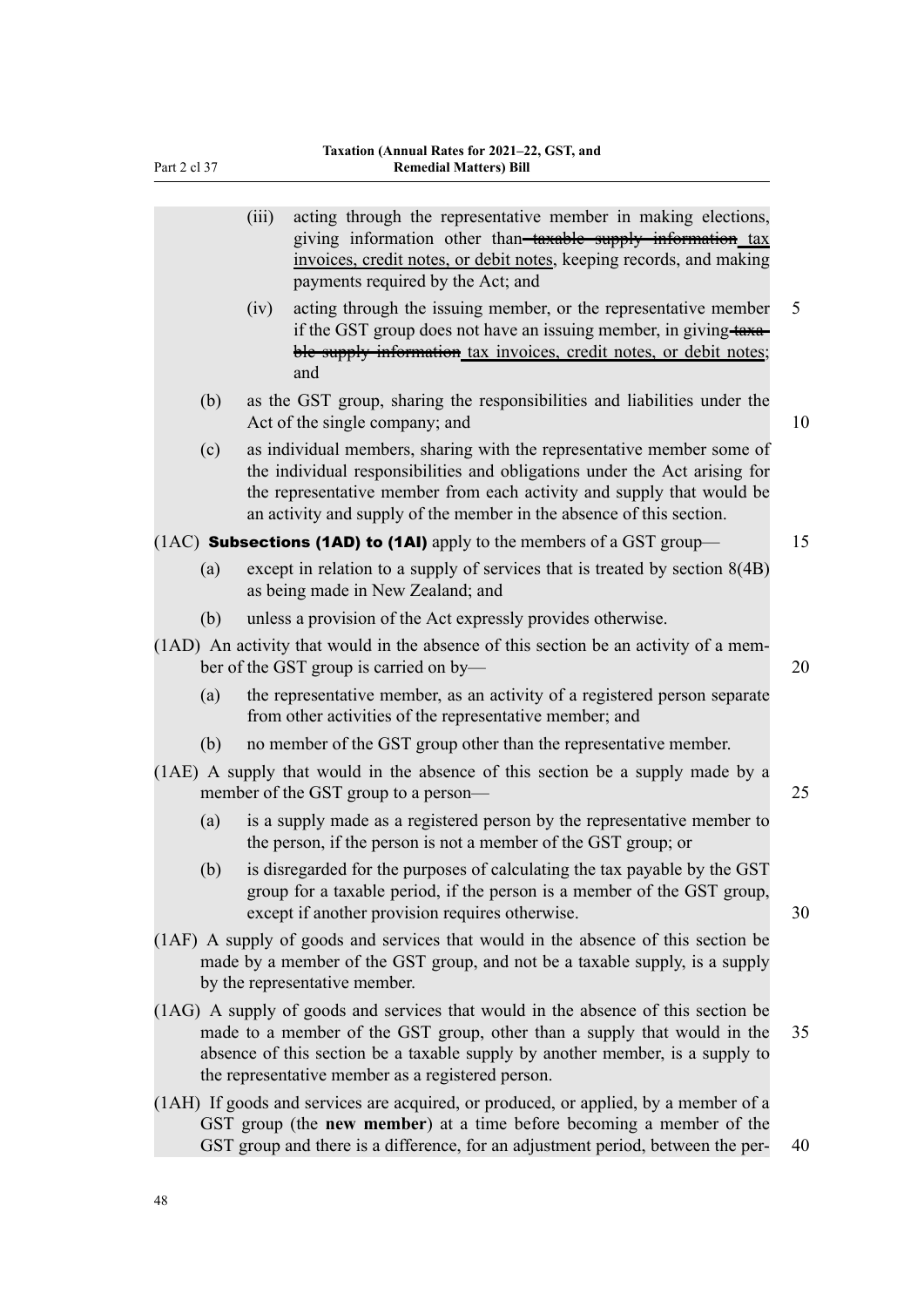centage intended use by the new member of the goods and services for making taxable supplies and the percentage actual use by the representative member of the goods and services for making taxable supplies, the representative member, for the purposes of section 21(1), has—

- (a) acquired, or produced, or applied, the goods and services at the time 5 with a percentage intended use for making taxable supplies equal to the percentage intended use of the new member; and
- (b) made claims for input tax and adjustments of output tax, relating to the goods and services, when the same claims were made by the new mem‐ ber before becoming a member of the GST group. 10
- (1AI) Information provided to a member of the GST group under section 78F is pro‐ vided to the representative member and information provided by a member of the GST group under section 78F is provided by the representative member.
- $(1A)$  **Subsections (1AK) to (8)** apply to the members of a GST group unless a provision of the Act expressly provides otherwise or the context requires 15 another result.
- (1AK) When part of the GST group, the members of the GST group have the same taxable period under sections 15 to 15E and the same accounting basis under section 19 or 19A.
- (1AL) The representative member is— 20
	- (a) responsible for making elections of the GST group under the Act and making the returns, giving the information, subject to **subsection** (1AM), and keeping the records, required by the Act for the GST group; and
	- (b) treated as paying tax paid by a member of the GST group; and 25
	- (c) responsible for paying the tax payable by the members of the GST group, subject to subsection (1AO)(a).
- (1AM) A GST group may choose that the taxable supply information tax invoice, credit note, or debit note, for a taxable supply that would in the absence of this section be made by a member (the **active member**), be issued— 30
	- (a) in the name of the active member, by the active member; or
	- (b) in the name of the representative member, by—
		- (i) the representative member; or
		- (ii) a member (the **issuing member**) whose identity and role are notified to the Commissioner by the representative member. 35
- (1AN) The representative member, and an issuing member or active member, of a GST group must meet the requirements of **sections-49J and 49L 24, 25,** and 75 for-taxable supply information tax invoices, credit notes, debit notes, and other records relating to supplies.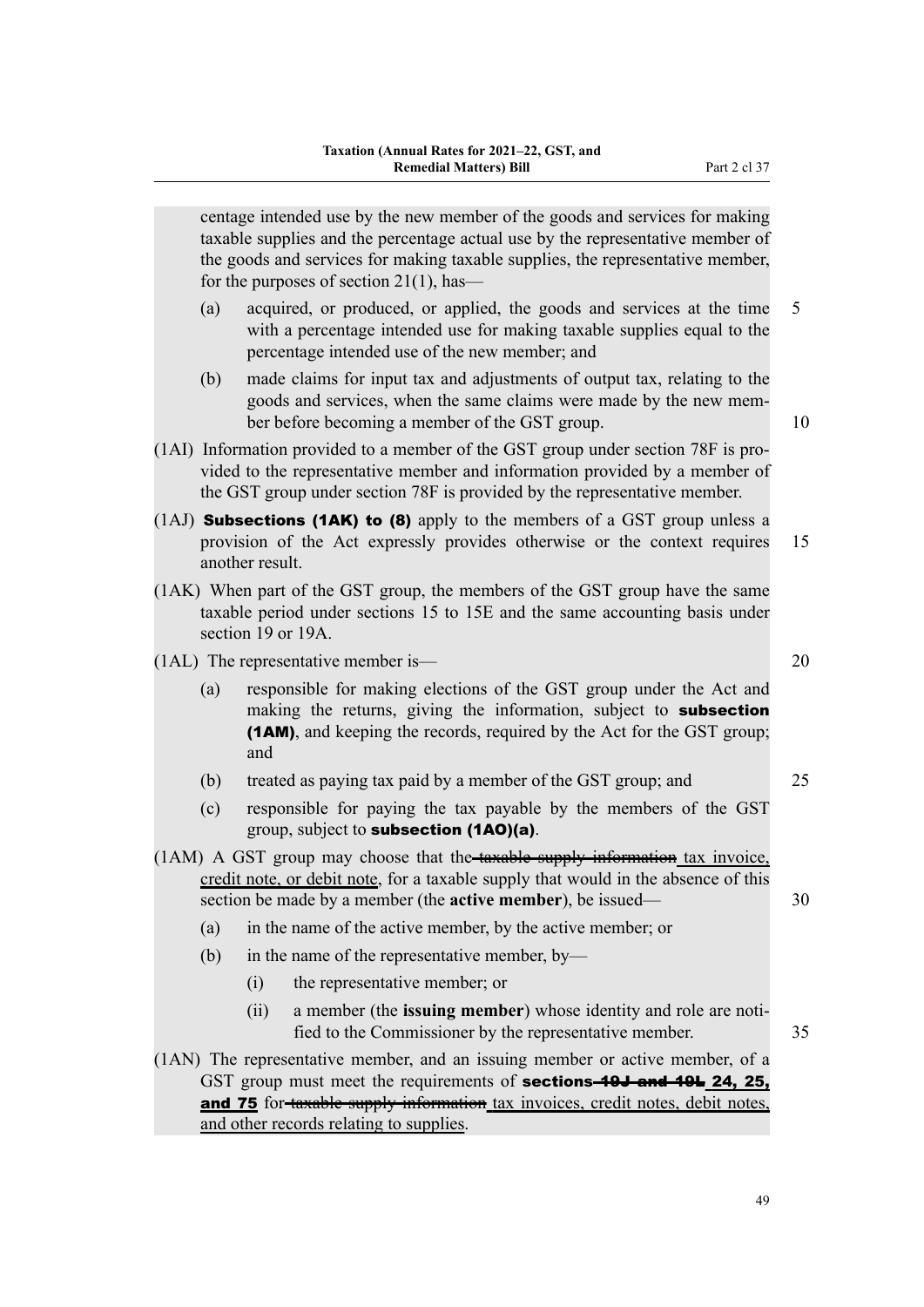- (1AO) A person who is, or has been, a member of the GST group has the following responsibilities and liabilities:
	- (a) joint and several liability with the other members of the GST group under subsections (1AP) and (1AQ) for all tax payable, and not paid, by the representative member for each taxable period, or part of a taxa- 5 ble period, in which the member is part of the GST group; and
	- (b) the responsibilities and liabilities of a member of the GST group under the provisions of—
		- (i) sections  $49K$  to  $49N24$  and  $25$ ; and
		- (ii) section 75, for the activities of the member while the member is 10 part of the GST group; and
		- (iii) Part 8 (Registration), if the person is a registered person when the person is a member of the GST group.

(1AP) If a member (the **leaving member**) leaves a GST group, the leaving member or the representative member may apply to the Commissioner for the leaving 15 member to be is relieved from liability for tax payable by the GST group for all or part of a taxable period if—

- (a) the assessment for the liability of the GST group is  $a$  reassessment made after the later of—
	- (i) the date on which the leaving member is treated as leaving the 20 GST group:
	- (ii) the date of the event that causes the leaving member to be treated as leaving the GST group; and
- (b) the amount assessed is more than an earlier assessment of the GST group for the taxable period or part of the taxable period; and 25
- (c) the Commissioner considers that the removal of the liability will not significantly prejudice the recovery, or likely recovery, of the amount of tax assessed for the taxable period or part of the taxable period; and
- (d) the Commissioner notifies the leaving member and the representative member that the requirements of **paragraph (c)** are met.  $30$
- $(1AQ)$  The responsibilities under **subsection (1AO)** of a person who is, or has been a member of a GST group—
	- (a) are unaffected by the person's ceasing to be part of the GST group or by a representative member's ceasing to exist; and
	- (b) may be relieved by the Commissioner under **subsection (1AP)**. 35
- (3) In section 55(1), words before the paragraphs, replace "group of companies" with "GST group".
- (4) Replace section  $55(1)(a)$  with: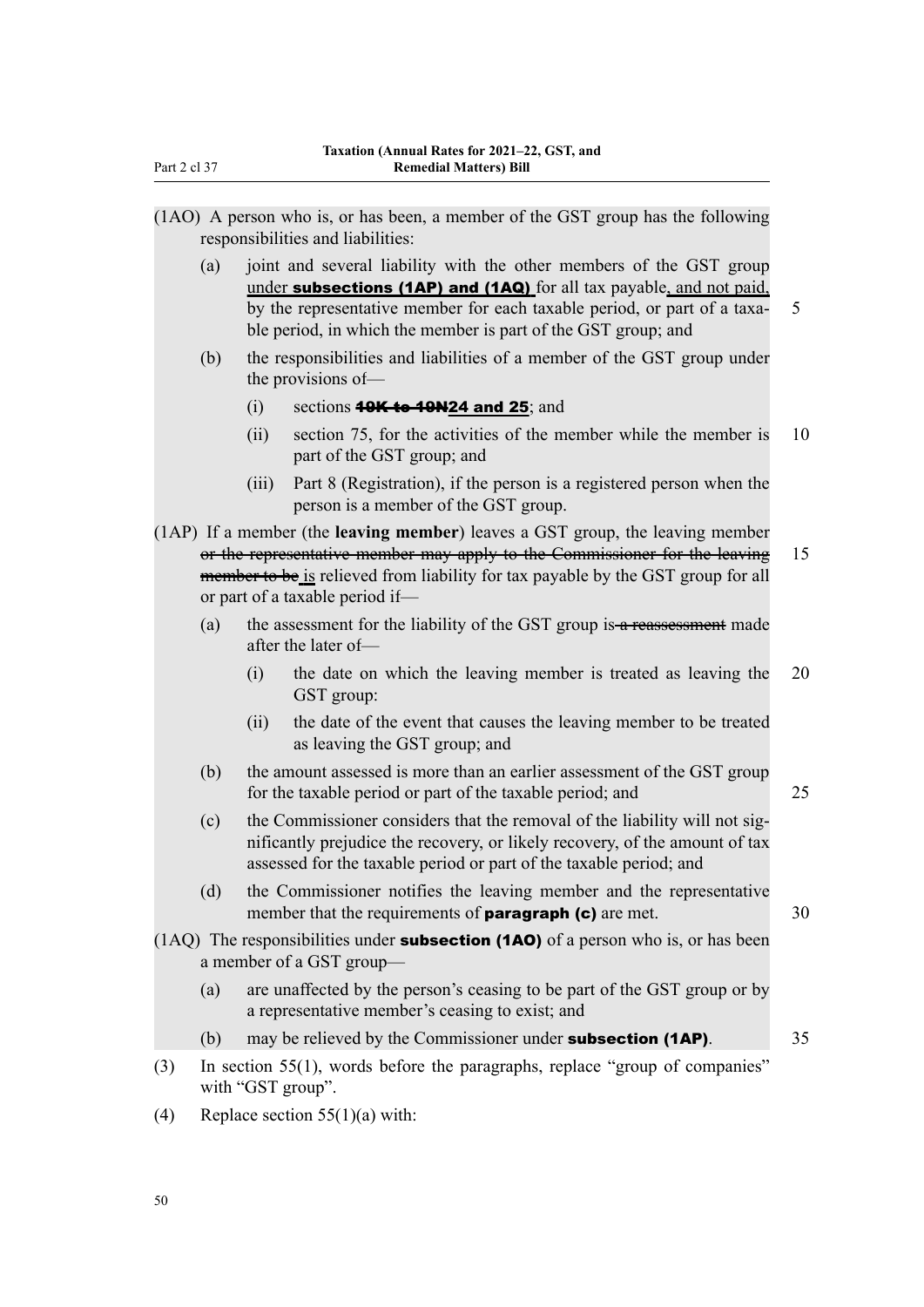- (i) is a group of companies; or
- (ii) is part of a group of companies; or
- (iii) would be a group of companies but for 1 or more members being 5 a multi-rate PIE or a look-through company; or
- (iv) would be a group of companies but for 1 or more members being a listed PIE; and
- (5) In section  $55(1)(b)$ ,—
	- (a) words before the subparagraphs, replace "companies,—" with "compan‐ 10 ies meet either or both of the following requirements:":
	- (b) replace subparagraph (ii) with:
		- (ii) as the eligibility group and in a 12-month period that includes the time, make supplies to persons outside the eligibility group that are taxable supplies, or would be taxable supplies if made by a 15 registered person, and that have a total value of at least 75% of the total value of the taxable supplies and other supplies made in that period by persons in the eligibility group to persons outside the eligibility group.
- (5B) In section 55(1AB)(a)(iii) and (iv), replace "tax invoices, credit notes, or 20 debit notes" with "taxable supply information or supply correction information" in each place.
- (5C) In section 55(1AM), replace "tax invoice, credit note, or debit note" with "taxable supply information or supply correction information".
- $(5D)$  In section 55(1AN),— $25$ 
	- (a) replace "24, 25, and  $75$ " with "19J and 19L":
	- (b) replace "tax invoices, credit notes, debit notes, and other records relating to supplies" with "taxable supply information and supply correction information".
- (6) In section  $55(1B)$ ,  $-$  30
	- (a) replace "group of companies" with "GST group" in each place:
	- (b) replace "resulting group" with "resulting GST group".
- (7) In section 55(2), replace "group of companies" with "GST group" in each place.
- (8) In section 55(3), words before the paragraphs, delete "by 2 or more compan‐ 35 ies".
- $(9)$  In section 55(4),—
	- (a) replace "group of companies" with "GST group" in each place: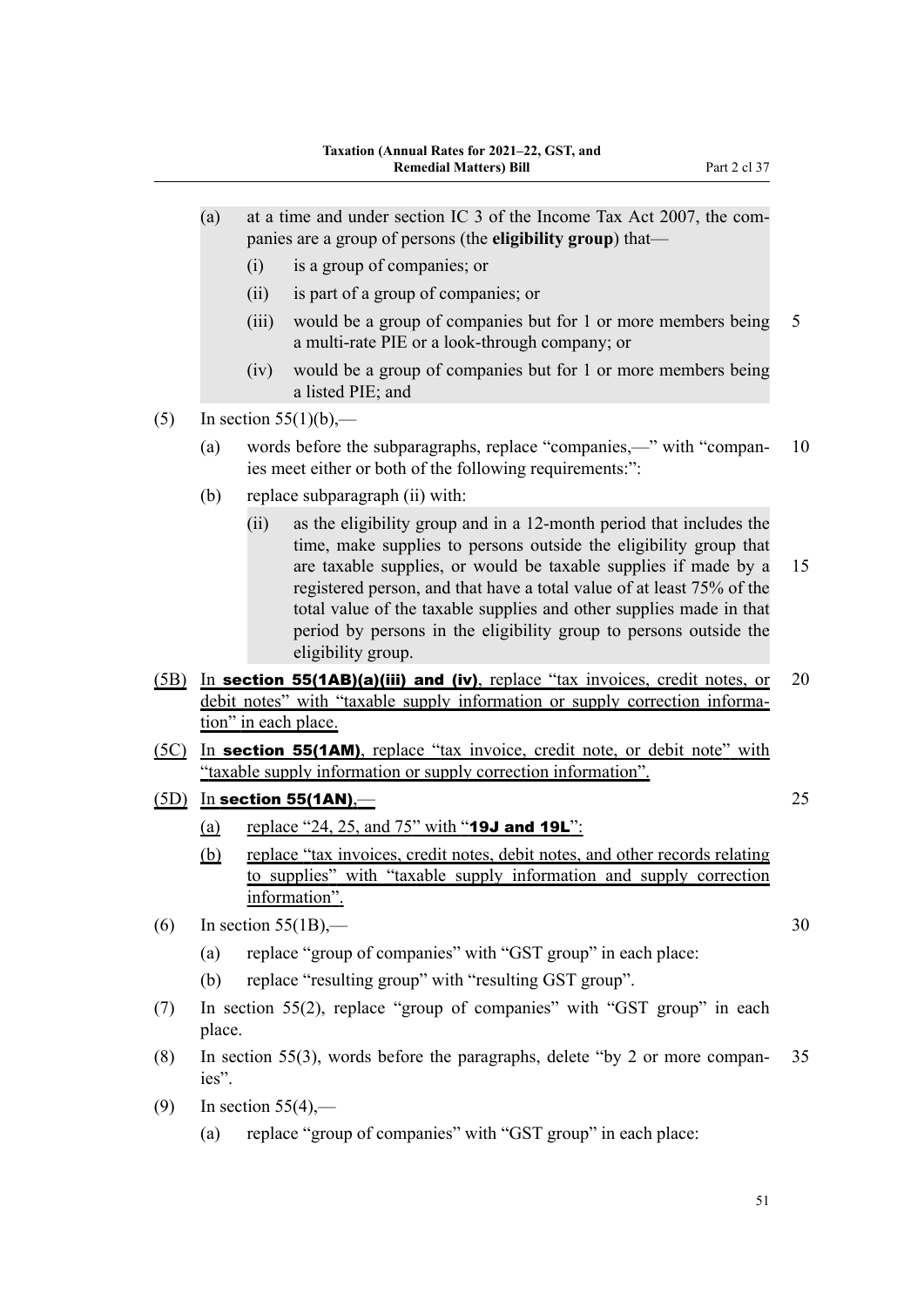- (b) words after paragraph (d), after "by the Commissioner" insert "or from the date required by subsection (4AA)".
- (10) After section 55(4), insert:
- (4AA) If the representative member applies under subsection (4) for a company to be a member of the GST group and the company is incorporated less than 12 5 months before the application and is eligible to be a member when it is incorporated, the Commissioner must grant the application from whichever date the representative member chooses of—
	- (a) the date of the company's incorporation:
	- (b) the start of the taxable period following the date of the company's 10 incorporation.
- (11) In section 55(4A), replace "group of companies" with "GST group".
- (12) In section 55(5), replace "group of companies" with "GST group" in each place.
- (13) In section  $55(6)$ ,  $-$  15
	- (a) replace "any group of companies" with "a GST group":
	- (b) replace "shall be deemed to be" with "is":
	- (c) replace "that group of companies" with "the GST group".
- (14) Repeal section 55(7) and (7B).
- (15) In section 55(8), replace the words after paragraph (c) with "the Commissioner 20 may accept that the registered persons are a GST group, and subsections (2) to (6) apply to the group of registered persons as a GST group and to each of the registered persons as a member of the GST group."
- $(16)$  Subsections (1),  $\left(\frac{2}{15}\right)$ , (3), (4), (5), (6), (7), (8), (9), (10), (11), (12), (13), (14), and (15) apply for taxable periods starting on or after the day on which 25 this Act receives the Royal assent.
- (16B) Subsection (2) applies for taxable periods starting on or after the day on which this Act receives the Royal assent and **section 55(1AO), (1AP), and** (1AQ), as inserted by subsection (2), additionally apply to transactions entered after 8 September 2021 and completed on or after the day on which this 30 Act receives the Royal assent.
- (17) Subsections (5B), (5C), and (5D) apply for taxable periods starting on or after 1 April 2023.
- **38 New section 55B inserted (Supplier group and issuing member)**
- (1) After section 55, insert: 35

## **55B Supplier group and issuing member**

(1) Members of a group of 2 or more registered persons (the **supplier group**), each of which is not a member of a GST group the same GST group as another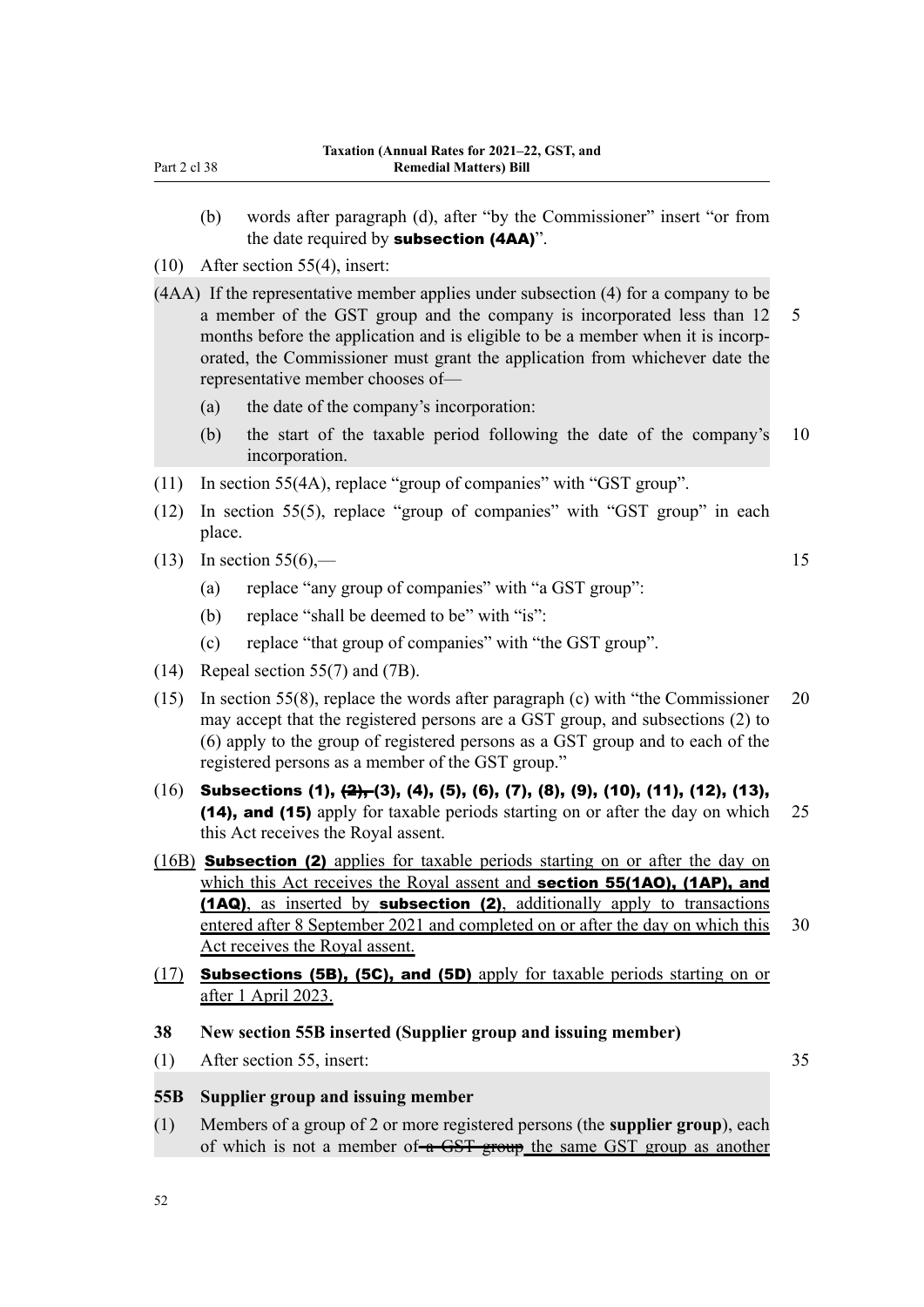member of the supplier group and meets the requirements of **subsection (2)**, may enter an agreement under which a single member (the **issuing member**) issues under **section 19J** the taxable supply information-section  $24BA(3)$  tax invoices, credit notes, and debit notes for each supply of goods and services made, other than under section  $5(2)$ , by a member of the supplier group (the 5 **supplying member**).

(2) The requirements of this subsection are met if—

- (a) the members of the supplier group agree that,—
	- $(i)$  the issuing member must issue  $t$  taxable supply information-tax invoices, credit notes, and debit notes for each supply by a supply- 10 ing member; and
	- (ii) each member of the supplier group other than the issuing member must not issue taxable supply information tax invoices, credit notes, and debit notes for a supply by the member; and
	- (iii) each supplying member is jointly and severally liable for perform- 15 ing the obligations under this Act of the issuing member for each supply by the member; and
- (b) the agreement includes the <del>GST trade</del>-name, address, and registration number of each member of the supplier group; and
- (c) if the terms of the agreement differ from normal commercial terms 20 agreed earlier between the members of the supplier group, each member of the supplier group records the agreement and the circumstances taken into account by the member in entering the agreement; and
- (d) The Commissioner has not invalidated the agreement because the Commissioner considers that the members of the supplier group have failed 25 to satisfy the requirements of the agreement and this section.
- (3) The issuing member of a supplier group is responsible  $\theta$  as an agent of each supplying member of the supplier group for the obligations under this Act of a supplying member making a supply.
- (4) When the members of a supplier group agree to have, or to change, the issuing 30 member for the supplier group, the issuing member must notify the Commissioner of the member's role and provide the Commissioner with an undertaking to meet the obligations of an issuing member for the supplier group.
- (1B) In section 55B(1), replace "section 24BA(3) tax invoices, credit notes, and debit notes" with "section 19J the taxable supply information and supply  $35$ correction information".
- $(1C)$  In section **55B(2)(a)(i) and (ii)**, replace "tax invoices, credit notes, and debit notes" with "taxable supply information and supply correction information" in each place.
- (2) Subsection (1) applies for taxable periods starting on or after the day on 40 which this Act receives the Royal assent.

53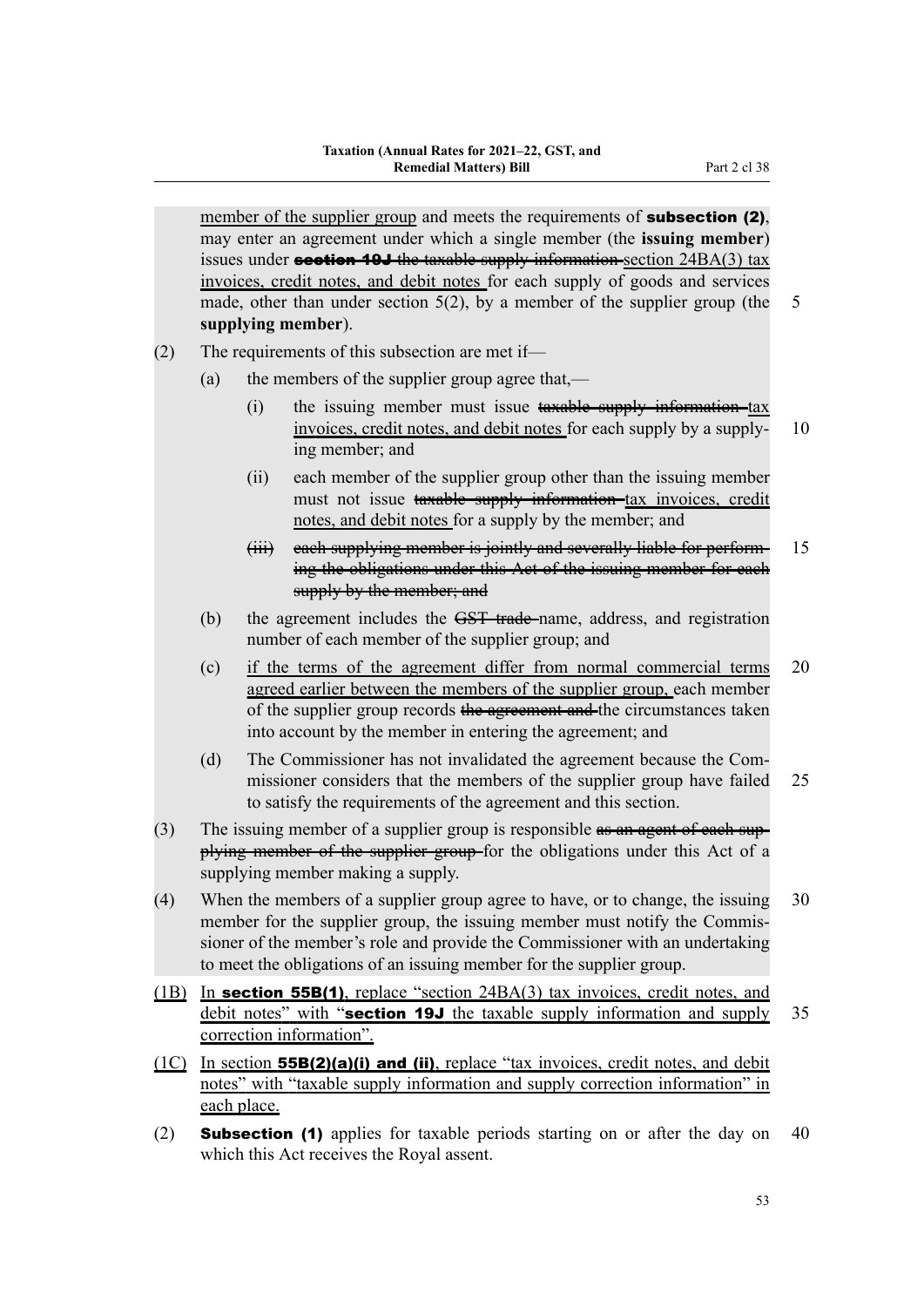## (3) Subsections (1B) and (1C) apply for taxable periods starting on or after 1 April 2023.

### **39 Section 60 amended (Agents and auctioneers)**

- (1) In section  $60(1)$ ,—
	- (a) replace "a tax invoice or a credit note or a debit note" with "taxable sup- 5 ply information or supply correction information" in each place:
	- (b) replace "that tax invoice or credit note or debit note" with "the taxable supply information or supply correction information".
- (2) In section  $60(2)$ ,—
	- (a) replace "with a tax invoice" with "with taxable supply information": 10
	- (b) replace "a tax invoice or a credit note or a debit note" with "taxable sup‐ ply information or supply correction information".
- (3) In section 60(3), replace "a tax invoice or a credit note or a debit note" with "taxable supply information or supply correction information".
- (4) **Subsections (1), (2), and (3)** apply for taxable periods starting on or after 15 the day on which this Act receives the Royal assent 1 April 2023.

### **40 Section 75 amended (Keeping of records)**

- (1) In section 75(1), replace "tax invoices, credit notes, debit notes" with "taxable supply information, supply correction information".
- (2) In section 75(2)(a), replace "tax invoices, credit notes, and debit notes" with 20 "taxable supply information and supply correction information".
- (3) **Subsections (1) and (2)** apply for taxable periods starting on or after-the day on which this Act receives the Royal assent 1 April 2023.
- **41 Section 75B amended (General rules for giving information or communicating matters)** 25
- (1) In section 75B(3), replace "post, fax, or electronic means" with "post, or elec‐ tronic means".
- (2) **Subsection (1)** applies for taxable periods starting on or after-the-day on which this Act receives the Royal assent 1 April 2023.

### **42 Section 78AA amended (Exceptions to effect of increase of tax)** 30

- (1) In section 78AA(11)(b), replace "a tax invoice" with "taxable supply informa‐ tion".
- (2) In section  $78AA(12)$ ,—
	- (a) replace "a tax invoice" with "taxable supply information":
	- (b) paragraph (a), replace "tax invoice" with "taxable supply information": 35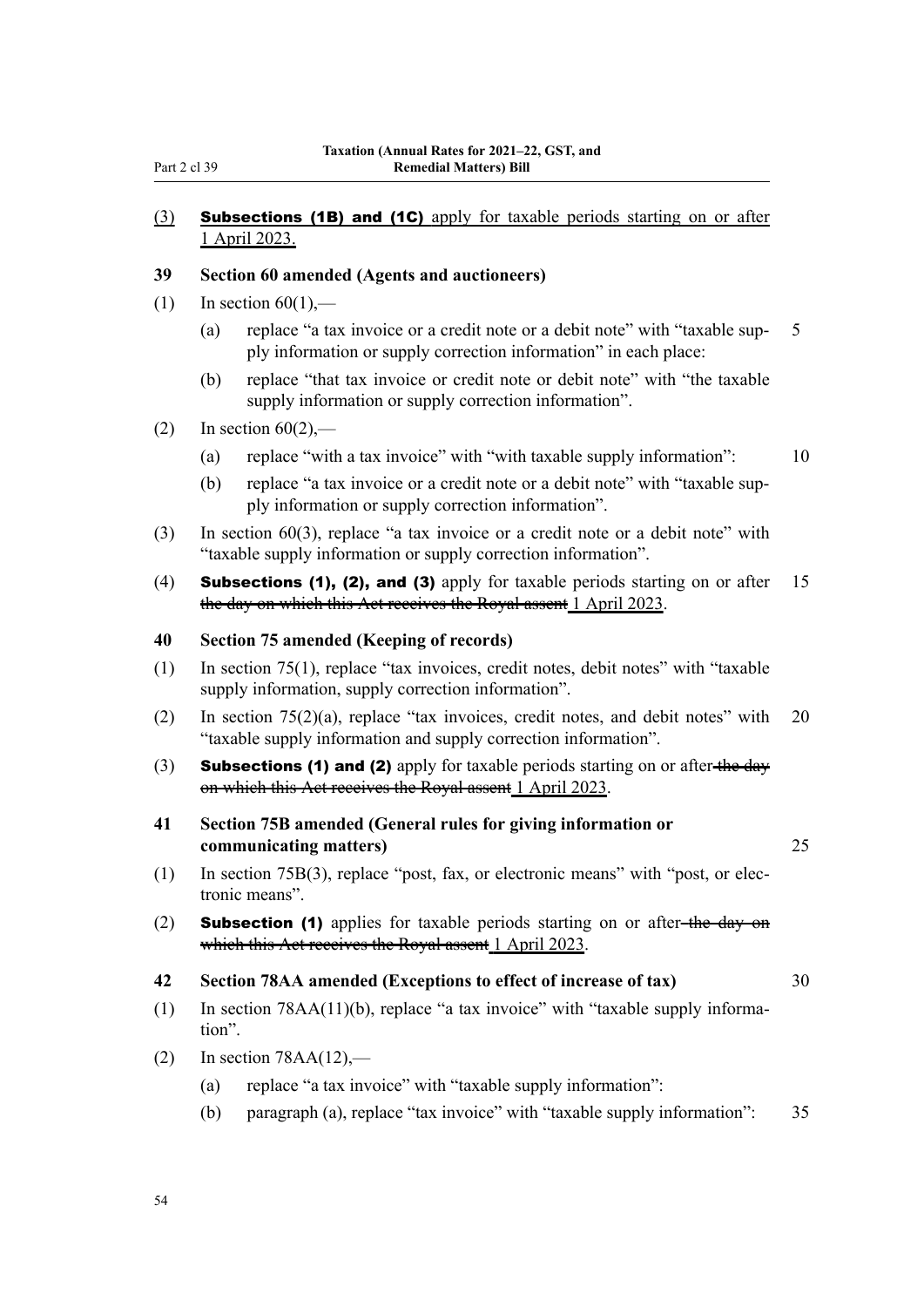- (c) paragraph (b), replace "a credit note or debit note" with "supply correc‐ tion information".
- (3) Replace section 78AA(13) with:
- (13) If, in the absence of this subsection, the registered person would be required to provide supply correction information— 5
	- (a) for an excess of tax charged in the taxable supply information for a supply,—
		- (i) the registered person may provide replacement taxable supply information for the supply; and
		- (ii) goods and services tax is charged on the supply under the replace- 10 ment taxable supply information at the original rate:
	- (b) for a deficiency of tax charged in the taxable supply information for a supply, the registered person may provide replacement taxable supply information for the supply.
- (4) Subsections (1), (2), and (3) apply for taxable periods starting on or after 15 the day on which this Act receives the Royal assent 1 April 2023.
- **43 Section 78B amended (Adjustments to tax payable for persons furnishing returns following change in rate of tax)**
- (1) Replace section  $78B(2A)(f)(i)$  to (iii) with:
	- (i) taxable supply information or supply correction information has 20 been provided in accordance with **sections 19K to 19N** and is held by the registered person at the time the prescribed form is furnished in accordance with subsection (2); or
	- (ii) section 19K(9) provides that taxable supply information is not required to be issued or **section 19N** provides that supply correc- 25 tion information is not required to be issued; or
	- (iii) the registered person meets record-keeping requirements of **sec**tion 19H, where the supply is a supply of secondhand goods to which that section relates.
- (2) **Subsection (1)** applies for taxable periods starting on or after-the day on 30 which this Act receives the Royal assent 1 April 2023.
- **44 Section 78BA amended (Adjustments to tax payable in relation to credit and debit notes following change in rate of tax)**
- (1) In the heading to section 78BA, replace "**credit and debit notes**" with "**supply correction information**". 35
- (2) In section 78BA(1), replace—
	- (a) "a debit note or credit note" with "supply correction information":
	- (b) "that debit note or credit note" with "the supply correction information":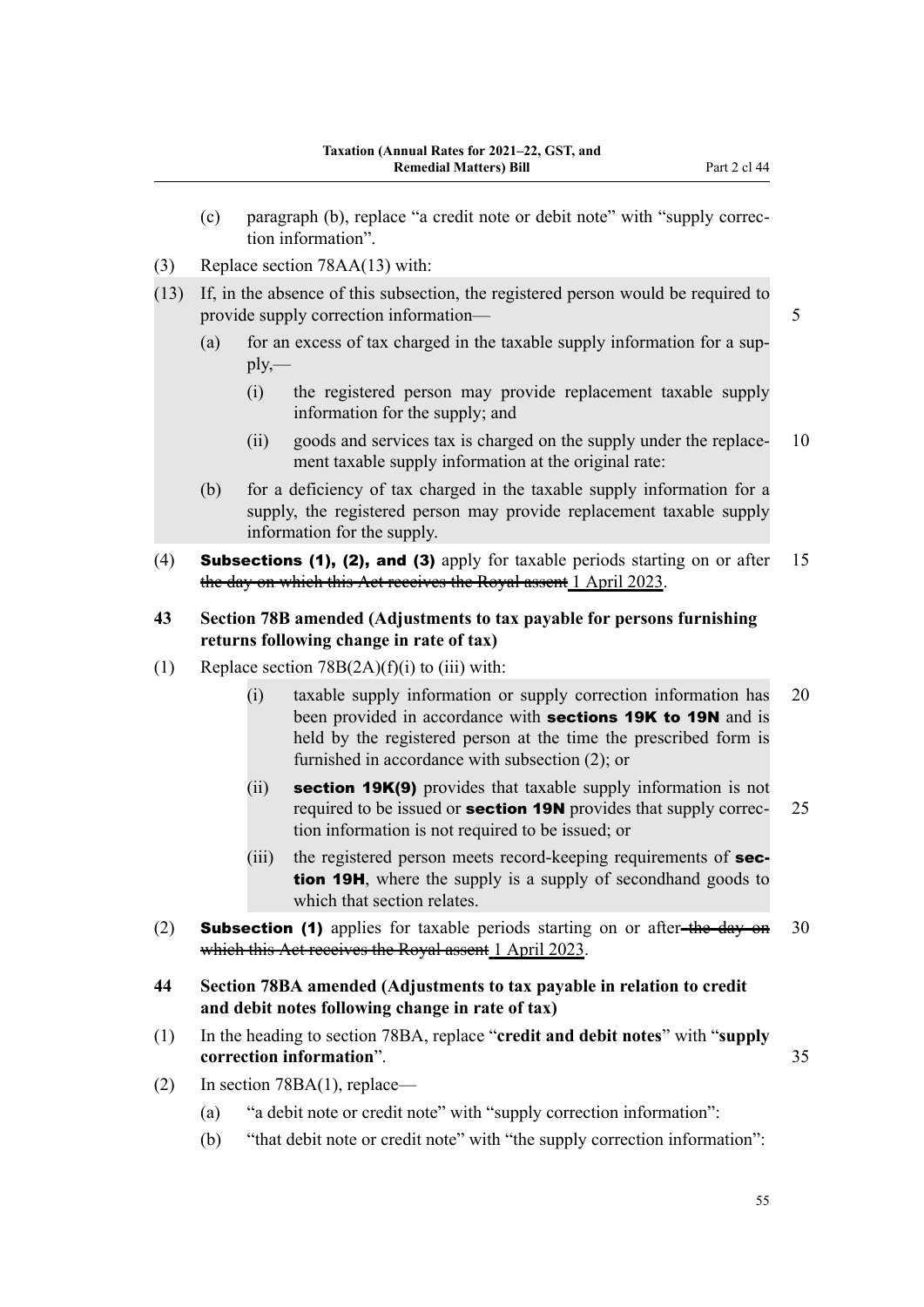- (c) "the debit note or credit note" with "the supply correction information".
- (3) In section  $78BA(2)$ ,—
	- (a) paragraph  $(c)(i)$ , replace "a debit note or credit note" with "supply correction information":
	- (b) paragraph  $(c)(ii)$ , replace "tax invoice" with "taxable supply informa- 5 tion":
	- (c) words after paragraph  $(c)(ii)$ , replace "that debit note or credit note" with "the supply correction information":
	- (d) words after paragraph (c), replace "the debit note or credit note or other notice" with "the supply correction information or other information". 10
- (4) **Subsections (1)-and (2), (2), and (3)** apply for taxable periods starting on or after the day on which this Act receives the Royal assent 1 April 2023.
- **45 Section 78G repealed (Railways vesting: zero-rating and timing of tax calculations and documents)**
- (1) Repeal section 78G. 15
- (2) Subsection (1) applies for taxable periods starting on or after the day on which this Act receives the Royal assent.

# **Part 3**

# **Amendments to Income Tax Act 2007**

| 46 | <b>Amendments to Income Tax Act 2007</b>  |  |
|----|-------------------------------------------|--|
|    | This Part amends the Income Tax Act 2007. |  |

**47 Section BC 5 amended (Taxable income)**

In section BC 5, list of defined terms, delete "tax loss".

- **48 Section CB 6A amended (Disposal within 10 years: bright-line test for residential land)** 25
- (1) In section CB 6A(6), replace "subsection (7)." with "subsection (7). However, there is no reduction using the formula in subsection  $(7)$  if the exception in section CB 16A(3) disapplies subsection (1) of that section for the bright-line period."
- $\left( \frac{1}{2} \right)$  Subsection (1) applies to a person's disposal of residential land, if the person 30 acquires an estate or interest in the land on or after 27 March 2021. However, **subsection (1)** does not apply if the person makes an offer for the acquisition of the land, on or before 23 March 2021, that is irrevocable before 27 March 2021 and the person acquires an estate or interest in the land on or after 27 March 2021 as a result of that offer. 35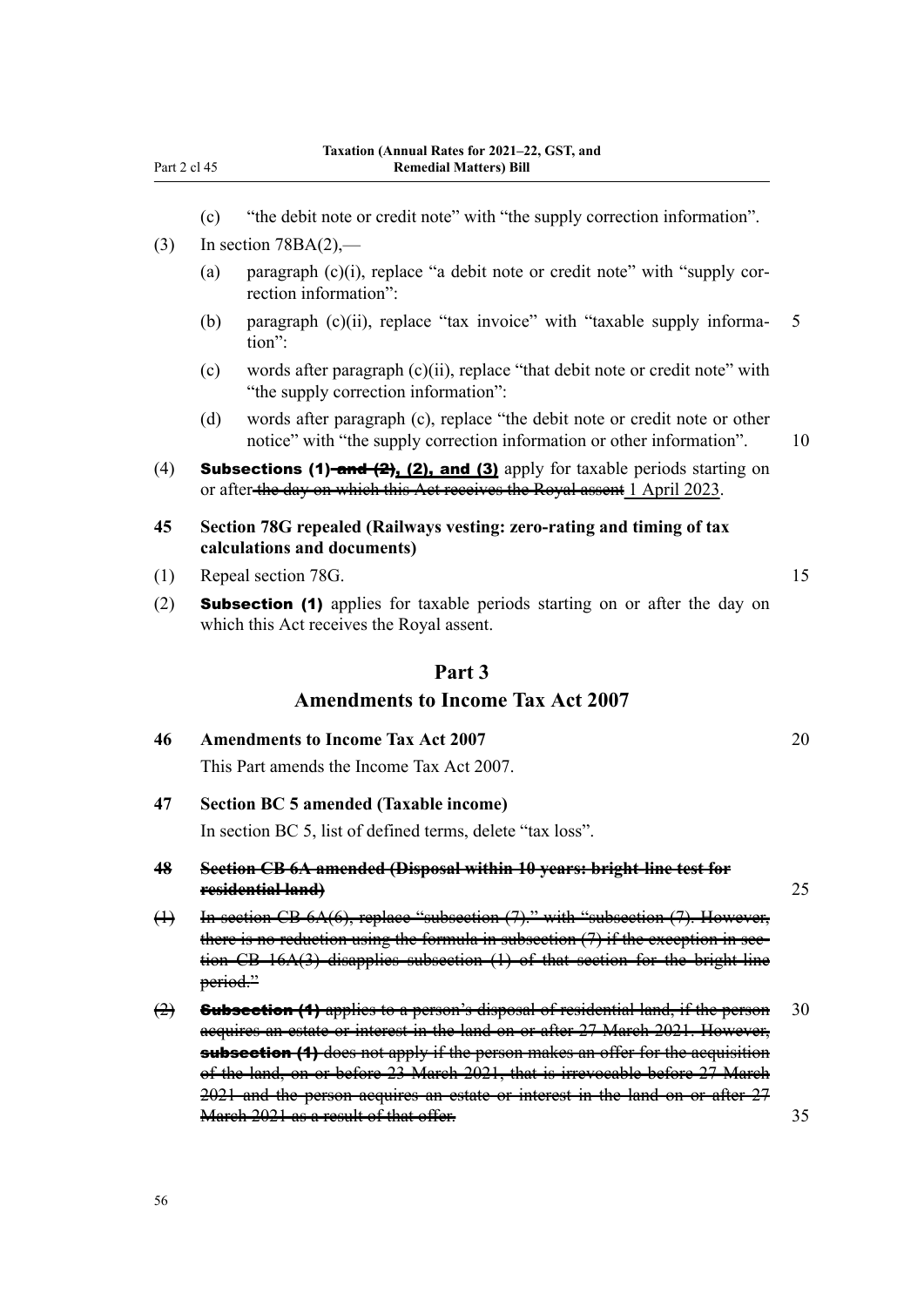| 48       | <b>Section CB 6A replaced (Disposal within 10 years: Bright-line test for</b><br>residential land)                                                                                                                                                                                                                              |                         |                                                                                                                                                                                                                                                                                                                                 |    |  |  |  |
|----------|---------------------------------------------------------------------------------------------------------------------------------------------------------------------------------------------------------------------------------------------------------------------------------------------------------------------------------|-------------------------|---------------------------------------------------------------------------------------------------------------------------------------------------------------------------------------------------------------------------------------------------------------------------------------------------------------------------------|----|--|--|--|
| $\Omega$ | Replace section CB 6A with:                                                                                                                                                                                                                                                                                                     |                         |                                                                                                                                                                                                                                                                                                                                 |    |  |  |  |
|          |                                                                                                                                                                                                                                                                                                                                 |                         | <b>CB 6A</b> Disposal within 10 years: Bright-line test for residential land                                                                                                                                                                                                                                                    |    |  |  |  |
|          |                                                                                                                                                                                                                                                                                                                                 |                         | When this section applies: relationship with subject matter                                                                                                                                                                                                                                                                     | 5  |  |  |  |
| (1A)     |                                                                                                                                                                                                                                                                                                                                 |                         | This section applies if none of sections CB 6 to CB 12 apply.                                                                                                                                                                                                                                                                   |    |  |  |  |
|          | <b>Some definitions</b>                                                                                                                                                                                                                                                                                                         |                         |                                                                                                                                                                                                                                                                                                                                 |    |  |  |  |
| $\Box$   |                                                                                                                                                                                                                                                                                                                                 | In this section,—       |                                                                                                                                                                                                                                                                                                                                 |    |  |  |  |
|          | <u>(a)</u>                                                                                                                                                                                                                                                                                                                      |                         | 10-year test land means residential land to the extent to which, using a<br>land area test, it is not new build land, and the land's bright-line disposal<br>date is within 10 years of the earliest of any of the applicable dates<br>(bright-line acquisition dates) described in <b>subsections (3) to (7D)</b><br>and (16): | 10 |  |  |  |
|          | <u>(b)</u>                                                                                                                                                                                                                                                                                                                      |                         | 5-year test land means residential land to the extent to which, using a<br>land area test, it is new build land, and,—                                                                                                                                                                                                          | 15 |  |  |  |
|          |                                                                                                                                                                                                                                                                                                                                 | (i)                     | the person acquires it no later than 12 months after the land<br>becoming <b>new build land</b> ; and                                                                                                                                                                                                                           |    |  |  |  |
|          |                                                                                                                                                                                                                                                                                                                                 | (ii)                    | the land's bright-line disposal date is within 5 years of the earliest<br>of any of the applicable dates (bright-line acquisition dates)<br>described in subsections (3) to (7D) and (16); and                                                                                                                                  | 20 |  |  |  |
|          |                                                                                                                                                                                                                                                                                                                                 | (iii)                   | at the time of its disposal, it meets the requirements of para-<br>graph (a), (b), (d), (e), or (f) of the definition of new build<br><b>land</b> or would have met 1 of those requirements but for the<br>destruction of the relevant place by natural disaster or fire.                                                       |    |  |  |  |
|          | <b>Income</b>                                                                                                                                                                                                                                                                                                                   |                         |                                                                                                                                                                                                                                                                                                                                 | 25 |  |  |  |
| (2)      |                                                                                                                                                                                                                                                                                                                                 |                         | Subject to quantification under <b>subsection (8)</b> , an amount that a person<br>derives from disposing of residential land is income of the person to the extent<br>to which the amount is for residential land that is                                                                                                      |    |  |  |  |
|          | (a)                                                                                                                                                                                                                                                                                                                             |                         | 10-year test land:                                                                                                                                                                                                                                                                                                              |    |  |  |  |
|          | (b)                                                                                                                                                                                                                                                                                                                             |                         | 5-year test land.                                                                                                                                                                                                                                                                                                               | 30 |  |  |  |
|          |                                                                                                                                                                                                                                                                                                                                 | <i>Exception: death</i> |                                                                                                                                                                                                                                                                                                                                 |    |  |  |  |
| (2B)     | This section does not apply to an amount that an executor or administrator<br>described in section FC $1(1)(a)$ (Disposals to which this subpart applies), or a<br>beneficiary described in section $FC 1(1)(b)$ , derives from disposing of residen-<br>35<br>tial land that was transferred to them on the death of a person. |                         |                                                                                                                                                                                                                                                                                                                                 |    |  |  |  |
|          | Disposal                                                                                                                                                                                                                                                                                                                        |                         |                                                                                                                                                                                                                                                                                                                                 |    |  |  |  |
| $\Omega$ |                                                                                                                                                                                                                                                                                                                                 |                         | In the case where none of <b>subsections (4) to (7D)</b> are applicable, the bright-<br>line acquisition date for the purposes of the definitions of 10-year test land<br>and 5-year test land is—                                                                                                                              |    |  |  |  |

57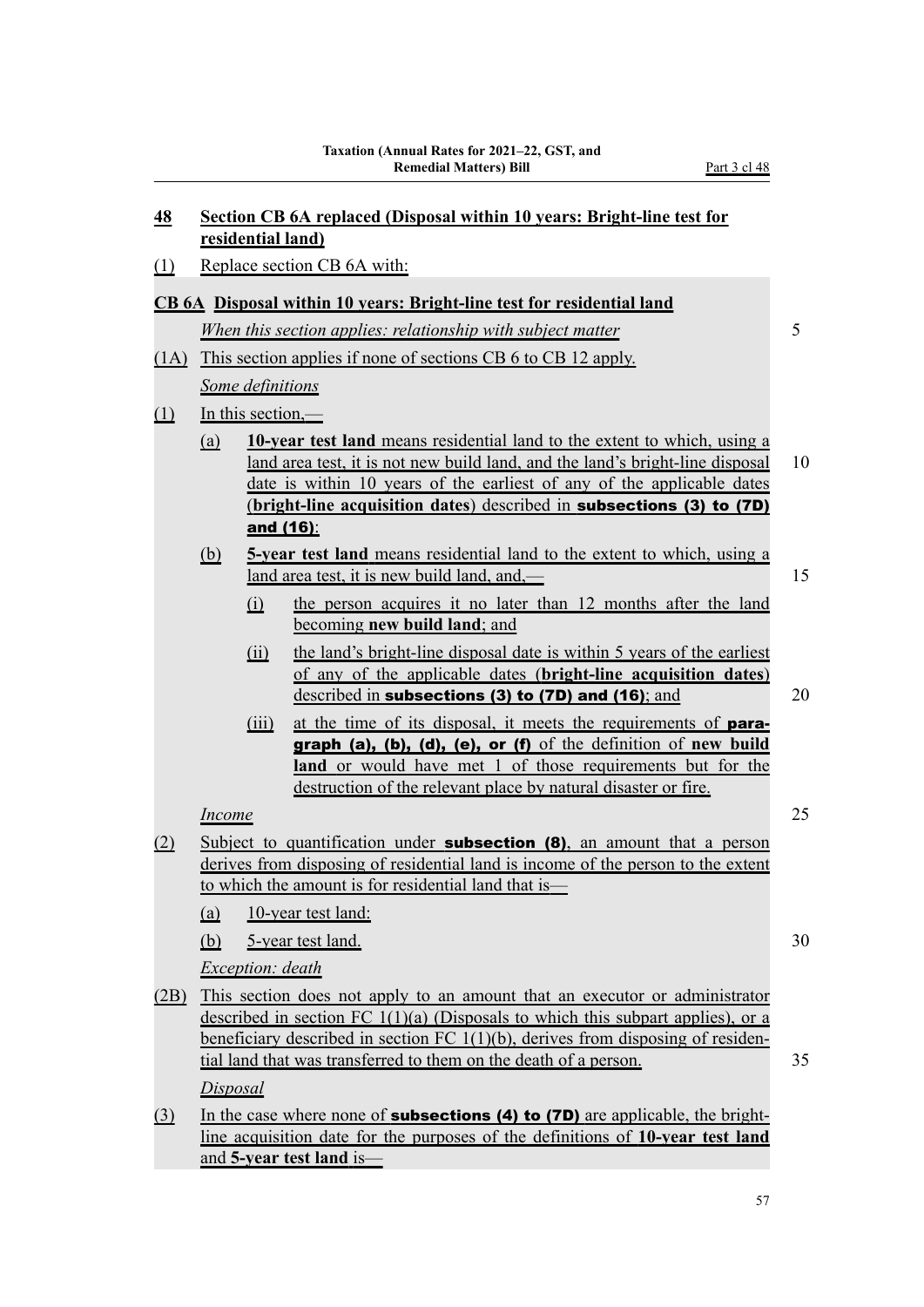| <u>Part 3 cl 48</u> |            | Taxation (Annual Rates for 2021–22, GST, and<br><b>Remedial Matters) Bill</b>                                                                                                                                                                                                               |
|---------------------|------------|---------------------------------------------------------------------------------------------------------------------------------------------------------------------------------------------------------------------------------------------------------------------------------------------|
|                     | <u>(a)</u> | the date on which the instrument to transfer the land to the person was                                                                                                                                                                                                                     |
|                     |            | registered—<br>under the Land Transfer Act 2017; or<br>(i)                                                                                                                                                                                                                                  |
|                     |            | under foreign laws of a similar nature to the Land Transfer Act<br>(ii)                                                                                                                                                                                                                     |
|                     |            | 2017, if the land is outside New Zealand; or                                                                                                                                                                                                                                                |
|                     | <u>(b)</u> | the latest date on which the person acquires the estate or interest in the<br>land, if an instrument to transfer the land to the person is not registered<br>on or before the bright-line disposal date.                                                                                    |
|                     |            | Change of trustees: disposal                                                                                                                                                                                                                                                                |
| (3B)                |            | For the purposes of <b>subsection (3)</b> , and despite <b>subsection (3)(a)</b> , in the<br>case of a transfer of land to a trustee of a trust from a trustee of the trust, the<br>date on which the relevant instrument was registered is treated as-                                     |
|                     | <u>(a)</u> | the earliest date on which an instrument to transfer the land to a trustee<br>of the trust was registered under the relevant law referred to in the sub-<br>section (the first date), if there has been no intervening transfer to a per-<br>son who is not a trustee; or                   |
|                     | (b)        | the first date following the intervening transfer, if there has been an<br>intervening transfer to a person who is not a trustee.                                                                                                                                                           |
|                     |            | Subdivision                                                                                                                                                                                                                                                                                 |
| $\left(4\right)$    |            | In the case where the residential land results from the person subdividing other<br>land (the <b>undivided land</b> ), the bright-line acquisition date for the purposes of<br>the definitions of 10-year test land and 5-year test land is—                                                |
|                     | (a)        | the date on which the instrument to transfer the undivided land to the<br>person was registered                                                                                                                                                                                             |
|                     |            | under the Land Transfer Act 2017; or<br>(i)                                                                                                                                                                                                                                                 |
|                     |            | under foreign laws of a similar nature to the Land Transfer Act<br>(ii)<br>2017, if the land is outside New Zealand; or                                                                                                                                                                     |
|                     | <u>(b)</u> | the latest date on which the person acquires the estate or interest in the<br>undivided land, if the land is not registered as described in <b>paragraph</b><br>(a) at the bright-line date.                                                                                                |
|                     |            | <i>Change of trustees: subdivision</i>                                                                                                                                                                                                                                                      |
| (4B)                |            | For the purposes of <b>subsection (4)</b> , and despite <b>subsection (4)(a)</b> , in the                                                                                                                                                                                                   |
|                     |            | case of a transfer of land to a trustee of a trust from a trustee of the trust, the                                                                                                                                                                                                         |
|                     |            | date on which the relevant instrument was registered is treated as—                                                                                                                                                                                                                         |
|                     | <u>(a)</u> | the earliest date on which an instrument to transfer the undivided land to<br>a trustee of the trust was registered under the relevant law referred to in<br>the subsection (the first undivided date), if there has been no interven-<br>ing transfer to a person who is not a trustee; or |
|                     | (b)        | the first undivided date following the intervening transfer, if there has                                                                                                                                                                                                                   |

been an intervening transfer to a person who is not a trustee. 40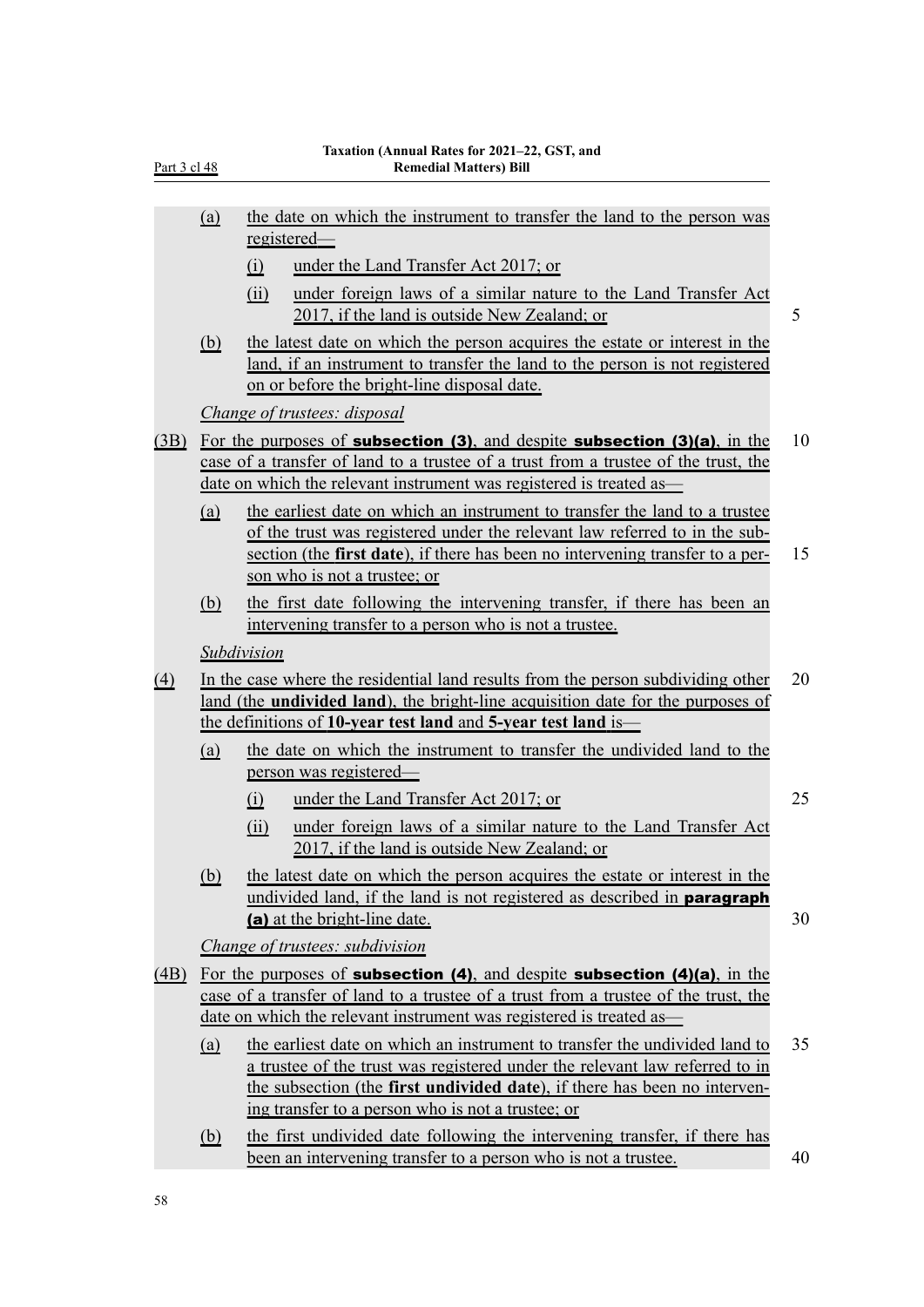|             | Leases with perpetual right of renewal                                                                                                                                                                                                                                                                                                                                                                                                                                                               |    |
|-------------|------------------------------------------------------------------------------------------------------------------------------------------------------------------------------------------------------------------------------------------------------------------------------------------------------------------------------------------------------------------------------------------------------------------------------------------------------------------------------------------------------|----|
| <u>(5)</u>  | In the case where the residential land is a freehold estate in residential land,<br>acquired as the owner of a leasehold estate with a perpetual right of renewal,<br>the bright-line acquisition date for the purposes of the definitions of 10-year<br>test land and 5-year test land is the date the leasehold estate was granted.                                                                                                                                                                | 5  |
|             | Joint tenancy converted to tenancy in common                                                                                                                                                                                                                                                                                                                                                                                                                                                         |    |
| <u>(5B)</u> | In the case and to the extent to which the residential land is held as a tenant in<br>common in a share equal to all joint owners, acquired subsequent to, and to the<br>extent to which it was previously being held as a joint tenant nominally in the<br>same share equal to the same joint owners, the bright-line acquisition date for<br>the purposes of the definitions of 10-year test land and 5-year test land is the<br><u>date the joint tenancy was acquired.</u>                       | 10 |
|             | Tenancy in common converted to joint tenancy                                                                                                                                                                                                                                                                                                                                                                                                                                                         |    |
| (5C)        | In the case and to the extent to which the residential land is held as a joint ten-<br>ant nominally in a share equal to all joint owners, acquired subsequent to, and<br>to the extent to which it was previously being held as a tenant in common in<br>the same share equal to the same joint owners, the bright-line acquisition date<br>for the purposes of the definitions of 10-year test land and 5-year test land is<br><u>the date the tenancy in common in equal shares was acquired.</u> | 15 |
|             | Estate or interest acquired upon completion of land development or subdivision                                                                                                                                                                                                                                                                                                                                                                                                                       | 20 |
| <u>(6)</u>  | In the case where the residential land is acquired as the result of the completion<br>of a land development or subdivision, the bright-line acquisition date for the<br>purposes of the definitions of 10-year test land and 5-year test land is the<br><u>date</u> the person enters into the agreement under which they acquired the estate<br>or interest upon the completion of the land development or subdivision.                                                                             | 25 |
|             | Residential land transferred for certain family trusts                                                                                                                                                                                                                                                                                                                                                                                                                                               |    |
| <u>(7)</u>  | For residential land transferred to trustees or settlors of certain family trusts,<br>the bright-line acquisition date for the purposes of the definitions of 10-year<br>test land and 5-year test land is given by section CB 6AC.                                                                                                                                                                                                                                                                  |    |
|             | Residential land transferred to Maori authorities, or similar eligible persons,                                                                                                                                                                                                                                                                                                                                                                                                                      | 30 |
|             | for certain family trusts                                                                                                                                                                                                                                                                                                                                                                                                                                                                            |    |
| (7B)        | For residential land transferred to Maori authorities, or similar eligible persons,<br>for certain family trusts, the bright-line acquisition date for the purposes of the<br>definitions of 10-year test land and 5-year test land is given by section                                                                                                                                                                                                                                              |    |
|             | CB 6AD.                                                                                                                                                                                                                                                                                                                                                                                                                                                                                              | 35 |
|             | Certain transfers of residential land included in settlement of claim under the<br><b>Treaty of Waitangi</b>                                                                                                                                                                                                                                                                                                                                                                                         |    |
| <u>(7C)</u> | For certain transfers of residential land included in settlement of claim under<br>the Treaty of Waitangi, the bright-line acquisition date for the purposes of the<br>definitions of 10-year test land and 5-year test land is given by <b>section</b><br>CB 6AE.                                                                                                                                                                                                                                   | 40 |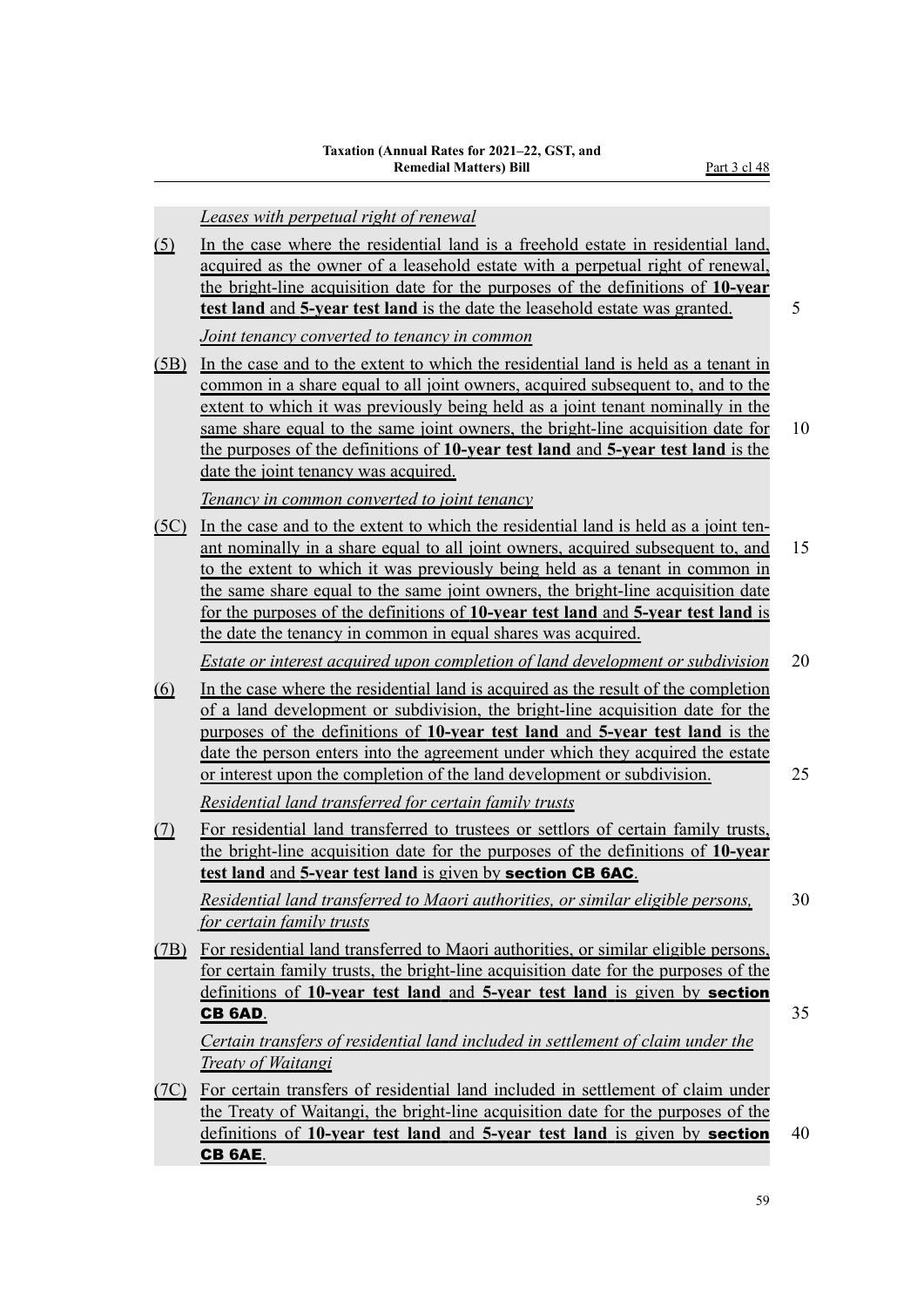Part 3 cl 48

|               |            | Certain transfers of residential land between look-through company, or<br>partnership, and members                                                                                                                                                 |    |
|---------------|------------|----------------------------------------------------------------------------------------------------------------------------------------------------------------------------------------------------------------------------------------------------|----|
|               |            | (7D) For certain transfers of residential land involving look-through companies and<br>partnerships, the bright-line acquisition date for the purposes of the definitions<br>of 10-year test land and 5-year test land is given by section CB 6AF. | 5  |
|               |            | <i><u><b>Quantification</b></u></i>                                                                                                                                                                                                                |    |
| <u>(8)</u>    |            | Despite <b>subsection</b> (1), the amount of income that a person (person $A$ )<br>derives for disposing of 10-year test land or 5-year test land, as the case may<br>be, is reduced by the amount calculated using the following formula:         |    |
|               |            | unadjusted income $\times$ (exempted non-predominant main home days $\times$ main<br><u>home</u> percentage + exempted predominant main home days) / total days.                                                                                   | 10 |
|               |            | Definition of items in formula                                                                                                                                                                                                                     |    |
| $\circled{9}$ |            | The items in the formula are defined in <b>subsections (10) to (11D)</b> , and <b>sub-</b>                                                                                                                                                         |    |
|               |            | section (11E) provides an exception.                                                                                                                                                                                                               |    |
|               |            | Unadjusted income                                                                                                                                                                                                                                  | 15 |
| (10)          |            | <b>Unadjusted income</b> is person A's amount of income for disposing of the 10-<br>year test land or 5-year test land under <b>subsection (2)</b> , ignoring this formula.                                                                        |    |
|               |            | Exempted non-predominant main home days                                                                                                                                                                                                            |    |
| (11)          |            | <b>Exempted non-predominant main home days is the total number of</b>                                                                                                                                                                              |    |
|               | (a)        | days within the land's bright-line period that the land has been used for a<br>dwelling that was the main home for 1 or more main home persons:                                                                                                    | 20 |
|               | <u>(b)</u> | days in a period that is equal to or shorter than the exempt main home<br>period limit, if, for the period, the land has not been used for a dwelling<br>that was the main home for 1 or more main home persons, and                               |    |
|               |            | the start of the period adjoins either a day described in <b>para-</b><br>(i)<br><b>graph (a)</b> or the start of the land's bright-line period; and                                                                                               | 25 |
|               |            | the end of the period adjoins either a day described in <b>paragraph</b><br>(ii)<br>(a) or the end of the land's bright-line period; but                                                                                                           |    |
|               | (c)        | does not include any exempted predominant main home days.                                                                                                                                                                                          |    |
|               |            | Main home percentage                                                                                                                                                                                                                               | 30 |
|               |            | (11B) <b>Main home percentage</b> is the percentage area of the land that, during the                                                                                                                                                              |    |
|               |            | exempted non-predominant main home days has been used as a main home.                                                                                                                                                                              |    |
|               |            | Exempted predominant main home days                                                                                                                                                                                                                |    |
|               |            | (11C) Exempted predominant main home days is the total number of exempted<br>predominant main home days under section CB 16A.                                                                                                                      | 35 |
|               | Total days |                                                                                                                                                                                                                                                    |    |
|               |            | (11D) <b>Total days</b> is the total number of days in the land's bright-line period.                                                                                                                                                              |    |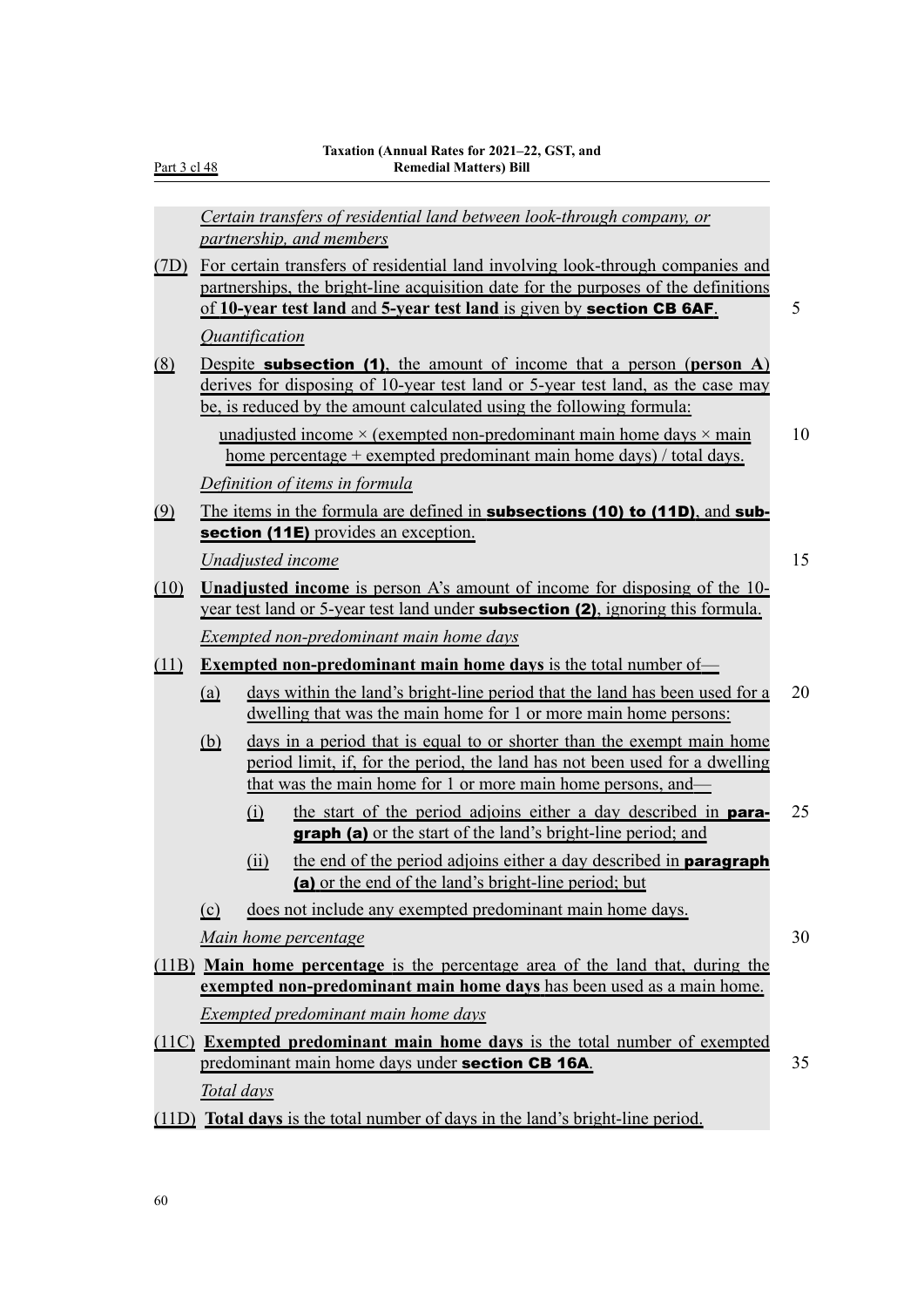*Exception to quantification*

- (11E) Subsection (8) does not apply, if person A is described in section 16A(3). *Relationship with subject matter*
- (15) For the purposes of calculating a person's net income in relation to the disposal of residential land for which they derive an amount of income under this sec‐ 5 tion, sections FC 9B and FC 9C (which relate to residential land) provide disposal and acquisition amounts for transactions that subsections (7) to (7D) of this section apply to.

*Retaining some land or acquiring some land*

- (16) For the purposes of this section and **sections CB 6AC to CB 6AF**, if a person 10 disposes of some land (**disposed land**) in the form of an estate, interest, or option in relation to an estate or interest, in land (the **underlying land**), and in relation to that disposed land, either the person retains or acquires an estate, interest, or option to acquire an estate or interest (**retained land**), that is, or is in, the underlying land in whole or in part, then— 15
	- (a) the retained land is treated as not being acquired when the disposed land is disposed of, and as not having the bright-line acquisition date of the disposed land; and
	- (b) an instrument to transfer land that relates to disposed land and to other land is ignored to the extent to which it relates to the other land, includ- 20 ing underlying land and retained land; and
	- (c) the other land, including underlying land and retained land, has the date of acquisition it would have if the disposal of the disposed land is ignored.

*Capacity* 25

(17) For the purposes of this section and **sections CB 6AC to CB 6AF**, the transfer of land from a person in a capacity, other than as trustee, to their personal capacity is ignored, and, in any case other than as trustee, they are treated as holding the land in their personal capacity.

Defined in this Act: bright-line acquisition date, bright-line date, bright-line period, dispose, estate, 30 exempt main home period limit, exempted predominant main home day, interest, land, main home, mortgage, new build land, person, residential land, trustee, year

# **CB 6AC Residential land transferred for certain family trusts**

*When this section applies: trustees*

- (1) This section applies to a transfer by a person (a **transferor**) of residential land 35 to the trustee of a trust (a **recipient (person A)**), if the transferor and all other transferors of the land are all beneficiaries of the trust, all principal settlors of the trust are associated under **subsection (3)**, and each beneficiary is also 1 or more of the following:
	- (a) a principal settlor of the trust: 40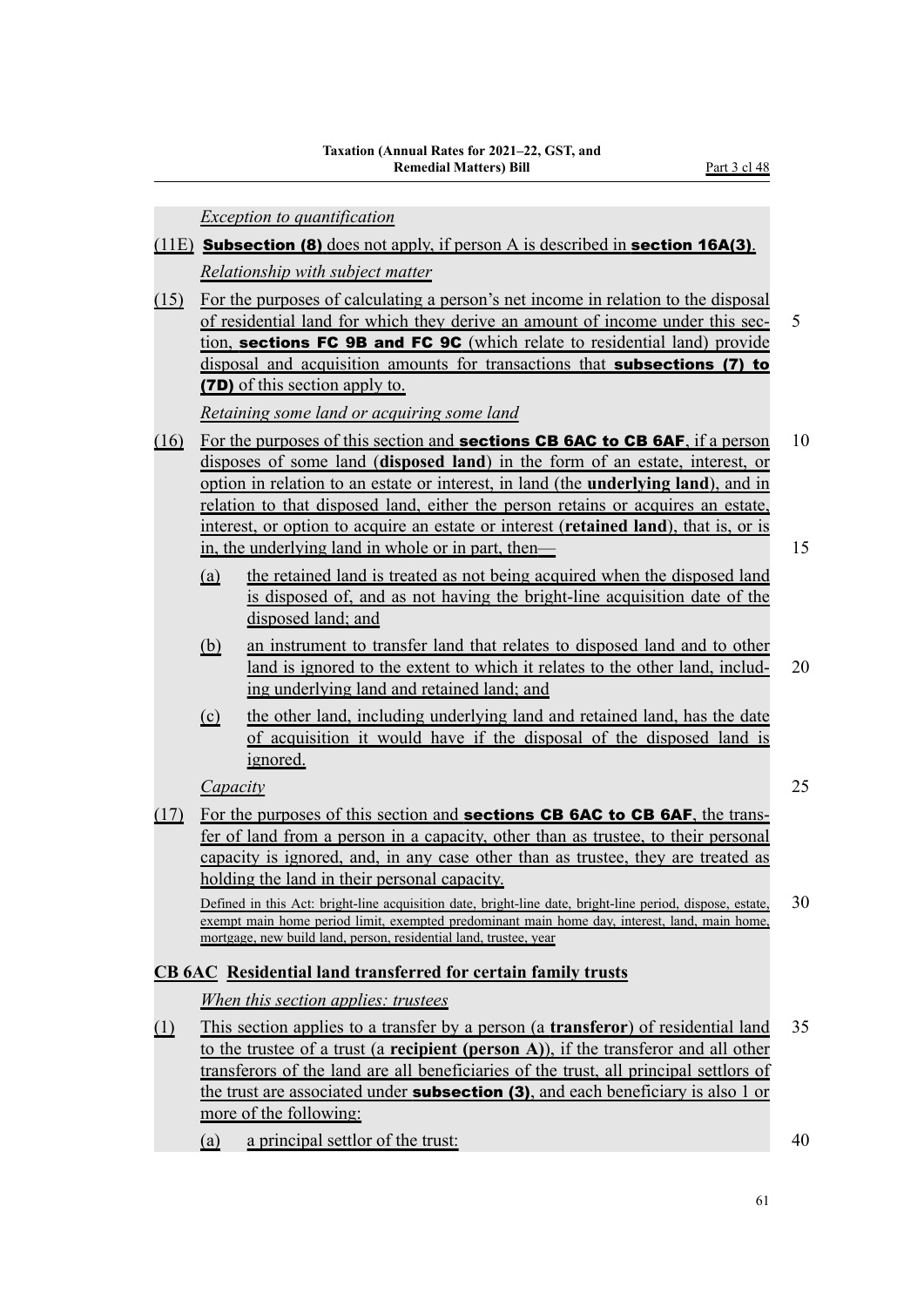| Part 3 cl 48 |                              | Taxation (Annual Rates for 2021-22, GST, and<br><b>Remedial Matters) Bill</b>                                                                                                                                                                                                                                                                                                                                                     |    |
|--------------|------------------------------|-----------------------------------------------------------------------------------------------------------------------------------------------------------------------------------------------------------------------------------------------------------------------------------------------------------------------------------------------------------------------------------------------------------------------------------|----|
|              | <u>(b)</u>                   | associated under <b>subsection (3)</b> with another beneficiary of the trust<br>that does meet the principal settlor requirements for the trust:                                                                                                                                                                                                                                                                                  |    |
|              | $\Omega$                     | a company in which a 50% or more voting interest, or a 50% or more<br>market value interest if a market value circumstance exists, is owned by<br>a beneficiary of the trust that is associated under <b>subsection (3)</b> with a<br>a beneficiary that does meet the principal settlor requirements for the<br>trust:                                                                                                           | 5  |
|              | (d)                          | a trustee of another trust, in the case of that other trust and the recipient<br>trust both having at least 1 person who is a beneficiary that is associated<br>under <b>subsection (3)</b> with a beneficiary of the trust that does meet the<br>principal settlor requirements for the trust:                                                                                                                                   | 10 |
|              | $\left(\underline{e}\right)$ | a charity registered under the Charities Act 2005.                                                                                                                                                                                                                                                                                                                                                                                |    |
|              |                              | When this section applies: settlors                                                                                                                                                                                                                                                                                                                                                                                               |    |
| (2)          |                              | This section applies to a transfer by a person (a <b>transferor</b> ) of residential land<br>to a settlor of the land for a trust (a recipient (person A)), if the transferor and<br>all other transferors of the land are all trustees or beneficiaries of the trust, all<br>principal settlors of the trust are associated under <b>subsection (3)</b> , and each<br>trustee or beneficiary is also 1 or more of the following: | 15 |
|              | <u>(a)</u>                   | a principal settlor of the trust:                                                                                                                                                                                                                                                                                                                                                                                                 |    |
|              | (b)                          | associated under <b>subsection (3)</b> with another beneficiary of the trust<br>that does meet the principal settlor requirements for the trust:                                                                                                                                                                                                                                                                                  | 20 |
|              | $\Omega$                     | a company in which a 50% or more voting interest, or a 50% or more<br>market value interest if a market value circumstance exists, is owned by<br>a beneficiary of the trust that is associated under <b>subsection (3)</b> with a<br>a beneficiary that does meet the principal settlor requirements for the<br>trust:                                                                                                           | 25 |
|              | <u>(d)</u>                   | a trustee of another trust, in the case of that other trust and the recipient<br>trust both having at least 1 person who is a beneficiary that is associated<br>under <b>subsection (3)</b> with a beneficiary of the trust that does meet the<br>principal settlor requirements for the trust:                                                                                                                                   | 30 |
|              | (e)                          | a charity registered under the Charities Act 2005.                                                                                                                                                                                                                                                                                                                                                                                |    |
|              |                              | Associated relatives to the 4th degree                                                                                                                                                                                                                                                                                                                                                                                            |    |
| <u>(3)</u>   |                              | Two persons are associated in a way that meets the requirements of this subsec-<br>tion if 1 or more of the following applies:                                                                                                                                                                                                                                                                                                    |    |
|              | (a)                          | they are within 4 degrees of blood relationship:                                                                                                                                                                                                                                                                                                                                                                                  | 35 |
|              | <u>(b)</u>                   | they are married, in a civil union, or in a de facto relationship:                                                                                                                                                                                                                                                                                                                                                                |    |
|              | $\Omega$                     | 1 person is within 4 degrees of blood relationship to the other person's<br>spouse, civil union partner, or de facto partner.                                                                                                                                                                                                                                                                                                     |    |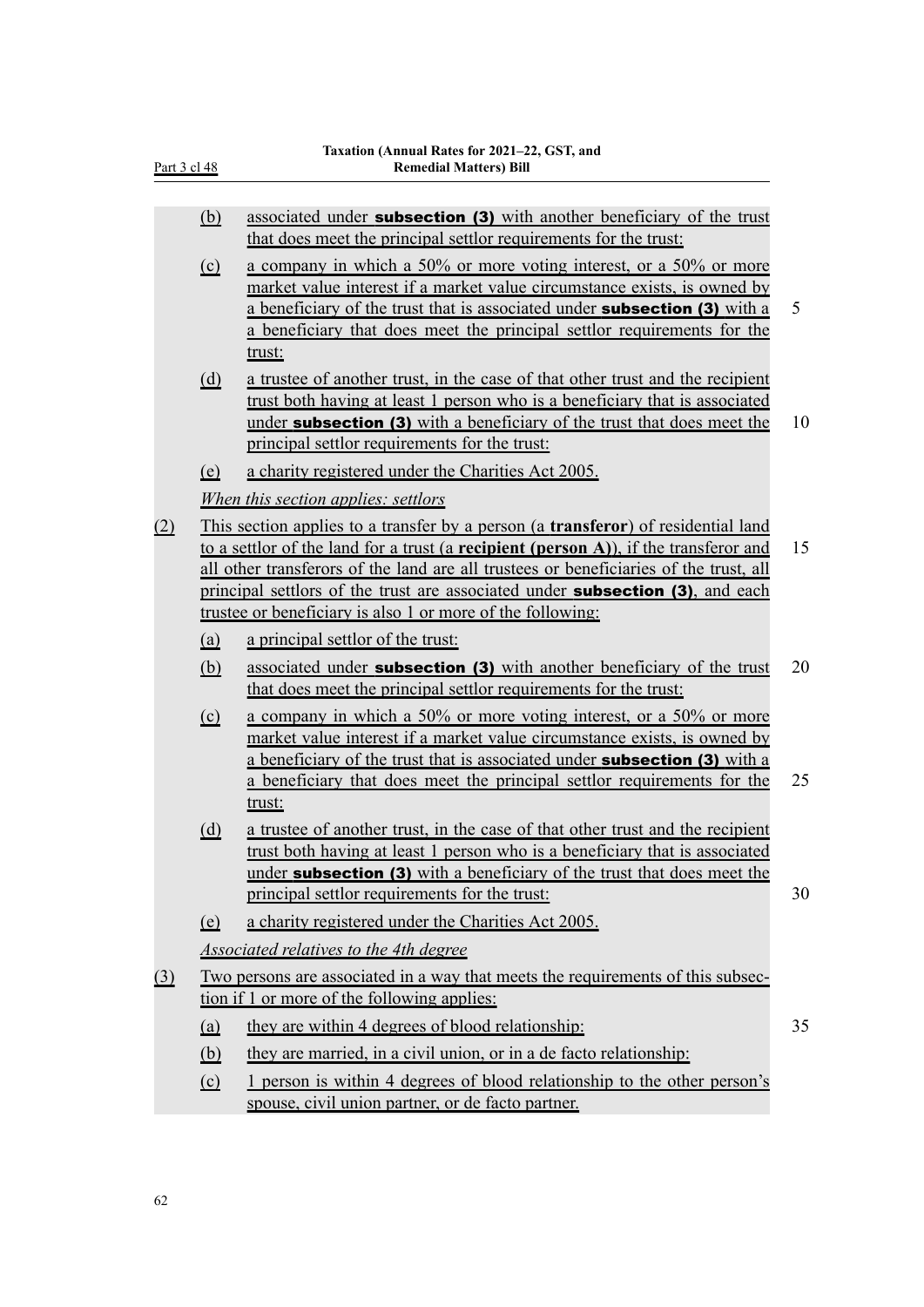*Sections* CB 6A and CZ 39 *: bright-line acquisition date*

 $(4)$  For the purposes of sections **CB 6A and CZ 39** (Disposal within 5 years: bright-line test for residential land: acquisition on or after 29 March 2018), the recipient (**person A**) of the transfer of the residential land has the bright-line acquisition date that the transferor had, if the transfer is made on or after 1 5 April 2022.

Defined in this Act: beneficiary, bright-line acquisition date, cost, disallowed residential property, dispose, principal settlor, residential land, tax charity, trust, trustee

## **CB 6AD Residential land transferred to Maori authorities, or similar eligible persons, for certain family trusts** 10

# *When this section applies: trustees*

- (1) This section applies to a transfer by a person (a **transferor**) of residential land that is subject to Te Ture Whenua Maori Act 1993 to a trustee of a trust that is a Maori authority (a **recipient (person A)**), or is eligible to elect to be a Maori authority, under section HF  $2(3)(e)(i)$  (Who is eligible to be a Maori authority?) 15 (also **recipient (person A)**), if the transferor and all other transferors of the land are all beneficiaries of the trust, and all beneficiaries of the trust are—
	- (a) members of the same iwi or hapu:
	- (b) descendants of the same tipuna.

## *Mhen this section applies: settlors* 20

- (2) This section applies to a transfer by a person (a **transferor**) of residential land that is subject to Te Ture Whenua Maori Act 1993 to a settlor of the land for a trust that is a Maori authority (also **recipient (person A)**), or is eligible to elect to be a Maori authority, under section HF 2(3)(e)(i) (also **recipient (person A)**), if the transferor and all other transferors of the land are all trustees or 25 beneficiaries of the trust, and all beneficiaries of the trust are—
	- (a) members of the same iwi or hapu:
	- (b) descendants of the same tipuna.

*Sections* CB 6A and CZ 39*: bright-line acquisition date*

(3) For the purposes of sections CB 6A and CZ 39 (Disposal within 5 years: 30 bright-line test for residential land: acquisition on or after 29 March 2018), the recipient (person A) of the transfer of the residential land has the bright-line acquisition date that the transferor had, if the transfer is made on or after 1 April 2022.

Defined in this Act: beneficiary, bright-line acquisition date, disallowed residential property, dispose, 35 Maori authority, residential land, trust, trustee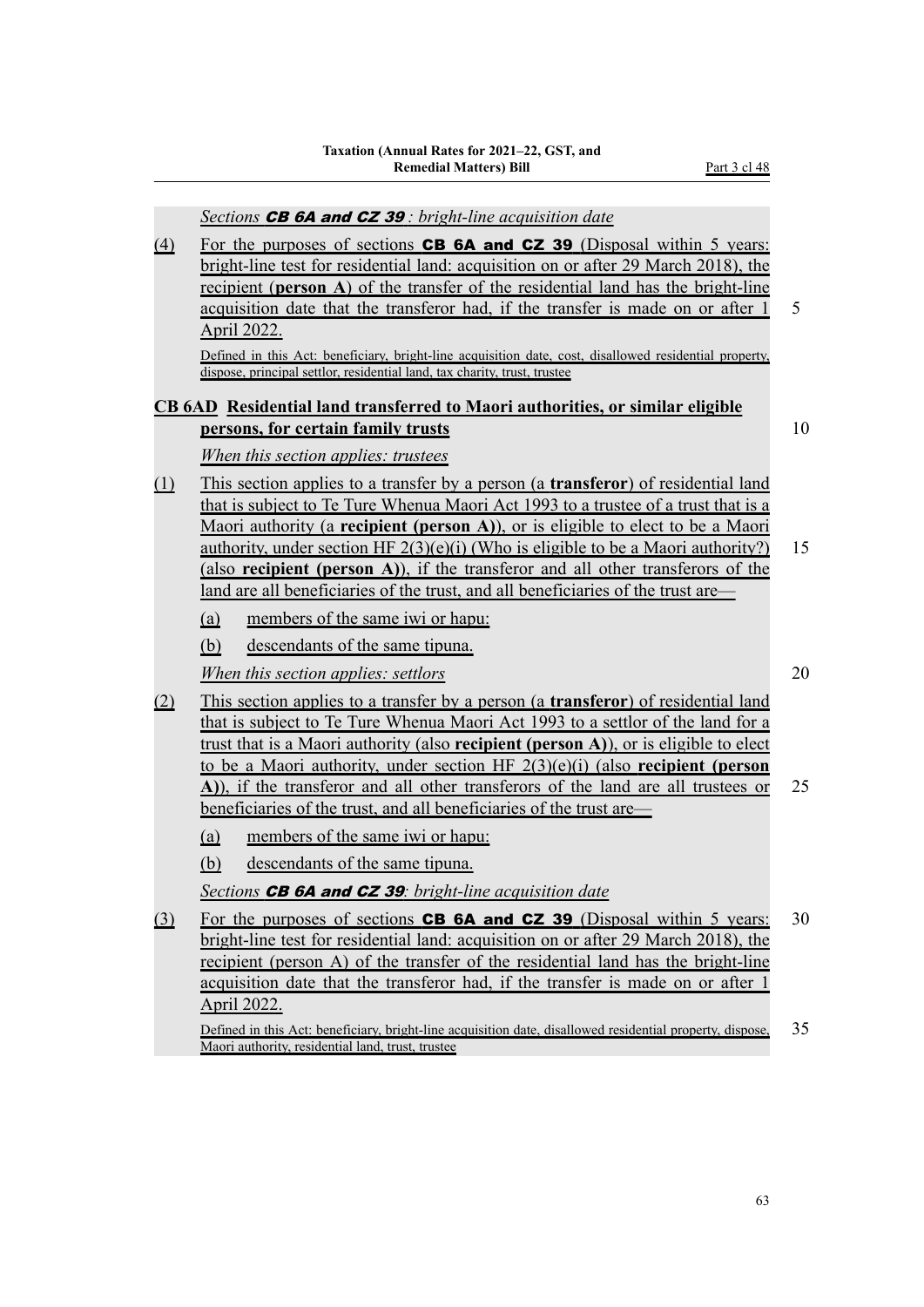Part 3 cl 48

|            |                              |                          | CB 6AE Certain transfers of residential land included in settlement of claim                                                                                                                                                                                                                                                                                                                                                                                           |    |  |
|------------|------------------------------|--------------------------|------------------------------------------------------------------------------------------------------------------------------------------------------------------------------------------------------------------------------------------------------------------------------------------------------------------------------------------------------------------------------------------------------------------------------------------------------------------------|----|--|
|            |                              |                          | under the Treaty of Waitangi<br>What this section applies to                                                                                                                                                                                                                                                                                                                                                                                                           |    |  |
| <u>(1)</u> |                              |                          | This section applies to a transfer by a person (a <b>transferor</b> ) of residential land<br>that is subject to Te Ture Whenua Maori Act 1993 and is part of the settlement<br>of a claim under the Treaty of Waitangi to a trustee of a trust that is a Maori<br>authority (a recipient (person A)), or eligible to elect to be a Maori authority,<br>under section HF $2(3)(e)(i)$ (Who is eligible to be a Maori authority?) (also<br><u>recipient</u> (person A)). | 5  |  |
|            |                              |                          | Sections <b>CB 6A and CZ 39</b> : bright-line acquisition date                                                                                                                                                                                                                                                                                                                                                                                                         | 10 |  |
| (2)        |                              | April 2022.              | For the purposes of sections <b>CB 6A and CZ 39</b> (Disposal within 5 years:<br>bright-line test for residential land: acquisition on or after 29 March 2018), the<br>recipient (person A) of the transfer of the residential land has the bright-line<br>acquisition date that the transferor had, if the transfer is made on or after 1                                                                                                                             | 15 |  |
|            |                              |                          | Defined in this Act: bright-line acquisition date, dispose, disallowed residential property, Maori<br>authority, residential land, trust, trustee                                                                                                                                                                                                                                                                                                                      |    |  |
|            |                              |                          | CB 6AF Certain transfers of residential land between look-through company, or                                                                                                                                                                                                                                                                                                                                                                                          |    |  |
|            |                              |                          | partnership, and members                                                                                                                                                                                                                                                                                                                                                                                                                                               | 20 |  |
|            | What this section applies to |                          |                                                                                                                                                                                                                                                                                                                                                                                                                                                                        |    |  |
| (1)        |                              |                          | This section applies to a transfer by a person (the <b>transferor</b> ) of residential<br>land to a recipient (person A), if-                                                                                                                                                                                                                                                                                                                                          |    |  |
|            | (a)                          |                          | the transfer is made by or to-                                                                                                                                                                                                                                                                                                                                                                                                                                         |    |  |
|            |                              | (i)                      | the owners of the look-through company that receives or makes<br>the transfer; or                                                                                                                                                                                                                                                                                                                                                                                      | 25 |  |
|            |                              | (ii)                     | the members of the partnership that receives or makes the transfer;<br>and                                                                                                                                                                                                                                                                                                                                                                                             |    |  |
|            | <u>(b)</u>                   | $\frac{as}{-}$           | for each owner of the look-through company, the proportion held by the<br>owner of the total shareholding in the look-through company is the same                                                                                                                                                                                                                                                                                                                      | 30 |  |
|            |                              | $\Omega$                 | the proportion of the total ownership interests in the land that the<br>owner holds, as a transferor or recipient in the transfer; and                                                                                                                                                                                                                                                                                                                                 |    |  |
|            |                              | $\overline{(\text{ii})}$ | the proportion of the total consideration for the transfer of the land<br>that the owner provides as a recipient, or receives as a transferor,<br>in the transfer; and                                                                                                                                                                                                                                                                                                 | 35 |  |
|            | $\Omega$                     |                          | for each member of the partnership, the proportion held by the member                                                                                                                                                                                                                                                                                                                                                                                                  |    |  |
|            |                              |                          | of the total partnership interests in the partnership is the same as—                                                                                                                                                                                                                                                                                                                                                                                                  |    |  |
|            |                              | $\Omega$                 | the proportion of the total ownership interests in the land that the<br>member holds, as a transferor or recipient in the transfer; and                                                                                                                                                                                                                                                                                                                                |    |  |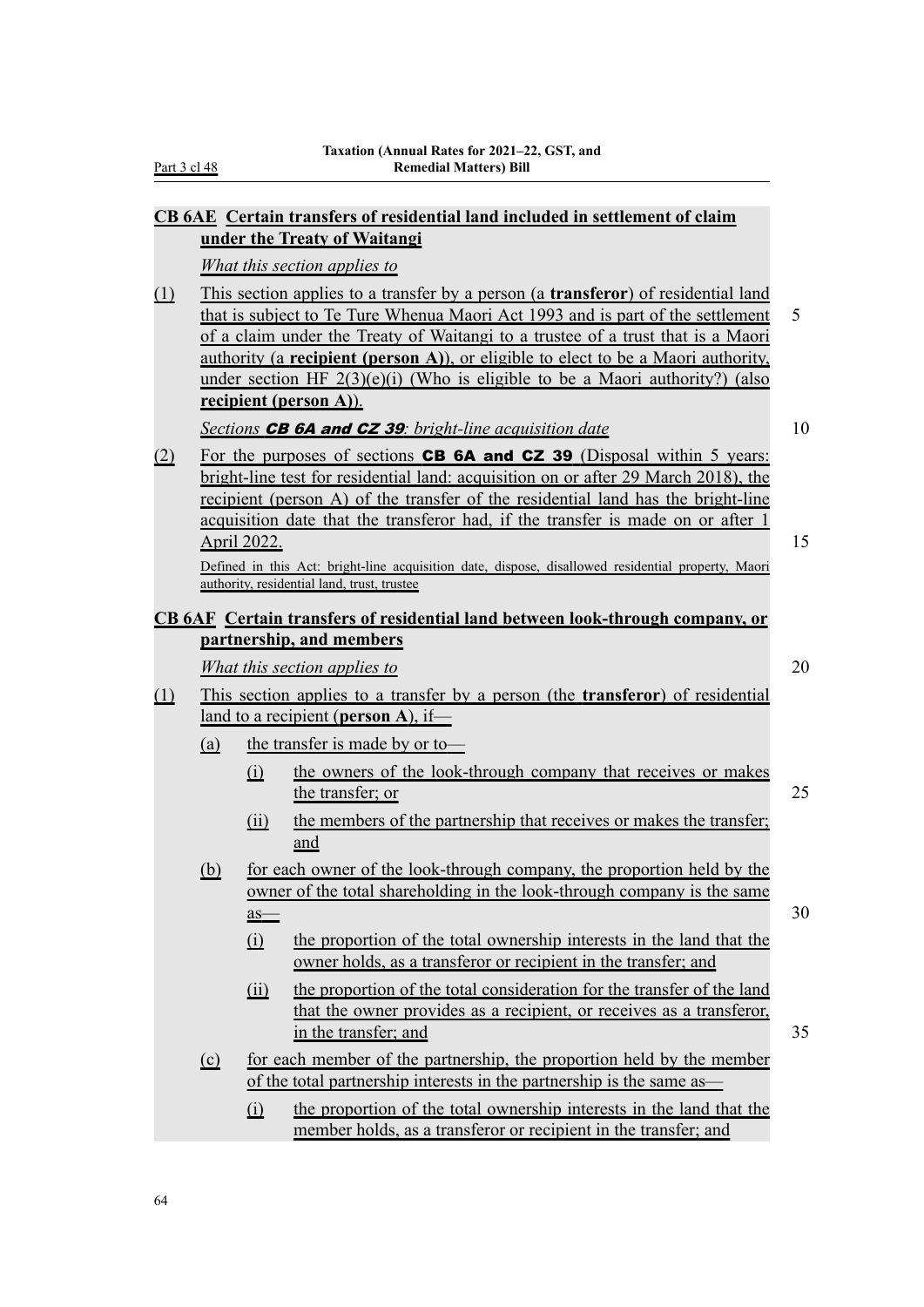|                   |                                                                                                                                                                                                                                                                                                                                                           | the proportion of the total consideration for the transfer of the land<br>(ii)<br>that the member provides as a recipient, or receives as a trans-<br>feror, in the transfer.                                                                                                                                                                                |    |  |  |  |
|-------------------|-----------------------------------------------------------------------------------------------------------------------------------------------------------------------------------------------------------------------------------------------------------------------------------------------------------------------------------------------------------|--------------------------------------------------------------------------------------------------------------------------------------------------------------------------------------------------------------------------------------------------------------------------------------------------------------------------------------------------------------|----|--|--|--|
|                   |                                                                                                                                                                                                                                                                                                                                                           | Sections <b>CB 6A and CZ 39</b> : bright-line acquisition date                                                                                                                                                                                                                                                                                               |    |  |  |  |
| (2)               | For the purposes of sections <b>CB 6A and CZ 39</b> (Disposal within 5 years:<br>bright-line test for residential land: acquisition on or after 29 March 2018), the<br>recipient (person A) of the transfer of the residential land has the bright-line<br>acquisition date that the transferor had, if the transfer is made on or after 1<br>April 2022. |                                                                                                                                                                                                                                                                                                                                                              |    |  |  |  |
|                   |                                                                                                                                                                                                                                                                                                                                                           | Defined in this Act: bright-line acquisition date, close company, disallowed residential property,<br>look-through company, partner, partnership, residential land                                                                                                                                                                                           | 10 |  |  |  |
| (2)               |                                                                                                                                                                                                                                                                                                                                                           | <b>Subsection (1)</b> applies to a person's disposal of residential land, if the person<br>acquires an estate or interest in the land on or after 27 March 2021. However,<br><b>subsection (1)</b> does not apply if the person makes an offer for the acquisition                                                                                           |    |  |  |  |
|                   |                                                                                                                                                                                                                                                                                                                                                           | of the land, on or before 23 March 2021, that is irrevocable before 27 March<br>2021 and the person acquires an estate or interest in the land on or after 27<br>March 2021 as a result of that offer. Further, <b>subsection (1)</b> does not apply                                                                                                         | 15 |  |  |  |
|                   | $\underline{\text{to}}$<br><u>(a)</u>                                                                                                                                                                                                                                                                                                                     | a person's disposal of a freehold estate in residential land that the person<br>acquired as the owner of a leasehold estate with a perpetual right of<br>renewal, if the person was granted the leasehold estate before 27 March<br>2021:                                                                                                                    | 20 |  |  |  |
|                   | <u>(b)</u>                                                                                                                                                                                                                                                                                                                                                | a person's disposal of an estate or interest in residential land that the per-<br>son acquired as the result of the completion of a land development or<br>subdivision, if before 27 March 2021 the person entered into the agree-<br>ment under which they acquired the estate or interest upon the comple-<br>tion of the land development or subdivision. | 25 |  |  |  |
| 49                | <del>vears)</del>                                                                                                                                                                                                                                                                                                                                         | Section CB 16A amended (Main home exclusion for disposal within 10                                                                                                                                                                                                                                                                                           |    |  |  |  |
| $\leftrightarrow$ |                                                                                                                                                                                                                                                                                                                                                           | section CB 16A(6)(b), replace<br>$66 + 1$<br><del>-шеге 18 а сониналаз регіод</del><br><del>with there is</del><br>one or more continuous periods".                                                                                                                                                                                                          | 30 |  |  |  |
| $\leftrightarrow$ |                                                                                                                                                                                                                                                                                                                                                           | Replace section CB 16A(6)(e) and (d) with:                                                                                                                                                                                                                                                                                                                   |    |  |  |  |
|                   | $\leftrightarrow$                                                                                                                                                                                                                                                                                                                                         | the beginning and the end of the continuous period adjoins either:                                                                                                                                                                                                                                                                                           |    |  |  |  |
|                   |                                                                                                                                                                                                                                                                                                                                                           | a period within the bright line period that meets the criteria; or<br>$\bigoplus$                                                                                                                                                                                                                                                                            |    |  |  |  |
|                   |                                                                                                                                                                                                                                                                                                                                                           | the first or last day of the bright line period; and<br>$\overline{(\overline{H})}$                                                                                                                                                                                                                                                                          | 35 |  |  |  |
|                   | $\left(\ddot{d}\right)$                                                                                                                                                                                                                                                                                                                                   | each continuous period is-                                                                                                                                                                                                                                                                                                                                   |    |  |  |  |
|                   |                                                                                                                                                                                                                                                                                                                                                           | 365 days or less:<br>$\bigoplus$                                                                                                                                                                                                                                                                                                                             |    |  |  |  |
|                   |                                                                                                                                                                                                                                                                                                                                                           | in the ease of the period during which the person is making<br>$\overrightarrow{H}$<br>reasonable efforts to construct a dwelling intended for use as their                                                                                                                                                                                                  |    |  |  |  |
|                   |                                                                                                                                                                                                                                                                                                                                                           |                                                                                                                                                                                                                                                                                                                                                              |    |  |  |  |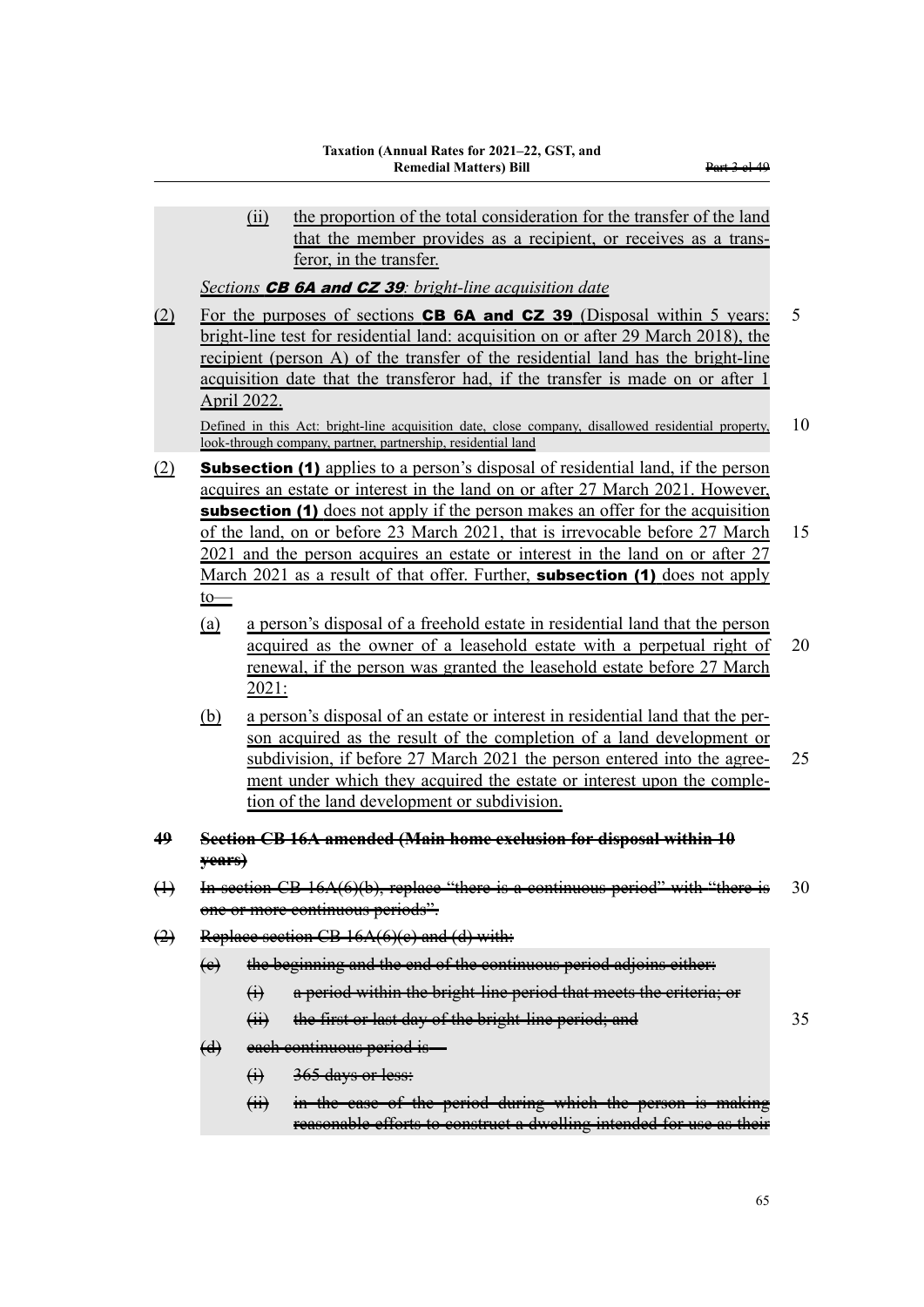main home or as the main home of a person described in section CB 16A(2), that period; and

- (3) In section CB 16A, list of defined terms, insert "group of persons".
- (4) Subsections (1), (2), and (3) apply to a person's disposal of residential land, if the person acquires an estate or interest in the land on or after 27 March 5  $2021$ . However, subsections (1), (2), and (3) do not apply if the person makes an offer for the acquisition of the land, on or before 23 March 2021, that is irrevocable before 27 March 2021 and the person acquires an estate or interest in the land on or after 27 March 2021 as a result of that offer.

## **49 Section CB 16A amended (Main home exclusion for disposal within 10** 10 **years)**

(1) Replace section CB 16A(1) and (2) with:

*Main home exclusion*

- (1) Section CB 6A does not apply to a person (**person A**) who disposes of resi‐ dential land if, for the residential land (an **exempt main home**), all the days in 15 the relevant bright-line period are exempted predominant main home days. *Key term: exempted predominant main home day*
- (1B) **Exempted predominant main home day** means, for person A and residential land,—
	- (a) a day within the land's bright-line period that the land has been used pre‐ 20 dominantly for a dwelling that was the main home for 1 or more main home persons:
	- (b) a day in a period that is equal to or shorter than the exempt main home period limit, if, for the period, the land has not been used predominantly for a dwelling that was the main home for 1 or more main home persons, 25 but—
		- (i) the start of the period adjoins either a day described in paragraph (a) or the start of the land's bright-line period; and
		- (ii) the end of the period adjoins either a day described in **paragraph** (a) or the end of the land's bright-line period. 30

*Key term: exempt main home period limit*

(1C) **Exempt main home period limit** means 365 days or, in the case of a period during which person A constructs a dwelling used as a main home for 1 or more main home persons, the length of that period, if it is reasonable.

*Key term: main home person* 35

- (1D) **Main home person** means, for person A, 1 or more of the following people:
	- (a) person A:
	- (b) a beneficiary of a trust, if person A is a trustee of the trust that owns the residential land disposed of, and—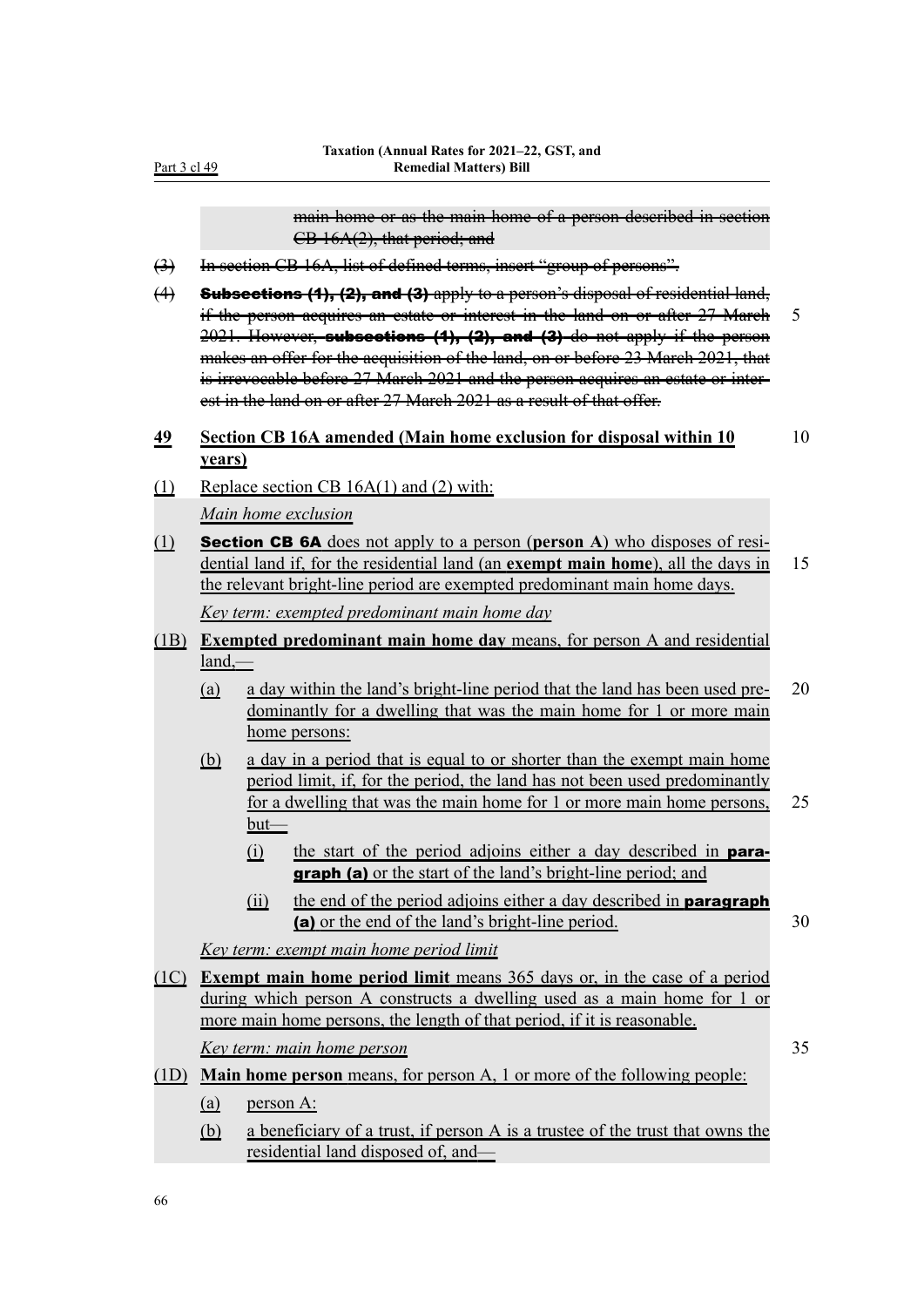|                               |            | $\Omega$<br>a principal settlor of the trust does not have a main home; or<br>if a principal settlor of the trust does have a main home, it is that<br>(ii)<br>main home that is being disposed of.                                                                                                                                                                                                                                                                                    |    |
|-------------------------------|------------|----------------------------------------------------------------------------------------------------------------------------------------------------------------------------------------------------------------------------------------------------------------------------------------------------------------------------------------------------------------------------------------------------------------------------------------------------------------------------------------|----|
| $\Omega$                      |            | In section CB $16A(3)(b)$ , replace "residential land described in subsection (2)"<br>with "exempt main homes described in <b>subsection (1)</b> ".                                                                                                                                                                                                                                                                                                                                    | 5  |
| $\Omega$                      |            | In section CB 16A(4), replace "residential land described in subsection (2)"<br>with "exempt main homes described in <b>subsection (1)</b> ".                                                                                                                                                                                                                                                                                                                                          |    |
| $\Delta$                      |            | In section CB $16A(5)(a)$ , replace "residential land described in subsection (2)"<br>with "an exempt main home described in <b>subsection (1)</b> ".                                                                                                                                                                                                                                                                                                                                  |    |
| $\Omega$                      |            | Repeal section CB 16A(6).                                                                                                                                                                                                                                                                                                                                                                                                                                                              | 10 |
| <u>(6)</u>                    |            | In section CB 16A, list of defined terms, insert "exempt main home", "exempt<br>main home period limit", "exempted predominant main home day", and "main<br>home person".                                                                                                                                                                                                                                                                                                              |    |
| $\Omega$                      |            | <b>Subsections (1), (2), (3), (4), (5), and (6)</b> apply to a person's disposal of<br>residential land, if the person acquires an estate or interest in the land on or                                                                                                                                                                                                                                                                                                                | 15 |
|                               | apply to-  | after 27 March 2021. However, subsections (1), (2), (3), (4), (5), and (6)<br>do not apply if the person makes an offer for the acquisition of the land, on or<br>before 23 March 2021, that is irrevocable before 27 March 2021 and the person<br>acquires an estate or interest in the land on or after 27 March 2021 as a result<br>of that offer. Further, subsections $(1)$ , $(2)$ , $(3)$ , $(4)$ , $(5)$ , and $(6)$ do not                                                    | 20 |
|                               | (a)<br>(b) | a person's disposal of a freehold estate in residential land that the person<br>acquired as the owner of a leasehold estate with a perpetual right of<br><u>renewal, if the person was granted the leasehold estate before 27 March</u><br>2021:<br>a person's disposal of an estate or interest in residential land that the per-<br>son acquired as the result of the completion of a land development or<br>subdivision, if before 27 March 2021 the person entered into the agree- | 25 |
|                               |            | ment under which they acquired the estate or interest upon the comple-<br>tion of the land development or subdivision.                                                                                                                                                                                                                                                                                                                                                                 | 30 |
| <u>49B</u>                    |            | <b>Section CB 36 amended (Disposal of emissions units)</b>                                                                                                                                                                                                                                                                                                                                                                                                                             |    |
| $\underline{\underline{(1)}}$ |            | After section CB 36(8C), insert:                                                                                                                                                                                                                                                                                                                                                                                                                                                       |    |
|                               |            | Cancellation of unit                                                                                                                                                                                                                                                                                                                                                                                                                                                                   |    |
| (8D)                          |            | If a person cancels an emissions unit, the person is treated as selling the unit for                                                                                                                                                                                                                                                                                                                                                                                                   |    |
|                               |            | an amount of zero.                                                                                                                                                                                                                                                                                                                                                                                                                                                                     | 35 |
| (2)                           | assent.    | <b>Subsection (1)</b> applies for a person and an income year beginning on or after<br>1 January 2009, except for an income year for which the person chooses to rely<br>on a tax position taken before the date on which this Act receives the Royal                                                                                                                                                                                                                                  |    |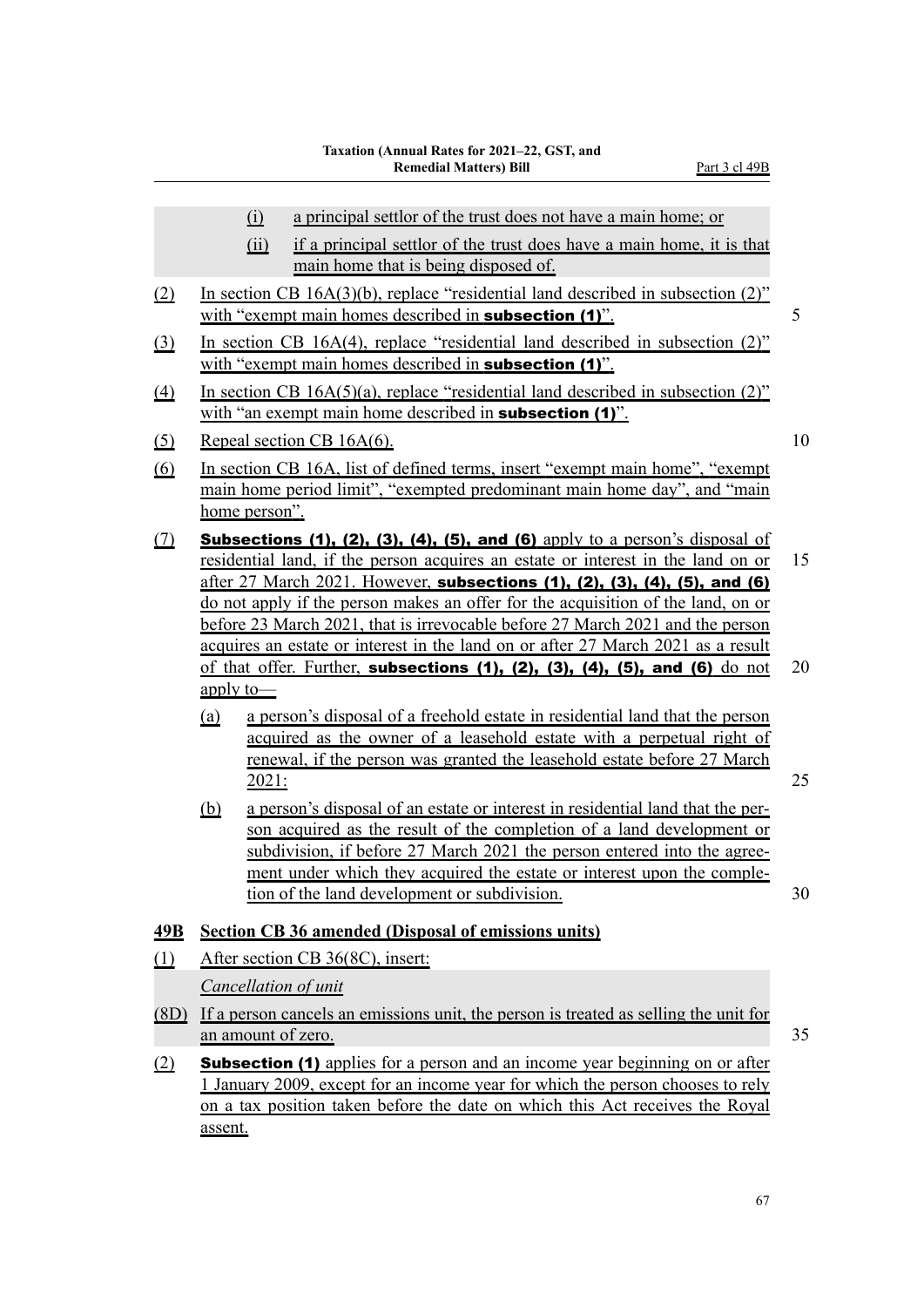| 50 | Section CD 5 amended (What is a transfer of company value?) |  |  |  |  |  |
|----|-------------------------------------------------------------|--|--|--|--|--|
|----|-------------------------------------------------------------|--|--|--|--|--|

In section CD 5(2)(a), replace "forgiven" with "remitted".

# **50B Section CD 38 amended (General calculation rule for transfers of company value)**

# (1) Replace section CD  $38(2)(b)(i)$  with: 5

- (i) is the market value of the money or money's worth, if any, that the person provides to the company as consideration for the transfer. To the extent to which the person provides a loan that is cross-bor‐ der related borrowing under section GC 6(3B) (Purpose and appli‐ cation of rules and nature of arrangements), the market value of 10 the money or money's worth that the person provides is deter‐ mined using the interest rate for a loan made on the same terms, including credit rating, as used for the adjustment to the interest made in accordance with sections GC 6 to GC 18 (which relate to transfer pricing arrangements), if any; and 15
- (2) Subsection (1) applies for income years starting on or after 1 April 2022.

#### **51 Section CD 39 amended (Calculation of amount of dividend when property made available)**

- (1) Replace section CD 39(8), other than the heading, with:
- $(8)$  For the purposes of subsection  $(5)$ , if neither subsection  $(6)$  nor  $(7)$  applies, the 20 benchmark rate of interest is-
	- (a) a market rate determined at the end of the quarter for a loan made on the same terms between persons at arm's length; or
	- (b) if the loan is cross-border related borrowing under section GC 6(3B) (Purpose and application of rules and nature of arrangements), the rate 25 determined at the end of the quarter for a loan made on the same terms, including credit rating, as used for the adjustment to the interest made in accordance with sections GC 6 to GC 14 (Transfer pricing arrange‐ ments).
- $\left( \frac{1}{2} \right)$  Subsection (1) applies for income years starting on or after 1 April 2022. 30

#### **52 Section CD 43 amended (Available subscribed capital (ASC) amount)**

- (1) In section CD 43(6B)(a), replace "forgiven" with "remitted".
- (2) Repeal section CD 43(6B)(b).
- (3) In the heading to section CD 43(6D), replace "*forgiven*" with "*remitted*".

# **53 Section CD 44 amended (Available capital distribution amount)** 35

(1) After section CD 44(7), insert: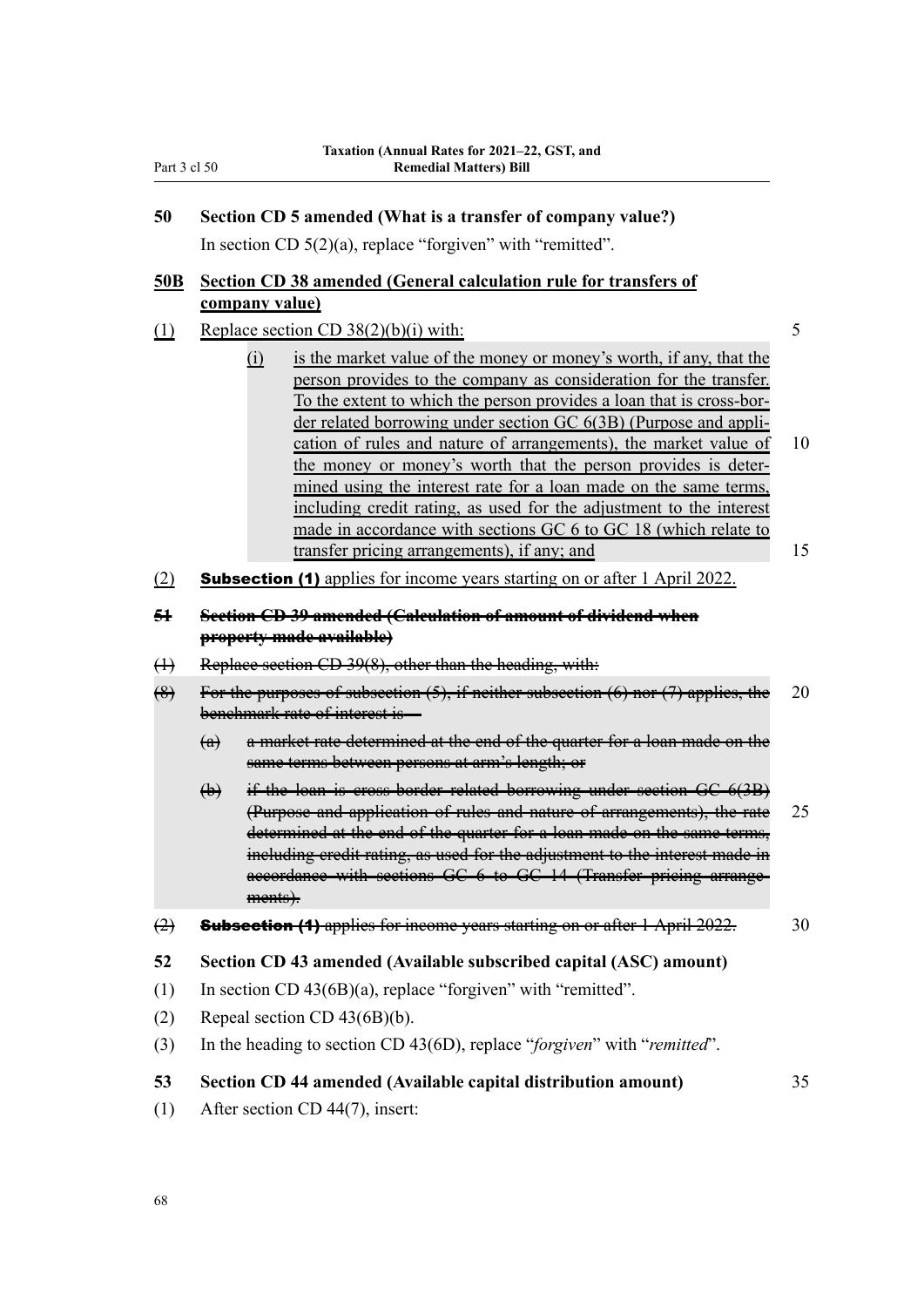#### *Disposal of shares received in a share-for-share exchange*

- (7B) A company that sells or transfers to a person that is not associated, for consid‐ eration, shares that are capital property, and the shares were received by the company in a share-for-share exchange to which sections CD 43(9) and (10) (Available subscribed capital (ASC) amount) apply, has a capital gain amount, 5 in addition to any other capital gain amount, equal to the subscriptions amount not included, because of the application of section CD 43(10), for the relevant issue of the company's shares in the share-for-share exchange.
- (2) In the heading to section CD 44(8B), replace "*forgiven*" with "*remitted*".
- (3) In section CD 44(8B), replace "forgiven" with "remitted". 10
- **54 Section CW 10 amended (Dividend within New Zealand wholly-owned group)**
- (1) In section CW 10(1)(e), replace "subsections (3) to (6)" with "subsections (5) and  $(6)$ ".
- (2) Repeal section CW 10(3).  $15$
- (3) **Subsections (1) and (2)** apply for the  $2022-23$  and later income years.

## **54B New section CW 10B inserted (Dividends derived by council-controlled organisation holding companies)**

(1) After section CW 10, insert:

# **CW 10B Dividends derived by council-controlled organisation holding** 20 **companies**

A dividend derived by a council-controlled organisation (the **recipient**) from another person (the **payer**) is exempt income of the recipient if—

- (a) the payer is—
	- (i) a council-controlled organisation; or 25
	- (ii) a port company, a subsidiary of a port company, or an energy company that would be a council-controlled organisation in the absence of section 6(4) of the Local Government Act 2002; and
- (b) at the time the dividend is derived, 100% of the voting interests in the payer are held by— 30
	- (i) 2 or more local authorities; or
	- (ii) a combination of 1 or more Ministers of the Crown, on behalf of the Crown, and 1 or more local authorities; and
- (c) at the time the dividend is derived, a local authority holds 100% of the voting interests in the recipient. 35

Defined in this Act: council-controlled organisation, dividend, exempt income, local authority, voting **interest** 

(2) Subsection (1) applies for the 2022–23 and later income years.

69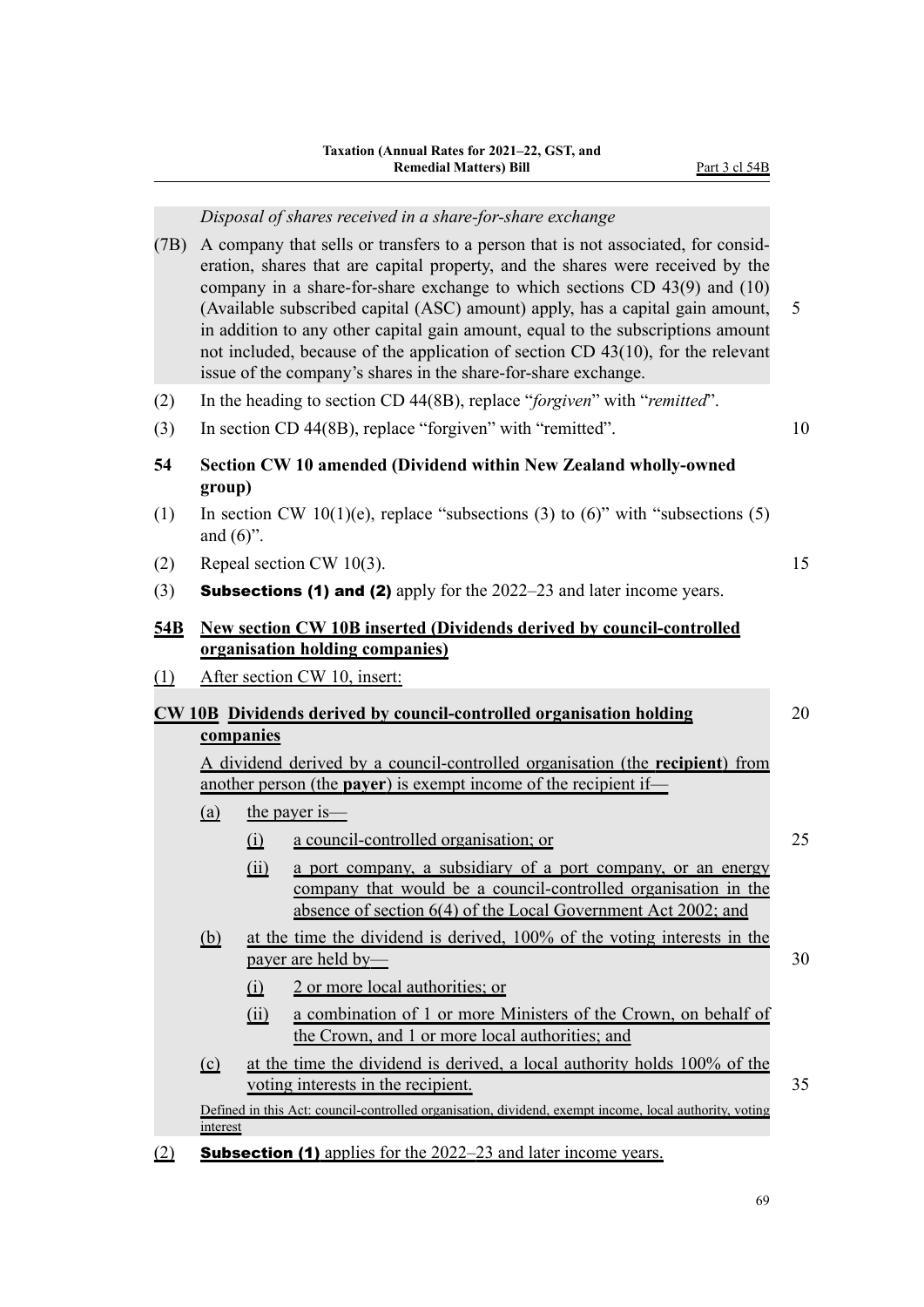## **55 Section CW 39 amended (Local authorities)**

- (1) Replace section CW 39(4), other than the heading, with:
- (4) Subsection (2) does not apply to an amount of income that—
	- (a) is derived by a local authority from—
		- (i) a council-controlled organisation linked by ownership or control 5 to the local authority, other than a council-controlled organisation operating a hospital as a charitable activity on behalf of the local authority; or
		- (ii) an organisation linked by ownership or control to the local author‐ ity that is a port company, a subsidiary of a port company, or an 10 energy company and that would be a council-controlled organisation in the absence of section 6(4) of the Local Government Act 2002; and
	- (b) is neither rates nor a dividend that is exempt income of the local authority under section CW 10. 15
- (2) **Subsection (1)** applies for the  $2022-23$  and later income years.

#### **55B Section CW 47 amended (TAB NZ and racing clubs)**

After section CW 47(1)(d), insert:

- (e) the Racing Integrity Board:
- (f) Racing New Zealand. 20

# **55C New section CW 62C inserted (Income from foreign-currency loans used for disallowed residential property)**

After section CW 62B, insert:

# **CW 62C Income from foreign-currency loans used for disallowed residential property** 25

An amount of income of a person under section  $CC$  3(1) (Financial arrangements) is exempt income if the person—

- (a) derives the income from a financial arrangement that is a loan of foreign currency to the person; and
- (b) uses the loan proceeds for disallowed residential property; and 30
- (c) is denied by section DH 8(1) (Deduction not allowed) a deduction for interest incurred by the person under the financial arrangement.

Defined in this Act: disallowed residential property, exempt income, financial arrangement, interest, income

#### **56 Section CX 47 amended (Government grants to businesses)** 35

(1) After section CX 47(4), insert: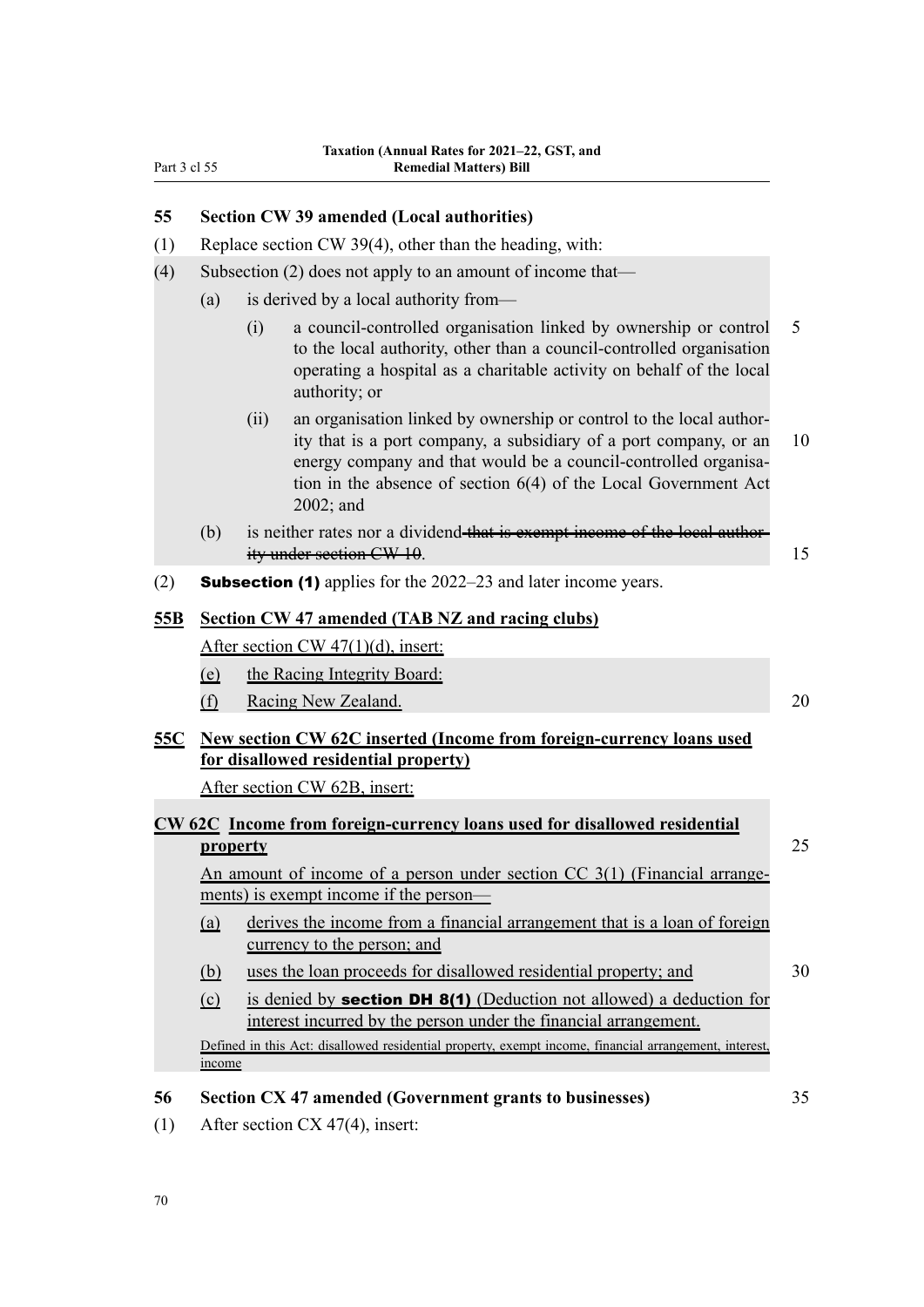*Another exclusion*

- (5) This section does not apply to an RDTI transition support payment.
- (2) Subsection (1) applies for the 2019–20 and later income years.
- **56B Section CZ 39 amended (Disposal within 5 years: bright-line test for residential land: acquisition on or after 29 March 2018)** 5
- (1) In section CZ 39(2)(a), replace "the date on which" with "the date (the **brightline acquisition date**) on which".
- (2) In section CZ 39(2)(b), replace "their date of acquisition" with "their date of acquisition (the **bright-line acquisition date**)".
- (3) In section CZ 39(3)(a), replace "the date on which" with "the date (the **bright-** 10 **line acquisition date**) on which".
- (4) In section CZ 39(3)(b), replace "their date of acquisition" with "their date of acquisition (the **bright-line acquisition date**)".
- (5) In section CZ 39(4), replace "grant of the leasehold estate" with "the date of the grant of the leasehold estate (the **bright-line acquisition date**)". 15
- (6) In section CZ 39(5), replace "the person entering into the agreement" with "the date of the person entering into the agreement (the **bright-line acquisition date**)".
- (7) After section CZ 39(5), insert:

*Joint tenancy converted to tenancy in common* 20

(5B) Despite subsection (2), for residential land transferred in the case and to the extent to which the residential land is held as a tenant in common in a share equal to all joint owners, acquired subsequent to, and to the extent to which it was previously being held as a joint tenant nominally in the same share equal to the same joint owners, an amount that a person derives from disposing of the 25 residential land is income of the person if the bright-line disposal date for the residential land is within 5 years of the date (the **bright-line acquisition date**) that the joint tenancy was acquired.

*Tenancy in common converted to joint tenancy*

- (5C) Despite subsection (2), for residential land transferred in the case and to the 30 extent to which the residential land is held as a joint tenant nominally in a share equal to all joint owners, acquired subsequent to, and to the extent to which it was previously being held as a tenant in common in the same share equal to the same joint owners, an amount that a person derives from disposing of the residential land is income of the person if the bright-line disposal date for the resi‐ 35 dential land is within 5 years of the date (the **bright-line acquisition date**) that the tenancy in common was acquired.
- (8) After section CZ 39(6), insert: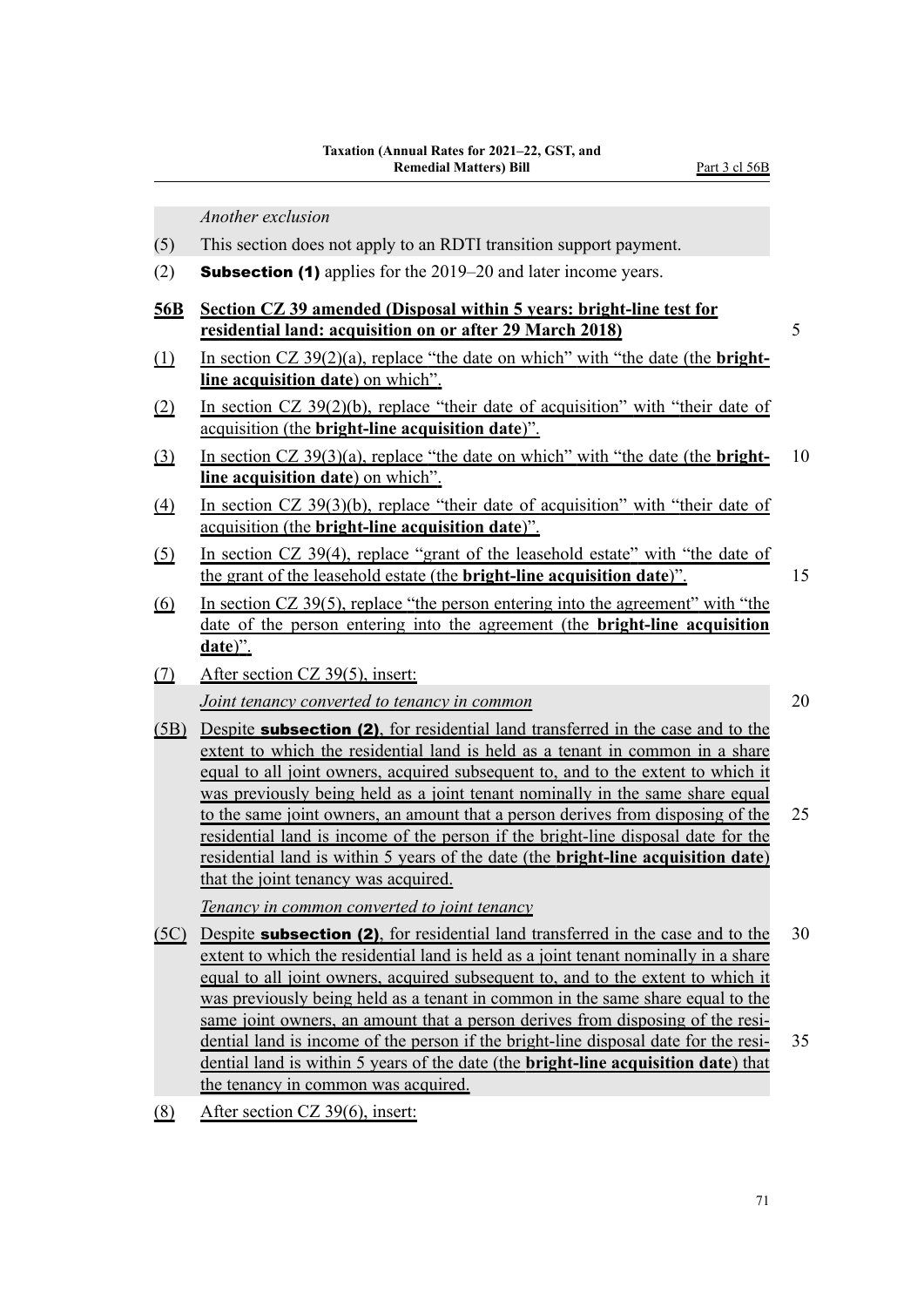Part 3 cl 56B

*Residential land transferred for certain family trusts*

(6B) Despite subsections (2) to (5C), for residential land transferred, as described in section CB 6AC (Residential land transferred for certain family trusts), to trustees or settlors of certain family trusts, an amount that a person derives from disposing of the residential land is income of the person if the bright-line 5 disposal date for the residential land is within 5 years of the bright-line acquisition date given by section CB 6AC.

*Residential land transferred to Maori authorities, or similar eligible persons, for certain family trusts*

(6C) Despite **subsections (2) to (5C)**, for residential land transferred, as described 10 in section CB 6AD (Residential land transferred to Maori authorities, or similar eligible persons, for certain family trusts), an amount that a person derives from disposing of the residential land is income of the person if the bright-line disposal date for the residential land is within 5 years of the bright-line acquisition date given by **section CB 6AD**. 15

*Certain transfers of residential land included in settlement of claim under the Treaty of Waitangi*

(6D) Despite subsections (2) to (5C), for certain transfers of residential land, as described in **section CB 6AE** (Certain transfers of residential land included in settlement of claim under the Treaty of Waitangi), an amount that a person 20 derives from disposing of the residential land is income of the person if the bright-line disposal date for the residential land is within 5 years of the brightline acquisition date given by **section CB 6AE**.

*Certain transfers of residential land between look-through company, or partnership, and members* 25

- (6E) Despite subsections (2) to (5C), for certain transfers of residential land, as described in **section CB 6AF** (Certain transfers of residential land between look-through company, or partnership, and members), an amount that a person derives from disposing of the residential land is income of the person if the bright-line disposal date for the residential land is within 5 years of the bright- 30 line acquisition date given by section CB 6AF.
- (9) After section CZ 39(9), insert: *Retaining some land or acquiring some land*
- (10) For the purposes of this section and **sections CB 6AC to CB 6AF**, if a person disposes of some land (**disposed land**) in the form of an estate, interest, or 35 option in relation to an estate or interest, in land (the **underlying land**), and in relation to that disposed land, either the person retains or acquires an estate, interest, or option to acquire an estate or interest (**retained land**), that is, or is in, the underlying land in whole or in part, then—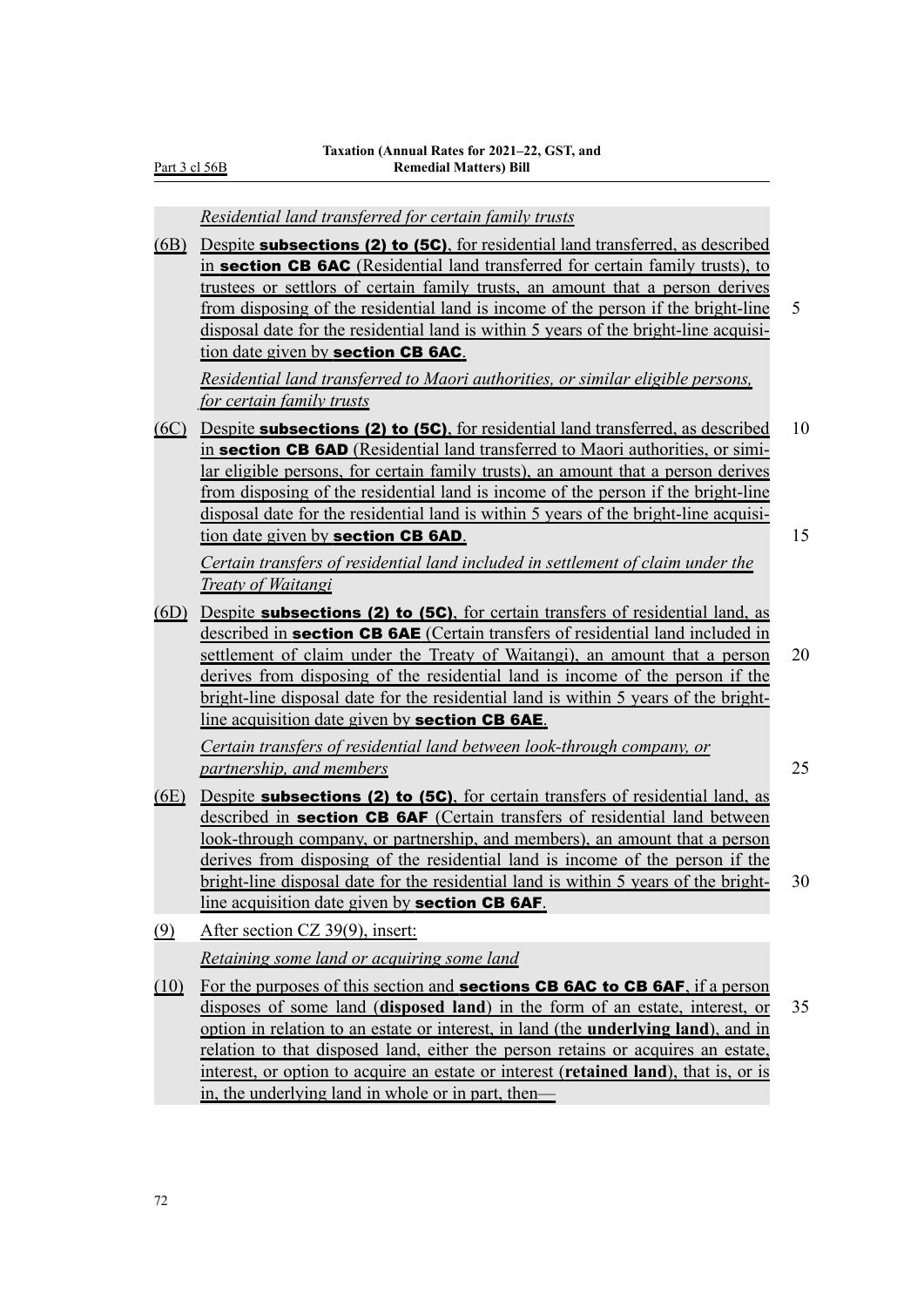- (a) the retained land is treated as not being acquired when the disposed land is disposed of, and as not having the bright-line acquisition date of the disposed land; and
- (b) an instrument to transfer land that relates to disposed land and to other land is ignored to the extent to which it relates to the other land, including underlying land and retained land; and
- (c) the other land, including underlying land and retained land, has the date of acquisition it would have if the disposal of the disposed land is ignored.

*Capacity* 10

- 
- (11) For the purposes of this section and **sections CB 6AC to CB 6AF**, the transfer of land from a person in a capacity, other than as trustee, to their personal capacity is ignored and, in any case other than as trustee, they are treated as holding the land in their personal capacity.
- (10) In section CZ 39, list of defined terms, insert "bright-line acquisition date". 15
- **57 Section CZ 40 amended (Main home exclusion for bright-line: acquisition on or after 29 March 2018)**
- (1) In section CZ 40(5), words before the paragraphs, replace "group of persons" with "**group of persons**".
- (2) In section CZ 40, list of defined terms,— 20
	- (a) insert "group of persons":
	- (b) delete "settlement".
- (3) **Subsections (1) and (2)** apply to a person's disposal of residential land, if the person acquires an estate or interest in the land on or after 27 March 2021. However, **subsections (1) and (2)** do not apply if the person makes an offer  $25$ for the acquisition of the land, on or before 23 March 2021, that is irrevocable before 27 March 2021 and the person acquires an estate or interest in the land on or after 27 March 2021 as a result of that offer.

# **57B Section DB 7 amended (Interest: most companies need no nexus with income)** 30

After section DB 7(6B), insert:

*Relationship with subpart DH*

- (6C) Subpart DH (Interest incurred in relation to certain land) overrides this section for interest to which that subpart relates.
- **58 Section DB 8 amended (Interest: money borrowed to acquire shares in** 35 **group companies)**
- (1) After section DB 8(2), insert: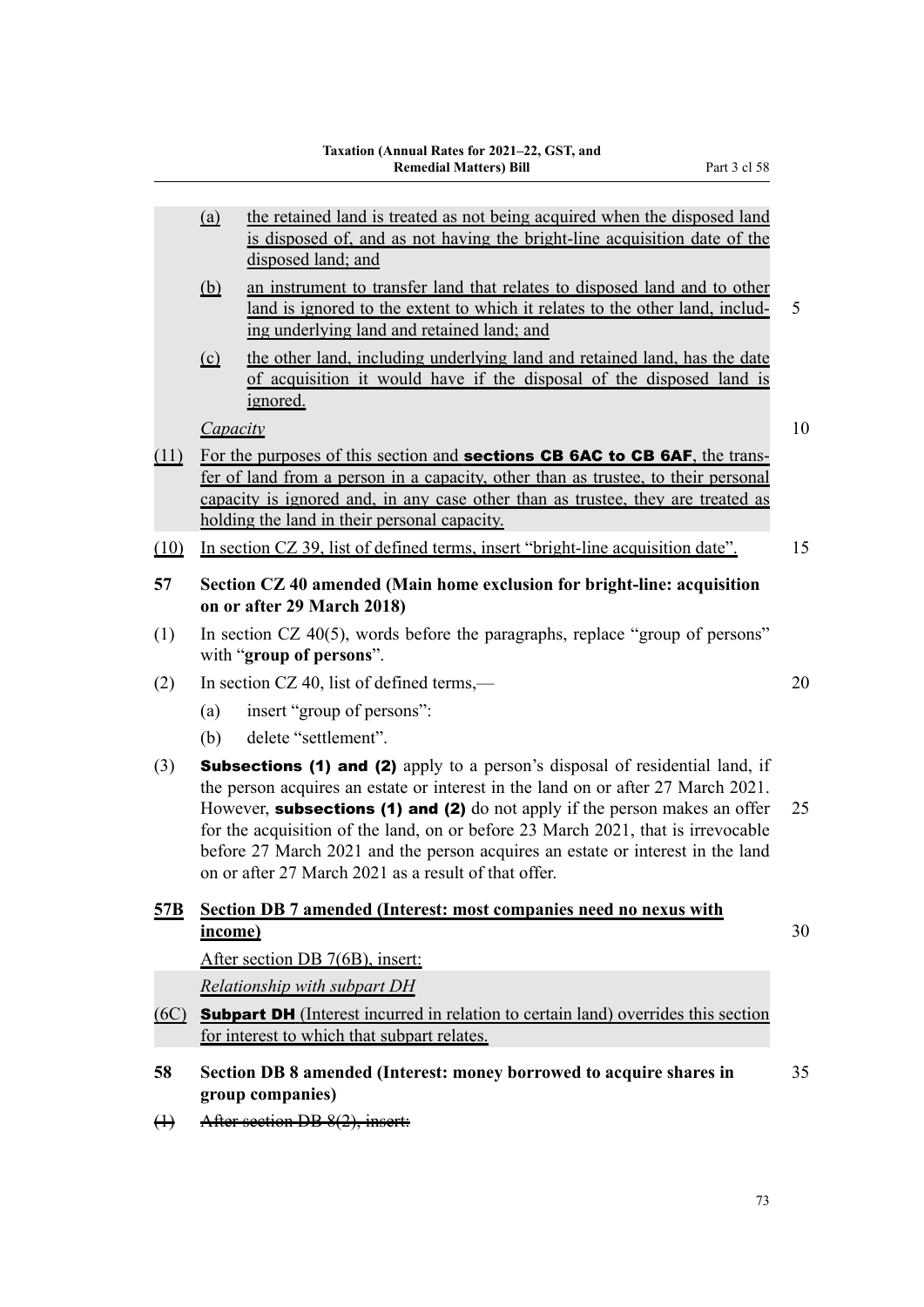| <del>Part 3 el 59</del> | 1 axalion (Almuai Kates Iof 2021–22, GST, and<br><b>Remedial Matters) Bill</b>                                                                                                                                                                              |    |
|-------------------------|-------------------------------------------------------------------------------------------------------------------------------------------------------------------------------------------------------------------------------------------------------------|----|
|                         | <b>Exclusion: borrowing by local authorities</b>                                                                                                                                                                                                            |    |
| $\left( 2B\right) $     | Subsection (1) does not apply to interest incurred by a local authority on<br>money borrowed to acquire shares in a company other than a council con-<br>trolled trading organisation as defined in section 6 of the Local Government<br>Aet 2002.          | 5  |
| (1B)                    | After section DB 8(6B), insert:                                                                                                                                                                                                                             |    |
|                         | Relationship with subpart DH                                                                                                                                                                                                                                |    |
| (6C)                    | <b>Subpart DH</b> (Interest incurred in relation to certain land) overrides this section                                                                                                                                                                    |    |
|                         | for interest to which that subpart relates.                                                                                                                                                                                                                 |    |
| $\leftrightarrow$       | In section DB 8, list of defined terms, insert "local authority".                                                                                                                                                                                           | 10 |
| $\leftrightarrow$       | <b>Subsection (4)</b> applies for the 2022-23 and later income years.                                                                                                                                                                                       |    |
| 59                      | New section DB 9B inserted (Interest incurred on money borrowed by<br>local authorities and lent to council-controlled organisations)                                                                                                                       |    |
| $\leftrightarrow$       | After section DB 9, insert:                                                                                                                                                                                                                                 |    |
|                         | DB 9B Interest incurred on money borrowed by local authorities and lent to                                                                                                                                                                                  | 15 |
|                         | council-controlled organisations                                                                                                                                                                                                                            |    |
|                         | No deduction                                                                                                                                                                                                                                                |    |
| $\leftrightarrow$       | A local authority is denied a deduction for interest incurred on borrowed<br>money that it lends to a council-controlled organisation other than a council-<br>eontrolled trading organisation as defined in section 6 of the Local Government<br>Aet 2002. | 20 |
|                         | <b>Relationship with section DB 6</b>                                                                                                                                                                                                                       |    |
| $\leftrightarrow$       | This section overrides section DB 6.                                                                                                                                                                                                                        |    |
|                         | <b>Link with subpart DA</b>                                                                                                                                                                                                                                 |    |
| $\bigoplus$             | This section overrides the general permission.                                                                                                                                                                                                              | 25 |
|                         | Defined in this Act: council controlled organisation, deduction, general permission, interest, local<br>authority                                                                                                                                           |    |
| $\leftrightarrow$       | <b>Subsection (4)</b> applies for the 2022-23 and later income years.                                                                                                                                                                                       |    |
| $\theta$                | Section DB 11 amended (Negative base price adjustment)                                                                                                                                                                                                      |    |
| $\leftrightarrow$       | After section DB 11(1), insert:                                                                                                                                                                                                                             | 30 |
|                         | Modification: local authorities                                                                                                                                                                                                                             |    |
|                         | (1BA) For a local authority, subsection (1) applies only in relation to a financial<br>arrangement with a council controlled trading organisation as defined in see-<br>tion 6 of the Local Government Act 2002.                                            |    |
| $\leftrightarrow$       | In section DB 11, list of defined terms, insert "local authority".                                                                                                                                                                                          | 35 |
| $\bigoplus$             | Subsection (1) applies for the 2022-23 and later income years.                                                                                                                                                                                              |    |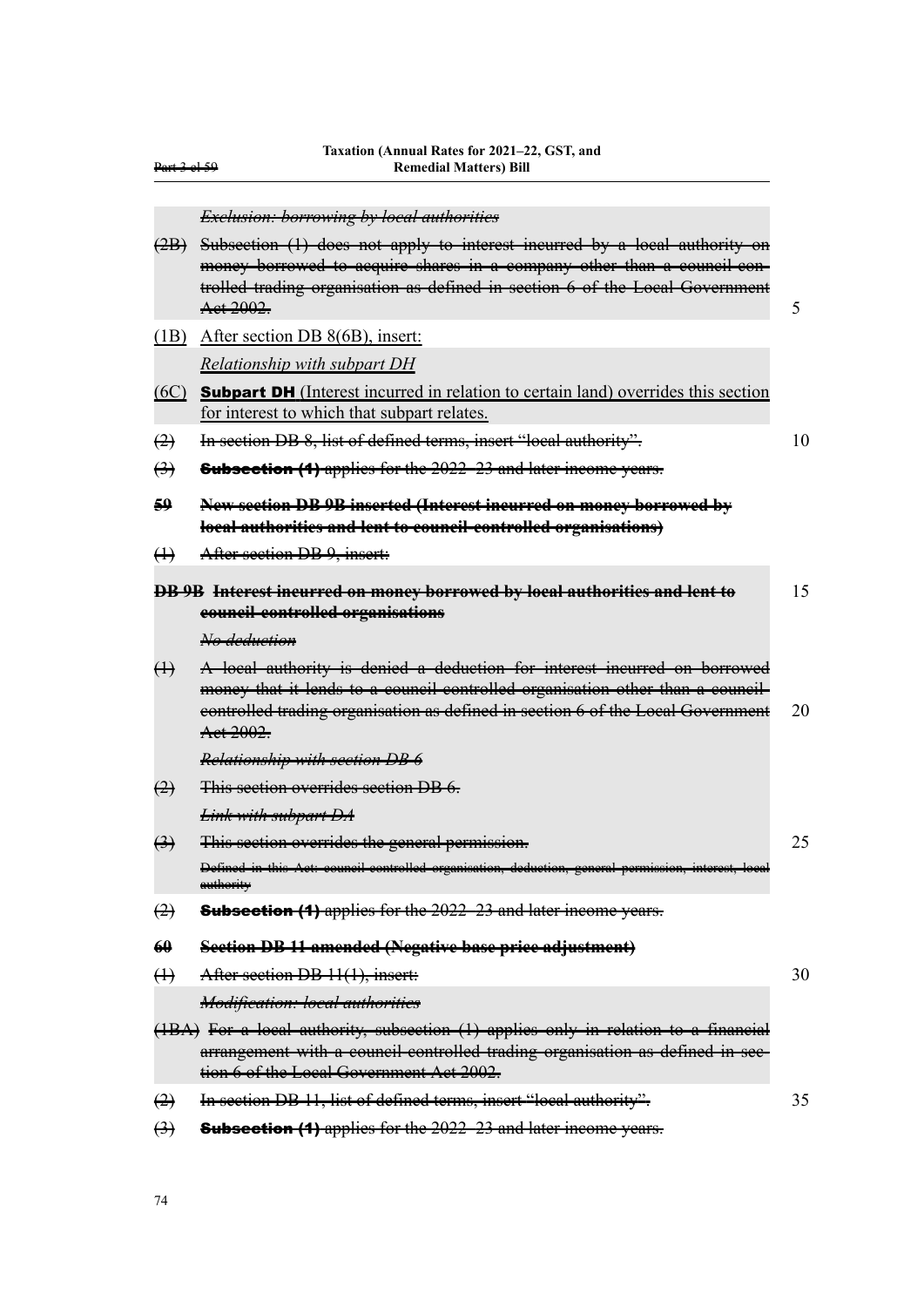| 61                           | Section DB 20B amended (Consideration for agreement to grant, renew,<br>extend, or transfer leasehold estate or licence)                       |    |
|------------------------------|------------------------------------------------------------------------------------------------------------------------------------------------|----|
|                              | In section DB 20B, list of defined terms, delete "depreciable intangible prop-<br>$erty$ ".                                                    |    |
| 61B                          | <b>Section DB 23C amended (Revenue account property: cost of some</b><br>residential land reduced)                                             | 5  |
| $\Omega$                     | In section DB $23C(1)$ , replace "section CB $6A(6)$ " with "section CB $6A(8)$ ".                                                             |    |
| (2)                          | Replace section DB $23C(2)$ to (6) with:                                                                                                       |    |
|                              | Excluded adjustment amount formula                                                                                                             |    |
| (2)                          | The excluded adjustment amount for the purposes of subsection (1) is calcula-<br>ted using the following formula:                              | 10 |
|                              | $\cos t \times$ (exempted non-predominant main home days $\times$ main home percentage +<br>exempted predominant main home days) / total days. |    |
|                              | Definition of items in formula                                                                                                                 |    |
| $\left( \frac{3}{2} \right)$ | The items in the formula are defined in <b>subsections (4) to (7)</b> .                                                                        | 15 |
|                              | Cost                                                                                                                                           |    |
| $\Delta$                     | Cost is the cost of the land.                                                                                                                  |    |
|                              | <b>Exempted non-predominant main home days</b>                                                                                                 |    |
| <u>(5)</u>                   | <b>Exempted non-predominant main home days</b> has the same meaning as in                                                                      |    |
|                              | section CB 6A(11).                                                                                                                             | 20 |
|                              | Main home percentage                                                                                                                           |    |
| <u>(6)</u>                   | Main home percentage has the same meaning as in <b>section CB 6A(11B)</b> .                                                                    |    |
|                              | Exempted predominant main home days                                                                                                            |    |
| <u>(7)</u>                   | <b>Exempted predominant main home days</b> has the same meaning as in sec-<br>tion CB 6A(11C).                                                 | 25 |
|                              | Total days                                                                                                                                     |    |
| (8)                          | Total days has the same meaning as in section CB 6A(11D).                                                                                      |    |
| 62                           | <b>Cross-heading above section DB 41 replaced</b>                                                                                              |    |
|                              | Replace the cross-heading above section DB 41 with:                                                                                            |    |
|                              | Corporate gifting                                                                                                                              | 30 |
| 63                           | Section DB 41 amended (Charitable or other public benefit gifts by<br>company)                                                                 |    |
| (1)                          | After section DB $41(3)$ , insert:                                                                                                             |    |
|                              | Exclusion                                                                                                                                      |    |
| (3B)                         | This section does not apply to a local authority.                                                                                              | 35 |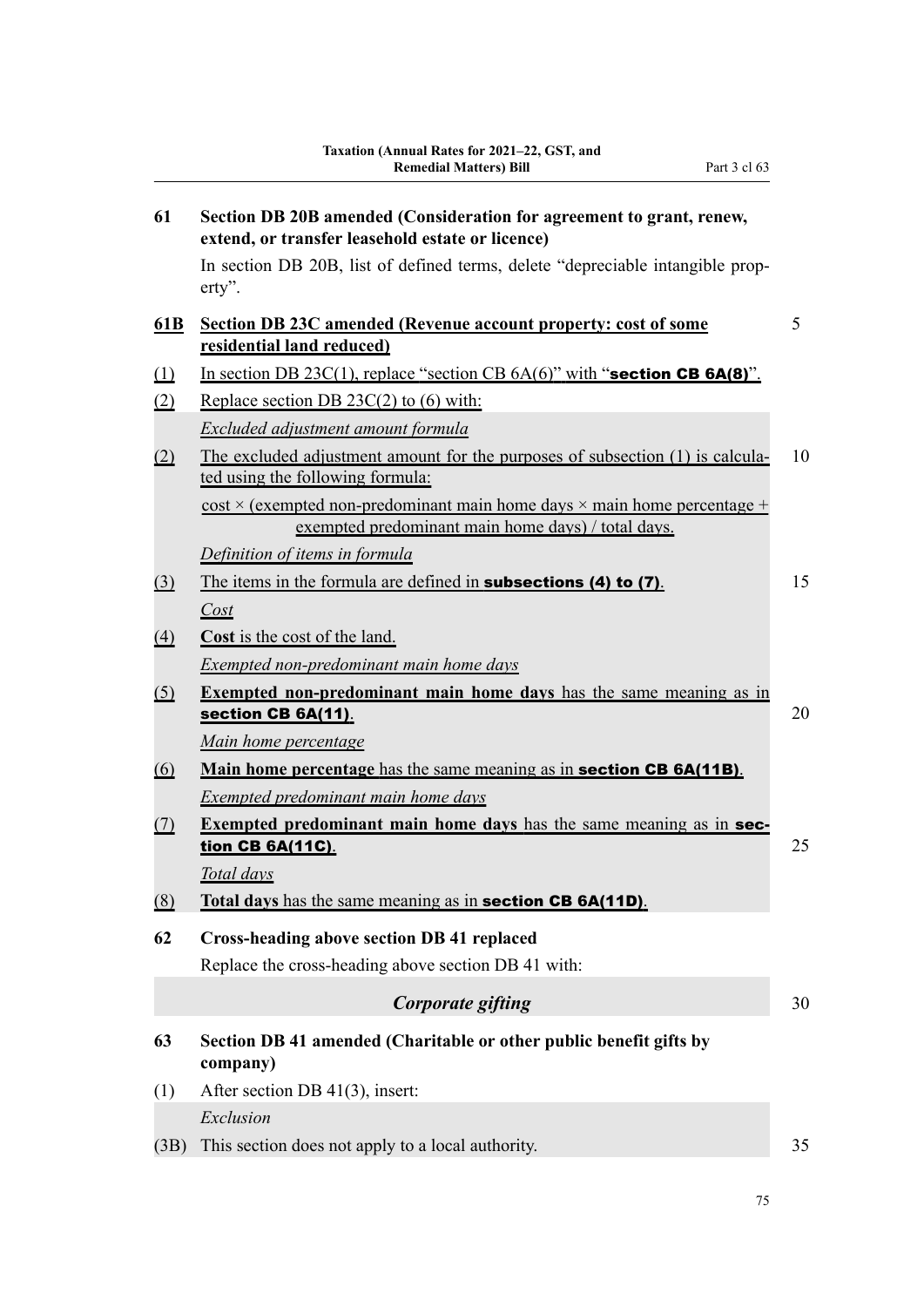- (2) In section DB 41, list of defined terms, insert "local authority".
- (3) **Subsection (1)** applies for the  $2022-23$  and later income years.

#### **64 Section DF 1 amended (Government grants to businesses)**

- (1) Replace section DF 1(1BA), other than the heading, with:
- (1BA) This section does not apply to the extent to which a payment described in sub‐ 5 section  $(1)$  is—
	- (a) the payment of an R&D loss tax credit and the person's expenditure is attributable to that payment:
	- (b) an RDTI transition support payment and the person's expenditure is attributable to that payment. 10

(2) Subsection (1) applies for the 2019–20 and later income years.

## **64B Section DG 2 amended (Application of this subpart)**

After section DG 2(3), insert:

*Relationship with subpart DH*

(3B) A person is allowed a deduction for interest incurred for disallowed residential 15 property to the extent to which the deduction is allowed under this subpart, and the deduction is not denied under **subpart DH** (Interest incurred in relation to certain land).

#### **64BB Section DG 8 amended (Expenditure limitation rule)**

(1) After section DG 8(3), insert: 20

*Relationship with subpart DH*

- (4) Despite subsection (1), interest incurred for disallowed residential property is ignored for the purposes of applying this section and section DG 9.
- (2) In section DG 8, list of defined terms, insert "disallowed residential property".

#### **64C Section DG 9 amended (Apportionment formula)** 25

In section DG 9(1), replace "sections DG 8 and DG 11 to DG 13" with "section DG 8".

#### **64CB Section DG 10 amended (Interest expenditure rules)**

- (1) After section DG 10(6), insert: *Relationship with subpart DH* 30
- (7) Despite this section and sections DG 11, DG 12, and DG 13, interest incurred for disallowed residential property or to acquire an ownership interest in, or become a beneficiary of, an interposed residential property holder is ignored for the purposes of applying this section and sections DG 11, DG 12, and DG 13. Also, the debt to which that interest relates is ignored for the purposes of 35 applying this section and sections DG 11, DG 12, and DG 13.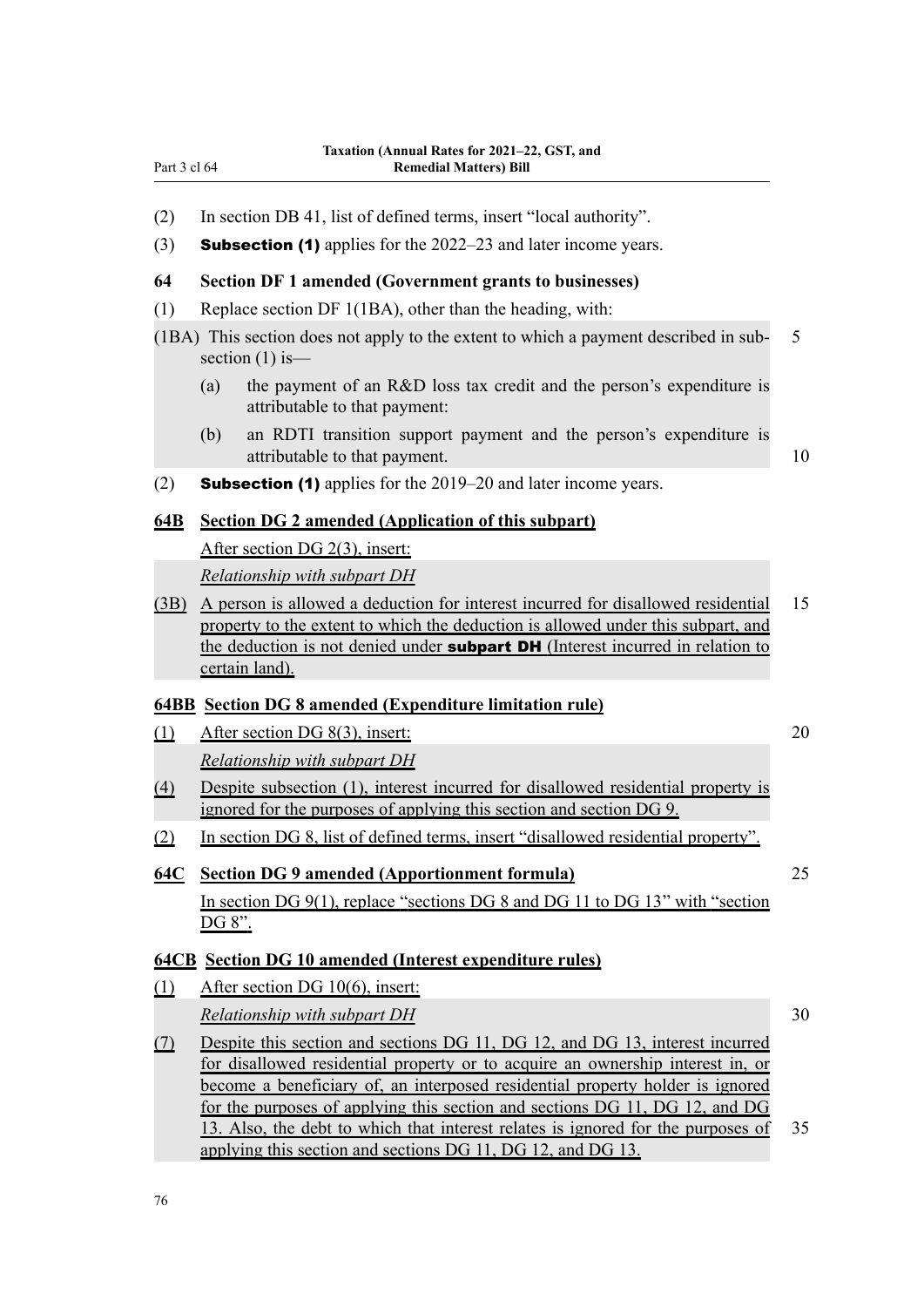| (2)        | In section DG 10, list of defined terms, insert "beneficiary", "disallowed resi-<br>dential property", and "interposed residential property holder".                                                                                                 |                |                                                                                                                                                                                                                                                                                                                     |    |  |  |  |  |
|------------|------------------------------------------------------------------------------------------------------------------------------------------------------------------------------------------------------------------------------------------------------|----------------|---------------------------------------------------------------------------------------------------------------------------------------------------------------------------------------------------------------------------------------------------------------------------------------------------------------------|----|--|--|--|--|
| <u>64D</u> |                                                                                                                                                                                                                                                      |                | <b>Section DG 11 amended (Interest expenditure: close companies)</b>                                                                                                                                                                                                                                                |    |  |  |  |  |
| $\Omega$   | Replace section DG $11(1)(b)$ with:                                                                                                                                                                                                                  |                |                                                                                                                                                                                                                                                                                                                     |    |  |  |  |  |
|            | 5<br>the company incurs interest expenditure for the income year that is not<br><u>(b)</u><br>for disallowed residential property nor to acquire an ownership interest<br>in, or become a beneficiary of, an interposed residential property holder. |                |                                                                                                                                                                                                                                                                                                                     |    |  |  |  |  |
| $\Omega$   | After section DG 11(2), insert:                                                                                                                                                                                                                      |                |                                                                                                                                                                                                                                                                                                                     |    |  |  |  |  |
|            |                                                                                                                                                                                                                                                      |                | Exclude disallowed residential property and related debt and interest                                                                                                                                                                                                                                               |    |  |  |  |  |
| (2B)       |                                                                                                                                                                                                                                                      |                | In applying this section, a close company must—                                                                                                                                                                                                                                                                     | 10 |  |  |  |  |
|            | (a)                                                                                                                                                                                                                                                  | $\Omega$       | for an asset that is disallowed residential property and in relation to<br>which the company incurs interest that is subject to apportionment under<br>section DG 8, exclude from the asset value determined for the asset the<br>lesser of<br>the asset value that would be determined for the asset if this para- | 15 |  |  |  |  |
|            |                                                                                                                                                                                                                                                      |                | graph did not apply to the asset:                                                                                                                                                                                                                                                                                   |    |  |  |  |  |
|            |                                                                                                                                                                                                                                                      | (ii)           | the amount of the company's debt under which the company<br>incurs interest in relation to the asset; and                                                                                                                                                                                                           |    |  |  |  |  |
|            | <u>(b)</u>                                                                                                                                                                                                                                           |                | exclude from the company's debt value the amount of each loan under<br>which the company incurs interest in relation to disallowed residential<br>property or in relation to acquiring an ownership interest in, or become a<br>beneficiary of, an interposed residential property holder; and                      | 20 |  |  |  |  |
|            | $\Omega$                                                                                                                                                                                                                                             | <u>holder.</u> | exclude from the company's interest expenditure for the income year, the<br>amount of interest that is incurred by the company in relation to dis-<br><u>allowed residential property or in relation to acquiring an ownership</u><br>interest in, or become a beneficiary of, an interposed residential property   | 25 |  |  |  |  |
| $\Omega$   |                                                                                                                                                                                                                                                      |                | In section DG 11, list of defined terms, insert "beneficiary", "disallowed resi-<br>dential property", and "interposed residential property holder".                                                                                                                                                                |    |  |  |  |  |
|            | <b>64DB</b> Section DG 14 amended (Interest expenditure: non-corporate)<br>30<br>shareholders)                                                                                                                                                       |                |                                                                                                                                                                                                                                                                                                                     |    |  |  |  |  |
|            |                                                                                                                                                                                                                                                      |                | After section DG 14(3), insert:                                                                                                                                                                                                                                                                                     |    |  |  |  |  |
|            | <b>Relationship with subpart DH</b>                                                                                                                                                                                                                  |                |                                                                                                                                                                                                                                                                                                                     |    |  |  |  |  |
| <u>(4)</u> | Despite subsections $(1)$ and $(2)$ , the following are ignored for the purposes of<br>applying this section:<br>35                                                                                                                                  |                |                                                                                                                                                                                                                                                                                                                     |    |  |  |  |  |
|            | (a)                                                                                                                                                                                                                                                  |                | interest, incurred by the person as shareholder in relation to shares of<br>company A, for which a deduction is denied under section DH 8<br>(Deduction not allowed); and                                                                                                                                           |    |  |  |  |  |
|            |                                                                                                                                                                                                                                                      |                |                                                                                                                                                                                                                                                                                                                     |    |  |  |  |  |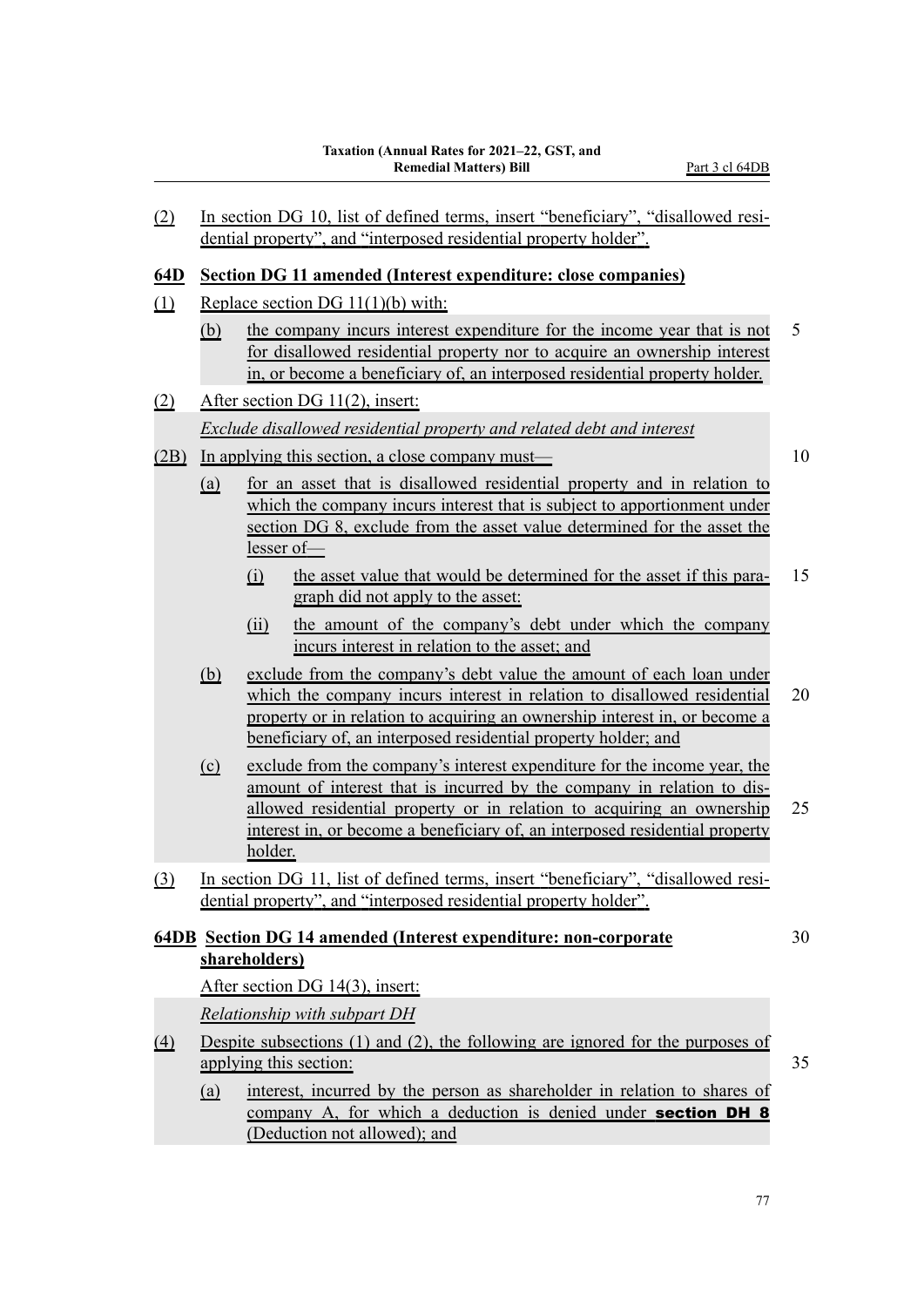|            | (b)        | the debt to which that interest relates <i>multiplied by</i> the quarterly inter-<br>posed residential property percentage described in <b>section DH 8(4)(b)</b> .                                                                                     |    |
|------------|------------|---------------------------------------------------------------------------------------------------------------------------------------------------------------------------------------------------------------------------------------------------------|----|
| <b>64E</b> |            | <b>New subpart DH inserted (Interest incurred in relation to certain land)</b>                                                                                                                                                                          |    |
|            |            | After subpart DG, insert:                                                                                                                                                                                                                               |    |
|            |            | Subpart DH—Interest incurred in relation to certain land                                                                                                                                                                                                | 5  |
|            |            | DH 1 Interest related to certain land                                                                                                                                                                                                                   |    |
|            |            | The purpose of this subpart is to deny a person a deduction for certain interest<br>incurred in relation to certain land, despite any other provision in this Part. The<br>provisions of this subpart override the general permission. In this subpart— |    |
|            | (a)        | sections DH 2, DH 3, and DH 4 provide rules for when this subpart<br>does and does not apply:                                                                                                                                                           | 10 |
|            | <u>(b)</u> | section DH 5 provides definitions of key terms. Section DH 6 pro-<br>vides a definition of interposed residential property percentage. Sec-<br>tion DH 7 provides a definition of grandparented residential interest:                                   |    |
|            | $\circ$    | <b>section DH 8</b> denies deductions for certain interest incurred in relation<br>to certain land:                                                                                                                                                     | 15 |
|            | (d)        | section DH 12 provides valuation rules.                                                                                                                                                                                                                 |    |
|            |            | Defined in this Act: amount, deduction, general permission, interest, land                                                                                                                                                                              |    |
|            |            | <b>DH 2</b> When this subpart applies                                                                                                                                                                                                                   |    |
|            |            | This subpart applies to interest incurred on or after 1 October 2021.                                                                                                                                                                                   | 20 |
|            |            | Defined in this Act: interest                                                                                                                                                                                                                           |    |
|            |            | <b>DH 3</b> When this subpart applies: companies                                                                                                                                                                                                        |    |
|            |            | This subpart applies to a company, if-                                                                                                                                                                                                                  |    |
|            | (a)        | the company is a close company, and it is not an exempt Matori com-<br>pany:                                                                                                                                                                            | 25 |
|            | <u>(b)</u> | the company is not a close company, and—                                                                                                                                                                                                                |    |
|            |            | it is a residential land company; and<br>$\Omega$                                                                                                                                                                                                       |    |
|            |            | it is not a member of a wholly-owned group:<br>(ii)                                                                                                                                                                                                     |    |
|            | $\Omega$   | the company is not a close company, and it is a residential land wholly-                                                                                                                                                                                |    |
|            |            | owned group member.<br>Defined in this Act: company, close company, exempt Māori company, residential land company,<br>residential land wholly-owned group member, wholly-owned group                                                                   | 30 |

Part 3 cl 64E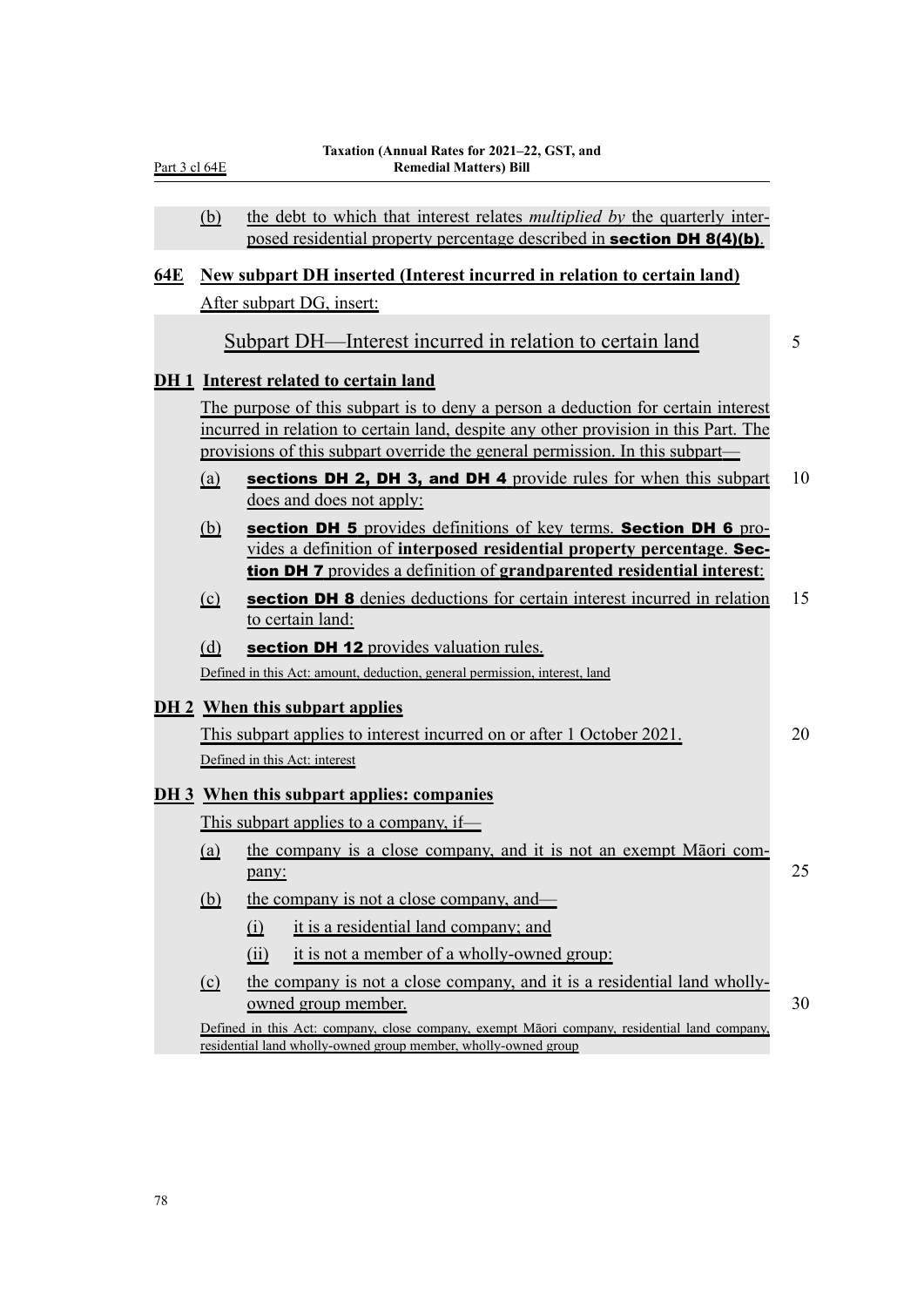|                   |                                                                                                                                                                                                                                                                                                                                                                                                                                                                                                                                                                                                                                                                                  |                          | DH 4 When this subpart does not apply: exemptions for new builds,                                                                                                                                                                                                                                                                                                                                                                    |    |  |  |  |
|-------------------|----------------------------------------------------------------------------------------------------------------------------------------------------------------------------------------------------------------------------------------------------------------------------------------------------------------------------------------------------------------------------------------------------------------------------------------------------------------------------------------------------------------------------------------------------------------------------------------------------------------------------------------------------------------------------------|--------------------------|--------------------------------------------------------------------------------------------------------------------------------------------------------------------------------------------------------------------------------------------------------------------------------------------------------------------------------------------------------------------------------------------------------------------------------------|----|--|--|--|
|                   | development, social or emergency or transitional housing, and council                                                                                                                                                                                                                                                                                                                                                                                                                                                                                                                                                                                                            |                          |                                                                                                                                                                                                                                                                                                                                                                                                                                      |    |  |  |  |
|                   | <b>housing</b>                                                                                                                                                                                                                                                                                                                                                                                                                                                                                                                                                                                                                                                                   |                          |                                                                                                                                                                                                                                                                                                                                                                                                                                      |    |  |  |  |
|                   |                                                                                                                                                                                                                                                                                                                                                                                                                                                                                                                                                                                                                                                                                  |                          | <b>Exemption:</b> new builds                                                                                                                                                                                                                                                                                                                                                                                                         |    |  |  |  |
| <u>(1)</u>        |                                                                                                                                                                                                                                                                                                                                                                                                                                                                                                                                                                                                                                                                                  | which it is $\equiv$     | This subpart does not apply to interest incurred by a person to the extent to                                                                                                                                                                                                                                                                                                                                                        | 5  |  |  |  |
|                   |                                                                                                                                                                                                                                                                                                                                                                                                                                                                                                                                                                                                                                                                                  |                          |                                                                                                                                                                                                                                                                                                                                                                                                                                      |    |  |  |  |
|                   | (a)                                                                                                                                                                                                                                                                                                                                                                                                                                                                                                                                                                                                                                                                              |                          | incurred in relation to new build land; and                                                                                                                                                                                                                                                                                                                                                                                          |    |  |  |  |
|                   | <u>(b)</u>                                                                                                                                                                                                                                                                                                                                                                                                                                                                                                                                                                                                                                                                       |                          | incurred before the date that is 20 years after the earliest of the following<br>dates for the new build land:                                                                                                                                                                                                                                                                                                                       |    |  |  |  |
|                   |                                                                                                                                                                                                                                                                                                                                                                                                                                                                                                                                                                                                                                                                                  | (i)                      | the date on which the code compliance certificate described in<br>section DH 5(7) is issued:                                                                                                                                                                                                                                                                                                                                         | 10 |  |  |  |
|                   |                                                                                                                                                                                                                                                                                                                                                                                                                                                                                                                                                                                                                                                                                  | $\overline{(\text{ii})}$ | the date that, in the records of a local authority or building consent<br>authority, the relevant conversion or remediation is recorded as<br>having been "completed", in the cases provided in section<br><b>DH</b> 5(7)(d) and (e):                                                                                                                                                                                                | 15 |  |  |  |
|                   |                                                                                                                                                                                                                                                                                                                                                                                                                                                                                                                                                                                                                                                                                  | (iii)                    | the date that the relevant building work is entered into the records<br>of a local authority or building consent authority as "substantially<br>completed", in the case of a code compliance certificate described<br>in <b>section DH 5(7)</b> being issued subject to a building consent<br>waiver or modification under clause B2.3.1 of the Building Code<br>under the Building Act 2004.                                        | 20 |  |  |  |
|                   |                                                                                                                                                                                                                                                                                                                                                                                                                                                                                                                                                                                                                                                                                  |                          | <b>Exemption:</b> business relating to land under section CB 7                                                                                                                                                                                                                                                                                                                                                                       |    |  |  |  |
| (2)               |                                                                                                                                                                                                                                                                                                                                                                                                                                                                                                                                                                                                                                                                                  |                          | This subpart does not apply to interest incurred by a person to the extent to                                                                                                                                                                                                                                                                                                                                                        | 25 |  |  |  |
|                   |                                                                                                                                                                                                                                                                                                                                                                                                                                                                                                                                                                                                                                                                                  |                          |                                                                                                                                                                                                                                                                                                                                                                                                                                      |    |  |  |  |
| $\Omega$          | which it is incurred in relation to a business described in section CB 7 (Dis-<br>posal: land acquired for purposes of business relating to land).<br><i>Exemption: development, division, or building</i><br>This subpart does not apply to interest incurred by a person (person A) to the<br>extent to which it is incurred in relation to land (the <b>land</b> ) that is or was subject<br>to person A's undertaking or scheme involving development, division, or build-<br>ing for the purpose of creating new build land. However, the exemption in this<br>30<br>subsection ceases for person A to the extent to which the land is new build land<br>owned by person A. |                          |                                                                                                                                                                                                                                                                                                                                                                                                                                      |    |  |  |  |
|                   |                                                                                                                                                                                                                                                                                                                                                                                                                                                                                                                                                                                                                                                                                  |                          | <i>Exemption: social, emergency, transitional and support housing</i>                                                                                                                                                                                                                                                                                                                                                                |    |  |  |  |
| $\underline{(4)}$ |                                                                                                                                                                                                                                                                                                                                                                                                                                                                                                                                                                                                                                                                                  |                          | This subpart does not apply to interest incurred by a person for land, to the<br>extent to which the land is used by a registered community housing provider<br>under the Public and Community Housing Management Act 1992, by a depart-<br>ment listed in schedule 2, part 1 of the Public Service Act 2020, or by Kāinga<br>Ora–Homes and Communities and its wholly-owned subsidiaries, solely for 1<br>or more of the following: | 35 |  |  |  |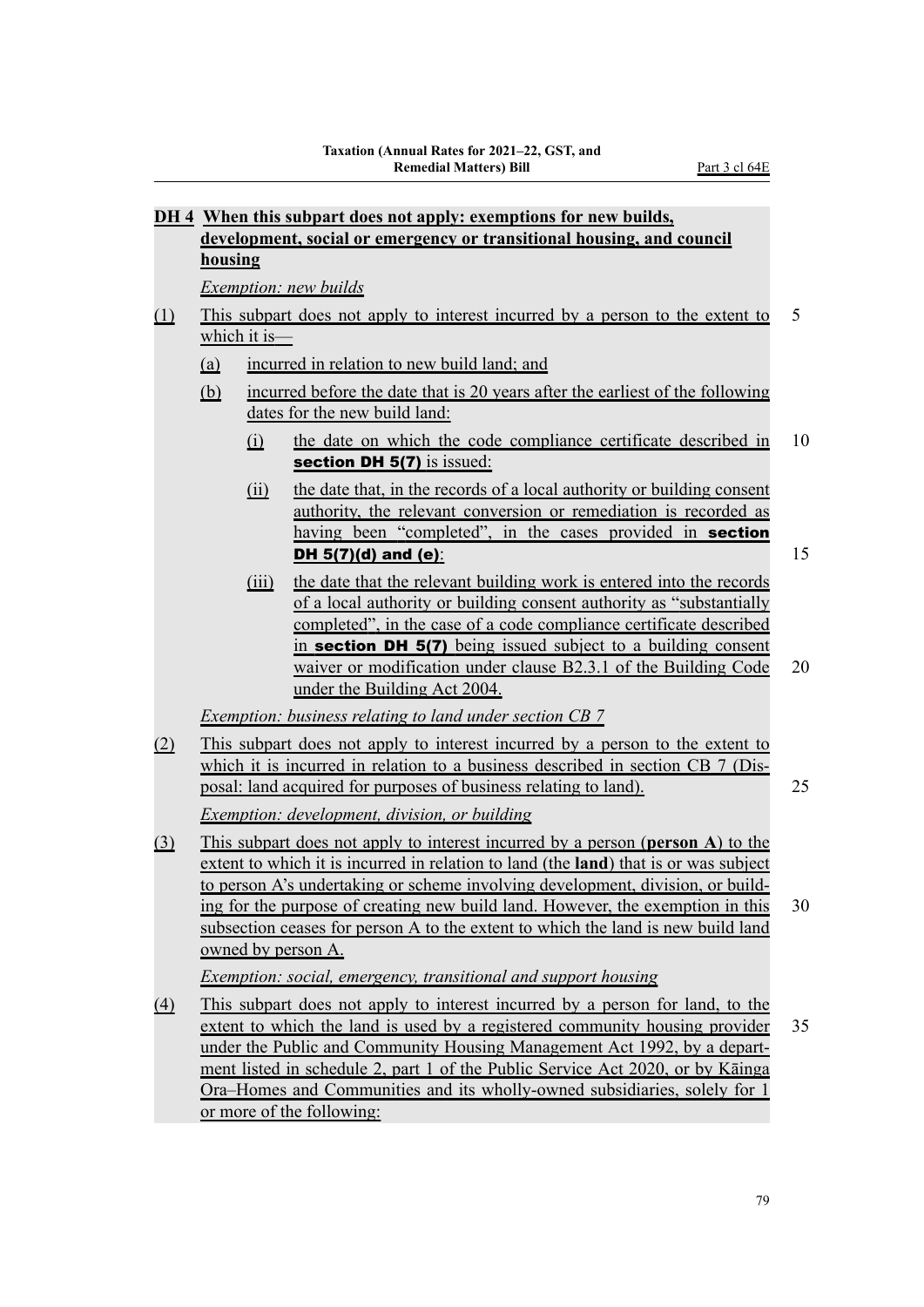| Part 3 cl 64E         |            |              | 1 aaation (Amnuai Ratts IVI 2021–22, OST,<br><b>Remedial Matters) Bill</b>                                                                                                                                                                                                           |    |
|-----------------------|------------|--------------|--------------------------------------------------------------------------------------------------------------------------------------------------------------------------------------------------------------------------------------------------------------------------------------|----|
|                       | (a)        |              | social housing, as defined in section 2 of the Public and Community<br>Housing Management Act 1992:                                                                                                                                                                                  |    |
|                       | <u>(b)</u> |              | temporary accommodation for people in need while they seek, or are<br>assisted in finding, more permanent accommodation:                                                                                                                                                             |    |
|                       | $\Omega$   |              | accommodation for people in need:                                                                                                                                                                                                                                                    | 5  |
|                       | (d)        |              | services connected with housing or accommodation described in <b>para-</b><br>graphs $(a)$ , $(b)$ , or $(c)$ .                                                                                                                                                                      |    |
|                       |            |              | <i>Exemption: council housing</i>                                                                                                                                                                                                                                                    |    |
| <u>(5)</u>            |            |              | This subpart does not apply to interest incurred by a person for land, to the<br>extent to which the land is used by a council-controlled organisation, as defined<br>in section 6 of the Local Government Act 2002, or a local authority, solely for<br>1 or more of the following: | 10 |
|                       | (a)        |              | housing for people assessed by a local authority as being eligible for<br>accommodation at less than market rental:                                                                                                                                                                  |    |
|                       | (b)        |              | services connected with housing described in <b>paragraph (a)</b> .                                                                                                                                                                                                                  | 15 |
|                       |            |              | Exemption: Kāinga Ora–Homes and Communities and wholly-owned                                                                                                                                                                                                                         |    |
|                       |            | subsidiaries |                                                                                                                                                                                                                                                                                      |    |
| $\overline{(6)}$      |            |              | This subpart does not apply to Kainga Ora–Homes and Communities and its<br>wholly-owned subsidiaries.                                                                                                                                                                                |    |
|                       | land       |              | Defined in this Act: code compliance certificate, dwelling, interest, land, local authority, new build                                                                                                                                                                               | 20 |
| <b>DH 5</b> Key terms |            |              |                                                                                                                                                                                                                                                                                      |    |
|                       |            |              | Code compliance certificate                                                                                                                                                                                                                                                          |    |
| (1)                   |            |              | Code compliance certificate means a code compliance certificate issued under<br>the Building Act 2004.                                                                                                                                                                               | 25 |
|                       |            |              | Disallowed residential property                                                                                                                                                                                                                                                      |    |
| (2)                   |            |              | Disallowed residential property-                                                                                                                                                                                                                                                     |    |
|                       | (a)        |              | means land in New Zealand to the extent to which—                                                                                                                                                                                                                                    |    |
|                       |            | (i)          | it has a place configured as a residence or abode, whether or not it<br>is used as a place of residence or abode, including any appurten-<br>ances belonging to or enjoyed with the place:                                                                                           | 30 |
|                       |            | (ii)         | the owner has an arrangement that relates to erecting a place there,<br>configured as a residence or abode, whether or not that place is or<br>is to be used as a place of residence or abode, including any<br>appurtenances belonging to or enjoyed with the place:                | 35 |
|                       |            | (iii)        | it is bare land that, under rules in the relevant operative district<br>plan, may be used for erecting a place there, configured as a resi-<br>dence or abode, whether or not that place is or is to be used as a                                                                    |    |

#### **Taxation (Annual Rates for 2021–22, GST, and Remedial Matters) Bill**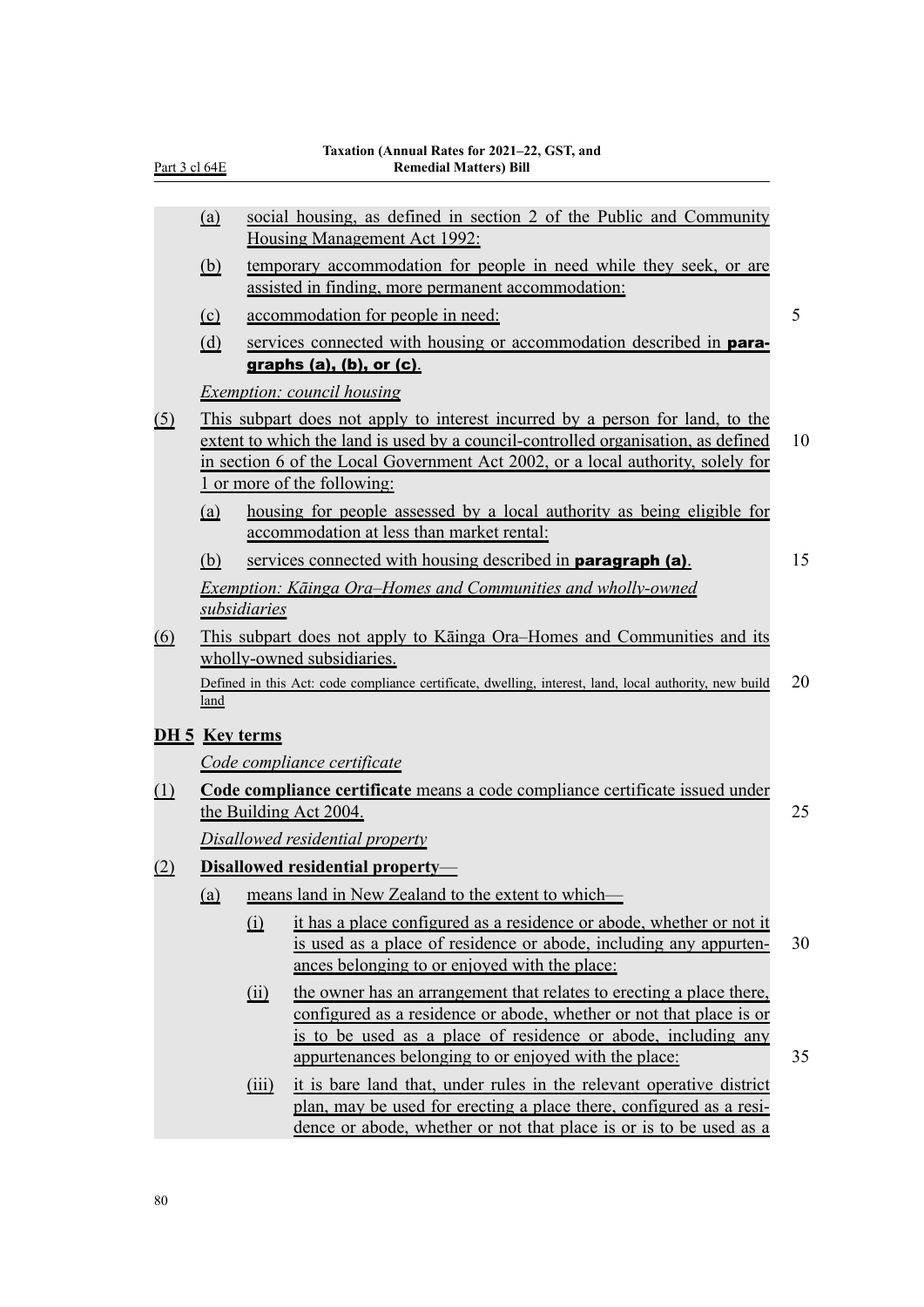|                                                                                                                                                                                                                                                                                                                                                                                                                                                                                                                                                                                                                                                                                                                                                                                                                                                                                                                                                                                                                                                                                                                                                                                                                                                                                                                                                                                                                                                                                                                                                                                                                                                                                                                                                                                                                                                                                                                                                              |     |       | place of residence or abode, including any appurtenances belong-          |    |
|--------------------------------------------------------------------------------------------------------------------------------------------------------------------------------------------------------------------------------------------------------------------------------------------------------------------------------------------------------------------------------------------------------------------------------------------------------------------------------------------------------------------------------------------------------------------------------------------------------------------------------------------------------------------------------------------------------------------------------------------------------------------------------------------------------------------------------------------------------------------------------------------------------------------------------------------------------------------------------------------------------------------------------------------------------------------------------------------------------------------------------------------------------------------------------------------------------------------------------------------------------------------------------------------------------------------------------------------------------------------------------------------------------------------------------------------------------------------------------------------------------------------------------------------------------------------------------------------------------------------------------------------------------------------------------------------------------------------------------------------------------------------------------------------------------------------------------------------------------------------------------------------------------------------------------------------------------------|-----|-------|---------------------------------------------------------------------------|----|
|                                                                                                                                                                                                                                                                                                                                                                                                                                                                                                                                                                                                                                                                                                                                                                                                                                                                                                                                                                                                                                                                                                                                                                                                                                                                                                                                                                                                                                                                                                                                                                                                                                                                                                                                                                                                                                                                                                                                                              |     |       | ing to or enjoyed with the place:                                         |    |
|                                                                                                                                                                                                                                                                                                                                                                                                                                                                                                                                                                                                                                                                                                                                                                                                                                                                                                                                                                                                                                                                                                                                                                                                                                                                                                                                                                                                                                                                                                                                                                                                                                                                                                                                                                                                                                                                                                                                                              | (b) | land. |                                                                           |    |
| does not include land to the extent to which it is excepted residential<br><b>Excepted residential land</b><br><b>Excepted residential land</b> means land to the extent to which it is described in<br><u>(3)</u><br>schedule 15.<br>Exempt Māori company<br><b>Exempt Māori company means-</b><br>$\triangle$<br>a company that is a Maori authority or eligible to be a Maori authority,<br><u>(a)</u><br>$if \rightleftharpoons$<br>in the case that the company is not a member of a wholly-owned<br>(i)<br>group, it is not a residential land company:<br>in the case that the company is a member of a wholly-owned<br>(ii)<br>group, it is not a residential land wholly-owned group member:<br>a company that is wholly-owned by a Maori authority or wholly-owned<br><u>(b)</u><br>by a company or trust that is eligible to be a Maori authority, if<br>the wholly-owned company is not a residential land wholly-<br>(i)<br>owned group member:<br>in the case that the company is wholly-owned by a trust, the<br>(ii)<br>wholly-owned company is not a residential land company.<br>Grandparented transitional loans<br>Grandparented transitional loan means loan amounts denominated in New<br><u>(5)</u><br>Zealand dollars, ignoring re-drawings or additional borrowings under the same<br>loan facility on or after 27 March 2021, to the extent to which the loan amounts<br>are-<br>first drawn down upon before 27 March 2021 for disallowed residential<br>(a)<br>property:<br>first drawn down upon on or after 27 March 2021 for acquiring dis-<br><u>(b)</u><br>allowed residential property, if the person acquired an estate or interest<br>in the property before 27 March 2021:<br>first drawn down upon on or after 27 March 2021 for acquiring dis-<br>$\Omega$<br>allowed residential property, if the acquisition of the property resulted<br>from an offer that is-<br>made on or before 23 March 2021; and<br>$\Omega$ |     | 5     |                                                                           |    |
|                                                                                                                                                                                                                                                                                                                                                                                                                                                                                                                                                                                                                                                                                                                                                                                                                                                                                                                                                                                                                                                                                                                                                                                                                                                                                                                                                                                                                                                                                                                                                                                                                                                                                                                                                                                                                                                                                                                                                              |     |       |                                                                           |    |
|                                                                                                                                                                                                                                                                                                                                                                                                                                                                                                                                                                                                                                                                                                                                                                                                                                                                                                                                                                                                                                                                                                                                                                                                                                                                                                                                                                                                                                                                                                                                                                                                                                                                                                                                                                                                                                                                                                                                                              |     |       |                                                                           |    |
|                                                                                                                                                                                                                                                                                                                                                                                                                                                                                                                                                                                                                                                                                                                                                                                                                                                                                                                                                                                                                                                                                                                                                                                                                                                                                                                                                                                                                                                                                                                                                                                                                                                                                                                                                                                                                                                                                                                                                              |     |       |                                                                           |    |
|                                                                                                                                                                                                                                                                                                                                                                                                                                                                                                                                                                                                                                                                                                                                                                                                                                                                                                                                                                                                                                                                                                                                                                                                                                                                                                                                                                                                                                                                                                                                                                                                                                                                                                                                                                                                                                                                                                                                                              |     |       |                                                                           |    |
|                                                                                                                                                                                                                                                                                                                                                                                                                                                                                                                                                                                                                                                                                                                                                                                                                                                                                                                                                                                                                                                                                                                                                                                                                                                                                                                                                                                                                                                                                                                                                                                                                                                                                                                                                                                                                                                                                                                                                              |     |       |                                                                           | 10 |
|                                                                                                                                                                                                                                                                                                                                                                                                                                                                                                                                                                                                                                                                                                                                                                                                                                                                                                                                                                                                                                                                                                                                                                                                                                                                                                                                                                                                                                                                                                                                                                                                                                                                                                                                                                                                                                                                                                                                                              |     |       |                                                                           |    |
|                                                                                                                                                                                                                                                                                                                                                                                                                                                                                                                                                                                                                                                                                                                                                                                                                                                                                                                                                                                                                                                                                                                                                                                                                                                                                                                                                                                                                                                                                                                                                                                                                                                                                                                                                                                                                                                                                                                                                              |     |       |                                                                           | 15 |
|                                                                                                                                                                                                                                                                                                                                                                                                                                                                                                                                                                                                                                                                                                                                                                                                                                                                                                                                                                                                                                                                                                                                                                                                                                                                                                                                                                                                                                                                                                                                                                                                                                                                                                                                                                                                                                                                                                                                                              |     |       |                                                                           |    |
|                                                                                                                                                                                                                                                                                                                                                                                                                                                                                                                                                                                                                                                                                                                                                                                                                                                                                                                                                                                                                                                                                                                                                                                                                                                                                                                                                                                                                                                                                                                                                                                                                                                                                                                                                                                                                                                                                                                                                              |     |       |                                                                           |    |
|                                                                                                                                                                                                                                                                                                                                                                                                                                                                                                                                                                                                                                                                                                                                                                                                                                                                                                                                                                                                                                                                                                                                                                                                                                                                                                                                                                                                                                                                                                                                                                                                                                                                                                                                                                                                                                                                                                                                                              |     |       |                                                                           | 20 |
|                                                                                                                                                                                                                                                                                                                                                                                                                                                                                                                                                                                                                                                                                                                                                                                                                                                                                                                                                                                                                                                                                                                                                                                                                                                                                                                                                                                                                                                                                                                                                                                                                                                                                                                                                                                                                                                                                                                                                              |     |       |                                                                           |    |
|                                                                                                                                                                                                                                                                                                                                                                                                                                                                                                                                                                                                                                                                                                                                                                                                                                                                                                                                                                                                                                                                                                                                                                                                                                                                                                                                                                                                                                                                                                                                                                                                                                                                                                                                                                                                                                                                                                                                                              |     |       |                                                                           | 25 |
|                                                                                                                                                                                                                                                                                                                                                                                                                                                                                                                                                                                                                                                                                                                                                                                                                                                                                                                                                                                                                                                                                                                                                                                                                                                                                                                                                                                                                                                                                                                                                                                                                                                                                                                                                                                                                                                                                                                                                              |     |       |                                                                           |    |
|                                                                                                                                                                                                                                                                                                                                                                                                                                                                                                                                                                                                                                                                                                                                                                                                                                                                                                                                                                                                                                                                                                                                                                                                                                                                                                                                                                                                                                                                                                                                                                                                                                                                                                                                                                                                                                                                                                                                                              |     |       |                                                                           | 30 |
|                                                                                                                                                                                                                                                                                                                                                                                                                                                                                                                                                                                                                                                                                                                                                                                                                                                                                                                                                                                                                                                                                                                                                                                                                                                                                                                                                                                                                                                                                                                                                                                                                                                                                                                                                                                                                                                                                                                                                              |     |       |                                                                           |    |
|                                                                                                                                                                                                                                                                                                                                                                                                                                                                                                                                                                                                                                                                                                                                                                                                                                                                                                                                                                                                                                                                                                                                                                                                                                                                                                                                                                                                                                                                                                                                                                                                                                                                                                                                                                                                                                                                                                                                                              |     |       |                                                                           | 35 |
|                                                                                                                                                                                                                                                                                                                                                                                                                                                                                                                                                                                                                                                                                                                                                                                                                                                                                                                                                                                                                                                                                                                                                                                                                                                                                                                                                                                                                                                                                                                                                                                                                                                                                                                                                                                                                                                                                                                                                              |     | (ii)  | irrevocable before 27 March 2021:                                         |    |
|                                                                                                                                                                                                                                                                                                                                                                                                                                                                                                                                                                                                                                                                                                                                                                                                                                                                                                                                                                                                                                                                                                                                                                                                                                                                                                                                                                                                                                                                                                                                                                                                                                                                                                                                                                                                                                                                                                                                                              | (d) |       | in relation to disallowed residential property for which a previous owner |    |

(the **original owner**) had loan amounts described in paragraphs (a) to

 $(c)$ , if—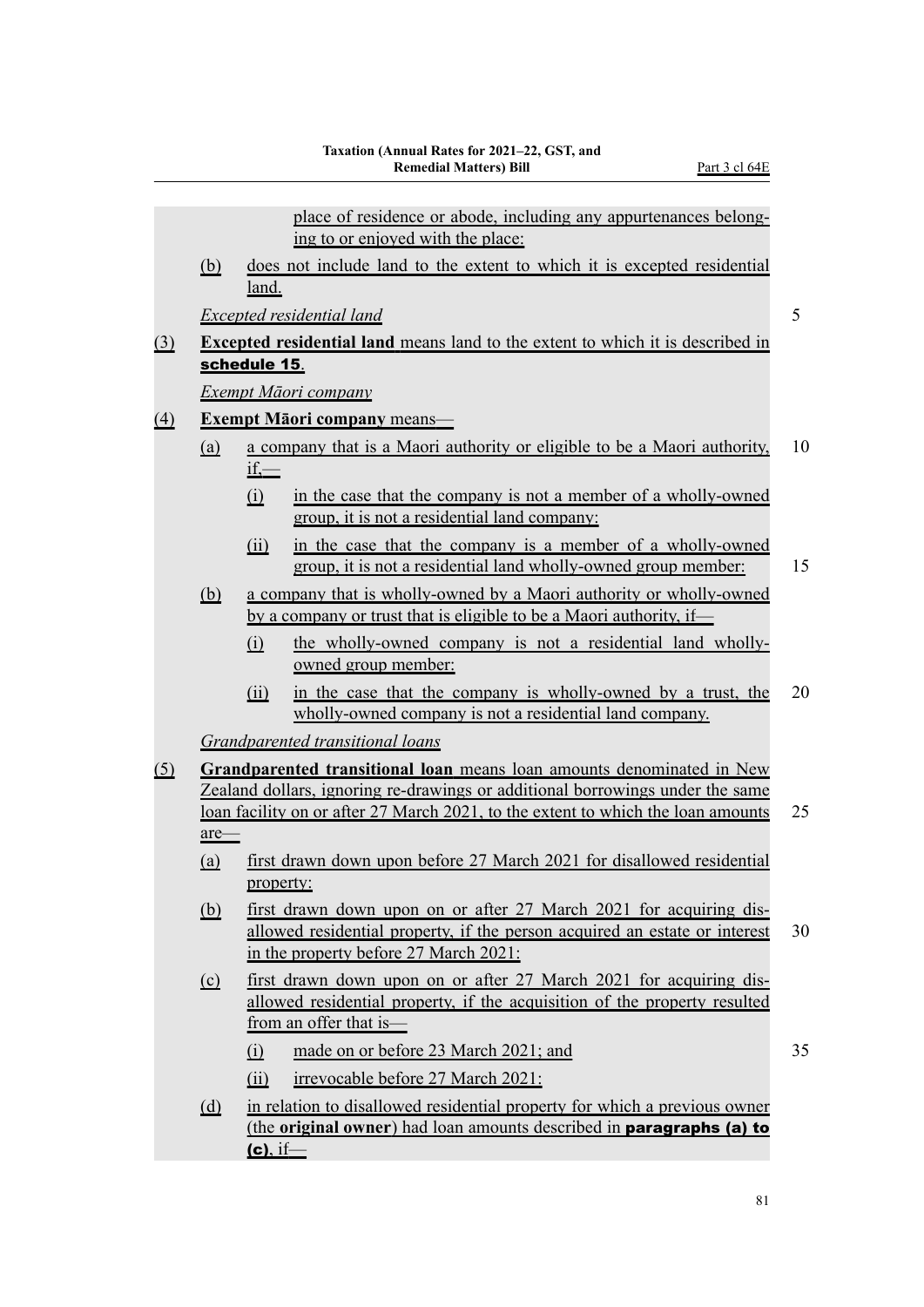|--|

|            |                        | (i)                    | every transfer of the property since the original owner acquired it<br>meets the requirements in section CB 6AC, CB 6AD, CB 6AF,<br><b>FB 3A, FC 9, or FO 17</b> (which relate to roll-over relief for the<br>bright-line rule), treating the relevant requirements as applying to<br>a transfer of the disallowed residential property on or after 27<br>March 2021 instead of a transfer of residential land on or after 1<br>April 2022; and | 5  |
|------------|------------------------|------------------------|-------------------------------------------------------------------------------------------------------------------------------------------------------------------------------------------------------------------------------------------------------------------------------------------------------------------------------------------------------------------------------------------------------------------------------------------------|----|
|            |                        | (ii)                   | the loan amounts are equal to or less than the amount of the ori-<br>ginal owner's loan at the time the original owner transferred the<br>property:                                                                                                                                                                                                                                                                                             | 10 |
|            | (e)                    |                        | for re-financing, under a new loan facility,—                                                                                                                                                                                                                                                                                                                                                                                                   |    |
|            |                        | $\Omega$               | loan amounts described in <b>paragraphs (a) to (d)</b> :                                                                                                                                                                                                                                                                                                                                                                                        |    |
|            |                        | (ii)                   | loan amounts to which this paragraph, or <b>paragraph (f)</b> , has pre-<br>viously applied:                                                                                                                                                                                                                                                                                                                                                    |    |
|            | $\underline{\text{f}}$ |                        | for re-financing, under a new loan facility,—                                                                                                                                                                                                                                                                                                                                                                                                   | 15 |
|            |                        | (i)                    | loan amounts that would have been described in <b>paragraphs (a)</b><br>to (d) if it had been denominated in New Zealand dollars:                                                                                                                                                                                                                                                                                                               |    |
|            |                        | (ii)                   | loan amounts to which this paragraph, or <b>paragraph (e)</b> , has pre-<br>viously applied.                                                                                                                                                                                                                                                                                                                                                    |    |
|            |                        |                        | Interposed residential property holder                                                                                                                                                                                                                                                                                                                                                                                                          | 20 |
| <u>(6)</u> |                        |                        | Interposed residential property holder means-                                                                                                                                                                                                                                                                                                                                                                                                   |    |
|            | (a)                    |                        | a close company for which the relevant person has voting interests or<br>market value interests and the close company has, at the end of a quarter<br>in the income year, an interposed residential property percentage of more<br>than $10\%$ :                                                                                                                                                                                                | 25 |
|            | <u>(b)</u>             |                        | a company that is not a close company for which the relevant person has<br>voting interests or market value interests, and the company has, at any<br>time in the income year, an interposed residential property percentage of<br>more than 50%:                                                                                                                                                                                               |    |
|            | $\Omega$               |                        | the trustees of a trust of which the relevant person is a direct or indirect<br>beneficiary, if the relevant trust has, at any time in the income year, an<br>interposed residential property percentage of more than 10%.                                                                                                                                                                                                                      | 30 |
|            |                        | New build land         |                                                                                                                                                                                                                                                                                                                                                                                                                                                 |    |
| <u>(7)</u> |                        | <b>New build land-</b> |                                                                                                                                                                                                                                                                                                                                                                                                                                                 |    |
|            | <u>(a)</u>             |                        | means land to the extent to which it has a place that is configured as a<br>self-contained residence or abode, if a code compliance certificate has<br>been issued on or after 27 March 2020 evidencing that the place was<br>added to the land or converted into a residence or abode; and                                                                                                                                                     | 35 |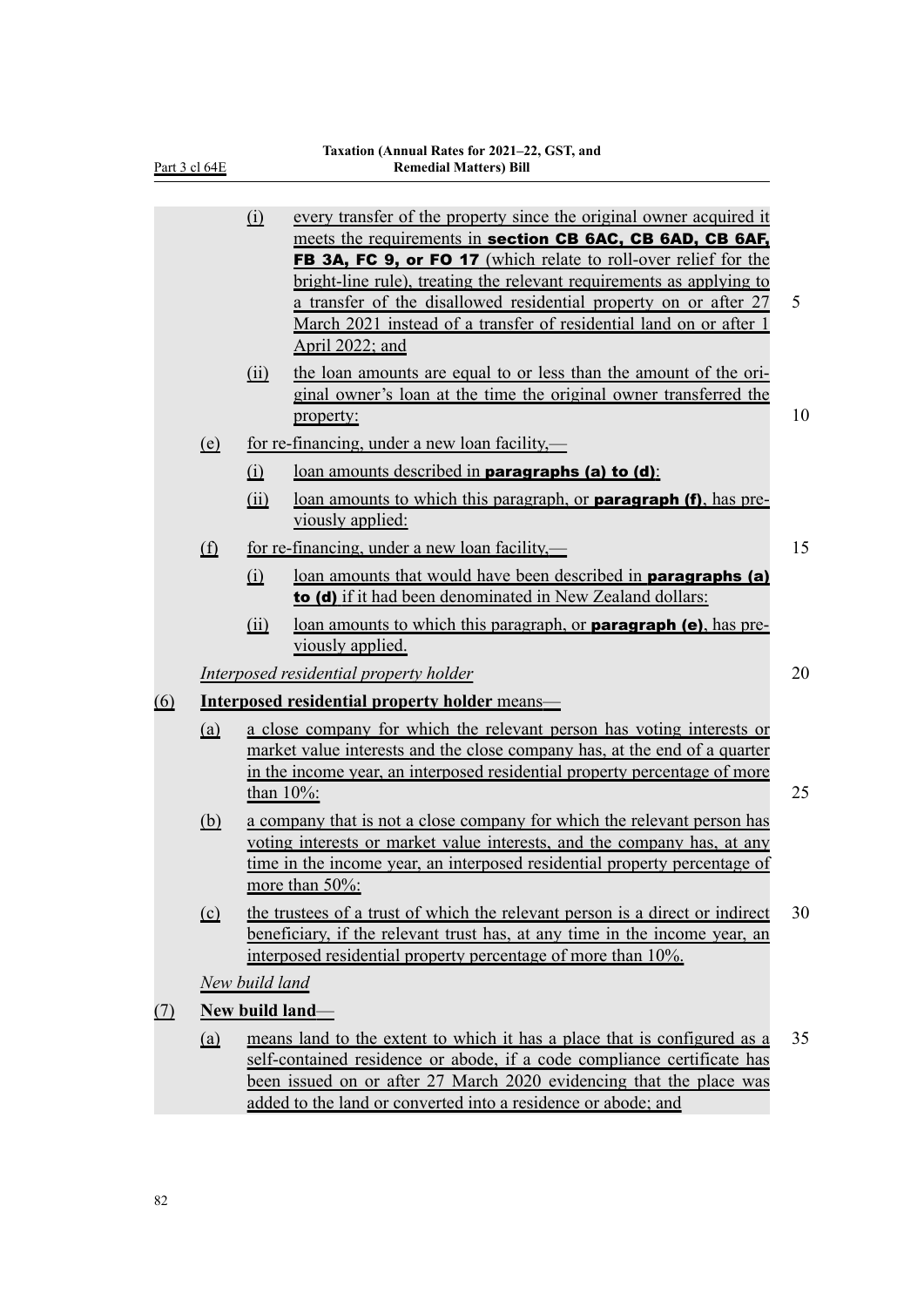|                                                                                                                                                                                                                                                                                                                                                                                                                                                                                                                                                                                                                                                                                                                                                                                                                                                                                                                                                                                                                                                                                                                                                                                                                                                                                                                                                                                                                                                                                                                                                                                                                                                                                                                                                                                                                                                                                                                                                                                                                                  | <u>(b)</u>                     |                          | includes, for land described in <b>paragraph (a)</b> , land exclusively used by<br>residents of the place and also a reasonable proportion of shared areas of<br>land, appurtenant to the place; and                                                                     |     |
|----------------------------------------------------------------------------------------------------------------------------------------------------------------------------------------------------------------------------------------------------------------------------------------------------------------------------------------------------------------------------------------------------------------------------------------------------------------------------------------------------------------------------------------------------------------------------------------------------------------------------------------------------------------------------------------------------------------------------------------------------------------------------------------------------------------------------------------------------------------------------------------------------------------------------------------------------------------------------------------------------------------------------------------------------------------------------------------------------------------------------------------------------------------------------------------------------------------------------------------------------------------------------------------------------------------------------------------------------------------------------------------------------------------------------------------------------------------------------------------------------------------------------------------------------------------------------------------------------------------------------------------------------------------------------------------------------------------------------------------------------------------------------------------------------------------------------------------------------------------------------------------------------------------------------------------------------------------------------------------------------------------------------------|--------------------------------|--------------------------|--------------------------------------------------------------------------------------------------------------------------------------------------------------------------------------------------------------------------------------------------------------------------|-----|
|                                                                                                                                                                                                                                                                                                                                                                                                                                                                                                                                                                                                                                                                                                                                                                                                                                                                                                                                                                                                                                                                                                                                                                                                                                                                                                                                                                                                                                                                                                                                                                                                                                                                                                                                                                                                                                                                                                                                                                                                                                  | $\Omega$                       |                          | includes land for which there is an agreement that a place that is config-                                                                                                                                                                                               | 5   |
|                                                                                                                                                                                                                                                                                                                                                                                                                                                                                                                                                                                                                                                                                                                                                                                                                                                                                                                                                                                                                                                                                                                                                                                                                                                                                                                                                                                                                                                                                                                                                                                                                                                                                                                                                                                                                                                                                                                                                                                                                                  | <u>(d)</u>                     |                          |                                                                                                                                                                                                                                                                          | 10  |
|                                                                                                                                                                                                                                                                                                                                                                                                                                                                                                                                                                                                                                                                                                                                                                                                                                                                                                                                                                                                                                                                                                                                                                                                                                                                                                                                                                                                                                                                                                                                                                                                                                                                                                                                                                                                                                                                                                                                                                                                                                  | $\left( \underline{e} \right)$ | (i)                      | a code compliance certificate has been issued on or after 27 March<br>2020 evidencing that building work to remediate the place is com-<br>plete:                                                                                                                        | 15  |
|                                                                                                                                                                                                                                                                                                                                                                                                                                                                                                                                                                                                                                                                                                                                                                                                                                                                                                                                                                                                                                                                                                                                                                                                                                                                                                                                                                                                                                                                                                                                                                                                                                                                                                                                                                                                                                                                                                                                                                                                                                  |                                | $\overline{(\text{ii})}$ | the completion of the building work to remediate the place is<br>recorded in the records of a local authority or building consent<br>authority as having been "completed" on or after 27 March 2020<br>and as having been verified by a suitably qualified engineer; and | 20  |
|                                                                                                                                                                                                                                                                                                                                                                                                                                                                                                                                                                                                                                                                                                                                                                                                                                                                                                                                                                                                                                                                                                                                                                                                                                                                                                                                                                                                                                                                                                                                                                                                                                                                                                                                                                                                                                                                                                                                                                                                                                  | $\underline{\text{f}}$         |                          |                                                                                                                                                                                                                                                                          | 25  |
|                                                                                                                                                                                                                                                                                                                                                                                                                                                                                                                                                                                                                                                                                                                                                                                                                                                                                                                                                                                                                                                                                                                                                                                                                                                                                                                                                                                                                                                                                                                                                                                                                                                                                                                                                                                                                                                                                                                                                                                                                                  |                                |                          |                                                                                                                                                                                                                                                                          |     |
|                                                                                                                                                                                                                                                                                                                                                                                                                                                                                                                                                                                                                                                                                                                                                                                                                                                                                                                                                                                                                                                                                                                                                                                                                                                                                                                                                                                                                                                                                                                                                                                                                                                                                                                                                                                                                                                                                                                                                                                                                                  |                                |                          |                                                                                                                                                                                                                                                                          | 30. |
| ured as a self-contained residence or abode will be added to the land and<br>a code compliance certificate will be issued on or after 27 March 2020<br>evidencing that the place was added to the land; and<br>includes land that has a place that was a hotel or motel, to the extent to<br>which, by a conversion, it becomes places that are configured as self-<br>contained residences or abodes, and the conversion is recorded in the<br>records of a local authority or building consent authority as having been<br>"completed" on or after 27 March 2020; and<br>includes land to the extent to which it has a place that is configured as a<br>self-contained residence or abode, if the place was removed from the<br>earthquake prone buildings register on or after 27 March 2020, and—<br>includes land to the extent to which it has a place that is configured as a<br>self-contained residence or abode, if the place was not previously<br>weather-tight and a code compliance certificate has been issued on or<br>after 27 March 2020 evidencing that at least 75% of the place's cladding<br>has been replaced.<br>Residential land company<br><b>Residential land company</b> means a company for which the ratio calculated<br><u>(8)</u><br>using the following formula and expressed as a percentage is equal to or<br>greater than 50% at any time during the relevant income year:<br>(disqualified property + indirect disqualified property) $\div$ total assets.<br>Definition of items in formula<br>(9)<br>In the formula in <b>subsection (8)</b> ,—<br>disqualified property is the value of the company's property that is dis-<br><u>(a)</u><br>allowed residential property, but excluding property described in sec-<br>tion DH $4(2)$ or $(3)$ :<br>indirect disqualified property is the value of shares that the company<br><u>(b)</u><br>holds in other companies that are residential land companies:<br><b>total assets</b> is the total value of the company's assets.<br>$\Omega$ |                                |                          |                                                                                                                                                                                                                                                                          |     |
|                                                                                                                                                                                                                                                                                                                                                                                                                                                                                                                                                                                                                                                                                                                                                                                                                                                                                                                                                                                                                                                                                                                                                                                                                                                                                                                                                                                                                                                                                                                                                                                                                                                                                                                                                                                                                                                                                                                                                                                                                                  |                                |                          |                                                                                                                                                                                                                                                                          |     |
|                                                                                                                                                                                                                                                                                                                                                                                                                                                                                                                                                                                                                                                                                                                                                                                                                                                                                                                                                                                                                                                                                                                                                                                                                                                                                                                                                                                                                                                                                                                                                                                                                                                                                                                                                                                                                                                                                                                                                                                                                                  |                                |                          |                                                                                                                                                                                                                                                                          | 35  |
|                                                                                                                                                                                                                                                                                                                                                                                                                                                                                                                                                                                                                                                                                                                                                                                                                                                                                                                                                                                                                                                                                                                                                                                                                                                                                                                                                                                                                                                                                                                                                                                                                                                                                                                                                                                                                                                                                                                                                                                                                                  |                                |                          |                                                                                                                                                                                                                                                                          |     |
|                                                                                                                                                                                                                                                                                                                                                                                                                                                                                                                                                                                                                                                                                                                                                                                                                                                                                                                                                                                                                                                                                                                                                                                                                                                                                                                                                                                                                                                                                                                                                                                                                                                                                                                                                                                                                                                                                                                                                                                                                                  |                                |                          |                                                                                                                                                                                                                                                                          | 40  |

83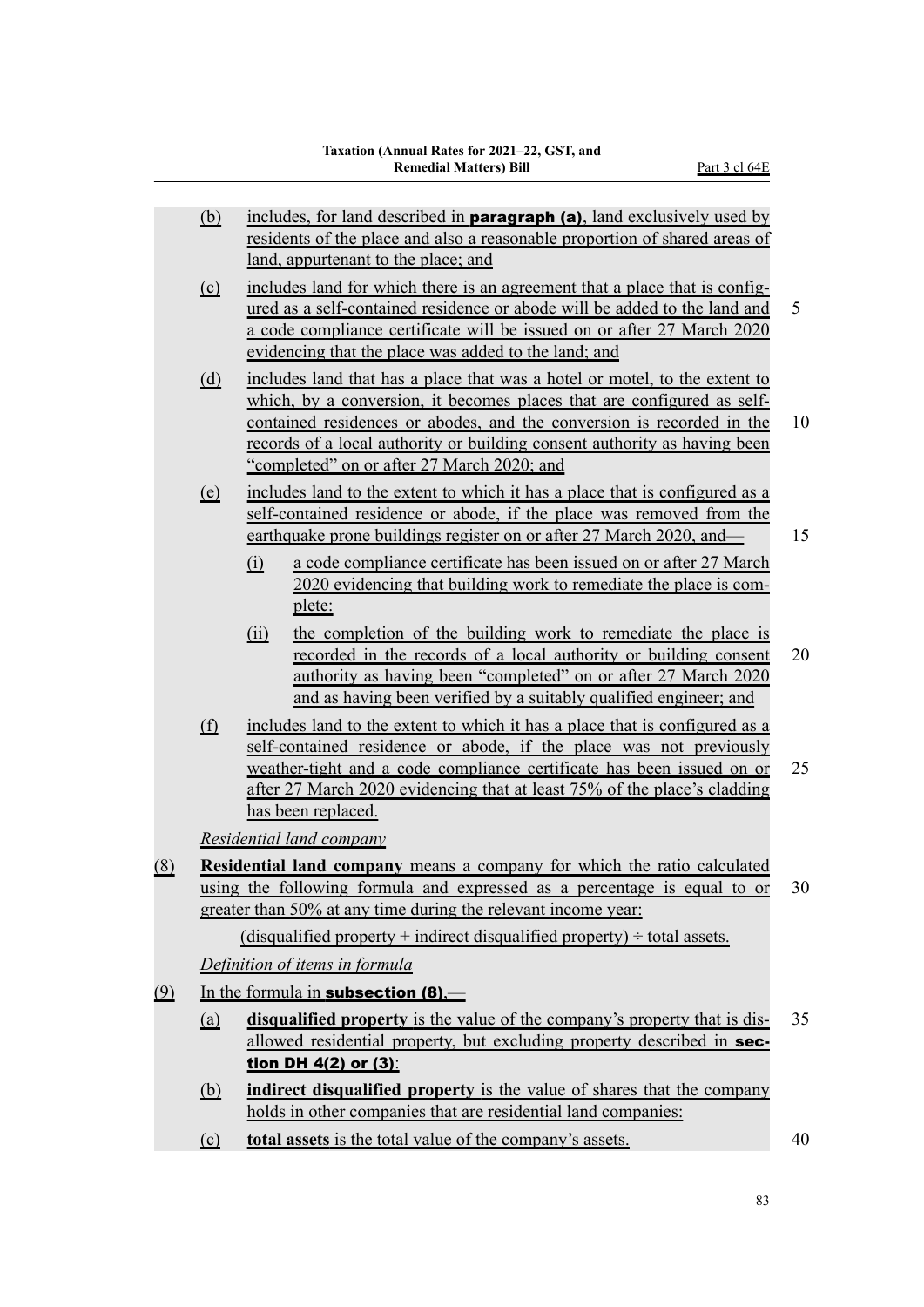Part 3 cl 64E

|          |                                                                                                                                                                                                                                                                   | Residential land wholly-owned group member                                                                                                                                                                                                                                                                                                                              |    |  |  |
|----------|-------------------------------------------------------------------------------------------------------------------------------------------------------------------------------------------------------------------------------------------------------------------|-------------------------------------------------------------------------------------------------------------------------------------------------------------------------------------------------------------------------------------------------------------------------------------------------------------------------------------------------------------------------|----|--|--|
| (10)     |                                                                                                                                                                                                                                                                   | <b>Residential land wholly-owned group member means a company that is a</b><br>member of a wholly-owned group of companies and the ratio for the group,<br>calculated using the following formula, expressed as a percentage, is equal to<br>or greater than 50% at any time during the relevant income year:                                                           | 5  |  |  |
|          |                                                                                                                                                                                                                                                                   | (disqualified property + indirect disqualified property) $\div$ total assets.                                                                                                                                                                                                                                                                                           |    |  |  |
|          |                                                                                                                                                                                                                                                                   | Definition of items in formula                                                                                                                                                                                                                                                                                                                                          |    |  |  |
| (11)     |                                                                                                                                                                                                                                                                   | In the formula in <b>subsection (10)</b> ,—                                                                                                                                                                                                                                                                                                                             |    |  |  |
|          | (a)                                                                                                                                                                                                                                                               | disqualified property is the value, on a consolidated basis, of the<br>wholly-owned group's property that is disallowed residential property,<br>but excluding property described in section DH 4(2) or (3):                                                                                                                                                            | 10 |  |  |
|          | (b)                                                                                                                                                                                                                                                               | <b>indirect disqualified property</b> is the value of shares that the wholly-<br>owned group holds in non-group companies that are residential land<br>companies:                                                                                                                                                                                                       |    |  |  |
|          | $\Omega$                                                                                                                                                                                                                                                          | <b>total assets</b> is the total value, on a consolidated basis, of the wholly-<br>owned group's assets.                                                                                                                                                                                                                                                                | 15 |  |  |
|          |                                                                                                                                                                                                                                                                   | Defined in this Act: code compliance certificate, company, disallowed residential property, excepted<br>residential land, exempt Māori company, grandparented transitional loan, income year, interposed<br>residential property percentage, land, new build land, residential land company, residential land<br>wholly-owned group member, trustee, wholly-owned group | 20 |  |  |
|          |                                                                                                                                                                                                                                                                   | <b>DH6</b> Interposed residential property percentage                                                                                                                                                                                                                                                                                                                   |    |  |  |
|          |                                                                                                                                                                                                                                                                   | Interposed residential property percentage                                                                                                                                                                                                                                                                                                                              |    |  |  |
| (1)      | <b>Interposed residential property percentage</b> is the amount, for an interposed<br>residential property holder (the <b>person</b> ), calculated using the following for-<br>mula, expressed as a percentage:                                                   |                                                                                                                                                                                                                                                                                                                                                                         |    |  |  |
|          |                                                                                                                                                                                                                                                                   | disqualified assets $\div$ total assets.                                                                                                                                                                                                                                                                                                                                |    |  |  |
|          |                                                                                                                                                                                                                                                                   | Definition of items in formula                                                                                                                                                                                                                                                                                                                                          |    |  |  |
| (2)      |                                                                                                                                                                                                                                                                   | In the formula in <b>subsection</b> $(1)$                                                                                                                                                                                                                                                                                                                               |    |  |  |
|          | (a)                                                                                                                                                                                                                                                               | disqualified assets is the value of the person's property that is dis-<br>allowed residential property, but excluding—                                                                                                                                                                                                                                                  | 30 |  |  |
|          |                                                                                                                                                                                                                                                                   | property described in <b>section DH 4(1) to (3)</b> ; and<br>$\Omega$                                                                                                                                                                                                                                                                                                   |    |  |  |
|          |                                                                                                                                                                                                                                                                   | (ii)<br>for a close company, property that is subject to subpart DG<br>(Expenditure related to use of certain assets):                                                                                                                                                                                                                                                  |    |  |  |
|          | <u>(b)</u>                                                                                                                                                                                                                                                        | <b>total assets</b> is the value of the person's assets.                                                                                                                                                                                                                                                                                                                |    |  |  |
|          |                                                                                                                                                                                                                                                                   | Special rule: interposed residential property holder                                                                                                                                                                                                                                                                                                                    | 35 |  |  |
| $\Omega$ | If the person is a company, the items <b>disqualified</b> assets and <b>total assets</b> in<br>this section are calculated to also include assets held by lower tier companies to<br>the company by applying section YC 4 (Look-through rule for corporate share- |                                                                                                                                                                                                                                                                                                                                                                         |    |  |  |
|          |                                                                                                                                                                                                                                                                   | holders), treating the person as the ultimate shareholder, to attribute, in propor-                                                                                                                                                                                                                                                                                     |    |  |  |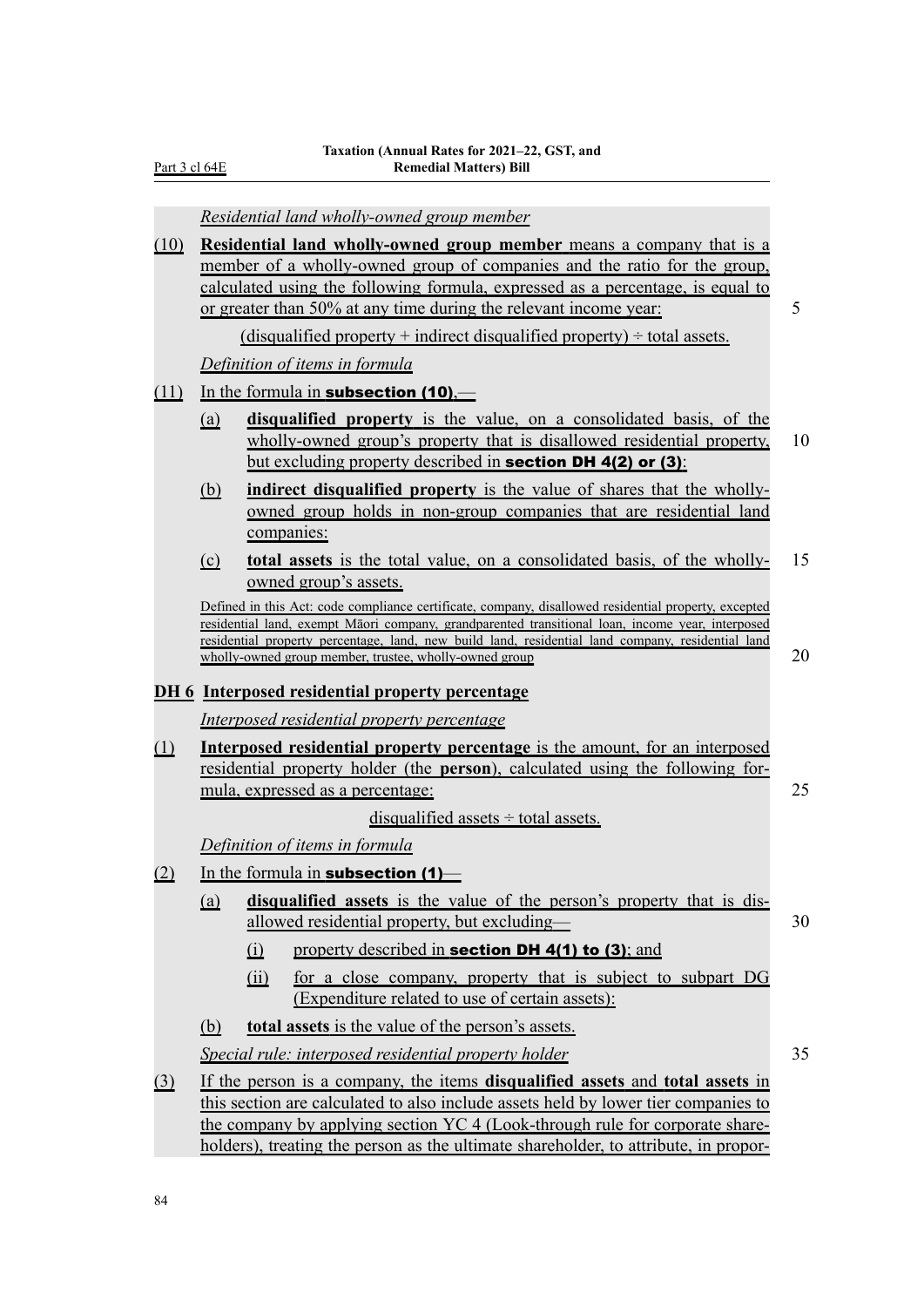tion to the relevant voting interests and market value interests under that section, those lower tier assets. *Further special rule* (4) For the purposes of this section and the definition of **interposed residential property holder**, a loan entered into by a close company before it became a 5 look-through company is treated as a loan of the company after, and even though, it became a look-through company. Defined in this Act: close company, disallowed residential property, interposed residential property holder, market value interest, interposed residential property percentage, look-through company, voting interest 10 **DH 7 Grandparented residential interest** *Grandparented residential interest* (1) **Grandparented residential interest** means interest, for a person and a grand‐ parented transitional loan, that is,-(a) interest for the loan's principal to the extent to which the interest is 15 incurred for disallowed residential property: (b) if the loan (the **underlying loan**) is for both disallowed residential prop‐ erty and property that is allowed property described in **subsection** (3)(b), and the portion incurred for disallowed residential property cannot reasonably be determined, the portion of underlying interest calcula- 20 ted by reference to a notional loan principal (the **notional loan princi‐ pal**) that the person is treated as having used to acquire, on 26 March 2021, the disallowed residential property to which the underlying loan relates. The initial notional loan principal is calculated using the formula in **subsection (2)** and the treatment of repayments is provided in **sub-** 25 section (4). *Grandparented residential interest: loan portion when tracing cannot reasonably be determined: initial notional loan balance* (2) For the purpose of **subsection (1)(b)**, the notional loan principal is calculated using the following formula, treating a negative amount as zero: 30 outstanding borrowings – allowed property. *Definition of items in formula* (3) In the formula in **subsection (2)**,— (a) **outstanding borrowings** is the principal of the underlying loan, deter‐ mined as at 26 March 2021, to the extent to which it is for both dis- 35 allowed residential property and property that is **allowed property** described in **paragraph (b)**: (b) **allowed property** is the total of—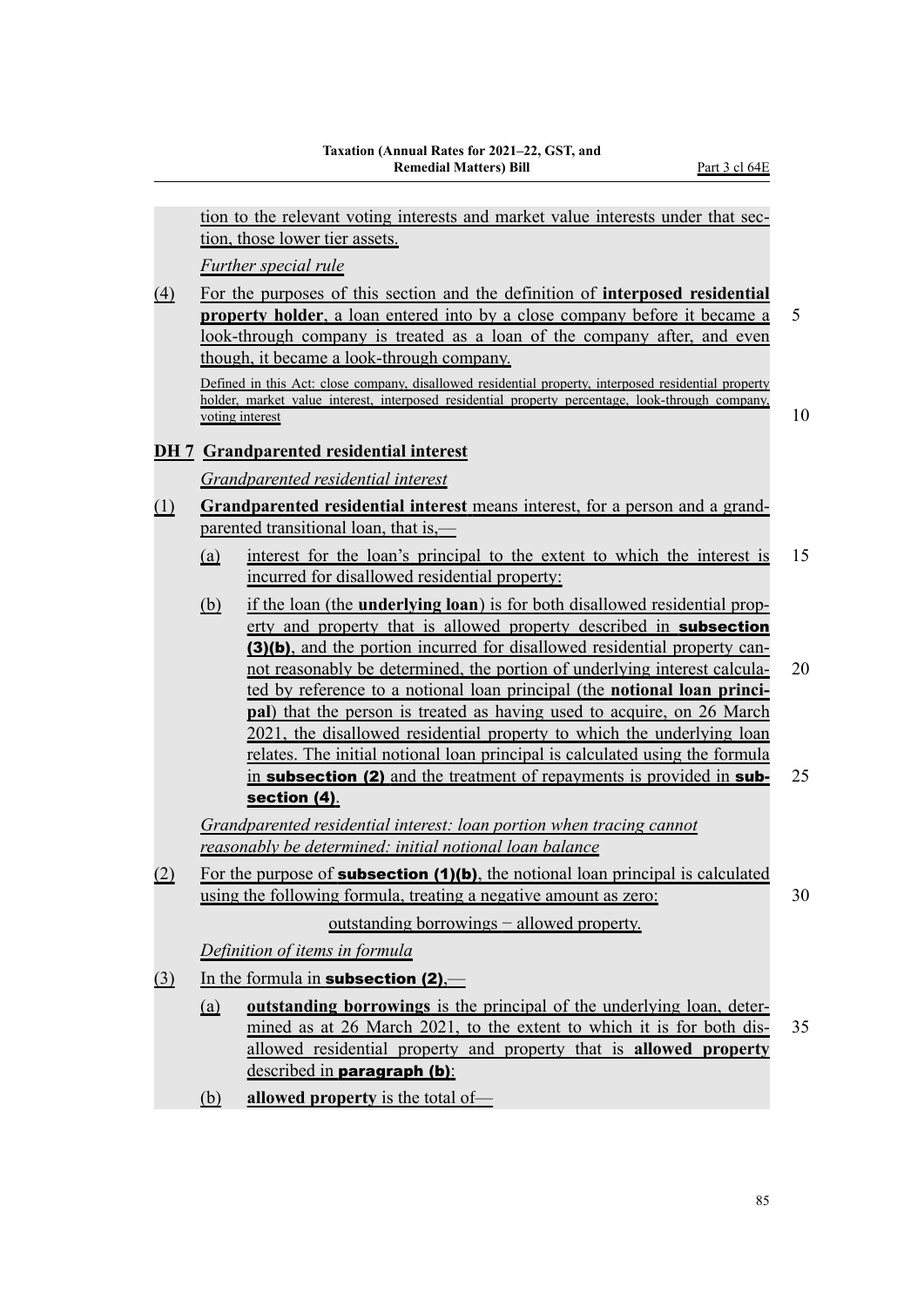| Part 3 cl 64E |  |  |
|---------------|--|--|
|               |  |  |

|                                   |                                                                     | (i)                  | the value of the person's assets, determined as at 26 March 2021,<br>that is not disallowed residential property, but ignoring assets that<br>are not used in deriving assessable income; and                                                                                                                                                                                                                           |     |    |  |
|-----------------------------------|---------------------------------------------------------------------|----------------------|-------------------------------------------------------------------------------------------------------------------------------------------------------------------------------------------------------------------------------------------------------------------------------------------------------------------------------------------------------------------------------------------------------------------------|-----|----|--|
|                                   |                                                                     | (ii)                 | to the extent to which the person's assets are disallowed residen-<br>tial property described in <b>section DH 4</b> , the value of those assets,<br>determined as at 26 March 2021.                                                                                                                                                                                                                                    |     | 5  |  |
|                                   |                                                                     |                      | Grandparented residential interest: repayments                                                                                                                                                                                                                                                                                                                                                                          |     |    |  |
| <u>(4)</u>                        | the excess.                                                         |                      | A repayment of the underlying loan is applied against the notional loan princi-<br>pal to reduce it, to a minimum of zero. However, if the source of the repayment<br>is the disposal of allowed property described in <b>subsection (3)(b)</b> and the<br>repayment exceeds the value, determined as at 26 March 2021, of the allowed<br>property disposed of, the notional loan principal is reduced by the amount of |     | 10 |  |
|                                   |                                                                     |                      | Defined in this Act: assessable income, disallowed residential property, grandparented transitional                                                                                                                                                                                                                                                                                                                     |     |    |  |
|                                   |                                                                     | loan, interest, loan |                                                                                                                                                                                                                                                                                                                                                                                                                         |     | 15 |  |
|                                   |                                                                     |                      | <b>DH 8 Deduction not allowed</b>                                                                                                                                                                                                                                                                                                                                                                                       |     |    |  |
|                                   |                                                                     | Deduction denied     |                                                                                                                                                                                                                                                                                                                                                                                                                         |     |    |  |
| (1)                               | interest is-                                                        |                      | A person is denied a deduction for interest if and to the extent to which the                                                                                                                                                                                                                                                                                                                                           |     |    |  |
|                                   | <u>(a)</u>                                                          |                      | incurred for disallowed residential property, but excluding interest for a<br>grandparented transitional loan:                                                                                                                                                                                                                                                                                                          |     | 20 |  |
|                                   | <u>(b)</u>                                                          |                      | grandparented residential interest:                                                                                                                                                                                                                                                                                                                                                                                     |     |    |  |
|                                   | $\Omega$                                                            |                      | incurred to acquire an ownership interest in, or become a beneficiary of,<br>an interposed residential property holder:                                                                                                                                                                                                                                                                                                 |     |    |  |
|                                   | (d)                                                                 |                      | incurred to refinance a loan, interest for which is described in <b>para-</b>                                                                                                                                                                                                                                                                                                                                           |     | 25 |  |
|                                   |                                                                     |                      | graph (a) or (c).                                                                                                                                                                                                                                                                                                                                                                                                       |     |    |  |
|                                   |                                                                     |                      | Denial limited: grandparented residential interest                                                                                                                                                                                                                                                                                                                                                                      |     |    |  |
| (2)                               |                                                                     |                      | The amount of the deduction denied for grandparented residential interest is                                                                                                                                                                                                                                                                                                                                            |     |    |  |
|                                   | limited to the following percentages for the following periods:     |                      |                                                                                                                                                                                                                                                                                                                                                                                                                         |     |    |  |
|                                   | Period that grandparented residential interest is Percentage denied |                      |                                                                                                                                                                                                                                                                                                                                                                                                                         |     |    |  |
|                                   | <b>incurred</b>                                                     |                      |                                                                                                                                                                                                                                                                                                                                                                                                                         |     |    |  |
|                                   |                                                                     |                      | October 2021 to 31 March 2022                                                                                                                                                                                                                                                                                                                                                                                           | 25% |    |  |
|                                   |                                                                     |                      | 1 April 2022 to 31 March 2023                                                                                                                                                                                                                                                                                                                                                                                           | 25% |    |  |
|                                   |                                                                     |                      | 1 April 2023 to 31 March 2024                                                                                                                                                                                                                                                                                                                                                                                           | 50% |    |  |
|                                   |                                                                     |                      | 1 April 2024 to 31 March 2025                                                                                                                                                                                                                                                                                                                                                                                           | 75% |    |  |
| On and after 1 April 2025<br>100% |                                                                     |                      |                                                                                                                                                                                                                                                                                                                                                                                                                         |     |    |  |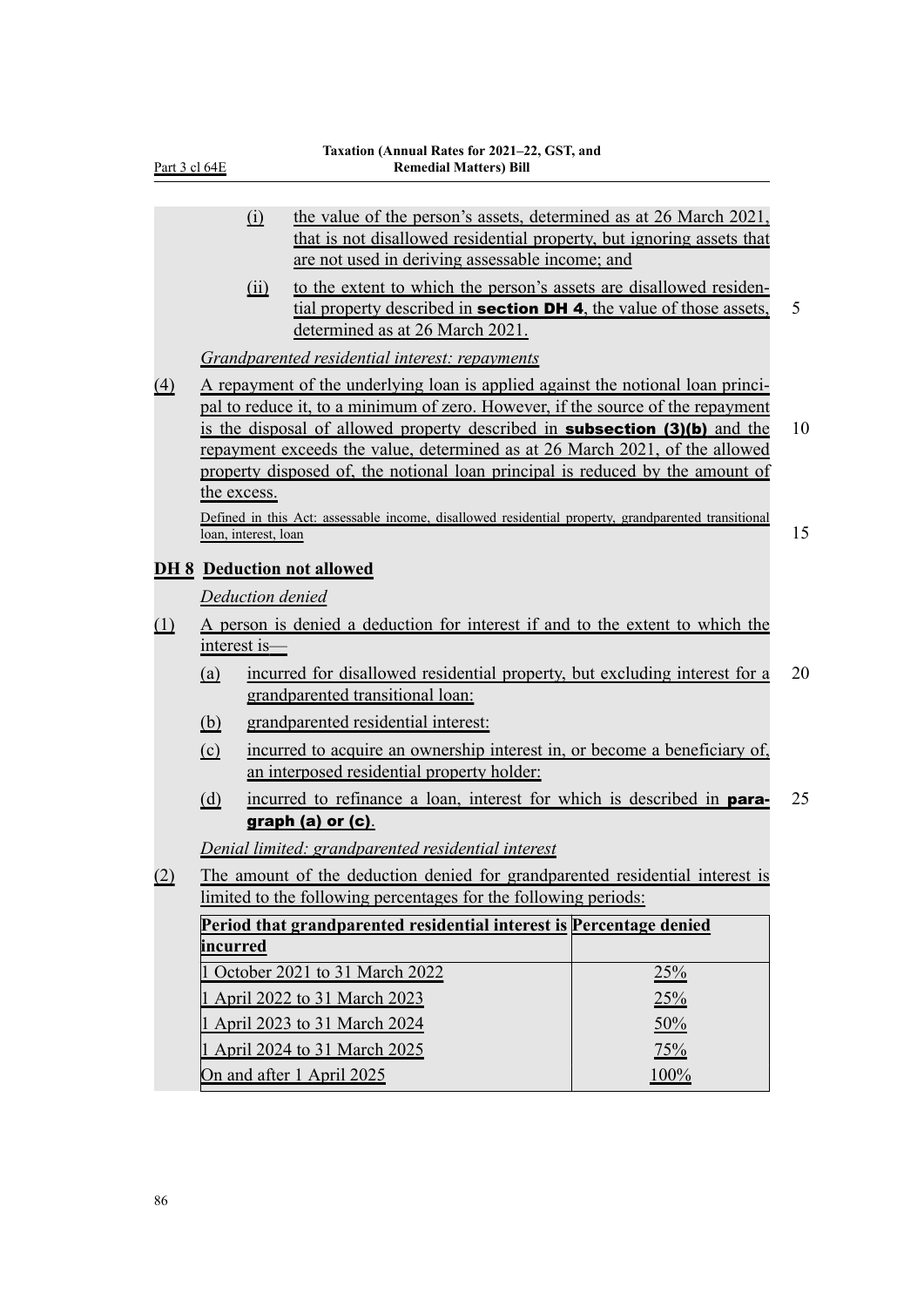*Denial limited using quarterly calculation periods: owners of interposed residential property holders* (3) The amount of the deduction denied for interest (the **interest**) incurred as the owner or to become an owner of an interposed residential property holder that is a close company is limited, for an income year, to the amount calculated 5 quarterly using the following formula and summed for the entire income year: interposed interest  $\times$  quarterly interposed residential property percentage. *Definition of items in formula*  $\overline{(4)}$  In the formula in **subsection (3)**— (a) **interposed interest** is the interest, to the extent to which it is incurred in 10 the relevant quarterly calculation period: (b) **quarterly interposed residential property percentage** is the interposed residential property percentage for the interposed residential property holder, calculated, as described in **section DH 6**, at the end of the relevant quarterly calculation period. 15 Defined in this Act: close company, disallowed residential property, deduction, grandparented residential interest, grandparented transitional loan, income year, interest, interposed residential property holder, interposed residential property percentage **DH 9 Exception to limited denial of deductions: loans denominated in foreign currencies** 20 Despite **section DH 8(2) and (3)**, a deduction is denied for all interest to which **section DH 8(1)** applies that is incurred under a loan in foreign currency. Defined in this Act: deduction, interest, loan **DH 10 Limited denial of deductibility: simplified calculation of interest affected** 25 *Application of section* (1) This section applies to a person who chooses to rely on the method of calcula‐ tion it contains for calculating interest incurred under some loans and subject to limited denial of deductibility under this subpart. *Purpose of section* 30 (2) This section is intended to simplify the calculation, for a loan that may be drawn down in several tranches, of the amount of interest incurred in the period (the **affected interest period**) from 1 October 2021 to 31 March 2025 that is— (a) described in **section DH 8(1)**; and (b) subject to limited denial of deductibility under **section DH 8(2)**.  $35$ *Interest affected by limited denial of deductibility* (3) For a period in the affected interest period, the amount of interest incurred under the loan that is affected by limited denial of deductibility under section DH 8(2) is the total amount of interest that can be attributed for instants in the

87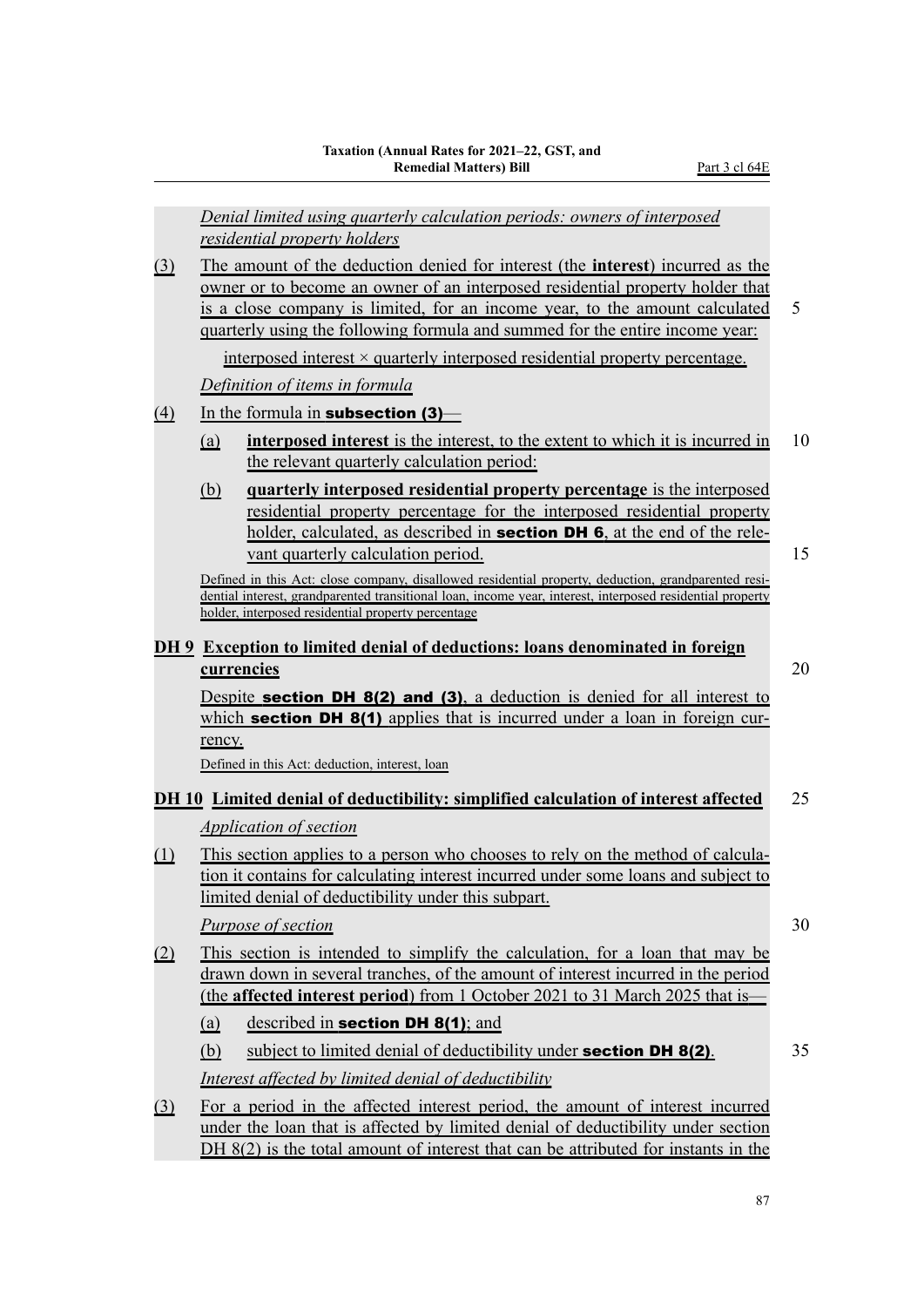|                            | $of$ —                       | period to the amount of the loan that is the lesser, for the instant in the period,                                                                                                                                   |    |
|----------------------------|------------------------------|-----------------------------------------------------------------------------------------------------------------------------------------------------------------------------------------------------------------------|----|
|                            | (a)                          | the amount (the initial loan balance) given by <b>subsection (4)</b> :                                                                                                                                                |    |
|                            | (b)                          | the amount (the affected loan balance) given by <b>subsection (5)</b> .                                                                                                                                               |    |
|                            |                              | <i>Initial loan balance</i>                                                                                                                                                                                           | 5  |
|                            |                              | The initial loan balance is the amount of the loan that is allocated to disallowed                                                                                                                                    |    |
| $\triangle$                |                              | residential property for the date (the <b>start date</b> ) that is                                                                                                                                                    |    |
|                            | <u>(a)</u>                   | the end of 26 March 2021, if <b>paragraphs (b) and (c)</b> don't apply; or                                                                                                                                            |    |
|                            | (b)                          | the date on which the loan is drawn down, if the loan is a grandparented                                                                                                                                              |    |
|                            |                              | transitional loan under <b>paragraph (b) or (c)</b> of the definition of that<br>term and is drawn down on or after 27 March 2021; or                                                                                 | 10 |
|                            | $\Omega$                     | the date on which the loan is drawn down if the acquisition of the prop-<br>erty is described in section CB 6AC, CB 6AD, CB 6AE, or CB 6AF.                                                                           |    |
|                            |                              | Affected loan balance                                                                                                                                                                                                 |    |
| <u>(5)</u>                 |                              | The affected loan balance is the amount of the loan that is a grandparented<br>transitional loan at an instant (the <b>balance time</b> ) in the affected interest period,<br>calculated using the following formula: | 15 |
|                            |                              | initial loan balance + (advances $-$ repayments) $-$ (unrelated advances $-$                                                                                                                                          |    |
|                            |                              | unrelated repayments).                                                                                                                                                                                                |    |
|                            |                              | Definition of items in formula                                                                                                                                                                                        | 20 |
| (6)                        |                              | In the formula in subsection $(5)$ —                                                                                                                                                                                  |    |
|                            | <u>(a)</u>                   | initial loan balance is the amount given by <b>subsection</b> (4):                                                                                                                                                    |    |
|                            | (b)                          | advances is the total amount of the loan applied in transactions that<br>occur in the period between the start date and the balance time:                                                                             |    |
|                            | $\Omega$                     | <b>repayments</b> is the total amount of the loan repaid in transactions that<br>occur in the period between the start date and the balance time:                                                                     | 25 |
|                            | (d)                          | <b>unrelated advances</b> is the total amount of the loan that is not a grand-<br>parented transitional loan in the period between the start date and the<br>balance time:                                            |    |
|                            | $\left(\underline{e}\right)$ | <b>unrelated repayments</b> is the total amount of the loan repayments<br>applied under <b>section DH 7(4)</b> against the notional loan principal in the<br>period between the start date and the balance time.      | 30 |
|                            |                              | Defined in this Act: disallowed residential property, interest, loan                                                                                                                                                  |    |
|                            |                              | <b>DH</b> 11 Denied amounts: treatment upon disposal of disallowed residential                                                                                                                                        |    |
|                            | property                     |                                                                                                                                                                                                                       | 35 |
|                            |                              | Disposal subject to section CB 6A or CZ 39: denied amount included as cost                                                                                                                                            |    |
| $\underline{\textbf{(1)}}$ |                              | An amount that relates to disallowed residential property and is denied under                                                                                                                                         |    |
|                            |                              | section DH 8 as a deduction that would have otherwise been allowed for a                                                                                                                                              |    |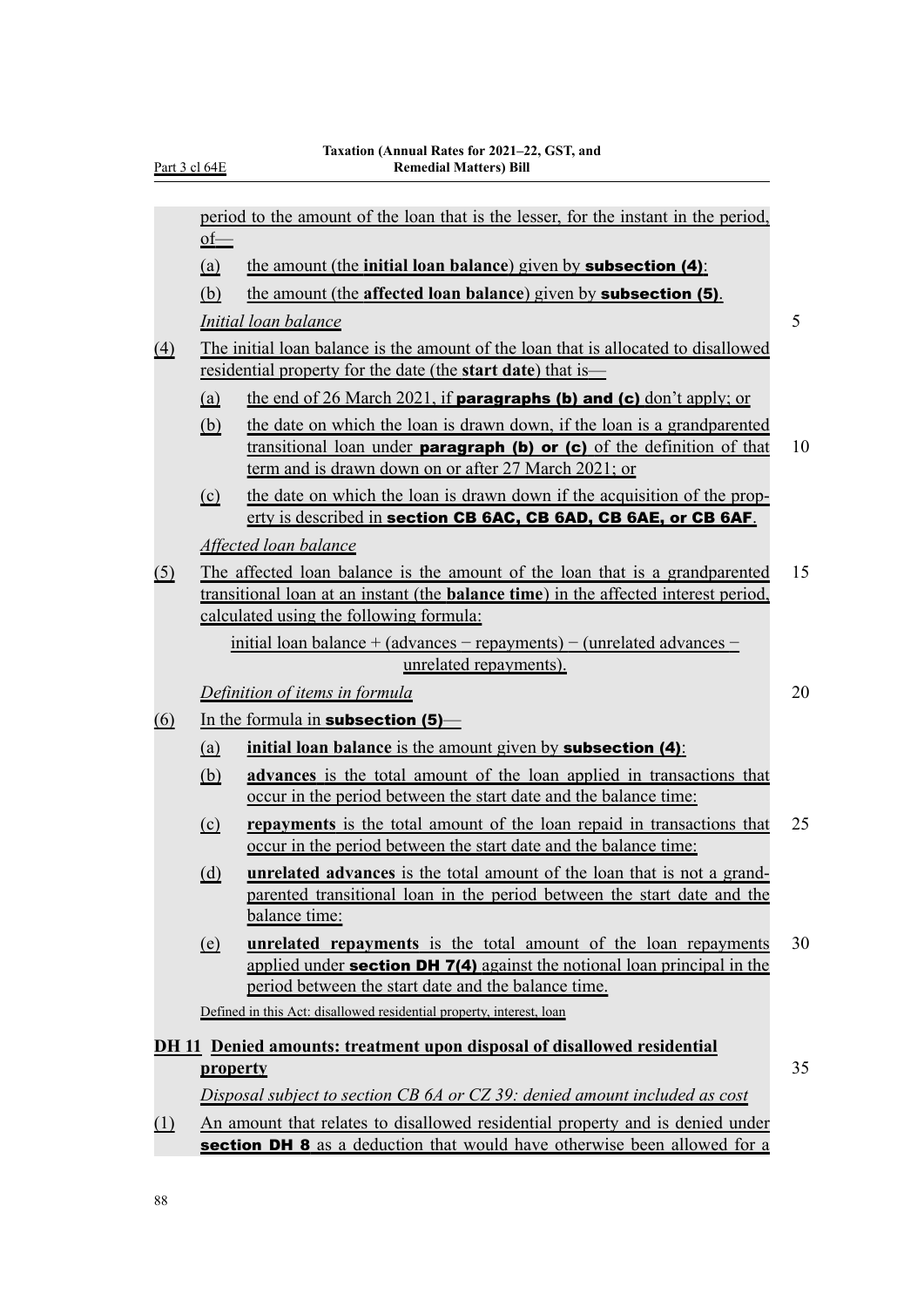|            |            | person is treated under section DB 23 (Cost of revenue account property) as a<br>cost for the person of the disallowed residential property in the income year of<br>the disposal of the disallowed residential property if the amount derived from<br>the disposal is income under section CB 6A or CZ 39 (which relate to disposals<br>of residential land within a given period from acquisition).<br>Disposal not subject to section CB 6A or CZ 39: denied amount allocated<br>under section EL 4 or EL 7                                                                                                            | 5        |
|------------|------------|---------------------------------------------------------------------------------------------------------------------------------------------------------------------------------------------------------------------------------------------------------------------------------------------------------------------------------------------------------------------------------------------------------------------------------------------------------------------------------------------------------------------------------------------------------------------------------------------------------------------------|----------|
| (2)        |            | An amount that relates to disallowed residential property and is denied under<br>section DH 8 as a deduction that would have otherwise been allowed for a<br>person is allowed under this section as a deduction in the income year of the<br>disposal of the disallowed residential property, and is subject to allocation<br>under subpart EL (Allocation of deductions for excess residential land expend-<br>iture), if the disallowed residential property is or was residential rental property<br>for purposes of subpart EL and the amount derived from the disposal of the dis-<br>allowed residential property- | 10<br>15 |
|            | (a)        | is income under a section other than section CB 6A or CZ 39; and                                                                                                                                                                                                                                                                                                                                                                                                                                                                                                                                                          |          |
|            | (b)        | is not income under section CB 6A or CZ 39.                                                                                                                                                                                                                                                                                                                                                                                                                                                                                                                                                                               |          |
|            |            | Defined in this Act: deduction, disallowed residential property, income, income year                                                                                                                                                                                                                                                                                                                                                                                                                                                                                                                                      |          |
|            |            |                                                                                                                                                                                                                                                                                                                                                                                                                                                                                                                                                                                                                           |          |
|            |            | <b>DH 12 Valuation</b>                                                                                                                                                                                                                                                                                                                                                                                                                                                                                                                                                                                                    |          |
|            |            | Land not used in undertaking creating new build land                                                                                                                                                                                                                                                                                                                                                                                                                                                                                                                                                                      | 20       |
| $\Omega$   |            | For the purposes of this subpart, a person's land, excluding land described in<br>section DH $4(2)$ and $(3)$ , is-                                                                                                                                                                                                                                                                                                                                                                                                                                                                                                       |          |
|            | (a)        | valued at its most recent capital value or annual value set by a local<br>authority; or                                                                                                                                                                                                                                                                                                                                                                                                                                                                                                                                   |          |
|            | <u>(b)</u> | if the land was acquired after the most recent local authority valuation, it<br>is valued at its acquisition cost or, in the case of an associated person<br>acquisition, its market value.                                                                                                                                                                                                                                                                                                                                                                                                                               | 25       |
|            |            | <b>Property used in undertaking</b>                                                                                                                                                                                                                                                                                                                                                                                                                                                                                                                                                                                       |          |
| (2)        |            | For the purposes of this subpart, to the extent to which <b>subsection (1)</b> does<br>not apply for a person's property, the property is—                                                                                                                                                                                                                                                                                                                                                                                                                                                                                | 30       |
|            | <u>(a)</u> | valued using its tax book value; or                                                                                                                                                                                                                                                                                                                                                                                                                                                                                                                                                                                       |          |
|            | (b)        | if the person prepares financial accounts according to relevant account-<br>ing standards or legislative standards, valued using the financial<br>accounts' valuation.                                                                                                                                                                                                                                                                                                                                                                                                                                                    |          |
|            |            | Defined in this Act: associated person, land, local authority, market value                                                                                                                                                                                                                                                                                                                                                                                                                                                                                                                                               | 35       |
|            |            |                                                                                                                                                                                                                                                                                                                                                                                                                                                                                                                                                                                                                           |          |
| <u>64F</u> |            | <b>Section DT 1A amended (Ring-fenced allocations)</b><br>In section DT 1A(4), replace "and IP 3" with "IP 3, and <b>IP 3B</b> ".                                                                                                                                                                                                                                                                                                                                                                                                                                                                                         |          |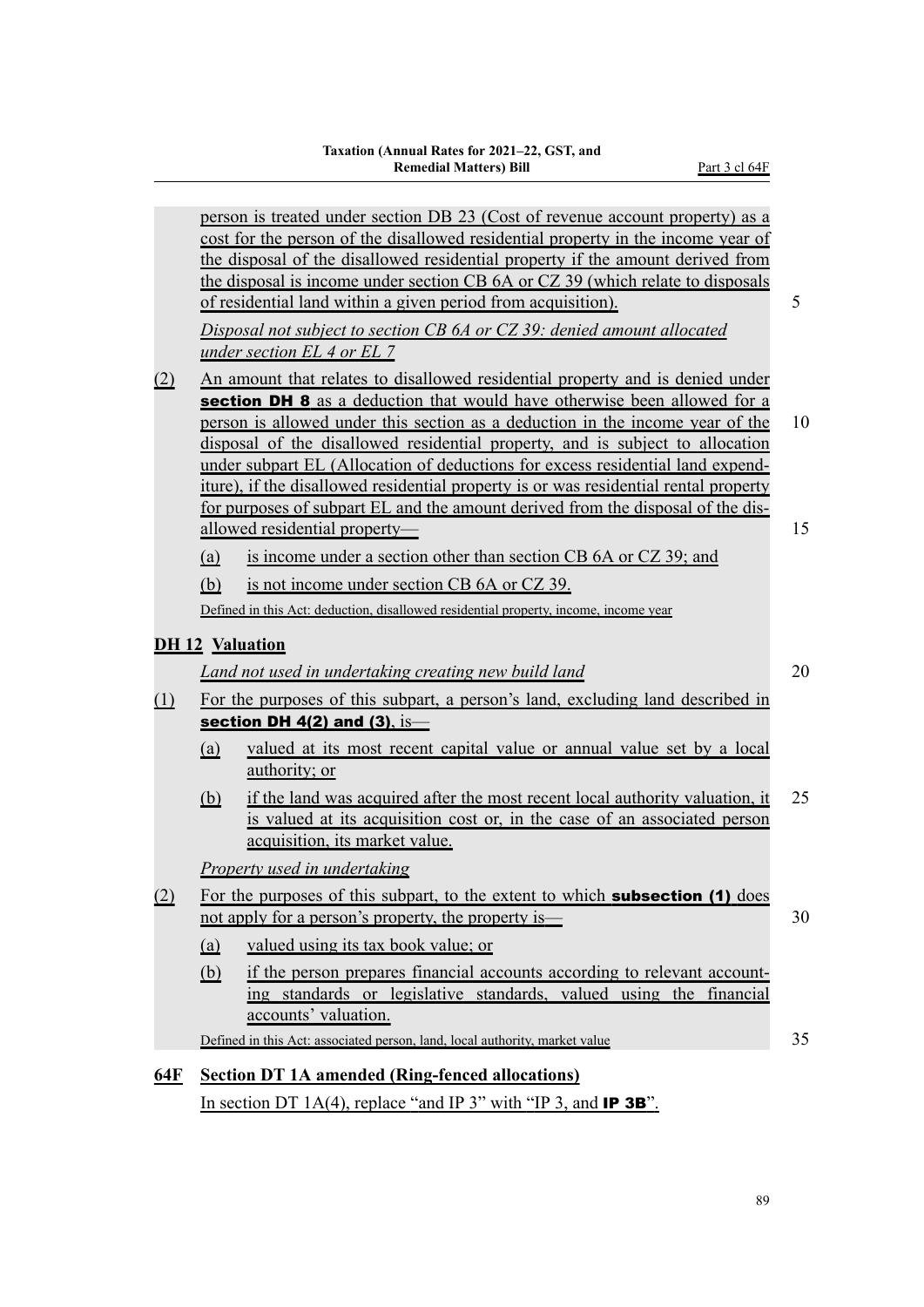**65 Section DV 18B amended (Cost base for shares when debt forgiven within**

**economic group)**

|                                            | In the heading to section DV 18B, replace "forgiven" with "remitted".                                                                                                                                                                               |                |
|--------------------------------------------|-----------------------------------------------------------------------------------------------------------------------------------------------------------------------------------------------------------------------------------------------------|----------------|
| 66                                         | Section EE 6 amended (What is depreciable property?)                                                                                                                                                                                                |                |
|                                            | In section EE 6, list of defined terms, replace "research and development activ-<br>ities" with "research and development activity".                                                                                                                | 5 <sup>5</sup> |
| 67                                         | Section EE 40 amended (Transfer of depreciable property on or after 24<br>September 1997)                                                                                                                                                           |                |
| (1)                                        | In section $EE$ 40(2), replace "not applied." with "not applied, or if the rate for<br>the item was not $0\%$ in the case of a building with a rate of $0\%$ ."                                                                                     | 10             |
| (2)                                        | In section EE $40(3)$ , replace "acquired it." with "acquired it, or would have<br>been allowed a deduction if the rate for the item was not 0% in the case of a<br>building with a rate of $0\%$ ."                                                |                |
| (3)                                        | <b>Subsections (1) and (2)</b> apply for the $2011-12$ and later income years.                                                                                                                                                                      |                |
| 68                                         | Section EE 44 amended (Application of sections EE 48 to EE 51)                                                                                                                                                                                      | 15             |
|                                            | In section EE $44(2)(d)$ , after "insurance", insert "or compensation".                                                                                                                                                                             |                |
|                                            | <b>68BA</b> Section EE 47 amended (Events for purposes of section EE 44)                                                                                                                                                                            |                |
| $\underline{\textbf{(1)}}$                 | In the heading to section EE 47(4), delete "or grandparented structure".                                                                                                                                                                            |                |
| (2)                                        | In section EE $47(4)(a)$ , delete "or grandparented structure".                                                                                                                                                                                     |                |
| $\left( \frac{3}{2} \right)$               | In section $EE$ 47(4)(b), delete "or grandparented structure" in each place.                                                                                                                                                                        | 20             |
| $\underline{(4)}$                          | <b>Subsections (1), (2), and (3)</b> apply for the $2020-21$ and later income years.                                                                                                                                                                |                |
|                                            | <b>68BAB</b> Section EE 48 amended (Effect of disposal or event)                                                                                                                                                                                    |                |
| $\underline{\textcircled{\scriptsize{1}}}$ | In section EE $48(3)(a)$ , delete "or grandparented structure" in each place.                                                                                                                                                                       |                |
| $\underline{\textcircled{2}}$              | <b>Subsection (1)</b> applies for the 2020–21 and later income years.                                                                                                                                                                               |                |
| <u>68B</u>                                 | <b>Section EH 2 replaced (Income Equalisation Reserve Account)</b>                                                                                                                                                                                  | 25             |
|                                            | Replace section EH 2 with:                                                                                                                                                                                                                          |                |
|                                            | <b>EH 2 Deposits to be paid into Crown Bank Account</b>                                                                                                                                                                                             |                |
|                                            | Every deposit a person makes with the Commissioner under a scheme referred<br>to in section EH $1(2)$ -<br>is public money; and<br>(a)<br>must be paid into a Crown Bank Account.<br>(b)<br>Defined in this Act: Commissioner, deposit, pay, person | 30             |
| 69<br>(1)<br>90                            | <b>Section EJ 10B amended (IFRS leases)</b><br>In section EJ $10B(6)$ ,—                                                                                                                                                                            |                |
|                                            |                                                                                                                                                                                                                                                     |                |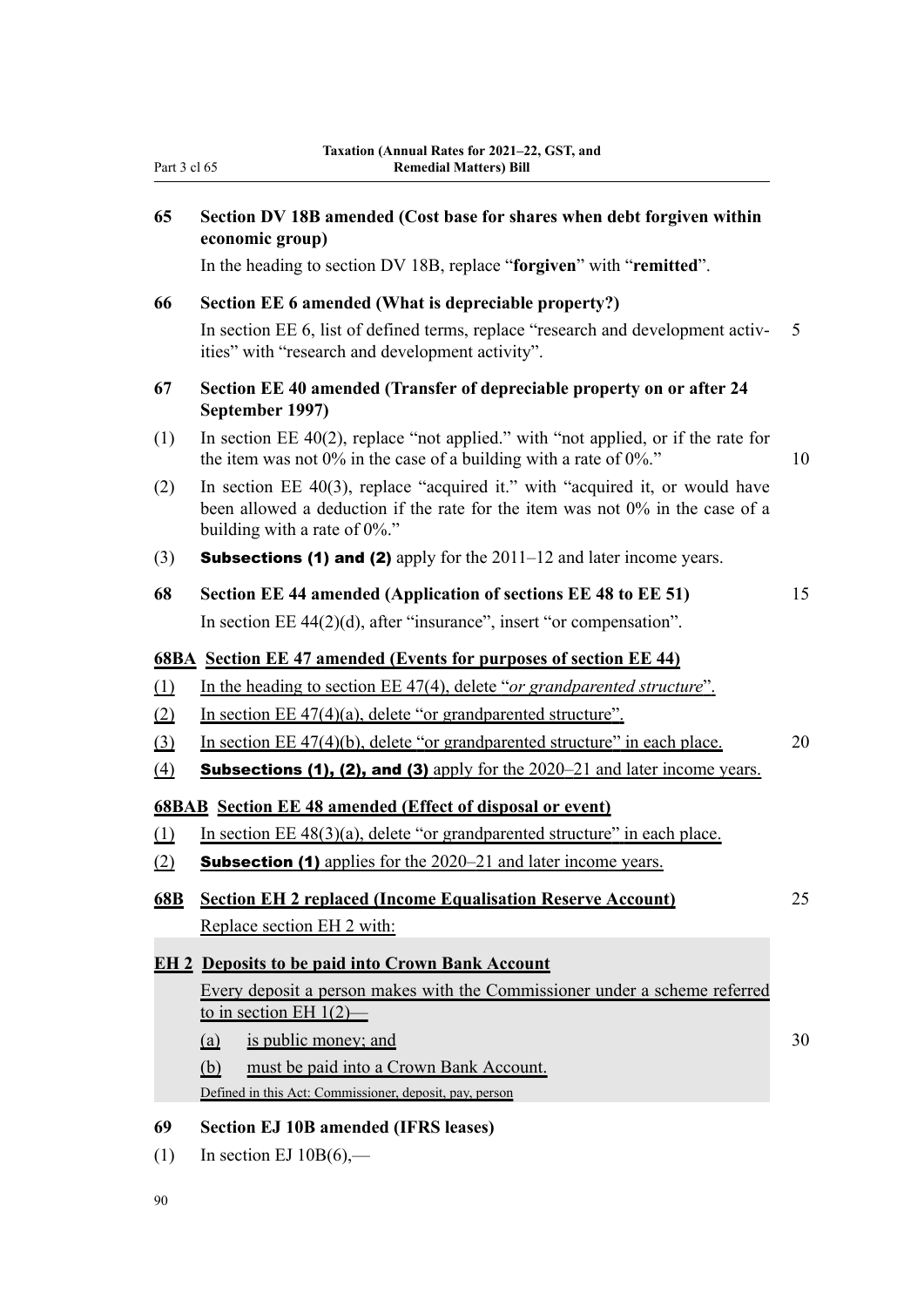- (a) replace "a deduction" with "income":
- (b) replace "has income" with "is allowed a deduction".
- (2) Subsection (1) applies for income years starting on or after 1 January 2019.

### **69B Section EK 1 replaced (Environmental Restoration Funds Account)** Replace section EK 1 with: 5

#### **EK 1 Payment to Crown Bank Account**

Every payment a person makes to the Commissioner under section EK 2—

- (a) is public money; and
- (b) must be paid into a Crown Bank Account.

Defined in this Act: Commissioner, pay 10

#### **70 Section EL 3 amended (Definitions for this subpart)**

- (1) In section EL 3, definition of **residential income**, after paragraph (a), insert:
	- (ab) income which is the amount that the person derives under section CC 3 (Financial arrangements) for the income year in relation to a loan, denominated in a foreign currency, to the extent to which that loan 15 relates to their residential portfolio:
- (2) **Subsection (1)** applies for the  $2022-23$  and later income years income years starting on or after the day on which this Act receives the Royal assent.

# **70B Section EL 14 amended (Continuity rules for companies)**

In section EL 14, replace "and IP 3" with "IP 3, and **IP 3B**".

#### **71 Section EM 1 amended (Australian non-attributing shares and attributing FDR method interests)**

- (1) Replace section EM  $1(2)(c)$  and (d) with:
	- (c) section EM 4 provides rules for elections to choose that eligible hedges are subject to this subpart by applying either the a hedge-by-hedge 25 method or the portfolio method:
	- (d) section EM 5 provides the hedge-by-hedge methods to calculate fair dividend rate hedge portions for a person's eligible hedges:
	- (db) **section EM 5B** provides the portfolio method to calculate fair dividend rate hedge portions for a person's eligible hedges: 30
- (2) In section EM 1(3), replace "fair dividend rate hedge portions." with "fair dividend rate hedge portions. However, subpart EW determines a person's income and expenditure for the portion of a hedge that is not a fair dividend rate hedge portion.".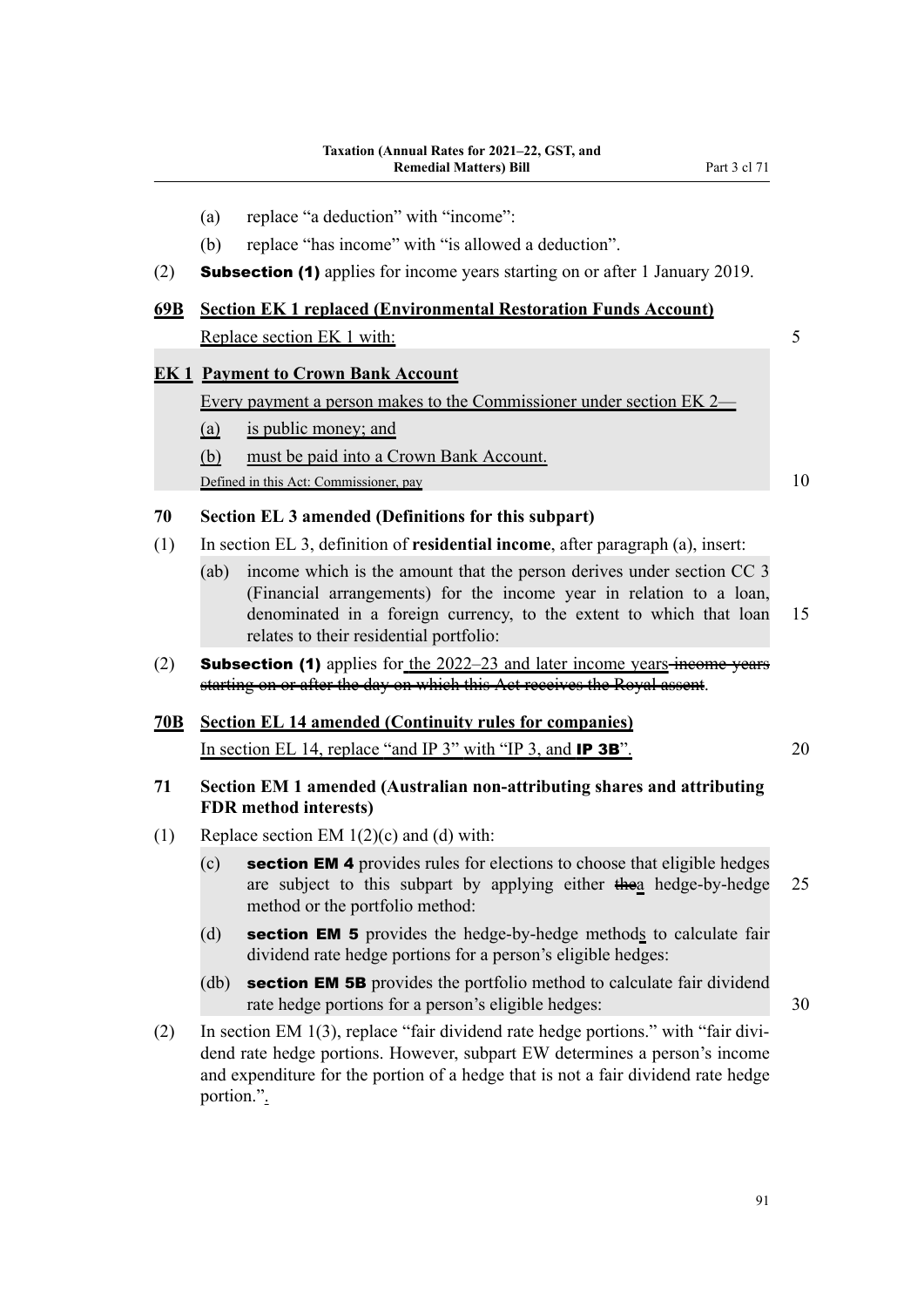#### **72 Section EM 3 amended (What hedges does this subpart apply to?)**

- (1) After the heading to section EM 3, insert "*General rule*" as a subsection head‐ ing.
- (2) In section EM 3(d), replace "into; and" with "into or is acquired at its fair value; and". 5
- (3) In section EM 3, insert as subsection (2):

#### *Exception*

- (2) Despite subsection (1), this subpart applies and a person's hedge is an **eligible hedge**, if section EM 1 applies to the hedge, the person has not chosen to use section EM 5(4) and (5) for the hedge, and the hedge— 10
	- (a) is a contract to conditionally or unconditionally acquire or dispose of any currency in return for any other currency, or is a swap with legs denominated in any currency; and
	- (b) meets the requirements of subsection  $(1)(b)$  to  $(e)$ ; and
	- (c) is entered into only to rebalance currency exposures for the person's 15 other eligible hedges.

#### **73 Section EM 4 replaced (Irrevocable elections)**

Replace section EM 4 with:

#### **EM 4 Elections**

#### *Elections* 20

(1) This subpart applies to a person's eligible hedges, to the extent to which the hedges have fair dividend rate hedge portions as a result of an election under this section. The portion of a person's eligible hedge that is not a fair dividend rate hedge portion does not give rise to income or expenditure under this subpart, despite any election under this section for the eligible hedge. To the extent 25 to which this subpart does apply to calculate income and expenditure (*see*: section EM 6), the fair dividend rate hedge portion does not give rise to income or expenditure under any other subpart of this Act.

*Hedge-by-hedge: specific*

(2) A person may choose to use at the hedge-by-hedge method under **section EM 5** 30 for an eligible hedge, if the election under this subsection is made before the hedge and any hedge of the hedge is first entered into or acquired by the person.

*Hedge-by-hedge: general*

(3) A person may choose to use at the hedge-by-hedge method under **section EM 5** 35 for all eligible hedges if the election under this subsection is made before the hedge and any hedge of the hedge is first entered into or acquired by the person. The choice applies for all eligible hedges post-election.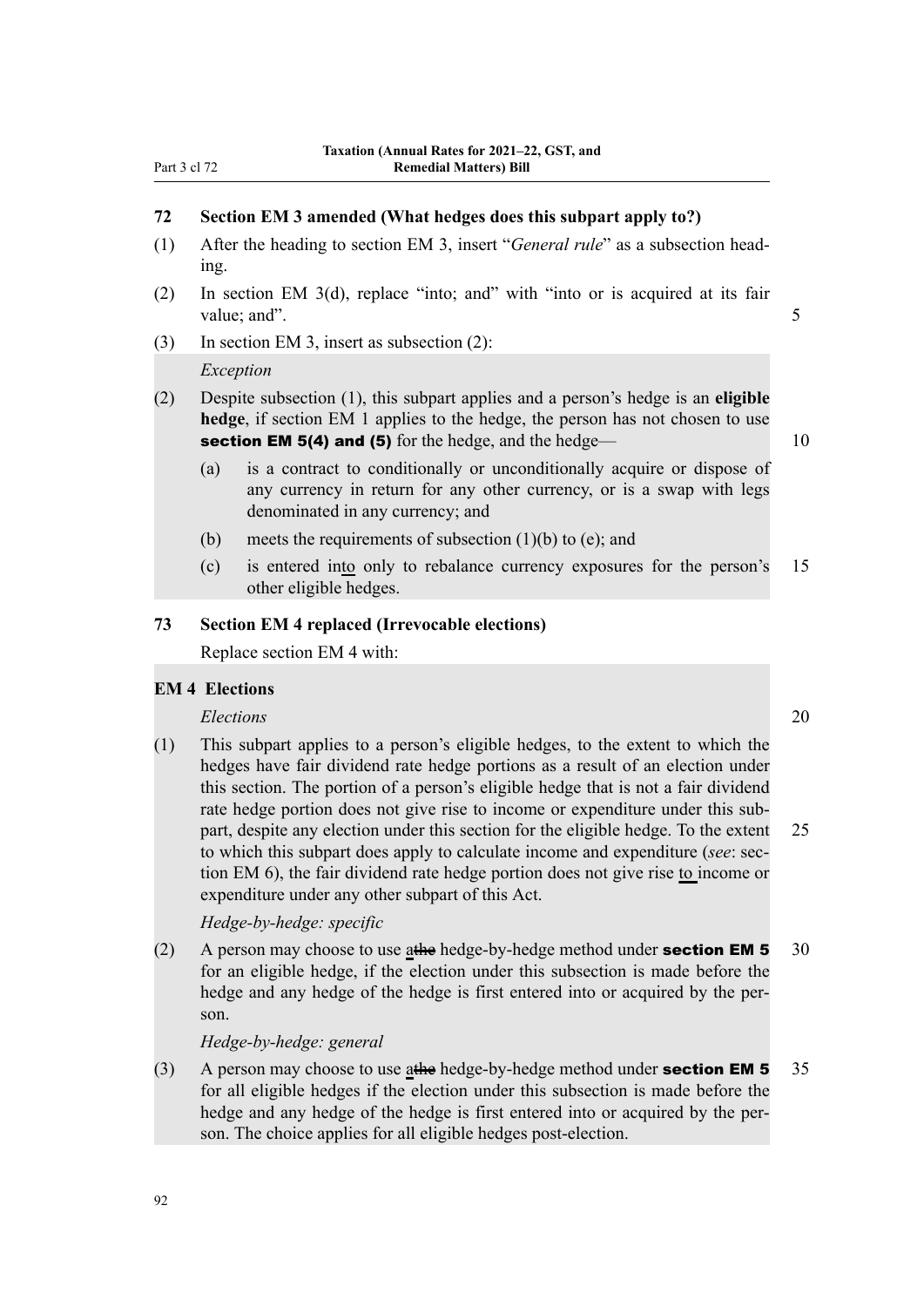*Specific: effect*

(4) An election under **subsection (2)** is irrevocable for the life of the relevant hedge, unless the person may choose and does choose, under **subsection (6)**, to use the portfolio method.

*General: effect* 5

(5) An election under **subsection (3)** may be changed before the relevant hedge and any hedge of the hedge is first entered into or acquired by the person, but is irrevocable for the life of the relevant hedge, unless the person may choose and does choose, under **subsection (6)**, to use the portfolio method.

*Portfolio* 10

(6) A person that uses a daily **unit valuation period**, under section EX 53 (Fair dividend rate periodic method), of 1 month or less may choose the portfolio method under section EM 5B.

*Portfolio: effect*

(7) An election under **subsection (6)** is irrevocable for  $42$  years unless the Com- 15 missioner notifies the person that the person may revoke earlier. and An election applies for all eligible hedges post-election, but does not have to be made before a relevant hedge is entered into. Also, a new election under **subsection** (6) cannot be made until 12 months after the end of an old election under sub**section (6)**, unless the Commissioner notifies the person that the person may 20 make a new election earlier.

Defined in this Act: Commissioner, eligible hedge, fair dividend rate hedge portion, income

#### **74 Section EM 5 amended (Fair dividend rate hedge portions)**

- (1) In the heading to section EM 5, replace "**portions**" with "**portions: hedge-byhedge methods**". 25
- (2) Replace section EM 5(1) with:

*Fair dividend rate hedge portions*

- (1) This section calculates the maximum fair dividend rate hedge portions for a person's eligible hedges on a hedge-by-hedge basis under an election provided by **section EM 4**, or the minimum fair dividend rate hedge portions for hed- $30$ ges that are a hedge of a hedge.
- (3) Repeal section EM 5(2).
- (4) Replace section EM 5(3) with:

*Choice of methods*

(3) A person may choose to use either the method in **subsections (4) and (5)**, or  $35$ the method in subsections (9) and  $(10D)$ , to calculate the maximum or minimum, as the case may be, fair dividend rate hedge portions for all of the person's eligible hedges when the relevant hedge is first entered into or acquired. They may not choose to use, for example, the method in **subsec-**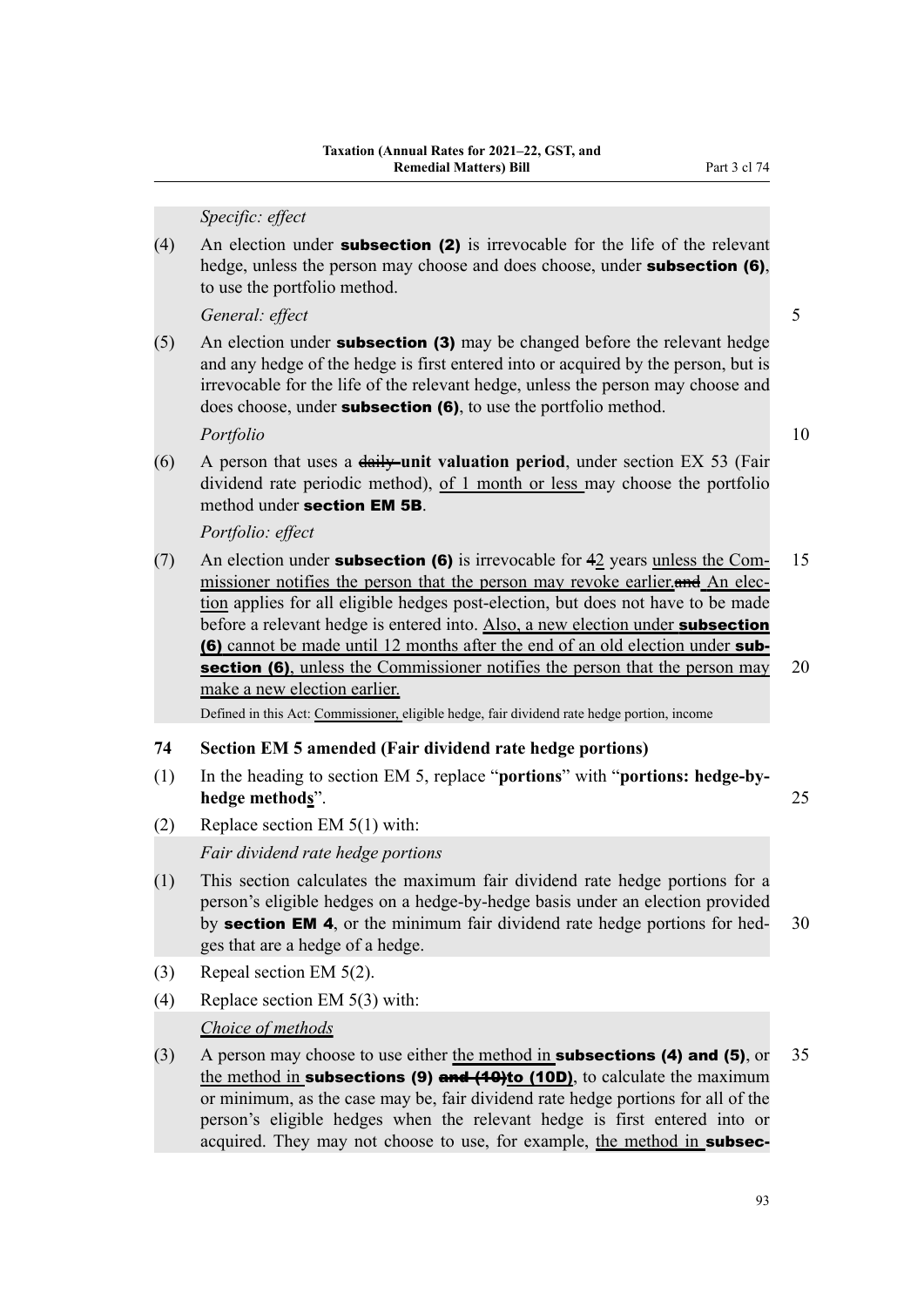tions (4) and (5) for some hedges and the method in subsections (9) and (40)to (10D) for other hedges.

- (4B) In section EM 5(4), in the heading, replace "*formula*" with "*method*".
- (5) In section EM 5(4), replace "maximum" with "maximum or minimum, as the case may be,". 5
- (6) In section EM 5(4), replace "first entered into" with "first entered into or acquired".
- (7) Replace section EM  $5(5)(a)$  with:
	- (a) **eligible currency assets** is the total market value of,—
		- (i) a person's assets described in section EM  $1(1)(a)$  and (b) that are 10 denominated in the same currency (the **calculation currency**) that the calculation hedge hedges; and
		- (ii) if the person chooses and is a qualifying hedge fund, their inter‐ ests in assets that are owned by the relevanta multi-rate PIE, described in section EM  $1(1)(a)$  and (b), and denominated in the 15 calculation currency:
- (8) Repeal section EM 5(6) and (7).
- (9) Replace section EM 5(8), other than the heading, with:
- $(8)$  If the amount calculated under **subsection (4)** is less than zero, then the maximum or minimum, as the case may be, fair dividend rate hedge portion for 20 the relevant calculation hedge is zero.
- (10) Replace section EM 5(9) and (10) with:

#### *Second formulamethod*

(9) The maximum or minimum, as the case may be, fair dividend rate hedge por‐ tion for a person's eligible hedge (the **calculation hedge**) is the amount, 25 expressed as a percentage, calculated using the following formula when the hedge is first entered into or acquired:

FDR gross amount  $\times$  apportioned current hedge amount  $\div$  calculation hedge amount.

*Definition of items in <del>second f</del>ormula* 30

- (10) In the formula in **subsection (9)**, all items are expressed in New Zealand currency, and—
	- (a) **FDR gross amount** meanis the amount given by subsection (10B):
	- (b) **apportioned current hedge amount** meanis the amount given by subsection (10D): 35

(c) **calculation hedge amount** is the amount of foreign currency that is hedged by the calculation hedge.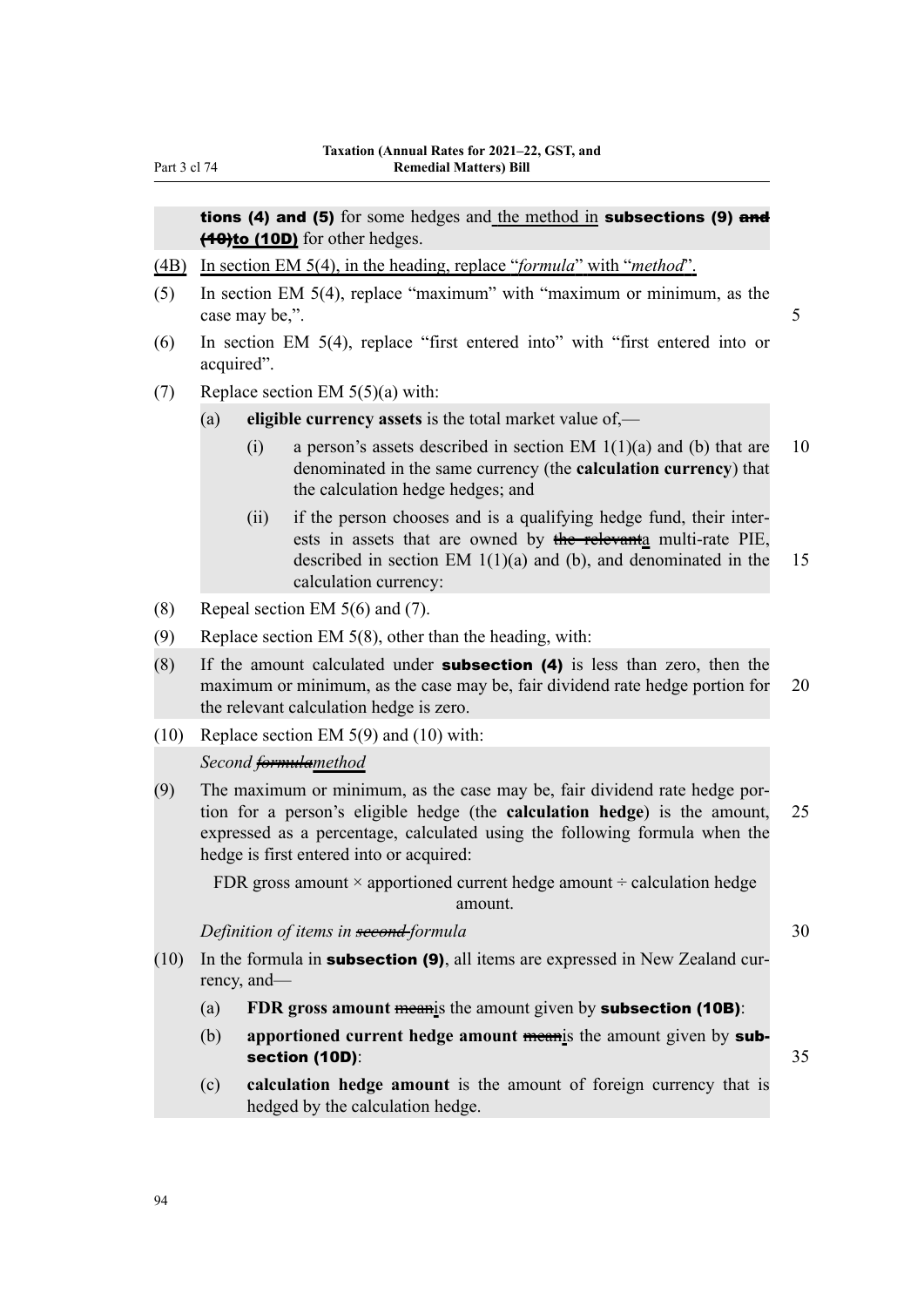(10B) For the purposes of subsection (10), the **FDR gross amount** is either—

- (a) zero if the formula in this subsection does not calculate, when the hedge is first entered into or acquired, an amount (for example: the denominator is zero); or  $5<sup>5</sup>$
- (b) the lesser of 1 and the amount calculated using the following formula when the hedge is first entered into or acquired:

 $(1.05 \times$  eligible currency assets – FDR hedges amount) ÷ apportioned current hedge amount.

#### *Definition of items in FDR gross formula* 10

- (10C) In the formula in **subsection (10B)(b)**, all items are expressed in New Zealand currency, and—
	- (a) **eligible currency assets** is the total market value of a person's assets described in section EM 1(1)(a) and (b) and, if the person chooses and is a qualifying hedge fund, their interests in assets that are owned by the 15 relevant multi-rate PIE and described in section EM 1(1)(a) and (b):
	- (b) **FDR hedges amount** is the amount of foreign currency hedged by a per‐ son's fair dividend rate hedge portions, but excluding the portion for the calculation hedge:
	- (c) **apportioned current hedge amount** meanis the amount given by sub- 20 section (10D).

*Apportioned current hedge amount*

- (10D) The **apportioned current hedge amount** for the purposes of subsections (10) and (10C) is 1 of the following amounts, expressed in New Zealand cur‐ rency: 25
	- (a) if the calculation hedge is not a hedge of a hedge, or is a hedge of a hedge and **paragraph (b)** does not apply, the amount is the lesser of the following amounts:
		- (i) the amount of foreign currency hedged by the calculation hedge:
		- (ii) the amount of foreign currency that is hedged by a person's hed- 30 ges including the calculation hedge *less* the amount of foreign currency that is hedged by a person's FDR hedge portions excluding the calculation hedge *less* the total market value of a person's noneligible assets, treating a negative result as zero:
	- (b) the negative of the amount of foreign currency that is hedged by a per‐ 35 son's FDR hedge portions excluding the calculation hedge, if—
		- (i) the calculation hedge is a hedge of a hedge; and
		- (ii) the amount of foreign currency that is hedged by a person's FDR hedge portions excluding the calculation hedge *plus* the calcula‐ tion hedge *equals* less than zero. 40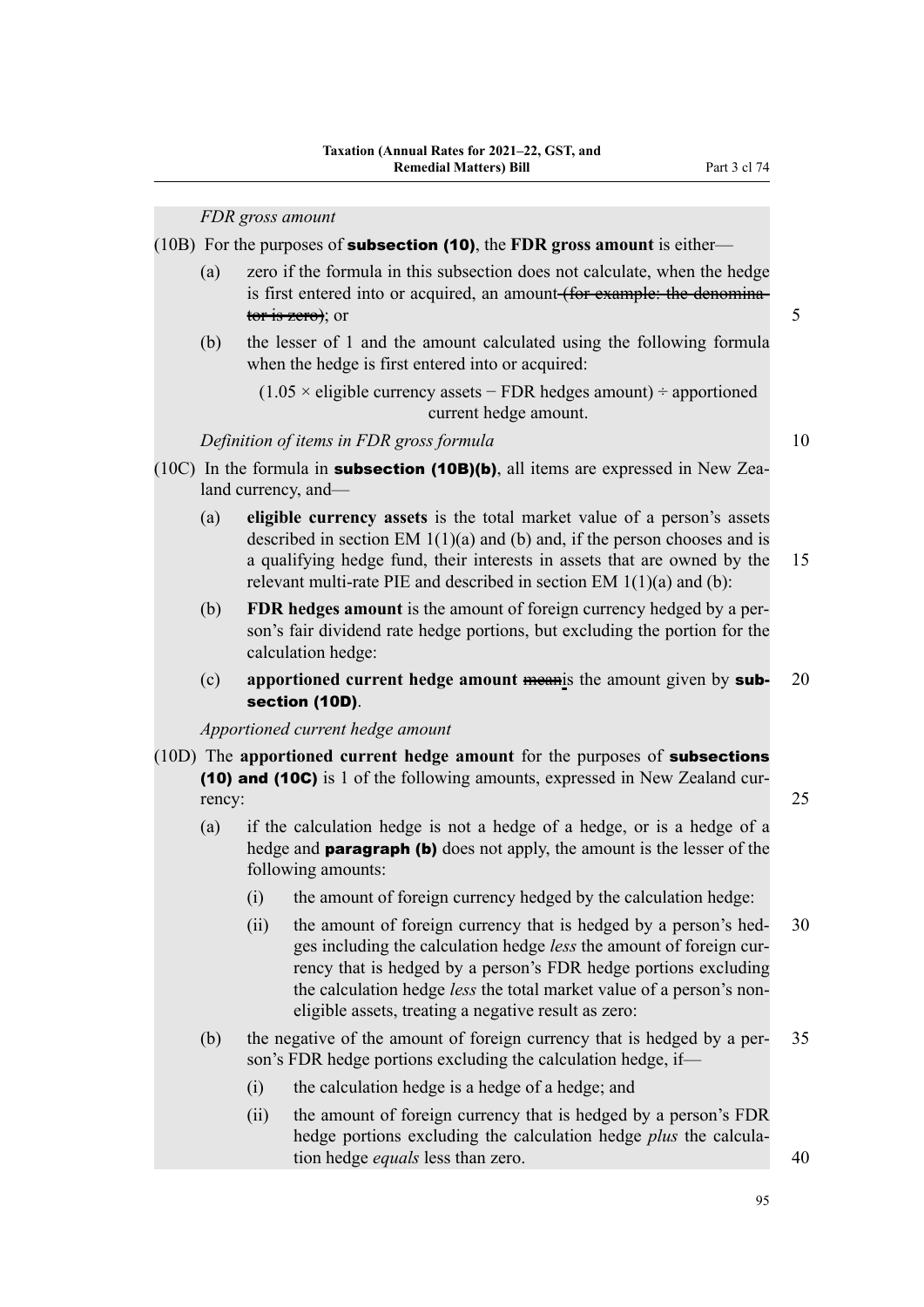(11) In section EM 5, list of defined terms, insert "non-eligible assets".

#### **75 New section EM 5B inserted (Fair dividend rate hedge portions: portfolio method)**

After section EM 5, insert:

|     | <b>EM 5B</b> Fair dividend rate hedge portions: portfolio method                                                                                                                                                                                                                                                                                                                                                                  | 5  |
|-----|-----------------------------------------------------------------------------------------------------------------------------------------------------------------------------------------------------------------------------------------------------------------------------------------------------------------------------------------------------------------------------------------------------------------------------------|----|
|     | Fair dividend rate hedge portions                                                                                                                                                                                                                                                                                                                                                                                                 |    |
| (1) | This section calculates the fair dividend rate hedge portions for a person's eli-<br>gible hedges on a portfolio basis under an election provided by section EM 4.<br>Lowest amount                                                                                                                                                                                                                                               |    |
| (2) | The fair dividend rate hedge portion is the lowest of the amounts described in<br>subsections (4) and (6).                                                                                                                                                                                                                                                                                                                        | 10 |
|     | Period calculation                                                                                                                                                                                                                                                                                                                                                                                                                |    |
| (3) | The fair dividend rate hedge portion is applied for a period of 1 month or less,<br>as chosen by the person, for all of their eligible hedges. The fair dividend rate<br>hedge portion is calculated before the start of the elected period, and the<br>elected period is irrevocable, and is applied for all of their eligible hedges post-<br>election, for the income yearfor the term of their election to use this portfolio | 15 |
|     | method under section EM 4(6) and (7).                                                                                                                                                                                                                                                                                                                                                                                             |    |
|     | First formula                                                                                                                                                                                                                                                                                                                                                                                                                     |    |
| (4) | For the purposes of <b>subsection (2)</b> , the amount is calculated using formula—                                                                                                                                                                                                                                                                                                                                               | 20 |
|     | $1 - (non-eligible assets \div portfolio hedges amount).$                                                                                                                                                                                                                                                                                                                                                                         |    |
|     | Definition of items in formula                                                                                                                                                                                                                                                                                                                                                                                                    |    |
| (5) | In the formula in <b>subsection (4)</b> , all items are expressed in New Zealand cur-<br>rency, and—                                                                                                                                                                                                                                                                                                                              |    |
|     | non-eligible assets is the total market value of non-eligible assets:<br>(a)                                                                                                                                                                                                                                                                                                                                                      | 25 |
|     | (b)<br>portfolio hedges amount is the total amount of foreign currency that is<br>hedged by a person's hedges.                                                                                                                                                                                                                                                                                                                    |    |
|     | Second formula                                                                                                                                                                                                                                                                                                                                                                                                                    |    |
| (6) | For the purposes of <b>subsection (2)</b> , the amount is calculated using the for-<br>$mula-$                                                                                                                                                                                                                                                                                                                                    | 30 |
|     | $(1.05 \times$ eligible assets) ÷ portfolio hedges amount.                                                                                                                                                                                                                                                                                                                                                                        |    |
|     | Definition of items in formula                                                                                                                                                                                                                                                                                                                                                                                                    |    |
| (7) | In the formula in <b>subsection (6)</b> , all items are expressed in New Zealand cur-<br>rency, and—                                                                                                                                                                                                                                                                                                                              |    |
|     | eligible assets is the total market value of assets described in section<br>(a)<br>EM $1(1)(a)$ and (b) that the person owns directly, and, if the person<br>chooses and is a qualifying hedge fund, their interests in assets that are                                                                                                                                                                                           | 35 |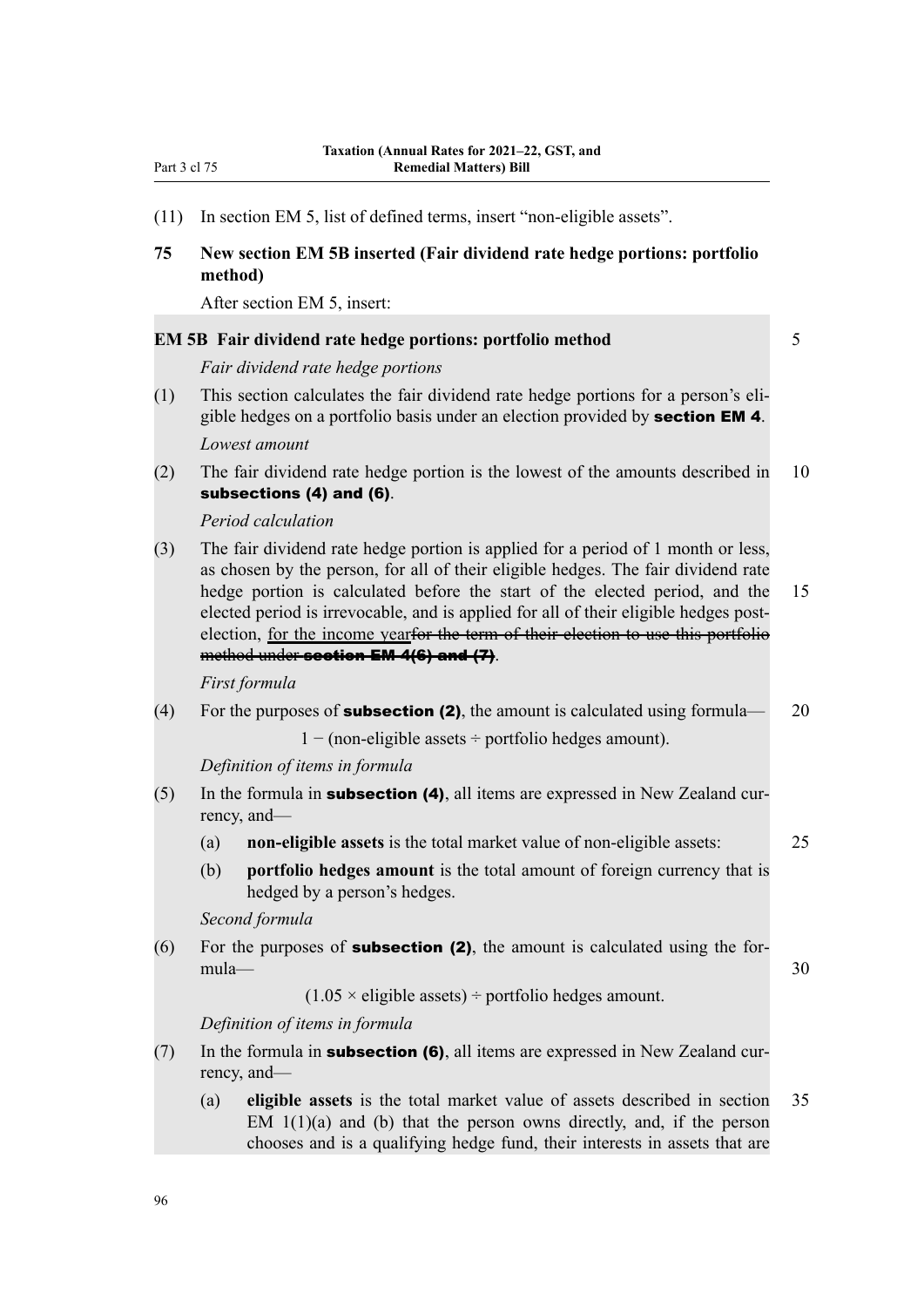|                            |           | owned by the relevant multi-rate PIE and described in section<br>EM $1(1)(a)$ and (b):                                                                                                                                                                                                         |    |
|----------------------------|-----------|------------------------------------------------------------------------------------------------------------------------------------------------------------------------------------------------------------------------------------------------------------------------------------------------|----|
|                            | (b)       | portfolio hedges amount is the total amount of foreign currency that is<br>hedged by a person's hedges.                                                                                                                                                                                        |    |
|                            |           | Defined in this Act: eligible hedge, fair dividend rate hedge portion, hedge, non-eligible assets, quali-<br>fying hedge fund                                                                                                                                                                  | 5  |
| 76                         |           | Section EM 6 amended (Income and expenditure for fair dividend rate<br>hedge portions)                                                                                                                                                                                                         |    |
| (1)                        |           | In section EM 6(2), formula, replace "FDR portions' value" with "(FDR por-<br>tions' value + period gain – period loss)".                                                                                                                                                                      | 10 |
| (2)                        |           | After section EM $6(3)(a)$ , insert:                                                                                                                                                                                                                                                           |    |
|                            | (ab)      | period gain is the net gain multiplied by the FDR hedge portion for rele-<br>vant eligible hedges that are entered into and settled within the preceding<br>valuation period:                                                                                                                  |    |
|                            | (ac)      | period loss is the net loss multiplied by the FDR hedge portion for rele-<br>vant eligible hedges that are entered into and settled within the preceding<br>valuation period:                                                                                                                  | 15 |
| 77                         | portions) | Section EM 7 amended (Quarterly test of fair dividend rate hedge                                                                                                                                                                                                                               |    |
| $\underline{\textbf{(1)}}$ |           | Replace section EM $7(1)$ , other than the heading, with:                                                                                                                                                                                                                                      | 20 |
| (1)                        |           | A person must use the first formula, in subsection $(2)$ , on a day (the <b>calcula</b> -<br>tion day) they choose within a quarter of an income year, to calculate their<br>quarterly FDR hedging ratio. The calculation day must be the same day for<br>each quarter within the income year. |    |
| (2)<br>(3)                 |           | In section EM 7(4), replace "last day" with "calculation day".<br>After section EM $7(5)$ , insert:                                                                                                                                                                                            | 25 |
|                            |           | Relationship with subject matter                                                                                                                                                                                                                                                               |    |
| (5B)                       |           | This section overrides <b>section EM 5</b> , but does not apply if and to the extent to<br>which section EM 5B applies.                                                                                                                                                                        |    |
| <u>(4)</u>                 |           | In section EM 7(6), replace "last day" with "calculation day".                                                                                                                                                                                                                                 | 30 |
| 78                         |           | <b>Section EM 8 amended (Some definitions)</b>                                                                                                                                                                                                                                                 |    |
|                            |           | In section EM 8, after the definition of <b>investor interest</b> , insert:                                                                                                                                                                                                                    |    |
|                            |           | non-eligible assets-                                                                                                                                                                                                                                                                           |    |
|                            | (a)       | means assets that are denominated in a foreign currency and not<br>described in section EM $1(1)(a)$ and (b); but                                                                                                                                                                              | 35 |
|                            | (b)       | does not include—                                                                                                                                                                                                                                                                              |    |
|                            |           | cash assets (for example: eash settlement amounts not yet re-<br>(i)<br>invested) totalling less than 5% of the total market value of a per-                                                                                                                                                   |    |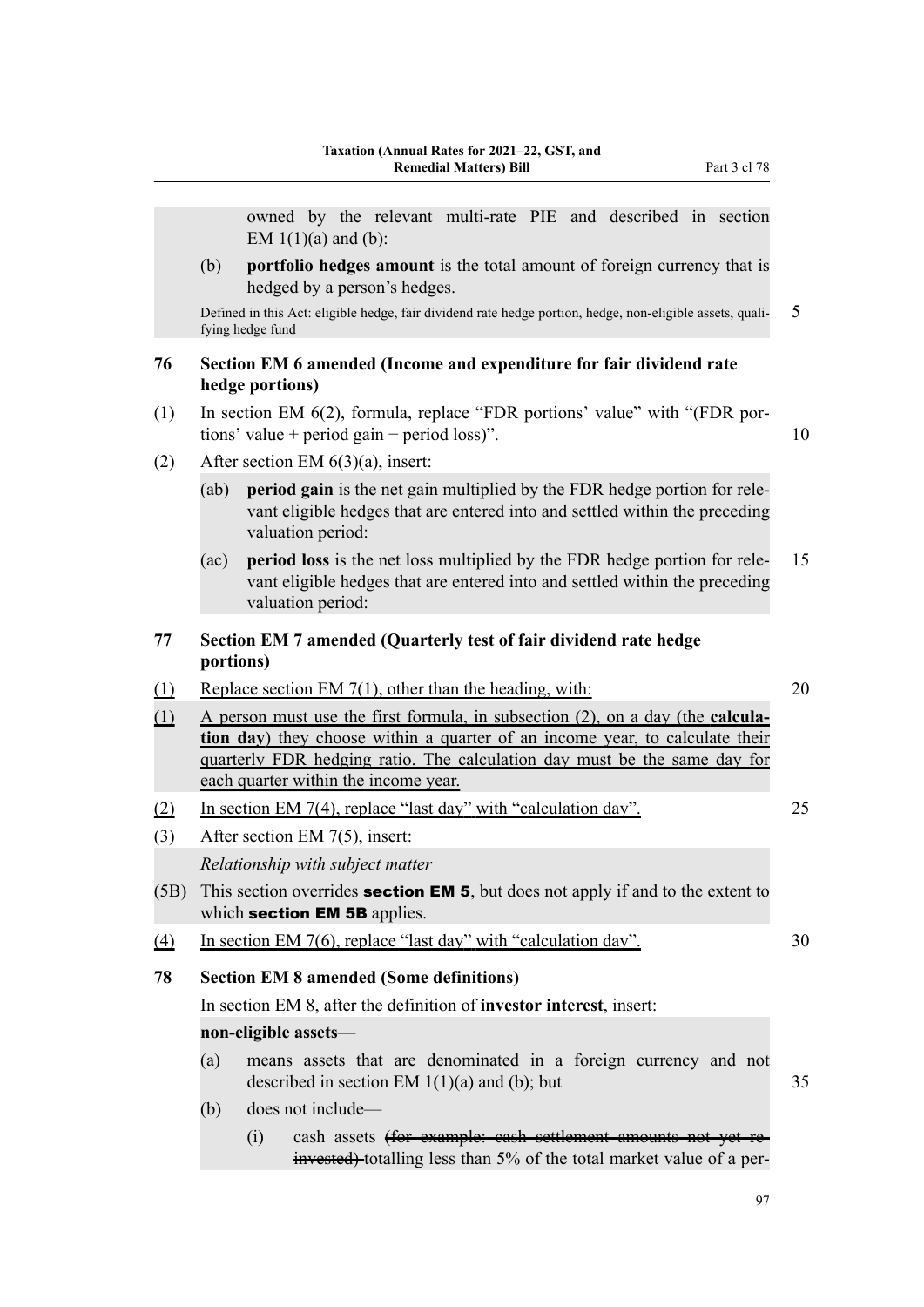son's assets described in section EM 1(1)(a) and (b), or, at the election of the person, foreign cash assets that relate directly to assets described in section EM 1(1)(a) and (b) and to FDR hedge portions:

- (ii) eligible hedges: 5
- (iii) New Zealand securities listed on a recognised exchange and denominated in a foreign currency to the extent to which the securities are unhedged as to foreign currency

**qualifying hedge fund** means a person that is an investor in a multi-rate PIE, either directly or indirectly through 1 or more multi-rate PIEs, if and to the 10 extent to which income of the multi-rate PIE from an asset described in section EM  $1(1)(a)$  and (b) is attributed to the person<del>means a person that is a zero-rated</del> investor in a multi-rate PIE if and to the extent to which the multi-rate PIE attributes to the person income from an asset described in section EM 1(1)(a)  $\frac{\text{and (b)}}{\text{and (b)}}$ . 15

- **79 Section EW 5 amended (What is an excepted financial arrangement?)**
- (1) After section EW 5(3), insert:

*CryptoassetCryptocurrency*

 $(3BA)$  A eryptoasset cryptocurrency is an excepted financial arrangement if the eryptoasset—cryptocurrency does not meet the requirements of **subsection** 20 (3BAB).

*Exception: cryptoasset producing specified return on purchase price*

(3BAB) A cryptoasset is not an excepted financial arrangement if a consequence of ownership of the cryptoasset is that the owner receives, during the period of ownership, amounts that are determined by reference to the quantity or value of 25 the cryptoasset and on a basis that is known by the owner in advance.

*Exception: cryptocurrency producing specified returns on purchase price*

- (3BAB) A cryptocurrency is not an excepted financial arrangement if a consequence of ownership of the cryptocurrency is that the owner receives or is entitled to receive, during the period of ownership, amounts that are determined— 30
	- (a) by reference to the quantity or value of the cryptocurrency; and
	- (b) on a basis that is known by the owner in advance; and
	- (c) not by reference to the profits of a business activity.

(2) After section EW 5(13), insert:

*Option over cryptocurrency* 35

(13B) An option to acquire or to dispose of cryptocurrency is an excepted financial arrangement.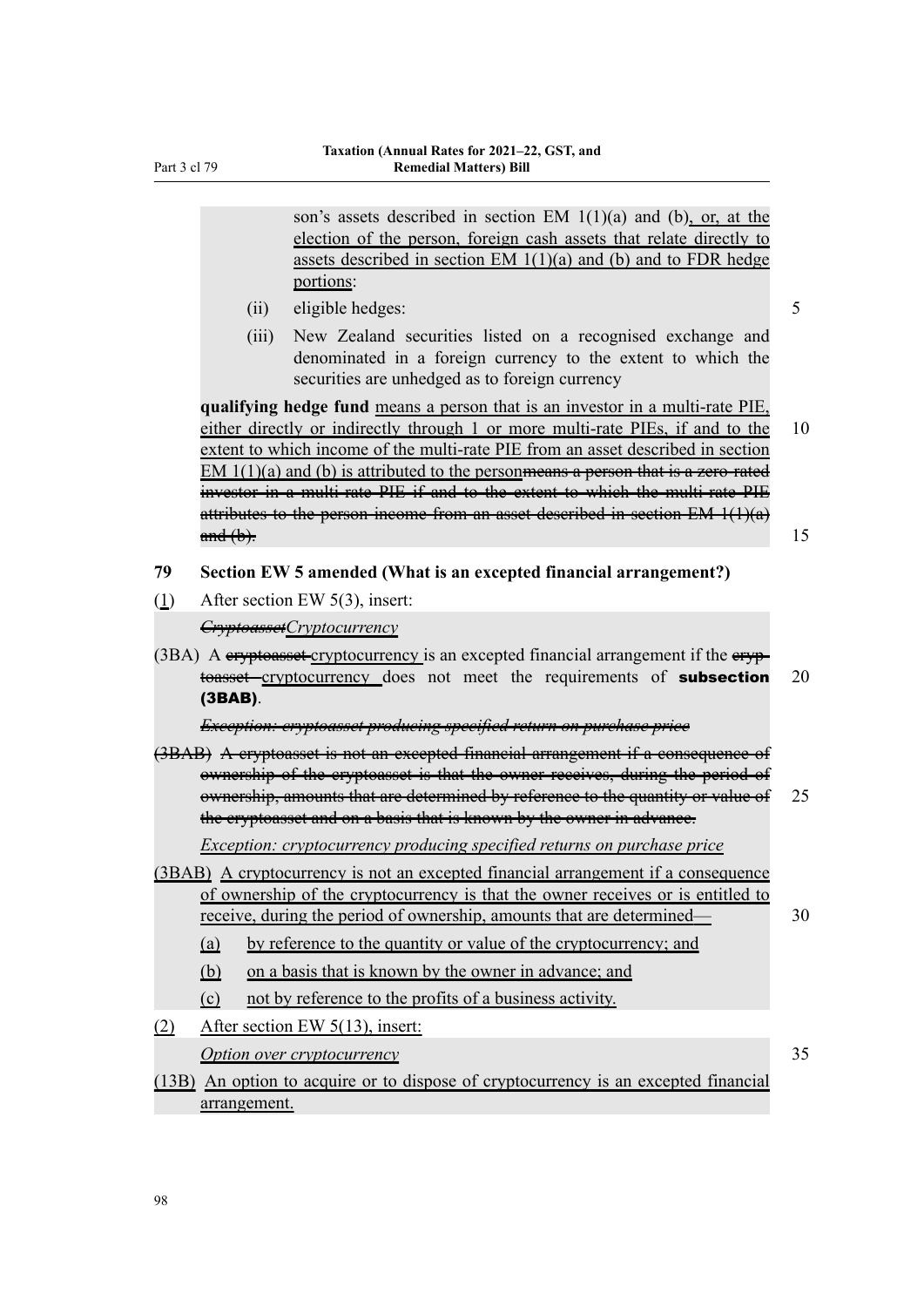#### **80 Section EW 46C amended (Consideration when debt forgiven within economic group)**

- (1) In the heading to section EW 46C, replace "**forgiven**" with "**remitted**".
- (2) In section EW 46C(1), words before the paragraphs, replace "forgiven" with "remitted". 5
- (3) Replace section EW  $46C(1)(a)$  with:
	- (a) the creditor is a member of the same wholly-owned group of companies as the debtor and,—
		- (i) the debtor is a New Zealand resident company:
		- (ii) the debtor carries on a business in New Zealand through a fixed 10 establishment in New Zealand and the creditor or an associated person can not deduct, under this Act or a taxation law of a coun‐ try or territory outside New Zealand, an amount in relation to the remission against income:
- (4) In section EW  $46C(2)(a)$ , replace "forgiven" with "remitted". 15
- (5) In section EW 46C(2)(ab), replace "forgiveness" with "remission".
- (6) In section EW  $46C(2)(b)(ii)$ , replace "the amount that the trust forgives the debtor" with "the amount of the trust's debt that is remitted for the debtor".
- (7) In section EW  $46C(2)(b)(ii)$ , replace "the amount that the single creditor group forgives the debtor" with "the amount of the single creditor group's debt that is 20 remitted for the debtor".
- (8) In section EW  $46C(2)(b)(ii)$ , replace "forgiven" with "remitted" in each place.
- (9) In section EW 46C(4), replace "the creditor forgives it" with "it is remitted".
- (10) In section EW 46C(5), replace "the creditor forgives it" with "it is remitted".
- (11) In section EW 46C(6), definition of **proportional debt ratio**, replace "for‐ 25 given" with "remitted" in each place.
- (12) Subsections (1), (2), (4), (6), (7), (8), (9), (10), and (11) apply for a per‐ son for the 2008–09 and later income years, except for an income year before the 2015–16 income year for which the person takes a tax position in a return of income that is inconsistent with the amendments made by **subsections (1),** 30 (2), (4), (6), (7), (8), (9), (10), and (11).

#### **80BA Section EZ 23B amended (Property acquired after depreciable property affected by Canterbury earthquakes)**

- (1) In section EZ 23B(7)(d), delete ", grandparented structure,".
- (2) In section  $EZ 23B(10)(b)(i)$ , delete "or grandparented structure".  $35$
- (3) In section EZ 23B(11B), words before the paragraphs, delete "or grandparented structures".
- (4) In section EZ 23B, list of defined terms, delete "grandparented structure".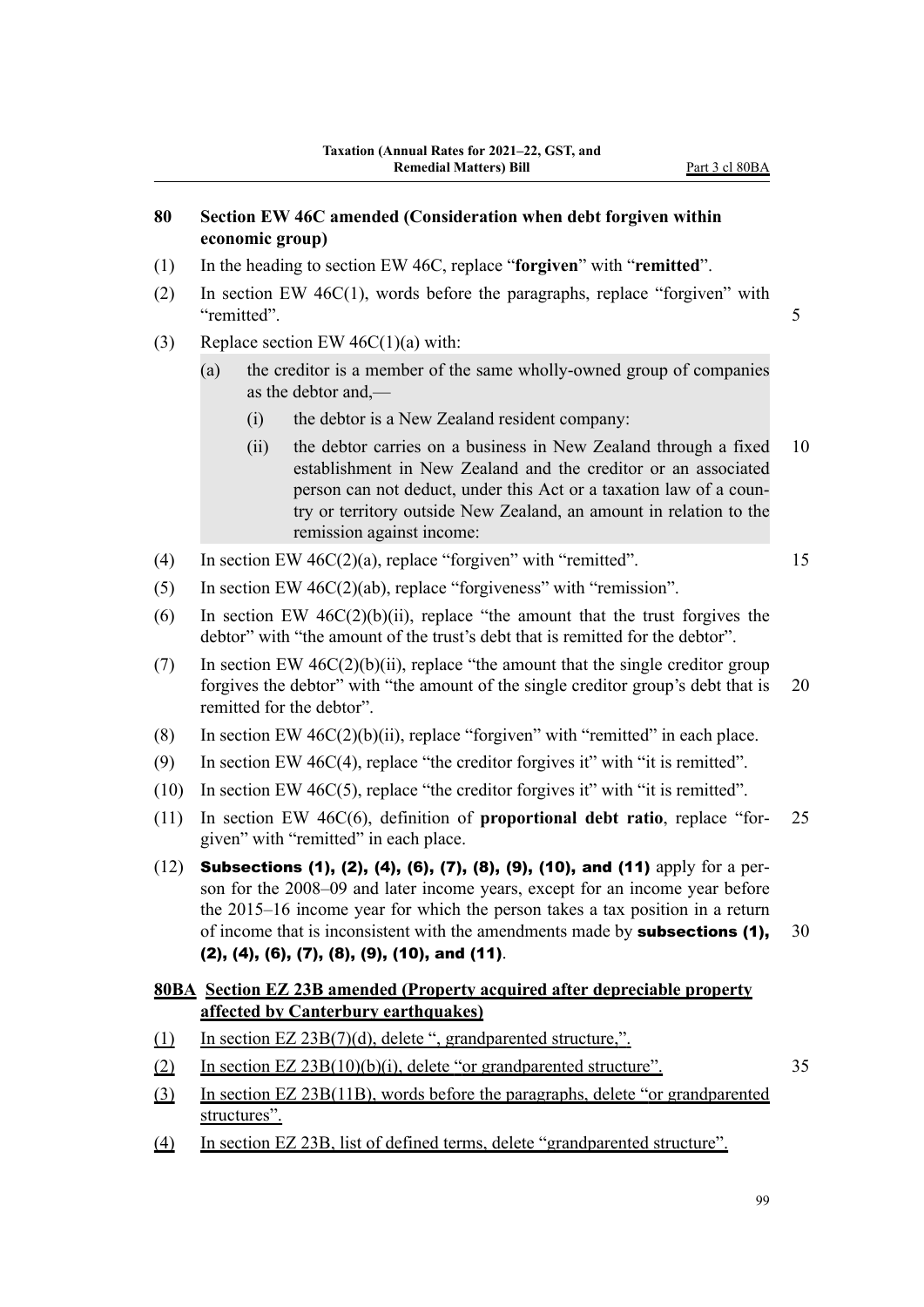| (5) | <b>Subsections (1), (2), (3), and (4)</b> apply for the $2020-21$ and later income |  |  |  |  |  |  |
|-----|------------------------------------------------------------------------------------|--|--|--|--|--|--|
|     | vears.                                                                             |  |  |  |  |  |  |

#### **80BAB Section EZ 23BB amended (Interest in property acquired after depreciable property affected by Canterbury earthquakes)**

- (1) In section EZ 23BB(11)(b)(i), delete "or grandparented structure". 5
- (2) In section EZ 23BB, list of defined terms, delete "grandparented structure".
- (3) **Subsections (1) and (2)** apply for the  $2020-21$  and later income years.

#### **80BAC Section EZ 23BC amended (Property acquired after depreciable property affected by Hurunui/Kaikōura earthquakes)**

(1) In section EZ 23BC(8)(b), delete ", grandparented structure,". 10

- (2) In section EZ 23BC(11)(b)(i), delete "or grandparented structure".
- (3) In section EZ 23BC(11)(b)(iii), delete "or grandparented structures".
- (4) In section EZ 23BC(11)(b)(iv), delete "or grandparented structures".
- (5) In section EZ 23BC(11)(b)(vii), delete ", grandparented structure,".
- (6) In section EZ 23BC, list of defined terms, delete "grandparented structure". 15
- (7) Subsections (1), (2), (3), (4), (5), and (6) apply for the  $2020-21$  and later income years.

#### **80BAD New section EZ 23BD inserted (Loss on disposal of grandparented structure)**

(1) After section EZ 23BC, insert: 20

#### **EZ 23BD Loss on disposal of grandparented structure**

- (1) Despite section EE 48(3), subsection (2) of that section applies if the item is a grandparented structure.
- (2) In this section, **grandparented structure** means, for a person, any item on the following list, if the person acquired the item, or entered into a binding contract 25 for the purchase or construction of the item, on or before 30 July 2009:
	- (a) barns, including barns (drying):
	- (b) carparks (buildings):
	- (c) chemical works:
	- (d) fertiliser works: 30
	- (e) powder drying buildings:
	- (f) site huts.
	- Defined in this Act: grandparented structure
- (2) **Subsection (1)** applies for the  $2020-21$  and later income years.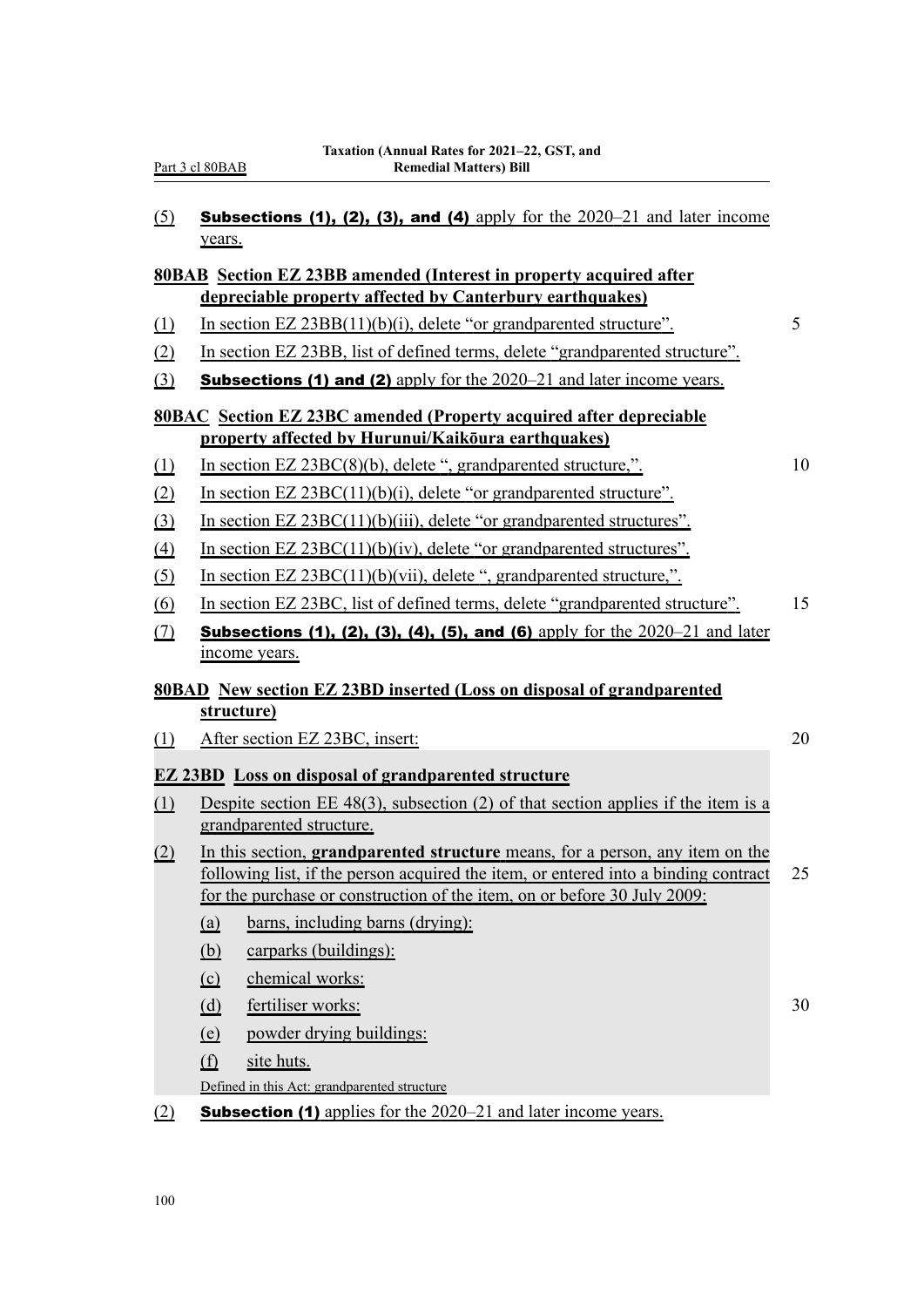## **80BAE Section EZ 73 amended (Insurance for Canterbury earthquake damage causing disposal: optional timing rule for income, deductions)**

In section EZ 73, list of defined terms, delete "grandparented structure".

## **80B Section FB 3A amended (Residential land)** In section FB  $3A(3)$ , replace "CB  $6A(1)$  to (5) and CZ  $39(2)$  to (6)", with 5

"CB 6A, and CZ 39".

#### **80C New cross-heading and sections FC 9B and FC 9C inserted**

After section FC 9, insert:

*Exceptions for residential land transferred to trustees of certain trusts or other entities* 10

#### **FC 9B Residential land: certain transferors**

For the purposes of calculating a person's net income in relation to the disposal of residential land for which they derive an amount of income under **section** CB 6A or CZ 39 (which relates to residential land), if they are the transferor under section CB 6AC, CB 6AD, CB 6AE, or CB 6AF (which relates to 15 residential land), they are treated as disposing of the land for the greater of either its cost to them or the consideration they derive as transferor. Defined in this Act: cost, dispose, income, net income, residential land

#### **FC 9C Residential land: certain recipients**

For the purposes of calculating a person's (**person A's**) net income in relation 20 to the disposal of residential land for which person A derives an amount of income under **section CB 6A or CZ 39** (which relates to residential land), if person A is the recipient under section CB 6AC, CB 6AD, or CB 6AF (which relates to residential land), they are treated as acquiring the land for the greater of either its cost to the person (the **transferor**) that transferred the land 25 to them or the consideration person A gives the transferor for disposing of the land to person A.

Defined in this Act: acquire, cost, dispose, income, net income, residential land

#### **FC 9D Residential land: certain recipients of Treaty of Waitangi land**

For the purposes of calculating a person's (**person A's**) net income in relation 30 to the disposal of residential land for which person A derives an amount of income under **section CB 6A or CZ 39** (which relates to residential land), person A is treated as acquiring the land for its market value at the time the land was transferred from the Crown, if person A is the recipient under CB 6AE (Certain transfers of residential land included in settlement of claim 35 under the Treaty of Waitangi).

Defined in this Act: acquire, cost, dispose, income, net income, residential land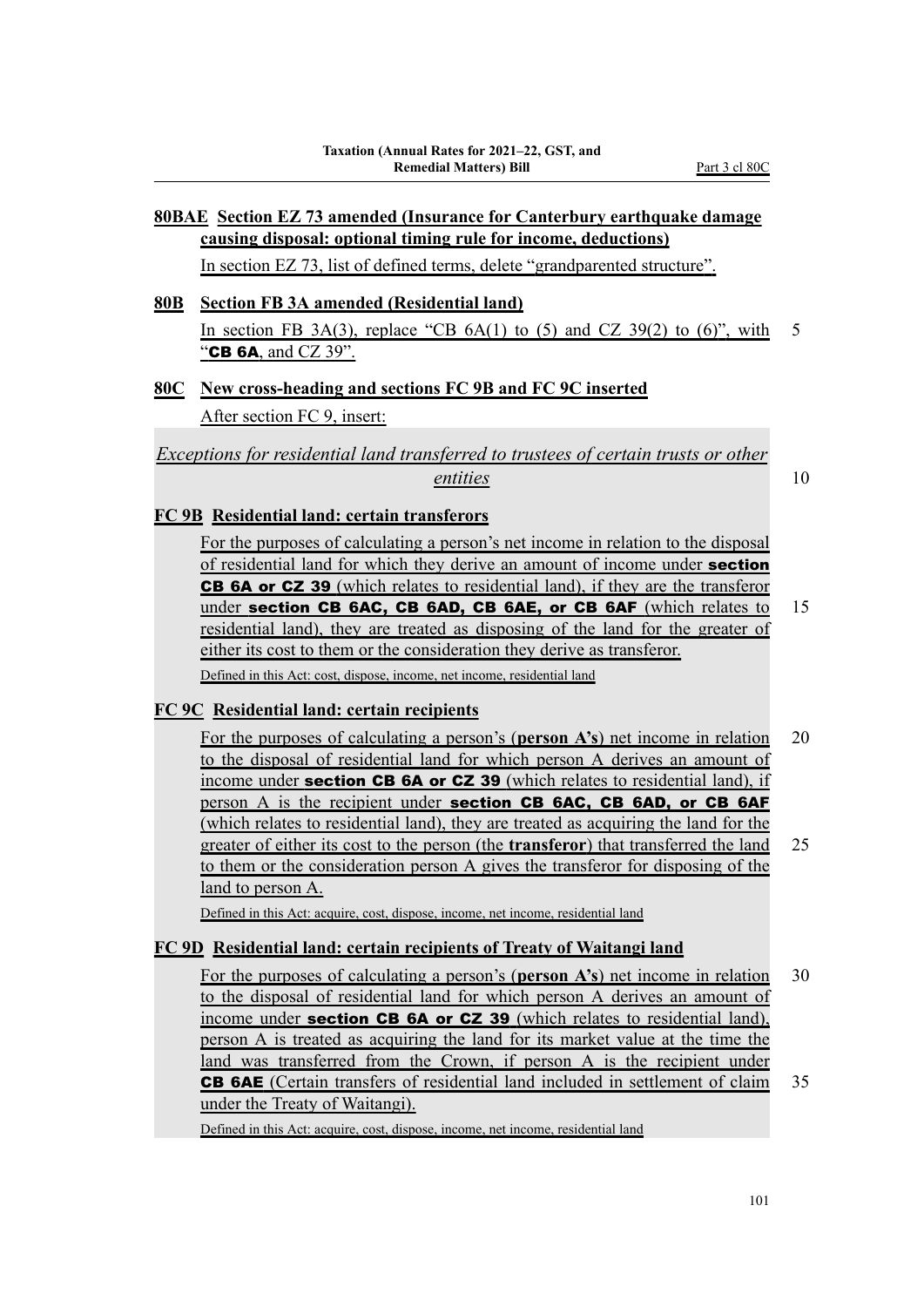### **81 Section FH 11 amended (Residents, or non-residents with deducting branches, having expenditure funding overseas hybrid mismatches)**

(1) Replace section FH 11(1) with:

*When this section applies*

- (1) This section applies for a person, (the **funder**) and an income year when the 5 funder is—
	- (a) a New Zealand resident who makes a payment (the **original payment**) to a person in a country or territory outside New Zealand that does not have hybrid mismatch legislation and the original payment meets the requirements of **subsection (1B)**; or  $10$

(b) a deducting branch in New Zealand of a non-resident, who is resident in a country or territory outside New Zealand that does not have hybrid mismatch legislation and legislation having the same effect as this subpart, and who has a deducting branch in New Zealand, who makes a charge to the deducting branch that meets the requirements of **subsec-** 15 tion (1B).

*Requirements for denial of deduction for original payment or charge*

- (1B) An original payment or a charge by a funder meets the requirements of this subsection if—
	- (a) the original payment or charge provides funds for a payment (the **funded** 20 **payment**) from a person or other entity (the **payer**) in a country or territory outside New Zealand (the **payer jurisdiction**) to a person or other entity (the **payee**), in the same or another country or territory outside New Zealand (the **payee jurisdiction**); and
	- (b) the funds are provided to the payer directly, or indirectly through a series 25 of further transactions (the **intermediate transaction chain**) that are each governed by the tax laws of countries or territories outside New Zealand; and
	- (c) for each transaction in an intermediate transaction chain, each country or territory with tax laws that govern the transaction does not have-hybrid 30 mismatch legislation having an intended effect corresponding to this section legislation having the same effect as this subpart; and
	- (d) a deduction for the original payment, or the charge, would be allowed for the funder in the absence of this section and sections FH 8 to FH 10; and  $35$
	- (e) the original payment, or the charge, is made under a structured arrange‐ ment giving rise to the hybrid mismatch referred to in **paragraph (f)** or the funder and the payer, when the original payment is incurred or the charge is made, are members of a control group; and
	- (f) the funded payment gives rise to a hybrid mismatch; and 40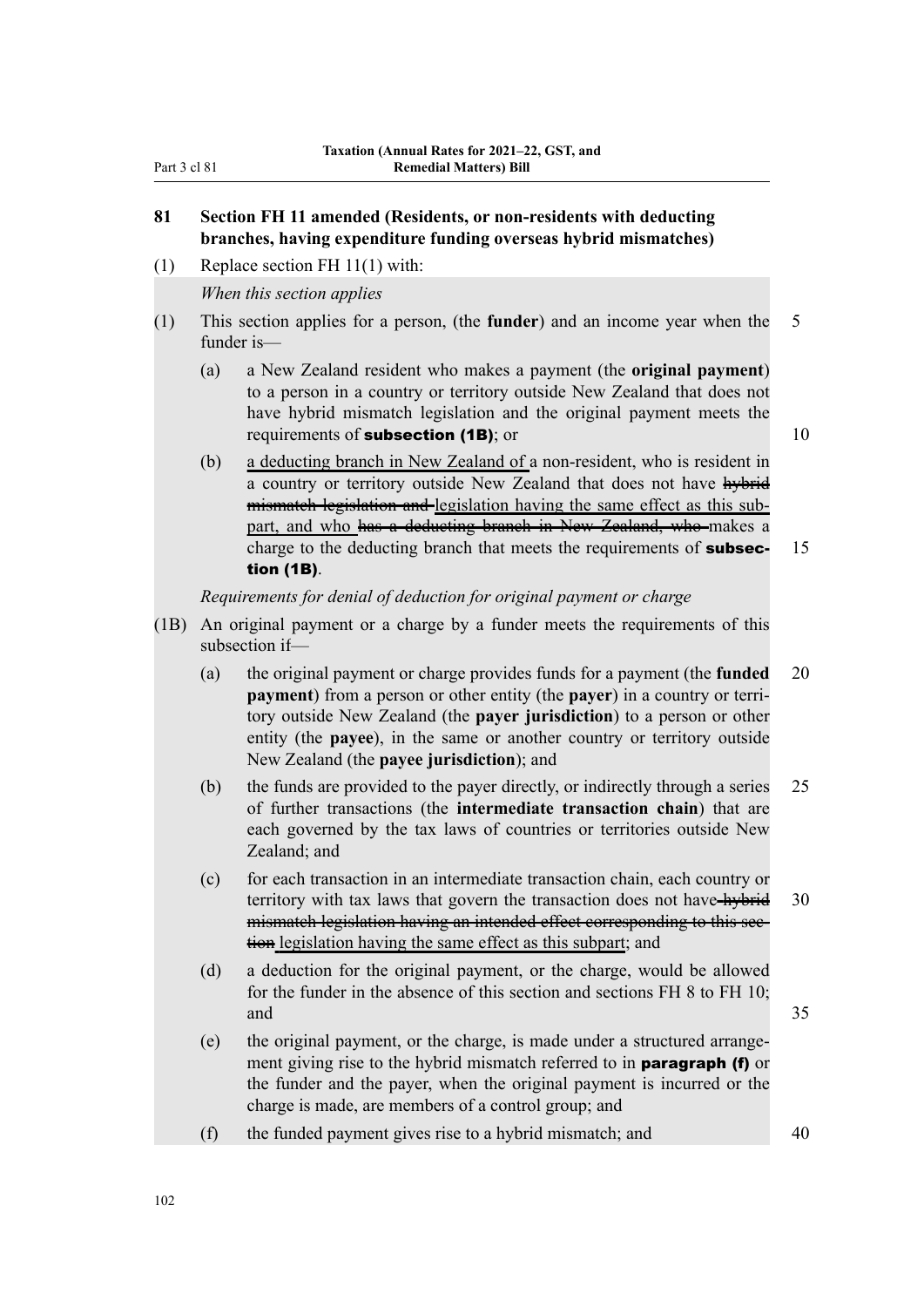- (g) the payee jurisdiction does not have hybrid mismatch legislation-that counteracts the hybrid mismatch.
- (2) In section FH 11(2), replace "The" with "Subject to **subsections (5) and (6)**, the".
- (3) Replace section FH 11(4), other than the heading, with: 5
- (4) Under this subsection, the amount of the denial is the amount of the payment by the funder that can fairly and reasonably be treated as providing, directly or indirectly, funds for an amount of the funded payment that, if hybrid mismatch legislation were applied by the payer jurisdiction, would be disallowed as a deduction against income or equivalent tax relief. 10

(4) Replace section FH 11(5) with:

*Tracing funding for funded payment, quantifying amount of deduction denied*

- (5) Whether a payment or charge by a funder provides funds for a funded payment under subsection (1B)(a) and, if so, the amount under subsection (4) that the funder is denied as a deduction, are determined consistently with the 15 approaches described in chapter 8 of the hybrid mismatch report and chapter 5 of the branch mismatch report.
- (5) After section FH 11(5), insert:

*Deduction allowed in later income year*

- (6) A deduction (the **denied deduction**) that is for a payment or charge that pro‐ 20 vides funds for a funded payment, and is denied under subsection (2) in the income year in which the payment or charge is incurred, is allowed in a later income year to the extent to which—
	- (a) the payer jurisdiction would allow a deduction in the later income year for the funded payment if hybrid mismatch legislation were applied by 25 the payer jurisdiction; and
	- (b) the funded payment is funded by the denied deduction; and
	- (c) the denied deduction meets the requirements of section FH 12(8) to be carried forward to the later income year as a mismatch amount.
- $(6)$  Subsection (4) applies for income years beginning on or after the date on which  $30$ this Act receives the Royal assent.
- $(6)$  Subsections (1), (2), (4), and (5) apply for income years beginning on or after 1 July 2018.
- (7) Subsection (3) applies for a payment in an income year beginning on or after 1 January 2020. 35
- $(8)$  Despite subsections  $(6)$  and  $(7)$ , subsections  $(1)$ ,  $(2)$ ,  $(3)$ ,  $(4)$ , and  $(5)$ do not apply to a person in relation to a tax position taken by the person—
	- (a) for an income year beginning before the date on which this Act receives the Royal assent; and

103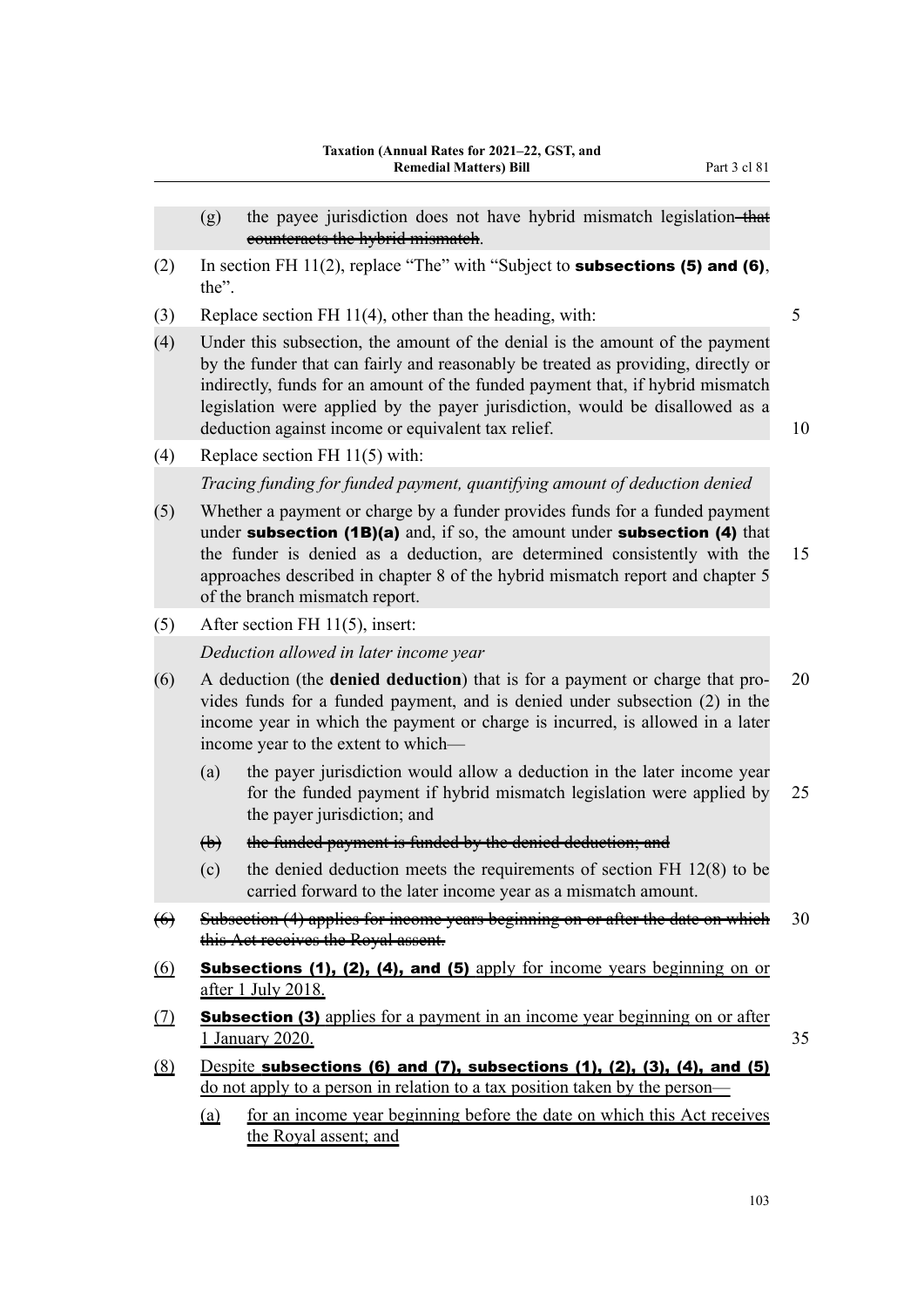#### (b) relying on section FH 11 as it was before the amendments made by  $sub$ sections (1), (2), (3), (4), and (5).

#### **82 Section FH 15 amended (Definitions)**

(1) In section FH 15(1), replace the definition of **hybrid mismatch** with:

**hybrid mismatch**, for a payment in a tax year by a payer in a country or terri- 5 tory (the **payer jurisdiction**) means an amount of a deduction for the payment that would be denied by the payer jurisdiction if the payer jurisdiction had legislation having an effect corresponding to that of subpart FH

- (2) In section FH 15(1), definition of **hybrid mismatch legislation**, paragraph (b), replace "a provision" with "this subpart or a provision". 10
- (3) **Subsections (1) and (2)** apply for income years beginning on or after 1 July 2018. However, subsections (1) and (2) do not apply to a person in relation to a tax position taken by the person—
	- (a) for an income year beginning before the date on which this Act receives the Royal assent; and 15
	- (b) relying on the definitions of **hybrid mismatch** and **hybrid mismatch legislation** in section FH 15(1) as they were before the amendments made by subsections (1) and (2).

#### **83 Section FM 8 amended (Transactions between group companies: income)**

- (1) Replace section FM  $8(3)(d)$  with: 20
	- (d) the amount of a dividend derived by a local authority.  $f$ rom—
		- (i) a council-controlled organisation; or
		- (ii) a port company, subsidiary company of a port company, or energy company that would be a council-controlled organisation in the absence of section 6(4) of the Local Government Act 2002. 25
- (2) In section FM 8, list of defined terms, insert "council-controlled organisation".
- (3) **Subsection (1)** applies for the  $2022-23$  and later income years.
- **84 Section FO 2 amended (Amalgamation rules)** In section FO 2(b), replace "CD 43(23) and (24)" with "CD 43(24) and (25)".
- **85 Section FO 21 amended (When amalgamating companies are parties to** 30 **financial arrangements: economic groups)**

In section FO  $21(1)(b)$ , replace "forgiven" with "remitted".

## **85B Section GB 3 amended (Arrangements for carrying forward loss balances: companies' ownership)**

In section GB  $3(1)(c)$ , replace "Continuity" with "Ownership continuity".  $35$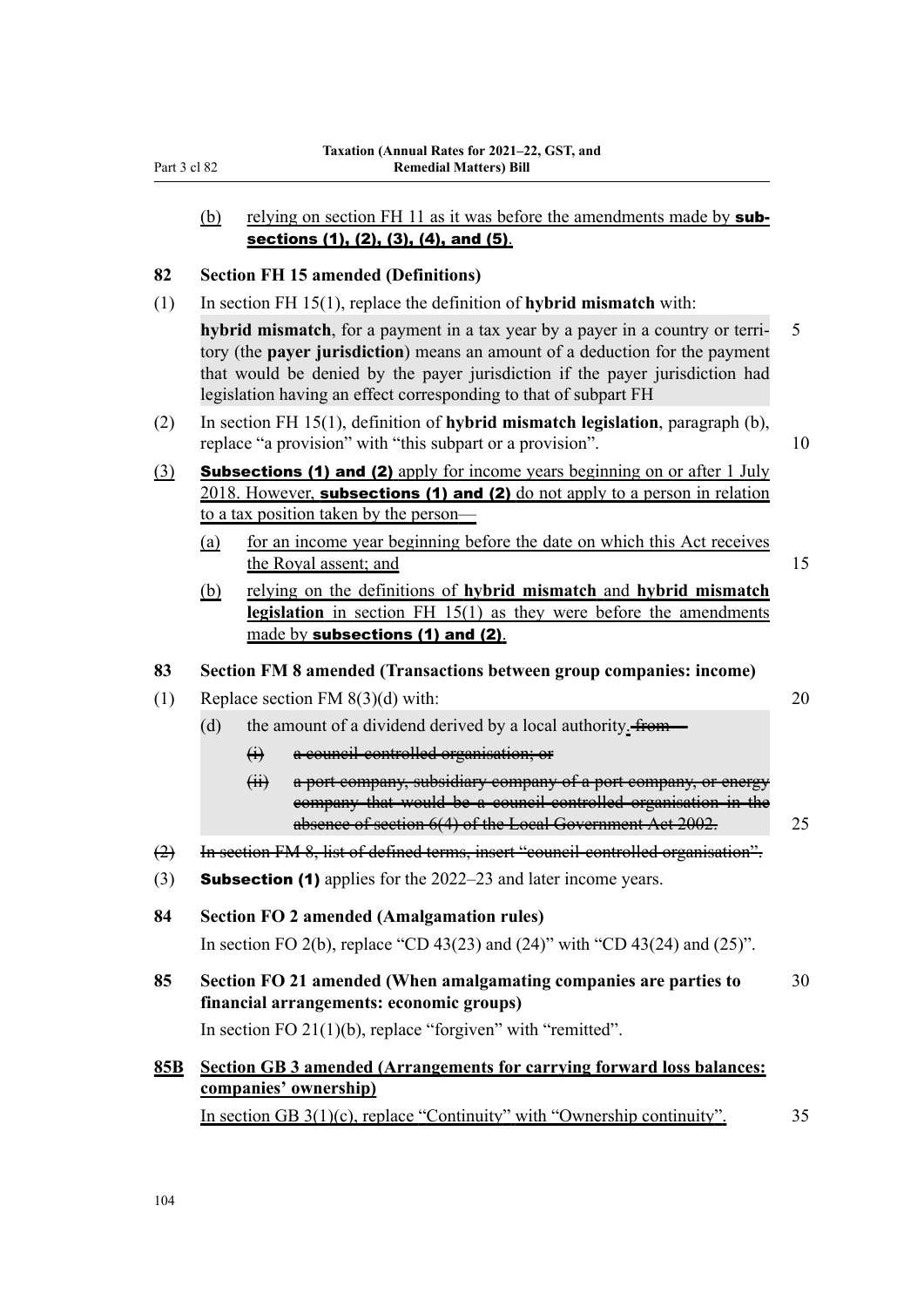| <u>85C</u>                            | New cross-heading and sections GB 53B and GB 53C inserted |                                                                                                                                                                                                                                                                                                                |    |  |  |  |
|---------------------------------------|-----------------------------------------------------------|----------------------------------------------------------------------------------------------------------------------------------------------------------------------------------------------------------------------------------------------------------------------------------------------------------------|----|--|--|--|
|                                       |                                                           | After section GB 53, insert:                                                                                                                                                                                                                                                                                   |    |  |  |  |
|                                       |                                                           | Interest incurred in relation to certain land                                                                                                                                                                                                                                                                  |    |  |  |  |
|                                       |                                                           | <b>GB 53B</b> Interposed residential property percentage: increases or decreases in                                                                                                                                                                                                                            |    |  |  |  |
|                                       | <u>value</u>                                              |                                                                                                                                                                                                                                                                                                                | 5  |  |  |  |
|                                       |                                                           | When this section applies                                                                                                                                                                                                                                                                                      |    |  |  |  |
| $\underline{\textcircled{\small{1}}}$ |                                                           | This section applies when there is an increase or decrease in value that affects,<br>or would affect the result of a calculation of a person's interposed residential<br>property percentage, defined in <b>section DH 6</b> (Interposed residential property<br>percentage), and the increase or decrease is- | 10 |  |  |  |
|                                       | (a)                                                       | caused by an action or omission that has, or would have the purpose or<br>effect of defeating the intent and application of <b>subpart DH</b> (Interest<br>incurred in relation to certain land):                                                                                                              |    |  |  |  |
|                                       | <u>(b)</u>                                                | produced by an arrangement that has a purpose or effect of defeating the<br>intent and application of <b>subpart DH</b> .                                                                                                                                                                                      | 15 |  |  |  |
|                                       |                                                           | Effect of increase or decrease                                                                                                                                                                                                                                                                                 |    |  |  |  |
| (2)                                   |                                                           | The effect of the increase or decrease in value on the calculation of a person's<br>interposed residential property percentage is ignored.                                                                                                                                                                     |    |  |  |  |
|                                       |                                                           | Defined in this Act: arrangement, interposed residential property percentage                                                                                                                                                                                                                                   |    |  |  |  |
|                                       |                                                           | <b>GB 53C</b> On-lending at lower rate                                                                                                                                                                                                                                                                         | 20 |  |  |  |
|                                       |                                                           | When this section applies                                                                                                                                                                                                                                                                                      |    |  |  |  |
| (1)                                   |                                                           | This section applies when, under an arrangement, a person borrows money and<br>on-lends it to an associated person at a lower rate than that at which the person<br>borrowed it, if-                                                                                                                           |    |  |  |  |
|                                       | (a)                                                       | the associated person, or a person associated with the associated person,<br>owns disallowed residential property; and                                                                                                                                                                                         | 25 |  |  |  |
|                                       | (b)                                                       | the arrangement has a purpose or effect, not being a merely incidental<br>purpose or effect, of defeating the intent and application of <b>subpart DH</b><br>(Interest incurred in relation to certain land).                                                                                                  |    |  |  |  |
|                                       |                                                           | Lower rate used                                                                                                                                                                                                                                                                                                | 30 |  |  |  |
| <u>(2)</u>                            |                                                           | The amount of interest incurred by the person for the purposes of <b>Part D</b> is<br>limited to and calculated using the lower rate. The higher rate is ignored.<br>Defined in this Act: arrangement, associated person, disallowed residential property, interest, money                                     |    |  |  |  |
|                                       |                                                           |                                                                                                                                                                                                                                                                                                                |    |  |  |  |
| <u>85D</u>                            |                                                           | <b>Section GC 3B amended (Disposals of emissions units)</b><br>In section GC $3B(2)(c)(iii)$ , replace "transferee." with "transferee:".                                                                                                                                                                       | 35 |  |  |  |
| <u>(1)</u><br><u>(2)</u>              |                                                           | After section GC $3B(2)(c)$ , insert:                                                                                                                                                                                                                                                                          |    |  |  |  |
|                                       |                                                           |                                                                                                                                                                                                                                                                                                                |    |  |  |  |

(d) the cancellation of the unit.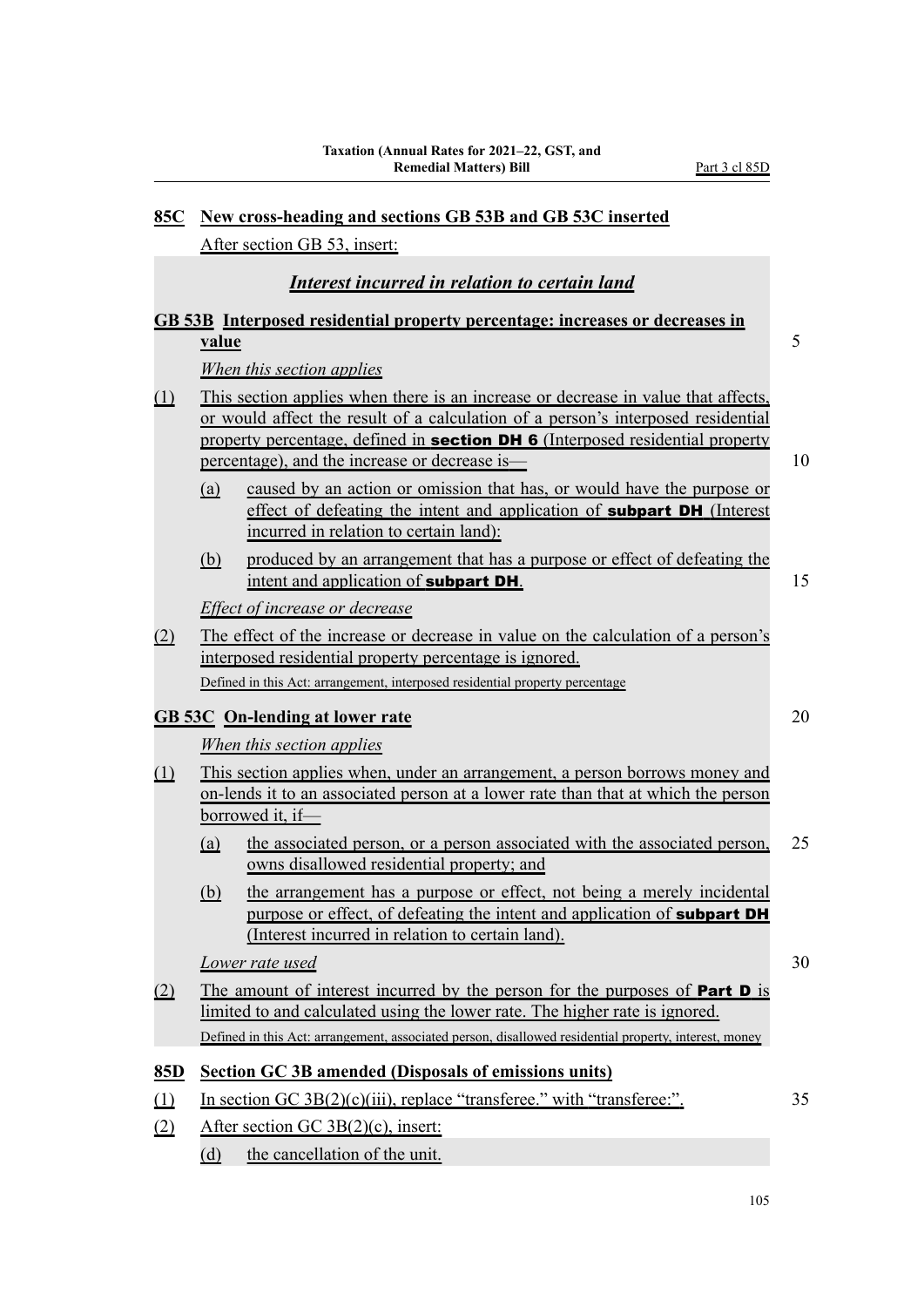- (3) **Subsections (1) and (2)** apply for a person and an income year beginning on or after 1 January 2009, except for an income year for which the person chooses to rely on a tax position taken before the date on which this Act receives the Royal assent.
- **86 Section GC 18 amended (Loan features disregarded by rules for transfer** 5 **pricing arrangements)**

In section GC 18(4)(b)(ii), replace "the amount of the borrowing" with "the amount of the borrower's cross-border related borrowing, including the bor‐ rowing,".

#### **87 Section HF 7 replaced (Taxable Maori authority distributions)** 10

Replace section HF 7 with:

#### **HF 7 Taxable Maori authority distributions**

A Maori authority distribution is a **taxable Maori authority distribution** if—

- (a) the source is income of the Maori authority that is—
	- (i) derived by the Maori authority in the 2004–05 income year or a 15 later income year; and
	- (ii) not exempt income of the Maori authority; and
- (b) it is not a cash distribution made to a member in relation to a notional distribution for which the Maori authority has made an election under section OB 82 (When and how co-operative company makes election). 20

Defined in this Act: exempt income, income, income year, Maori authority, member, taxable Maori authority distribution

Compare: 2004 No 35 s HI 5(2), (3)

#### **88 Section HR 3 amended (Definitions for section HR 2: group investment funds)** 25

In section HR 3(6A)(f), replace "the Housing New Zealand Corporation" with "Kāinga Ora–Homes and Communities".

### **89 Section HR 9BA amended (Elections to treat debt funding special purpose vehicles as transparent)**

Replace section HR 9BA(1), other than the heading, with: 30

- (1) An originator makes an election referred to in section HR 9 by—
	- (a) after the  $f$ <del>irst transfer of assets by the originator to</del> formation of the debt funding special purpose vehicle and before the return of income referred to in paragraph (b), notifying the Commissioner that the originator chooses to have the liabilities and obligations referred to in section HR 9 35 that the debt funding special purpose vehicle would have in the absence of the election; or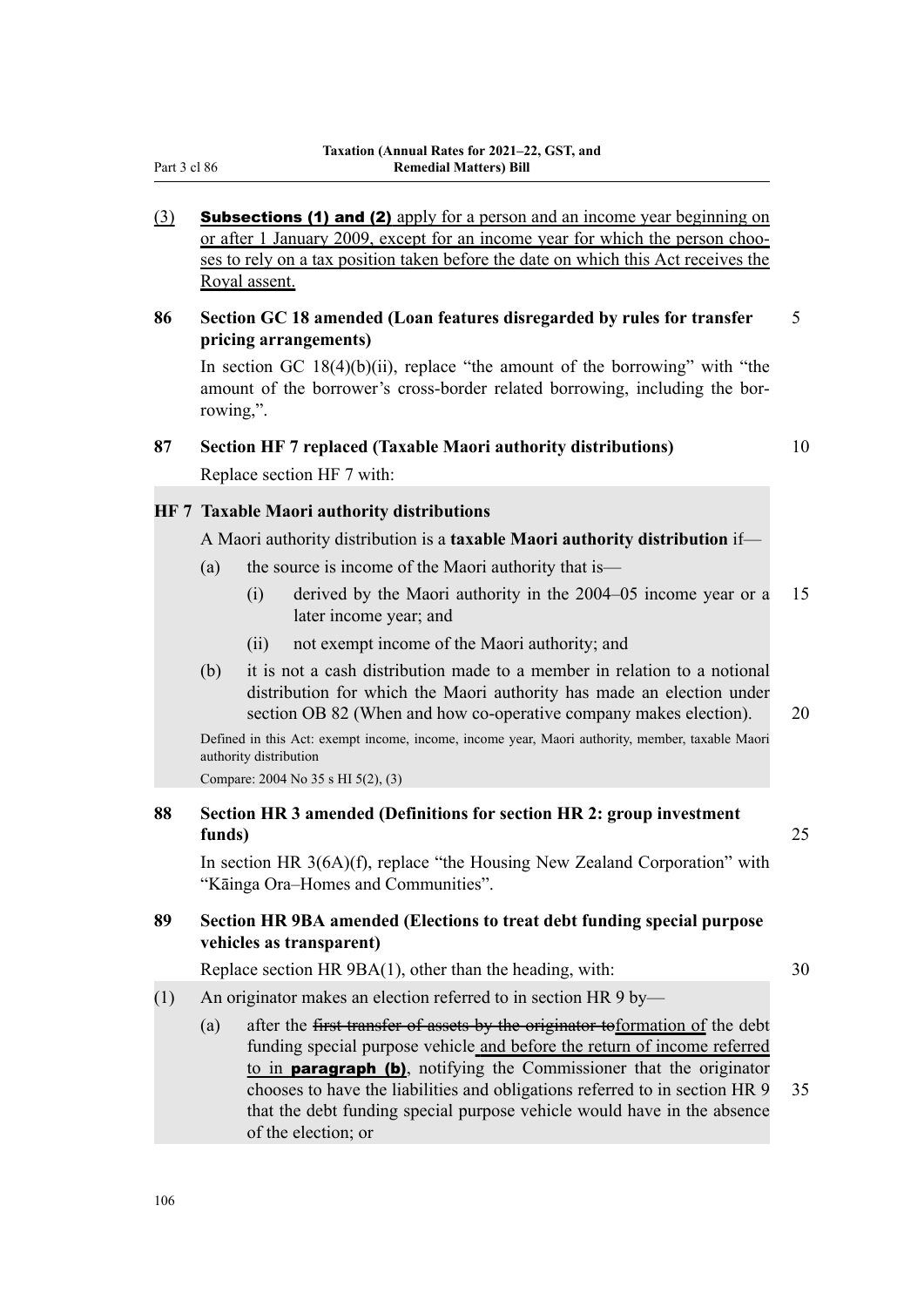(b) in the originator's first return of income filed after the first transfer of assets by the originator to the debt funding special purpose vehicle, returning income derived and expenditure incurred by the debt funding special purpose vehicle.

#### **89B Section IA 5 amended (Restrictions on companies' loss balances carried** 5 **forward: continuity of ownership)**

- (1) In section IA 5(4), replace "IB 3 or IP 3" with "IB 3, IP 3, or IP 3B".
- (2) **Subsection (1)** applies in relation to a breach of the requirements for continuity of ownership of section IA 5 if the breach occurs during the 2020–21 income year or a later income year. 10

#### **89C Section IB 3 amended (When tax loss components of companies carried forward despite ownership continuity breach)**

- (1) Replace section IB  $3(3)(b)$  and (c) with:
	- (b) the company has had another ownership continuity breach—
		- (i) since the later of the beginning of the earlier income year and the 15 beginning of the 2020–21 income year; and
		- (ii) in relation to which the requirements of subsection  $(2)(b)$  and  $(c)$ for the carrying forward to the tax year of the tax loss component are not met:
	- (c) the earlier income year is before the 2020–21 income year and the tax 20 loss component could not be carried forward to the 2020–21 tax year in the absence of this subpart.
- (2) In section IB  $3(5)(a)$ , replace "carried on by the company" with "that the company carried on immediately before the beginning of the business continuity period". 25
- (3) In section IB 3(5)(b), after "technology", insert "relating to a business activity that the company carried on immediately before the beginning of the business continuity period".
- (4) Replace section IB  $3(5)(c)$  with:
	- (c) caused by an increase in the scale of a business activity that the company 30 carried on immediately before the beginning of the business continuity period, including as a result of the company entering a new market for a product or service that it produced or provided at that time:
- (5) After section IB 3(5), insert: *Exclusion: mining net losses* 35
- (5B) This section does not apply to an amount referred to in section IA 7(7) (Restrictions relating to ring-fenced tax losses) that is treated by subsec‐ tion (1B) of that section as if it were a tax loss component.
- (6) In section IB 3, list of defined terms, insert "amount".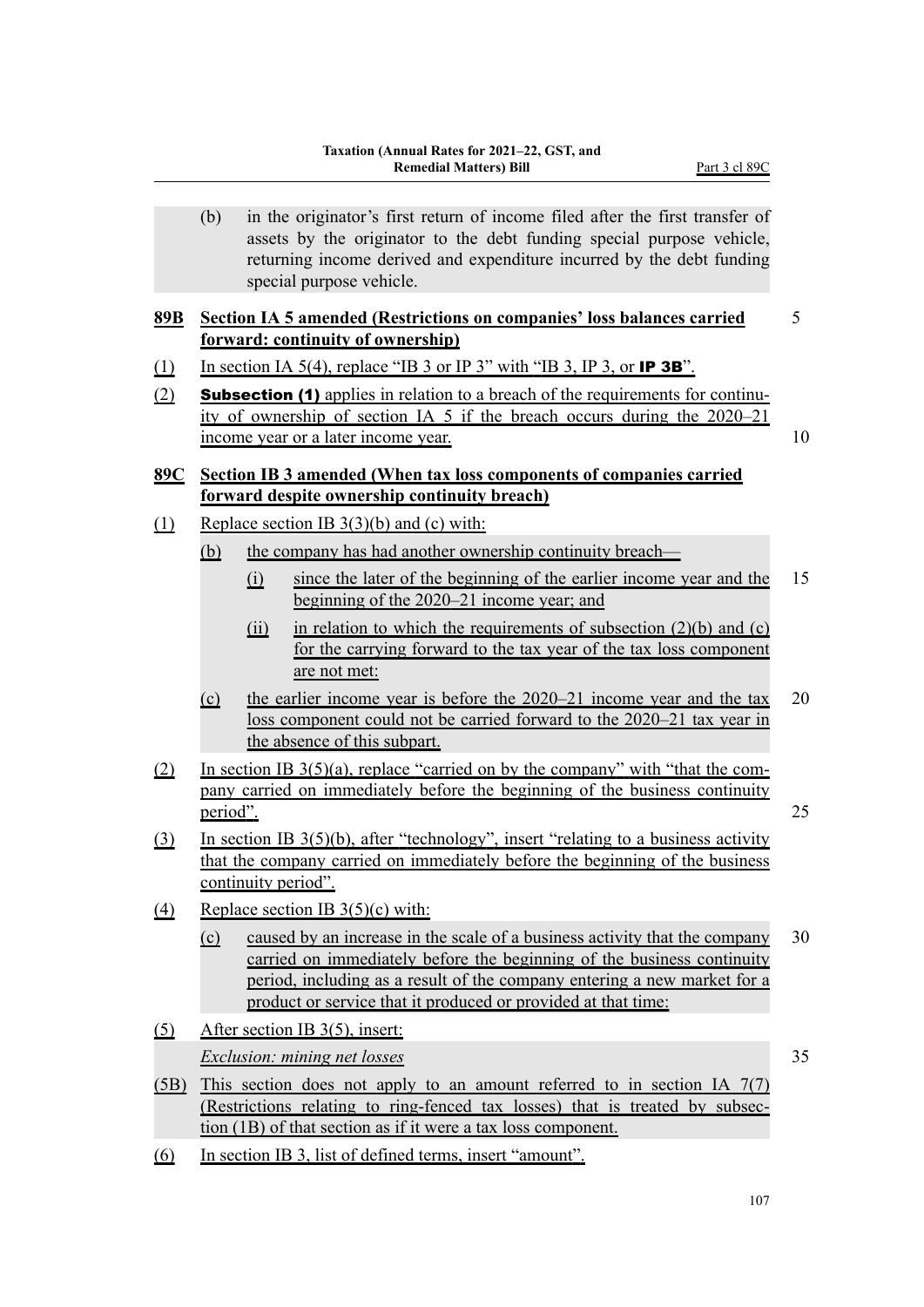| $\Omega$                      |                                                                                                             | <b>Subsections (1), (2), (3), (4), and (5)</b> apply in relation to a breach of the<br>requirements for continuity of ownership of section IA 5 if the breach occurs<br>during the $2020-21$ income year or a later income year.                                                                                                                                                  |    |  |  |
|-------------------------------|-------------------------------------------------------------------------------------------------------------|-----------------------------------------------------------------------------------------------------------------------------------------------------------------------------------------------------------------------------------------------------------------------------------------------------------------------------------------------------------------------------------|----|--|--|
| 89 <sub>D</sub>               |                                                                                                             | <b>Section IB 5 amended (When group companies treated as single company)</b>                                                                                                                                                                                                                                                                                                      |    |  |  |
| $\underline{1}$               |                                                                                                             | In section IB 5, replace "Companies" with "New Zealand resident companies".                                                                                                                                                                                                                                                                                                       | 5  |  |  |
| (2)                           |                                                                                                             | In section IB 5, list of defined terms, insert "New Zealand resident".                                                                                                                                                                                                                                                                                                            |    |  |  |
| $\Omega$                      |                                                                                                             | <b>Subsection (1)</b> applies in relation to a breach of the requirements for continu-<br>ity of ownership of section IA 5 if the breach occurs during the 2020–21<br>income year or a later income year.                                                                                                                                                                         |    |  |  |
| <u>89E</u>                    |                                                                                                             | <b>Section ID 5 amended (Pre-consolidation losses on exit: part-year rule)</b>                                                                                                                                                                                                                                                                                                    | 10 |  |  |
| $\Omega$                      |                                                                                                             | In section ID $5(2)$ , replace "section IP $3(3)$ (Continuity breach: tax loss compo-<br>nents of companies carried forward)" with "section IP 3(3) or <b>IP 3B(3)</b> (which<br><u>relate to the carrying forward of tax losses for companies)".</u>                                                                                                                             |    |  |  |
| (2)                           |                                                                                                             | <b>Subsection (1)</b> applies for the 2020–21 and later income years.                                                                                                                                                                                                                                                                                                             |    |  |  |
| 89F                           |                                                                                                             | <b>Section IP 1 amended (When this subpart applies)</b>                                                                                                                                                                                                                                                                                                                           | 15 |  |  |
| $\underline{\underline{(1)}}$ |                                                                                                             | In section IP $1(1)$ ,—                                                                                                                                                                                                                                                                                                                                                           |    |  |  |
|                               | <u>(a)</u>                                                                                                  | words before the paragraphs, replace "either or both" with "1 or more<br>$of$                                                                                                                                                                                                                                                                                                     |    |  |  |
|                               | <u>(b)</u>                                                                                                  | paragraph (b), replace "(a continuity breach)." with "(an ownership<br>continuity breach):":                                                                                                                                                                                                                                                                                      | 20 |  |  |
|                               | $\Omega$                                                                                                    | <u>after paragraph (b), insert:</u>                                                                                                                                                                                                                                                                                                                                               |    |  |  |
|                               | $\overline{c}$                                                                                              | when a company to which section IB 3 (When tax loss components of<br>companies carried forward despite ownership continuity breach) applies<br>breaches, during an income year, the requirement of section IB $3(2)(b)$<br>or (c) for the carrying forward of a tax loss component to the tax year<br>that corresponds to the income year (a <b>business continuity breach</b> ). | 25 |  |  |
| (2)                           |                                                                                                             | In the heading to section IP 1(2), replace " <i>IA, IC</i> ," with " <i>IA, IB, IC</i> ,".                                                                                                                                                                                                                                                                                        |    |  |  |
| $\Omega$                      |                                                                                                             | In section IP 1(2), replace "IA, IC," with "IA, IB, IC,".                                                                                                                                                                                                                                                                                                                         |    |  |  |
| $\Delta$                      | In section IP 1, list of defined terms, insert "company", "income year", and<br>30<br>"tax loss component". |                                                                                                                                                                                                                                                                                                                                                                                   |    |  |  |
| <u>(5)</u>                    |                                                                                                             | <b>Subsections (1), (2), and (3)</b> apply for the $2020-21$ and later income years.                                                                                                                                                                                                                                                                                              |    |  |  |
| 89G                           |                                                                                                             | <b>Section IP 3 amended (Continuity breach: tax loss components of</b><br>companies carried forward)                                                                                                                                                                                                                                                                              |    |  |  |
|                               | tinuity".                                                                                                   | In the heading to section IP 3, replace "Continuity" with "Ownership con-                                                                                                                                                                                                                                                                                                         | 35 |  |  |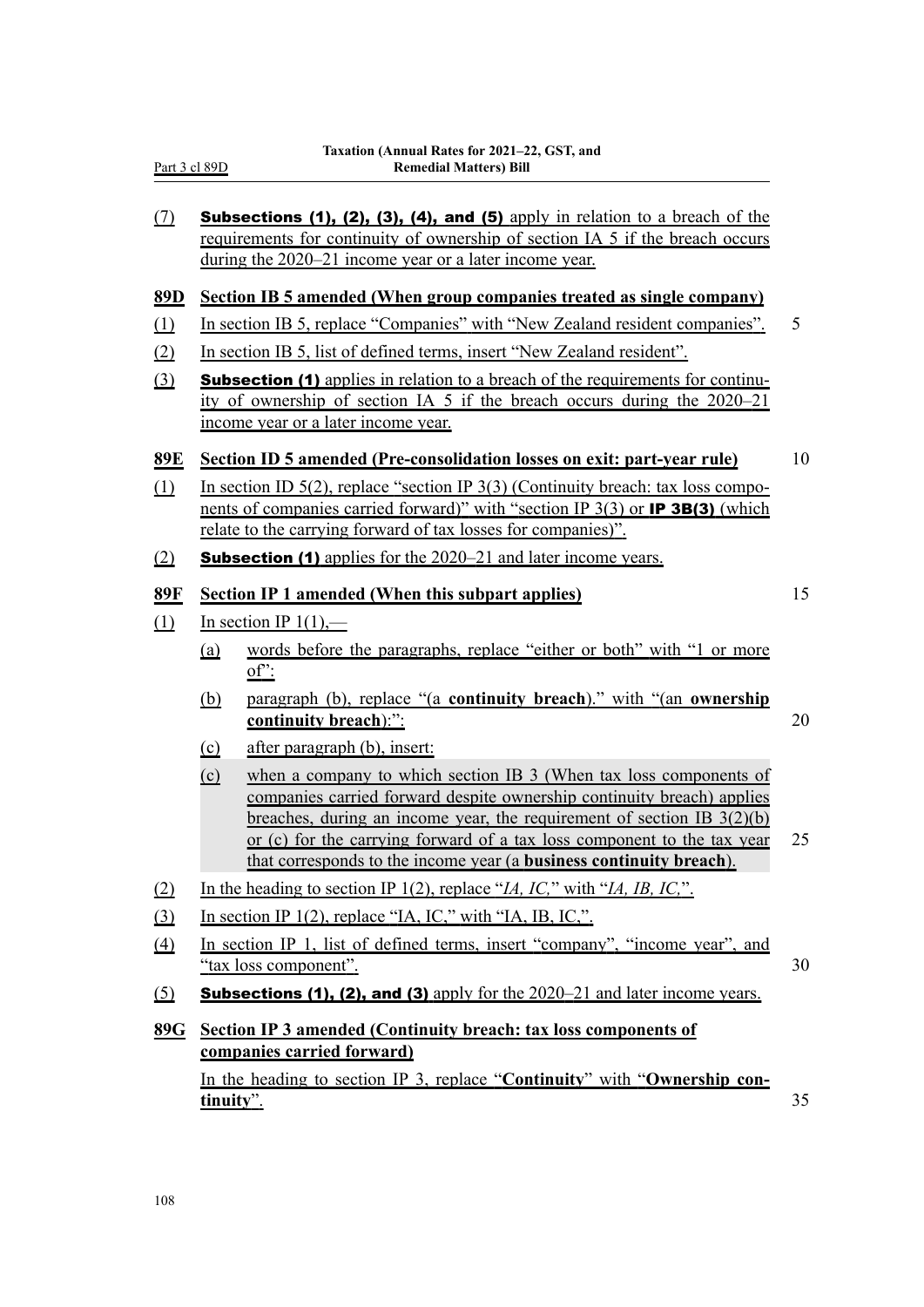#### **89H New section IP 3B inserted (Business continuity breach: tax loss components of companies carried forward)**

(1) After section IP 3, insert:

### **IP 3B Business continuity breach: tax loss components of companies carried**

## **forward** 5

*When this section applies*

(1) This section applies for the purposes of section IA 4 (Using loss balances car‐ ried forward to tax year) if a tax loss component of a company would have been carried forward under section IB 3 (When tax loss components of companies carried forward despite ownership continuity breach) to a tax year but 10 for a breach or breaches, during the income year that corresponds to the tax year, of either or both of the requirements of section IB 3(2)(b) and (c).

*Tax loss components for earlier income years*

- (2) Despite the breach or breaches, the tax loss component is carried forward to the tax year to the extent to which— 15
	- (a) the requirements of section IB  $3(2)(b)$  and (c) would be met if the relevant period described in section IB 4 (Business continuity period) included only part of the income year of the company that corresponds to the tax year; and
	- (b) the company has net income for part of the corresponding income year; 20 and
	- (c) the company provides the Commissioner with adequate financial state‐ ments under section IP 6 calculating the amount of the company's net income for the relevant part of the corresponding income year.

*Limit on tax loss components carried forward* 25

- (3) The total tax loss components carried forward under subsection (2) must be no more than the amount calculated under subsection (2)(b) and (c), although the amount may be increased if section IP 5 applies. Defined in this Act: amount, Commissioner, company, corresponding income year, income year, net income, tax loss component, tax year 30
- (2) **Subsection (1)** applies for the  $2020-21$  and later income years.
- **89I Section IP 4 amended (Breach in income year in which tax loss component arises)**
- (1) In section IP  $4(2)(b)$ , after "company A", insert", or continuity of company A's business activities,". 35
- (2) **Subsection (1)** applies for the  $2020-21$  and later income years.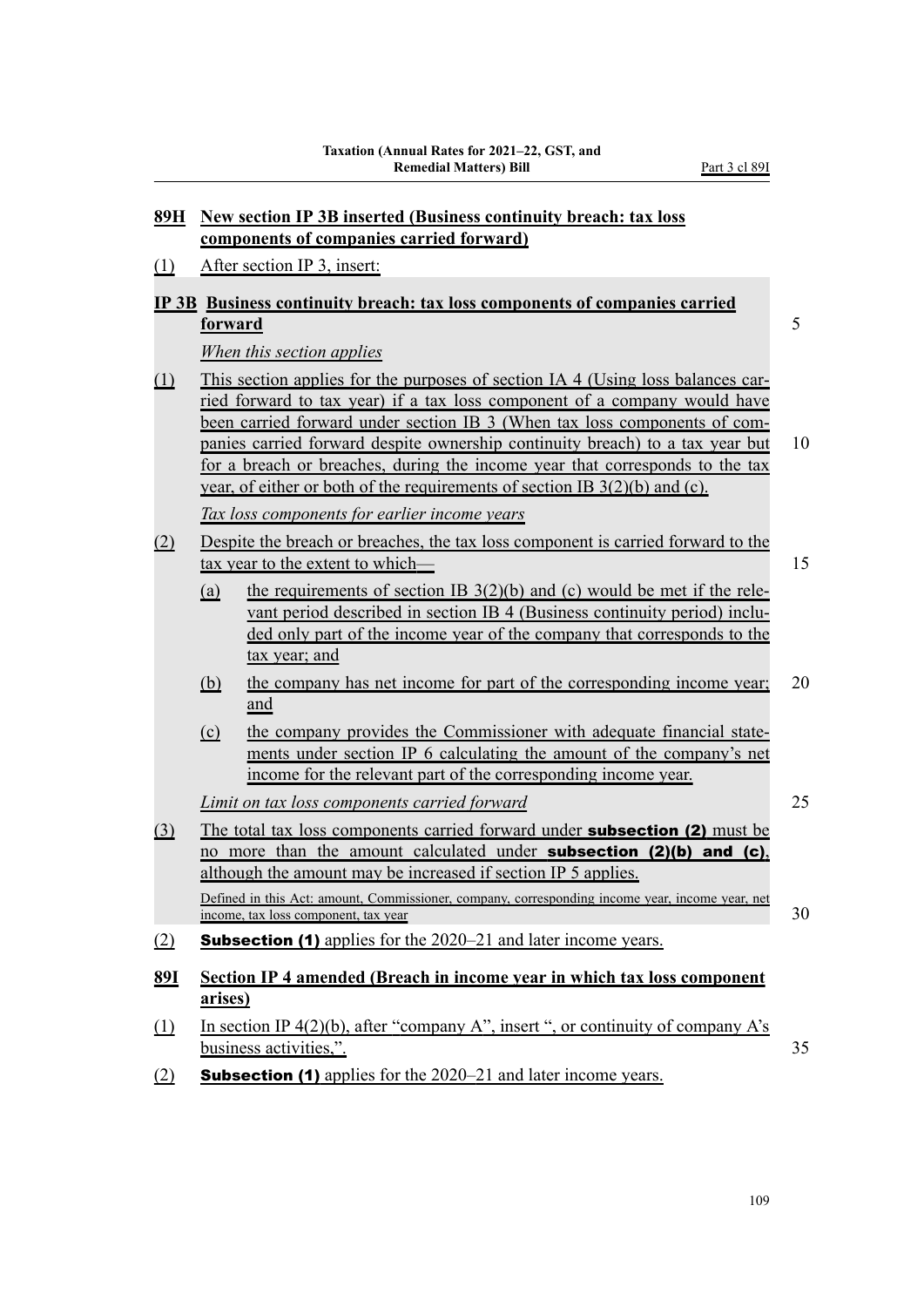| Part 3 cl 89J |  |  |
|---------------|--|--|
|               |  |  |

| 89J               | Section IP 5 amended (Breach in tax year in which loss balance is                                                                                                                      |    |
|-------------------|----------------------------------------------------------------------------------------------------------------------------------------------------------------------------------------|----|
|                   | grouped)                                                                                                                                                                               |    |
| (1)               | In section IP $5(2)(b)$ , after "company A", insert", or continuity of company A's<br>business activities,".                                                                           |    |
| (2)               | <b>Subsection (1)</b> applies for the 2020–21 and later income years.                                                                                                                  | 5  |
| 89K               | <b>Section IP 6 amended (Financial statements required)</b>                                                                                                                            |    |
| (1)               | After section IP $6(1)$ , insert:                                                                                                                                                      |    |
|                   | Financial statements required from company: section IP 3B                                                                                                                              |    |
| (1B)              | For the purposes of this subpart, a company must provide the Commissioner<br>with adequate financial statements under <b>section IP 3B(2)(c)</b> relating to the<br>continuity period. | 10 |
| (2)               | <b>Subsection (1)</b> applies for the 2020–21 and later income years.                                                                                                                  |    |
| 89L               | Section IZ 8 amended (Election to use net loss for 2019–20 or 2020–21 year<br>as tax loss in preceding year)                                                                           |    |
|                   | In section IZ $8(12)$ , replace "Continuity" with "Ownership continuity".                                                                                                              | 15 |
| 90                | Section LB 1B amended (Treatment of tax credits of certain companies<br>with shareholders who are employees)                                                                           |    |
|                   | In section LB 1B(3), replace "ICA refund of income tax" with "ICA refund of<br>tax or transfer from account".                                                                          |    |
| 94                | Section LE 2 amended (Use of remaining credits by companies and<br>trustees)                                                                                                           | 20 |
| $\leftrightarrow$ | Replace section LE $2(2)(a)$ with:                                                                                                                                                     |    |
|                   | $(a)$ a company other than a life insurer or a local authority; or                                                                                                                     |    |
| $\leftrightarrow$ | In section LE 2, list of defined terms, insert "local authority".                                                                                                                      |    |
| $\leftrightarrow$ | <b>Subsection (4)</b> applies for the 2022–23 and later income years.                                                                                                                  | 25 |
| 91B               | <b>Section LT 1 amended (Tax credits for petroleum miners)</b>                                                                                                                         |    |
| (1)               | In section LT $1(1)(a)(ii)$ , replace "); and" with "):".                                                                                                                              |    |
| (2)               | After section LT $1(1)(a)(ii)$ , insert:                                                                                                                                               |    |
|                   | incurred expenditure in plugging and abandoning an exploratory<br>(iii)<br>well for which they are entitled to a deduction; and                                                        | 30 |
| $\Omega$          | In section LT $1(2)$ , replace "for an amount" with "less than or equal to the<br>amount (the current loss credit)".                                                                   |    |
| $\triangle$       | In section LT $1(3)(a)$ , replace "subsection $(1)(a)(i)$ and $(ii)$ " with "subsection<br>$(1)(a)(i)$ to $(iii)$ ".                                                                   |    |
|                   |                                                                                                                                                                                        |    |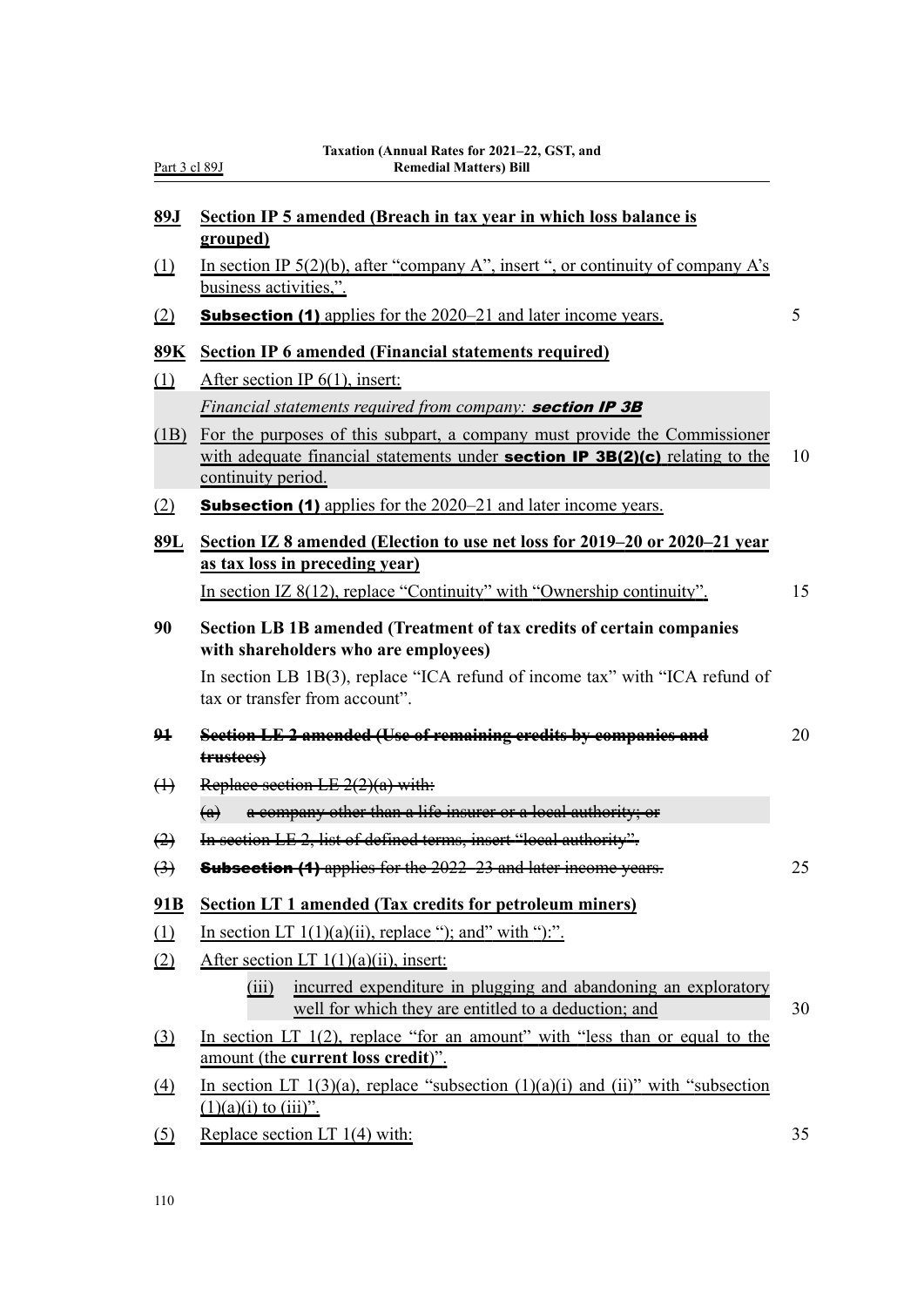|                  |            |            | <b>Maximum</b> amounts                                                                                                                                                                                                                                                                       |
|------------------|------------|------------|----------------------------------------------------------------------------------------------------------------------------------------------------------------------------------------------------------------------------------------------------------------------------------------------|
| $\left(4\right)$ |            |            | The amount of the credit must not be more than the lesser of-                                                                                                                                                                                                                                |
|                  | (a)        |            | the amount of total tax given by <b>subsection (4C)</b> ; and                                                                                                                                                                                                                                |
|                  | (b)        |            | the amount calculated using the formula—                                                                                                                                                                                                                                                     |
|                  |            |            | <u>current</u> loss credit – exploration abandonment excess.                                                                                                                                                                                                                                 |
|                  |            |            | Definition of items in formula                                                                                                                                                                                                                                                               |
| (4B)             |            |            | In the formula in <b>subsection</b> $(4)(b)$ .                                                                                                                                                                                                                                               |
|                  | <u>(a)</u> |            | <b>current loss credit</b> is the amount given by <b>subsection (2)</b> :                                                                                                                                                                                                                    |
|                  | (b)        |            | exploration abandonment excess is the amount by which the amount<br>calculated by multiplying the amount referred to in subsection<br>(1)(a)(iii) for the income year by the tax rate referred to in subsection<br>$(3)(b)$ exceeds the amount of income tax paid by—                        |
|                  |            | $\Omega$   | for a petroleum miner, the petroleum miner and any consolidated<br>group of which they are a member on net income derived for tax<br>years beginning after drilling for the purposes of exploration<br>ceased in the exploratory well, calculated on a year-by-year basis<br>and aggregated: |
|                  |            | (ii)       | for a farm-in party, the farm-in party and any consolidated group<br>of which they are a member on net income derived for tax years<br>beginning after drilling for the purposes of exploration ceased in<br>the exploratory well, calculated on a year-by-year basis and aggre-<br>gated.   |
|                  | Total tax  |            |                                                                                                                                                                                                                                                                                              |
| (4C)             |            |            | In <b>subsection (4)(a)</b> , total tax is the amount of income tax paid by—                                                                                                                                                                                                                 |
|                  | (a)        |            | for a petroleum miner, the petroleum miner and any consolidated group<br>of which they are a member on net income derived for all earlier tax<br>years, calculated on a year-by-year basis and aggregated:                                                                                   |
|                  | <u>(b)</u> |            | for a farm-in party, the farm-in party and any consolidated group of<br>which they are a member on net income derived for all earlier tax years,<br>calculated on a year-by-year basis and aggregated.                                                                                       |
| <u>(6)</u>       |            |            | In section LT $1(5)$ , replace "subsection $(4)(b)$ " with "subsections $(4B)(b)$                                                                                                                                                                                                            |
|                  |            | and (4C)". |                                                                                                                                                                                                                                                                                              |
| <u>(7)</u>       | $(4C)$ .   |            | In section LT $1(6)$ , replace "subsection $(4)$ " with "subsections $(4B)(b)$ and                                                                                                                                                                                                           |

- (8) In section LT 1(7), replace "subsections  $(4)(b)$ " with "**subsections (4B)(b)**, 35  $(4C)$ ,".
- **92 Section LY 5 amended (Eligible research and development expenditure)**
- (1) In section LY  $5(1)(a)$ , replace "; but" with "; and".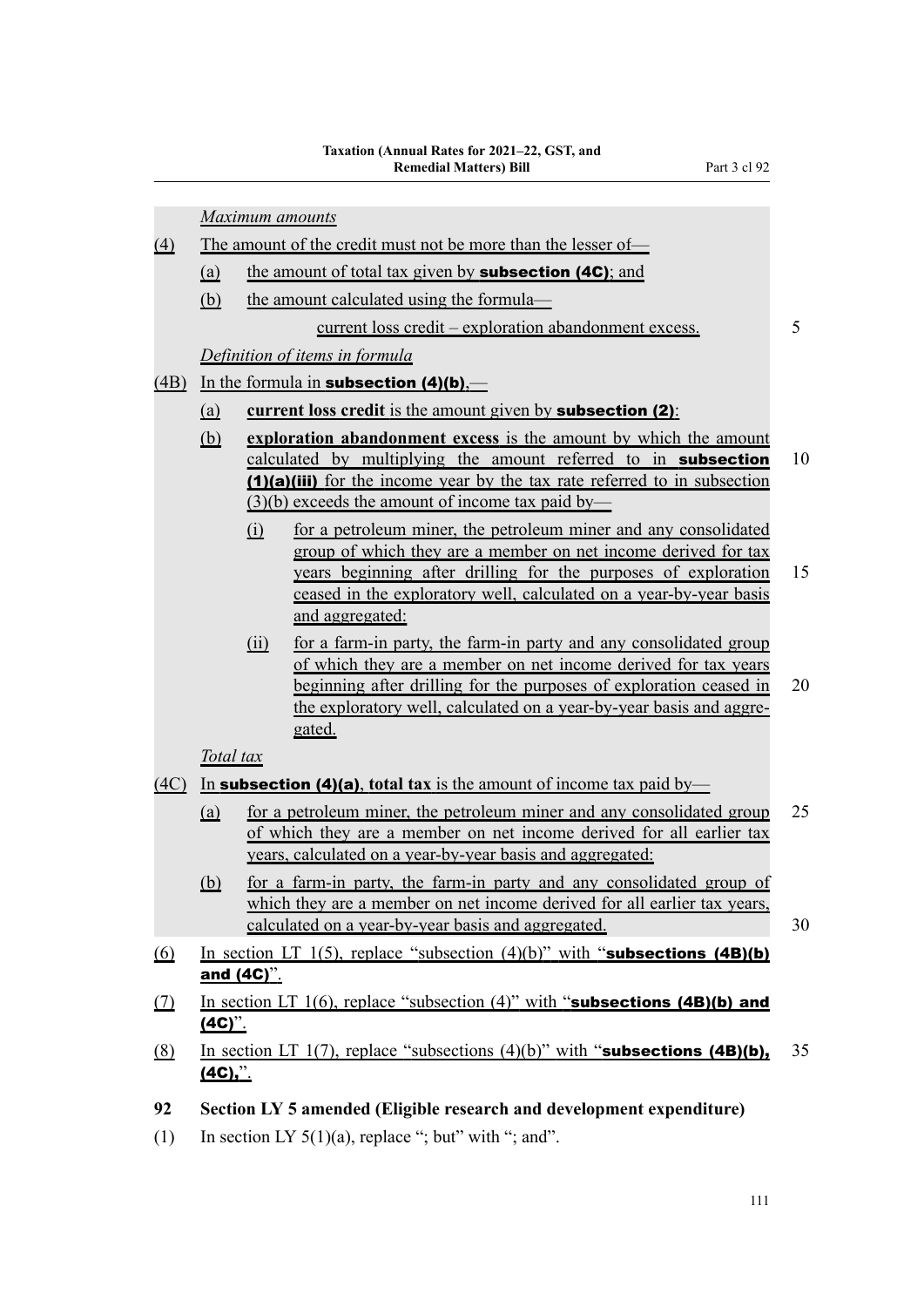#### (2) After section LY  $5(1)(a)$ , insert—:

- (ab) includes expenditure or loss, described in schedule 21B, part A, to the extent to which the expenditure or loss is incurred on a supporting research and development activity conducted—
	- (i) in the income year immediately before the income year that this 5 subpart first applies for the core research and development activity to which the supporting activity relates:
	- (ii) in the income year immediately after the income year that this subpart last applies for the core research and development activity to which the supporting activity relates; but 10

(3) **Subsections (1) and (2)** apply for the  $2020-21$  and later income years.

#### **93 Section LY 9 amended (Orders in Council)**

In section LY 9, list of defined terms, replace "research and development tax credits" with "research and development tax credit".

#### **94 Section LY 10 amended (Evaluation)** 15

In section LY 10, list of defined terms,—

- (a) replace "research and development activities" with "research and development activity":
- (b) replace "research and development tax credits" with "research and development tax credit". 20

#### **95 Section MD 9 amended (Fifth requirement: earner)**

- (1) In section MD  $9(1)(a)$ , replace "a full-time earner" with "an earner".
- (2) Replace section MD 9(4) with:

*Compensation payments for incapacities suffered between 1 January 2006 and 31 March 2006* 25

- (4) A person meets the fifth requirement if—
	- (a) they received a child tax credit for an entitlement period ending on 31 March 2006; and
	- (b) between 1 January 2006 and 31 March 2006 (both dates inclusive), they or their spouse, civil union partner, or de facto partner suffered an incap- 30 acity due to personal injury by accident within the meaning of section 26 of the Accident Compensation Act 2001; and
	- (c) weekly compensation within the meaning of section 6 of the Accident Compensation Act 2001 is being or will be paid for the incapacity; and
	- (d) at the time of the incapacity, the person or their spouse, civil union part‐ 35 ner, or de facto partner—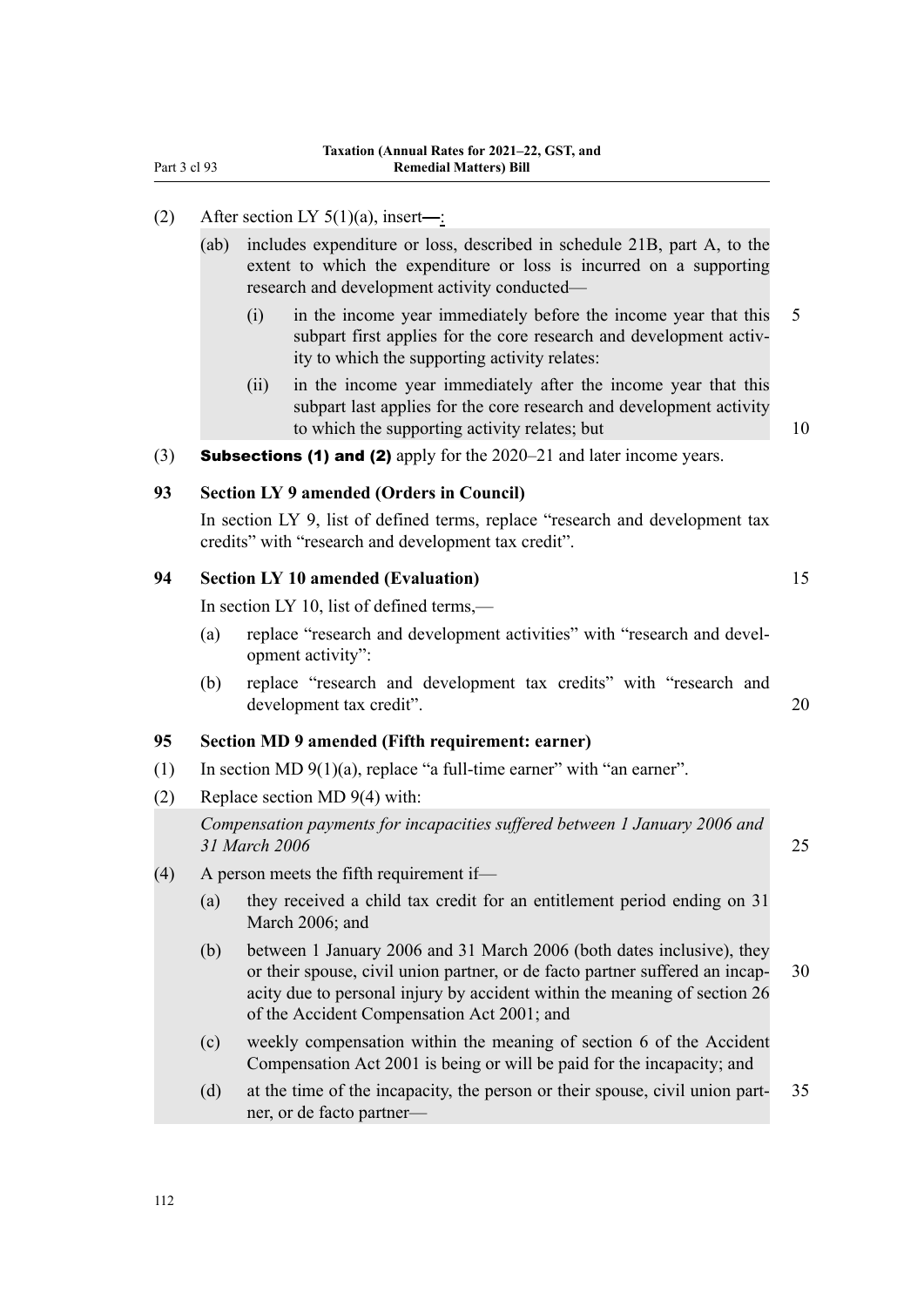|     | (i)       | was deriving, as a full-time earner, income as set out in subsec-<br>tions $(2)$ and $(3)$ , as those subsections were immediately before<br>the amendment made by section $360(2)$ of the Taxation (Inter-<br>national Taxation, Life Insurance, and Remedial Matters) Act<br>2009; and                                                                                                                                                                          | 5  |
|-----|-----------|-------------------------------------------------------------------------------------------------------------------------------------------------------------------------------------------------------------------------------------------------------------------------------------------------------------------------------------------------------------------------------------------------------------------------------------------------------------------|----|
|     | (ii)      | would have been eligible for the tax credit calculated using the<br>formula in section MD 10, as that section was immediately before<br>the amendments made by section $127(1)$ and (3) of the Taxation<br>(Annual Rates, Returns Filing, and Remedial Matters) Act 2012,<br>had this Act come into force before the date of the incapacity.                                                                                                                      | 10 |
| (3) |           | In section MD $9(5)$ , replace "are normally a full-time earner as described in<br>subsection $(1)(a)$ " with "normally derive income as set out in subsections $(2)$<br>and $(3)$ as a full-time earner".                                                                                                                                                                                                                                                        |    |
| (4) |           | In section MD 9, list of defined terms, insert "full-time earner".                                                                                                                                                                                                                                                                                                                                                                                                |    |
| 96  |           | Section MX 3 amended (Wage intensity criteria)                                                                                                                                                                                                                                                                                                                                                                                                                    | 15 |
| (1) |           | In section MX $3(3)(a)(iv)$ , replace "section RD $3(3)$ or (4) (PAYE income pay-<br>ments)" with "section RD $3B(3)$ or RD $3C(4)$ (which relate to income derived<br>by shareholders who are employees)".                                                                                                                                                                                                                                                       |    |
| (2) |           | In section MX $3(3)(b)(iv)$ , replace "section RD $3(3)$ or (4)" with "section<br>RD 3B(3) or RD 3C(4)".                                                                                                                                                                                                                                                                                                                                                          | 20 |
|     |           |                                                                                                                                                                                                                                                                                                                                                                                                                                                                   |    |
| 97  |           | Section OA 9 amended (General treatment of credits and debits on<br>resident's restricted amalgamation)                                                                                                                                                                                                                                                                                                                                                           |    |
|     |           | In section OA $9(3)$ , words before the paragraphs, replace "section OA $8(7)(b)$<br>and $(8)$ " with "section OA $8(7)$ and $(8)$ ".                                                                                                                                                                                                                                                                                                                             |    |
| 98  |           | Section OB 4 amended (ICA payment of tax)                                                                                                                                                                                                                                                                                                                                                                                                                         | 25 |
| (1) | account". | Replace the heading to section OB 4 with "ICA payment of tax or transfer to                                                                                                                                                                                                                                                                                                                                                                                       |    |
| (2) |           | Replace section OB $4(1)$ , other than the heading, with:                                                                                                                                                                                                                                                                                                                                                                                                         |    |
| (1) |           | An ICA company has an imputation credit for an amount of income tax or pro-<br>visional tax paid or an amount of excess tax transferred under section 173L or<br>173M of the Tax Administration Act 1994 or section RC 32(5)(b) (Wholly-<br>owned groups of companies). Subsection (3) overrides this subsection.                                                                                                                                                 | 30 |
| (3) |           | In section OB 4(2), replace "(payment of tax)" with "(provisional tax or<br>income tax paid), row 2B (transfer to ICA under section 173L or 173M of the<br>Tax Administration Act 1994 or section RC $32(5)(b)$ , row 2C (transfer to ICA<br>under section 173L or 173M of the Tax Administration Act 1994 or section<br>RC $32(5)(b)$ , and row 2D (transfer to ICA under section 173L or 173M of the<br>Tax Administration Act 1994 or section RC $32(5)(b)$ ". | 35 |
| (4) |           | In section OB $4(4)(a)$ , replace "paragraph (b)" with " <b>paragraph (c)</b> ".                                                                                                                                                                                                                                                                                                                                                                                  |    |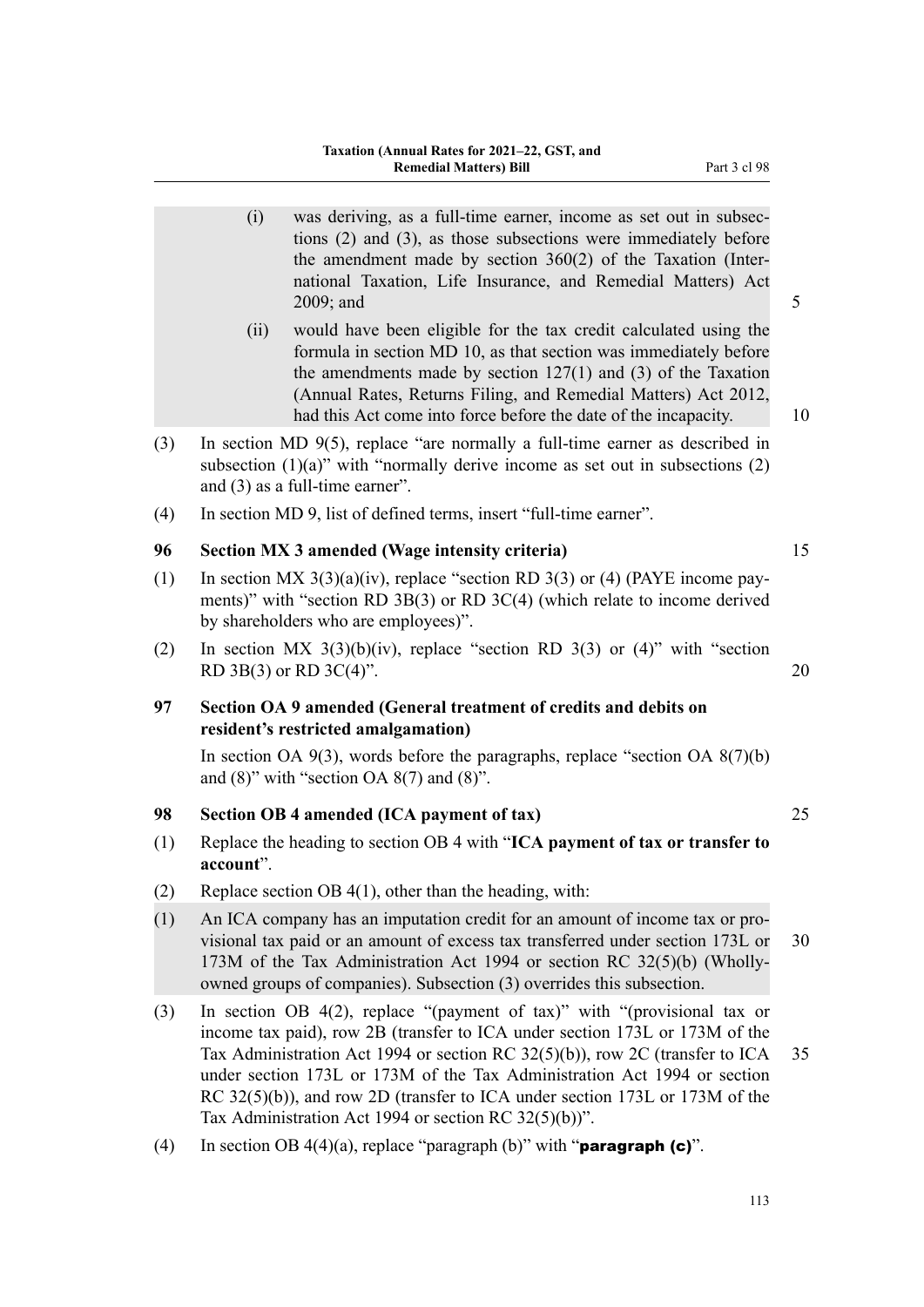- (5) Replace section OB 4(4)(b) with:
	- (c) for an amount of excess tax transferred in a tax year (the **transfer year**) from another period or tax type of the ICA company on a date under sec‐ tion 173L of the Tax Administration Act 1994, or from another ICA company on a date under section 173M of that Act or section 5  $RC 32(5)(b)$ ,—
		- (i) despite section  $173L(2)(a)$  to (bb) of that Act, the date of the request for the transfer if that date is in the transfer year; or
		- (ii) despite section  $173L(2)(a)$  to (bb) of that Act, the date of the request for the transfer if that date is in the tax year following the 10 transfer year and, at the end of the transfer year, the credit in the ICA from which the amount is transferred equals or exceeds the amount of all transfers from that account requested in the transfer year under section 173L or 173M of that Act or section RC 32(5)(b), and the ICA to which the transfer is made is in 15 credit; or
		- (iii) the date referred to in the opening words of this paragraph, if the requirements of neither subparagraph (i) nor subparagraph (ii) are met.

#### **99 Section OB 32 amended (ICA refund of income tax)** 20

- (1) Replace the heading to section OB 32 with "**ICA refund of tax or transfer from account**".
- (2) In section OB 32(1), after "paid to the company", insert "or the amount of a transfer of excess income tax or excess provisional tax under section 173L or 173M of the Tax Administration Act 1994 or section RC 32(5)(b) (Wholly- 25 owned groups of companies)".
- (3) In section OB  $32(3)(a)$ , after "(refund of income tax)", insert ", row 4B (transfer from ICA under section 173L or 173M of the Tax Administration Act 1994 or section RC 32(5)(b)), row 4C (transfer from ICA under section 173L or 173M of the Tax Administration Act 1994 or section RC  $32(5)(b)$ , or row 4D  $30$ (transfer from ICA under section 173L or 173M of the Tax Administration Act 1994 or section RC 32(5)(b))".
- (4) In section OB 32(4), after "debit that arises", insert "from a refund of income tax".
- (5) Replace section OB 32(6), other than the heading, with: 35
- 

- (6) The debit date for—
	- (a) a refund of income tax is the day the refund is made; or
	- (b) an amount of excess tax transferred in a tax year (the **transfer year**) to another period or tax type of the ICA company on a date under section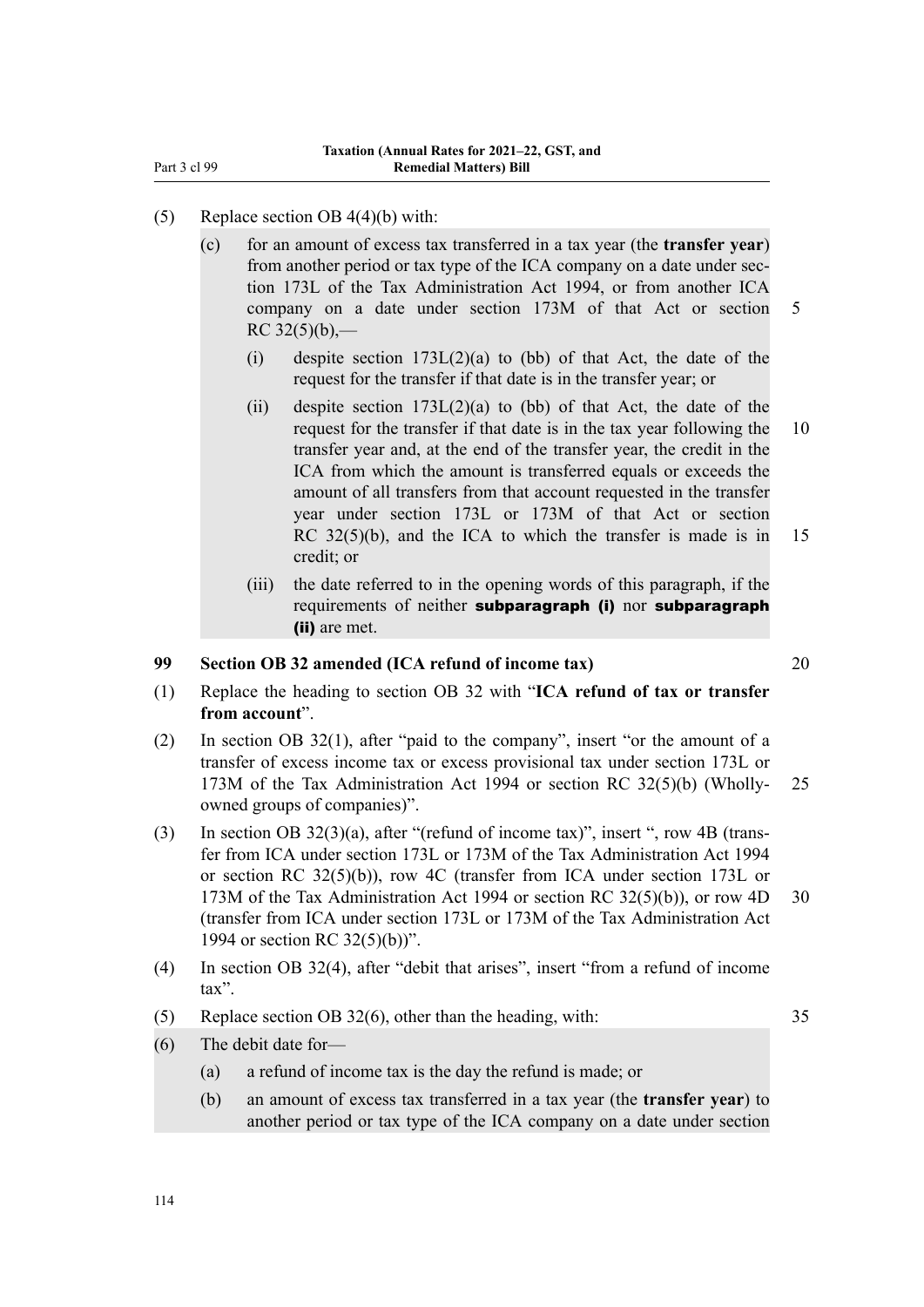173L of the Tax Administration Act 1994, or to another ICA company on a date under section 173M of that Act or section RC  $32(5)(b)$ , is—

- (i) despite section 173L(2)(a) to (bb) of the Tax Administration Act 1994, the date of the request for the transfer if that date is in the transfer year; or 5
- (ii) despite section  $173L(2)(a)$  to (bb) of the Tax Administration Act 1994, the date of the request for the transfer if that date is in the tax year following the transfer year and, at the end of the transfer year, the credit in the ICA from which the amount is transferred equals or exceeds the amount of all transfers from that account 10 requested in the transfer year under section 173L or 173M of that Act, and the ICA to which the transfer is made is in credit; or
- (iii) the date referred to in the opening words of this paragraph, if the requirements of neither subparagraph (i) nor subparagraph (ii) are met. 15

#### **100 Table O1 amended (Table O1: imputation credits)**

In table O1, replace row 2 with:

| 2  | Provisional tax or income tax paid                                                                           | day of payment                                                  | section OB<br>4(4)(a)      |
|----|--------------------------------------------------------------------------------------------------------------|-----------------------------------------------------------------|----------------------------|
| 2B | Transfer to ICA under section 173L or<br>173M of the Tax Administration Act 1994<br>or section RC $32(5)(b)$ | date of request for<br>transfer                                 | section OB<br>4(4)(c)(i)   |
| 2C | Transfer to ICA under section 173L or<br>173M of the Tax Administration Act 1994<br>or section RC $32(5)(b)$ | date of request for<br>transfer                                 | section OB<br>4(4)(c)(ii)  |
| 2D | Transfer to ICA under section 173L or<br>173M of the Tax Administration Act 1994<br>or section RC $32(5)(b)$ | date of transfer under<br>section 173L, 173M, or<br>RC 32(5)(b) | section OB<br>4(4)(c)(iii) |

#### **101 Table O2 amended (Table O2: imputation debits)**

In table O2, replace row 4 with:

| Refund of income tax                                                                                           | day of refund                                                         | section OB<br>32(6)(a)      |
|----------------------------------------------------------------------------------------------------------------|-----------------------------------------------------------------------|-----------------------------|
| Transfer from ICA under section 173L or<br>173M of the Tax Administration Act 1994<br>or section RC $32(5)(b)$ | date of request for<br>transfer                                       | section OB<br>32(6)(b)(i)   |
| Transfer from ICA under section 173L or<br>173M of the Tax Administration Act 1994<br>or section RC $32(5)(b)$ | date of request for<br>transfer                                       | section OB<br>32(6)(b)(ii)  |
| Transfer from ICA under section 173L or<br>173M of the Tax Administration Act 1994<br>or section RC $32(5)(b)$ | date of transfer under<br>section $173L$ , $173M$ , or<br>RC 32(5)(b) | section OB<br>32(6)(b)(iii) |
|                                                                                                                |                                                                       |                             |

#### **102 Section OK 2 amended (MACA payment of tax)** 20

(1) Replace the heading to section OK 2 with "**MACA payment of tax or trans‐ fer to account**".

115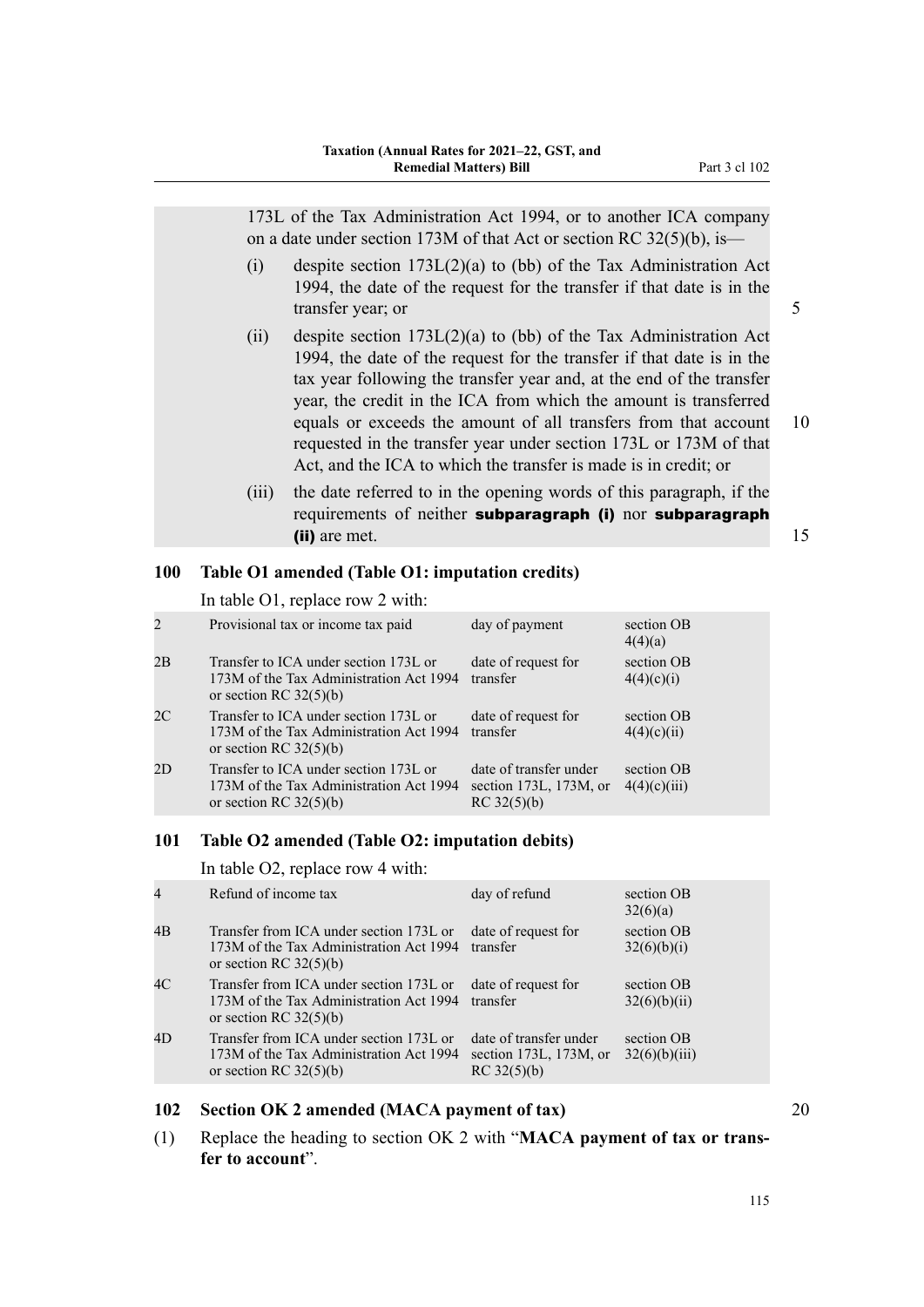- (2) In section OK 2(1), after "or provisional tax", insert ", or for an amount of excess tax transferred under section 173L of the Tax Administration Act 1994".
- (3) In section OK 2(2), replace "(payment of tax)" with "(provisional tax and income tax paid), row 2B (transfer under section 173L of the Tax Administration Act 1994), row 2C (transfer under section 173L of the Tax Administration 5 Act 1994), and row 2D (transfer under section 173L of the Tax Administration Act 1994)".
- (4) Replace section OK 2(4), other than the heading, with:
- (4) The credit date is—
	- (a) for a payment of income tax or provisional tax, the day on which the tax  $10$ is paid; or
	- (b) for an amount of excess tax transferred in a tax year (the **transfer year**) from another period or tax type of the Maori authority under section 173L of the Tax Administration Act 1994,—
		- (i) despite section  $173L(2)(a)$  to (bb) of that Act, the date of the 15 request for the transfer, if that date is in the transfer year; or
		- (ii) despite section  $173L(2)(a)$  to (bb) of that Act, the date of the request for the transfer, if that date is in the tax year following the transfer year and, at the end of the transfer year, the credit in the MACA from which the amount is transferred equals or exceeds 20 the amount of all transfers from that account requested in the transfer year under section 173L or 173M of that Act or section RC 32(5)(b), and the MACA to which the transfer is made is in credit; or
		- (iii) the date of the transfer under section 173L of that Act, if the 25 requirements of neither subparagraph (i) nor subparagraph (ii) are met.

#### **103 Section OK 3 amended (MACA payment of tax to other Maori authorities)**

- (1) Replace the heading to section OK 3 with "**MACA transfer of excess tax from other Maori authorities**". 30
- (2) Replace section OK 3(1), other than the heading, with:
- (1) A Maori authority has a Maori authority credit for a transfer of excess tax from another Maori authority under section 173M of the Tax Administration Act 1994 or section RC 32(5)(b) (Wholly-owned groups of companies).
- (3) In section OK 3(2), replace "(payment of tax to another Maori authority)" with 35 "(transfer from another Maori authority under section 173M of the Tax Admin‐ istration Act 1994 or section RC 32(5)(b)), row 3B (transfer from another Maori authority under section 173M of the Tax Administration Act 1994 or section RC 32(5)(b)), and row 3C (transfer from another Maori authority under section 173M of the Tax Administration Act 1994 or section RC  $32(5)(b)$ ". 40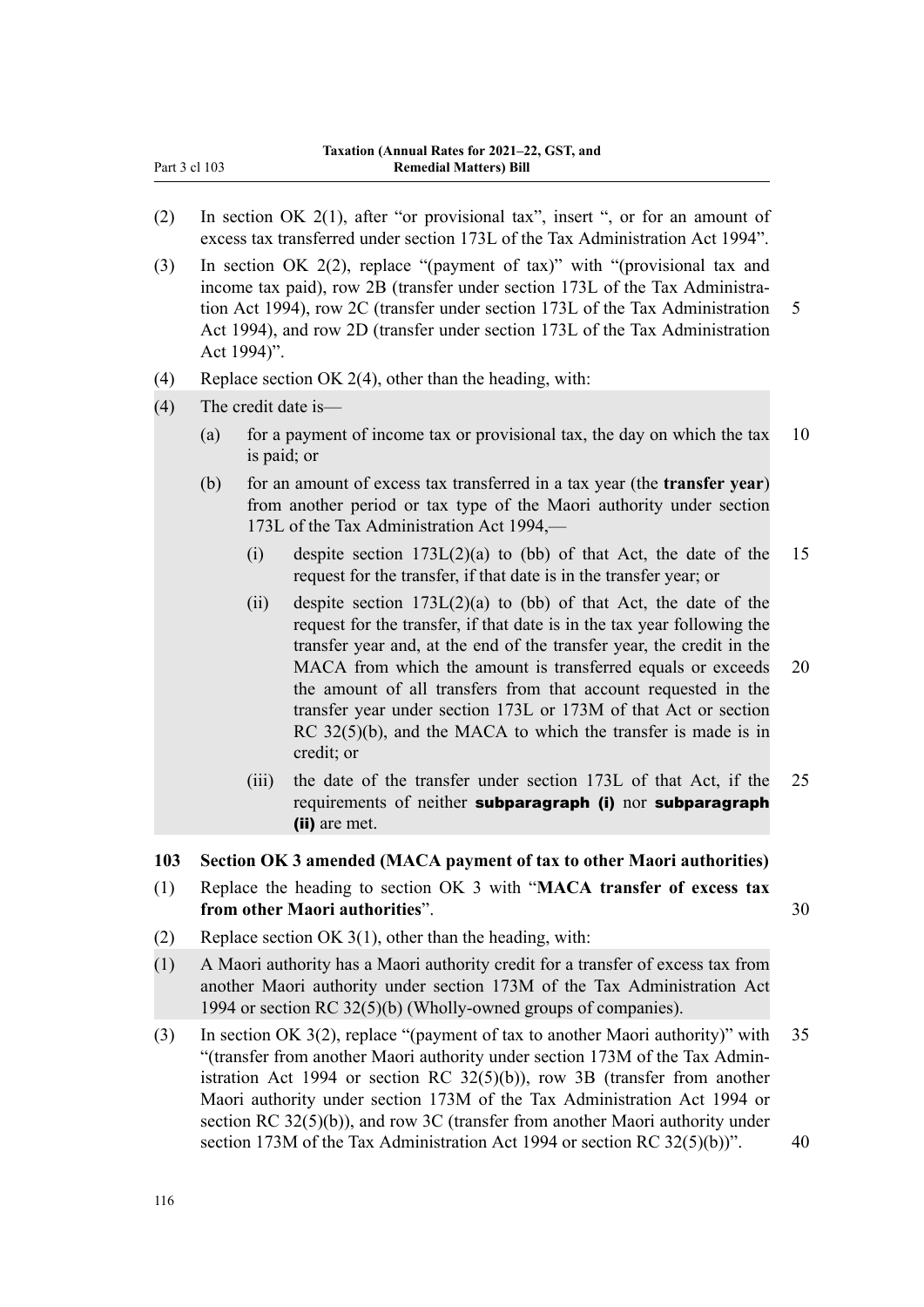- (4) Replace section OK 3(3), other than the heading, with:
- (4) The credit date for a transfer of excess tax in a tax year (the **transfer year**) from another Maori authority under section 173M of the Tax Administration Act 1994 is—
	- (a) despite section  $173L(2)(a)$  to (bb) of that Act, the date of the request for 5 the transfer, if—
		- (i) the date of that request is in the transfer year; or
		- (ii) the date of that request is in the tax year following the transfer year and, at the end of the transfer year, the credit in the MACA from which the amount is transferred equals or exceeds the 10 amount of all transfers from that account requested in the tax year under section 173L or 173M of that Act or section RC 32(5)(b), and the MACA to which the transfer is made is in credit; or
	- (b) the date of the transfer under section 173M of that Act or section RC 32(5)(b), if the requirements of **paragraph (a)** are not met.  $15$

#### **104 Section OK 11 amended (MACA allocation of provisional tax)**

- (1) Replace the heading to section OK 11 with "**MACA transfer of excess tax to other Maori authorities**".
- (2) Replace section OK 11(1), other than the heading, with:
- (1) A Maori authority has a Maori authority debit for a transfer of excess tax to 20 another Maori authority under section 173M of the Tax Administration Act 1994 or section RC 32(5)(b) (Wholly-owned groups of companies).
- (3) In section OK 11(2), replace "(allocation of provisional tax)" with "(transfer to another Maori authority under section 173M of the Tax Administration Act 1994 or section RC 32(5)(b)), row 3B (transfer to another Maori authority 25 under section 173M of the Tax Administration Act 1994) or section RC 32(5)(b), and row 3C (transfer to another Maori authority under section 173M of the Tax Administration Act 1994 or section RC 32(5)(b))".
- (4) Replace section OK 11(3), other than the heading, with:
- (3) The debit date for a transfer of excess tax in a tax year (the **transfer year**) to 30 another Maori authority under section 173M of the Tax Administration Act 1994 or section RC 32(5)(b) is—
	- (a) despite section 173L(2)(a) to (bb) of that Act, the date of the request for the transfer if that date is in the transfer year; or
	- (b) despite section  $173L(2)(a)$  to (bb) of that Act, the day on which the 35 request for the transfer is made, if that date is in the tax year following the transfer year and, at the end of the transfer year, the credit in the MACA from which the amount is transferred equals or exceeds the amount of all transfers from that account requested in the tax year under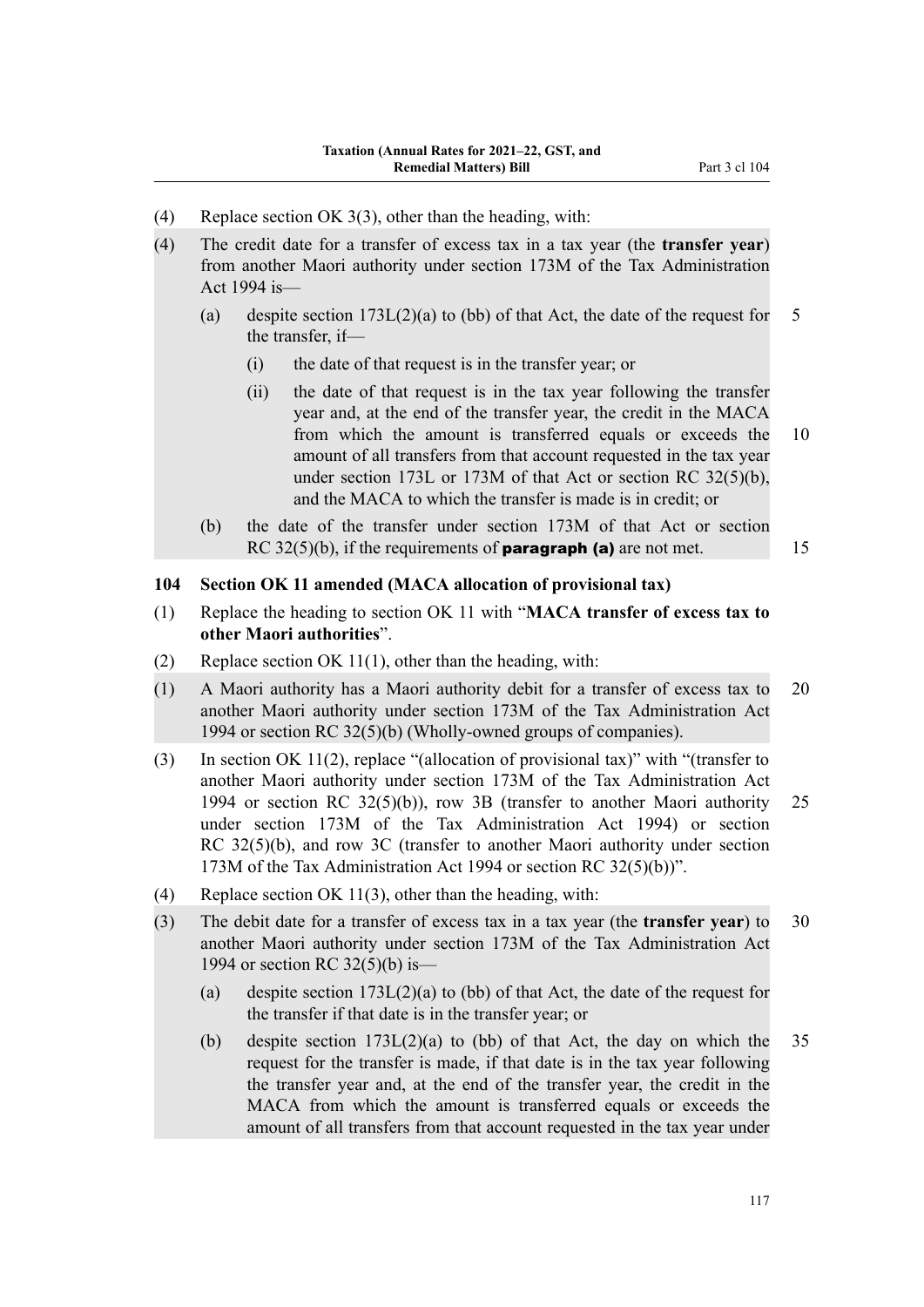section 173L or 173M of that Act or section RC 32(5)(b), and the MACA to which the transfer is made is in credit; or (c) the day of the transfer under section 173M of that Act or section RC  $32(5)(b)$ , if the requirements of neither **paragraph (a)** nor **paragraph (b)** are met.  $\frac{5}{5}$ **105 Section OK 12 amended (MACA refund of income tax)** (1) Replace the heading to section OK 12 with "**MACA refund of income tax or transfer of excess tax to period or tax type**". (2) Replace section OK 12(1), other than the heading, with: (1) A Maori authority has a Maori authority debit for the amount of a refund of 10 income tax paid to the Maori authority or for a transfer of excess tax to another period or tax type of the Maori authority under section 173L of the Tax Admin‐ istration Act 1994. (3) In section OK 12(3), after "(refund of income tax)", insert ", row 4B (transfer from MACA under section 173L of the Tax Administration Act 1994), row 4C 15 (transfer from MACA under section 173L of the Tax Administration Act 1994), and row 4D (transfer from MACA under section 173L of the Tax Administration Act 1994)". (4) Replace section OK 12(6), other than the heading, with: (6) The debit date for— 20 (a) a refund of income tax is the day the refund is made; or (b) an amount of excess tax transferred in a tax year (the **transfer year**) to another period or tax type of the Maori authority under section 173L of the Tax Administration Act 1994, is— (i) despite section  $173L(2)(a)$  to (bb) of that Act, the date of the 25 request for the transfer, if that date is in the transfer year; or (ii) despite section  $173L(2)(a)$  to (bb) of that Act, the date of the request for the transfer, if that date is in the tax year following the transfer year and, at the end of the transfer year, the credit in the MACA from which the amount is transferred equals or exceeds 30 the amount of all transfers from that account requested in the tax year under section 173L or 173M of that Act and section RC 32(5)(b), and the MACA to which the transfer is made is in credit; or (iii) the date of the transfer under section 173L of that Act, if the 35 requirements of neither subparagraph (i) nor subparagraph (ii) are met.

#### **106 Table O17 amended (Table O17: Maori authority credits)**

(1) In table O17, replace row 2 with: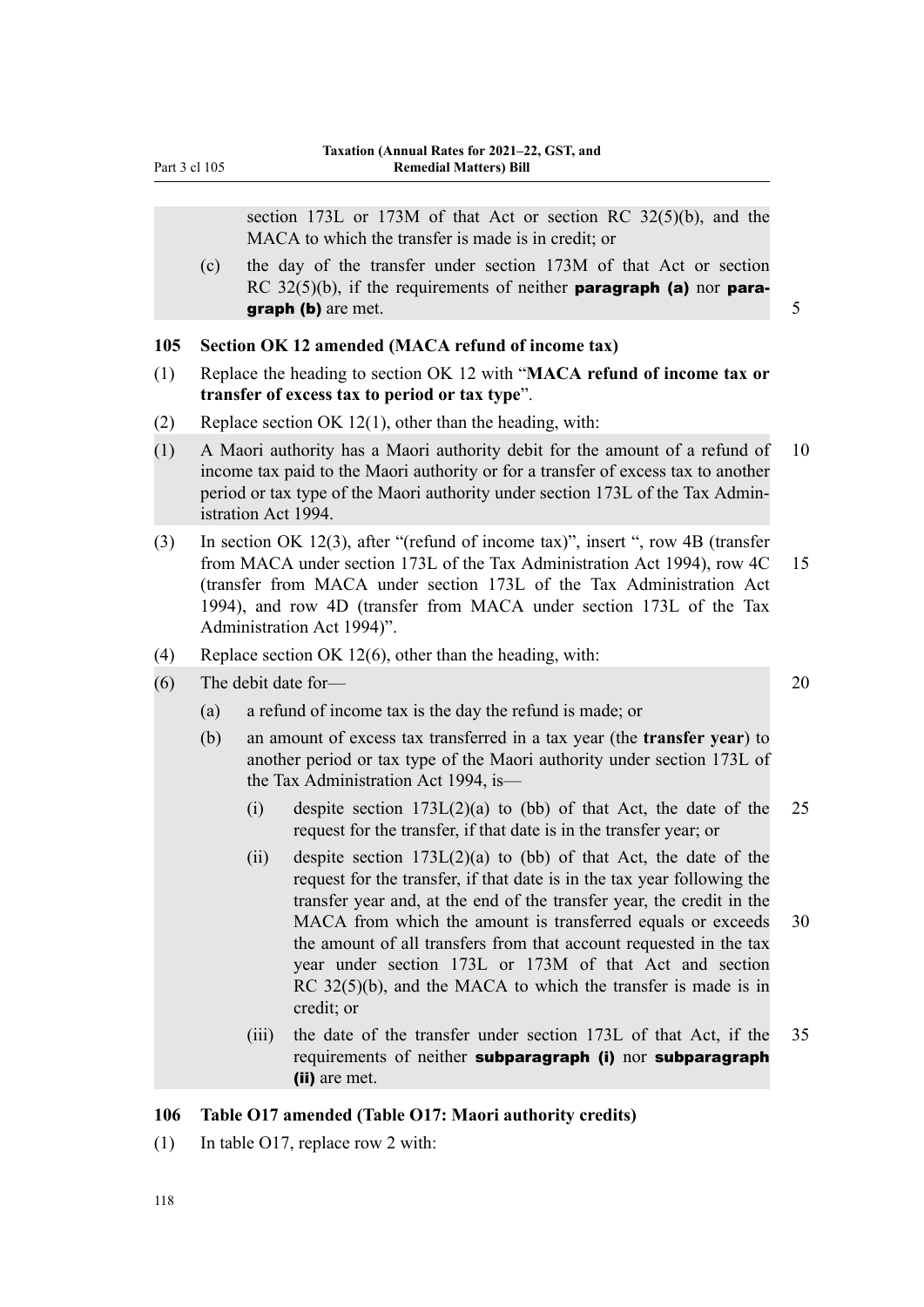## **Taxation (Annual Rates for 2021–22, GST, and**

#### **Remedial Matters) Bill** Part 3 cl 108

| $\overline{c}$ | Provisional tax and income tax paid                                                                                                                                         | day of payment                                                           | section OK                  |
|----------------|-----------------------------------------------------------------------------------------------------------------------------------------------------------------------------|--------------------------------------------------------------------------|-----------------------------|
|                |                                                                                                                                                                             |                                                                          | 2(4)(a)                     |
| 2В             | Transfer to MACA under section 173L of<br>the Tax Administration Act 1994                                                                                                   | date of request for<br>transfer                                          | section OK<br>2(4)(b)(i)    |
| 2C             | Transfer to MACA under section 173L of<br>the Tax Administration Act 1994                                                                                                   | date of request for<br>transfer                                          | section OK<br>2(4)(b)(ii)   |
| 2D             | Transfer to MACA under section 173L of<br>the Tax Administration Act 1994                                                                                                   | date under 173L of<br>transfer                                           | section OK<br>2(4)(b)(iii)  |
| (2)            | In table $O17$ , replace row 3 with:                                                                                                                                        |                                                                          |                             |
| 3              | Transfer to MACA under section 173M of date of request for<br>the Tax Administration Act 1994 or section transfer<br>RC 32(5)(b)                                            |                                                                          | section OK<br>3(4)(a)(i)    |
| 3B             | Transfer to MACA under section 173M of date of request for<br>the Tax Administration Act 1994 or section transfer<br>RC 32(5)(b)                                            |                                                                          | section OK<br>3(4)(a)(ii)   |
| 3 <sup>C</sup> | Transfer to MACA under section 173M of date under section 173M section OK<br>the Tax Administration Act 1994 or section or RC $32(5)(b)$ of transfer 3(4)(b)<br>RC 32(5)(b) |                                                                          |                             |
| 107            | Table O18 amended (Table O18: Maori authority debits)                                                                                                                       |                                                                          |                             |
| (1)            | In table O18, replace row 3 with:                                                                                                                                           |                                                                          |                             |
| 3              | Transfer from MACA under section 173M                                                                                                                                       | date of request for                                                      | section OK                  |
|                | of the Tax Administration Act 1994 or<br>section RC $32(5)(b)$                                                                                                              | transfer                                                                 | 11(3)(a)                    |
| 3B             | Transfer from MACA under section 173M<br>of the Tax Administration Act 1994 or<br>section RC $32(5)(b)$                                                                     | date of request for<br>transfer                                          | section OK<br>11(3)(b)      |
| 3C             | Transfer from MACA under section 173M<br>of the Tax Administration Act 1994 or<br>section RC $32(5)(b)$                                                                     | date under section 173M section OK<br>or RC 32(5)(b) of transfer11(3)(c) |                             |
| (2)            | In table O18, replace row 4 with:                                                                                                                                           |                                                                          |                             |
| 4              | Refund of income tax                                                                                                                                                        | day of refund                                                            | section OK<br>12(6)(a)      |
| 4Β             | Transfer from MACA under section 173L<br>of the Tax Administration Act 1994                                                                                                 | date of request for<br>transfer                                          | section OK<br>12(6)(b)(i)   |
| 4C             | Transfer from MACA under section 173L<br>of the Tax Administration Act 1994                                                                                                 | date of request for<br>transfer                                          | section OK<br>12(6)(b)(ii)  |
| 4D             | Transfer from MACA under section 173L<br>of the Tax Administration Act 1994                                                                                                 | date under section 173L<br>of transfer                                   | section OK<br>12(6)(b)(iii) |
| 108            | Section OP 12 amended (Consolidated ICA dividend derived with<br>imputation credit)                                                                                         |                                                                          |                             |

- (1) In section OP 12(1), after "company", insert "that is not a local authority".
- (2) In section OP 12, list of defined terms, insert "local authority".
- (3) **Subsection (1)** applies for the 2022–23 and later income years.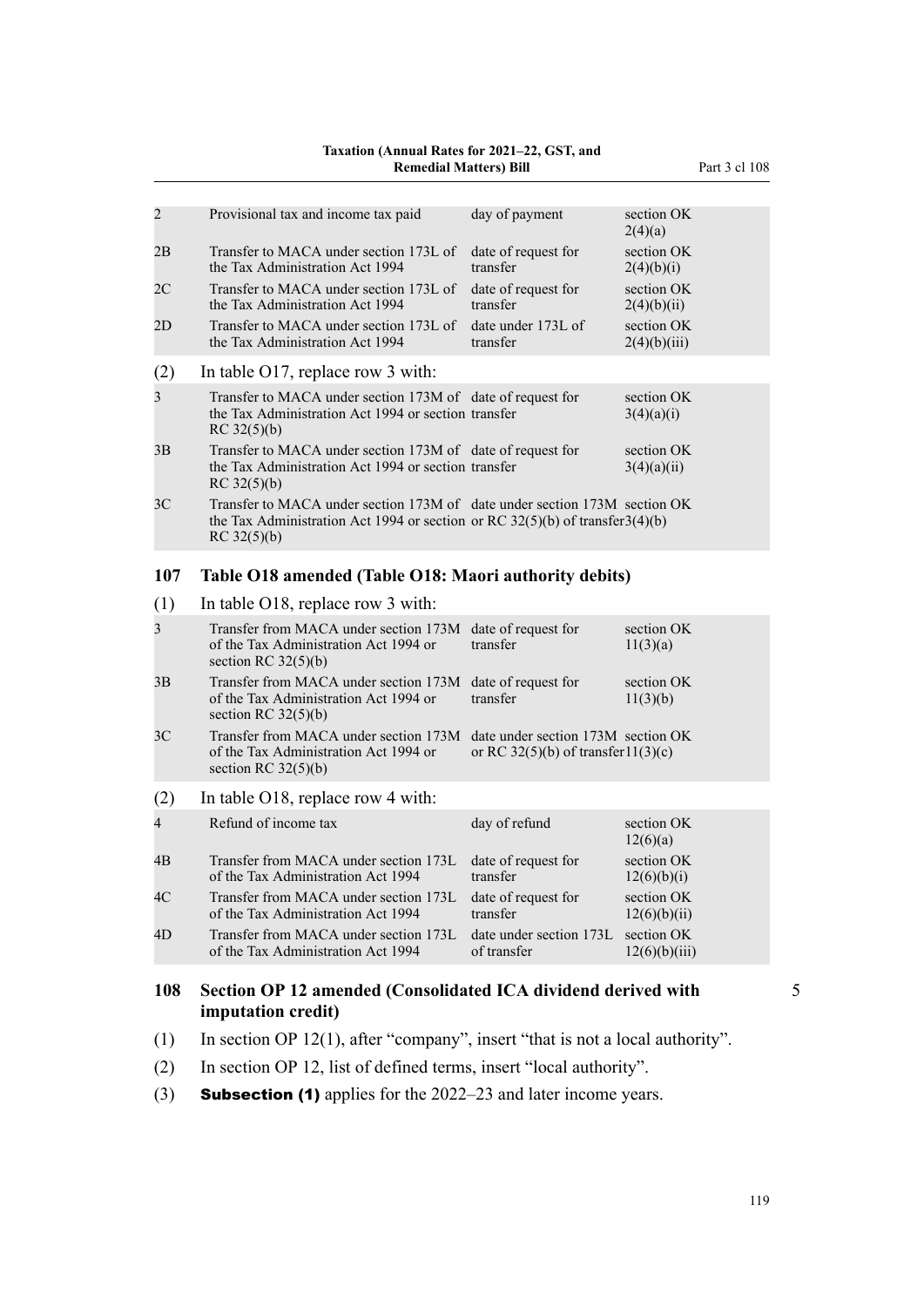#### **109 Section OP 30 amended (Consolidated ICA refund of income tax)**

- (1) In section OP  $30(2)$ ,—
	- (a) paragraph (b), replace "the debit." with "the debit; or":
	- (b) after paragraph (b), insert:
	- (c) a refund of income tax or provisional tax paid to a local authority. 5
- (2) In section OP 30, list of defined terms, insert "local authority".
- (3) Subsection (1) applies for the 2022–23 and later income years.

#### **109B Section OP 31 amended (Consolidated ICA amount applied to pay other taxes)**

(1) Replace section OP 31(1), other than the heading, with: 10

- (1) A consolidated imputation group has an imputation debit for—
	- (a) an amount of overpaid income tax applied to pay an amount due under the Inland Revenue Acts:
	- (b) an increased amount of tax as described in section RP 17B(3) (Tax pool‐ ing accounts and their use) applied to pay an amount due under the 15 Inland Revenue Acts other than income tax.
- (2) Subsection (1) applies for the 2008–09 and later income years. However subsection (1) does not apply if a person has taken a tax position ignoring this section before the start of the 2020–21 income year.

#### **110 Section RC 35B amended (Treatment of overpaid provisional tax** 20 **instalments calculated using AIM method)**

In section RC 35B(2)(b), replace "ICA refund of income tax" with "ICA refund of tax or transfer from account".

- **111 Section RC 38 amended (Crediting income tax with early-payment discount)** 25
- (1) In section RC 38(4)(a), replace "6.7%" with "the rate that is 2% greater than the Commissioner's paying rate set by an Order in Council under section 120H of the Tax Administration Act 1994".
- (2) Subsection (1) applies to the 2022–23 and later income years.

#### **112 Section RC 40 amended (Some definitions)** 30

(1) In section RC 40, definition of **small-business person**, paragraph (a), after "partnership", insert "or as the owner of a look-through company".

#### (2) **Subsection (1)** applies to the  $2019-20$  and later income years.

#### **113 Section RD 5 amended (Salary or wages)**

Replace section RD  $5(1)(c)(iv)$  with: 35

(iv) an amount of income described in section RD 3B(3):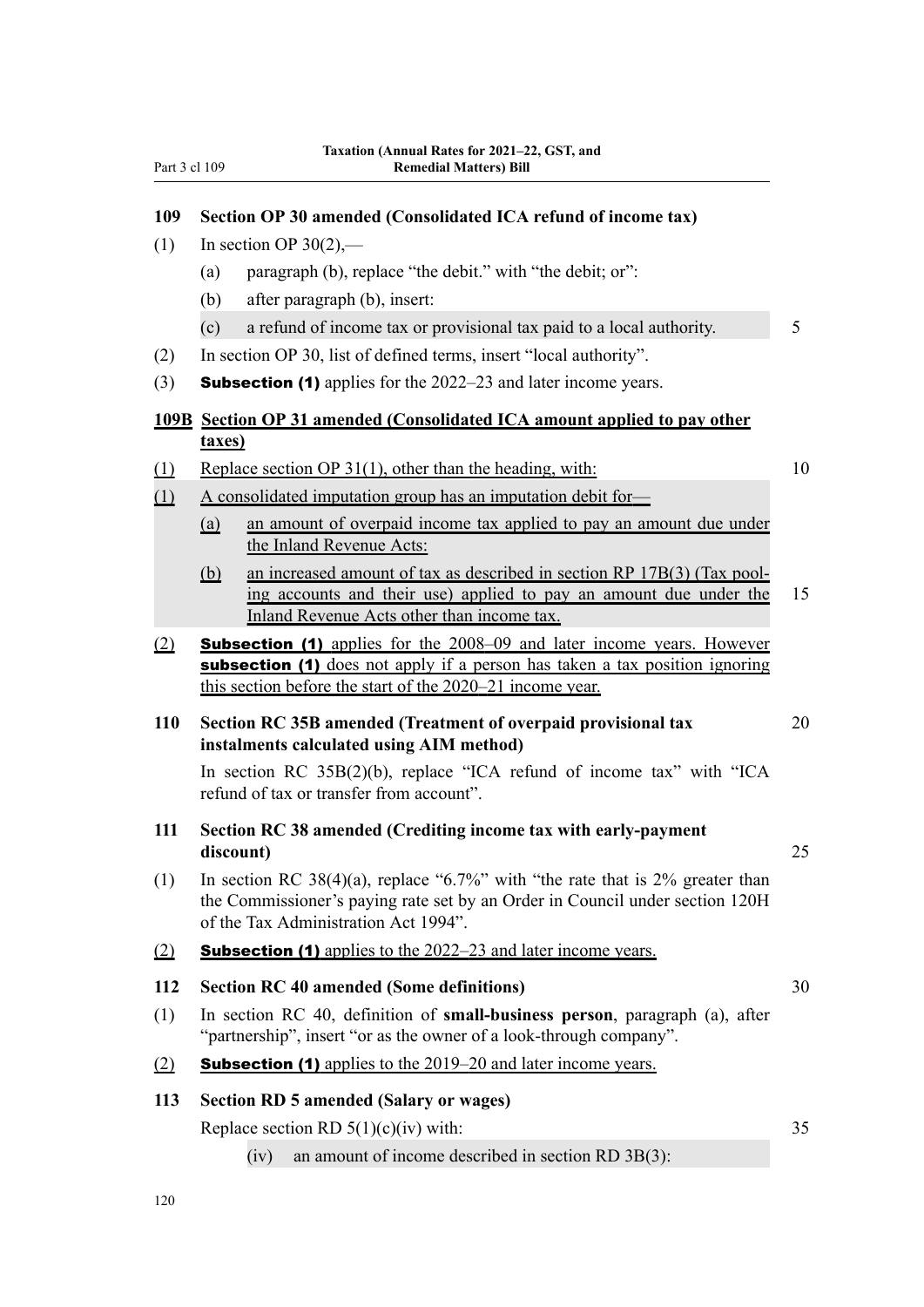**114 Section RD 45 replaced (Unclassified benefits)** (1) Replace section RD 45 with: *Liability limited* 5 (2) When FBT is paid quarterly, an employer is liable for FBT on an unclassified (a) the total taxable value of all unclassified benefits provided in the quarter to the employee by the employer, or by persons associated, at any time in the quarter, with the employer, is more than \$300; or (b) the total taxable value of all unclassified benefits in the categories the current quarter, whether accounted for on a quarterly or an income year basis, is more than \$22,500. (a) the total taxable value of all unclassified benefits provided in the tax year or income year to the employee by the employer, or by persons associated, at any time in the tax year or income year, with the employer, is more than \$1,200; or 25 (b) the total taxable value of all unclassified benefits in the categories described in **subsection** (4) provided in the tax year or income year is more than \$22,500. (4) The categories, for an employer, are— 30 relevant period, with the employer to employees of the employer: (c) unclassified benefits provided by the employer to employees of persons associated, at any time in the relevant period, with the employer: 35

(d) if the employer is a company, unclassified benefits provided by other companies that are part of the same group of companies as the employer,

(ivb) an amount of income described in section RD 3C(4):

#### **RD 45 Unclassified benefits**

(1) An employer is liable to pay FBT on an unclassified benefit only within the limits described in this section.

#### *Quarterly payment*

- benefit provided to an employee in a quarter only if— 10
	-
	- described in **subsection (4)** provided in the last 4 quarters including 15

*Yearly payment*

- (3) When FBT is paid on either an annual basis or an income year basis, except when **subsection (5)** applies, an employer is liable for FBT on unclassified 20 benefits provided to an employee in the tax year or income year only if—
	-
	-

#### *Categories*

- - (a) unclassified benefits provided by the employer to their employees:
	- (b) unclassified benefits provided by persons associated, at any time in the
		-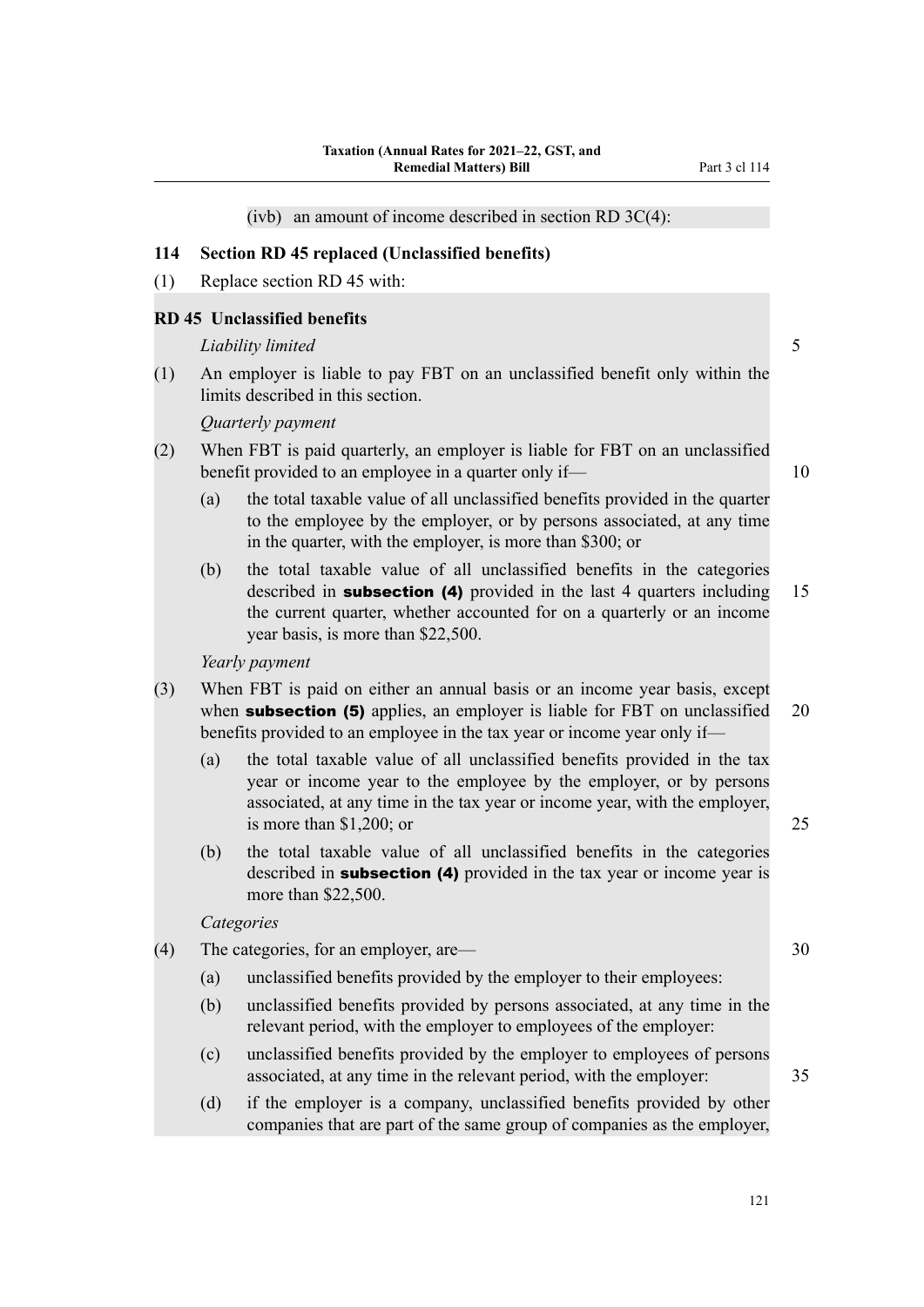Part 3 cl 114B

at any time in the relevant period, to employees of those other compan‐ ies.

*Period longer or shorter than income year*

- (5) When an employer accounts for FBT on an income year basis, and the period for which they have accounted under section RD 60 differs from an income 5 year for the reasons described in **subsection (6)**, an employer is liable for FBT on unclassified benefits provided in the period only if—
	- (a) the total taxable value of all unclassified benefits provided in the period to an employee by the employer, or by persons associated, at any time in the quarter, with the employer, is more than the figure that is the same 10 fraction or multiple of \$1,200 as the number of days in the period is a fraction or multiple of 365; or
	- (b) the total taxable value of all unclassified benefits in the categories described in **subsection (4)** provided in the period is more than the figure that is the same fraction or multiple of \$22,500 as the number of 15 days in the period is a fraction or multiple of 365.

*Reasons for difference*

- (6) In subsection (5), the income year for which the employer has accounted may be longer or shorter than the normal income year because the employer has either—  $20$ 
	- (a) started or ceased business during that income year; or
	- (b) chosen, with the agreement of the Commissioner, to file a return under this subpart for the income year ending with the date of the annual bal‐ ance of their accounts.

Defined in this Act: associated person, balance date, business, Commissioner, company, employee, 25 employer, FBT, group of companies, income year, pay, quarter, return of income, tax year, unclassified benefit

(2) **Subsection (1)** applies for the  $2022-23$  and later income years.

#### **114B Section RD 50 amended (Employer's liability for attributed benefits)**

(1) Replace section RD 50(5) with:  $30$ 

*Further options*

- (5) Instead of calculating FBT under subsections (2) and (4), an employer may choose to—
	- (a) pay FBT, for each employee to whom they are required to attribute the value of a fringe benefit under sections RD 47 and RD 49, at the rate of 35 63.93% on the taxable value of the fringe benefits attributed to the employee; or
	- (b) apply subsection (6).

122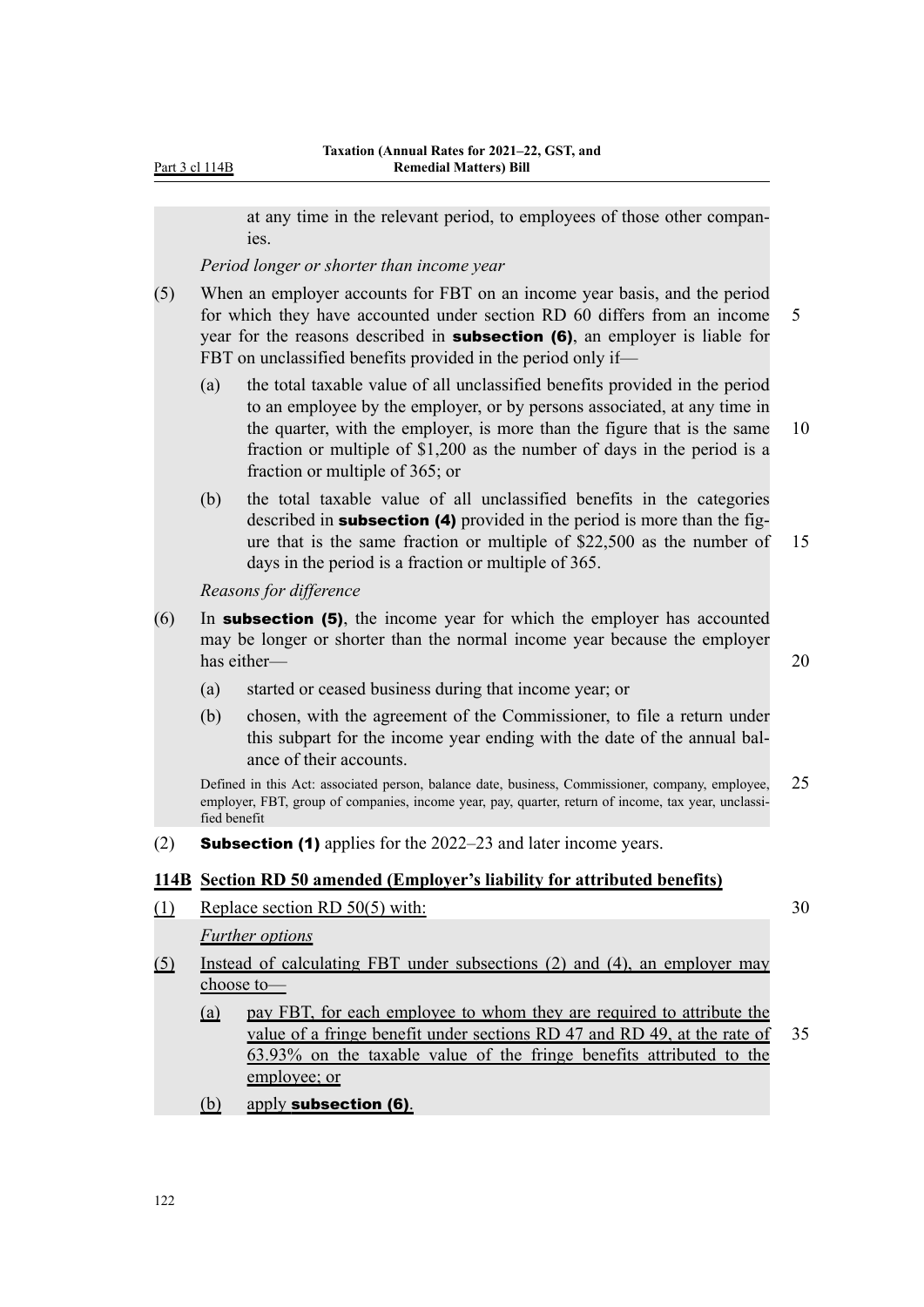*Requirements for employers who make election referred to in* subsection (5)(b) (6) An employer who makes an election under **subsection (5)** to apply this subsection must— (a) pay FBT at the rate of 49.25% on the taxable value of the fringe benefits 5 attributed to the employee, for each employee to whom all of the follow‐ ing apply: (i) the employee is an employee to whom the employer is required to attribute the value of a fringe benefit under sections RD 47 and RD 49; and 10 (ii) the taxable value of all fringe benefits for the employee, as deter‐ mined under section RD 51, is \$13,400 or less; and (iii) the cash pay of the employee, as determined under that section, is \$160,000 or less; and (b) for each other employee to whom the employer is required to attribute 15 the value of a fringe benefit under sections RD 47 and RD 49,— (i) pay FBT at the rate of 63.93% on the taxable value of the fringe benefits attributed to the employee, if **subparagraph (ii)** does not apply; or (ii) pay FBT at the rate of 49.25% on the taxable value of the fringe  $20$ benefits attributed to the employee, if the employee's all-inclusive pay, calculated using the formula in section RD 51(2), is less than \$129,681 and the employer chooses 49.25%. (2) **Subsection (1)** applies for the  $2021-22$  and later income years. **114C Section RD 60 amended (Close company option)** 25 (1) In section RD  $60(3)(b)$ , replace "the total pay of each employee" with "their FBT liability". (2) **Subsection (1)** applies for the  $2021-22$  and later income years. **114D Section RD 61 amended (Small business option)** In section RD  $61(3)(b)$ , replace "the total pay of each employee" with "their 30 FBT liability". **114E Section RD 63 amended (When employer stops employing staff)** In section RD 63(3), words before the paragraphs, replace "section RD 50(2) or RD 53(3)" with "sections RD 50 and RD 53". **115 Section RD 67 replaced (Calculating amounts of tax for employer's** 35 **superannuation cash contributions)**

Replace section RD 67 with: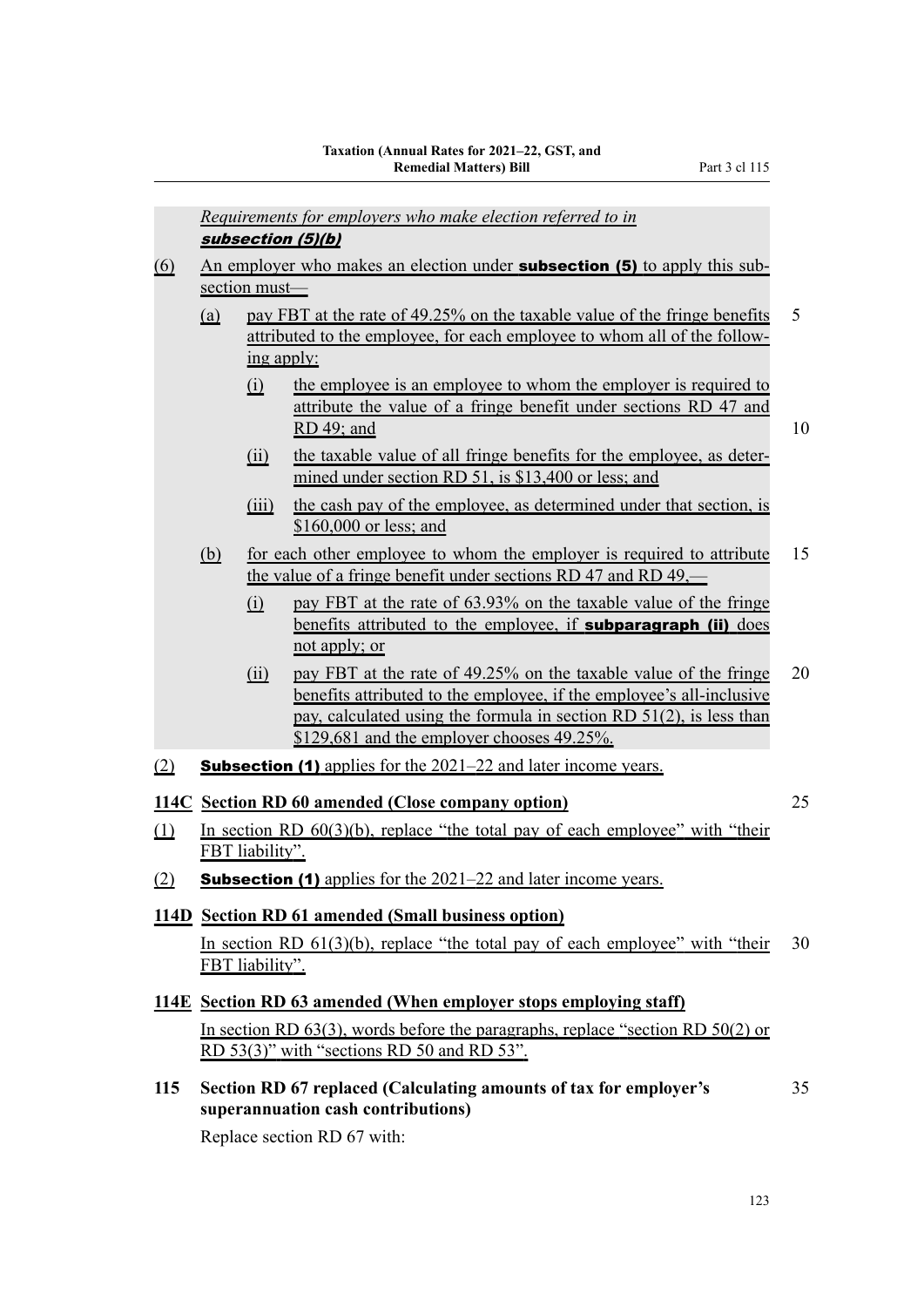#### **RD 67 Calculating amounts of tax for employer's superannuation cash contributions**

The amount of tax for an employer's superannuation cash contribution is—

- (a) the amount determined under schedule 1, part D, clause 1 (Basic tax rates: income tax, ESCT, RSCT, RWT, and attributed fringe benefits), 5 unless **paragraph (b) or (c)** applies; or
- (b) 33% of the employer's superannuation cash contribution, if the contribution is made by a person for the benefit of 1 or more of their past employees and **paragraph (c)** does not apply; or
- (c) 39% of the employer's superannuation cash contribution, if an employer  $10$ chooses 39% and the contribution is to a defined benefit fund.

Defined in this Act: amount, amount of tax, defined benefit fund, employer, employer's superannuation cash contribution

#### **116 Section RE 2 amended (Resident passive income)**

- (1A) In section RE  $2(5)(a)(i)$ , replace "either of sections CW 9 and CW 10" with 15 "section CW 9, CW 10, or **CW 10B**".
- (1AB) In section RE  $2(5)(a)(ii)$ , replace "resident):" with "resident); or".
- (1AC) After section RE  $2(5)(a)(ii)$ , insert:

(iib) under section CW 39 (Local authorities):

- (1) In section RE  $2(5)(g)$ , delete ", other than a dividend referred to in section 20 CW 10(3)".
- (2) Subsections (1A), (1AB), (1AC), and (1)  $\frac{1}{2}$  appliesapply for the 2022–23 and later income years.
- **117 Section RE 10C amended (Obligations of custodial institutions in relation to certain payments of investment income)** 25

- (1) Replace section RE  $10C(7)(a)(ii)$  with:
	- (ii) a custodial institution that is not resident in New Zealand; and
- (2) After section RE 10C(7), insert: *When branches located in New Zealand*
- (7B) For the purposes of **subsection (7)(a)(ii)**, if the non-resident custodial institu- 30 tion has a branch located in New Zealand that receives a payment of investment income, the branch is treated as the person who must withhold the amount of tax for the payment under subsection (3).
- (3) **Subsections (1) and (2)** apply for the  $2020-21$  and later income years.

#### **118 Section RE 21 amended (Basis of payment of RWT)** 35

In section RE 21(3), replace "they must pay" with "they may pay".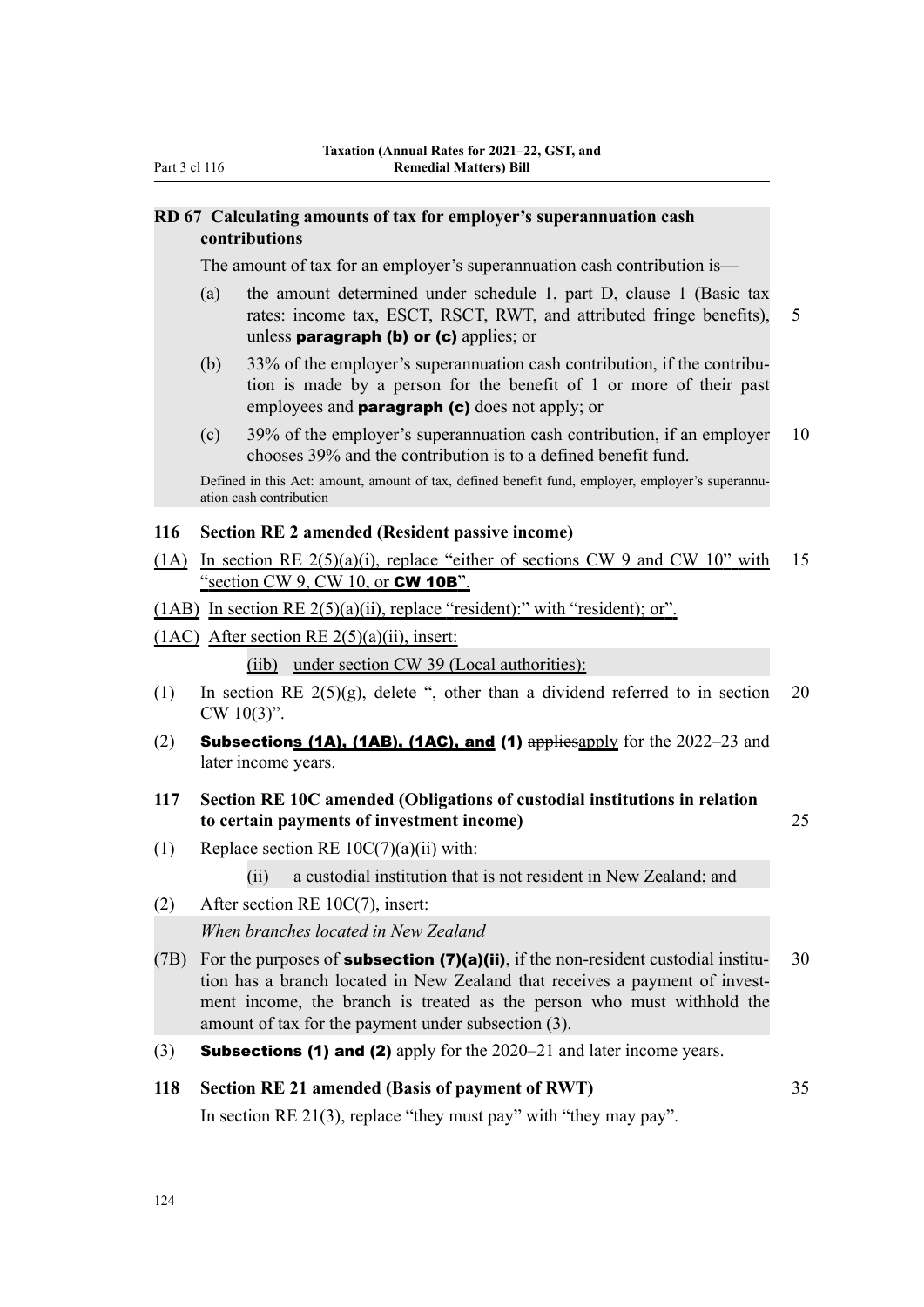#### **119 Section RF 12 amended (Interest paid by approved issuers or transitional residents)**

- (1) In section RF 12(1)(a)(ii), after "a trust", insert "(a **security trust**)".
- (2) Replace section RF  $12(1)(a)(iv)$  with:
	- (iv) if the interest relates to related-party debt, is derived at a time 5 when the person is not associated with the approved issuer other than as a beneficiary of a security trust, and the funding provided by the lender under the related-party debt does not meet the requirements in section RF  $12H(1)(a)(ii)$ , and the lender does not meet the requirements in section RF  $12H(1)(a)(iii)$ : 10

#### **120 Section RM 1 amended (What this subpart does)**

- (1) Repeal section RM 1(b).
- (2) In section RM 1, list of defined terms, delete "company" and "foreign divi‐ dend".

#### **121 Section RM 2 amended (Refunds for overpaid tax)** 15

(1) After section RM 2(1), insert:

*Provision of ancillary tax return treated as assessment*

- (1BA) For the purposes of this section, the provision by a person of a return for an amount of an ancillary tax for a period is treated as the making of an assessment of the amount of the ancillary tax by the person. 20
- (2) In section RM 2, list of defined terms, insert "amount" and "ancillary tax".
- (3) Subsection (1) applies in relation to a return for an amount of an ancillary tax for a period regardless of whether the return was or is provided before, on, or after the date on which this Act receives the Royal assent.

#### **122 Section RM 4 amended (Overpayment on amended assessment)** 25

(1) After section RM 4(1), insert:

*Provision of ancillary tax return treated as assessment*

- (1B) For the purposes of this section, the provision by a person of a return for an amount of an ancillary tax for a period is treated as the making of an assessment of the amount of the ancillary tax by the person. 30
- (2) In section RM 4, list of defined terms, insert "ancillary tax".
- (3) **Subsection (1)** applies in relation to a return for an amount of an ancillary tax for a period regardless of whether the return was or is provided before, on, or after the date on which this Act receives the Royal assent.

#### **123 Section RM 27 amended (Application when no credits arise)** 35

In section RM 27, replace "MACA payment of tax" with "MACA payment of tax or transfer to account".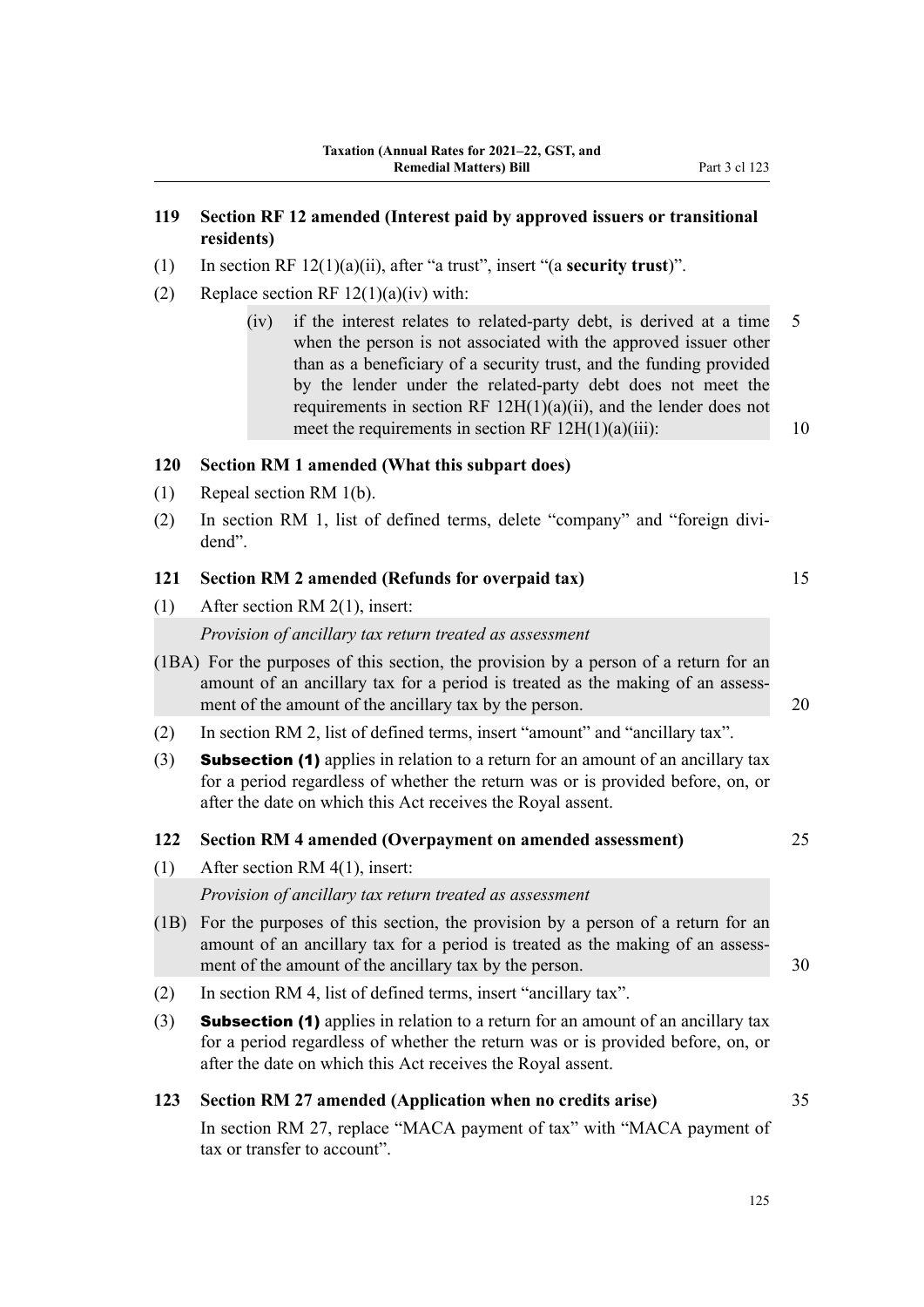#### **124 Section RP 17 amended (Tax pooling intermediaries)**

- (1) Replace section RP 17(1), other than the heading, with:
- (1) A person (**person A**) may ask a person who maintains a tax pooling account to act as a tax pooling intermediary between person A and the Commissioner in using funds in the tax pooling account to satisfy a liability of person A to pay 5 an amount referred to in section RP 17B(2).

#### (2) Subsection (1) applies to the 2019–20 and later income years.

#### **125 Section RP 17B amended (Tax pooling accounts and their use)**

- (1) After section RP 17B(2)(e), insert:
	- (f) a new liability described in **subsection (12)**.  $10$

- (2) Replace section RP  $17B(4)(a)$  and (b) with:
	- (a) on a day that—
		- $(i)$  is, or is after, the first day of the person's income year corresponding to the tax year; and
		- (ii) is, or is before, the day that is 75 days after the person's terminal 15 tax date for the tax year, unless **paragraph (b)** or  $(c)$  applies:
	- (b) on a day that—
		- (i) is, or is after, the first day of the person's income year correspond‐ ing to the tax year; and
		- (ii) is, or is before, the day that is 76 days after the person's terminal 20 tax date for the tax year, if the person's balance date falls at the end of October, November, or December, and the terminal tax date falls in a tax year that includes a 29 February:
- (3) Repeal section RP 17B(9).
- (4) Repeal section RP 17B(10). 25
- (5) Repeal section RP 17B(11).
- (6) After section RP 17B(8), insert:

*When funds may be used to meet new liability for tax or interest*

- $(12)$  **Subsection (13)** applies when—
	- (a) a person is liable for an increased amount of a tax in a category referred 30 to in **subsection (14)**, or of interest under Part 7 of the Tax Administration Act 1994 (the **Part 7 interest**) on an increase in the amount of such a tax; and
	- (b) the liability referred to in paragraph (a) (the **new liability**) does not relate to a liability of the person that arose from a return by the person, 35 or an assessment of the person, made before the person becomes aware of the new liability; and
	- (c) the person makes a voluntary disclosure of the new liability; and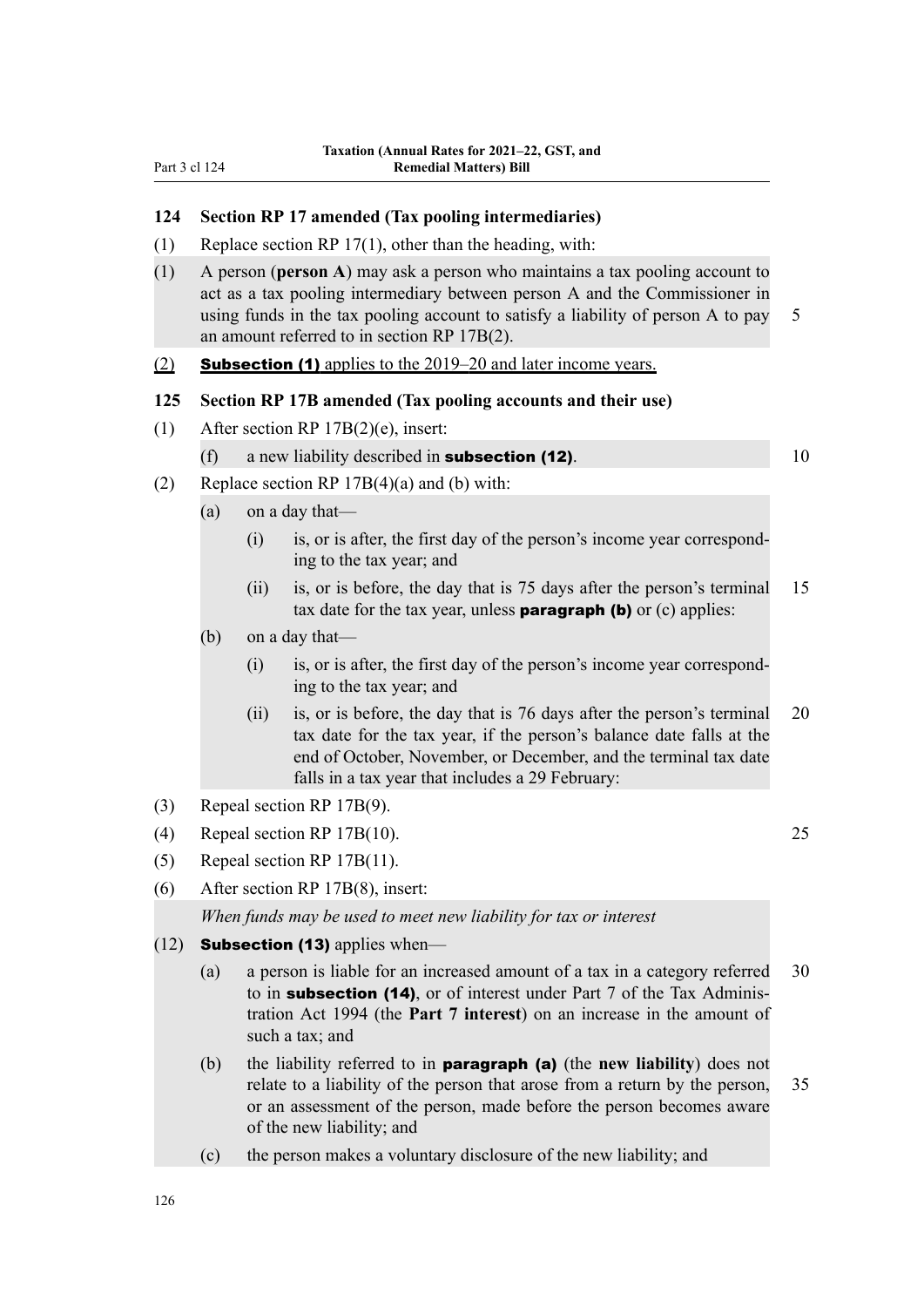- (d) the person notifies the Commissioner of the details of the new liability and the notification results in an assessment of the new liability or in an obligation to pay the new liability; and
- (e) the person makes the voluntary disclosure referred to in paragraph  $\left( c\right)$   $\qquad$  5
	- (i) within a reasonable time after the earliest time that the person or the person's agent is aware of the person's new liability; and
	- (ii) before the date of the return referred to in **paragraph (d)**; and
	- (iii) before the person is notified, within the terms of section  $141G(4)$ of the Tax Administration Act 1994, of a pending tax audit or 10 investigation or that a tax audit or investigation has started.

*Commissioner's discretion to allow use of funds to meet new liability*

(13) On application by the person, the Commissioner may notify the person that the person may use funds in a tax pooling account to meet the new liability, if the Commissioner is satisfied that the new liability did not arise as a result of a 15 choice by the person not to comply with the person's obligations under the Inland Revenue Acts or as a result of a failure by the person to take reasonable care to comply with those obligations.

*Categories of tax that may be included in new liability*

- (14) The categories of tax that may be included in a new liability for the purposes of 20 subsection (12) are-
	- (a) ESCT:
	- (b) FBT:
	- (c) further income tax:
	- (d) GST: 25
	- (e) imputation penalty tax:
	- (f) income tax:
	- (g) NRWT:
	- (h) PAYE:
	- (i) RSCT: 30
	- (j) RWT.

#### **126 Section RP 19 amended (Transfers from tax pooling accounts)**

- (1) Replace section RP 19(3)(a) with:
	- (a) for a transfer under section RP  $17B(4)(a)$  or (b), a date nominated that is no earlier than the first day of the relevant income year: 35
- (2) Subsection (1) applies to the 2019–20 and later income years.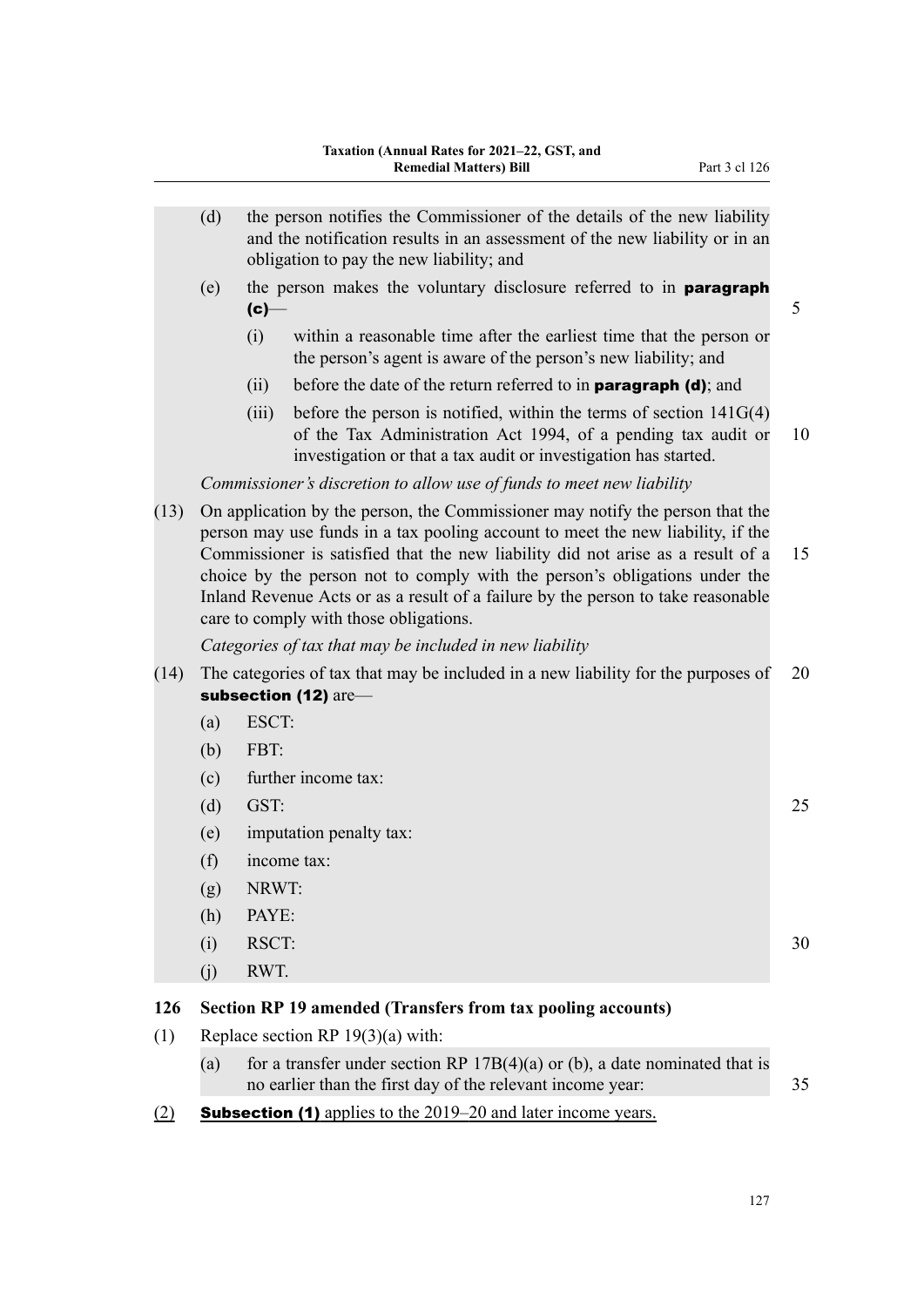#### **127 Section YA 1 amended (Definitions)**

- (1) This section amends section YA 1.
- (1B) Insert, in appropriate alphabetical order:

**5-year test land** is defined in **section CB 6A(2)** (Disposal within 10 years: bright-line test for residential land) 5

(1C) Insert, in appropriate alphabetical order:

**10-year test land** is defined in **section CB 6A(2)** (Disposal within 10 years: bright-line test for residential land)

(1CB) Insert, in appropriate alphabetical order:

**boarding establishment** means premises used in a business of supplying 10 accommodation, if the premises are managed by the business and have—

- (a) at least 10 boarding rooms that are not self-contained; and
- (b) shared living facilities available, as appropriate, to all residents
- (1CC) Insert, in appropriate alphabetical order:

**bright-line acquisition date** means the relevant bright-line acquisition date 15 described in sections **CB 6A to CB 6F, and CZ 39** (which relate to the brightline test for residential land)

- (1CD) In the definition of **bright-line date**, replace "**bright-line date**" with "**brightline disposal date** and **bright-line date**".
- (1D) In the definition of **bright-line period**, paragraph (a), replace "CB 6A(1) to 20  $(5)$ " with "CB 6A(3) to (7D)".
- (1DB) In the definition of **capital contribution**, paragraph (a),—
	- (a) in the words before the subparagraphs, before "CG 8,", insert "CC 1B,":
	- (b) in subparagraph (iii), delete "(Consideration relating to grant, renewal, extension, or transfer of leasehold estate or licence)". 25
- (1E) Insert, in appropriate alphabetical order:

#### **code compliance certificate** is defined in section DH 5 (Key terms)

(2) Insert, in appropriate alphabetical order:

**cryptoasset** means a digital representation of value that—

- $\overline{a}$  exists in  $\overline{a}$  30
	- (i) a database that is secured cryptographically and contains ledgers, recording transactions and contracts involving digital representations of value, that are maintained in decentralised form and shared across different locations and persons; or
	- $(i)$  another application of the same technology performing an equiva- 35 lent function; and
- (b) is designed to be fungible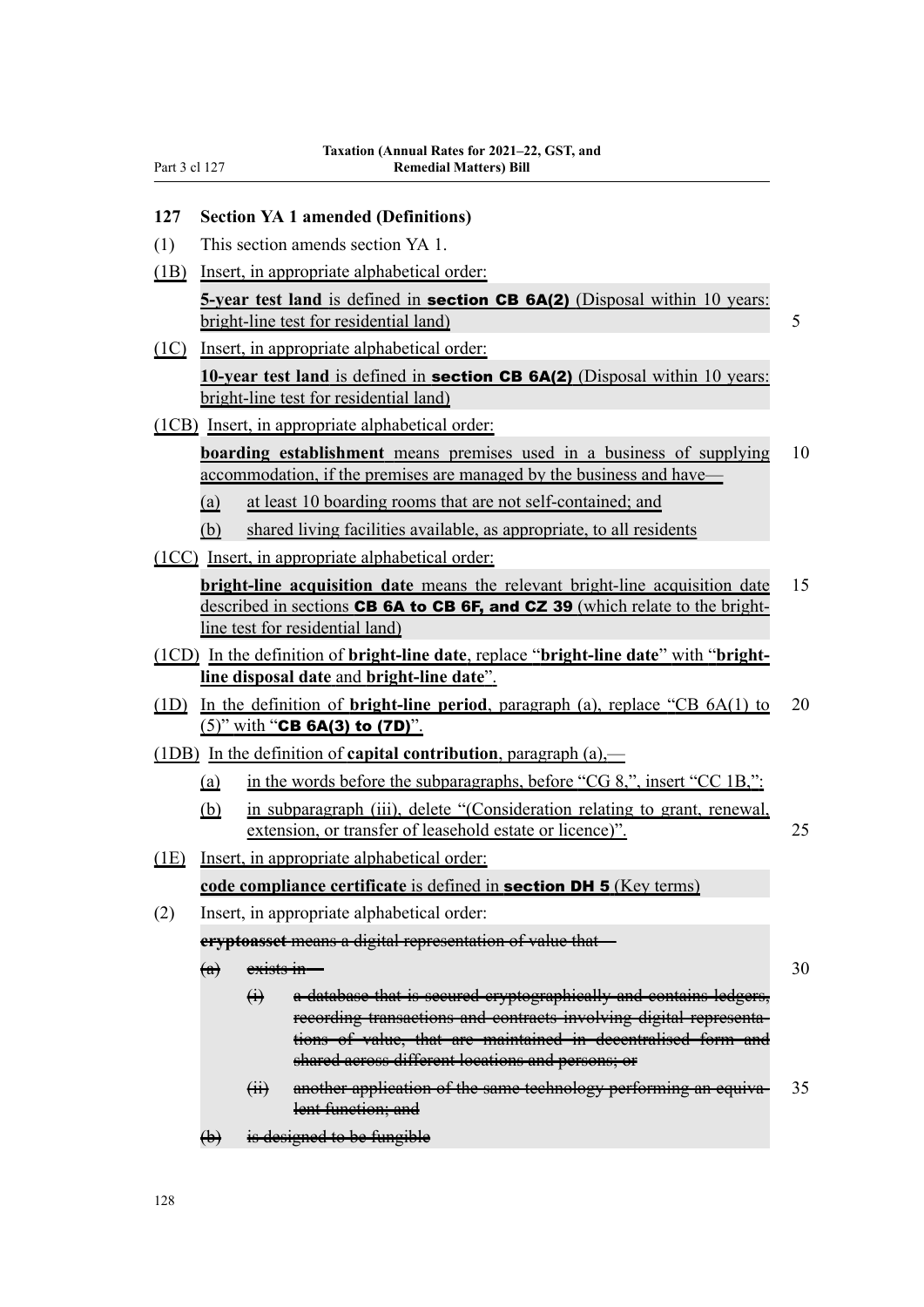|                   | cryptoasset means a digital representation of value that exists in- |                                                                                                                                                                                                                                                                                                         |    |  |
|-------------------|---------------------------------------------------------------------|---------------------------------------------------------------------------------------------------------------------------------------------------------------------------------------------------------------------------------------------------------------------------------------------------------|----|--|
|                   | (a)                                                                 | a database that is secured cryptographically and contains ledgers, record-<br>ing transactions and contracts involving digital representations of value,<br>that are maintained in decentralised form and shared across different<br>locations and persons; or                                          | 5  |  |
|                   | (b)                                                                 | another application of the same technology performing an equivalent<br>function                                                                                                                                                                                                                         |    |  |
| (2B)              |                                                                     | Insert, in appropriate alphabetical order:                                                                                                                                                                                                                                                              |    |  |
|                   |                                                                     | cryptocurrency means a cryptoasset that is not a non-fungible token                                                                                                                                                                                                                                     |    |  |
| (3)               |                                                                     | Replace the definition of <b>date of acquisition</b> with:                                                                                                                                                                                                                                              | 10 |  |
|                   |                                                                     | date of acquisition                                                                                                                                                                                                                                                                                     |    |  |
|                   | $\left(\mathbf{a}\right)$                                           | is defined in section CB 6A (Disposal within 10 years: bright line test<br>for residential land) for the purposes of that section, section CB 16A<br>(Main home exelusion for disposal within 10 years), and section 54C of<br>the Tax Administration Act 1994:                                         | 15 |  |
|                   | $\bigoplus$                                                         | is defined in section CZ 39 (Disposal within 5 years: bright line test for<br>residential land: aequisition on or after 29 March 2018) for the purposes<br>of that section                                                                                                                              |    |  |
|                   |                                                                     | date of acquisition is defined in section CZ 39 (Disposal within 5 years:<br>bright-line test for residential land: acquisition on or after 29 March 2018) for<br>the purposes of that section                                                                                                          | 20 |  |
| (4)               |                                                                     | In the definition of decommissioning,—                                                                                                                                                                                                                                                                  |    |  |
|                   | $\left(\alpha\right)$                                               | paragraph (b), words before the subparagraphs, before "plugging", insert<br>"permanently":                                                                                                                                                                                                              |    |  |
|                   | (b)                                                                 | repeal paragraph $(b)(ii)$ :                                                                                                                                                                                                                                                                            | 25 |  |
|                   | $\leftrightarrow$                                                   | paragraph (d)(i), before "plugged and abandoned", insert "permanently".                                                                                                                                                                                                                                 |    |  |
|                   | (d)                                                                 | paragraph (d)(i), delete ", exploratory well,".                                                                                                                                                                                                                                                         |    |  |
| (4B)              |                                                                     | Insert, in appropriate alphabetical order:                                                                                                                                                                                                                                                              |    |  |
|                   |                                                                     | disallowed residential property is defined in <b>section DH 5</b> (Key terms)                                                                                                                                                                                                                           |    |  |
| $\leftrightarrow$ |                                                                     | In the definition of dwelling, paragraph (e), words before the subparagraphs,<br>replace "section CB 16A (Main home exclusion for disposal within 5 years)"<br>with "sections CB 16A and CZ 40 (which relate to main home exclusions for<br>disposals of residential land within bright line periods)". | 30 |  |
| <u>(5)</u>        |                                                                     | In the definition of dwelling,                                                                                                                                                                                                                                                                          |    |  |
|                   | (a)                                                                 | paragraph (b)(ii), replace "boardinghouse" with "boarding establish-<br>ment":                                                                                                                                                                                                                          | 35 |  |
|                   | <u>(b)</u>                                                          | paragraph (c), words before the subparagraphs, replace "section CB 16A<br>(Main home exclusion for disposal within 5 years)" with "sections                                                                                                                                                             |    |  |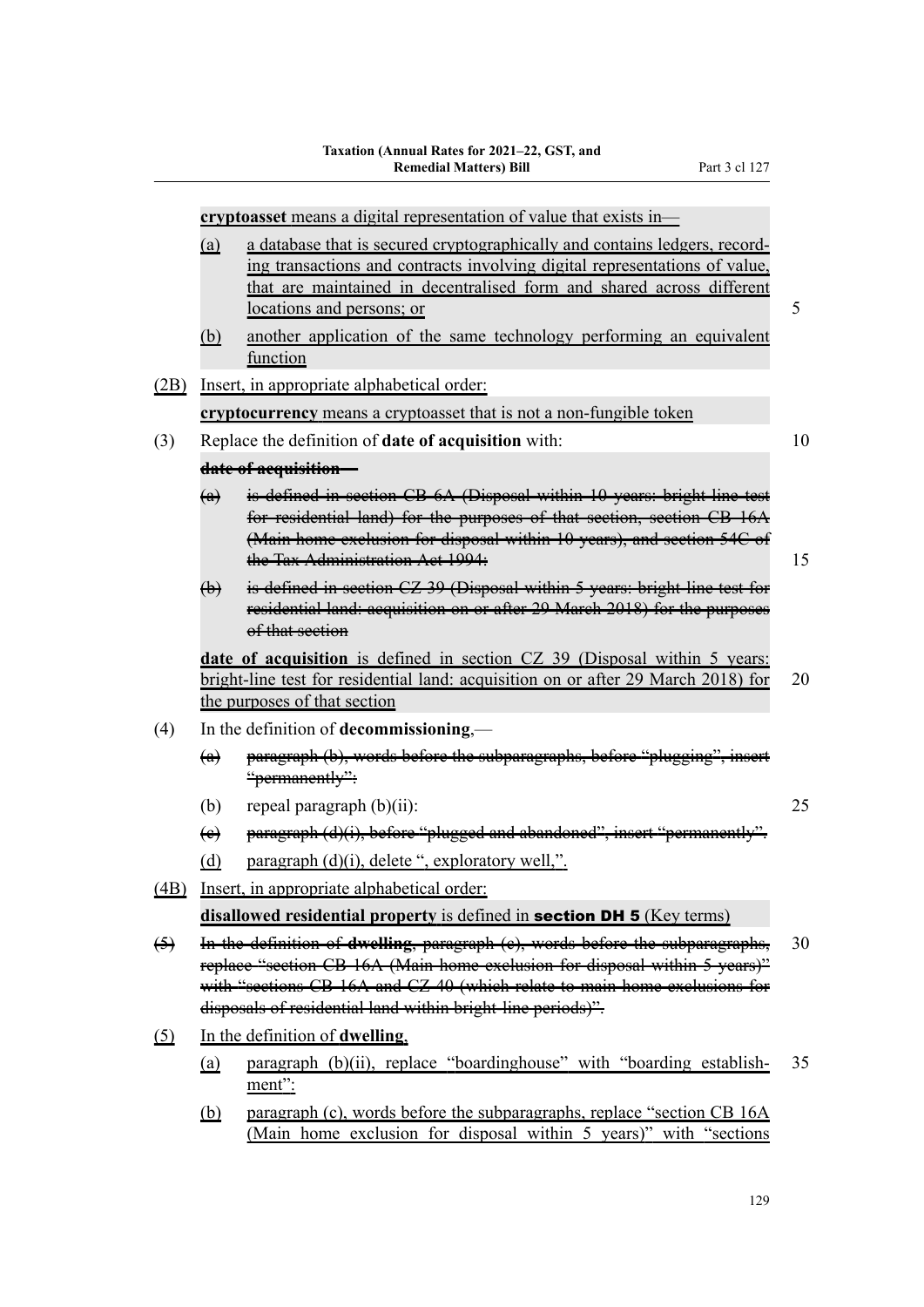|      |     | CB 16A and CZ 40 (which relate to main home exclusions for disposals                                                                                                                                                                                           |    |
|------|-----|----------------------------------------------------------------------------------------------------------------------------------------------------------------------------------------------------------------------------------------------------------------|----|
|      |     | of residential land within bright-line periods)".                                                                                                                                                                                                              |    |
| (6)  |     | In the definition of election day worker,-                                                                                                                                                                                                                     |    |
|      | (a) | paragraph (a), replace "a Deputy Returning Officer, poll clerk," with "an<br>electoral official,":                                                                                                                                                             | 5  |
|      | (b) | paragraph (c), replace "the day on which the election or poll is held"<br>with "the days on which voting is held in New Zealand for the election<br>or poll".                                                                                                  |    |
| (6B) |     | Insert, in appropriate alphabetical order:                                                                                                                                                                                                                     |    |
|      |     | employee accommodation-                                                                                                                                                                                                                                        | 10 |
|      | (a) | means property that the person, or a company in the same wholly-owned<br>group of companies as the person, provides to their employees or other<br>workers for accommodation in connection with their employment or ser-<br>vice:                              |    |
|      | (b) | does not include accommodation provided to employees or other work-<br>ers who are associated with the person, unless it is necessary for the per-<br>son to provide the accommodation because of the nature or remoteness<br>of a business carried on by them | 15 |
| (7)  |     | In the definition of <b>employer</b> , repeal paragraph (d).                                                                                                                                                                                                   |    |
| (7B) |     | Insert, in appropriate alphabetical order:                                                                                                                                                                                                                     | 20 |
|      |     | excepted residential land is defined in <b>section DH 5</b> (Key terms)                                                                                                                                                                                        |    |
| (7C) |     | Repeal the definition of excluded day.                                                                                                                                                                                                                         |    |
| (TD) |     | Insert, in appropriate alphabetical order:                                                                                                                                                                                                                     |    |
|      |     | exempted predominant main home day is defined in section CB 16A(1B)<br>(Key term: exempted predominant main home day)                                                                                                                                          | 25 |
|      |     | (7DB) Insert, in appropriate alphabetical order:                                                                                                                                                                                                               |    |
|      |     | exempt main home means an exempt main home described in <b>section</b>                                                                                                                                                                                         |    |
|      |     | <b>CB 16A(1)</b> (Main home exclusion)                                                                                                                                                                                                                         |    |
| (7E) |     | Insert, in appropriate alphabetical order:                                                                                                                                                                                                                     |    |
|      |     | exempt main home period limit is defined in <b>section CB 16A(1C)</b> (Key<br>term: exempt main home period)                                                                                                                                                   | 30 |
| (TF) |     | Insert, in appropriate alphabetical order:                                                                                                                                                                                                                     |    |
|      |     | exempt Maori company is defined in <b>section DH 5</b> (Key terms)                                                                                                                                                                                             |    |
|      |     | $(7FB)$ In the definition of <b>finance lease</b> , paragraph (c)(iii), replace "NZIAS 17" with<br>"NZ IFRS 16".                                                                                                                                               | 35 |
| (7G) |     | Insert, in appropriate alphabetical order:                                                                                                                                                                                                                     |    |
|      |     | <b>grandparented residential interest is defined in section DH 7 (Grandparen-</b><br>ted residential interest)                                                                                                                                                 |    |

Part 3 cl 127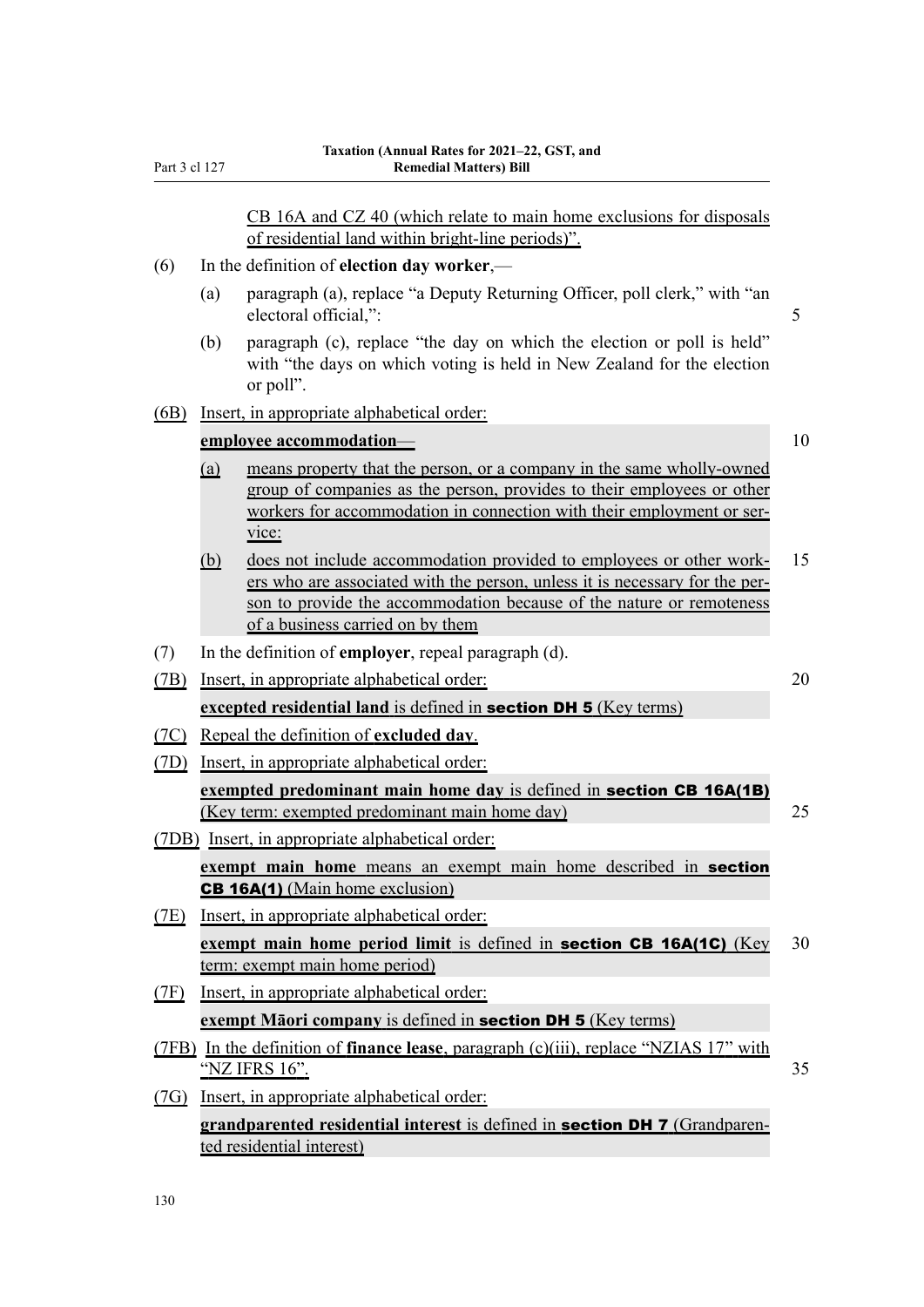|      |         | (7GB) Insert, in appropriate alphabetical order:                                                                                                                       |    |
|------|---------|------------------------------------------------------------------------------------------------------------------------------------------------------------------------|----|
|      |         | grandparented structure is defined in section EZ 23BD(2) (Meaning of                                                                                                   |    |
|      |         | grandparented structure) for the purposes of that section                                                                                                              |    |
| (7H) |         | Insert, in appropriate alphabetical order:                                                                                                                             |    |
|      |         | grandparented transitional loan is defined in section DH 5 (Key terms)                                                                                                 | 5  |
| (8)  |         | Replace the definition of group of persons with:                                                                                                                       |    |
|      |         | group of persons-                                                                                                                                                      |    |
|      | (a)     | includes 1 person:                                                                                                                                                     |    |
|      | (b)     | is defined in section CB 16A(5) (Main home exclusion for disposal<br>within 10 years) for the purposes of subsection (4) of that section:                              | 10 |
|      | (c)     | is defined in section CZ 40(5) (Main home exclusion for bright-line:<br>acquisition on or after 29 March 2018) for the purposes of subsection (4)<br>of that section   |    |
| (9)  |         | Replace the definition of group of persons with:                                                                                                                       |    |
|      |         | group of persons-                                                                                                                                                      | 15 |
|      | (a)     | includes 1 person:                                                                                                                                                     |    |
|      | (b)     | is defined in section CB 16A(5) (Main home exclusion for disposal<br>within 10 years) for the purposes of subsection (4) of that section:                              |    |
|      | (c)     | is defined in section CB $16(5)$ (Residential exclusion from sections CB $6$<br>to CB 11) for the purposes of subsection $(4)$ of that section:                        | 20 |
|      | (d)     | is defined in section CB $19(2C)$ (Business exclusion from sections CB 6<br>to CB 11) for the purposes of subsection $(2B)$ of that section:                           |    |
|      | (e)     | is defined in section $CZ$ 40(5) (Main home exclusion for bright-line:<br>acquisition on or after 29 March 2018) for the purposes of subsection (4)<br>of that section | 25 |
| (10) |         | Insert, in appropriate alphabetical order:                                                                                                                             |    |
|      |         | hybrid entity is defined in section FH $15(1)$ (Definitions)                                                                                                           |    |
|      |         | hybrid mismatch is defined in section FH 15(1) (Definitions)                                                                                                           |    |
|      |         | (10B) Insert, in appropriate alphabetical order:                                                                                                                       |    |
|      | terms)  | interposed residential property holder is defined in <b>section DH 5</b> (Key                                                                                          | 30 |
|      |         | (10C) Insert, in appropriate alphabetical order:                                                                                                                       |    |
|      |         | interposed residential property percentage is defined in section DH 6<br>(Interposed residential property percentage)                                                  |    |
|      |         | (10D) Insert, in appropriate alphabetical order:                                                                                                                       | 35 |
|      | person) | main home person is defined in <b>section CB 16A(1D)</b> (Key term: main home                                                                                          |    |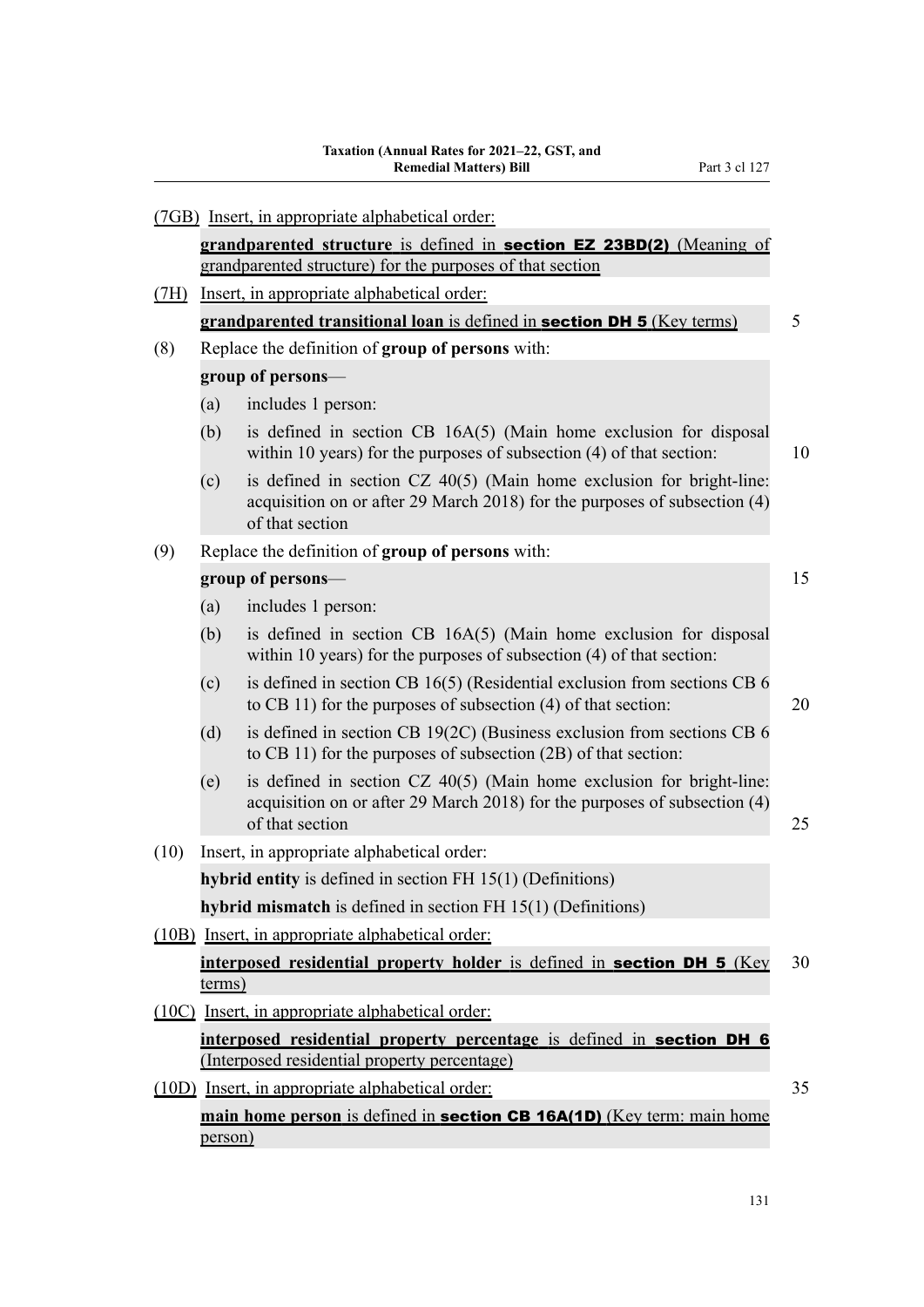#### (10E) Insert, in appropriate alphabetical order:

#### **Māori excepted land**—

- (a) means—
	- (i) Māori customary land, Māori freehold land, or Crown land reserved for Māori, or land set aside as a Māori reservation, as the 5 relevant terms are defined in Te Ture Whenua Maori Act 1993:
	- (ii) land provided as a residence to a shareholder or beneficiary of a Maori authority or of an entity eligible to become a Maori author‐ ity, to the extent to which the land is either owned in whole or in part, directly or indirectly by that Maori authority or entity 10 (**owner A**), or owned in whole or in part, directly or indirectly by a Maori authority or an entity eligible to become a Maori author‐ ity that is a co-owner of the land with owner A:
	- (iii) land, owned directly or indirectly by a Maori authority or an entity eligible to become a Maori authority, to the extent to which the 15 land is from a Treaty of Waitangi settlement relating to that Maori authority or entity, including by exercising a right of first refusal under such a settlement:
- $(b)$  does not include land described in **paragraph (a)(iii)**, if the land is held as lessee, and the lessee is not owned, directly or indirectly, by the rele‐ 20 vant Maori authority or the relevant entity eligible to become a Maori authority
- (10F) Insert, in appropriate alphabetical order: **new build land** is defined in section DH 5 (Key terms)
- (11) In the definition of **nominal share**, replace "forgiven" with "remitted". 25
- (12) Insert, in appropriate alphabetical order: **non-eligible assets** is defined in section EM 8 (Some definitions)
- (12B) Insert, in appropriate alphabetical order: **non-fungible token** means a cryptoasset that contains unique distinguishing identification codes or metadata 30

(13) In the definition of **principal settlor**, replace "5 years" with "10 years".

- (13) Replace the definition of **principal settlor** with: **principal settlor** means, for a trust, a settlor whose settlements for the trust are the greatest or greatest equal, by market value
- (14) In the definition of **proportional debt ratio**, replace "forgiven" with "remit‐ 35 ted".
- (15) In the definition of **proportional ownership ratio**, replace "forgiven" with "remitted".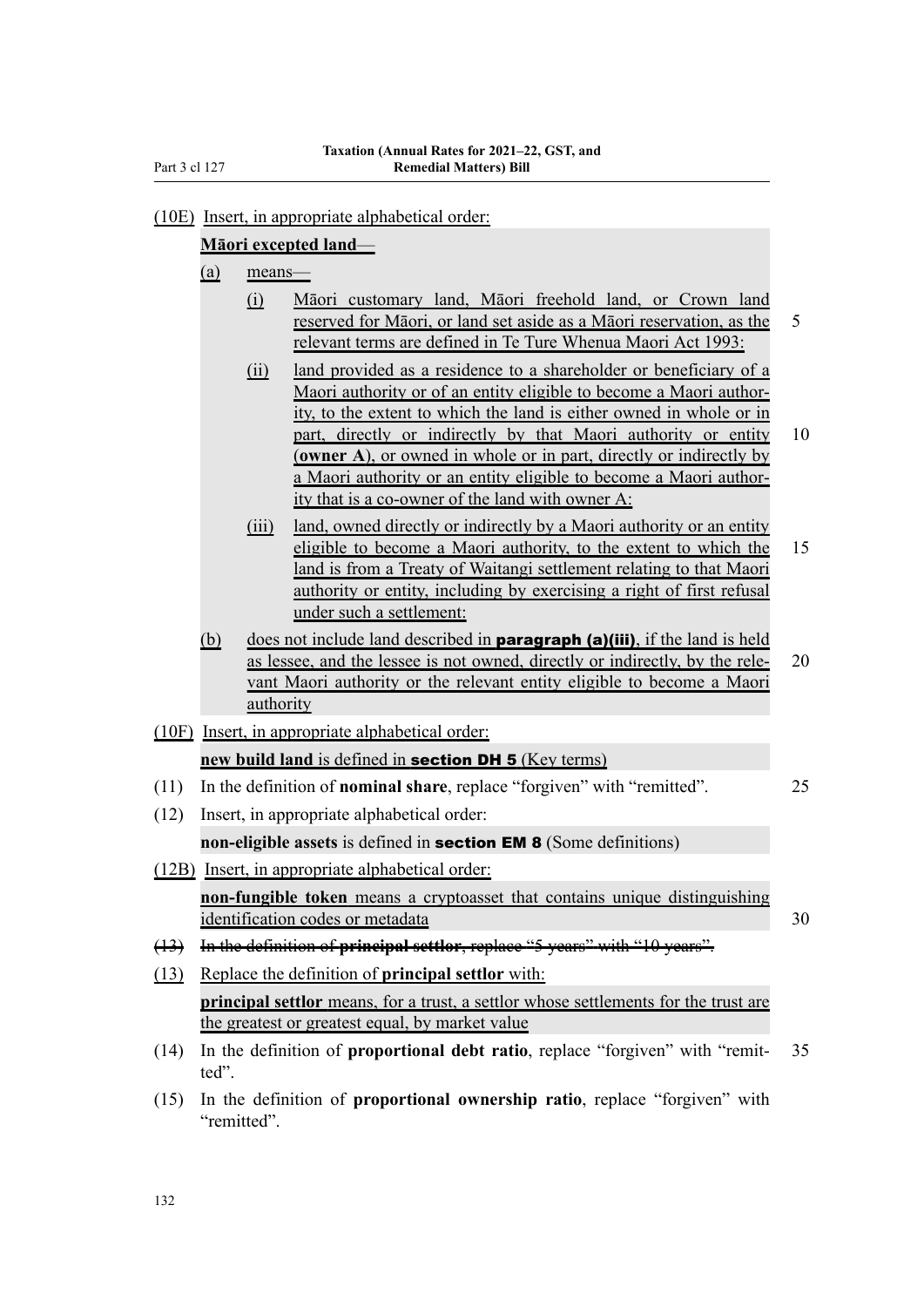- (16) In the definition of **residential land**, paragraph (a)(iii), replace "may used" with "may be used".
- (16B) Insert, in appropriate alphabetical order:

**residential land company** is defined in section DH 5 (Key terms)

- (16C) Insert, in appropriate alphabetical order: 5 **residential land wholly-owned group member** is defined in section DH 5 (Key terms)
- (17) In the definition of **settlement**, paragraph (c), replace "section CB 16A(3) (Main home exclusion for disposal within 5 years)" with "section CB  $16A(7)$ (Main home exclusion for disposal within 10 years)". 10
- (17B) Insert, in appropriate alphabetical order:

#### **student accommodation**—

- (a) means commercial boarding premises used to provide accommodation for students enrolled at a registered school, or premises described in section 5B of the Residential Tenancies Act 1986; and 15
- (b) includes premises described in section 5B of the Residential Tenancies Act 1986 even if they are used mainly for the accommodation of students, but not exclusively for the accommodation of students
- (17C) **Subsection (1DB)** applies to an amount derived on or after 1 April 2015.
- (17D) **Subsection (7FB)** applies for income years beginning on or after 1 January 20 2019.
- (17E) Subsection (7GB) applies for the 2020–21 and later income years.
- $(18)$  Subsection (16) applies—
	- (a) for purposes of the rules related to the bright-line test for residential land, if the person acquires an estate or interest in the land on or after 27 25 March 2021. However, **subsection (16)** does not apply if the person makes an offer for the acquisition of the land, on or before 23 March 2021, that is irrevocable before 27 March 2021 and the person acquires an estate or interest in the land on or after 27 March 2021 as a result of that offer. Further, **subsection (16)** does not apply to  $\qquad \qquad$  30
		- (i) a person's disposal of a freehold estate in residential land that the person acquired as the owner of a leasehold estate with a perpet‐ ual right of renewal, if the person was granted the leasehold estate before 27 March 2021:
		- (ii) a person's disposal of an estate or interest in residential land that 35 the person acquired as the result of the completion of a land development or subdivision, if before 27 March 2021 the person entered into the agreement under which they acquired the estate or interest upon the completion of the land development or subdivision: 40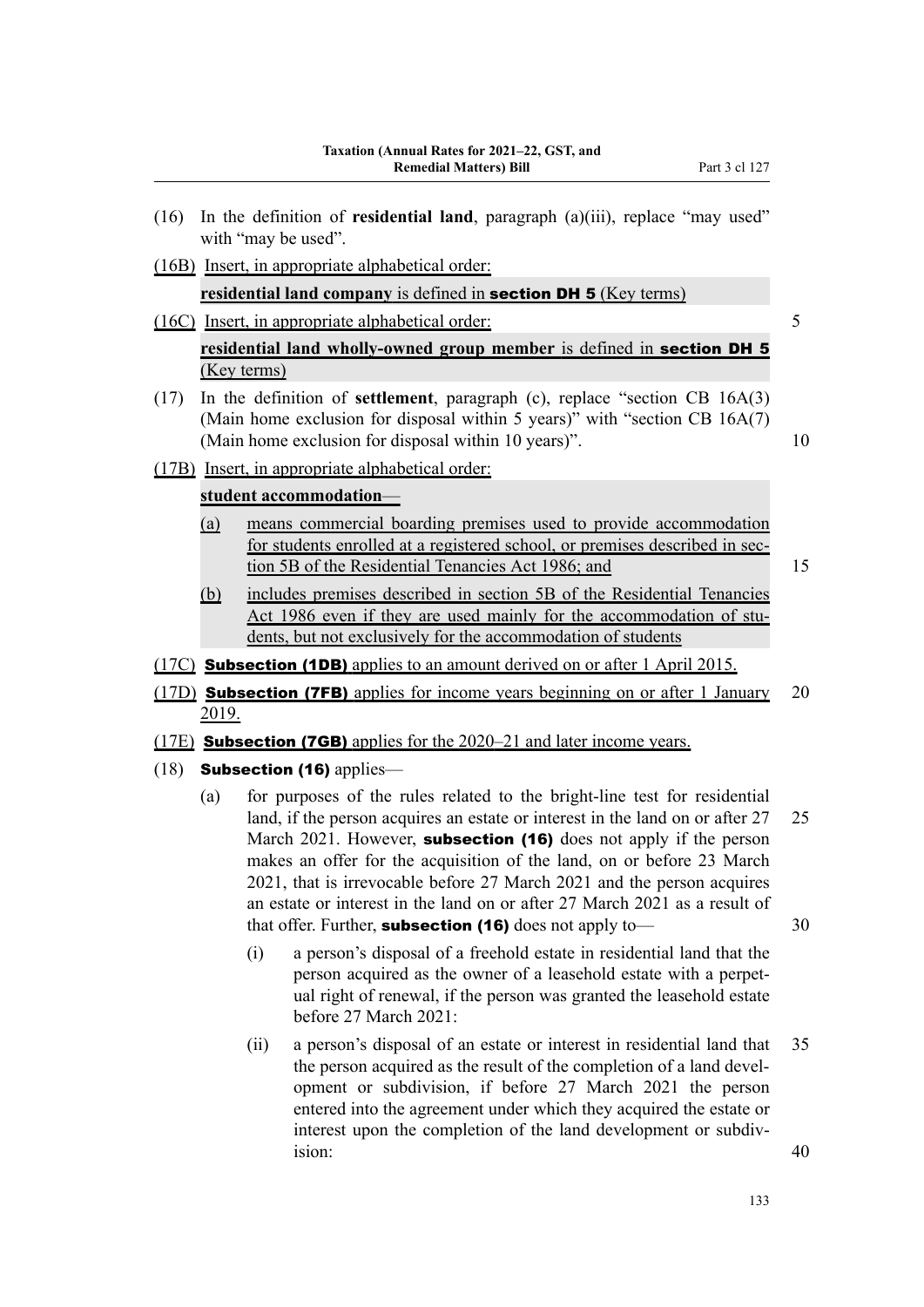(b) for other purposes, for the 2021–22 and later income years.

#### (18B) Subsection (5)(a) applies for the 2022–23 and later income years.

#### **128 Section YA 4 amended (General rules for giving information or communicating matters)**

In section YA  $4(3)$ , replace "post, fax, or electronic means" with "post, or elec- 5 tronic means".

#### **129 Section YC 13 amended (Corporate spin-outs)**

- (1) In section YC 13(1)(b), after "market value interest", insert "(the **spun-out subsidiary interest**)".
- (2) After section YC 13(1)(d), insert:  $10$

(db) after the transfer or issue, the interest in the spun-out company is treated under section YC 10 as being held by a notional single person; and

- (3) In section YC 13(1)(e), replace "the voting interest or market value interest in the spun-out subsidiary", with "the spun-out subsidiary interest".
- (4) After section YC 13(1), insert: 15

*Modified look-through rule for transitional ownership of spun-out company*

- (1B) For the purposes of applying the continuity provisions to the ownership of the spun-out company from the date of the transfer or issue, if the original parent is treated, in the absence of this subsection, as holding an interest in the spun-out company (the **spun-out company interest**) for a period (the **preceding owner‐** 20 **ship period**) ending with the transfer or issue, the notional single person referred to in **subsection (1)(db)** is treated as holding the spun-out company interest—
	- (a) during the preceding ownership period; and
	- (b) to the extent to which, immediately after the transfer or issue, a group of 25 persons exists who hold common interests in the original parent and the spun-out company, calculated on the assumption that the only voting interests and market value interests in those companies are those treated as held by a notional single person under section YC 10.
- (5) Replace the heading for section YC 13(2) with "*Modified look-through rule for* 30 *transitional ownership of spun-out subsidiary*".
- (6) In section YC 13(2), words before the paragraphs, replace "the voting interest or market value interest in the spun-out subsidiary" with "the spun-out subsid‐ iary interest".
- (7) In section YC 13(2)(a), replace "interest" with "spun-out subsidiary interest". 35

# **130 Section YE 1 amended (References to balance dates and years)**

In section YE 1(6), replace "31 March" with "30 March".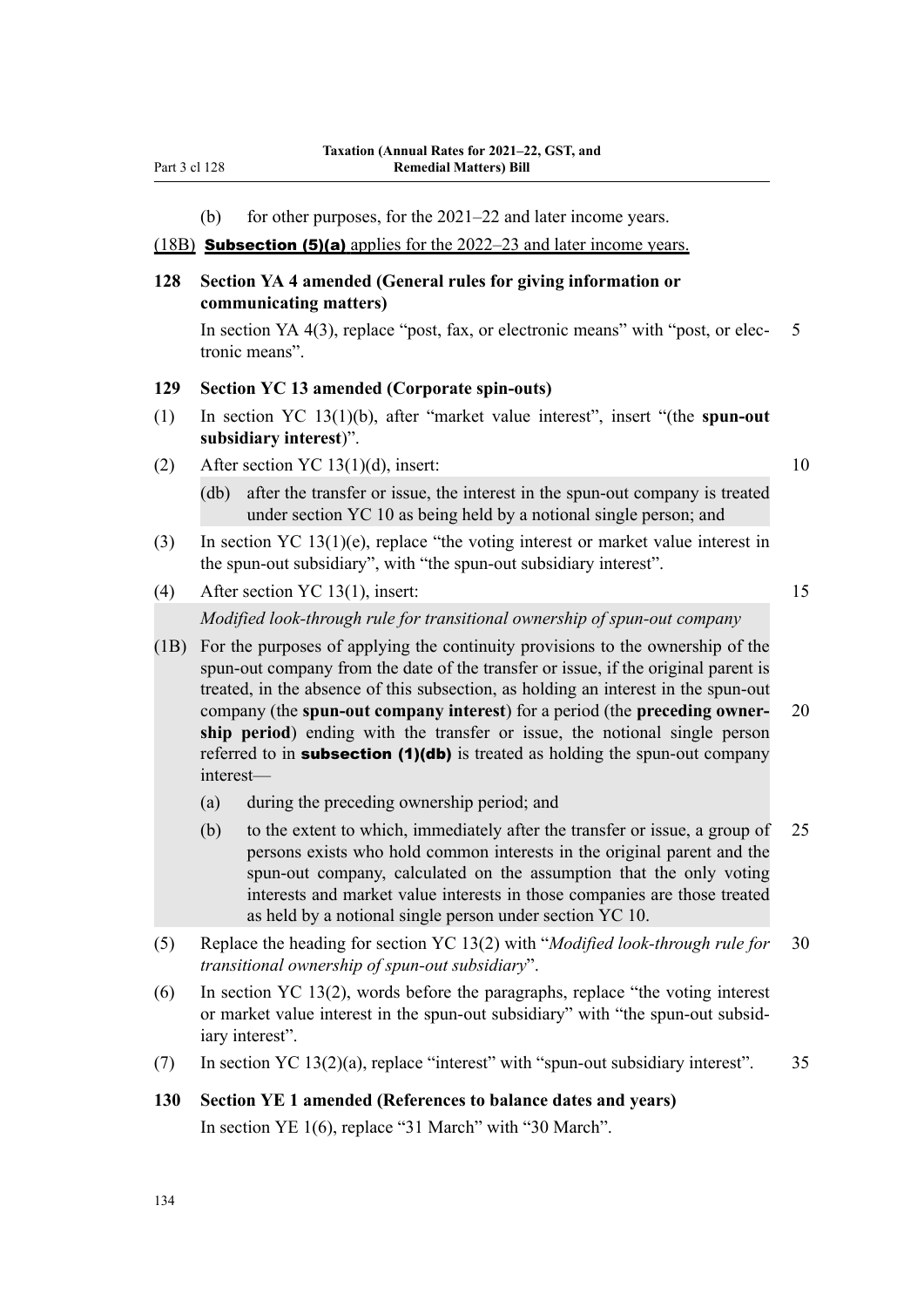| 131  |         | <b>Section YZ 5 amended (New Zealand Memorial Museum Trust)</b>                                                                                                                                                                    |    |
|------|---------|------------------------------------------------------------------------------------------------------------------------------------------------------------------------------------------------------------------------------------|----|
|      |         | Replace section YZ 5(b) with:                                                                                                                                                                                                      |    |
|      | (b)     | ends on 31 March 2025.                                                                                                                                                                                                             |    |
|      |         | <b>131B</b> New Schedule 15 inserted (Excepted residential land)                                                                                                                                                                   |    |
|      |         | After Schedule 14, insert the Schedule 15 set out in <b>Schedule 1A</b> of this Act.                                                                                                                                               | 5  |
| 132  |         | Schedule 21B amended (Expenditure or loss for research and development<br>tax credits)                                                                                                                                             |    |
| (1)  |         | In schedule 21B, part B, clause 21, replace "for the Callaghan Innovation pro-<br>ject grant." with "for the Callaghan Innovation project grant. Nor does it<br>include an amount related to an RDTI transition support payment.". | 10 |
| (2)  |         | <b>Subsection (1)</b> applies for the 2019–20 and later income years.                                                                                                                                                              |    |
| 133  | gifts)  | Schedule 32 amended (Recipients of charitable or other public benefit                                                                                                                                                              |    |
| (1)  |         | This section amends schedule 32.                                                                                                                                                                                                   |    |
| (2A) | Trust". | Replace "Child Rescue Charitable Trust" with "Child Rescue Charitable Aid                                                                                                                                                          | 15 |
| (2)  |         | Replace "UN Women National Committee Aotearoa New Zealand Incorpor-<br>ated" with "UN Women Aotearoa New Zealand Incorporated".                                                                                                    |    |
| (3)  |         | Insert, in appropriate alphabetical order:                                                                                                                                                                                         |    |
|      | (a)     | "Community Transformation Trust":                                                                                                                                                                                                  | 20 |
|      | (b)     | "Firefly Children's Home Charitable Trust":                                                                                                                                                                                        |    |
|      | (c)     | "Hadassah Medical Relief Association of New Zealand":                                                                                                                                                                              |    |
|      | (d)     | "Hands Across the Water New Zealand Trust":                                                                                                                                                                                        |    |
|      | (e)     | "Institute for Indian Mother and Child Aotearoa Charitable Trust":                                                                                                                                                                 |    |
|      | (f)     | "Medic to Medic":                                                                                                                                                                                                                  | 25 |
|      | (g)     | "Missio Benevolent Society":                                                                                                                                                                                                       |    |
|      | (h)     | "Prabh Aasra Trust":                                                                                                                                                                                                               |    |
|      | (i)     | "Reemi Charitable Trust":                                                                                                                                                                                                          |    |
|      | (j)     | "Talalelei Life Futures Fund":                                                                                                                                                                                                     |    |
|      | (k)     | "YWAM Ships Aotearoa Limited".                                                                                                                                                                                                     | 30 |
| (4)  | Delete- |                                                                                                                                                                                                                                    |    |
|      | (a)     | "Books for Cambodia Trust":                                                                                                                                                                                                        |    |
|      | (b)     | "Channel 2 Cyclone Aid for Samoa":                                                                                                                                                                                                 |    |
|      | (c)     | "Cyclone Ofa Relief Fund":                                                                                                                                                                                                         |    |
|      | (d)     | "Cyclone Val Relief Fund":                                                                                                                                                                                                         | 35 |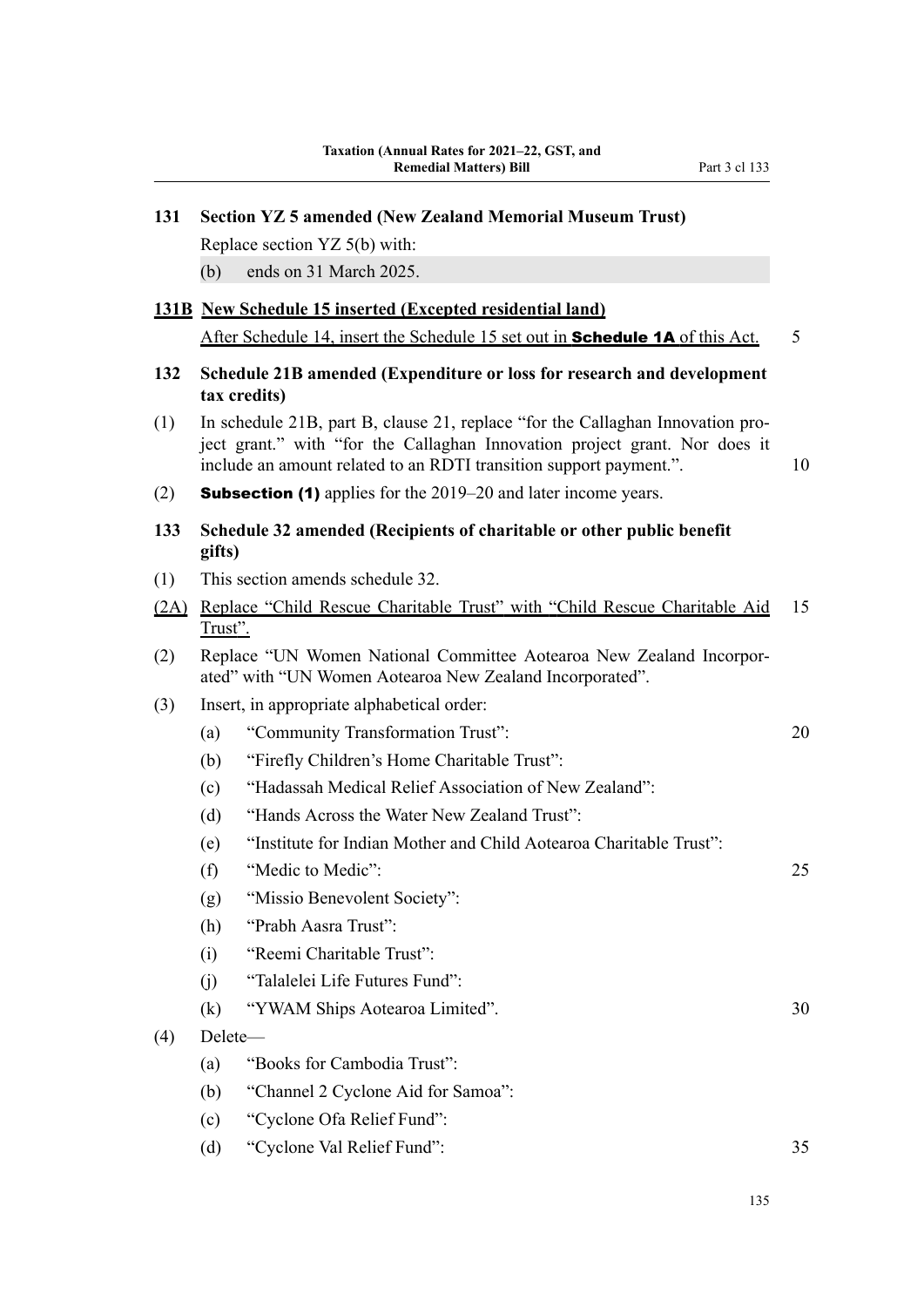- (e) "Kyrgyzstan New Zealand Rural Trust":
- (f) "L Women of Africa Fund":
- (g) "The Band Aid Box":
- (h) "The Serious Road Trip Charitable Trust":
- (i) "The Sir Walter Nash Vietnam Appeal". 5
- (5) **Subsection (3)** applies for a gift made to a person in the  $2021-22$  or later income year of the person.

# **Part 4 Amendments to other enactments**

| <b>Amendments to Tax Administration Act 1994</b> |
|--------------------------------------------------|
|--------------------------------------------------|

**134 Amendments to Tax Administration Act 1994** Sections 135 to 174 amend the Tax Administration Act 1994.

#### **135 Section 3 amended (Interpretation)**

- (1) This section amends section 3(1).
- (2) In the definition of **civil penalty**, after paragraph (cc), insert: 15 (cd) a penalty under section 141EE; or
- (3) Insert, in appropriate alphabetical order:

**electronic sales suppression tool** means a software program, device, tool, or other thing, part of a thing, or combination of things or parts,—

- (a) that can hide, conceal, modify, falsify, destroy, or prevent the creation of 20 a record that—
	- (i) a person is required under a tax law to make or keep; and
	- (ii) is, or would be, created by a system that is or includes an electronic point of sale system; and
- (b) the use of which would lead to a reasonable conclusion that 1 of its prin- $25$ cipal functions is to facilitate the concealment, modification, falsification, destruction, or prevention of the creation of a record.
- (4) In the definition of **employment income information**, after "80D,", insert "108AB, 108B,".
- (5) In the definition of **proscribed question**, paragraph (b), delete ", other than in 30 relation to the test of principal purpose of making taxable supplies as described in section  $91CB(3)(c)$ ".
- (6) In the definition of **START tax type**, after paragraph (g), insert:
	- (gb) casino duty:
	- (gc) lottery duty: 35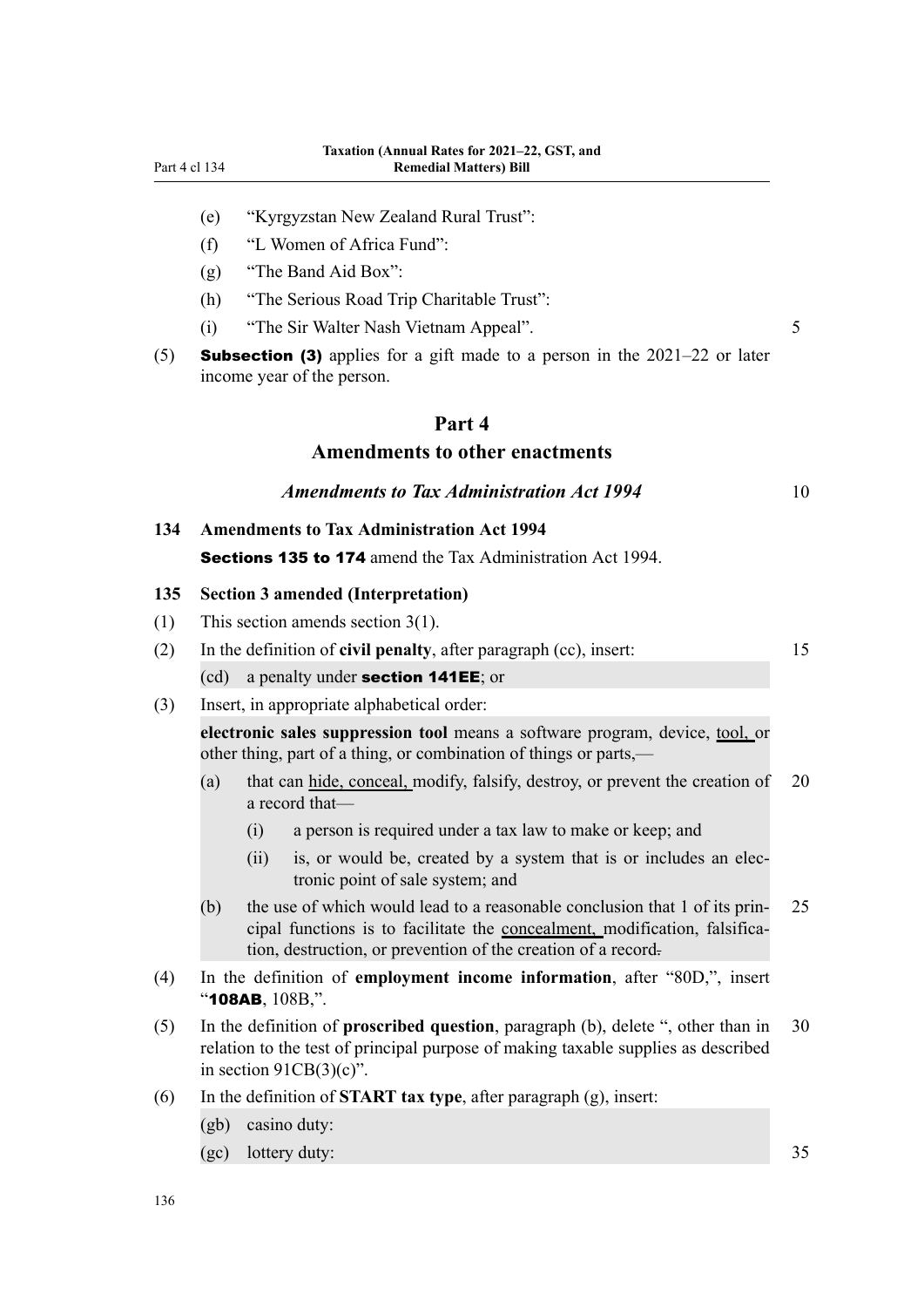(gd) totalisator duty:

- (7) Repeal the definition of **START tax type**.
- (8) In the definition of **tax shortfall**, paragraph (b), replace "section 46(6B)" with "section 23K".

#### **135B Section 7AA amended (Authorisation to make payments under small** 5 **business cashflow loan scheme)**

In section 7AA(4), after "the person", insert ", or an associated person who receives the benefit of the payment other than as adequate consideration for a supply of goods or services,".

# **135C Section 7AAB amended (Authorisation to make COVID-19 support** 10 **payments)**

In section 7AAB(7), after "the person", insert ", or an associated person who receives the benefit of the grant, other than as adequate consideration for a supply of goods or services".

**136 Section 14 amended (Modes of communication: general provisions)** 15

In section 14(2), replace "post, fax, or electronic means" with "post, or electronic means".

- **137 Section 14F amended (Giving information by personal delivery, post, fax, or electronic means)**
- (1) In the heading to section 14F, replace "**post, fax, or electronic means**" with 20 "**post, or electronic means**".
- (2) Repeal section 14F(3)(b).
- (3) Repeal section 14F(8).

#### **138 Section 14G amended (Contact addresses)**

Repeal section  $14G(1)(d)$ . 25

#### **139 Section 16C amended (Key terms)**

- (1) Replace section 16C(2)(a) with:
	- (a) in connection with a revenue law and for a purpose set out in section 16B(1):
- (2) In section  $16C(3)(a)$ ,  $-$  30
	- (a) replace "means revenue information that relates to the affairs of a person or entity" with "means revenue information":
	- (b) in subparagraph (i), replace "the person or entity" with "a person or entity".
- (3) After section 16C(3)(b), insert: 35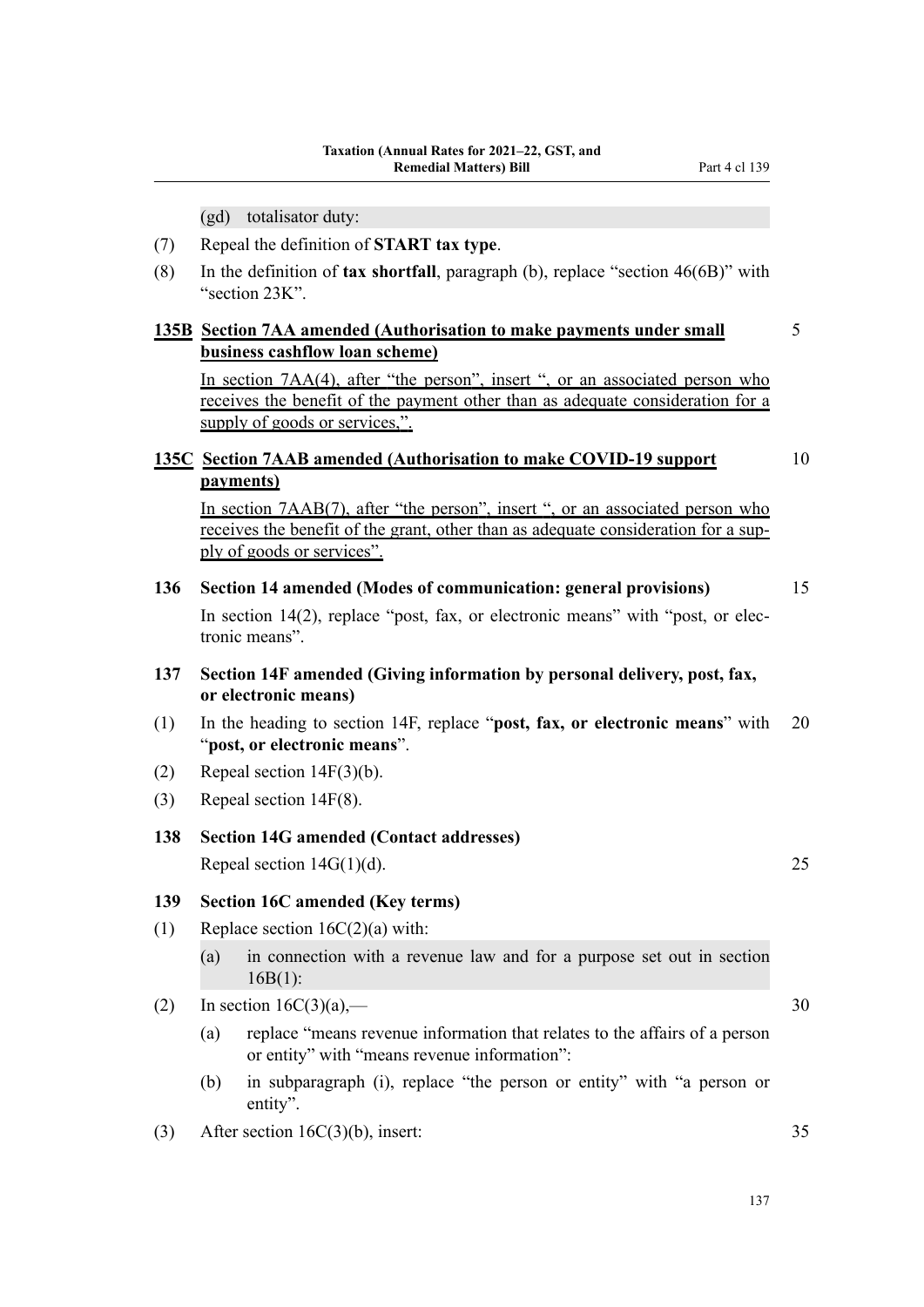|     | Part 4 cl 139B | <b>Remedial Matters) Bill</b>                                                                                                                                                                                                                                                                                                |                 |
|-----|----------------|------------------------------------------------------------------------------------------------------------------------------------------------------------------------------------------------------------------------------------------------------------------------------------------------------------------------------|-----------------|
|     | (c)            | does not include information if the only person or entity that it identifies<br>is the Commissioner or chief executive of the Inland Revenue Depart-<br>ment, unless it relates to the application of the Inland Revenue Acts to<br>the Inland Revenue Department as a taxpayer.                                             |                 |
|     |                | 139B Section 17B amended (Commissioner may require information or                                                                                                                                                                                                                                                            | $5\overline{)}$ |
|     |                | production of documents)                                                                                                                                                                                                                                                                                                     |                 |
|     |                | In section 17B(4), replace "this section," with "this section and section 17L,".                                                                                                                                                                                                                                             |                 |
|     |                | <b>139C</b> Section 22D amended (Key terms)                                                                                                                                                                                                                                                                                  |                 |
| (1) |                | After section 22D(3)(iii), insert:                                                                                                                                                                                                                                                                                           |                 |
|     |                | (iiib) a payment under the wage subsidy scheme defined in section<br>$7AA(6)$ :                                                                                                                                                                                                                                              | 10              |
|     |                | (iiic) a payment under the leave support scheme made by the Ministry<br>of Social Development on behalf of the Crown in relation to leave<br>taken as a consequence of COVID-19:                                                                                                                                             |                 |
|     |                | a payment under the short-term absence scheme made by the Min-<br>(iiid)<br>istry of Social Development on behalf of the Crown in relation to<br>absence from work as a consequence of COVID-19:                                                                                                                             | 15              |
| (2) |                | Subsection $(1)$ applies for the 2021–22 and later income years.                                                                                                                                                                                                                                                             |                 |
| 140 |                | <b>Section 25MB amended (Information from custodial institutions)</b>                                                                                                                                                                                                                                                        |                 |
| (1) |                | Replace section $25MB(8)(a)(ii)$ with:                                                                                                                                                                                                                                                                                       | 20              |
|     |                | a custodial institution that is not resident in New Zealand; and<br>(ii)                                                                                                                                                                                                                                                     |                 |
| (2) |                | After section 25MB(8), insert:                                                                                                                                                                                                                                                                                               |                 |
|     |                | When branches located in New Zealand                                                                                                                                                                                                                                                                                         |                 |
| (9) |                | For the purposes of <b>subsection (8)(a)(ii)</b> , if the non-resident custodial institu-<br>tion has a branch located in New Zealand that receives a payment of invest-<br>ment income, the branch is treated as the person who must provide investment<br>income information relating to the payment under subsection (3). | 25              |
| (3) |                | <b>Subsections (1) and (2)</b> apply for the $2020-21$ and later income years.                                                                                                                                                                                                                                               |                 |
| 141 | persons)       | New section 25NB inserted (De minimis filing requirements for certain                                                                                                                                                                                                                                                        | 30              |
| (1) |                | After section 25N, insert:                                                                                                                                                                                                                                                                                                   |                 |
|     |                | 25NB De minimis filing requirements for certain persons                                                                                                                                                                                                                                                                      |                 |
|     |                | When this section applies                                                                                                                                                                                                                                                                                                    |                 |
| (1) | under-         | This section applies when a person is required to withhold an amount of tax                                                                                                                                                                                                                                                  | 35              |
|     | (a)            | section RE 21(3) of the Income Tax Act 2007:                                                                                                                                                                                                                                                                                 |                 |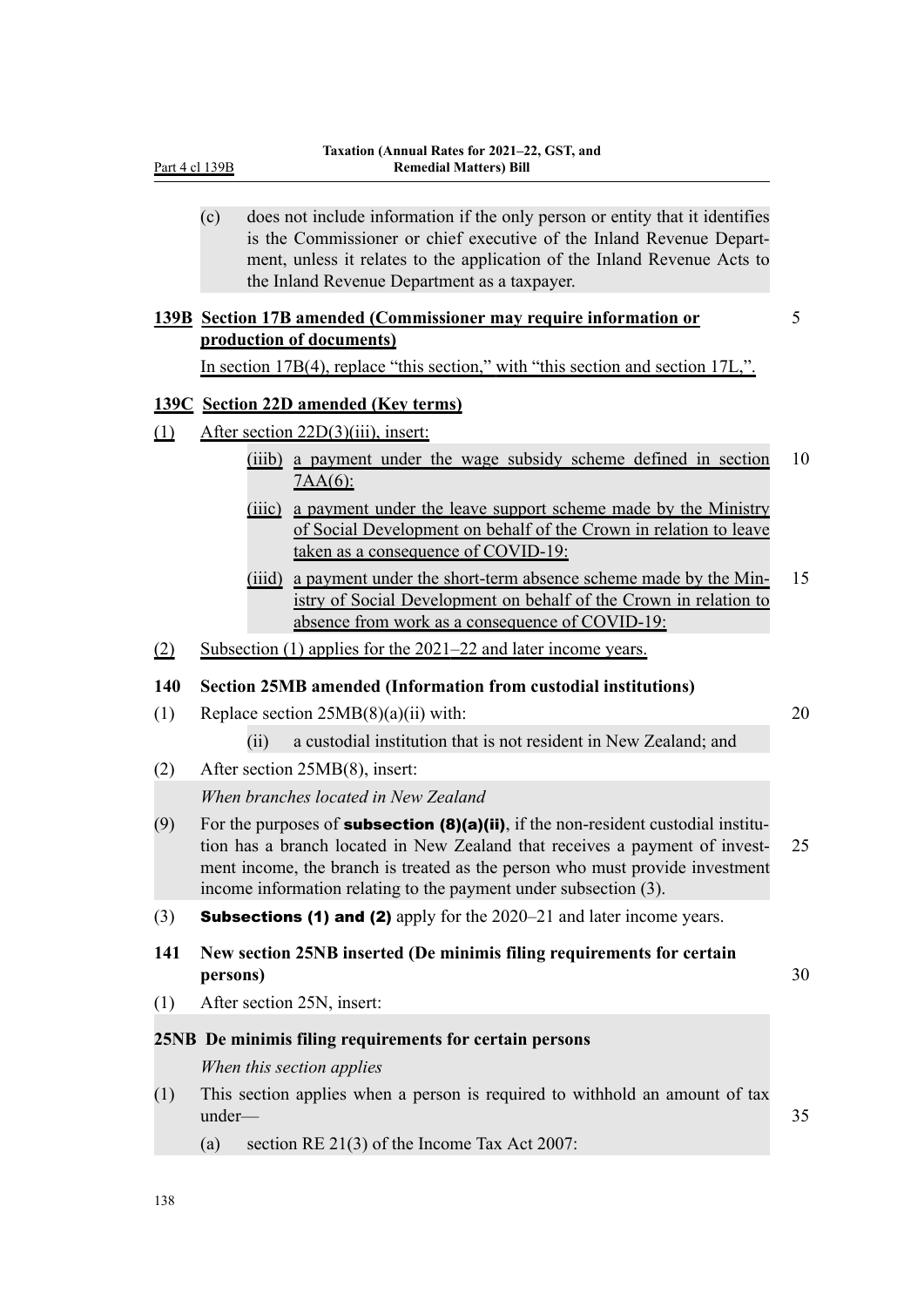|     | (b)                                                                                                           | section RF $13(2)$ of that Act:                                                                                                                                                                 |  |
|-----|---------------------------------------------------------------------------------------------------------------|-------------------------------------------------------------------------------------------------------------------------------------------------------------------------------------------------|--|
|     | (c)                                                                                                           | section 86KA of the Stamp and Cheque Duties Act 1971.                                                                                                                                           |  |
|     |                                                                                                               | When this section does not apply                                                                                                                                                                |  |
| (2) |                                                                                                               | This section does not apply when a person withholds an amount of tax referred<br>to in section RE $21(6)$ and (7) of the Income Tax Act 2007.                                                   |  |
|     |                                                                                                               | Delivery of investment income information                                                                                                                                                       |  |
| (3) |                                                                                                               | Despite sections 25E, 25F, and 25H, the person may deliver the investment<br>income information for the payment to the Commissioner—                                                            |  |
|     | (a)                                                                                                           | in electronic form and by means of an electronic communication as pre-<br>scribed by the Commissioner; and                                                                                      |  |
|     | (b)                                                                                                           | for the period in the tax year from 1 April to 30 September, by 20th<br>October after the end of the period; and                                                                                |  |
|     | (c)                                                                                                           | for the period in the tax year from 1 October to 31 March, by 20th April<br>after the end of the period.                                                                                        |  |
| (2) |                                                                                                               | <b>Subsection (1)</b> applies for the 2022–23 and later income years.                                                                                                                           |  |
| 142 | New section 33F inserted (Research and development tax credits:<br>extension of time for 2019–20 income year) |                                                                                                                                                                                                 |  |
|     |                                                                                                               | After section 33E, insert:                                                                                                                                                                      |  |
| 33F |                                                                                                               | Research and development tax credits: extension of time for 2019-20<br>income year                                                                                                              |  |
|     |                                                                                                               | The time for a person to file a supplementary return under section 33E for the<br>2019-20 income year is extended to 31 August 2021, or such later date other-<br>wise allowed by that section. |  |
| 143 | returns)                                                                                                      | Section 43B amended (Non-active trusts may be excused from filing                                                                                                                               |  |

- (1) Replace the heading for section 43B with "**Trustees of non-active trusts and administrators or executors of non-active estates may be excused from fil‐ ing returns**".
- (2) Replace section 43B(1) and (2) with:
- (1) A person who is a trustee of a trust or an administrator or executor of an estate 30 is not required to make a return of income for a tax year for the trust or estate if—
	- (a) the trust or estate is non-active throughout the income year correspond‐ ing to the tax year; and
	- (b) for a person who is a trustee, the trust is a complying trust under section 35 HC 10 of the Income Tax Act 2007; and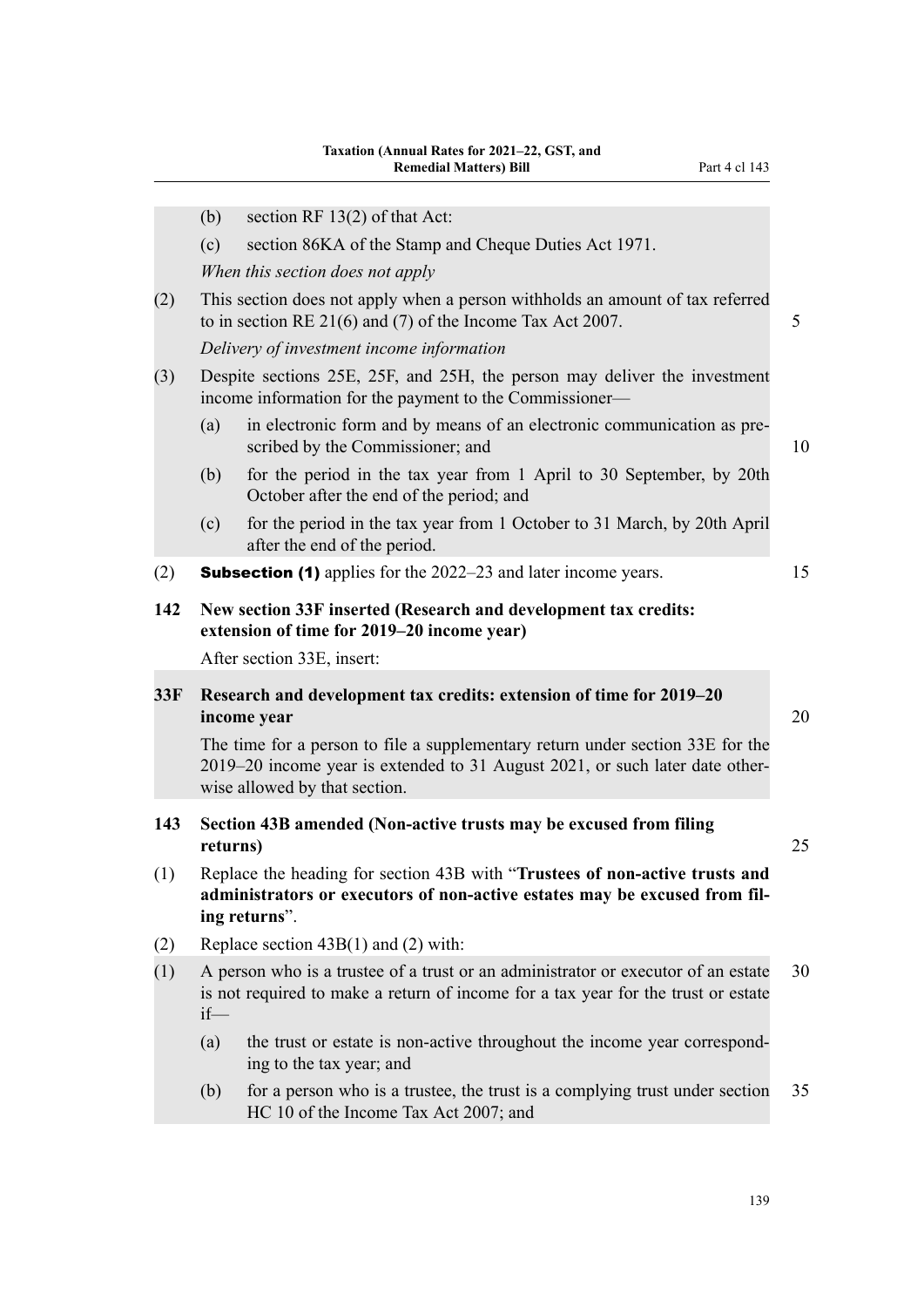| (c) |      |                                                                                                                                                                   |                                                                                                                                                                                                                                                                                                                                                                                                                                                                                                                                                                                                                                                                                                                                                                                                                                                                                                                                                                                                                                                                                                                                                                                                                                                                                                                                                                                                                                                                                                                                               |
|-----|------|-------------------------------------------------------------------------------------------------------------------------------------------------------------------|-----------------------------------------------------------------------------------------------------------------------------------------------------------------------------------------------------------------------------------------------------------------------------------------------------------------------------------------------------------------------------------------------------------------------------------------------------------------------------------------------------------------------------------------------------------------------------------------------------------------------------------------------------------------------------------------------------------------------------------------------------------------------------------------------------------------------------------------------------------------------------------------------------------------------------------------------------------------------------------------------------------------------------------------------------------------------------------------------------------------------------------------------------------------------------------------------------------------------------------------------------------------------------------------------------------------------------------------------------------------------------------------------------------------------------------------------------------------------------------------------------------------------------------------------|
|     | (i)  | a declaration that the trust or estate is non-active and that the per-<br>son will notify the Commissioner if the trust or estate ceases to be<br>non-active; and | 5                                                                                                                                                                                                                                                                                                                                                                                                                                                                                                                                                                                                                                                                                                                                                                                                                                                                                                                                                                                                                                                                                                                                                                                                                                                                                                                                                                                                                                                                                                                                             |
|     | (ii) | a statement of the matters required by the Commissioner.                                                                                                          |                                                                                                                                                                                                                                                                                                                                                                                                                                                                                                                                                                                                                                                                                                                                                                                                                                                                                                                                                                                                                                                                                                                                                                                                                                                                                                                                                                                                                                                                                                                                               |
|     |      |                                                                                                                                                                   |                                                                                                                                                                                                                                                                                                                                                                                                                                                                                                                                                                                                                                                                                                                                                                                                                                                                                                                                                                                                                                                                                                                                                                                                                                                                                                                                                                                                                                                                                                                                               |
| (a) |      |                                                                                                                                                                   | 10                                                                                                                                                                                                                                                                                                                                                                                                                                                                                                                                                                                                                                                                                                                                                                                                                                                                                                                                                                                                                                                                                                                                                                                                                                                                                                                                                                                                                                                                                                                                            |
| (b) |      |                                                                                                                                                                   |                                                                                                                                                                                                                                                                                                                                                                                                                                                                                                                                                                                                                                                                                                                                                                                                                                                                                                                                                                                                                                                                                                                                                                                                                                                                                                                                                                                                                                                                                                                                               |
| (c) |      |                                                                                                                                                                   |                                                                                                                                                                                                                                                                                                                                                                                                                                                                                                                                                                                                                                                                                                                                                                                                                                                                                                                                                                                                                                                                                                                                                                                                                                                                                                                                                                                                                                                                                                                                               |
|     | (i)  | give rise to income in any person's hands; or                                                                                                                     | 15                                                                                                                                                                                                                                                                                                                                                                                                                                                                                                                                                                                                                                                                                                                                                                                                                                                                                                                                                                                                                                                                                                                                                                                                                                                                                                                                                                                                                                                                                                                                            |
|     | (ii) | give rise to fringe benefits to an employee or to a former<br>employee.                                                                                           |                                                                                                                                                                                                                                                                                                                                                                                                                                                                                                                                                                                                                                                                                                                                                                                                                                                                                                                                                                                                                                                                                                                                                                                                                                                                                                                                                                                                                                                                                                                                               |
|     |      |                                                                                                                                                                   |                                                                                                                                                                                                                                                                                                                                                                                                                                                                                                                                                                                                                                                                                                                                                                                                                                                                                                                                                                                                                                                                                                                                                                                                                                                                                                                                                                                                                                                                                                                                               |
| (a) |      |                                                                                                                                                                   |                                                                                                                                                                                                                                                                                                                                                                                                                                                                                                                                                                                                                                                                                                                                                                                                                                                                                                                                                                                                                                                                                                                                                                                                                                                                                                                                                                                                                                                                                                                                               |
| (b) |      |                                                                                                                                                                   | 20                                                                                                                                                                                                                                                                                                                                                                                                                                                                                                                                                                                                                                                                                                                                                                                                                                                                                                                                                                                                                                                                                                                                                                                                                                                                                                                                                                                                                                                                                                                                            |
|     | (i)  | replace "trustees" with "persons":                                                                                                                                |                                                                                                                                                                                                                                                                                                                                                                                                                                                                                                                                                                                                                                                                                                                                                                                                                                                                                                                                                                                                                                                                                                                                                                                                                                                                                                                                                                                                                                                                                                                                               |
|     | (ii) | replace "trust" with "trust or estate":                                                                                                                           |                                                                                                                                                                                                                                                                                                                                                                                                                                                                                                                                                                                                                                                                                                                                                                                                                                                                                                                                                                                                                                                                                                                                                                                                                                                                                                                                                                                                                                                                                                                                               |
| (c) |      |                                                                                                                                                                   |                                                                                                                                                                                                                                                                                                                                                                                                                                                                                                                                                                                                                                                                                                                                                                                                                                                                                                                                                                                                                                                                                                                                                                                                                                                                                                                                                                                                                                                                                                                                               |
| (d) |      |                                                                                                                                                                   |                                                                                                                                                                                                                                                                                                                                                                                                                                                                                                                                                                                                                                                                                                                                                                                                                                                                                                                                                                                                                                                                                                                                                                                                                                                                                                                                                                                                                                                                                                                                               |
|     |      |                                                                                                                                                                   | 25                                                                                                                                                                                                                                                                                                                                                                                                                                                                                                                                                                                                                                                                                                                                                                                                                                                                                                                                                                                                                                                                                                                                                                                                                                                                                                                                                                                                                                                                                                                                            |
| (a) |      |                                                                                                                                                                   |                                                                                                                                                                                                                                                                                                                                                                                                                                                                                                                                                                                                                                                                                                                                                                                                                                                                                                                                                                                                                                                                                                                                                                                                                                                                                                                                                                                                                                                                                                                                               |
| (b) |      |                                                                                                                                                                   |                                                                                                                                                                                                                                                                                                                                                                                                                                                                                                                                                                                                                                                                                                                                                                                                                                                                                                                                                                                                                                                                                                                                                                                                                                                                                                                                                                                                                                                                                                                                               |
| (c) |      |                                                                                                                                                                   |                                                                                                                                                                                                                                                                                                                                                                                                                                                                                                                                                                                                                                                                                                                                                                                                                                                                                                                                                                                                                                                                                                                                                                                                                                                                                                                                                                                                                                                                                                                                               |
| (d) |      |                                                                                                                                                                   | 30                                                                                                                                                                                                                                                                                                                                                                                                                                                                                                                                                                                                                                                                                                                                                                                                                                                                                                                                                                                                                                                                                                                                                                                                                                                                                                                                                                                                                                                                                                                                            |
|     |      |                                                                                                                                                                   |                                                                                                                                                                                                                                                                                                                                                                                                                                                                                                                                                                                                                                                                                                                                                                                                                                                                                                                                                                                                                                                                                                                                                                                                                                                                                                                                                                                                                                                                                                                                               |
|     |      |                                                                                                                                                                   |                                                                                                                                                                                                                                                                                                                                                                                                                                                                                                                                                                                                                                                                                                                                                                                                                                                                                                                                                                                                                                                                                                                                                                                                                                                                                                                                                                                                                                                                                                                                               |
|     |      |                                                                                                                                                                   | 35                                                                                                                                                                                                                                                                                                                                                                                                                                                                                                                                                                                                                                                                                                                                                                                                                                                                                                                                                                                                                                                                                                                                                                                                                                                                                                                                                                                                                                                                                                                                            |
|     |      |                                                                                                                                                                   | the person has provided to the Commissioner, in a form approved by the<br>Commissioner,—<br>For the purposes of this section, a trust or estate is non-active for a tax year if,<br>throughout the income year corresponding to the tax year, the trustee of the<br>trust or the administrator or executor of the estate-<br>has not derived any income; and<br>has no deductions; and<br>has not been a party to, or perpetuated, or continued with, transactions<br>with assets of the trust or estate which, during the corresponding income<br>year,-<br>In section $43B(3)$ ,—<br>words before the paragraphs, replace "trust" with "trust or estate":<br>paragraph $(a)$ ,—<br>paragraph (c), replace "trust" with "trust or estate":<br>paragraph (d), replace "trust" with "trust or estate" in each place.<br>In section $43B(4)$ ,—<br>replace "a trust" with "a trust or estate":<br>replace "trustee of the trust" with "trustee of the trust or administrator or<br>executor of the estate":<br>replace "that the trust" with "that the trust or estate":<br>replace "a non-active trust" with "non-active".<br>In section $43B(5)$ , replace "trustees of a non-active trust shall" with "a person<br>who is a trustee of a non-active trust or an executor or administrator of a non-<br>active estate must".<br>143B Section 54C amended (Information in relation to payment of RLWT)<br>In section 54C(1), words before the paragraphs, replace "within 10 years" with<br>"within 10 years or 5 years, as the case may be,". |

Part 4 cl 143B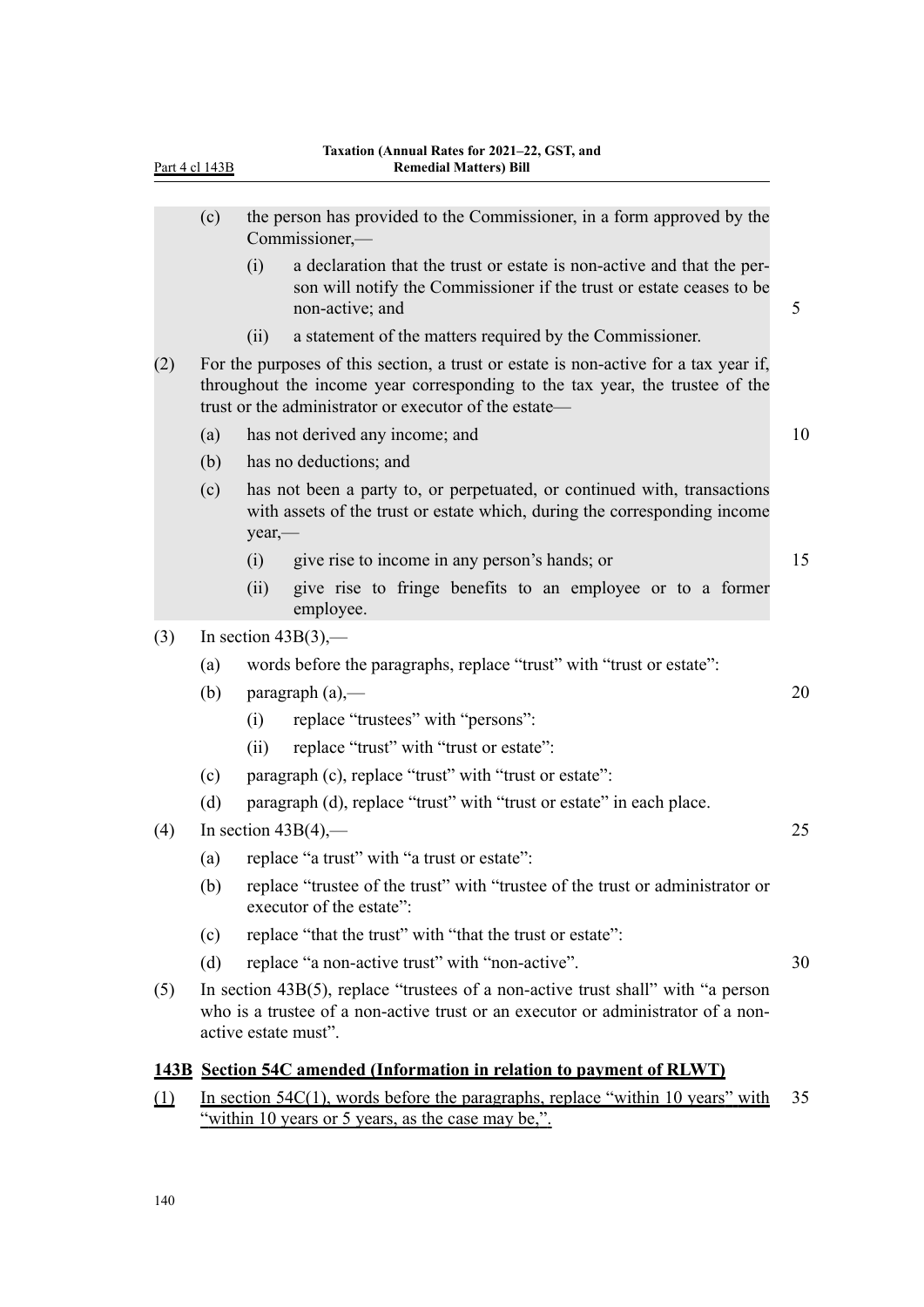#### **143C Section 59BA amended (Annual return for trusts)**

- (1) Replace section 59BA(2)(d) with:
	- (d) the amount, and nature, of each distribution that— 5
		- $(i)$  is not a distribution, other than of money, that is minor and incidental to the activities of the trust; and
		- (ii) is made by the trustee in the income year:
	- (db) the name, date of birth, jurisdiction of tax residence, and tax file number or taxpayer identification number, of the beneficiary who receives a dis- 10 tribution referred to in **paragraph**  $(d)$ **:**
- (2) Replace section 59BA(3)(b) with:
	- (b) the trust is a foreign trust:
- (3) Subsections (1), (2), and (3) apply for the  $2021-22$  and later income years.
- **144 Section 68CB amended (Research and development tax credits: general** 15 **approval)**
- (1) In section 68CB(2), replace "income year (the **first income year**) and up to 2 further consecutive income years" with "income year (the **first income year**), the income year immediately before (the **prior year**), and up to 2 income years immediately after". 20
- (2) In section 68CB(2), replace "the end of the first income year." with "the end of the first income year. For a prior year, the Commissioner may only approve supporting research and development activities described in **section** LY  $(5)(1)(ab)(i)$  of the Income Tax Act 2007."
- (3) After section 68CB(7), insert: 25
- (7B) The Commissioner may vary an approval, upon application, to the extent to which the variation application relates solely to a supporting research and development activity for the income year immediately after the relevant income year, as provided by **section LY 5(1)(ab)(ii)** of the Income Tax Act 2007, if the variation application meets the requirements of subsection  $(1)(a)$  of 30 this section, the variation applied for meets the requirements of subsection (4) of this section, and the application is made on or before the 7th day of the 14th month after the end of the relevant income year. If the Commissioner accepts the variation, then the Commissioner must notify the person in accordance with subsection (5) of this section. 35
- (7C) The Commissioner may vary an approval, upon application, to the extent to which the variation application relates solely to a supporting research and development activity for the 2019–20 income year, if the variation application meets the requirements of subsection (1)(a) of this section, the variation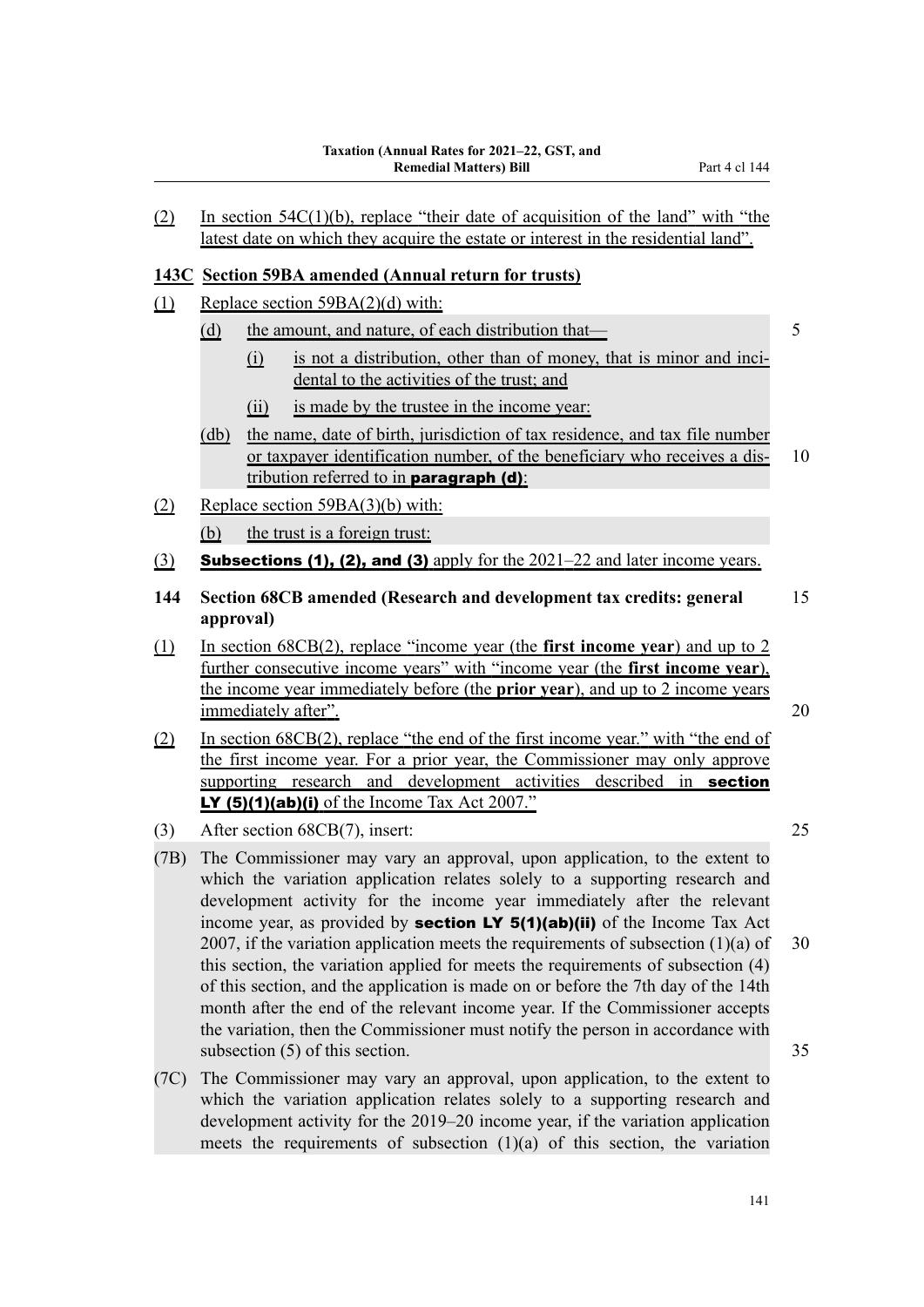applied for meets the requirements of subsection (4) of this section, and the application is made on or before 31 August 2022. If the Commissioner accepts the variation, then the Commissioner must notify the person in accordance with subsection (5) of this section.

# **144B Section 68CC amended (Research and development tax credits: greater** 5 **than \$2 million approval)**

- (1) In section 68CC(3), replace "income year (the **first income year**) and up to 2 further consecutive income years" with "income year (the **first income year**), the income year immediately before (the **prior year**), and up to 2 income years immediately after". 10
- (2) In section 68CC(3), replace "the end of the first income year (**application date**)." with "the end of the first income year (**application date**). For a prior year, the Commissioner may only approve supporting research and development activities described in **section LY 5(1)(ab)(i)** of the Income Tax Act 2007.". 15
- **145 New section 68CF inserted (Research and development tax credits: extension of time for approvals for 2020–21 income year)**
- (1) After section 68CE, insert:

#### **68CF Research and development tax credits: extension of time for approvals for 2020–21 income year** 20

- (1) The time for a person to make an application, or an application to vary, in rela‐ tion to an approval under sections 68CB and 68CC for the 2020–21 income year is extended to 31 August 2021, or such later date otherwise allowed by those sections.
- (2) The time for a person to make an application in relation to an approval under 25 section 68CB for an income year is extended to the date that is 3 months after the date that the Commissioner notifies to the person the outcome of their application, for the income year, under section 68CC(4) if they make such an application, or such later date otherwise allowed by section 68CB.
- (2) **Subsection (1)** applies for the  $2020-21$  and later income years.  $30$

# **146 Section 89B amended (Commissioner may issue notices of proposed adjustment)**

Replace section  $89B(4)(b)(ii)$  with:

- (ii) sections 108A and 108B; or
- $(iii)$  sections **108AB** and  $108B$ ,— 35

# **147 Section 89L (Application to High Court)**

In section  $89L(1)(b)(ii)$ , replace "section  $108(2)$  or section  $108A(3)$ " with "section  $108(2)$ , **108AB(2)**, or  $108A(3)$ ".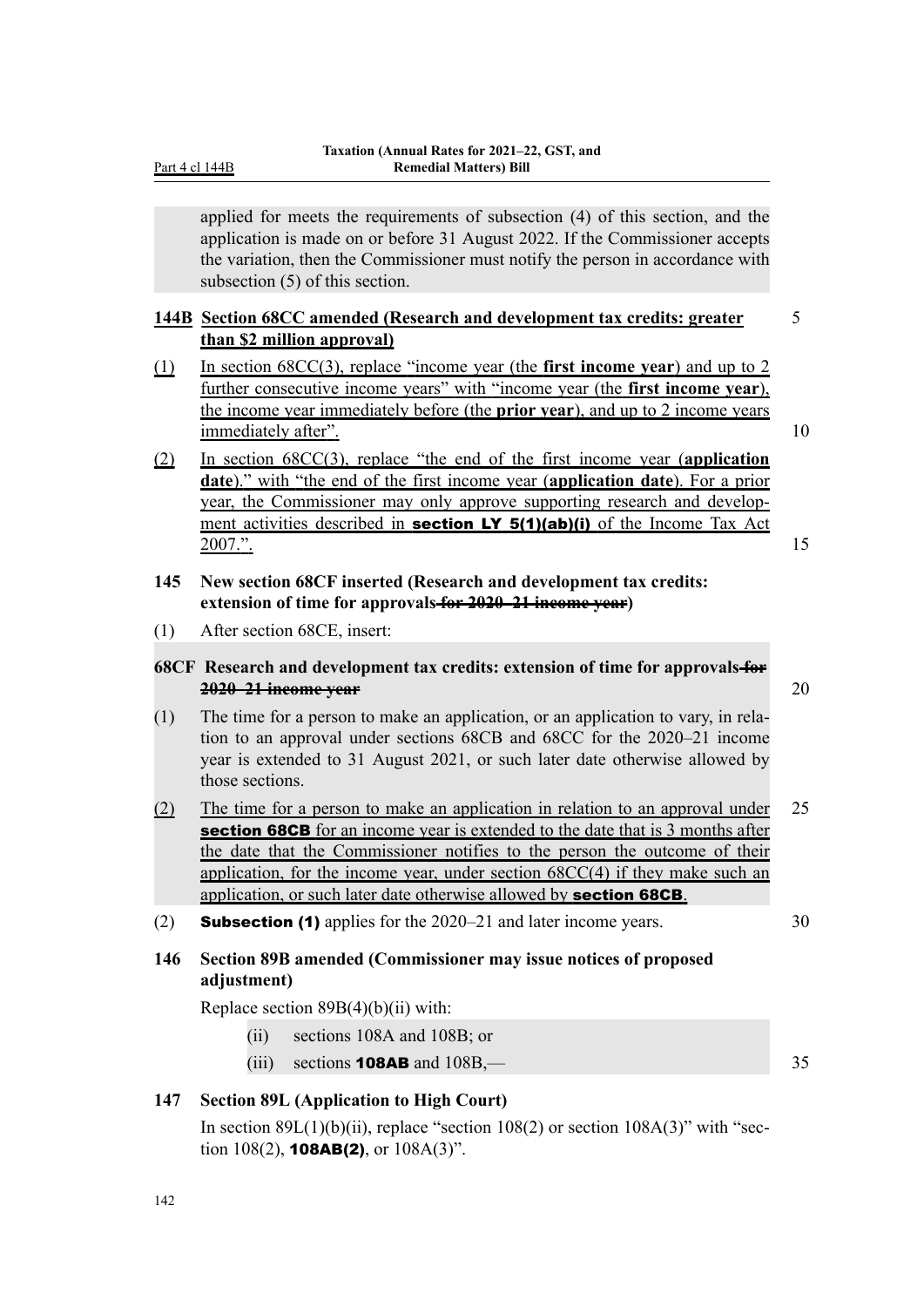- (2) Despite subsection (1), the Commissioner is not required to issue a challenge notice—
	- (a) to the extent to which the dispute has ended: 5
	- (b) when—
		- (i) the Commissioner has issued an amended assessment that reflects some but not all of the adjustments proposed by the disputant; and
		- (ii) the disputant has a right of challenge under section 138B(2).
- **149 Section 108 amended (Time bar for amendment of income tax assessment)** 10 After section 108(1C)(a)(i), insert:
	- (ib) provides a return for an amount required to be deducted under section 221 of the Accident Compensation Act 2001 for a period which, for the purposes of this section, is treated as the making of an assessment of the amount by the taxpayer: 15

# **150 New section 108AB inserted (Time bar for amending assessment of KiwiSaver contributions)**

After section 108A, insert:

#### **108AB Time bar for amending assessment of KiwiSaver contributions**

- (1) The Commissioner may not amend an assessment so as to increase an amount 20 assessed when—
	- (a) a taxpayer provides employment income information that includes—
		- (i) an amount required to be deducted under Part 3, subpart 1 of the KiwiSaver Act 2006 which, for the purposes of this section, is treated as the making of an assessment of the amount by the tax-<br>25 payer:
		- (ii) an amount of KiwiSaver Act 2006 employer contributions payable which, for the purposes of this section, is treated as the making of an assessment of the amount by the taxpayer; and
	- (b) 4 years have passed from the date on which the taxpayer provided the 30 employment income information.
- (2) However, if the Commissioner is of the opinion that employment income infor‐ mation provided by a taxpayer is fraudulent or wilfully misleading, the Commissioner may amend the assessment at any time so as to increase its amount.
- (3) This section overrides every other provision of this Act, and any other rule or 35 law, that limits the Commissioner's right to amend assessments.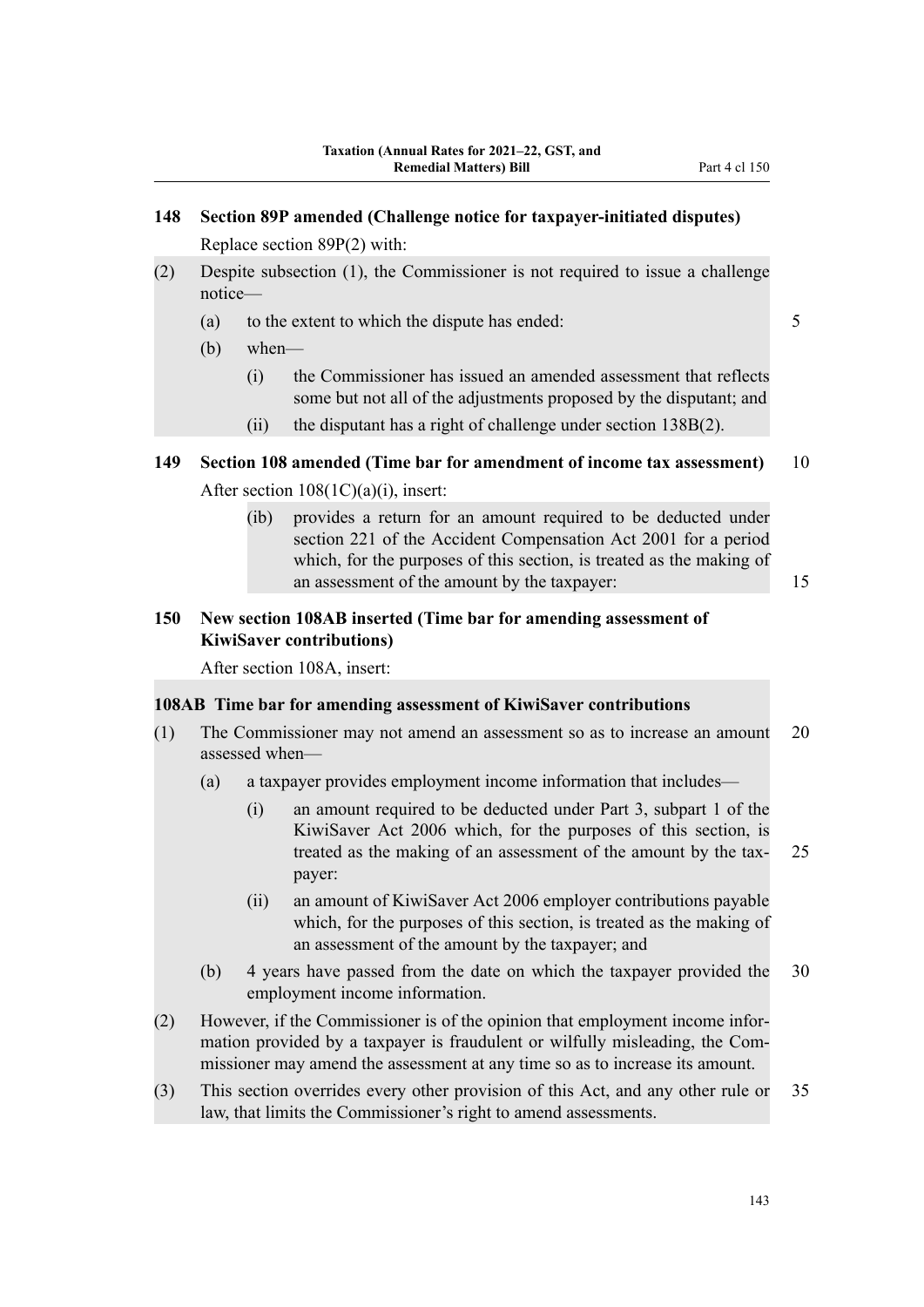| 151        |           | Section 108B amended (Extension of time bars)                                                                                                                                                                                                              |    |
|------------|-----------|------------------------------------------------------------------------------------------------------------------------------------------------------------------------------------------------------------------------------------------------------------|----|
| (1)        |           | In section $108B(3)(f)$ , replace "provided." with "provided; and".                                                                                                                                                                                        |    |
| (2)        |           | After section $108B(3)(f)$ , insert:                                                                                                                                                                                                                       |    |
|            | (fb)      | the time bar occurring under <b>section 108AB</b> after the period of 4 years<br>from the date on which the taxpayer provided the employment income<br>information.                                                                                        | 5  |
| 152        |           | Section 113 amended (Commissioner may at any time amend assessments)                                                                                                                                                                                       |    |
| (1)        |           | In section 113(1), replace "sections 89N and 113D" with "section 89N".                                                                                                                                                                                     |    |
| (2)        |           | <b>Subsection (1)</b> applies for the 2019–20 and later income years.                                                                                                                                                                                      |    |
| 153        | returns)  | Section 113A amended (Correction of certain errors in subsequent                                                                                                                                                                                           | 10 |
|            |           | In section $113A(4)$ ,-                                                                                                                                                                                                                                    |    |
|            | (a)       | words before the paragraphs, after "assessment", insert "or return, as<br>applicable,":                                                                                                                                                                    |    |
|            | (b)       | replace paragraph (b) with:                                                                                                                                                                                                                                | 15 |
|            | (b)       | $2\%$ of the person's—                                                                                                                                                                                                                                     |    |
|            |           | output tax, in the case of an assessment of goods and services tax;<br>(i)<br><sub>or</sub>                                                                                                                                                                |    |
|            |           | (ii)<br>annual gross income, in any other case.                                                                                                                                                                                                            |    |
|            | interest) | 153B Section 120KE amended (Provisional tax and rules on use of money                                                                                                                                                                                      | 20 |
| (1)        |           | Replace section 120KE(1)(a) with:                                                                                                                                                                                                                          |    |
|            | (a)       | they are required to calculate instalments under the standard methods<br>described in section RC $5(2)$ and (3) of the Income Tax Act 2007 or they<br>have no obligation to pay provisional tax for the tax year under section<br>RC 3(3) of that Act; and | 25 |
| (2)        |           | <b>Subsection (1)</b> applies for the 2022–23 and later income years.                                                                                                                                                                                      |    |
|            |           | <b>153C</b> Section 120KF repealed (Tolerance for provisional tax instalments)                                                                                                                                                                             |    |
| $\Omega$   |           | Repeal section 120KF.                                                                                                                                                                                                                                      |    |
| (2)        |           | <b>Subsection (1)</b> applies for the 2022–23 and later income years.                                                                                                                                                                                      | 30 |
|            |           | Section 125 amended (Certain rights of objection not conferred)                                                                                                                                                                                            |    |
|            |           |                                                                                                                                                                                                                                                            |    |
| 154        |           | In section $125(j)(iv)$ , replace "108A, 108B," with "108A, <b>108AB</b> , 108B,".                                                                                                                                                                         |    |
|            |           |                                                                                                                                                                                                                                                            |    |
| 155<br>(1) |           | Section 138E amended (Certain rights of challenge not conferred)<br>In section $138E(1)(e)(iv)$ , replace "17F," with "6E, 6F, 17F,".                                                                                                                      |    |

144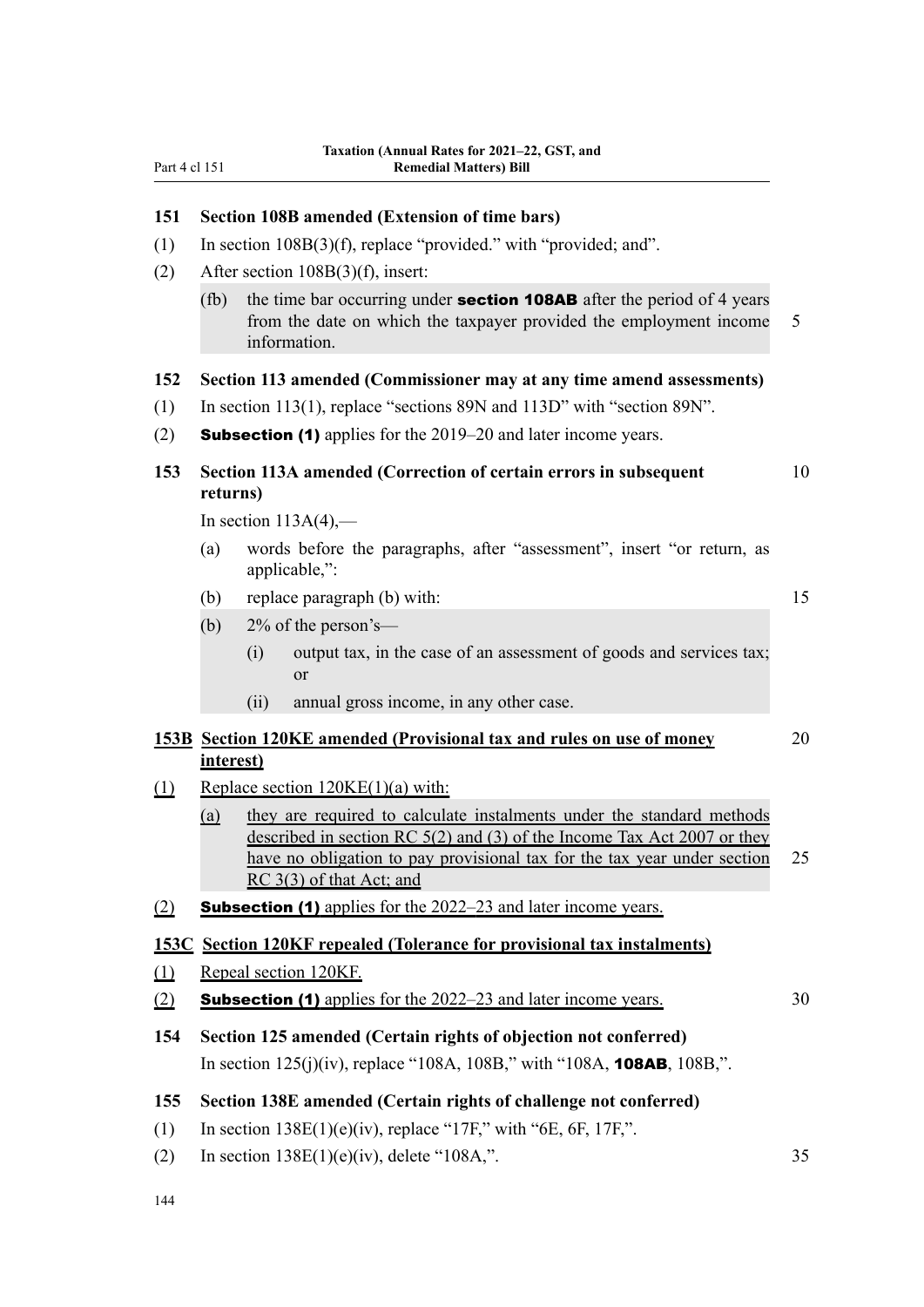| (3)        | <b>Subsection (2)</b> applies for taxable periods starting on or after the day on<br>which this Act receives the Royal assent.                                          |    |
|------------|-------------------------------------------------------------------------------------------------------------------------------------------------------------------------|----|
| 156        | Section 138P amended (Powers of hearing authority)                                                                                                                      |    |
|            | In section 138P(5), replace "108A, and 108B" with "108A, 108AB, and<br>108B".                                                                                           | 5  |
| 157        | Section 139A amended (Late filing penalty for certain returns)                                                                                                          |    |
| (1)        | Repeal section 139A(10).                                                                                                                                                |    |
| (2)        | <b>Subsection (1)</b> applies for penalties imposed after 1 April 2022.                                                                                                 |    |
| 158        | <b>Section 139AA amended (Non-electronic filing penalty)</b>                                                                                                            |    |
| (1)        | Repeal section 139AA(7).                                                                                                                                                | 10 |
| (2)        | <b>Subsection (1)</b> applies for penalties imposed after 1 April 2022.                                                                                                 |    |
| 159        | Section 139B amended (Late payment penalty)                                                                                                                             |    |
| (1)        | Repeal section 139B(1B).                                                                                                                                                |    |
| (1B)       | After section 139B(2B)(e), insert:                                                                                                                                      |    |
|            | an electronic sales suppression penalty under section 141EE.<br>(f)                                                                                                     | 15 |
| (2)        | In section 139B(3B), replace "section $24LC(3)$ or 157" with "section 157 or<br>schedule 5, part C, clause 4(3)".                                                       |    |
| (3)        | In section 139B(5A), replace "section 24LC(3) or 157" with "section 157 or<br>schedule 5, part C, clause 4(3)".                                                         |    |
| (4)        | <b>Subsection (1)</b> applies for penalties imposed after 1 April 2022.                                                                                                 | 20 |
|            | <b>159B</b> Section 141 amended (Tax shortfalls)                                                                                                                        |    |
|            | In section 141(2), replace "section $141AA(1)$ ." with "sections $141AA(1)$ and<br>141EE(4)."                                                                           |    |
| <b>160</b> | New section 141EE inserted (Penalty for acquiring or possessing electronic<br>sales suppression tools)                                                                  | 25 |
|            | After section 141ED, insert:                                                                                                                                            |    |
|            | 141EE Penalty for acquiring or possessing electronic sales suppression tools                                                                                            |    |
| (1)        | This section applies to a person who-                                                                                                                                   |    |
|            | is required by a tax law to make or keep records; and<br>(a)                                                                                                            |    |
|            | (b)<br>knowingly acquires, or has possession or control of an electronic sales<br>suppression tool (the suppression tool), or a right to use a suppression<br>tool; and | 30 |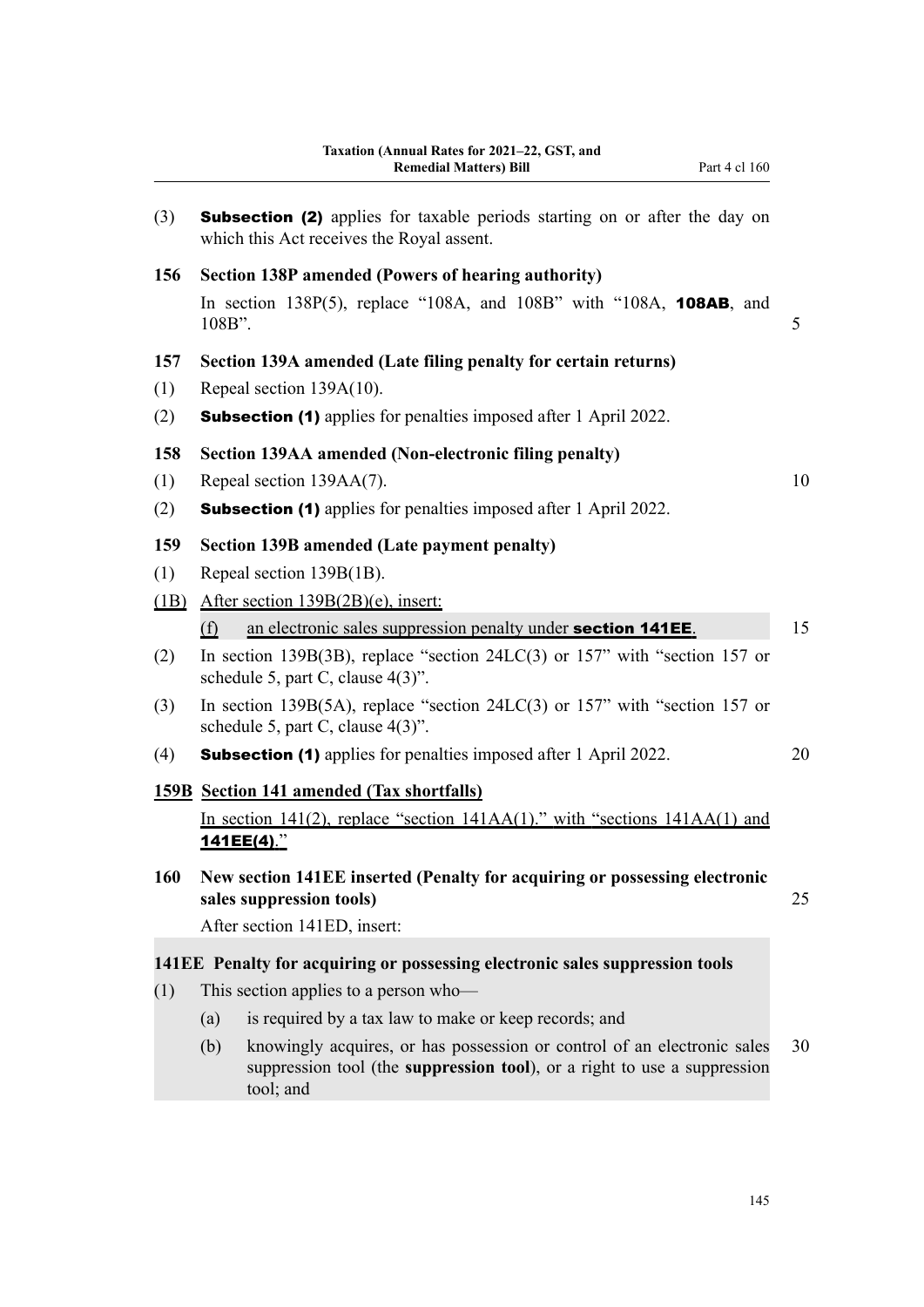|     | Part 4 cl 161 | 1 axauvii (Aliiluai Kates Ivi 2021–22, GST, aliu<br><b>Remedial Matters) Bill</b>                                                                                                                                                                                                                                                                                                                                   |    |
|-----|---------------|---------------------------------------------------------------------------------------------------------------------------------------------------------------------------------------------------------------------------------------------------------------------------------------------------------------------------------------------------------------------------------------------------------------------|----|
|     | (c)           | has a purpose in relation to the suppression tool of evading the assess-<br>ment or payment of tax under a tax law, whether by them or by another<br>person.                                                                                                                                                                                                                                                        |    |
| (2) |               | This section does not apply when the person—                                                                                                                                                                                                                                                                                                                                                                        |    |
|     | (a)           | acquires a business whose operations include the use of the suppression<br>tool or the right to use it; and                                                                                                                                                                                                                                                                                                         | 5  |
|     | (b)           | could not reasonably be expected to be aware of the existence of the sup-<br>pression tool in the business; and                                                                                                                                                                                                                                                                                                     |    |
|     | (c)           | has not used the suppression tool in the business.                                                                                                                                                                                                                                                                                                                                                                  |    |
| (3) |               | The person is liable to pay an electronic sales suppression penalty of \$5,000.                                                                                                                                                                                                                                                                                                                                     | 10 |
| (4) |               | For the purposes of the imposition of a penalty under <b>subsection (3)</b> , a per-<br>son to whom this section applies is treated as committing a single offenceliable<br>to pay a single penalty in relation to allfor all related tax types and periods. A<br>further penalty may be imposed for a later period of time for the continued pos-<br>session or control of, or right to use, the suppression tool. | 15 |
| (5) |               | For the purposes of <b>subsection <math>(1)(c)</math></b> , and without limiting the provision, a<br>person is treated as meeting the purpose test if they have used the suppression<br>tool to evade the assessment or payment of tax.                                                                                                                                                                             |    |
| 161 |               | Section 141FB amended (Reduction of penalties for previous behaviour)                                                                                                                                                                                                                                                                                                                                               |    |
|     |               | After section 141FB(5), insert:                                                                                                                                                                                                                                                                                                                                                                                     | 20 |
| (6) | person-       | Despite subsection $(1)$ , no reduction in the amount payable is allowed when an<br>electronic sales suppression penalty is imposed under <b>section 141EE(3)</b> on a                                                                                                                                                                                                                                              |    |
|     | (a)           | who is liable to a penalty under section $141E(1)$ ; and                                                                                                                                                                                                                                                                                                                                                            |    |
|     | (b)           | whose use of an electronic sales suppression tool contributes to the eva-<br>sion or similar act.                                                                                                                                                                                                                                                                                                                   | 25 |
| 162 |               | New section 141GB inserted (Reduction of electronic sales suppression<br>penalties)                                                                                                                                                                                                                                                                                                                                 |    |
|     |               | After section 141G, insert:                                                                                                                                                                                                                                                                                                                                                                                         |    |
|     |               | 141GB Reduction of electronic sales suppression penalties                                                                                                                                                                                                                                                                                                                                                           | 30 |
| (1) |               | This section applies when a person-                                                                                                                                                                                                                                                                                                                                                                                 |    |
|     | (a)           | is liable to pay an electronic sales suppression penalty imposed under<br>section 141EE; and                                                                                                                                                                                                                                                                                                                        |    |
|     | (b)           | discloses to the Commissioner details relating to the acquisition, posses-<br>sion, control, or use of the electronic sales suppression tool.                                                                                                                                                                                                                                                                       | 35 |
| (2) |               | The penalty payable by the person may be reduced if, in the Commissioner's<br>opinion, the person has made a full disclosure of all the details relating to the                                                                                                                                                                                                                                                     |    |

suppression tool.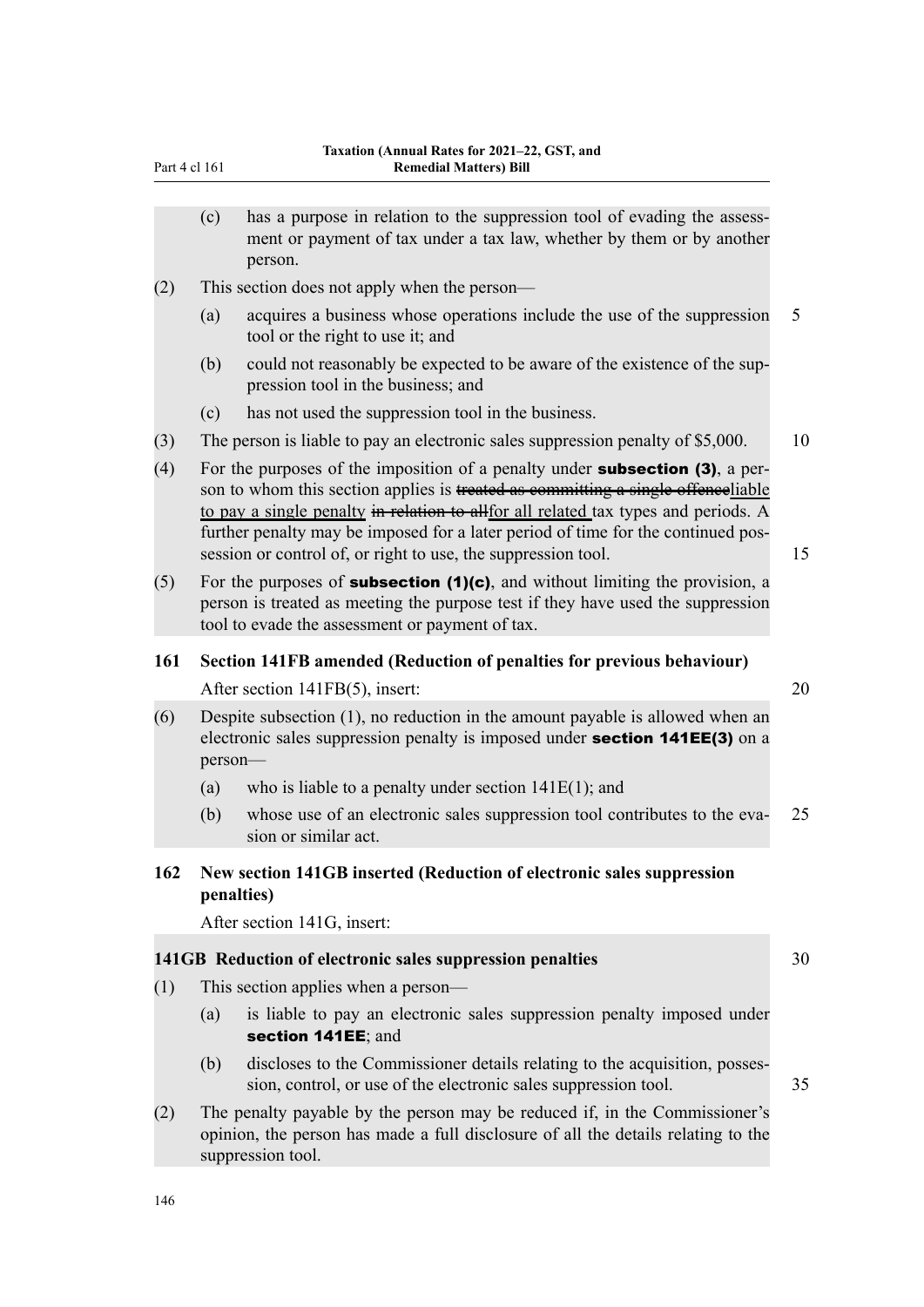- (3) The disclosure referred to in **subsection (1)** may be either—
	- (a) a pre-notification disclosure made before the person is notified of a pending tax audit or investigation; or
	- (b) a post-notification disclosure made after the person is notified of a pend‐ ing tax audit or investigation, but before the Commissioner starts the 5 audit or investigation.
- (4) The level by which the penalty is reduced under **subsection (2)** is—
	- (a) for pre-notification disclosure,  $100\%$ :
	- (b) for post-notification disclosure, 40%.
- (5) Section 141G(4) and (5) apply for the purposes of **subsection (3)** in determining—
	- (a) whether a person has been notified of a pending tax audit or investigation; and
	- (b) the time at which an audit or investigation starts.
- (6) The Commissioner may specify the information required for a full disclosure 15 and the form in which it must be provided.

#### **162B Section 142B amended (Due date for shortfall penalties)**

After section 142B(2), insert:

- (3) A shortfall penalty that is an electronic sales suppression penalty under **sec**tion 141EE is due and payable on the relevant date set out in subsection 20  $(1)(a)$ , treating the electronic sales suppression penalty as if it were an amount of unpaid tax.
- **163 Section 143 amended (Absolute liability offences)**
- (1) In the heading to section 143, after "**offences**", insert "**and strict liability offences**". 25
- (2) In section  $143(1)(ba)$ ,—
	- (a) replace "a tax invoice" with "taxable supply information":
	- (b) replace "section  $24$ " with "section 19K or 19L".
- (3) In section 143(1)(c), replace "1985." with "1985; or".
- (4) After section  $143(1)(c)$ , insert: 30
	- (d) claims, under section 20(3) of the Goods and Services Tax Act 1985, more than 1 amount of input tax for a taxable supply to the person, resulting in a total amount of input tax claimed by the person for the taxable supply that exceeds the output tax charged to the person for the taxable supply. 35
- (5) After section 143(2C), insert: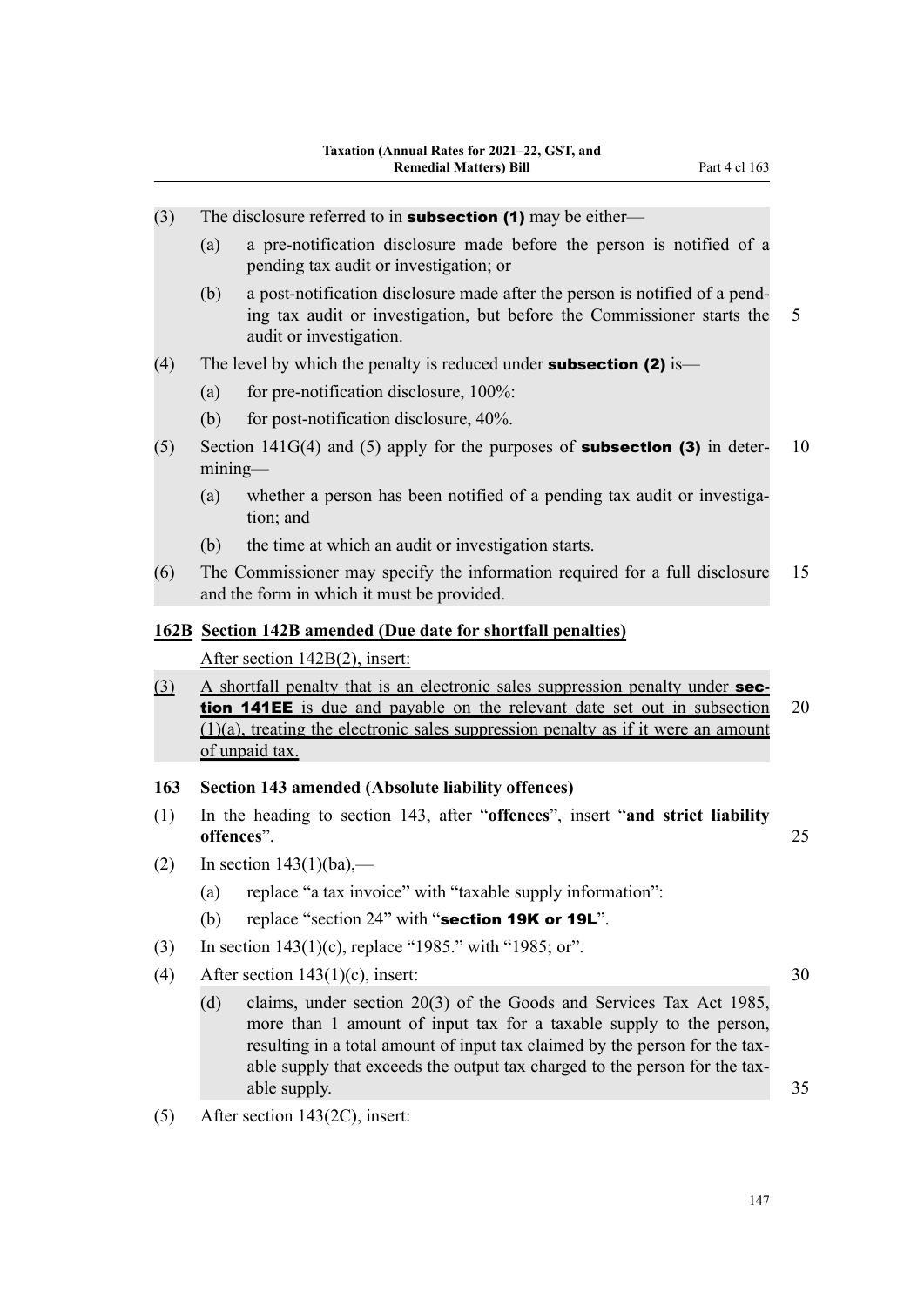| (2D)       | No person may be convicted of an offence against <b>subsection (1)(d)</b> if the<br>person proves that the person, either or both,—                            |    |
|------------|----------------------------------------------------------------------------------------------------------------------------------------------------------------|----|
|            | took reasonable care when claiming the amounts of input tax:<br>(a)                                                                                            |    |
|            | corrected, under section 113A of the Tax Administration Act 1994, the<br>(b)<br>amount claimed for input tax.                                                  | 5  |
| (6)        | <b>Subsections-<math>(2)</math></b> , (3), (4), and (5) apply for taxable periods starting on or<br>after the day on which this Act receives the Royal assent. |    |
| <u>(7)</u> | <b>Subsection (2)</b> applies for taxable periods starting on or after 1 April 2023.                                                                           |    |
| 164        | Section 143A amended (Knowledge offences)                                                                                                                      |    |
| (1)        | Repeal section $143A(1)(f)$ .                                                                                                                                  | 10 |
| (2)        | In section $143A(1)(fb)$ , replace "section $24BAB(3)$ " with "section 19M(3)".                                                                                |    |
| (3)        | In section $143A(1)$ (fc), replace "section $24BAC$ " with "section 12C".                                                                                      |    |
| (4)        | <b>Subsection (1)</b> applies for taxable periods starting on or after the day on<br>which this Act receives the Royal assent.                                 |    |
| (5)        | <b>Subsections (2) and (3)</b> apply for taxable periods starting on or after 1 April                                                                          | 15 |

#### **165 New sections 143BB and 143BC inserted**

After section 143B, insert:

2023.

#### **143BB Manufacturing or supplying electronic sales suppression tools**

- (1) A person commits an offence against this Act if they knowingly manufacture, 20 develop, or publish an electronic sales suppression tool (the **suppression tool**) that is provided to a person referred to in subsection (2), or sections 141EE or 143BC.
- (2) A person commits an offence against this Act if they—
	- (a) knowingly supply, make available for use, or otherwise provide the sup‐ 25 pression tool or a right to use the suppression tool to a person resident in New Zealand:
	- (b) knowingly provide a service to a person resident in New Zealand that includes the use of the suppression tool.
- (3) A person who is convicted of an offence under **subsection (1) or (2)** is liable  $30$ to a fine not exceeding \$250,000.

#### **143BC Acquiring or possessing electronic sales suppression tools**

- (1) A person commits an offence against this Act if they—
	- (a) are required by a tax law to make or keep records; and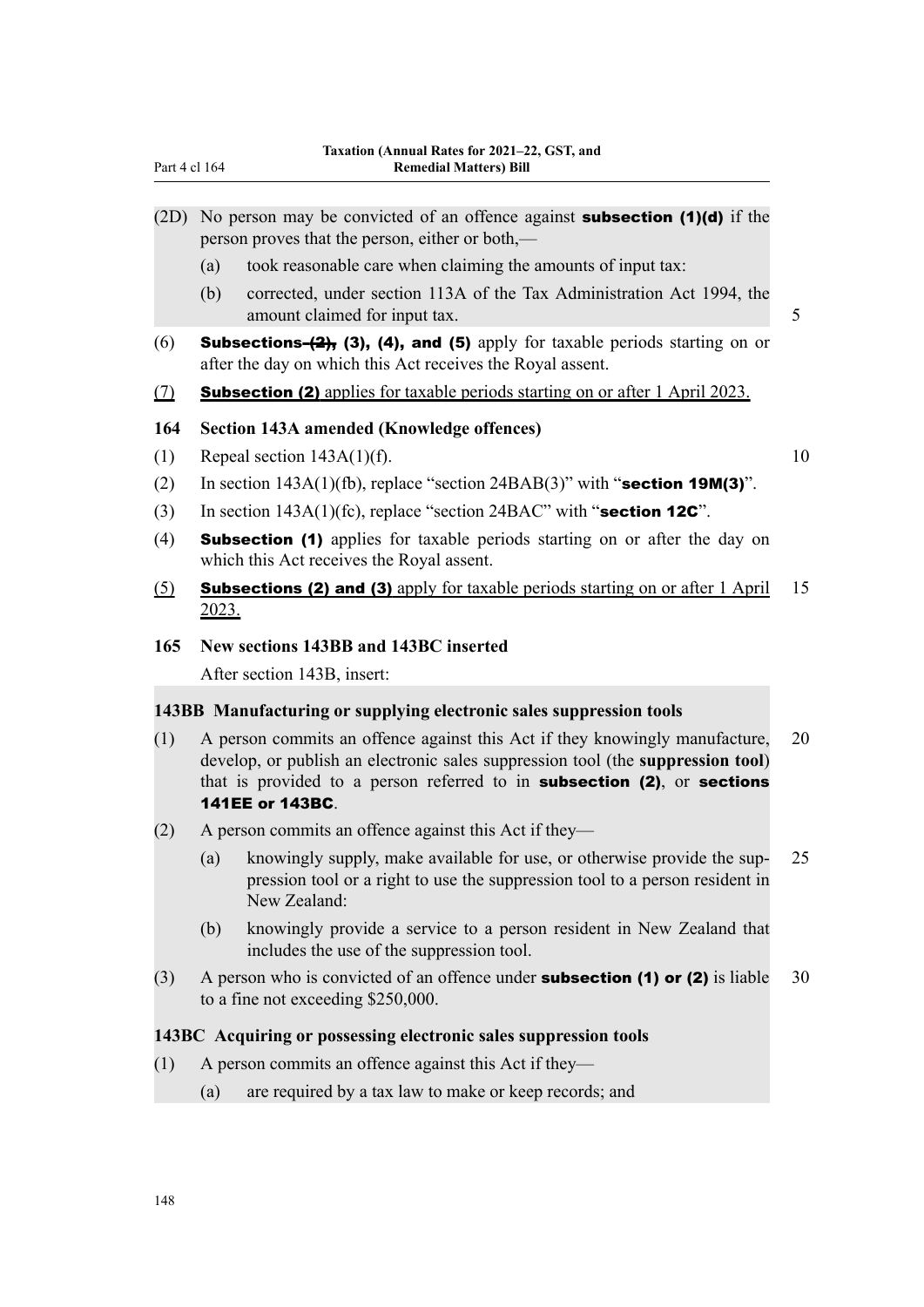- (b) knowingly acquire, or have possession or control of an electronic sales suppression tool (the **suppression tool**), or a right to use the suppression tool; and
- (c) have a purpose in relation to the suppression tool of evading the assess‐ ment or payment of tax under a tax law, whether by them or by another 5 person.

(2) **Subsection (1)** does not apply when the person—

- (a) acquires a business whose operations include the use of the suppression tool or a right to use it; and
- (b) could not reasonably be expected to be aware of the existence of the sup-  $10$ pression tool in the business; and
- (c) has not used the suppression tool in the business.
- $(3)$  A person who is convicted of an offence under **subsection (1)** is liable to a fine not exceeding \$50,000.
- (4) For the purposes of the imposition of a penalty under **subsection (3)**, a per- 15 son to whom this section applies is treated as committing a single offence in relation to all tax types and periods. A further penalty may be imposed for a later period of time for the continued possession or control of, or right to use, the suppression tool.
- (5) For the purposes of **subsection (1)(c)**, and without limiting the provision, a 20 person is treated as meeting the purpose test if they have used the suppression tool to evade the assessment or payment of tax.

#### **166 Section 143D amended (Offences related to disclosure of certain information by persons other than revenue officers)**

After section 143D(1)(a), insert: 25

(ab) a person who acquires, has access to, or is given the information as an officer, employee, or agent of an agency referred to in schedule 7, part C, clauses 20, 23, 23B, 24 to 29, 30, 31, 33, 34A, 35 to 38, 39B, 42, 44, 45, and 45B; or

#### **167 Section 157A amended (Application of Parts 7 and 9 to defaulters)** 30

After section  $157A(1)(a)(i)$ , insert:

(ib) section 12L of the Gaming Duties Act 1971; or

#### **168 Section 173K amended (Application)**

After section 173K(2), insert:

(3) Subsection (2) does not apply for Part O of the Income Tax Act 2007. 35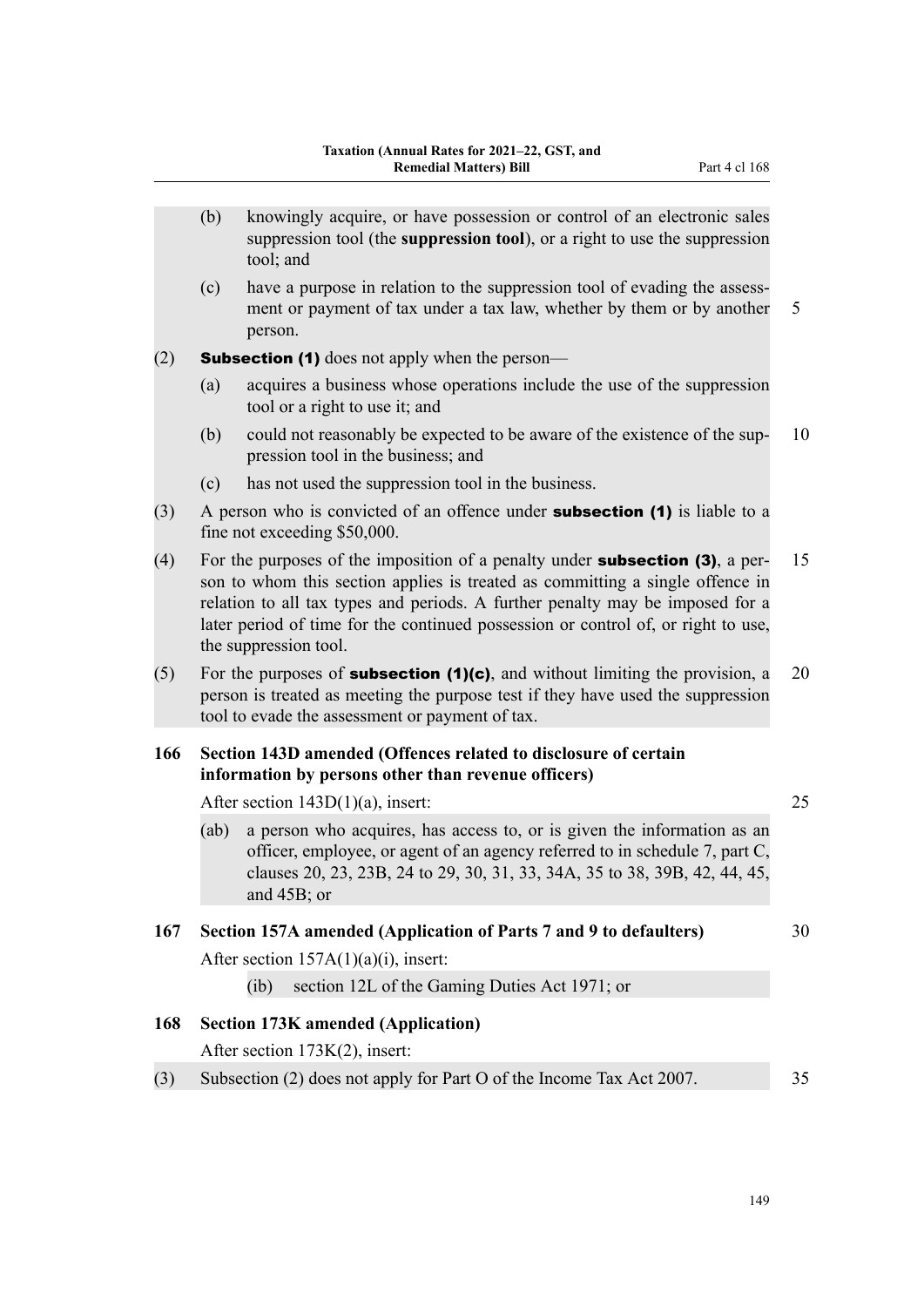# **168B Section 183ABA amended (Remission in circumstances of emergency event)**

Replace section 183ABA(1)(a) with:

| (a) | the taxpayer fails to make a payment required by a tax law (the <b>required</b> |  |  |  |
|-----|---------------------------------------------------------------------------------|--|--|--|
|     | <b>payment</b> ) on or before the due date for the required payment; and        |  |  |  |

- (ab) the failure is a consequence of an emergency event, declared in an Order in Council under this section, that significantly adversely affects the abil‐ ity of the taxpayer to do either or both of—
	- (i) make a reasonably accurate forecast, on 1 or more provisional tax instalment dates for a tax year, of the taxpayer's residual income 10 tax for the tax year:
	- (ii) make the required payment on or before the due date for the required payment; and

#### **169 Section 183ABAB amended (Remission of interest for taxpayers affected by COVID-19: general rules**) 15

Replace section 183ABAB(4) with:

- (4) The time limit imposed by subsection (3)(b) may be extended by Order in Council—
	- (a) made on the recommendation of the Minister of Revenue; and
	- (b) made before, or no more than 6 months after, the time limit (the **previ‐** 20 **ous time limit**) applying immediately before the Order in Council comes into force; and
	- (c) extending the time limit by no more than 36 months from the previous time limit for—
		- (i) all persons affected by the previous time limit; or 25
		- (ii) a class or classes of persons affected by the previous time limit and described in the Order in Council.

### **169B Section 183ABAC amended (Remission of interest on terminal tax for 2020–21 tax year for provisional taxpayers affected by COVID-19)**

- (1) In the heading to section 183ABAC,— 30
	- (a) replace "**terminal tax**" with "**residual income tax**":
	- (b) replace "**2020–2021 tax year**" with "**2020–2021 or 2021–2022 tax year**".
- (2) In section 183ABAC(1), words before paragraph (a), replace "2020–21 tax year" with "2020–21 or 2021–22 tax year (the **affected tax year**)". 35
- (3) In section 183ABAC(1)(a) and (b), replace "2020–21 tax year" with "affected tax year" in each place.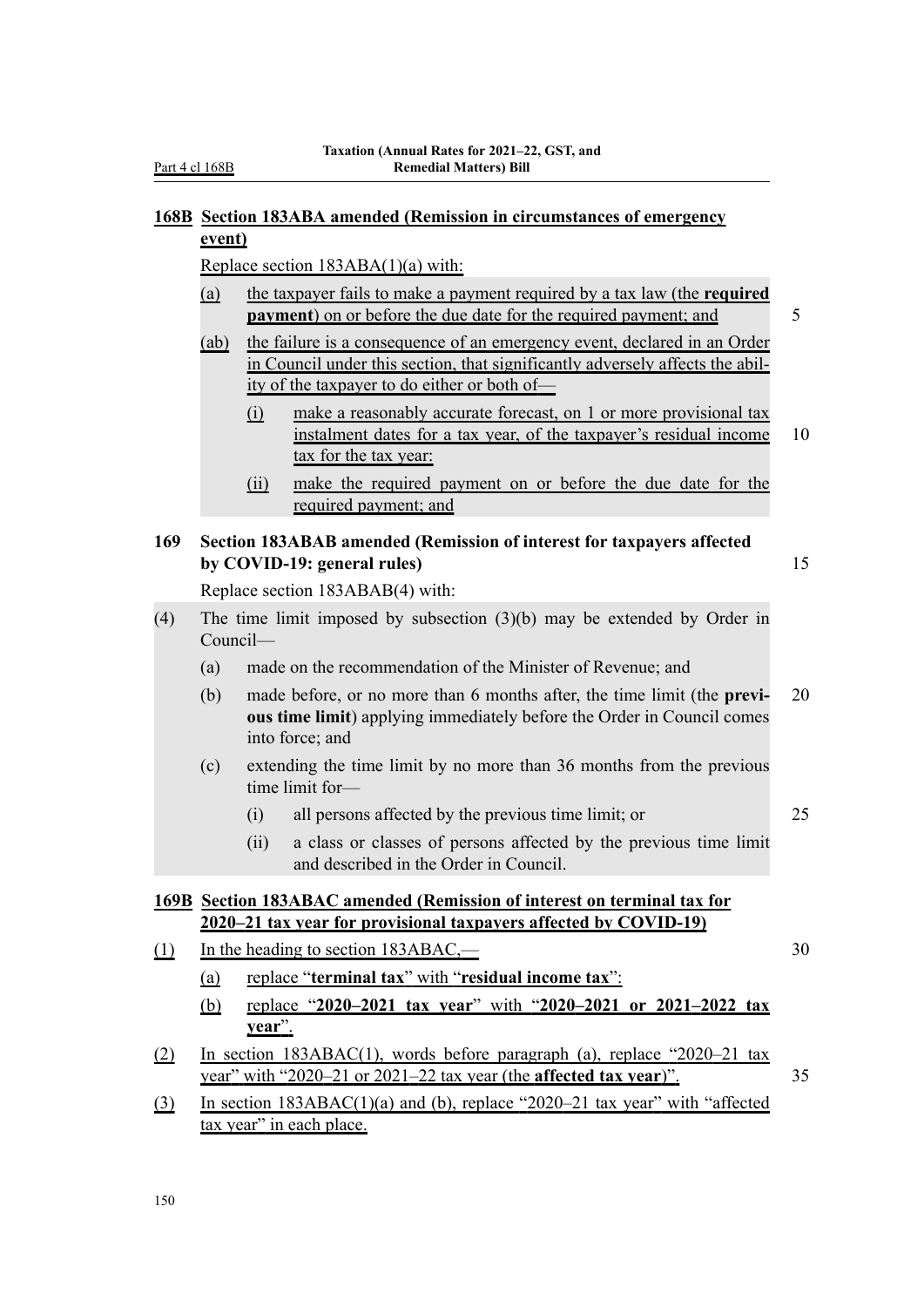- (5) In section  $183ABAC(1)(c)$  and (d), replace "2020–21 tax year" with "affected tax year" in each place.
- (6) In section 183ABAC(2), replace "between 31 March 2020 and the taxpayer's 5 terminal tax date for the 2020–21 tax year" with "between the 31 March before the affected tax year and the taxpayer's terminal tax date for the affected tax year".
- $(7)$  In section 183ABAC(3)(b),—
	- (a) replace "terminal tax" with "residual income tax": 10
	- (b) replace "2020–21 tax year" with "affected tax year".
- (8) Subsections (1)(b), (2), (3), (5), (6), and (7) apply for the  $2020-21$  and 2021–22 tax years.

### **170 Section 183C amended (Cancellation of interest)**

- (1) Repeal section  $183C(4B)(b)$ . 15
- (2) In section 183C(4B)(c), replace "the START tax type" with "the tax assessed".
- (3) In section 183C(4C), replace "the START tax type" with "the tax assessed".
- (4) Repeal section 183C(4D)(b).
- (5) In section 183C(4D)(c), replace "the START tax type" with "the tax assessed".
- (6) In section 183C(4E), replace "the START tax type" with "the tax assessed".  $20$
- (7) Subsections (1), (2), and (3) apply for statements of account issued by the Commissioner after 1 April 2022.

#### **171 Section 225 amended (Regulations)**

- (1) Repeal section  $225(1)(c)$  and (d).
- (2) Repeal section 225(2). 25
- **172 Section 225AA repealed (Regulations: co-operative dairy and marketing companies)**

Repeal section 225AA.

# **173 Schedule 7 amended (Disclosure rules)**

- (1) In schedule 7, part C, subpart 1, replace clause 23B(2) to (5) with: 30 (2) Despite subclause (1), the Commissioner may disclose the information only if
	- the Commissioner considers that—
		- (a) the information is readily available; and
		- (b) it is reasonable and practicable to disclose the information; and
		- (c) it is not undesirable to disclose the information; and 35
			-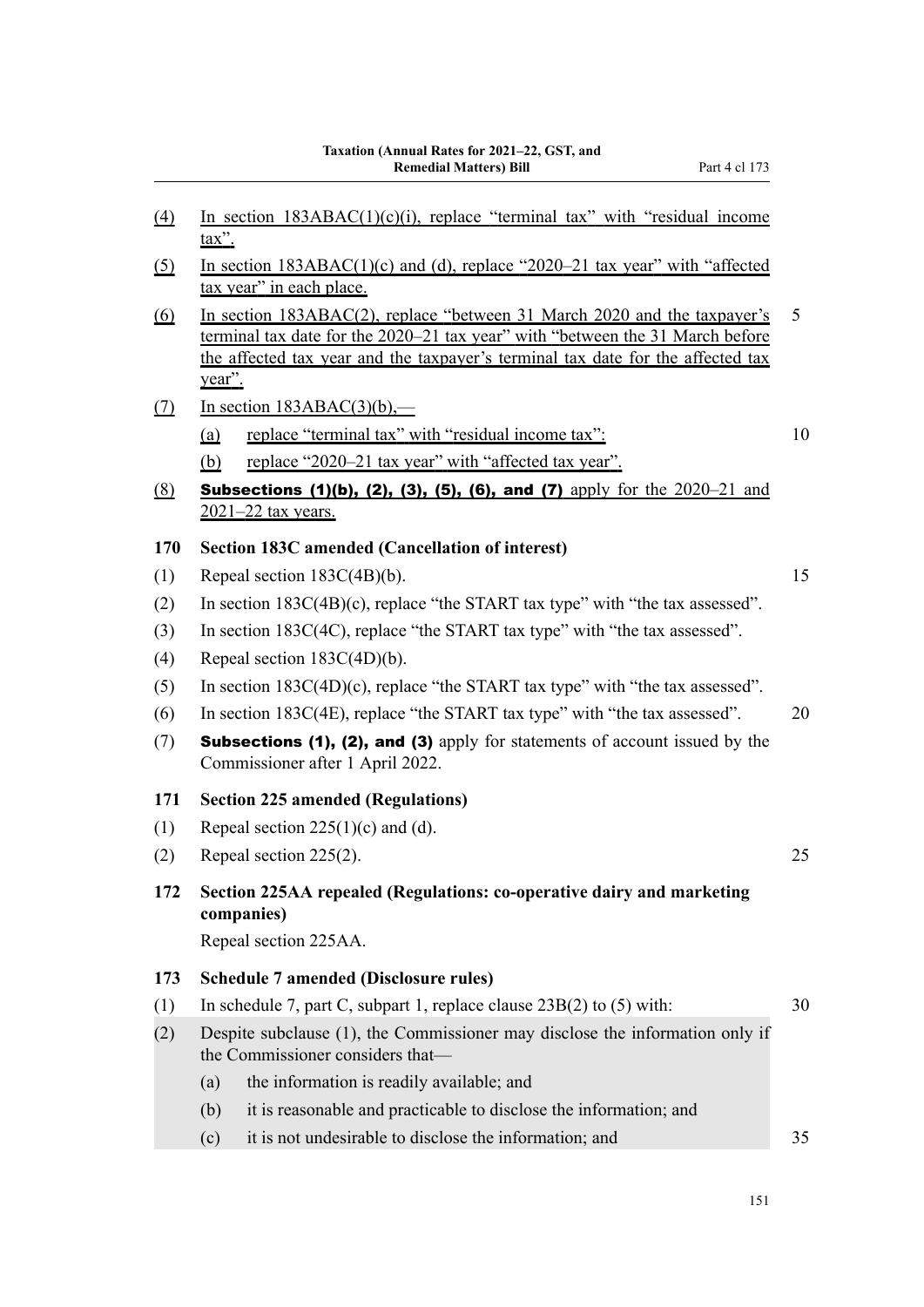| Part 4 cl 174 |  |  |
|---------------|--|--|
|               |  |  |

- (d) the information is reasonably necessary for the purpose referred to in subclause (1).
- (2) Repeal schedule 7, part C, subpart 1, clause 36.
- (3) Repeal schedule 7, part C, subpart 2, clauses 41 and 42.
- (4) **Subsection (2)** is repealed on 1 April 2025.  $\frac{5}{5}$
- **174 Schedule 8 amended (Reporting of income information by individuals and treatment of certain amounts)**
- (1) In schedule 8, part B, clause 2(2)(a), replace "section 25A" with "section 26B".
- (2) Replace schedule 8, part B, clause  $2(3)(c)(i)$  with:
	- (i) a schedular payment: 10

## *Amendments to Child Support Act 1991*

#### **175 Amendments to Child Support Act 1991**

Sections 176 to 186 amend the Child Support Act 1991.

# **176 Section 40AA amended (Interpretation for purposes of sections 40 to 45)**

In section 40AA, definition of **election period**,— 15

- (a) replace paragraph (b) with:
- (b) if notice of the election is given under section  $40(1)$  during the child support year, the period in the child support year that starts on the first day of the month in which the notice is given and ends on the last day of the child support year; and 20
- (b) paragraph (c) (as inserted by the Child Support Amendment Act 2021), replace "after the end of" with "during or after".
- (b) replace paragraph (c) (as inserted by the Child Support Amendment Act 2021) with:
- (c) if notice of the election is given during or after the child support year 25 under section 40(8), the period that—
	- (i) starts on the later of the first day of that child support year and the first day of the month in which the formula assessment begins; and
	- (ii) ends on the last day of that child support year 30

#### **177 Section 40 amended (Estimated income)**

- (1) After section  $40(4)(d)$ , insert:
	- (da) notice of the election is given after the child support year to which it relates, and the person has made an earlier election for that child support  $year; or$  35

152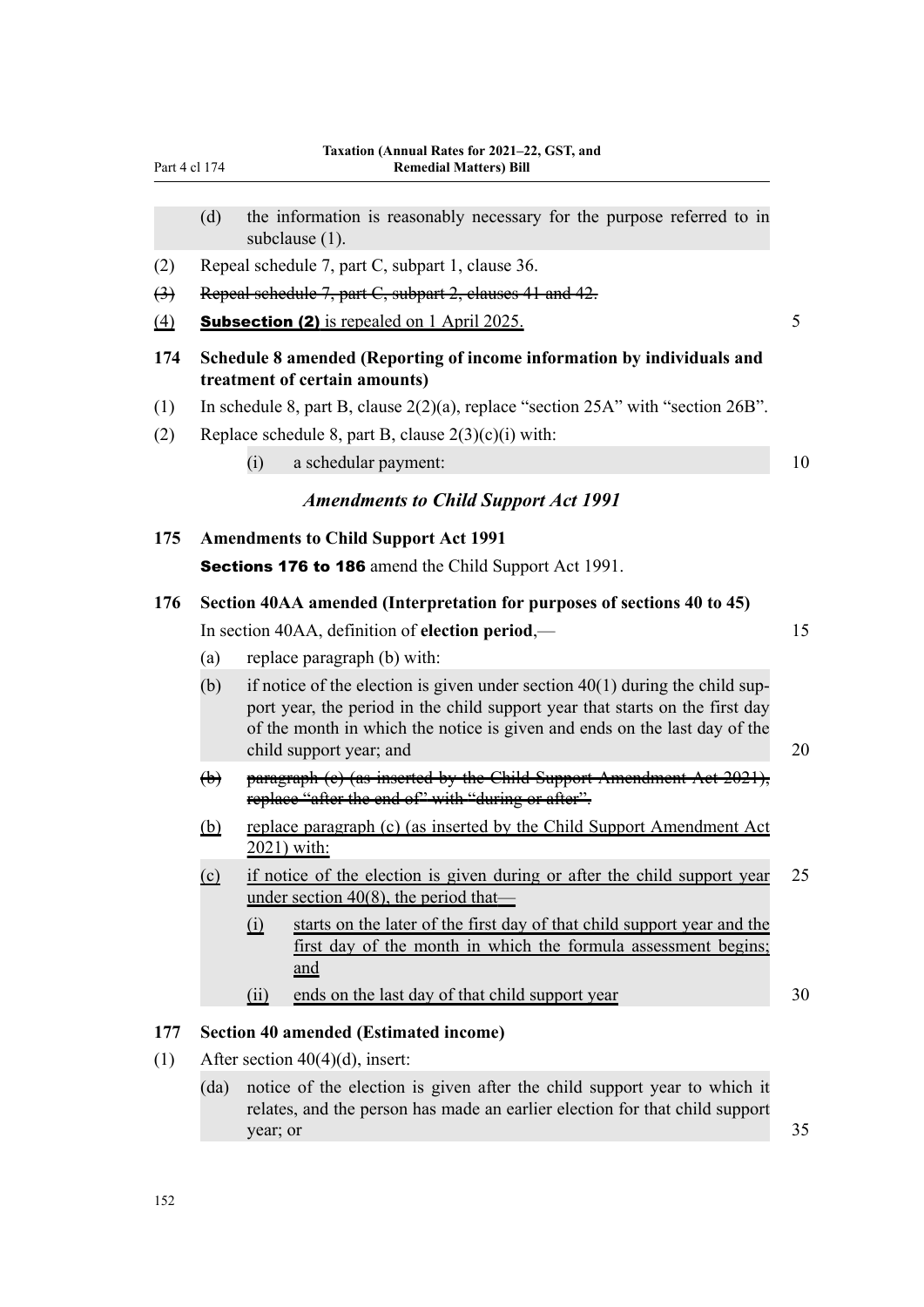(3) In section 40(9) (as inserted by the Child Support Amendment Act 2021), delete "the end of".

#### **178 Section 44 amended (End-of-year reconciliation)** 5

In section 44(3D) (as inserted by the Child Support Amendment Act 2021), definition of **reconciliation period**, after paragraph (a)(i), insert:

- (ia) if the notice of the election is given during or after the child support year under section 40(8), the later of the first day of the child support year and the first day of the month in which the formula 10 assessment begins; or
- **179 Section 81A replaced (Amendments of assessments arising from living circumstances existing at time initial assessment made)**

Replace section 81A (as inserted by the Child Support Amendment Act 2021) with:  $15$ 

#### **81A Amendments of assessments arising from living circumstances existing at time when assessment begins**

- (1) This section applies if—
	- (a) the Commissioner made an assessment on the basis that certain living circumstances existed at the time when the assessment begins; and 20
	- (b) the recipient of the assessment advises the Commissioner—
		- (i) that those circumstances did not exist at that time; and
		- (ii) of the relevant living circumstances that did exist at that time; and
	- (c) section 82 does not apply.
- (2) The Commissioner may backdate any amendment made under section 87 to the 25 time when the assessment begins if the recipient of the assessment advises the Commissioner within the period of 28 days beginning with the date of the notice of assessment.
- (3) The Commissioner may also backdate any amendment made under section 87 to the time when the assessment begins if the recipient of the assessment— 30
	- (a) is a liable parent, and the backdating has the effect of increasing the amount of the parent's child support liability:
	- (b) is a receiving carer, and the backdating has the effect of decreasing the amount of child support payable in respect of that carer.
- (4) However, the Commissioner may only backdate any amendment made under 35 section 87 to the time when the assessment begins if—
	- (a) the recipient has provided to the Commissioner such supporting documentation as the Commissioner requires; and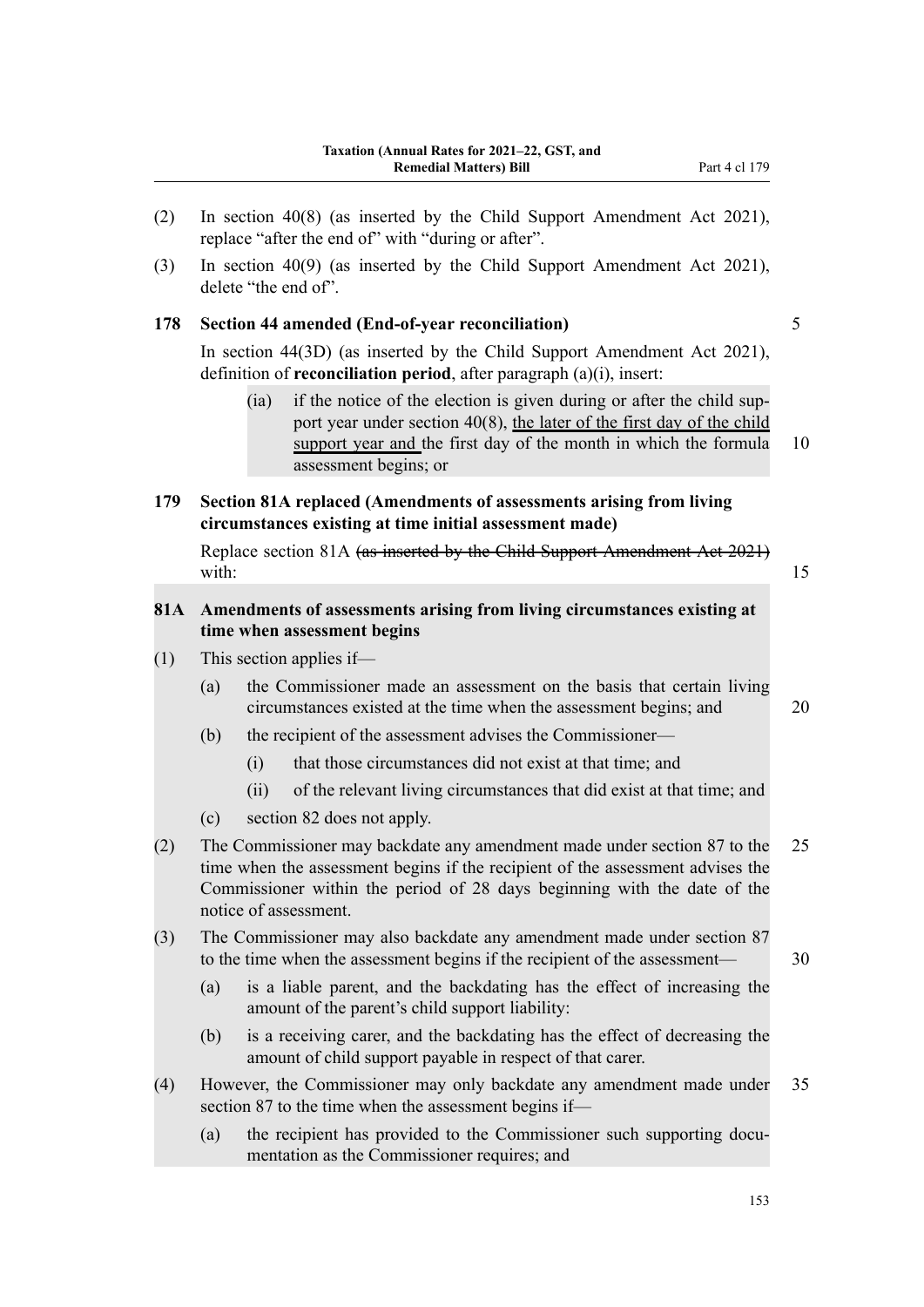| Part 4 cl 180 |                                                                                                                                                                          |      | <b>Remedial Matters) Bill</b>                                                                                                                                                                                                                  |    |  |
|---------------|--------------------------------------------------------------------------------------------------------------------------------------------------------------------------|------|------------------------------------------------------------------------------------------------------------------------------------------------------------------------------------------------------------------------------------------------|----|--|
|               | (b)                                                                                                                                                                      |      | the Commissioner is satisfied that—                                                                                                                                                                                                            |    |  |
|               |                                                                                                                                                                          | (i)  | the assessment was made on the basis that certain living circum-<br>stances existed at the time when the assessment begins that did<br>not in fact exist at that time; and                                                                     |    |  |
|               |                                                                                                                                                                          | (ii) | the relevant living circumstances advised by the recipient did exist<br>at that time.                                                                                                                                                          | 5  |  |
| (5)           |                                                                                                                                                                          |      | Otherwise, an amendment of the assessment under section 87 is effective only<br>from the date on which the recipient advises the Commissioner.                                                                                                 |    |  |
| <b>180</b>    | Section 87A amended (Four-year time bar for amendment of certain<br>assessments)                                                                                         |      |                                                                                                                                                                                                                                                |    |  |
| (1)           | In section $87A(1)(a)$ -(as inserted by the Child Support Amendment Aet 2021),<br>replace "in which the assessment was given" with "to which the assessment<br>relates". |      |                                                                                                                                                                                                                                                |    |  |
| (2)           | In section $87A(3)(c)$ -(as inserted by the Child Support Amendment Aet 2021),<br>after "paid", insert ", or is liable to pay,".                                         |      |                                                                                                                                                                                                                                                |    |  |
| $\Omega$      |                                                                                                                                                                          |      | In section $87A(3)(f)$ , replace "notification)." with "notification); or".                                                                                                                                                                    |    |  |
| $\Delta$      |                                                                                                                                                                          |      | After section 87A(3)(f), insert:                                                                                                                                                                                                               |    |  |
|               | $\Omega$                                                                                                                                                                 |      | the Commissioner has made a determination under Part 6A in relation to<br>an application under section 96B to which the 4-month time limit in sec-<br>tion 96BA applies.                                                                       | 20 |  |
| 181           | support)                                                                                                                                                                 |      | Section 88 amended (Notice of assessment of formula assessment of child                                                                                                                                                                        |    |  |
|               |                                                                                                                                                                          |      | In section 88(3A)-(as inserted by the Child Support Amendment Act 2021),<br>replace "was made" with "begins".                                                                                                                                  |    |  |
| 182           |                                                                                                                                                                          |      | Section 89H amended (Applications for exemptions under this subpart)                                                                                                                                                                           | 25 |  |
|               | Replace section 89H(1)(ca) (as inserted by the Child Support Amendment Aet<br>$2021$ ) with:                                                                             |      |                                                                                                                                                                                                                                                |    |  |
|               | (ca)                                                                                                                                                                     |      | in the case of an application for an exemption under section 89CA,<br>include evidence, as reasonably required by the Commissioner, to satisfy<br>the Commissioner that, during the period to which the application<br>relates, the applicant— | 30 |  |
|               |                                                                                                                                                                          | (i)  | has a long-term period of illness; and                                                                                                                                                                                                         |    |  |
|               |                                                                                                                                                                          | (ii) | is unable to engage in paid work as a result of the long-term<br>period of illness; and                                                                                                                                                        |    |  |
| 183           |                                                                                                                                                                          |      | Section 152B amended (Offsetting child support payments)                                                                                                                                                                                       | 35 |  |
|               |                                                                                                                                                                          |      | In section 152B(1)-(as inserted by the Child Support Amendment Aet                                                                                                                                                                             |    |  |
|               |                                                                                                                                                                          |      | after "assessment", insert "or a voluntary agreement".                                                                                                                                                                                         |    |  |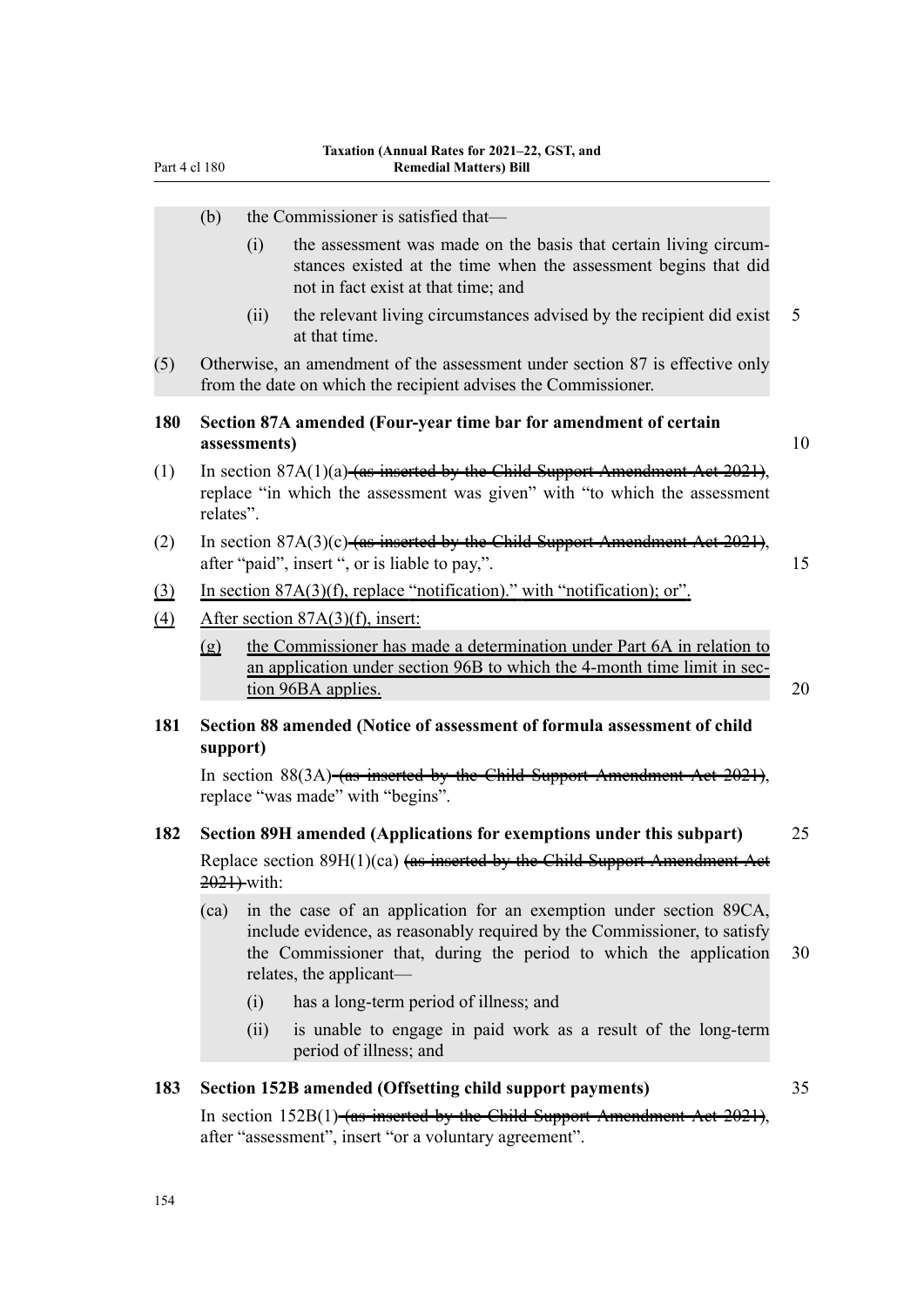# **184 Section 180D amended (Sections 180B and 180C to cover child support penalties)**

- (1) Repeal section 180D(a) and (b).
- (2) Before section 180D(c), insert:
	- (ba) a penalty (as defined in section 135) imposed in relation to child support: 5
	- (bb) a pre-2021 penalty (as defined in section 135) imposed in relation to child support:

#### **185 Schedule 1 amended (Application, transitional, and savings provisions relating to amendments to Act made on or after 1 April 2015)**

- (1) In Schedule 1, Part 4, clause 13, repeal the definition of **old Act**. 10
- (2) Repeal Schedule 1, Part 4, clause 14.
- (2B) In Schedule 1, Part 4, after clause 16, insert:

#### **16A Amendment to section 44 (End-of-year reconciliation)**

- (1) The amendment to section 44 made by section 16 of the 2021 Amendment Act applies only in relation to child support in respect of child support years ending 15 after commencement of section 16 of the 2021 Amendment Act.
- (2) The old section 44 continues to apply in relation to child support in respect of child support years ending before commencement of section 16 of the 2021 Amendment Act.
- (3) In Schedule 1,— 20
	- (a) insert the Part set out in the **Schedule 1** of this Act as the last Part; and
	- (b) make all necessary consequential amendments.

#### **186 Schedule 3 amended (Expenditure on children)**

In Schedule 3, table, heading above the fifth to seventh columns, delete "*, or the oldest 3,*". 25

## *Amendments to KiwiSaver Act 2006*

**187 Amendments to KiwiSaver Act 2006** Sections 188 to 197B amend the KiwiSaver Act 2006.

#### **188 Section 4 amended (Interpretation)**

- (1) This section amends section  $4(1)$ . 30
- (2) Insert, in appropriate alphabetical order: **assessment** has the same meaning as in section 3(1) of the Tax Administration Act 1994
- (3) In the definition of **employer contribution**, after paragraph (b), insert: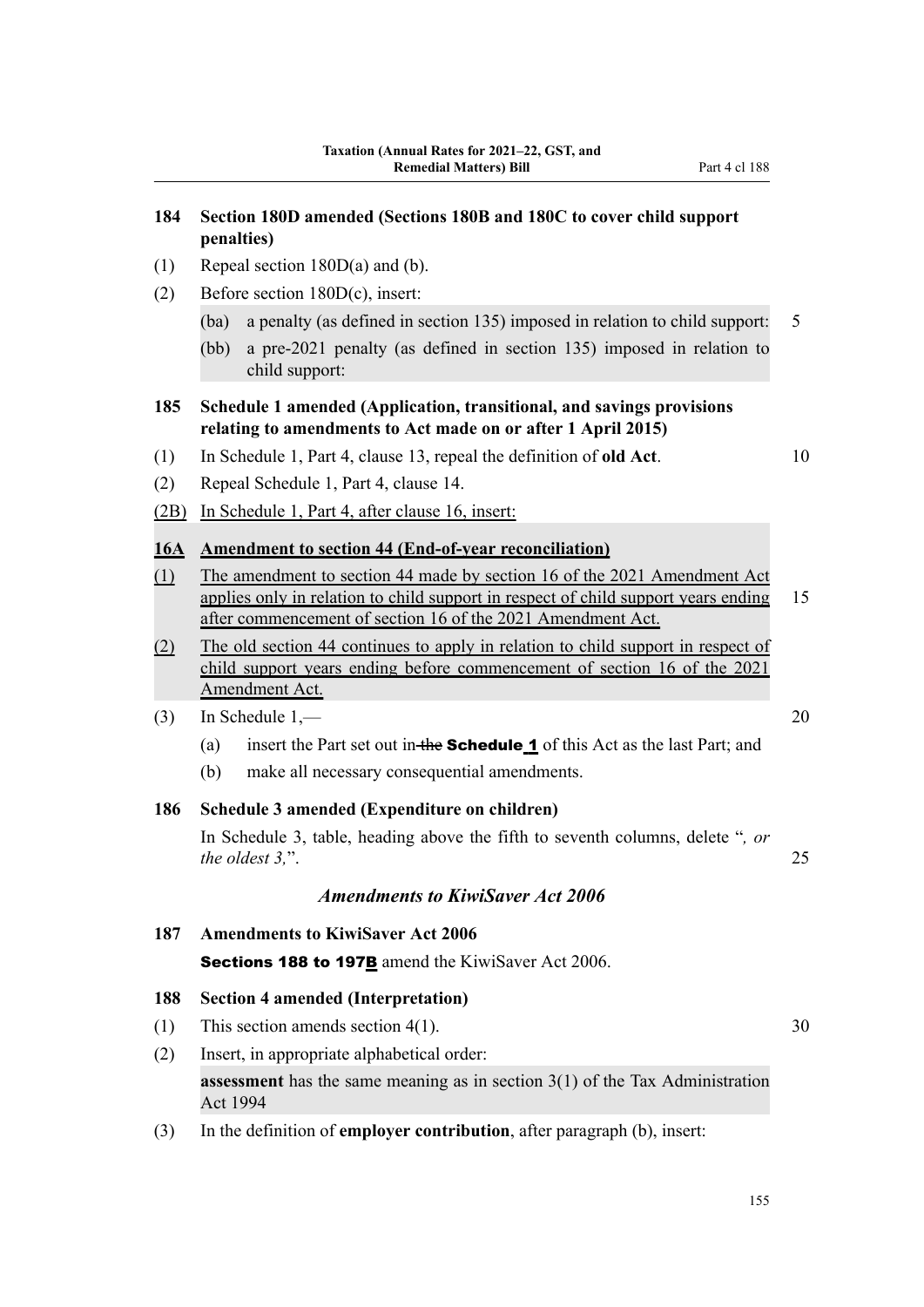(bb) if the employer knows that the employee has opted out, does not include an amount that would otherwise be an employer contribution; and

#### **188B Section 59A amended (When this subpart applies)**

After section 59A(b), insert:

(bb) the rule in section 33 allowing opt-in has been applied prior to 1 July 5 2019 to a person who, at the time, did not meet the requirements of sec‐ tion  $33(a)$ :

#### **188C Section 59B amended (Initial back-dated validation)**

- (1) In section 59B(2), words before the paragraphs, replace "the automatic enrol‐ ment rules," with "the automatic enrolment rules, the age requirement for the 10 application of the opt-in rule in section 33,".
- (2) In section 59B(2)(b), words before the subparagraphs, replace "section 59A(b)(i)," with "section 59A(b)(i), (bb),".

#### **188D Section 59C amended (Confirmed back-dated validation)**

- (1) In section  $59C(1)(a)$ , replace "section  $59A(b)(i)$ ," with "section  $59A(b)(i)$ , or 15 the opt-in rule in section 33 was applied to a person because of the mistake described in section 59A(bb),".
- (2) Repeal section  $59C(1)(a)(i)$ .
- (3) In section 59C(2)(b), replace "section 59A(b)(i)." with "section 59A(b)(i); and", and insert: 20
	- (c) in relation to whom no mistake described in section 59A(bb) was made.

#### **188E Section 59D amended (No confirmed back-dated validation)**

In section 59D(1)(a), replace "section 59A(b)(i)," with "section 59A(b)(i), or the opt-in rule in section 33 was applied to a person because of the mistake 25 described in section 59A(bb),".

**189 Section 80 amended (Refund by Commissioner of amounts paid in excess of required amount of deduction or if employee opts out)**

After section 80(2), insert:

- (3) This section is subject to **section 91B**.  $30$
- **190 Section 81 amended (Refund by provider of amounts paid in excess of required amount of contribution or if member opts out)** After section 81(3), insert:
- (4) This section is subject to **section 91B**.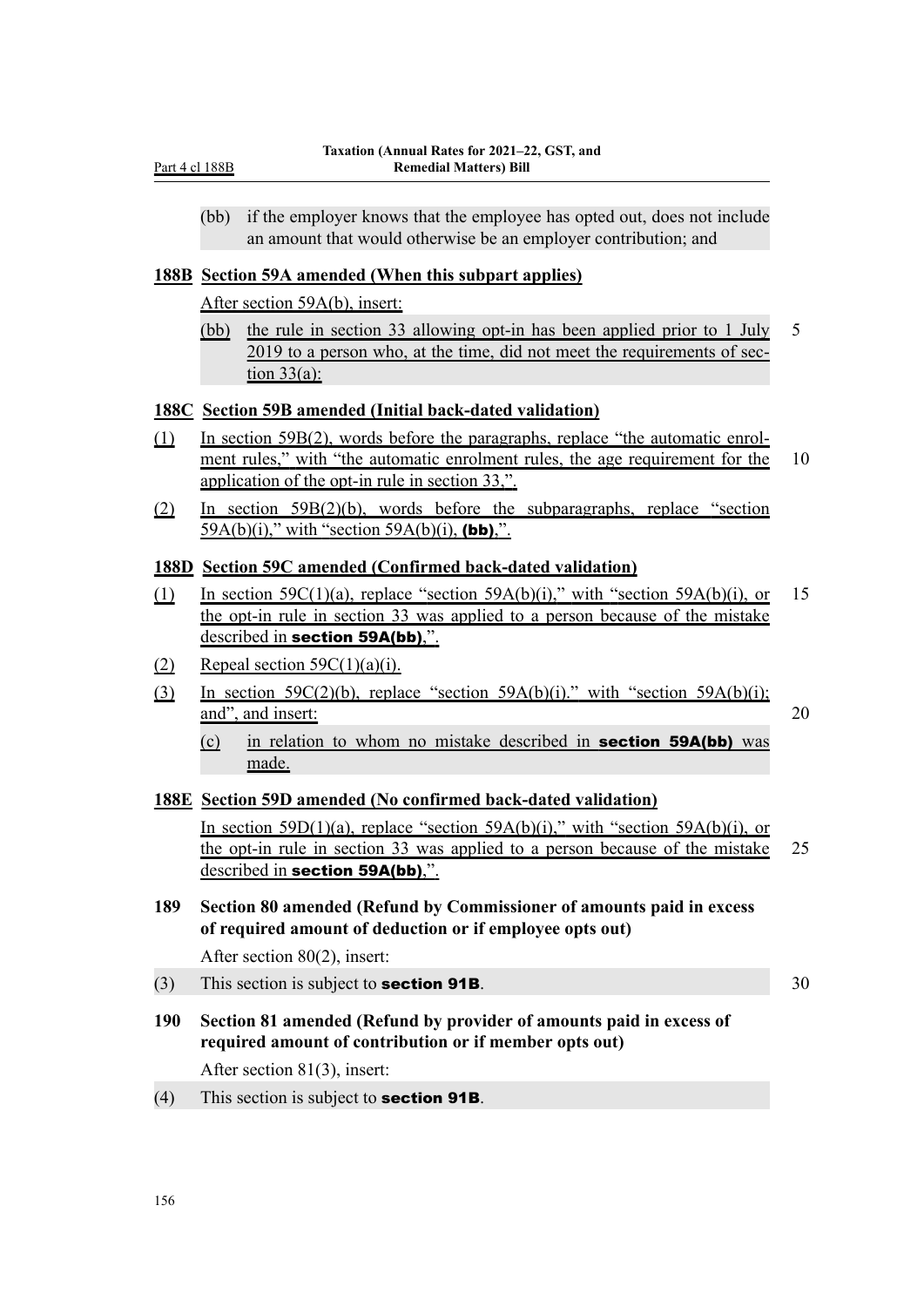#### **191 Section 81B amended (Residual refunds)**

In section 81B, insert as subsection (2):

(2) This section is subject to **section 91B**.

#### **192 Section 83 amended (Unclaimed money held by Commissioner)**

Replace section 83(3)(c) with: 5

(c) as if the words "more than \$100" in the words before the subparagraphs in section 4(3)(a) of the Unclaimed Money Act 1971 were replaced with the words "1 cent or more"; and

#### **193 New cross-heading and section 91B inserted**

After section 91, insert: 10

#### *Time bar for refunding contributions*

#### **91B Time bar for refunding contributions**

- (1) A provider must not refund an amount of contribution paid to the provider by the Commissioner in respect of a member of that provider's KiwiSaver scheme that is in excess of the amount that is required to be paid to the provider under 15 the KiwiSaver scheme and this Act if—
	- (a) the amount is—
		- (i) an amount that was deducted from the member's salary or wages; or
		- (ii) an amount of employer contribution; and 20
	- (b) the amount has arisen on an amended assessment; and
	- (c) the 4-year period under **section 108AB** of the Tax Administration Act 1994 for amendment of an assessment has ended; and
	- (d) the Commissioner has not requested the provider to refund the amount to the Commissioner. 25
- (2) The Commissioner must not refund an amount of contribution that is in excess of the amount that this Act requires to be deducted or paid if—
	- (a) the amount is—
		- (i) an amount that was deducted from a member's salary or wages; or
		- (ii) an amount of employer contribution; and 30
	- (b) the amount has arisen on an amended assessment; and
	- (c) the 4-year period under **section 108AB** of the Tax Administration Act 1994 for amendment of an assessment has ended.
- (3) For the purposes of this section, the provision by a person of employment income information for an amount of a contribution for a payday is treated as 35 the making of an assessment of the amount of the contribution by the person.

157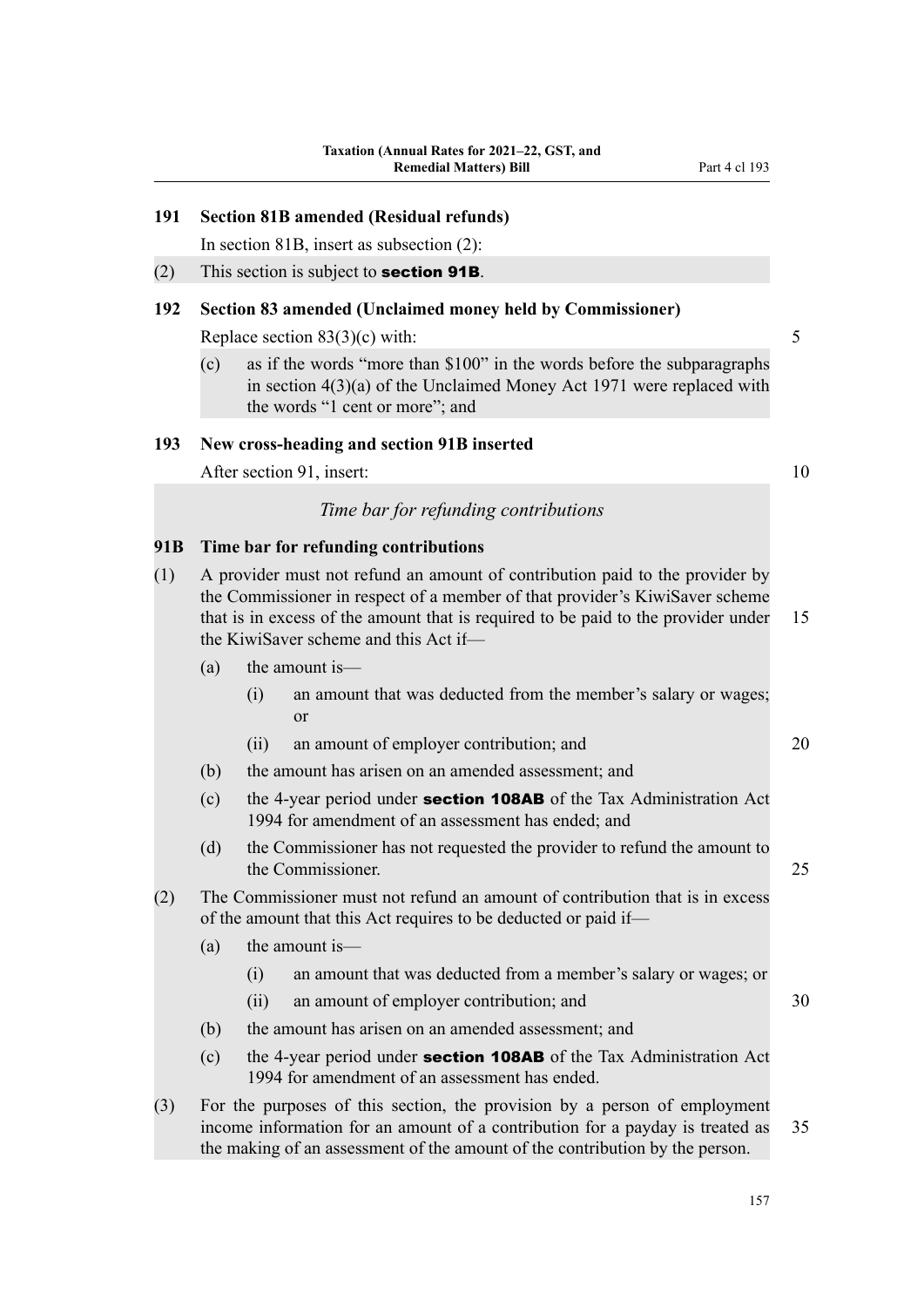| Part 4 cl 194 | 14.44000 (Annual Ratts for 2021–22, OST, and<br><b>Remedial Matters) Bill</b>                                                                                                                                                                                                                                      |    |  |
|---------------|--------------------------------------------------------------------------------------------------------------------------------------------------------------------------------------------------------------------------------------------------------------------------------------------------------------------|----|--|
| 194           | Section 100 amended (Refunds of employer contribution by Commissioner<br>if employee opts out)                                                                                                                                                                                                                     |    |  |
|               | In section 100, insert as subsection $(2)$ :                                                                                                                                                                                                                                                                       |    |  |
| (2)           | This section is subject to section 91B.                                                                                                                                                                                                                                                                            |    |  |
| 195           | Section 101 amended (Refunds of employer contribution by provider)<br>After section 101(1B), insert:                                                                                                                                                                                                               |    |  |
| (1C)          | This section is subject to <b>section 91B</b> .                                                                                                                                                                                                                                                                    |    |  |
| 196           | Section 101AA amended (What Commissioner must do with employer<br>contribution refunded by provider)                                                                                                                                                                                                               |    |  |
|               | After section 101AA(2), insert:                                                                                                                                                                                                                                                                                    | 10 |  |
| (3)           | This section is subject to <b>section 91B</b> .                                                                                                                                                                                                                                                                    |    |  |
| 197           | Section 114 amended (Refunds if employee loses, etc, savings suspension<br>notice)                                                                                                                                                                                                                                 |    |  |
|               | After section 114(3), insert:                                                                                                                                                                                                                                                                                      |    |  |
| (4)           | This section is subject to <b>section 91B</b> .                                                                                                                                                                                                                                                                    | 15 |  |
|               | 197B Schedule 1 amended (KiwiSaver scheme rules)<br>In schedule 1, clause 4(6), in the definition of grandparented member, para-<br>graph (b), replace "them." with "them; and" and insert:<br>does not include a person who was of New Zealand superannuation<br>$\circ$<br>qualification age before 1 July 2019. | 20 |  |
|               | <b>Amendments to Student Loan Scheme Act 2011</b>                                                                                                                                                                                                                                                                  |    |  |
| 198           | <b>Amendments to Student Loan Scheme Act 2011</b>                                                                                                                                                                                                                                                                  |    |  |
|               | Sections 199 and 200 amend the Student Loan Scheme Act 2011.                                                                                                                                                                                                                                                       |    |  |
| 199           | <b>Section 211 amended (Meaning of notify)</b>                                                                                                                                                                                                                                                                     |    |  |
|               | In section $211(1)$ ,—                                                                                                                                                                                                                                                                                             | 25 |  |
|               | paragraph (a), replace "post, or fax; or" with "post; or":<br>(a)                                                                                                                                                                                                                                                  |    |  |
|               | paragraph (d), replace "electronic means (except a fax), if" with "elec-<br>(b)<br>tronic means, if".                                                                                                                                                                                                              |    |  |
| <b>200</b>    | Section 212 amended (Meaning of notify a person in writing)                                                                                                                                                                                                                                                        |    |  |
|               | In section $212(1)$ ,—                                                                                                                                                                                                                                                                                             | 30 |  |
|               | paragraph (a), replace "post, or fax; or" with "post; or":<br>(a)                                                                                                                                                                                                                                                  |    |  |
|               | paragraph (b), replace "electronic means (except a fax), if" with "elec-<br>(b)<br>tronic means, if".                                                                                                                                                                                                              |    |  |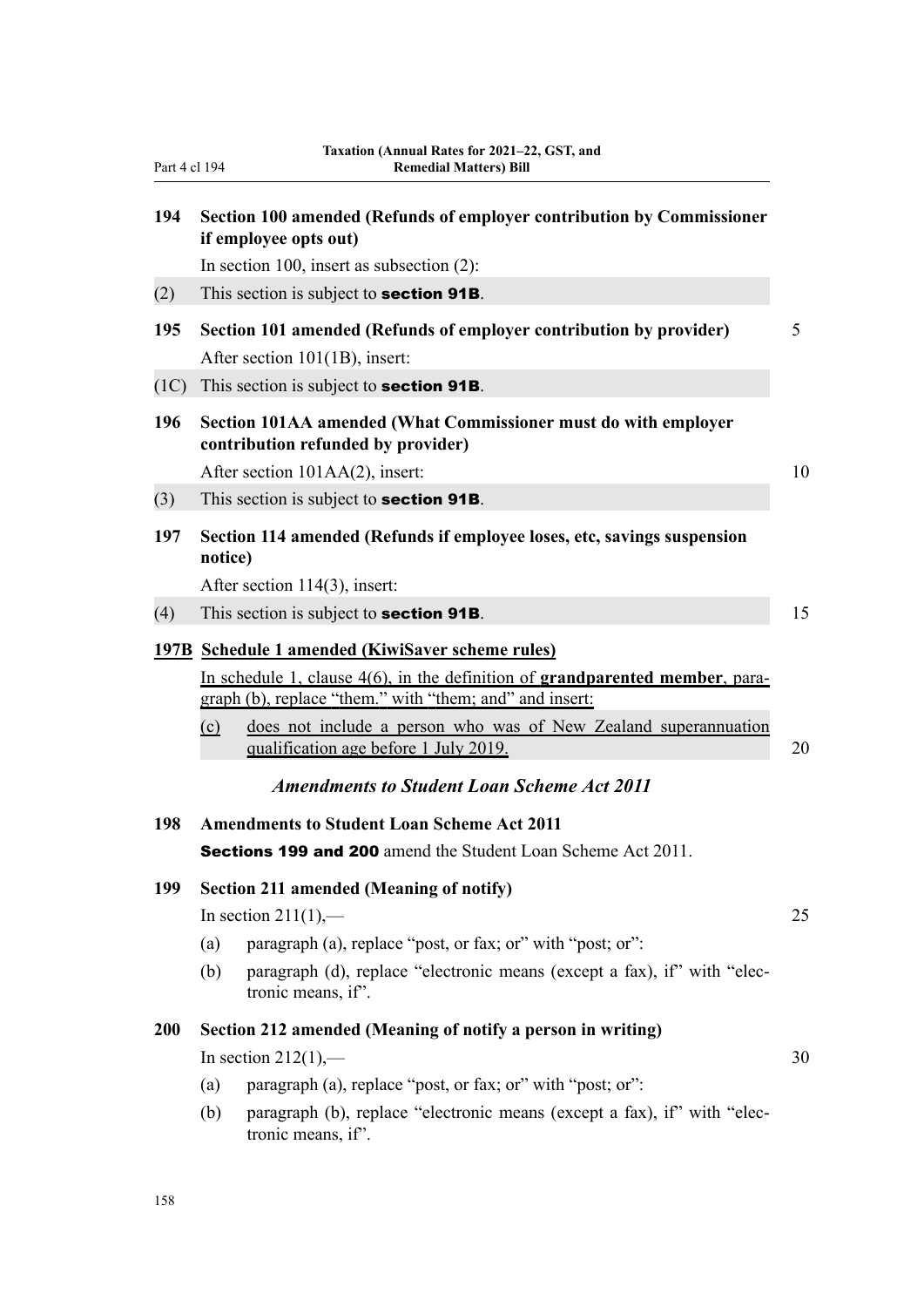#### **200B Amendments to Unclaimed Money Act 1971**

- (1) This section amends the Unclaimed Money Act 1971.
- (2) In section  $8(5)(c)$ , words before the subparagraphs, replace "the date on which this Act receives the Royal assent" with "30 March 2021". 5
- (3) In section  $8(5)(c)(ii)$ , replace "the date on which the Taxation (Annual Rates for 2020–21, Feasibility Expenditure, and Remedial Matters) Act 2021 receives the Royal assent" with "30 March 2021".

# *Amendments to Taxation (KiwiSaver, Student Loans, and Remedial Matters) Act 2020* 10

- **201 Amendments to Taxation (KiwiSaver, Student Loans, and Remedial Matters) Act 2020 amended**
- (1) This section amends the Taxation (KiwiSaver, Student Loans, and Remedial Matters) Act 2020.
- (2) Repeal the following provisions: 15
	- (a) section  $2(37)$ :
	- (b) section 235:
	- (c) section 239(3).

### *Amendment to Child Support Amendment Act 2021*

#### **201B Amendment to Child Support Amendment Act 2021** 20

- (1) This section amends the Child Support Amendment Act 2021.
- (2) In section 15(2), new section  $40(3)(c)(ii)$ , replace "taxable income" with "income".

#### *Revocation of Co-operative Dairy Companies Income Tax Regulations 1955*

**202 Co-operative Dairy Companies Income Tax Regulations 1955 revoked** 25 Revoke the Co-operative Dairy Companies Income Tax Regulations 1955.

# *Revocation of Cooperative Milk Marketing Companies Income Tax Regulations 1960*

**203 Cooperative Milk Marketing Companies Income Tax Regulations 1960 revoked** 30

Revoke the Cooperative Milk Marketing Companies Income Tax Regulations 1960.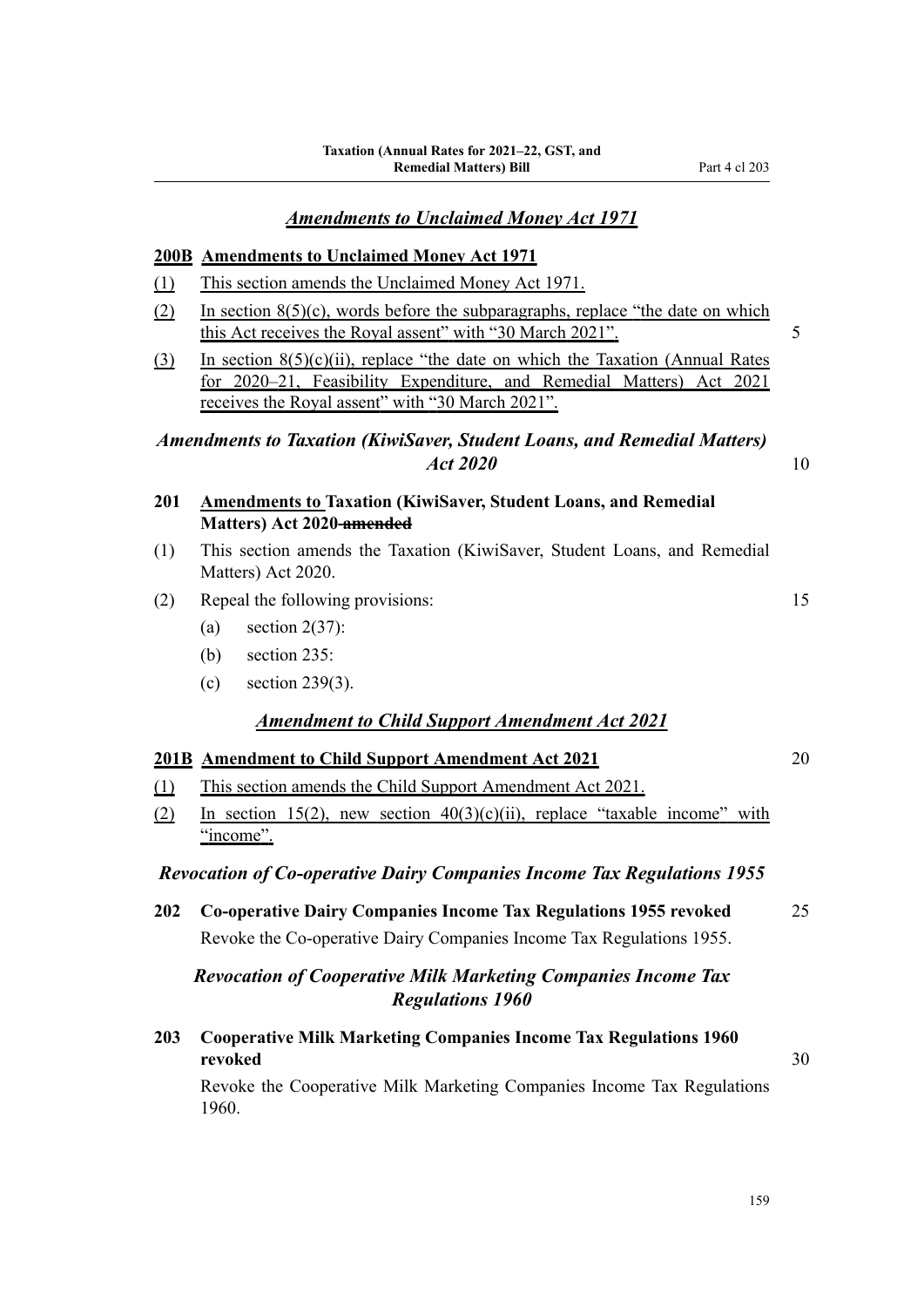# *Revocation of Cooperative Pig Marketing Companies Income Tax Regulations 1964*

# **204 Cooperative Pig Marketing Companies Income Tax Regulations 1964 revoked**

Revoke the Cooperative Pig Marketing Companies Income Tax Regulations 5 1964.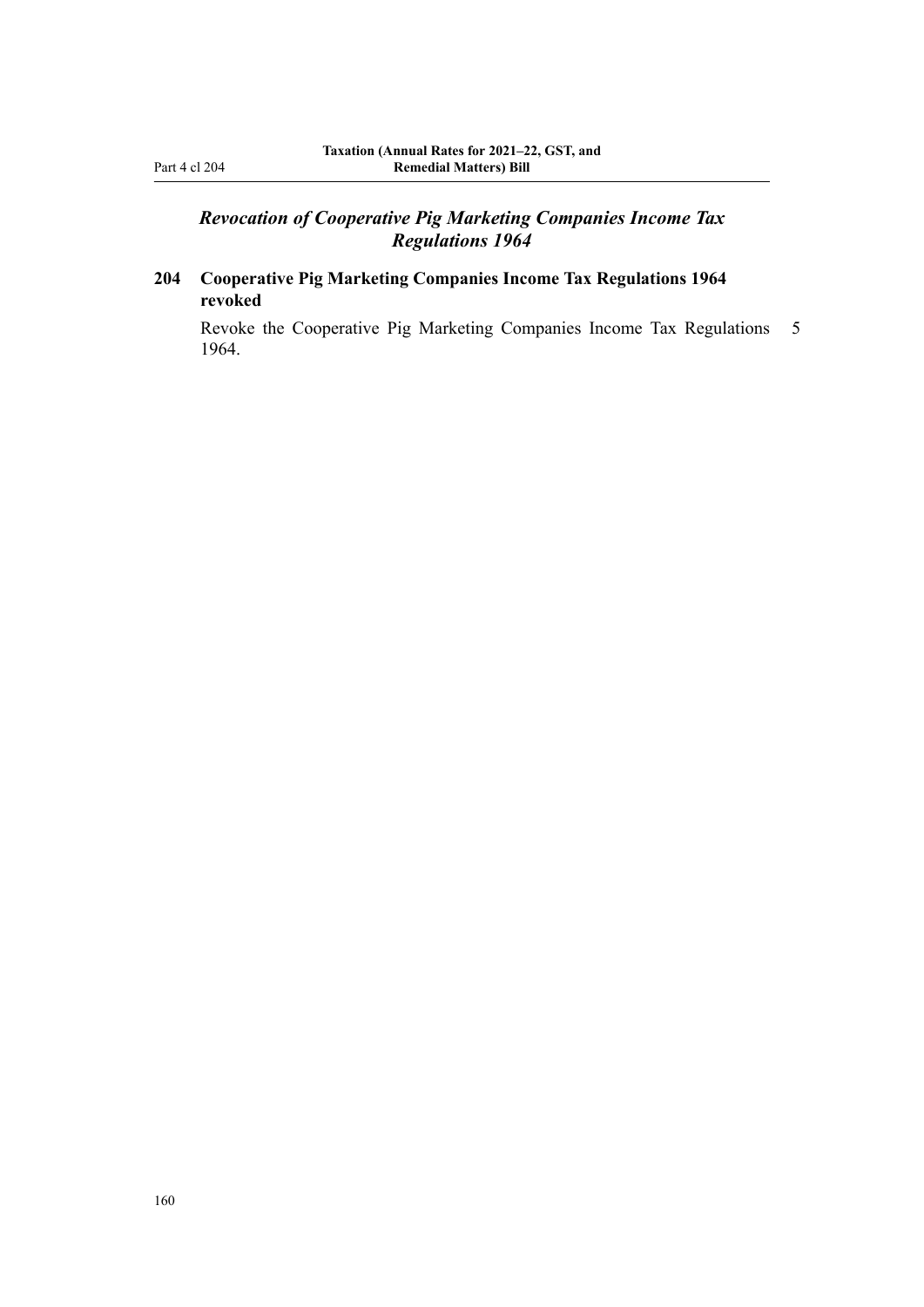is used as a place of residence or abode, including any appurtenances belonging to or enjoyed with the place. 3. A hospital, convalescent home, nursing home, or hospice. 4. A boarding establishment. 5. A hotel, motel, inn, hostel, or camping ground. 15 6. A rest home or retirement village. 7. For the relevant person (**person A**), land that has been used predominantly for a place configured as a residence or abode, including any appurtenances belonging to or enjoyed with the place, if that place is the main home for 1 or more of the follow‐ ing people: 20 (a) person A;

(ii) if a principal settlor of the trust does have a main home, the place is their

main home. 25

(b) a beneficiary of a trust, if person A is a trustee of the trust and—

9. For the relevant person, employee accommodation.

(i) a principal settlor of the trust does not have a main home; or

2. Farmland, including any place configured as a residence or abode, whether or not it 10

# **New Schedule 15 inserted into Income Tax Act 2007**

(a) are used or available for use in a business of supplying accommodation; and

1. Business premises, except if the business premises—

(b) are not land described in **clause 7**.

8. Student accommodation.

10. Māori excepted land.

**Schedule 15**

# **Schedule 1A**

**Remedial Matters) Bill** Schedule 1A

**Taxation (Annual Rates for 2021–22, GST, and**

# s 131B

s DH 5

**Excepted residential land** 5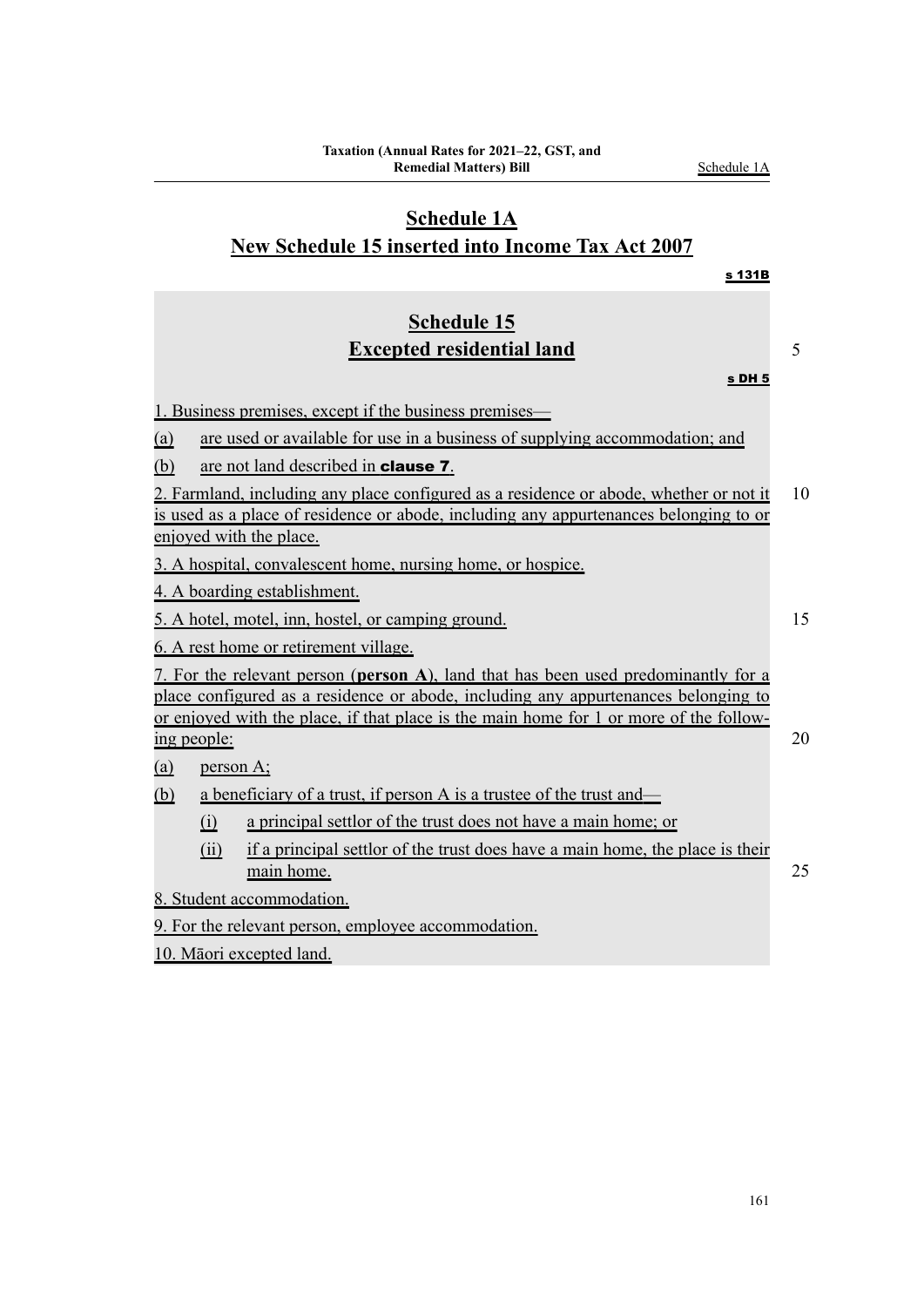Schedule 1

# **Schedule 1**

**New Part 56 inserted into Schedule 1 of Child Support Act 1991**

s 185(3)

#### **Part 56**

# **Provisions relating to Taxation (Annual Rates for 2021–22, GST, and** 5 **Remedial Matters) Act** 2021

#### **2324 Interpretation in this Part**

In this Part,—

**20212022 Act** means the Taxation (Annual Rates for 2021–22, GST, and Remedial Matters) Act 2021 10

**commencement**, in relation to any provision of the 20212022 Act, means the commencement of that provision.

**old**, in relation to a provision, means the provision as if the amendments made to the provision by the Child Support Amendment Act 2021 and the 2022 Act had not been made. 15

#### **25 Amendment to section 44 (End-of-year reconciliation)**

- (1) The amendment to section 44 made by **section 178** of the 2022 Act applies only in relation to child support in respect of child support years ending after commencement of **section 178** of the 2022 Act.
- (2) The old section 44 continues to apply in relation to child support in respect of 20 child support years ending before commencement of **section 178** of the 2022 Act.

#### **2426 Replacement of section 81A (Amendments of assessments arising from living circumstances existing at time when assessment begins)**

**Section 81A** (as replaced by **section 179** of the  $\frac{20212022}{2012}$  Act) applies on 25 and after commencement, including if the assessment begins, was made, or both, before commencement of **section 179** of the 20212022 Act.

# **2527 Amendments to section 87A (Four-year time bar for amendment of certain assessments)**

The amendments to section 87A made by **section 180** of the  $\frac{20212022}{20}$  Act 30 apply in respect of all child support years, whether ending before commencement or on or after commencement of **section 180** of the 20212022 Act.

#### **2628 Amendment to section 152B (Offsetting child support payments)**

The amendment to section 152B made by **section 183** of the  $\frac{20212022}{201}$  Act applies to all child support years, regardless of the period in which the liability 35